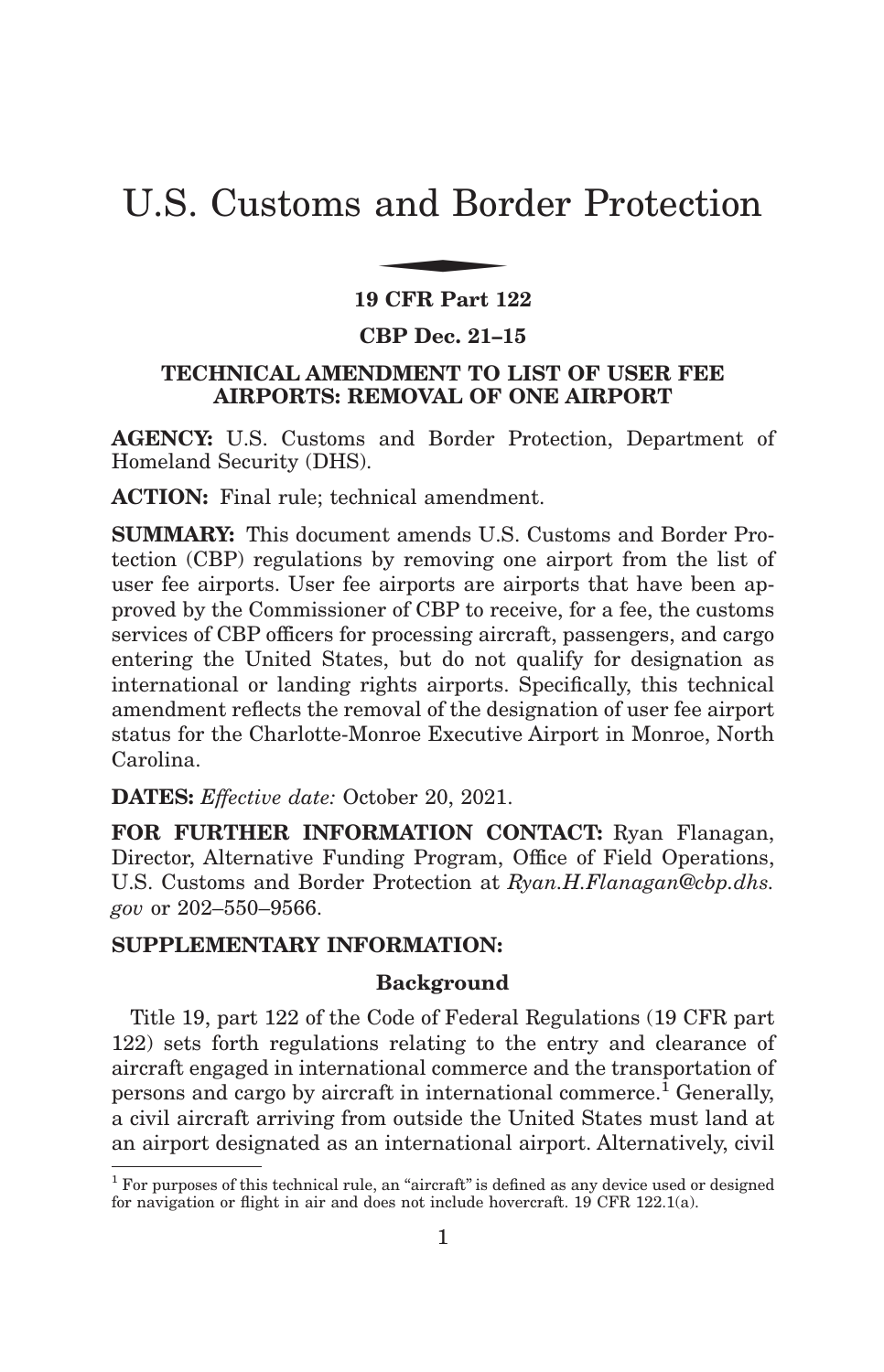aircraft may request permission to land at a specific airport and, if landing rights are granted, the civil aircraft may land at that landing rights airport.<sup>2</sup>

Section 236 of the Trade and Tariff Act of 1984 (Pub. L. 98–573, 98 stat. 2948, 2994 (1984)), codified at 19 U.S.C. 58b, created an alternative option for civil aircraft seeking to land at an airport that is neither an international airport nor a landing rights airport. This alternative option allows the Commissioner of U.S. Customs and Border Protection (CBP) to designate an airport, upon request by the airport authority or other sponsoring entity, as a user fee airport.<sup>3</sup> Pursuant to 19 U.S.C. 58b, a requesting airport may be designated as a user fee airport only if CBP determines that the volume or value of business at the airport is insufficient to justify the unreimbursed availability of customs services at the airport and the governor of the state in which the airport is located approves the designation. As the volume or value of business cleared through this type of airport is insufficient to justify the availability of customs services at no cost, customs services provided by CBP at the airport are not funded by appropriations from the general treasury of the United States. Instead, the user fee airport pays for the customs services provided by CBP. The user fee airport must pay the fees charged, which must be in an amount equal to the expenses incurred by CBP in providing customs and related services at the user fee airport, including the salary and expenses of CBP employees to provide such services. *See* 19 U.S.C. 58b; *also*19 CFR 24.17(a)–(b).

CBP designates airports as user fee airports in accordance with 19 U.S.C. 58b and 19 CFR 122.15 and on a case-by-case basis. If CBP decides that the conditions for designation as a user fee airport are satisfied, a Memorandum of Agreement (MOA) is executed between the Commissioner of CBP and the sponsor of the user fee airport. Pursuant to 19 CFR 122.15(c), the designation of an airport as a user fee airport must be withdrawn if either CBP or the airport authority gives 120 days written notice of termination to the other party, or if any amounts due to CBP are not paid on a timely basis.

<sup>&</sup>lt;sup>2</sup> A landing rights airport is "any airport, other than an international airport or user fee airport, at which flights from a foreign area are given permission by Customs to land.'' 19 CFR 122.1(f).

<sup>3</sup> Sections 403(1) and 411 of the Homeland Security Act of 2002 (Pub. L. 107–296, 116 stat. 2135, 2178–79 (2002)), codified at 6 U.S.C. 203(1) and 211, transferred certain functions, including the authority to designate user fee facilities, from the U.S. Customs Service of the Department of the Treasury to the newly established U.S. Department of Homeland Security. The Secretary of Homeland Security delegated the authority to designate user fee facilities to the Commissioner of CBP through Department of Homeland Security Delegation, Sec. II.A., No. 7010.3 (May 11, 2006). The Commissioner subsequently delegated this authority to the Executive Assistant Commissioner of the Office of Field Operations on January 28, 2020.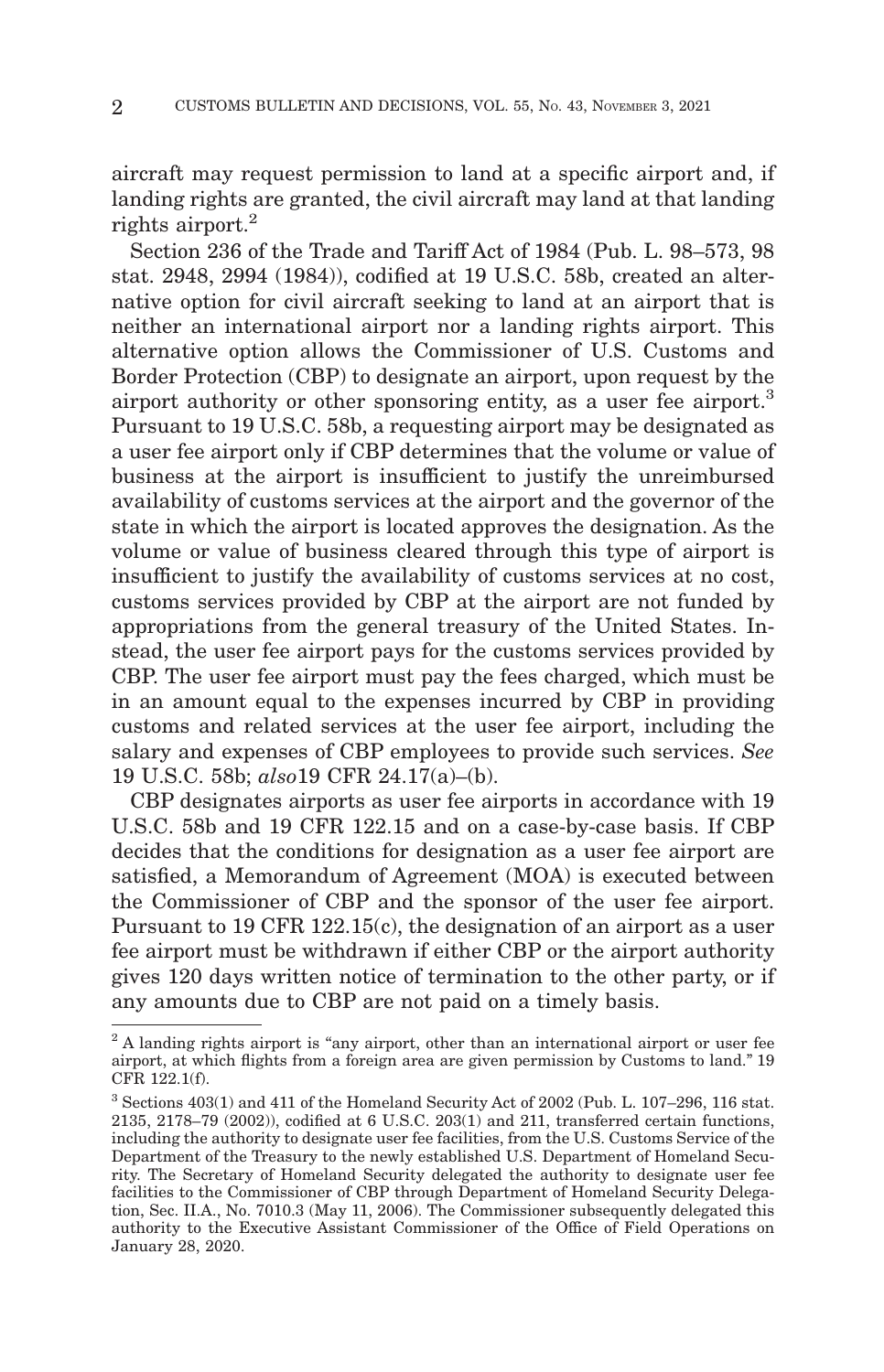The list of designated user fee airports is set forth in 19 CFR 122.15(b). Periodically, CBP updates the list to include newly designated airports that were not previously on the list, to reflect any changes in the names of the designated user fee airports, and to remove airports that are no longer designated as user fee airports.

# **Recent Change Requiring Update to the List of User Fee Airports**

This document updates the list of user fee airports in 19 CFR 122.15(b) by removing the Charlotte-Monroe Executive Airport in Monroe, North Carolina. On February 3, 2021, the Monroe City Manager requested termination of the user fee status for the Charlotte-Monroe Executive Airport, and the Monroe City Manager and CBP mutually agreed to terminate the user fee status of Charlotte-Monroe Executive Airport effective on June 30, 2021.

# **Inapplicability of Public Notice and Delayed Effective Date Requirements**

Under the Administrative Procedure Act (5 U.S.C. 553(b)), an agency is exempted from the prior public notice and comment procedures if it finds, for good cause, that such procedures are impracticable, unnecessary, or contrary to the public interest. This final rule makes a conforming change by updating the list of user fee airports by removing one airport in light of the CBP Commissioner's withdrawal of its designation as a user fee airport, in accordance with 19 U.S.C. 58b. Because this conforming rule has no substantive impact, is technical in nature, and does not impose additional burdens on or take away any existing rights or privileges from the public, CBP finds for good cause that the prior public notice and comment procedures are impracticable, unnecessary, and contrary to the public interest. For the same reasons, pursuant to 5 U.S.C. 553(d)(3), a delayed effective date is not required.

# **Regulatory Flexibility Act and Executive Order 12866**

Because no notice of proposed rulemaking is required, the provisions of the Regulatory Flexibility Act (5 U.S.C. 601 *et seq.*) do not apply. This amendment does not meet the criteria for a ''significant regulatory action'' as specified in Executive Order 12866.

# **Paperwork Reduction Act**

There is no new collection of information required in this document; therefore, the provisions of the Paperwork Reduction Act of 1995 (44 U.S.C. 3507) are inapplicable.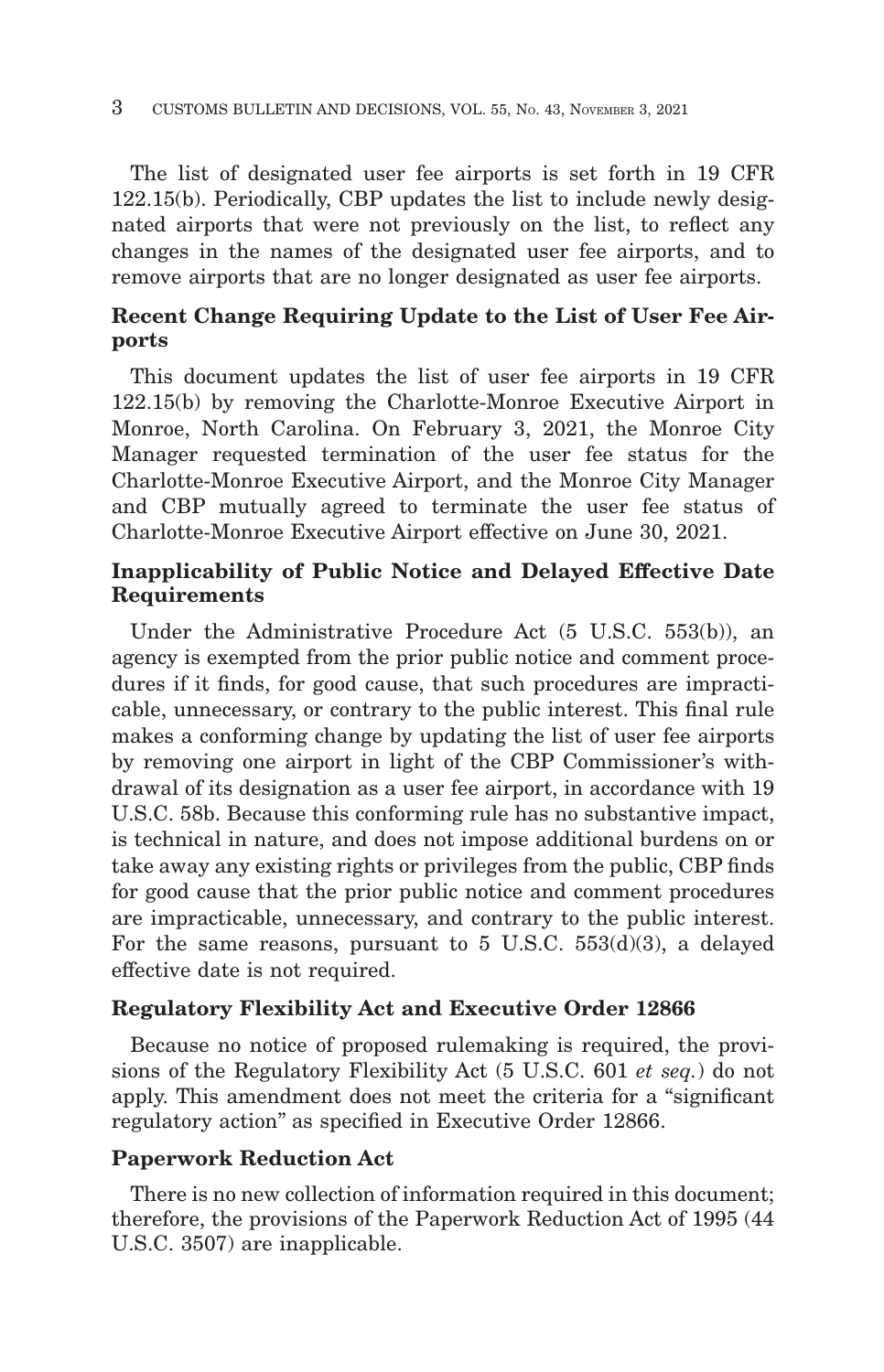## **Signing Authority**

This document is limited to a technical correction of CBP regulations. Accordingly, it is being signed under the authority of 19 CFR 0.1(b). Acting Commissioner Troy A. Miller, having reviewed and approved this document, is delegating the authority to electronically sign this document to Robert F. Altneu, who is the Director of the Regulations and Disclosure Law Division for CBP, for purposes of publication in the **Federal Register**.

#### **List of Subjects in 19 CFR Part 122**

Air carriers, Aircraft, Airports, Customs duties and inspection, Freight.

## **Amendments to Regulations**

Part 122, of title 19 of the Code of Federal Regulations (19 CFR part 122) is amended as set forth below:

## **PART 122—AIR COMMERCE REGULATIONS**

■ 1. The general authority citation for part 122 continues to read as follows:

**Authority:** 5 U.S.C. 301; 19 U.S.C. 58b, 66, 1415, 1431, 1433, 1436, 1448, 1459, 1590, 1594, 1623, 1624, 1644, 1644a, 2071 note. \* \* \* \* \*

#### **§ 122.15 [Amended]**

■ 2. In § 122.15, amend the table in paragraph (b) by removing the entry for ''Monroe, North Carolina''.

Dated: October 15, 2021.

ROBERT F. ALTNEU, *Director, Regulations & Disclosure Law Division, Regulations & Rulings, Office of Trade, U.S. Customs and Border Protection.*

[Published in the Federal Register, October 20, 2021 (85 FR 57991)]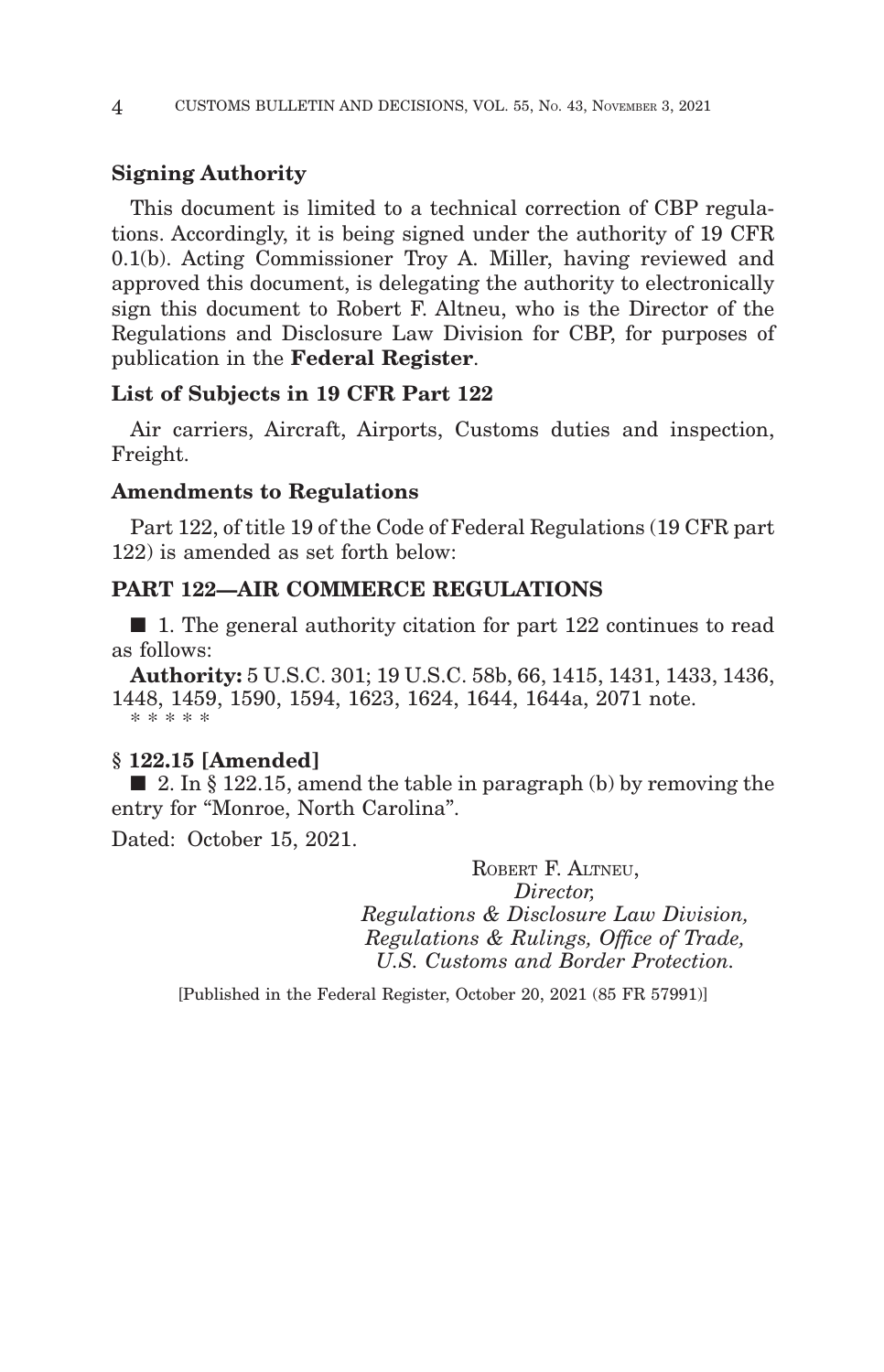# **PROPOSED REVOCATION OF ONE RULING LETTER, PROPOSED MODIFICATION OF ONE RULING LETTER, AND PROPOSED REVOCATION OF TREATMENT RELATING TO THE TARIFF CLASSIFICATION OF MECHANICALLY ADJUSTABLE BED BASE**

**AGENCY:** U.S. Customs and Border Protection, Department of Homeland Security.

**ACTION:** Notice of proposed revocation of one ruling letter, proposed modification of one ruling letter and proposed revocation of treatment relating to the tariff classification of a mechanically adjustable bed base.

**SUMMARY:** Pursuant to section 625(c), Tariff Act of 1930 (19 U.S.C. § 1625(c)), as amended by section 623 of title VI (Customs Modernization) of the North American Free Trade Agreement Implementation Act (Pub. L. 103–182, 107 Stat. 2057), this notice advises interested parties that U.S. Customs and Border Protection (CBP) intends to modify one ruling letter concerning tariff classification of a mechanically adjustable bed base under the Harmonized Tariff Schedule of the United States (HTSUS). Similarly, CBP intends to revoke any treatment previously accorded by CBP to substantially identical transactions. Comments on the correctness of the proposed actions are invited.

**DATE:** Comments must be received on or before December 3, 2021.

**ADDRESS:** Written comments are to be addressed to U.S. Customs and Border Protection, Office of Trade, Regulations and Rulings, Attention: Erin Frey, Commercial and Trade Facilitation Division, 90 K St., NE, 10th Floor, Washington, DC 20229–1177. Due to the COVID-19 pandemic, CBP is also allowing commenters to submit electronic comments to the following email address: 1625Comments@cbp.dhs.gov. All comments should reference the title of the proposed notice at issue and the *Customs Bulletin* volume, number and date of publication. Due to the relevant COVID-19-related restrictions, CBP has limited its on-site public inspection of public comments to 1625 notices. Arrangements to inspect submitted comments should be made in advance by calling Ms. Erin Frey at (202) 325–1757.

**FOR FURTHER INFORMATION CONTACT:** Ms. Arim J. Kim, Chemicals, Petroleum, Metals and Miscellaneous Articles Branch, Regulations and Rulings, Office of Trade, at (202) 325–0266.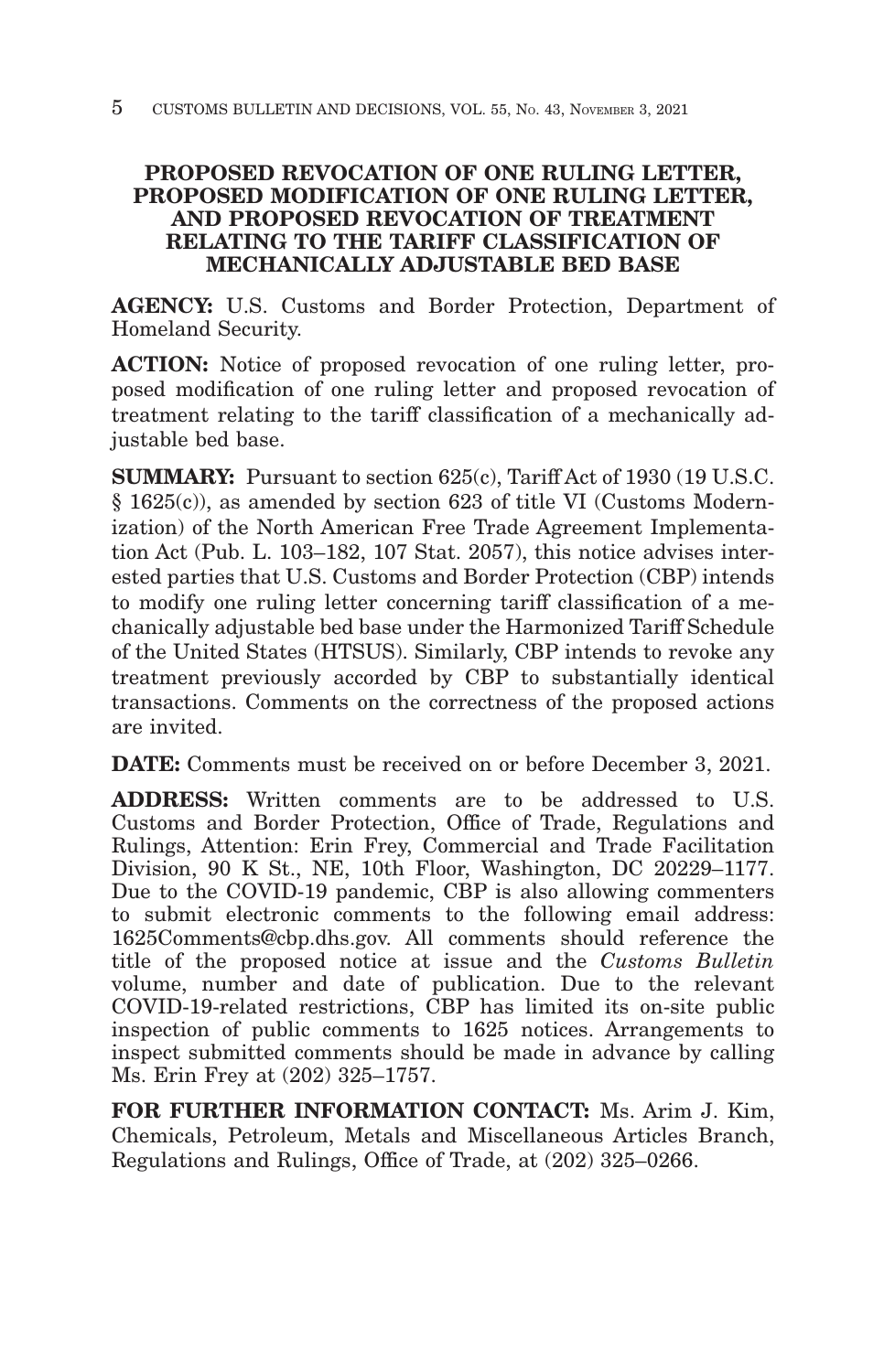## **SUPPLEMENTARY INFORMATION:**

## **BACKGROUND**

Current customs law includes two key concepts: informed compliance and shared responsibility. Accordingly, the law imposes an obligation on CBP to provide the public with information concerning the trade community's responsibilities and rights under the customs and related laws. In addition, both the public and CBP share responsibility in carrying out import requirements. For example, under section 484 of the Tariff Act of 1930, as amended (19 U.S.C. § 1484), the importer of record is responsible for using reasonable care to enter, classify and value imported merchandise, and to provide any other information necessary to enable CBP to properly assess duties, collect accurate statistics, and determine whether any other applicable legal requirement is met.

Pursuant to 19 U.S.C. § 1625(c)(1), this notice advises interested parties that CBP is proposing to modify one ruling letter pertaining to the tariff classification of a mechanically adjustable bed base. Although in this notice, CBP is specifically referring to New York Ruling Letters (NY) N244209, dated August 16, 2013 (Attachment A), and NY N284490, dated April 4, 2017 (Attachment B), this notice also covers any rulings on this merchandise which may exist, but have not been specifically identified. CBP has undertaken reasonable efforts to search existing databases for rulings in addition to the one identified. No further rulings have been found. Any party who has received an interpretive ruling or decision (i.e., a ruling letter, internal advice memorandum or decision, or protest review decision) on the merchandise subject to this notice should advise CBP during the comment period.

Similarly, pursuant to 19 U.S.C.  $\S$  1625(c)(2), CBP is proposing to revoke any treatment previously accorded by CBP to substantially identical transactions. Any person involved in substantially identical transactions should advise CBP during this comment period. An importer's failure to advise CBP of substantially identical transactions or of a specific ruling not identified in this notice may raise issues of reasonable care on the part of the importer or its agents for importations of merchandise subsequent to the effective date of the final decision on this notice.

In NY N244209, CBP classified a mechanically adjustable bed base in heading 9403, HTSUS, specifically in subheading 9403.90.80, HT-SUS, which provides for "[o]ther furniture and parts thereof: [p]arts: [o]ther: [o]ther". Similarly, in NY N284490, CBP classified a mechanically adjustable bed base in heading 9403, HTSUS, specifically in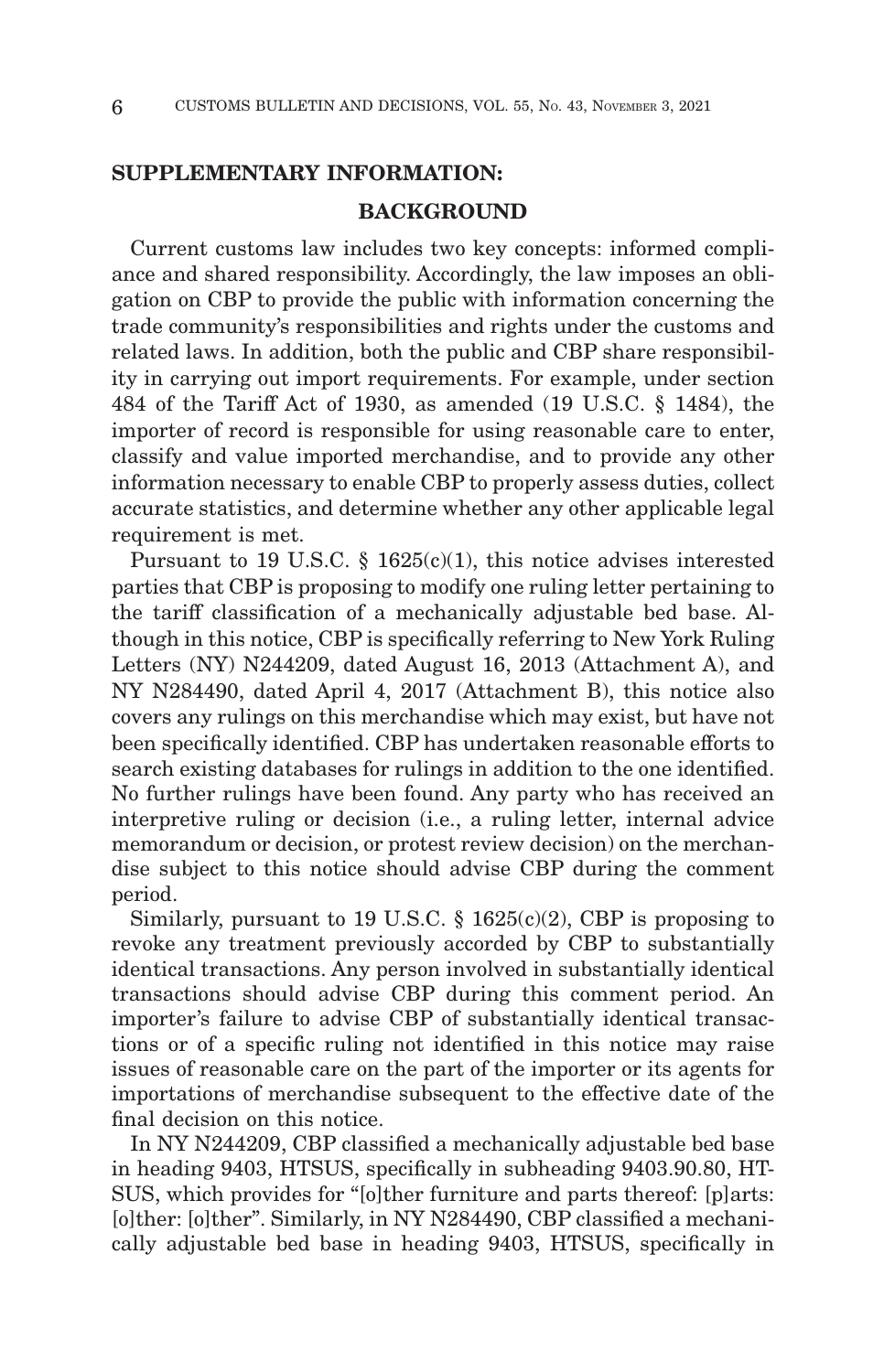subheading 9403.50.90, HTSUS, which provides for "[w]ooden furniture of a kind used in the bedroom: [o]ther: [b]eds: [o]ther". CBP has reviewed NY N244209 and NY N284490, and has determined the ruling letters to be in error. It is now CBP's position that the mechanically adjustable bed base is properly classified, in heading 9403, HTSUS, specifically in subheading 9403.20.00, HTSUS, which provides for "[o]ther furniture and parts thereof: [o]ther metal furniture: [h]ousehold: [m]echanically adjustable bed or mattress base, not foldable, having the characteristics of a bed or bed frame, of a width exceeding 91.44 cm, of a length exceeding 184.15 cm, and of a depth exceeding 8.89 cm".

Pursuant to 19 U.S.C.  $\S$  1625(c)(1), CBP is proposing to revoke NY N244209, to modify NY N284490, and to revoke or modify any other ruling not specifically identified to reflect the analysis contained in the proposed HQ H294085, set forth as Attachment C to this notice. Additionally, pursuant to 19 U.S.C.  $\S$  1625(c)(2), CBP is proposing to revoke any treatment previously accorded by CBP to substantially identical transactions.

Before taking this action, consideration will be given to any written comments timely received.

Dated: September 27, 2021

ALLYSON MATTANAH *for* CRAIG T. CLARK, *Director Commercial and Trade Facilitation Division*

Attachments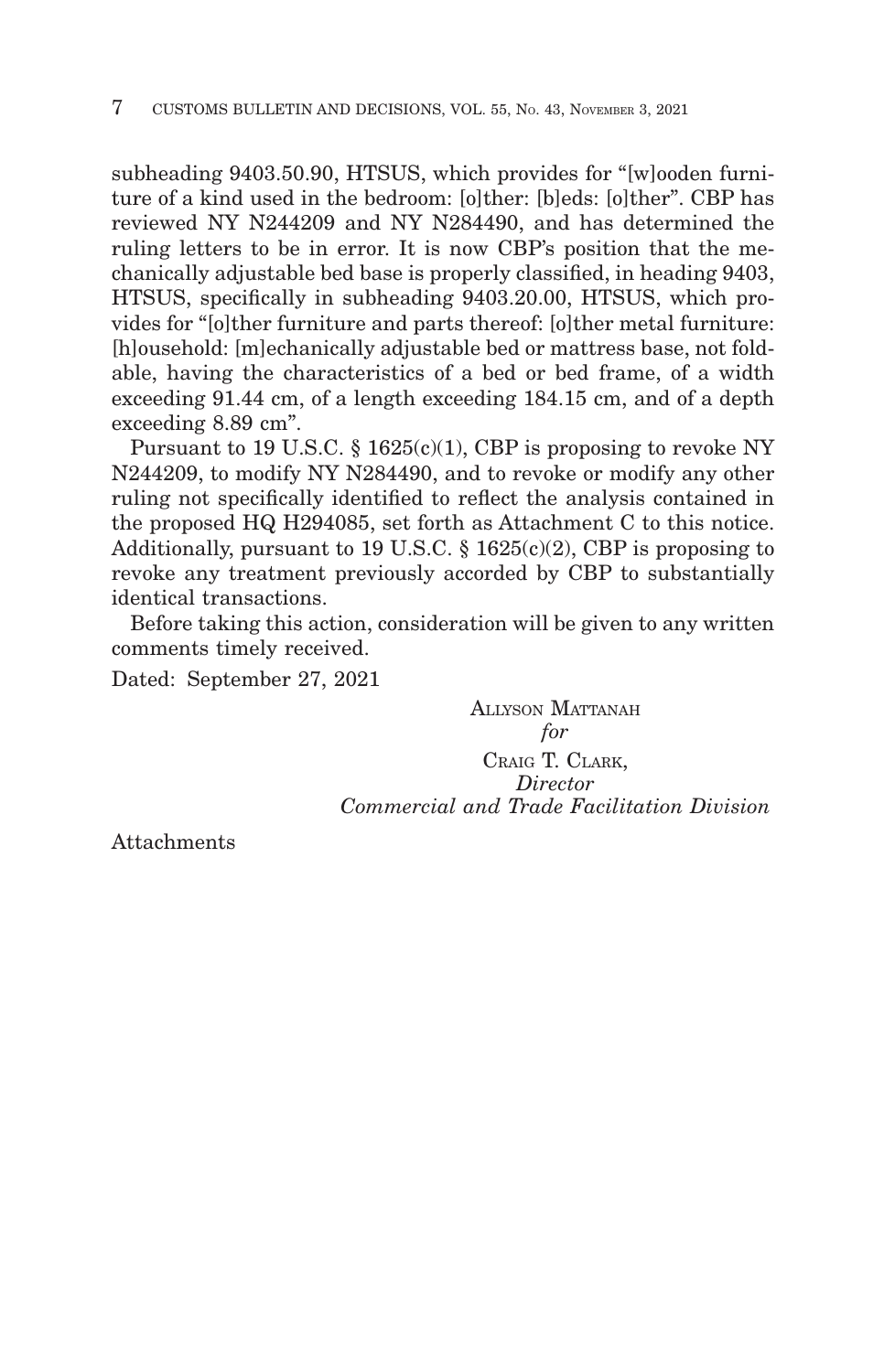N244209

August 16, 2013 CLA-2–94:OT:RR:NC:N4:433 CATEGORY: Classification TARIFF NO.: 9403.90.8041

STEVEN A. COHEN, DIRECTOR AMERICAN SIGNATURE INC. *4300 E 5TH AVENUE COLUMBUS, OH 43219*

RE: The tariff classification of adjustable bed bases from China.

DEAR MR. COHEN:

In your letter dated July 19, 2013, you requested a tariff classification ruling. Illustrative literature was submitted. All of the depicted photos indicate a mattress over a metal frame. No material breakdown was provided for the mattresses. As such, this ruling will only address the classification of the metal frames for the beds, without their mattresses.

Illustrative literature describes the merchandise as the "rize Adjustable Bed Series." This series consist of: (1) the {classic} adjustable motion power base, (2) the {relaxer} adjustable motion power base, and (3) the {contemporary} adjustable motion power base.

Additional product information provided by means of the internet for the "rize Adjustable Bed Series" indicates: the classic features a steel leg balance support frame, and has a hard-wire remote control allowing for upper and lower body positioning; the relaxer features a steel leg balance support frame with locking rolling casters, and has a wireless hand remote control allowing for the elevating of one's head and feet, three pre-set memory positioning, one touch auto-flat positioning and two-zone body massage with variable styles; and the contemporary features a steel leg balance support frame with locking rolling casters, modern modular (cushion/comfort) deck support, and has a wireless hand remote control allowing for multiple support preferences, four pre-set memory positioning, one touch auto-flat positioning and two-zone body massage with variable styles.

The applicable subheading for the metal frames used for the "rize Adjustable Bed Series," will be 9403.90.8041, Harmonized Tariff Schedule of the United States (HTSUS), which provides for "Other furniture and parts thereof: Parts: Other: Other: Other: Of metal: Other." The rate of duty will be free.

Duty rates are provided for your convenience and are subject to change. The text of the most recent HTSUS and the accompanying duty rates are provided on World Wide Web at http://www.usitc.gov/tata/hts/.

This ruling is being issued under the provisions of Part 177 of the Customs Regulations (19 C.F.R. 177).

A copy of the ruling or the control number indicated above should be provided with the entry documents filed at the time this merchandise is imported. If you have any questions regarding the ruling, contact National Import Specialist Neil H. Levy at (646) 733–3036.

*Sincerely,*

DEBORAH C. MARINUCCI *Acting Director National Commodity Specialist Division*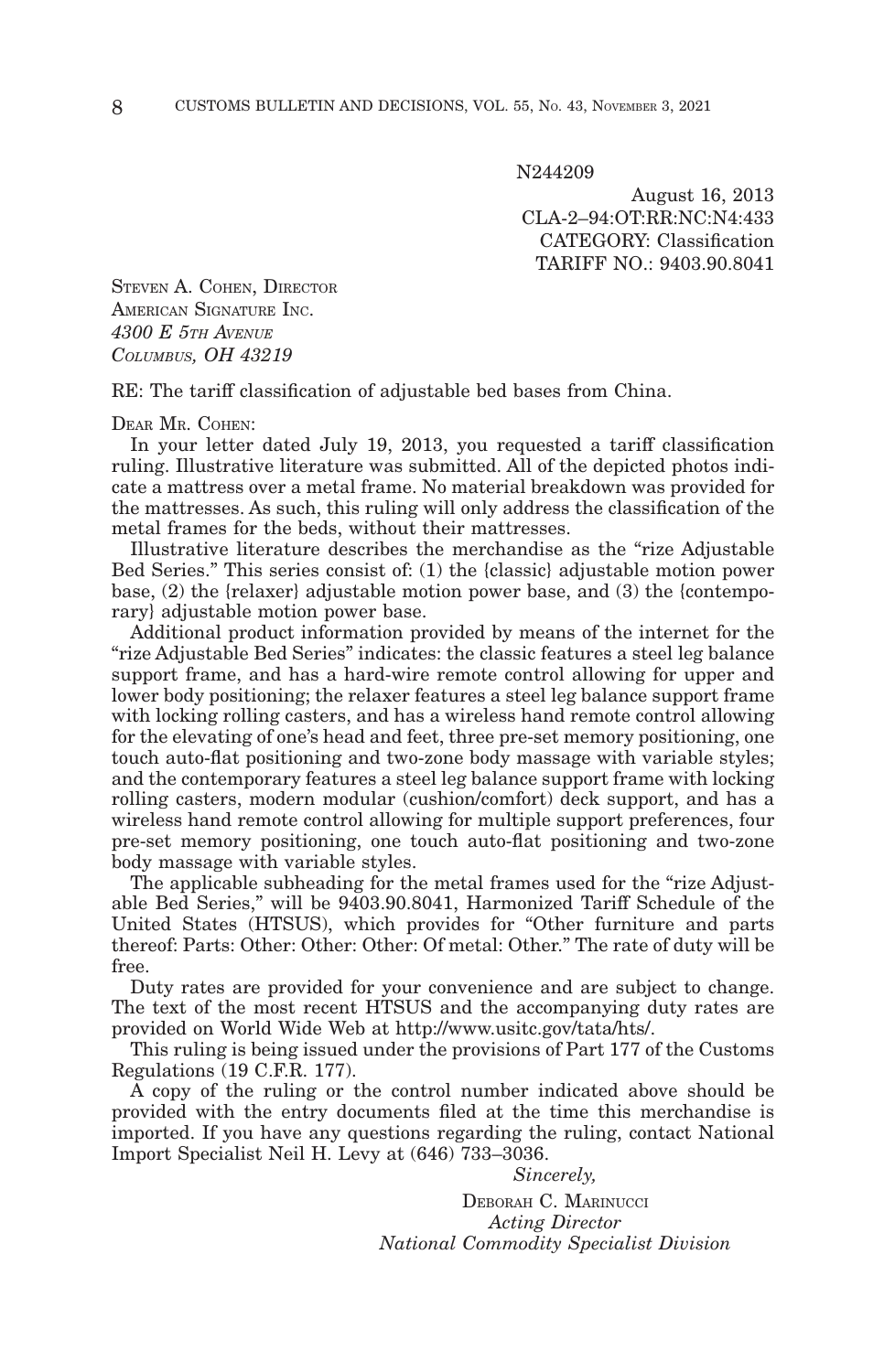N284490

April 4, 2017 CLA-2–94:OT:RR:NC:N4:433 CATEGORY: Classification TARIFF NO.: 9403.20.0021; 9403.20.0019; 9403.50.9045; 9401.90.5081

DENISE N. YAPP CUSTOMS CLASSIFICATION SPECIALIST ASHLEY FURNITURE INDUSTRIES, INC. *ONE ASHLEY WAY ARCADIA, WI 54612*

RE: The tariff classification of bed bases and a sleeper mechanism with mattress from China.

#### DEAR MS. YAPP:

In your letter dated March 14, 2017, you requested a tariff classification ruling. Illustrative literature and a description were provided. Additional company information was provided by means of material breakdown tables.

Item 77948M is identified as the "67 Sleeper Frame W / Spring Matt." The item is a metal framed sleeper mechanism and mattress that will be incorporated into a sofa sleeper (bed) unit. The metal framed sleeper mechanism and mattress are folded together as a single unit, palletized and wrapped, and then shipped to the United States. The metal framed sleeper mechanism with mattress pulls out from the sofa bed for purposes of one to sleep upon and then reverts back to a sofa when not used as a bed for purposes of sitting or lounging upon. This item measures 67 inches wide (from side to side) by 83 inches long (from foot to head) by 19 inches high.

Item 81212 is identified as the "Twin Foundation." The item is a bed base made of a steel frame and six floor standing metal legs, having wood cross slats, onto which a mattress is placed. This item measures 37.50 inches wide (from side to side) by 74.38 inches long (from foot to head) by 16.73 inches high.

Item M86X12 is identified as the "Twin Foundation." The item is a metal bed base having a nonskid fabric cover which is supported on multiple floor standing risers, onto which a mattress is placed. This item measures 37.99 inches wide (from side to side) by 74.02 inches long (from foot to head) by 13.98 inches high.

Item M9X632 is identified as the "Queen Adjustable Base." The item is a powered adjustable bed base, which consists of a foam frame that is covered over in non-woven grey mesh and is supported on metal legs. This item measures 59.06 inches wide (from side to side) by 78.74 inches long (from foot to head) by 14.96 inches high.

Classification under the Harmonized Tariff Schedule of the United States (HTSUS) is made in accordance with the General Rules of Interpretation (GRIs). GRI 1 provides that the classification of goods shall be determined according to the terms of the headings of the tariff schedule and any relative section or chapter notes. In the event that the goods cannot be classified solely on the basis of GRI 1, and if the headings and legal notes do not otherwise require, the remaining GRIs 2 through 6 may then be applied in order.

A reading of the Legal Note 2, and 2 (a) and 2 (b) to Chapter 94 of the HTSUS, provides: at 2, that the articles (other than parts) referred to in the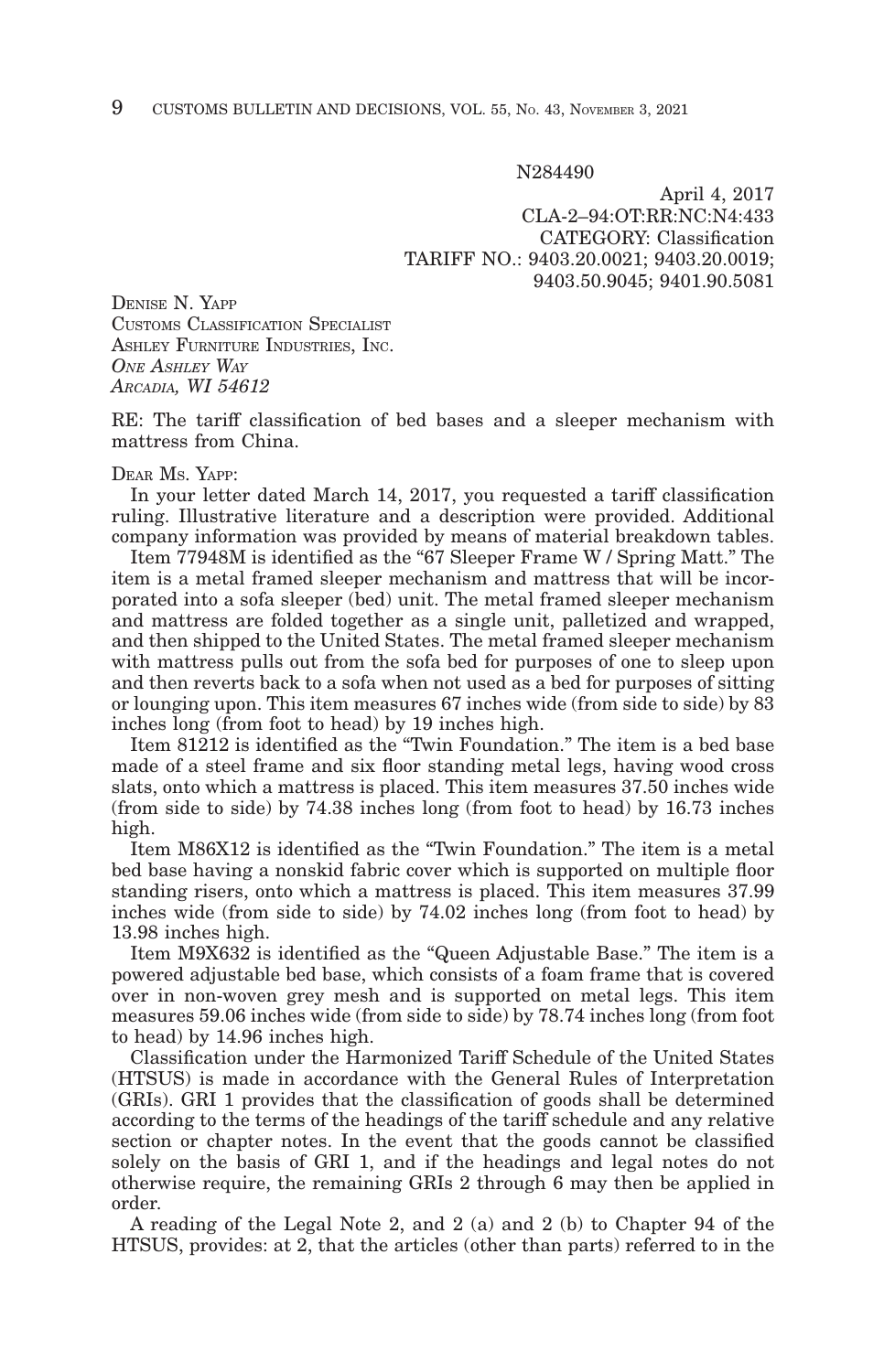headings of 9401 to 9403 are to be classified in those headings only if they are designed for placing on the floor or ground; at 2 (a) and 2 (b), the following are, however, to be classified in the above headings even if they are designed to be hung, to be fixed to the wall or to stand one on the other --- 2 (a) Cupboards, bookcases, other shelved furniture (including single shelves presented with supports for fixing them to the wall) and unit furniture, and 2 (b) Seats and beds.

When interpreting and implementing the HTSUS, the Explanatory Notes (ENs) of the Harmonized Commodity Description and Coding System may be utilized. The ENs, while neither legally binding nor dispositive, provide a guiding commentary on the scope of each heading, and are generally indicative of the proper interpretation of the HTSUS. CBP believes the ENs should always be consulted. See T.D. 89–80, 54 Fed. Reg. 35127, 35128 (August 23, 1989).

The General Explanatory Notes (ENs) to Chapter 94 of the HTSUS further elaborate on Legal Note 2, and 2 (a) and 2 (b) to Chapter 94 of the HTSUS, and state with regard to the meaning of furniture at:

(A): For the purposes of this Chapter, the term "furniture" means: Any "movable" articles (not included under other more specific headings of the Nomenclature), which have the essential characteristic that they are constructed for placing on the floor or ground, and which are used, mainly with a utilitarian purpose, to equip private dwellings, hotels, theatres, cinemas, offices, churches, schools, cafés, restaurants, laboratories, hospitals, dentists, surgeries, etc., or ships, aircraft, railway coaches, motor vehicles, caravantrailers or similar means of transport. (It should be noted that, for purposes of this Chapter, articles are considered to be "movable" furniture even if they are designed for bolting, etc., to the floor, e.g., chairs for use on ships). Similar articles (seats, chairs, etc.) for use in gardens, squares, promenades, etc., are included in this category.

(B) The following: (i) Cupboards, bookcases, other shelved furniture and unit furniture designed to be hung, to be fixed to the wall or to stand one on the other or side by side, for holding various objects or articles (books, crockery, kitchen utensils, glassware, linen, medicaments, toilet articles, radio or television receivers, ornaments, etc.) and separately presented elements of unit furniture; and (ii) Seats or beds designed to be hung or to be fixed to the wall.

Even though Legal Note 2, and  $2(a)$  and  $2(b)$  to Chapter 94, HTSUS, do not pertain to parts of goods classified in the headings 9401 to 9403, the ENs to Chapter 94, Parts, clarify and elaborate CBP's position in regards to furniture parts of headings 9401 to 9403, HTSUS.

The ENs to Chapter 94 of the HTSUS, Parts, provide:

"This Chapter covers parts, whether or not in the rough, of goods of heading 9401 to 9403 and 9405, when identifiable by their shape or other specific features as parts designed solely or principally for an article of those headings. They are classified in this Chapter when not more specifically covered elsewhere."

Consistent with the meaning of "furniture" as provided by the General Explanatory Notes (ENs) to Chapter 94 of the HTSUS, the M81212 and M86X12, both described as a mattress foundation, are considered household pieces of furniture, because they are recognized as "beds" in that they sit directly on the floor of one's bedroom, and are the underlying structure with frame and legs for sleeping upon. Also consistent with the meaning of "fur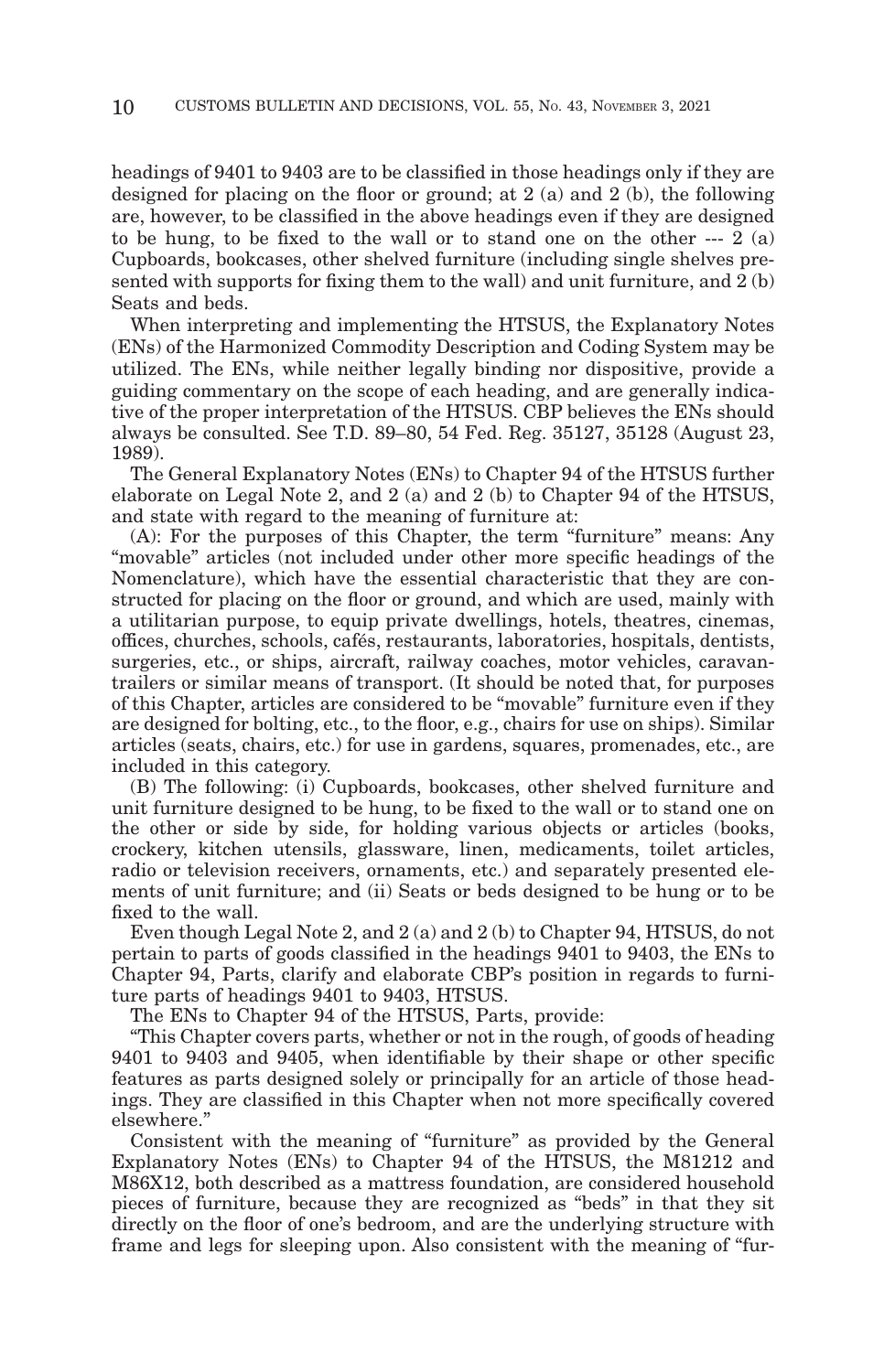niture" as provided by the General Explanatory Notes (ENs) to Chapter 94 of the HTSUS, the M9X632 is an adjustable base, a special type of mattress foundation that sits directly on the floor of one's bedroom and is the underlying structure with frame and legs for sleeping upon. The M9X632, is a queen size, powered adjustable foundation and is considered a household piece of furniture too, insofar as it is recognized as a "bed," albeit with the enhanced characteristics of allowing users to raise and lower their head and/or feet in a supine or alpine position. With case in point, the M81212, M86X12 and M9X632, all being mattress foundations that are recognized as "beds" are classified in heading 9403, HTSUS. See Headquarters ruling HQ H254127 dated May 15, 2015.

GRI 6 is implicated at the [sub]heading level, because the contents of the M81212 and M86X12, beds, are composed of different components (i.e., metal and fabric or metal and wood) and are considered composite goods. Under GRI 6 the classification of goods at the subheading level shall be determined according to the terms of those subheadings and any related subheading notes and, mutatis mutandis, to the above rules [GRIs 1 - 5], on the understanding that only subheadings at the same level are comparable. For the M81212, consisting of a metal base frame with wooden cross slats, the competing subheadings are 9403.20 (other metal furniture) and 9403.50 (wooden furniture of a kind used in bedrooms). For the M86X12, consisting of a metal base frame covered over in fabric the competing subheadings are 9403.20 (other metal furniture) and 9403.89 (furniture of other materials)

The ENs to the HTSUS, at GRI, Rule 3 (b) (VIII), state that "The factor which determines essential character will vary between different kinds of goods. It may for example, be determined by the nature of the materials or components, its bulk, quantity, weight or value, or by the role of a constituent material in relation to the use of the goods." When the essential character of a composite good can be determined, the whole product is classified as if it consisted only of the material or component that imparts the essential character to the composite good.

In the United States Court of International Trade, *The Home Depot, U.S.A., Inc., v. the United States*, Slip Op. 06–49, Court No. 00–00061, dated April 7, 2006, the Court considered all factors in evidence to determine essential character and that these factors were to be reviewed as a whole. See Slip Op. 06–49, for a listing of factors reviewed. Consistent with *The Home Depot* case, we will consider all facts as presented, assign weight to those facts, and if possible decide which of the constituent materials or components impart the essential character to the items referenced above.

Upon review of the illustrative literature and additional company provided information, the following are the essential character determinations for the beds:

For the M81212, bed, the essential character is imparted by the base metal frame, because the frame provides for the weight and volume of the bed, and the support onto which a mattress is placed.

For the M86X12, bed, the essential character is imparted by the base metal frame over that of its fabric covering, because the frame provides for the volume of the bed, the weight and cost of the fabric is marginal as compared against the weight and cost of the frame and the frame provides the support onto which a mattress is placed. See HQ 088432 dated August 15, 1991.

For the M9X632, adjustable bed, the essential character is imparted by the wood slats over that of the base metal frame, fabric covering and foam,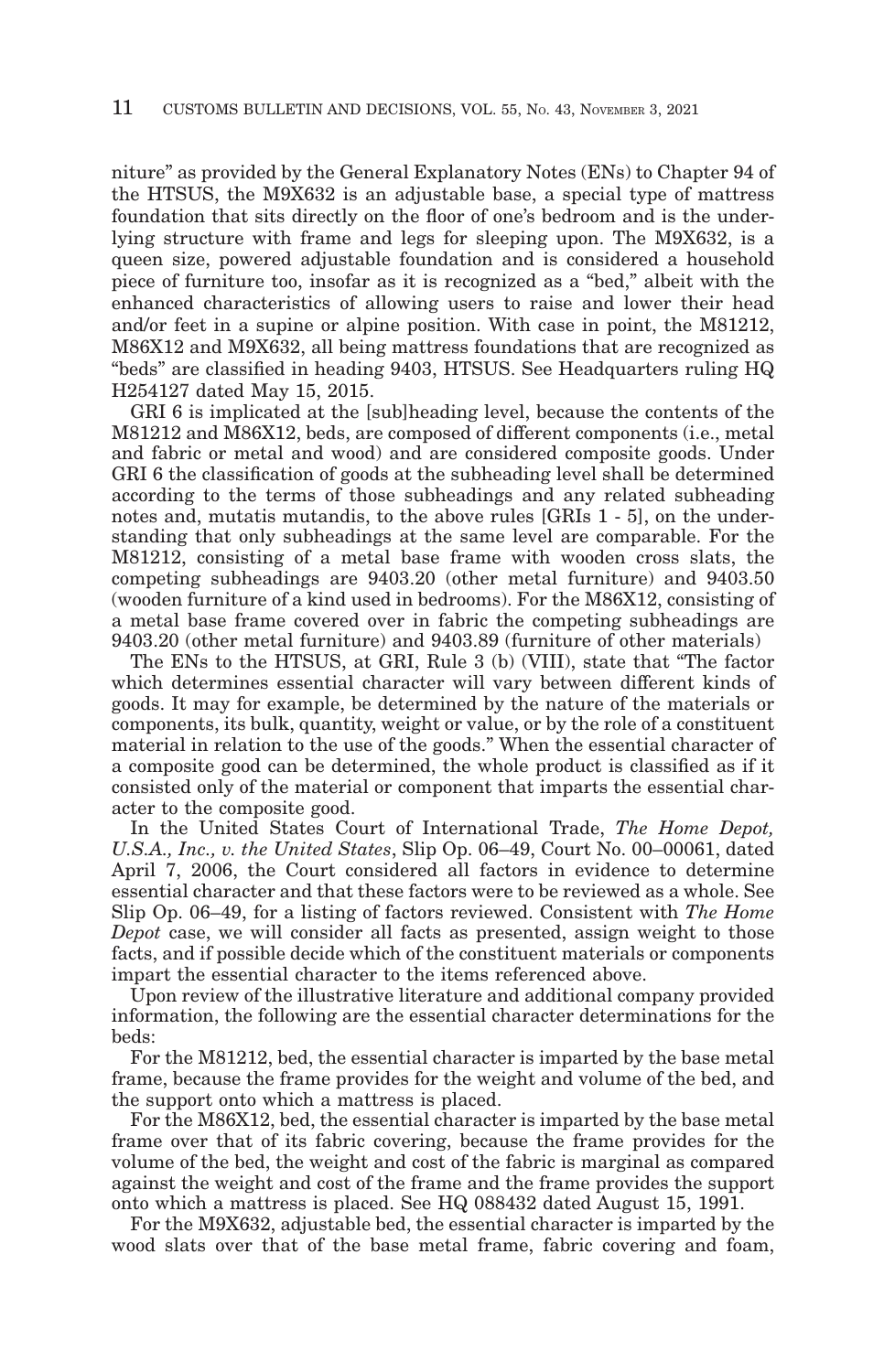because the wood slats provided for the volume of the bed onto which a mattress is placed allowing for the raising and lower of the bed's positioning. The increased weight and higher cost of the metal frame as compared against the wood slats is marginalized when compared against the functionality of the wood slats to hold a mattress and adjust that mattress accordingly. See HQ 088432 dated August 15, 1991.

The applicable subheading for the M81212, bed, will be 9403.20.0021, Harmonized Tariff Schedule of the United States (HTSUS), which provides for "Other furniture and parts thereof: Other metal furniture: Household: Other: Other." The rate of duty will be free.

The applicable subheading for the M86X12, bed, will be 9403.20.0019, Harmonized Tariff Schedule of the United States (HTSUS), which provides for "Other furniture and parts thereof: Other metal furniture: Household: Other: Mechanically adjustable bed or mattress base, having the characteristics of a bed or bed frame, of a width exceeding 91.44 cm, of a length exceeding 184.15 cm, and of a depth exceeding 8.89 cm, whether or not motorized." The rate of duty will be free.

The applicable subheading for the M9X632, adjustable bed, will be 9403.50.9045, Harmonized Tariff Schedule of the United States (HTSUS), which provides for "Other furniture and parts thereof: Wooden furniture of a kind used in the bedroom: Other: Other: Beds: Other." The rate of duty will be free.

Wooden bedroom furniture from [China] is subject to Antidumping Duties (AD) under the Department of Commerce case number A-570–890. Written decisions regarding the scope of AD and Countervailing Duty (CVD) orders are issued by the Enforcement and Compliance office in the International Trade Administration of the Department of Commerce and are separate from tariff classification and origin rulings issued by Customs and Border Protection (CBP). It would be prudent for your company to obtain a scope ruling from the Department of Commerce, as the written description of the AD order is dispositive over that of the classification number assigned to the good.

You can contact the International Trade Administration at http://trade.gov/ enforcement/ (click on "Contact Us"). For your information, you can view a list of current AD/CVD cases at the United States International Trade Commission website at http://www.usitc.gov (click on "Antidumping and Countervailing Duty" under "Popular Topics" at the top of the screen), and you can search AD/CVD deposit and liquidation messages using CBP's AD/CVD Search tool at http://addcvd.cbp.gov/.

It is our opinion that item 77948M, the "67 Sleeper Frame W / Spring Matt" is not a "bed" classifiable in heading 9403, HTSUS. The metal framed sleeper mechanism with mattress is not part of any article of furniture covered by the heading of 9403, HTSUS. The pull out mechanism with mattress is provided for in the heading of 9401, HTSUS, as parts for seats convertible into beds. GRI 6 is implicated at the [sub]heading level, because the 77948M, is a mixed/composite good composed of different components (i.e., metal framed sleeper mechanism and mattress) and is considered a composite good.

We find that the metal framed sleeper mechanism imparts the essential character to the good, because the weight and cost of the metal framed sleep mechanism exceeds that of the mattress, the metal framed sleeper mechanism allows for the conversion from a sofa to a bed, and the metal framed sleeper mechanism allows for the placement of the mattress within the sofa sleeper (bed) unit.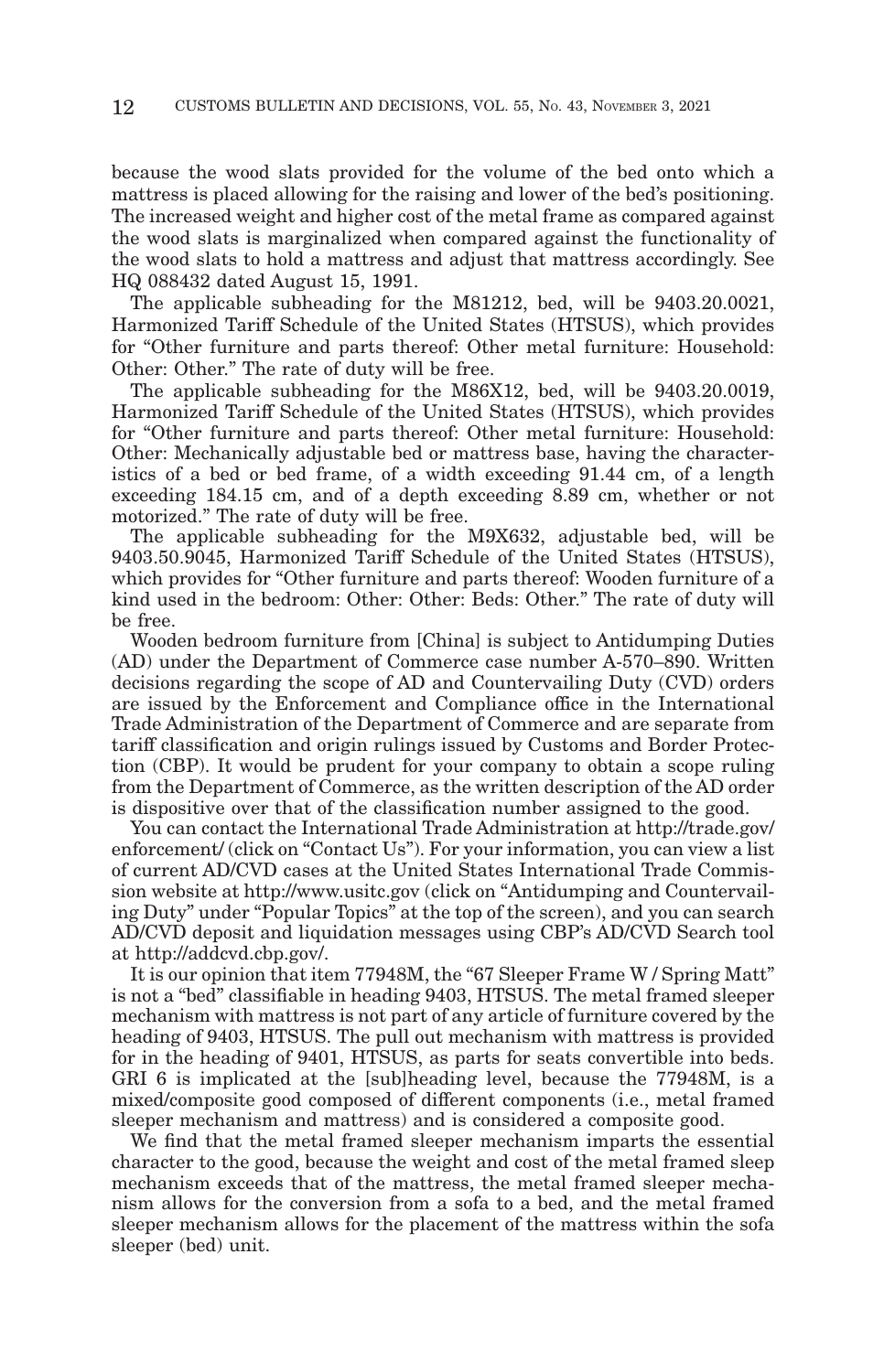The applicable subheading for item 77948M, the "67 Sleeper Frame W / Spring Matt," will be 9401.90.5081, Harmonized Tariff Schedule of the United States (HTSUS), which provides for "Seats (other than those of heading 9402) whether or not convertible into beds, and parts thereof: Parts: Other: Other; Other." The rate of duty will be free.

Duty rates are provided for your convenience and are subject to change. The text of the most recent HTSUS and the accompanying duty rates are provided on World Wide Web at https://hts.usitc.gov/current.

This ruling is being issued under the provisions of Part 177 of the Customs Regulations (19 C.F.R. 177).

A copy of the ruling or the control number indicated above should be provided with the entry documents filed at the time this merchandise is imported. If you have any questions regarding the ruling, contact National Import Specialist Neil H. Levy at neil.h.levy@cbp.dhs.gov.

*Sincerely,*

STEVEN A. MACK *Director National Commodity Specialist Division*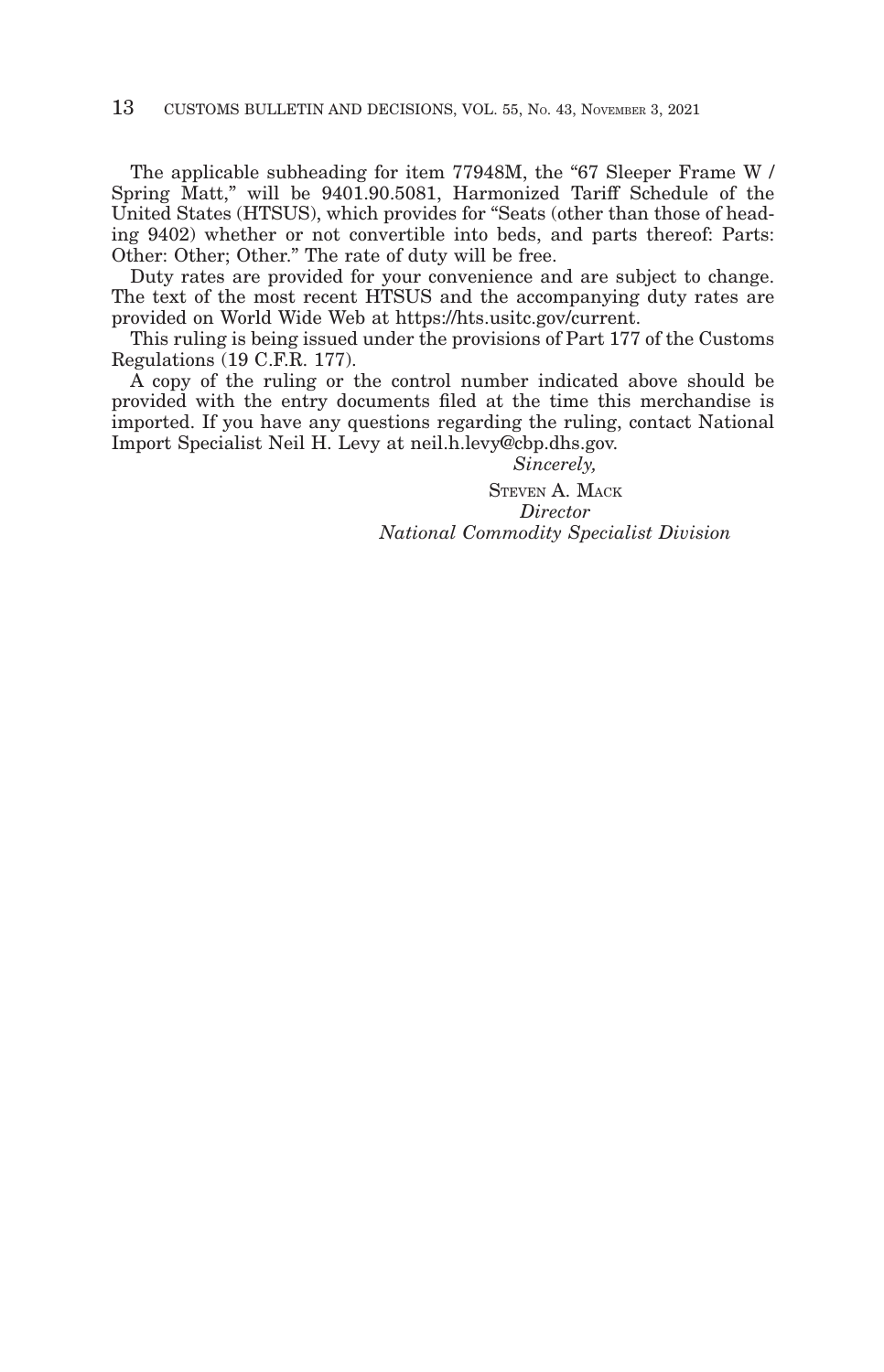HQ H294085 OT:RR:CTF:CPMMA H294085 AJK CATEGORY: Classification TARIFF NO: 9403.20.0035

MR. STEVEN A. COHEN **DIRECTOR** AMERICAN SIGNATURE INC. *4300 E 5TH AVENUE COLUMBUS, OH 43219*

RE: Revocation of NY N244209; Modification of NY N284490; Classification of Mechanically Adjustable Bed Base

#### DEAR MR. COHEN:

This letter is in reference to your New York Ruling Letter (NY) N244209, dated August 16, 2013, concerning the tariff classification of mechanically adjustable bed bases. In NY N244209, U.S. Customs and Broder Protection (CBP) classified the merchandise in subheading 9403.90.8041, Harmonized Tariff Schedule of the United States (HTSUS), which is the provision for metal parts of furniture. We have reviewed the aforementioned ruling and have determined that the classification of mechanically adjustable bed bases in subheading 9403.90.8041, HTSUS, was incorrect.

We have also reviewed NY N284490, dated April 4, 2017, concerning the tariff classification of a mechanically adjustable bed base in subheading 9403.50.9045, HTSUS, which provides for wooden bedroom furniture, and have determined that the ruling was incorrect. For the reasons set forth below, we revoke one ruling letter and modify one ruling letter.

#### **FACTS:**

The subject merchandise was described in NY N244209 as follows:

Illustrative literature describes the merchandise as the "rize Adjustable Bed Series." This series consist of: (1) the {classic} adjustable motion power base, (2) the {relaxer} adjustable motion power base, and (3) the {contemporary} adjustable motion power base.

Additional product information provided by means of the internet for the "rize Adjustable Bed Series" indicates: the classic features a steel leg balance support frame, and has a hard-wire remote control allowing for upper and lower body positioning; the relaxer features a steel leg balance support frame with locking rolling casters, and has a wireless hand remote control allowing for the elevating of one's head and feet, three pre-set memory positioning, one touch auto-flat positioning and two-zone body massage with variable styles; and the contemporary features a steel leg balance support frame with locking rolling casters, modern modular (cushion/comfort) deck support, and has a wireless hand remote control allowing for multiple support preferences, four pre-set memory positioning, one touch auto-flat positioning and two-zone body massage with variable styles.

The subject merchandise was described in NY N284490 as follows:

Item M9X632 is identified as the "Queen Adjustable Base." The item is a powered adjustable bed base, which consists of a foam frame that is covered over in non-woven grey mesh and is supported on metal legs. This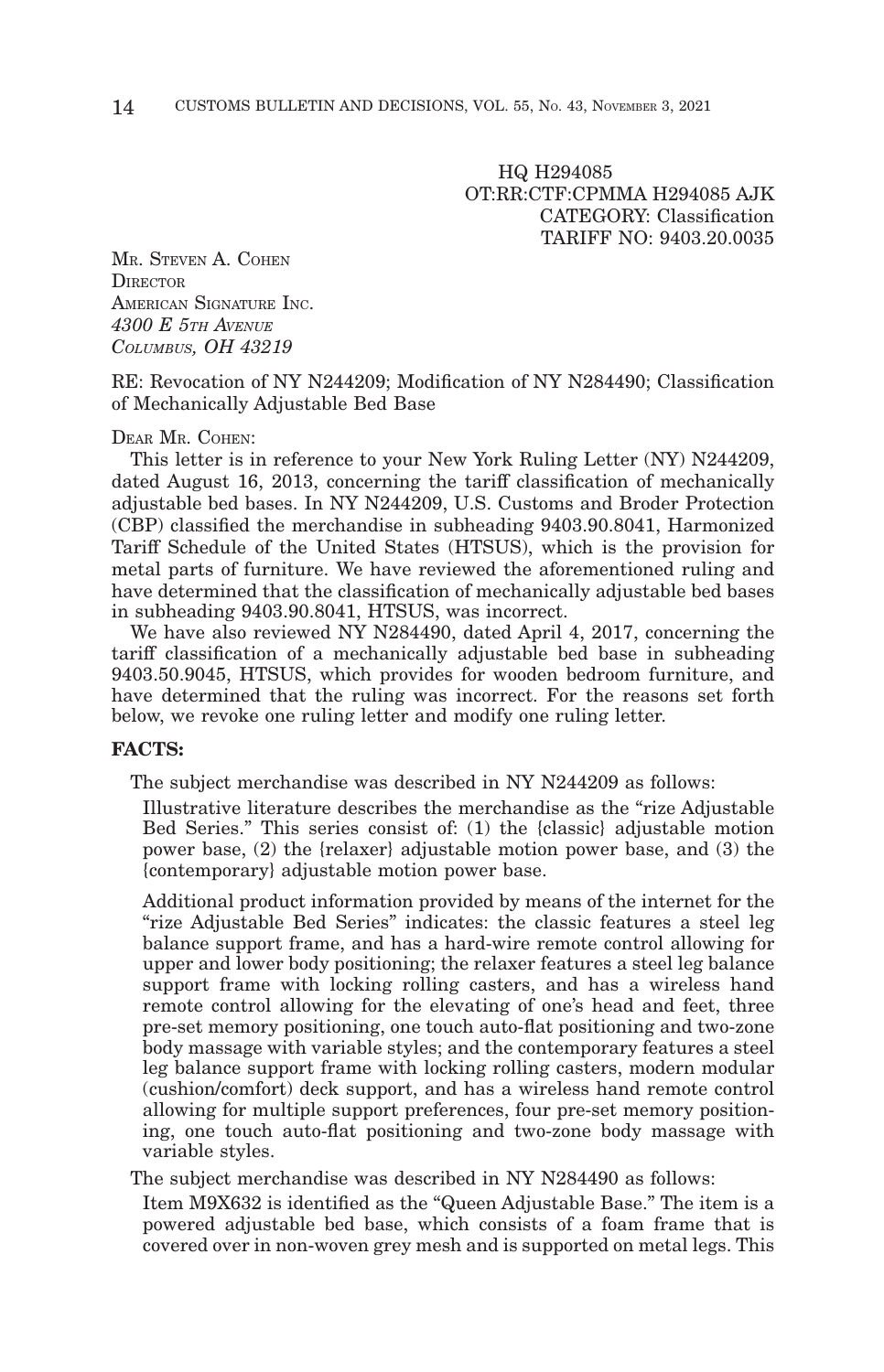item measures 59.06 inches wide (from side to side) by 78.74 inches long (from foot to head) by 14.96 inches high.

Moreover, we found additional information regarding the merchandise in NY N284490 by the means of the internet. The merchandise is composed of fabric, foam, electrical components, packaging, plastic, steel, and wood. In terms of value, the electrical components compose 45 percent, and the steel part comprises 32 percent of the merchandise. In terms of weight, however, the steel part predominates by 53 percent and the wood composes 23 percent of the product.

#### **ISSUES:**

- 1. Whether the mechanically adjustable bed bases are classified in subheading 9403.90.8041, HTSUS, as parts of furniture.
- 2. If not parts of furniture, whether the essential character of the merchandise is imparted by the steel component in subheading 9403.20.0035, HTSUS, as metal furniture, or by the wooden slats in subheading 9403.50.9045, HTSUS, as wooden bedroom furniture.

#### **LAW AND ANALYSIS:**

Classification of goods under the HTSUS is governed by the General Rules of Interpretation (GRI). GRI 1 provides that classification shall be determined according to the terms of the headings of the tariff schedule and any relative section or chapter notes. In the event that the goods cannot be classified solely on the basis of GRI 1, and if the headings and legal notes do not otherwise require, the remaining GRIs 2 through 6 may then be applied in order.

GRI 3(b) states, in pertinent part:

Mixtures, composite goods consisting of different materials or made up of different components, and goods put up in sets for retail sale, which cannot be classified by reference to  $3(a)$ , shall be classified as if they consisted of the material or component which gives them their essential character, insofar as this criterion is applicable.

\* \* \* \* \* \*

The HTSUS provisions at issue are as follows:

| 9403:         | Other furniture and parts thereof:                                                                                                                                                                                              |
|---------------|---------------------------------------------------------------------------------------------------------------------------------------------------------------------------------------------------------------------------------|
| 9403.20.00:   | Other metal furniture                                                                                                                                                                                                           |
|               | Household:                                                                                                                                                                                                                      |
|               | Other:                                                                                                                                                                                                                          |
| 9403.20.0035: | Mechanically adjustable bed or mat-<br>tress base, not foldable, having the<br>characteristics of a bed or bed frame, of<br>a width exceeding 91.44 cm, of a length<br>exceeding 184.15 cm, and of a depth<br>exceeding 8.89 cm |
| 9403.50:      | Wooden furniture of a kind used in the bedroom:                                                                                                                                                                                 |
|               | Other:                                                                                                                                                                                                                          |
| 9403.50.90:   | Other                                                                                                                                                                                                                           |
|               |                                                                                                                                                                                                                                 |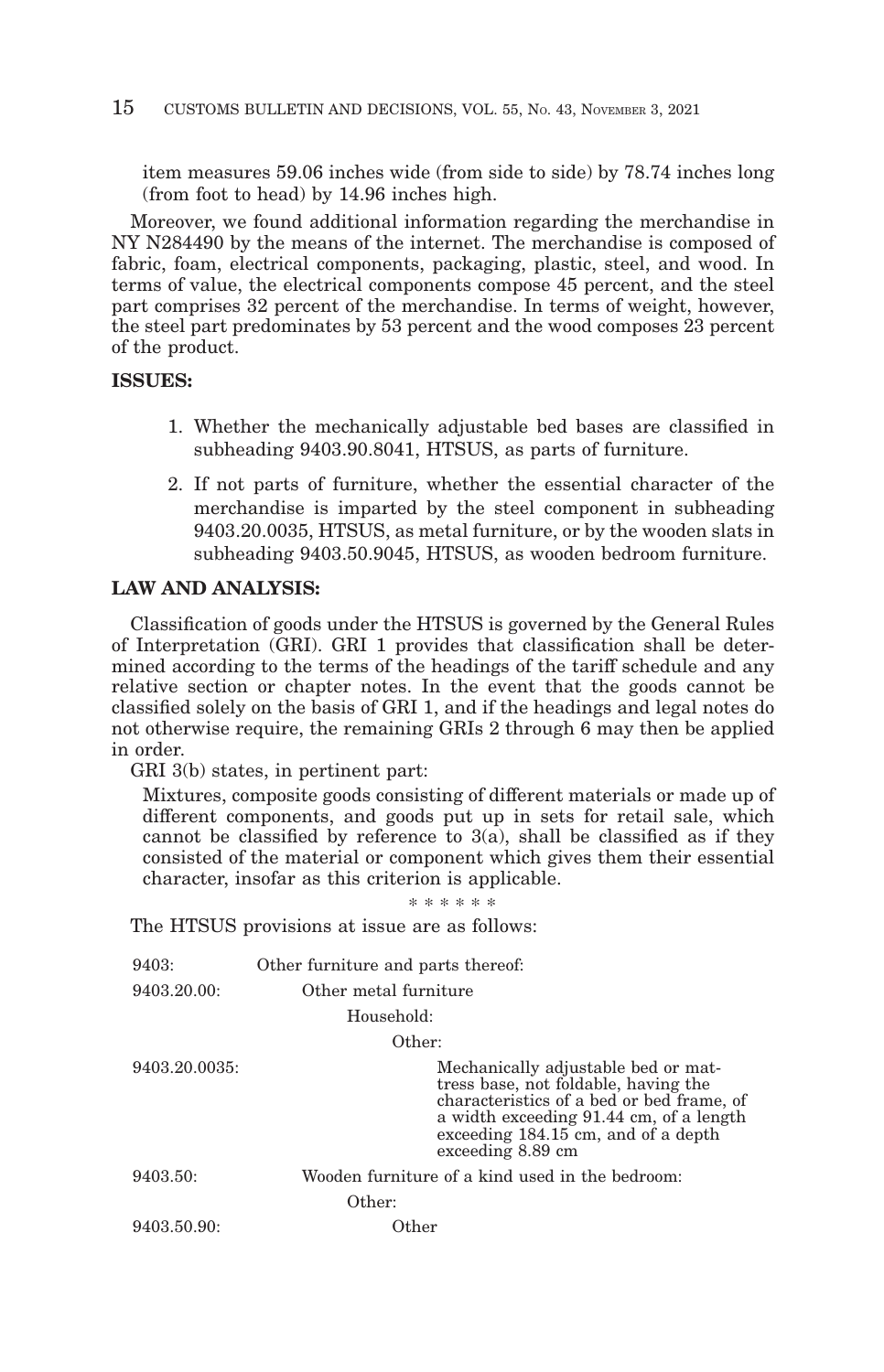9403.90: Parts:

Other:

9403.90.80: Other

Note 2 to Chapter 94, HTSUS, provides, in pertinent part:

2. The articles (other than parts) referred to in headings 9401 to 9403 are to be classified in those headings only if they are designed for placing on the floor or ground.

\* \* \* \* \* \*

The Harmonized Commodity Description and Coding System (HS) Explanatory Notes (ENs) constitute the official interpretation of the HS. While not legally binding or dispositive, the ENs provide a commentary on the scope of each heading of the HS at the international level and are generally indicative of the proper interpretation of these headings. *See* T.D. 89–80, 54 Fed. Reg. 35127 (Aug. 23, 1989).

EN RULE 3(b) provides as follows:

(VIII) The factor which determines essential character will vary as between different kinds of goods. It may, for example, be determined by the nature of the material or component, its bulk, quantity, weight or value, or by the role of a constituent material in relation to the use of the goods.

The General EN to Chapter 94 provides, in pertinent part:

For the purposes of this Chapter, the term "furniture" means:

(A) Any "movable" articles (not included under other more specific headings of the Nomenclature), which have the essential characteristic that they are constructed for placing on the floor or ground, and which are used, mainly with a utilitarian purpose, to equip private dwellings, hotels, theatres, cinemas, offices, churches, schools, cafés, restaurants, laboratories, hospitals, dentists' surgeries, etc., or ships, aircraft, railway coaches, motor vehicles, caravan-trailers or similar means of transport. (It should be noted that, for the purposes of this Chapter, articles are considered to be "movable" furniture even if they are designed for bolting, etc., to the floor, e.g., chairs for use on ships). Similar articles (seats, chairs, etc.) for use in gardens, squares, promenades, etc., are also included in this category.

The Parts EN to Chapter 94 provides, in pertinent part:

This Chapter only covers parts, whether or not in the rough, of the goods of headings 94.01 to 94.03 and 94.05, when identifiable by their shape or other specific features as parts designed solely or principally for an article of those headings.

EN 94.03 provides, in pertinent part, as follows:

The heading includes furnitures for:

(1) Private dwellings, hotels, etc., such as: ... beds (including wardrobe beds, camp-beds, folding beds, cots, etc.) ....

\* \* \* \* \* \*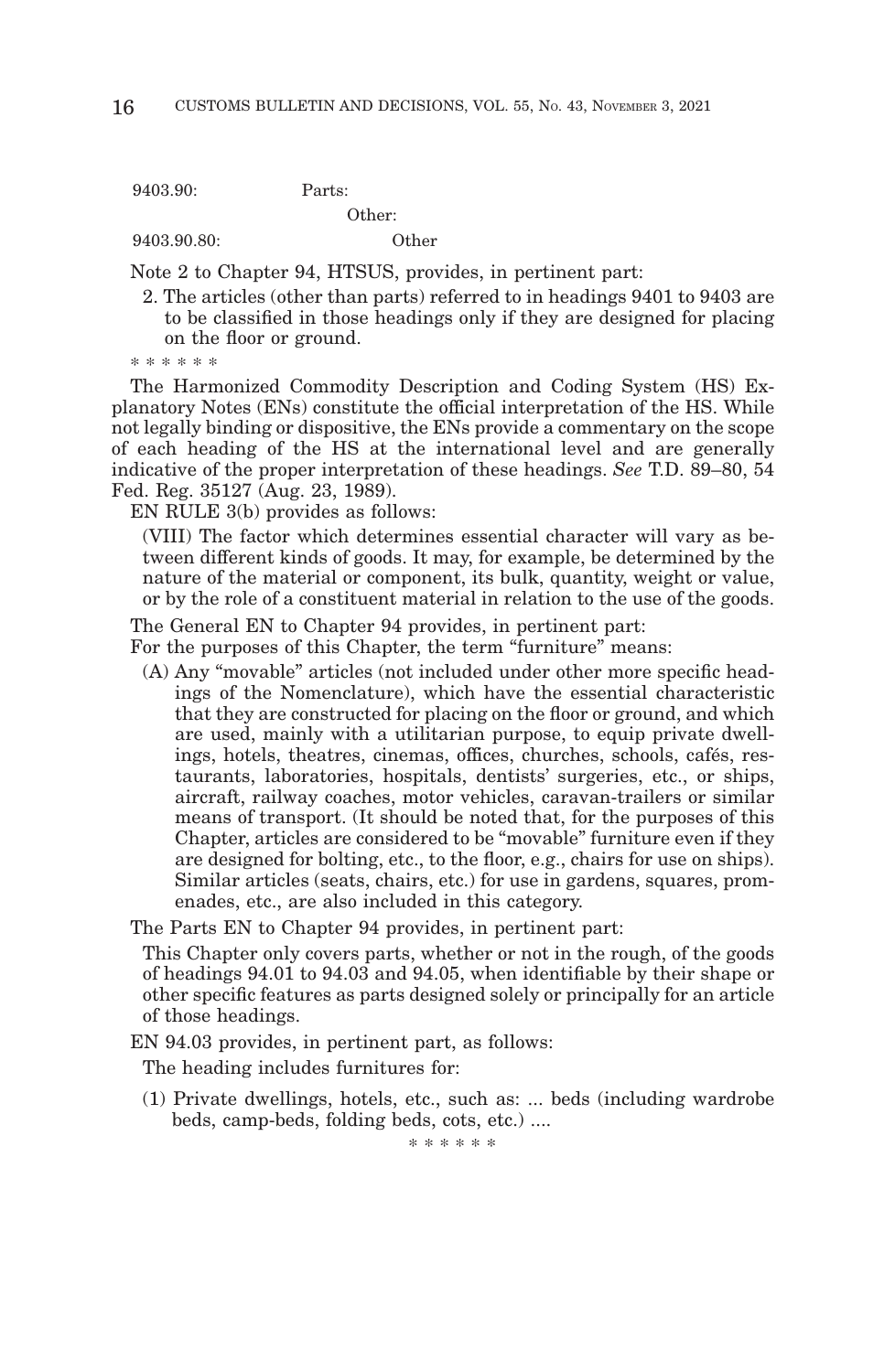#### **1. Whether the mechanically adjustable bed bases are classified in subheading 9403.90.8041, HTSUS, as parts of furniture.**

There is no dispute that the mechanically adjustable bed bases are furniture or parts thereof classified in heading 9403, HTSUS, which includes beds. *See* EN 94.03. The General EN to Chapter 94 explains that "furniture" means any movable articles that are designed to be placed on the floor or ground and are used, mainly with a utilitarian purpose, to equip private dwellings. Note 2 of Chapter 94 states that heading 9403, HTSUS, includes articles and parts that are designed to be placed directly on the floor or ground only. In the instant case, the mechanically adjustable bed bases are utilized to place mattresses on top of the bed bases and are placed directly on the floor to furnish bedrooms. Accordingly, the subject merchandise constitutes furniture, not parts thereof, within the scope of HTSUS.

In NY N244209, CBP classified the mechanically adjustable bed bases under subheading 9403.90.80, HTSUS, as parts of furniture. This classification, however, was incorrect. The Parts EN to Chapter 94 provides that "[chapter 94] only covers parts ... of the goods of heading  $[$   $]$   $\ldots$  94.03  $\ldots$  when identifiable by their shape or other specific features as parts designed solely or principally for an article of those headings." The mechanically adjustable bed bases, however, are imported as complete articles and thus, are not identifiable as parts. Therefore, the mechanically adjustable bed bases are, *prima facie*, classified in heading 9403, HTSUS, as beds.

#### **2. If not parts of furniture, whether the essential character of the merchandise is imparted by the metal component in subheading 9403.20.0035, HTSUS, as metal furniture, or by the wooden slats in subheading 9403.50.9045, HTSUS, as wooden bedroom furniture.**

The mechanically adjustable bed bases are composite goods that are composed of various components, including fabric, steel, wood, plastic, and electrical components. Accordingly, the classification of the merchandise is determined by the application of GRI 3(b), which applies to composite goods. To classify under GRI 3(b), CBP must identify the component of the subject merchandise that imparts the essential character of the merchandise. "The 'essential character' of an article is 'that which is indispensable to the structure, core or condition of the article, i.e., what it is.'" *Structural Industries v. United States*, 360 F. Supp. 2d 1330, 1336 (Ct. Int'l Trade 2005). Generally, the physical measures of bulk, quantity, weight or value are considered to determine the constituent material that imparts the essential character of the merchandise. *See* EN to GRI 3(b). Accordingly, the classification of the merchandise is determined by the heading in which the component that imparts the essential character is classified.

In the instant case, the steel part of the mechanically adjustable bed bases unequivocally predominates by role, weight, and value. First, the steel component forms the legs and frames of the bed bases, which provide support and structure of the merchandise. Absent the steel part, the merchandise would be rendered useless as it would not be able to perform the functions of a bed base—to support a mattress and equip bedrooms. Because the steel legs and frames are the parts that establish the structure and functionality of the bed bases, they are essential to the role of the merchandise. Second, the steel component predominates by weight. In regard to the merchandise in NY N284490, the steel component outweighs all other materials as the weight of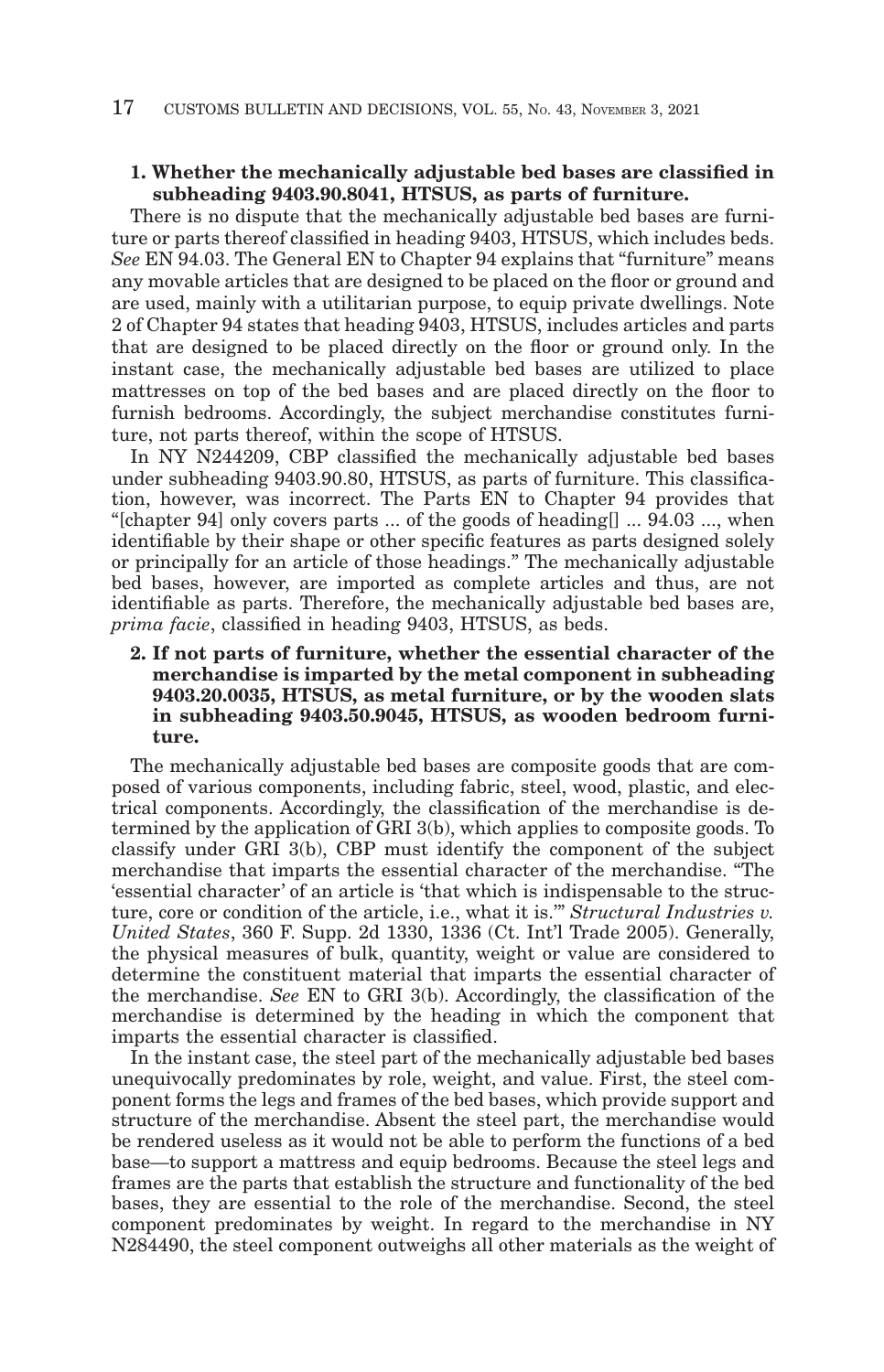the steel comprises 53 percent of the total weight. In addition, the value of the steel is the highest among the primary components. In NY N284490, the electrical components compose 45 percent of the total value whereas the steel part comprises 32 percent only. As such, the electrical components have the *de facto* highest value. In relation to the merchandise as furniture, however, the electrical components are mere ancillary parts because the mechanical adjustment and other mechanical features of the merchandise do not effectively contribute to the furniture's utilitarian purpose to equip private dwellings. Thus, when deducing the value of the electrical components, the steel part predominates by value in addition to the weight of the merchandise. Although a comprehensive list of components was not provided in NY N244209, the description of the merchandise therein demonstrates that the components of the bed bases are substantially similar to those described in NY N284490. Hence, the essential character of the mechanically adjustable bed bases is imparted by the steel component.

According to the steel part, which imparts the essential character of the merchandise, the mechanically adjustable bed bases are classified in subheading 9403.20.00, HTSUS, as metal furniture—specifically, in subheading 9403.20.0035, HTSUS, which provides for "[m]echanically adjustable bed or mattress base" and wholly describes the entire subject merchandise as mechanically adjustable bed base. In NY N312925, dated July 29, 2020, CBP classified a substantially similar item, which consisted of metal, plastic and textile, in subheading 9403.20.0035, HTSUS, as mechanically adjustable bed base. Analogous to the instant case, we found that the metal component imparted the essential character of the merchandise because it predominated by value and provided the structure, shape, and functionality of the merchandise. Accordingly, the instant mechanically adjustable bed bases are classified in subheading 9403.20.0035, HTSUS.

Pursuant to GRI 3(b), the mechanically adjustable bed base is classified in heading 9403, HTSUS, as "[o]ther furniture and parts".

#### **HOLDING:**

By application of GRI 3(b), the mechanically adjustable bed base is classified in heading 9403, HTSUS, specifically subheading 9403.20.0035, HTSUS, which provides for "[o]ther furniture and parts thereof: [o]ther metal furniture: [h]ousehold: [m]echanically adjustable bed or mattress base, not foldable, having the characteristics of a bed or bed frame, of a width exceeding 91.44 cm, of a length exceeding 184.15 cm, and of a depth exceeding 8.89 cm". The 2021 column one, general rate of duty is free.

Duty rates are provided for your convenience and subject to change. The text of the most recent HTSUS and the accompanying duty rates are provided at *www.usitc.gov*.

#### **EFFECT ON OTHER RULINGS:**

NY N244209, dated August 16, 2013, is hereby revoked. In addition, NY N284490, dated April 4, 2017, is modified.

> *Sincerely,* CRAIG T. CLARK, *Director Commercial and Trade Facilitation Division*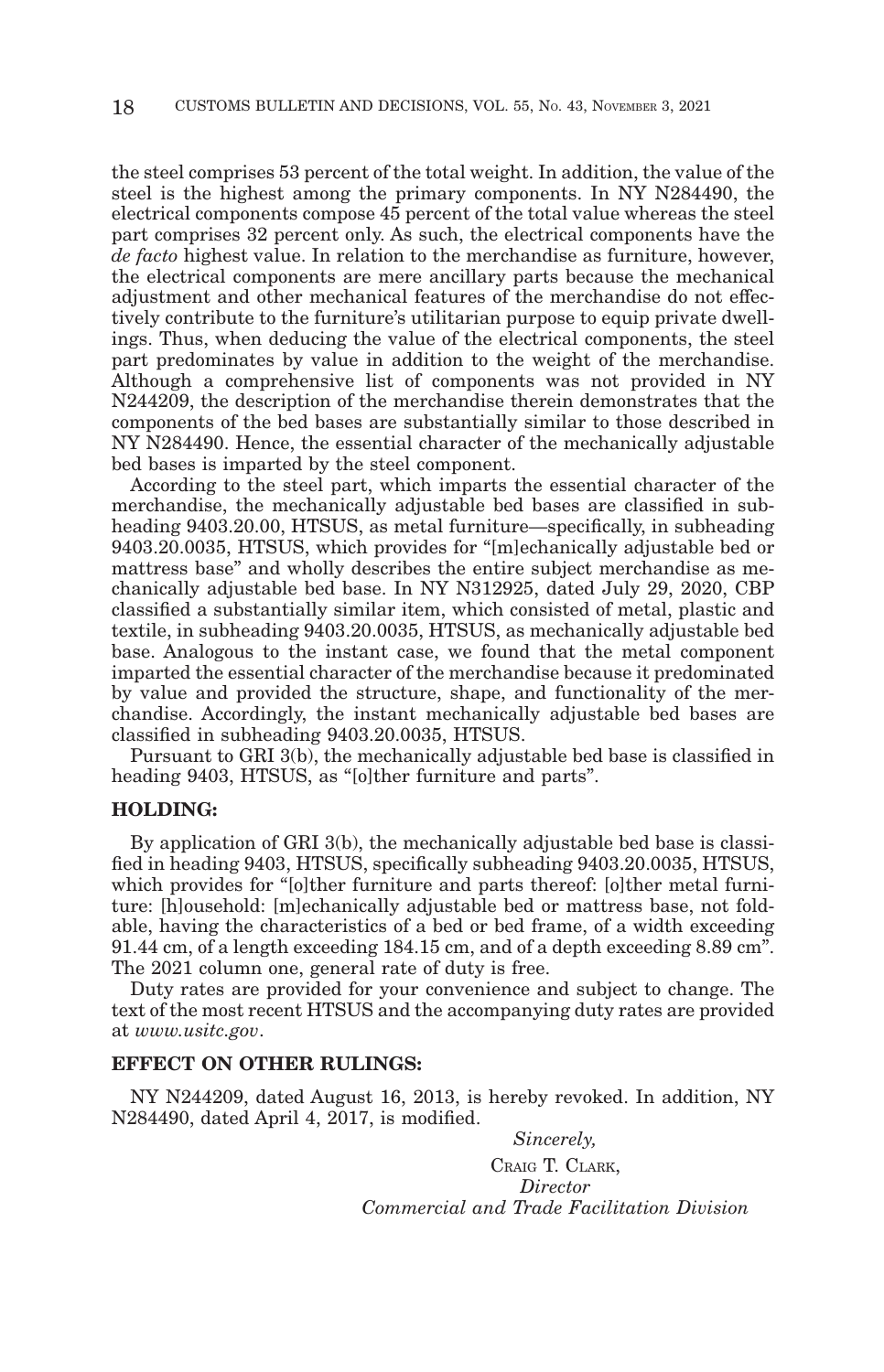- 19 CUSTOMS BULLETIN AND DECISIONS, VOL. 55, No. 43, NOVEMBER 3, 2021
- CC: Ms. Jill A. Cramer Mowry & Grimson, PLLC 5335 Wisconsin Avenue NW Suite 810 Washington, DC 20015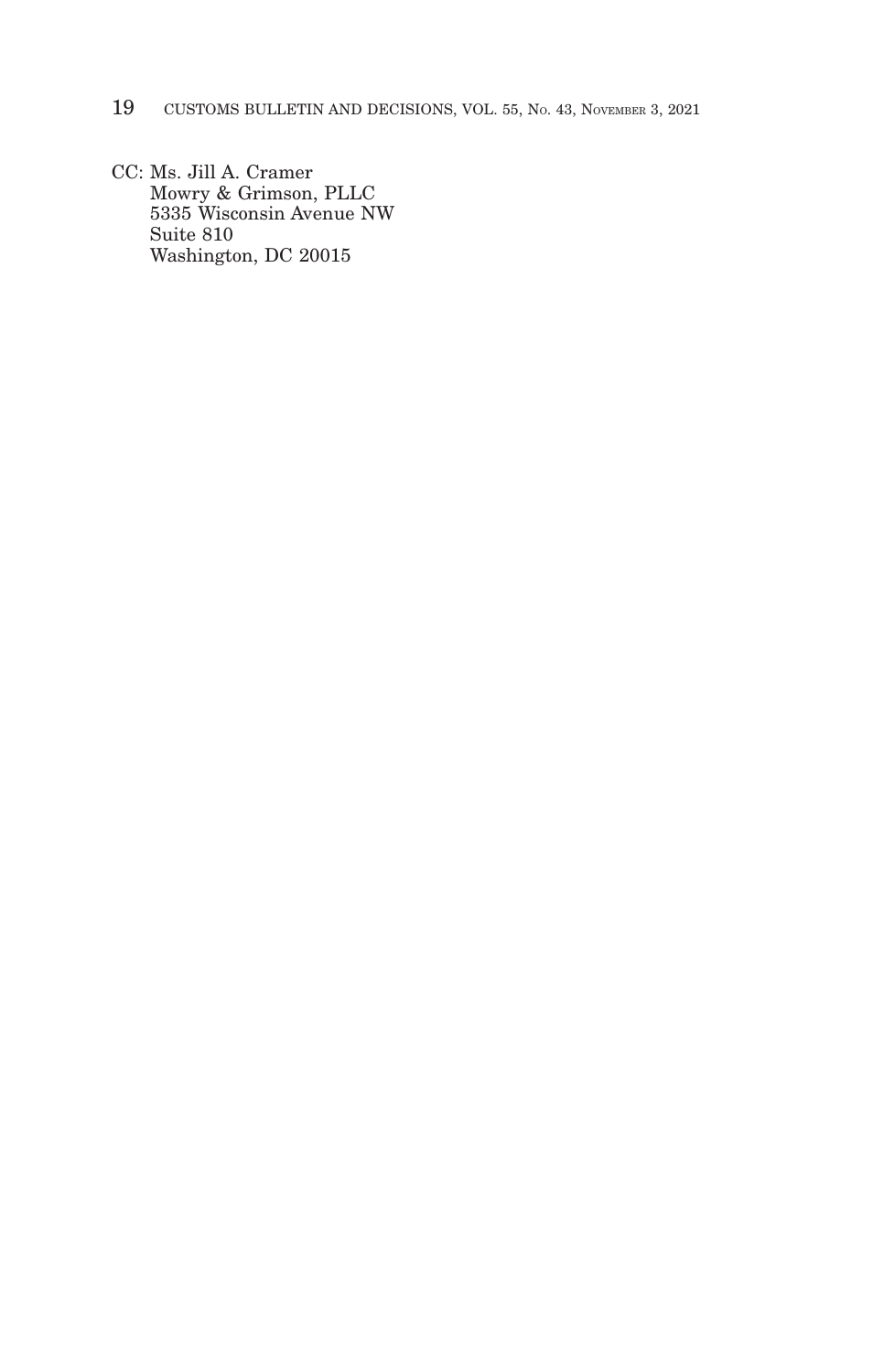# **6 CFR Part 27**

#### **8 CFR Parts 270, 274a, and 280**

# **U.S. Customs and Border Protection**

# **19 CFR Part 4**

# **Coast Guard**

#### **33 CFR Part 27**

#### **Transportation Security Administration**

# **49 CFR Part 1503**

# **RIN 1601–AA99**

# **CIVIL MONETARY PENALTY ADJUSTMENTS FOR INFLATION**

**AGENCY:** Department of Homeland Security.

**ACTION:** Final rule.

**SUMMARY:** In this final rule, the Department of Homeland Security (DHS) makes the 2021 annual inflation adjustment to its civil monetary penalties. On November 2, 2015, the President signed into law The Federal Civil Penalties Inflation Adjustment Act Improvements Act of 2015 (The 2015 Act). Pursuant to the 2015 Act, all agencies must adjust their civil monetary penalties annually and publish the adjustment in the **Federal Register**. Accordingly, this final rule adjusts the Department's civil monetary penalties for 2021 pursuant to the 2015 Act and Executive Office of the President (EOP) Office of Management and Budget (OMB) guidance. The new penalties will be effective for penalties assessed after October 18, 2021 whose associated violations occurred after November 2, 2015.

**DATES:** This rule is effective on October 18, 2021.

**FOR FURTHER INFORMATION CONTACT:** Hillary Hunnings, 202–282–9043, *hillary.hunnings@hq.dhs.gov.*

# **SUPPLEMENTARY INFORMATION:**

# **Table of Contents**

I. Statutory and Regulatory Background

II. Overview of Final Rule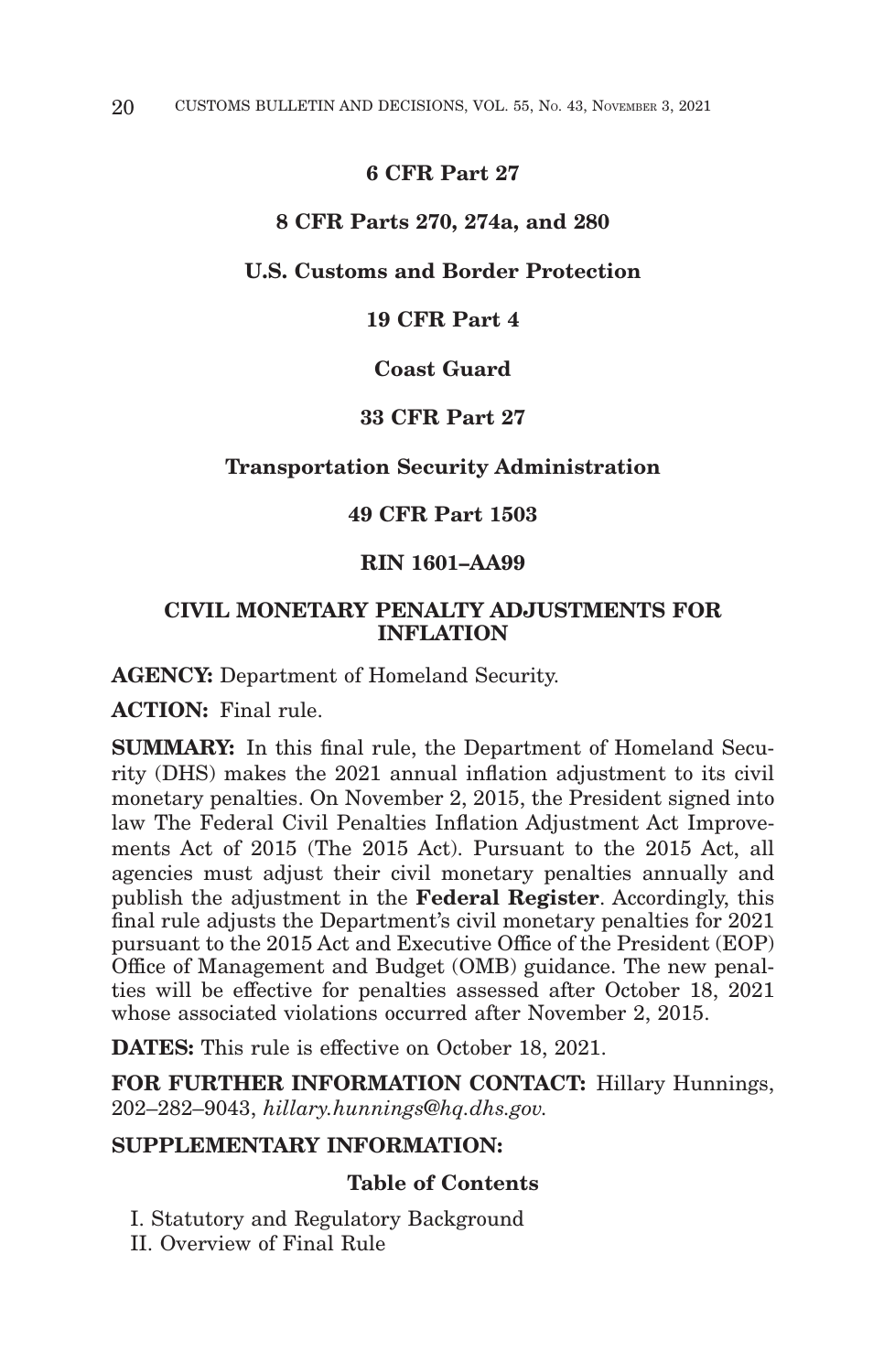## III. Adjustments by Component

- A. Cybersecurity and Infrastructure Security Agency
- B. U.S. Customs and Border Protection
- C. U.S. Immigration and Customs Enforcement
- D. U.S. Coast Guard
- E. Transportation Security Administration

IV. Administrative Procedure Act

V. Regulatory Analyses

- A. Executive Orders 12866 and 13563
- B. Regulatory Flexibility Act
- C. Unfunded Mandates Reform Act
- D. Paperwork Reduction Act
- VI. Signing Authority

## **I. Statutory and Regulatory Background**

On November 2, 2015, the President signed into law the Federal Civil Penalties Inflation Adjustment Act Improvements Act of 2015 (Pub. L. 114–74 section 701 (Nov. 2, 2015)) (2015 Act).<sup>1</sup> The 2015 Act amended the Federal Civil Penalties Inflation Adjustment Act of 1990 (28 U.S.C. 2461 note) to improve the effectiveness of civil monetary penalties and to maintain their deterrent effect. The 2015 Act required agencies to: (1) Adjust the level of civil monetary penalties with an initial "catch-up" adjustment through issuance of an interim final rule (IFR) and (2) make subsequent annual adjustments for inflation. Through the "catch-up" adjustment, agencies were required to adjust the maximum amounts of civil monetary penalties to more accurately reflect inflation rates.

For the subsequent annual adjustments, the 2015 Act requires agencies to increase the penalty amounts by a cost-of-living adjustment. The 2015 Act directs OMB to provide guidance to agencies each year to assist agencies in making the annual adjustments. The 2015 Act requires agencies to make the annual adjustments no later than January 15 of each year and to publish the adjustments in the **Federal Register**.

Pursuant to the 2015 Act, DHS undertook a review of the civil penalties that DHS and its components administer.2 On July 1, 2016, DHS published an IFR adjusting the maximum civil monetary pen-

<sup>&</sup>lt;sup>1</sup> The 2015 Act was part of the Bipartisan Budget Act of 2015, Public Law 114–74 (Nov. 2, 2015).

<sup>&</sup>lt;sup>2</sup> The 2015 Act applies to all agency civil penalties except for any penalty (including any addition to tax and additional amount) under the Internal Revenue Code of 1986 (26 U.S.C. 1 *et seq.*) and the Tariff Act of 1930 (19 U.S.C. 1202 *et seq.*). *See* sec. 4(a)(1) of the 2015 Act. In the case of DHS, several civil penalties that are assessed by U.S. Customs and Border Protection (CBP) and the U.S. Coast Guard (USCG) fall under the Tariff Act of 1930, and therefore DHS did not adjust those civil penalties in this rulemaking.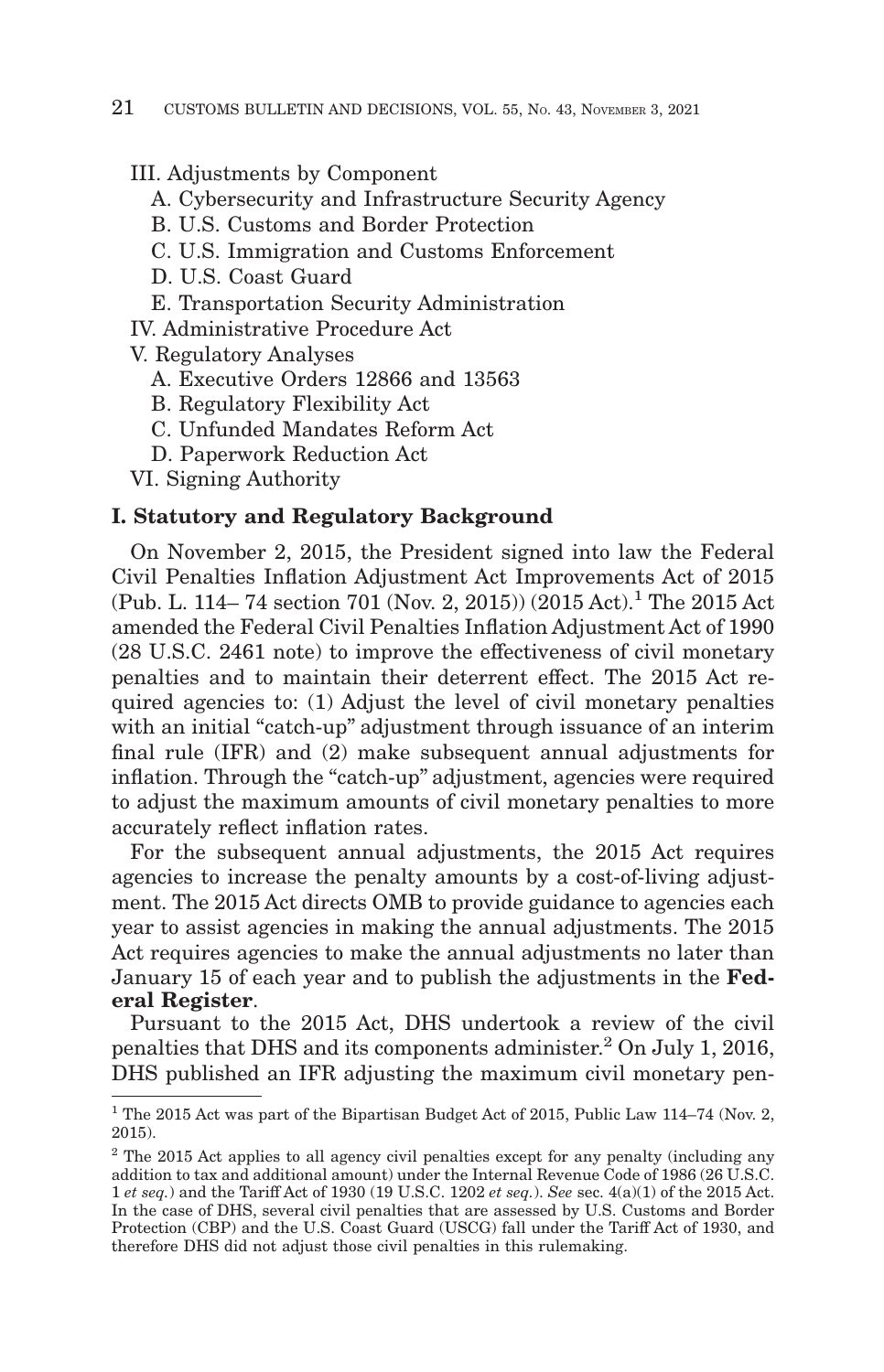alties with an initial "catch-up" adjustment, as required by the 2015 Act.<sup>3</sup> DHS calculated the adjusted penalties based upon nondiscretionary provisions in the 2015 Act and upon guidance that OMB issued to agencies on February 24,  $2016<sup>4</sup>$  The adjusted penalties were effective for civil penalties assessed after August 1, 2016 (the effective date of the IFR), whose associated violations occurred after November 2, 2015 (the date of enactment of the 2015 Act). On January 27, 2017, DHS published a final rule making the annual adjustment for 2017.<sup>5</sup> On April 2, 2018, DHS made the 2018 annual inflation adjustment.6 On April 5, 2019, DHS made the 2019 annual inflation adjustment.7 On June 17, 2020, DHS made the 2020 annual inflation adjustment.8

# **II. Overview of the Final Rule**

This final rule makes the 2021 annual inflation adjustments to civil monetary penalties pursuant to the 2015 Act and pursuant to guidance OMB issued to agencies on December 23, 2020.<sup>9</sup> The penalty amounts in this final rule will be effective for penalties assessed after October 18, 2021 where the associated violation occurred after November 2, 2015. Consistent with OMB guidance, the 2015 Act does not change previously assessed penalties that the agency is actively collecting or has collected.

The adjusted penalty amounts will apply to penalties assessed after the effective date of this final rule. We discuss civil penalties by DHS component in Section III below. For each component identified in Section III, below, we briefly describe the relevant civil penalty (or penalties), and we provide a table showing the increase in the penalties for 2021. In the table for each component, we show (1) the penalty name, (2) the penalty statutory and or regulatory citation, (3) the penalty amount as adjusted in the 2020 final rule, (4) the costof-living adjustment multiplier for 2021 that OMB provided in its

<sup>3</sup>*See* 81 FR 42987.

<sup>4</sup> Office of Mgmt. & Budget, Exec. Office of The President, M–16–06, Implementation of the Federal Civil Penalties Inflation Adjustment Act Improvements Act of 2015, Table A: 2016 Civil Monetary Penalty Catch-Up Adjustment Multiplier by Calendar Year, (Feb. 24, 2016) (*https://www.whitehouse.gov/sites/whitehouse.gov/files/omb/memoranda/2016/m-16–06.pdf*).

<sup>5</sup>*See* 82 FR 8571.

<sup>6</sup>*See* 83 FR 13826.

<sup>7</sup>*See* 84 FR 13499.

<sup>8</sup>*See* 85 FR 36469.

<sup>9</sup> Office of Mgmt. and Budget, Exec. Office of the President, M–21–10, Implementation of Penalty Inflation Adjustments for 2021, Pursuant to the Federal Civil Penalties Inflation Adjustment Act Improvements Act of 2015 (Dec. 23, 2020) (*https://www.whitehouse.gov/ wp-content/uploads/2020/12/M-21–10.pdf*).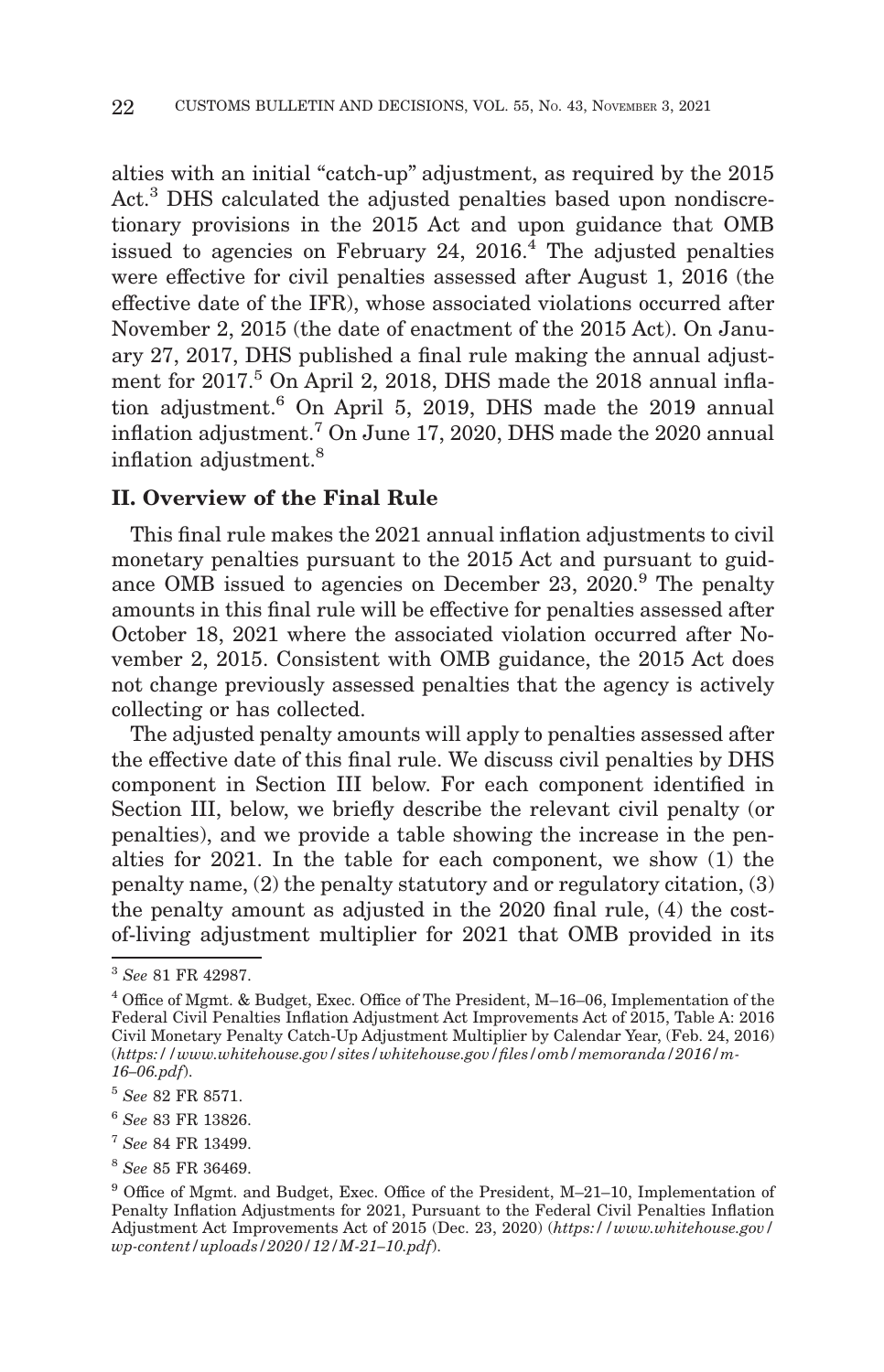December 23, 2020, guidance, and (5) the new 2021 adjusted penalty. The 2015 Act instructs agencies to round penalties to the nearest \$1. For a more complete discussion of the method used for calculating the initial "catch-up" inflation adjustments and a component-bycomponent breakdown to the nature of the civil penalties and relevant legal authorities, please see the IFR preamble at 81 FR 42987–43000.

# **III. Adjustments by Component**

In the following sections, we briefly describe the civil penalties that DHS and its components, the Cybersecurity and Infrastructure Security Agency (CISA), the U.S. Customs and Border Protection (CBP), the U.S. Immigration and Customs Enforcement (ICE), the U.S. Coast Guard (USCG), and the Transportation Security Administration (TSA), assess. Other components not mentioned do not impose any civil monetary penalties. We include tables at the end of each section, which list the individual adjustments for each penalty.

# *A. Cybersecurity and Infrastructure Security Agency*

The Cybersecurity and Infrastructure Security Agency (CISA) administers only one civil penalty that the 2015 Act affects. That penalty assesses fines for violations of the Chemical Facility Anti-Terrorism Standards (CFATS). CFATS is a program that regulates the security of chemical facilities that, in the discretion of the Secretary, present high levels of security risk. DHS established the CFATS program in 2007 pursuant to section 550 of the Department of Homeland Security Appropriations Act of 2007 (Pub. L. 109–295).<sup>10</sup> The CFATS regulation is located in part 27 of title 6 of the Code of Federal Regulations (CFR). Below is a table showing the 2021 adjustment for the CFATS penalty that CISA administers.

<sup>&</sup>lt;sup>10</sup> Section 550 has since been superseded by the Protecting and Securing Chemical Facilities from Terrorist Attacks Act of 2014 (Pub. L. 113–254). The new legislation codified the statutory authority for the CFATS program within Title XXI of the Homeland Security Act of 2002, as amended. *See* 6 U.S.C. 621 *et seq.* Public Law 113–254 authorized the CFATS program from January 18, 2015 to January 17, 2019. Public Law 116–150 extends the CFATS program authorization to July 27, 2023.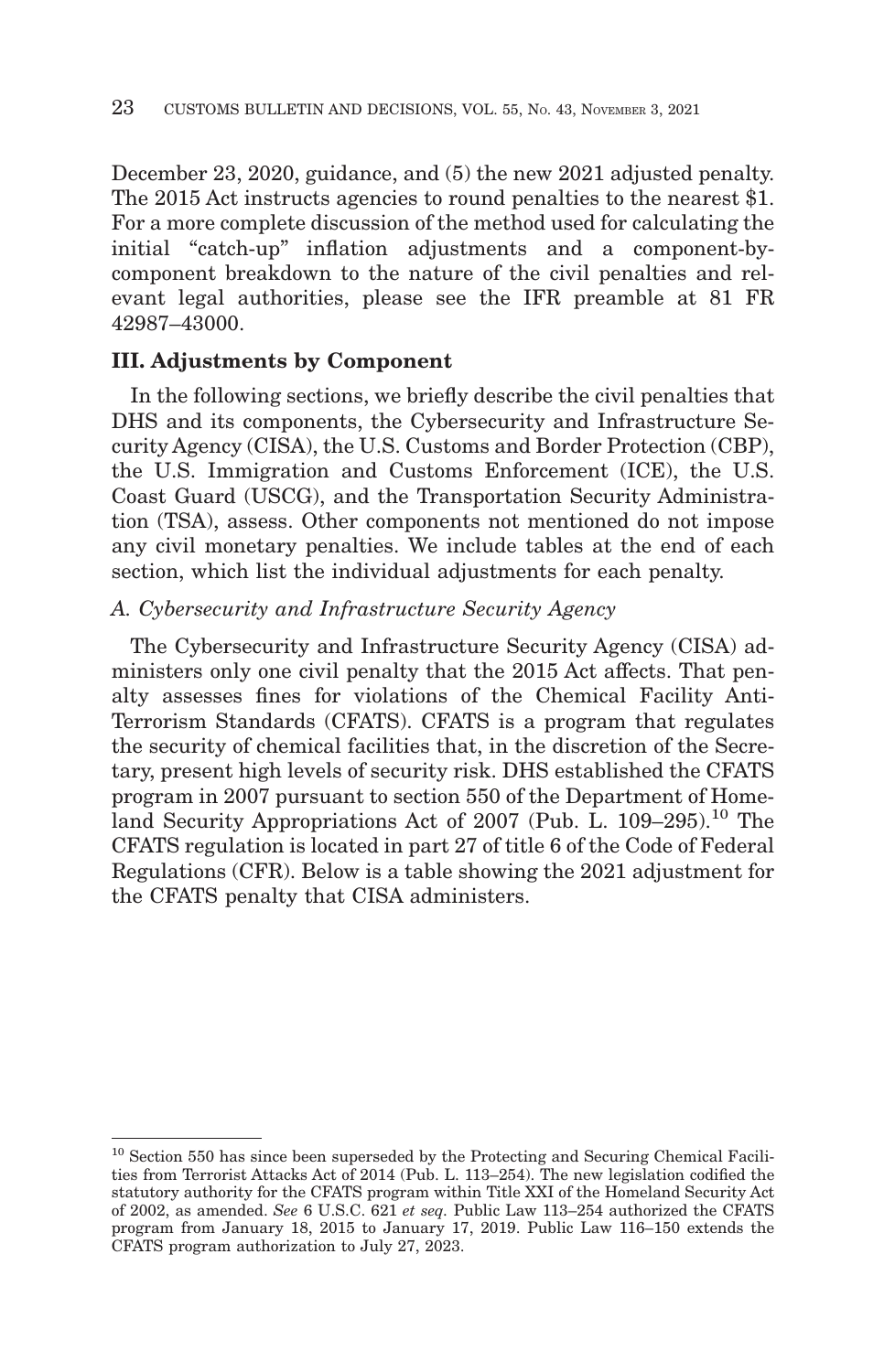| <b>Penalty</b> name                                  | <b>Citation</b>                                      | Penalty<br>amount as<br>adjusted<br>in the<br>2020 FR<br>(per day) | <b>Multiplier</b> | <b>New</b><br>penalty as<br>adjusted<br>by this<br>final rule<br>$(\text{per day})$ |
|------------------------------------------------------|------------------------------------------------------|--------------------------------------------------------------------|-------------------|-------------------------------------------------------------------------------------|
| Penalty for non-compliance<br>with CFATS regulations | 6 U.S.C.<br>624(b)(1); 6<br>CFR.<br>$27.300(b)(3)$ . | \$35,486                                                           | 1.01182           | \$35,905                                                                            |

**TABLE 1—CFATS CIVIL PENALTY ADJUSTMENT**

\* Office of Mgmt. and Budget, Exec. Office of the President, M–21–10, Implementation of Penalty Inflation Adjustments for 2021, Pursuant to the Federal Civil Penalties Inflation Adjustment Act Improvements Act of 2015 (Dec. 23, 2020) (*https://www.whitehouse.gov/wp-content/uploads/2020/12/M-21–10.pdf*).

### *B. U.S. Customs and Border Protection*

The U.S. Customs and Border Protection (CBP) assesses civil monetary penalties under various titles of the United States Code (U.S.C.) and the CFR. These include penalties for certain violations of title 8 of the CFR regarding the Immigration and Nationality Act of 1952 (Pub. L. 82–414, as amended) (INA). The INA contains provisions that impose penalties on persons, including carriers and aliens, who violate specified provisions of the INA. The relevant penalty provisions appear in numerous sections of the INA; however, CBP has enumerated these penalties in regulation in one location—8 CFR 280.53. For a complete list of the INA sections for which penalties are assessed, in addition to a brief description of each violation, see the 2016 IFR preamble at 81 FR 42989– 42990. For a complete list and brief description of the non-INA civil monetary penalties assessed by CBP subject to adjustment and a discussion of the history of the DHS and CBP adjustments to the non-INA penalties, see the 2019 annual inflation adjustment final rule preamble at 84 FR 13499, 13500 (April 5, 2019).

Below is a table showing the 2021 adjustment for the penalties that CBP administers.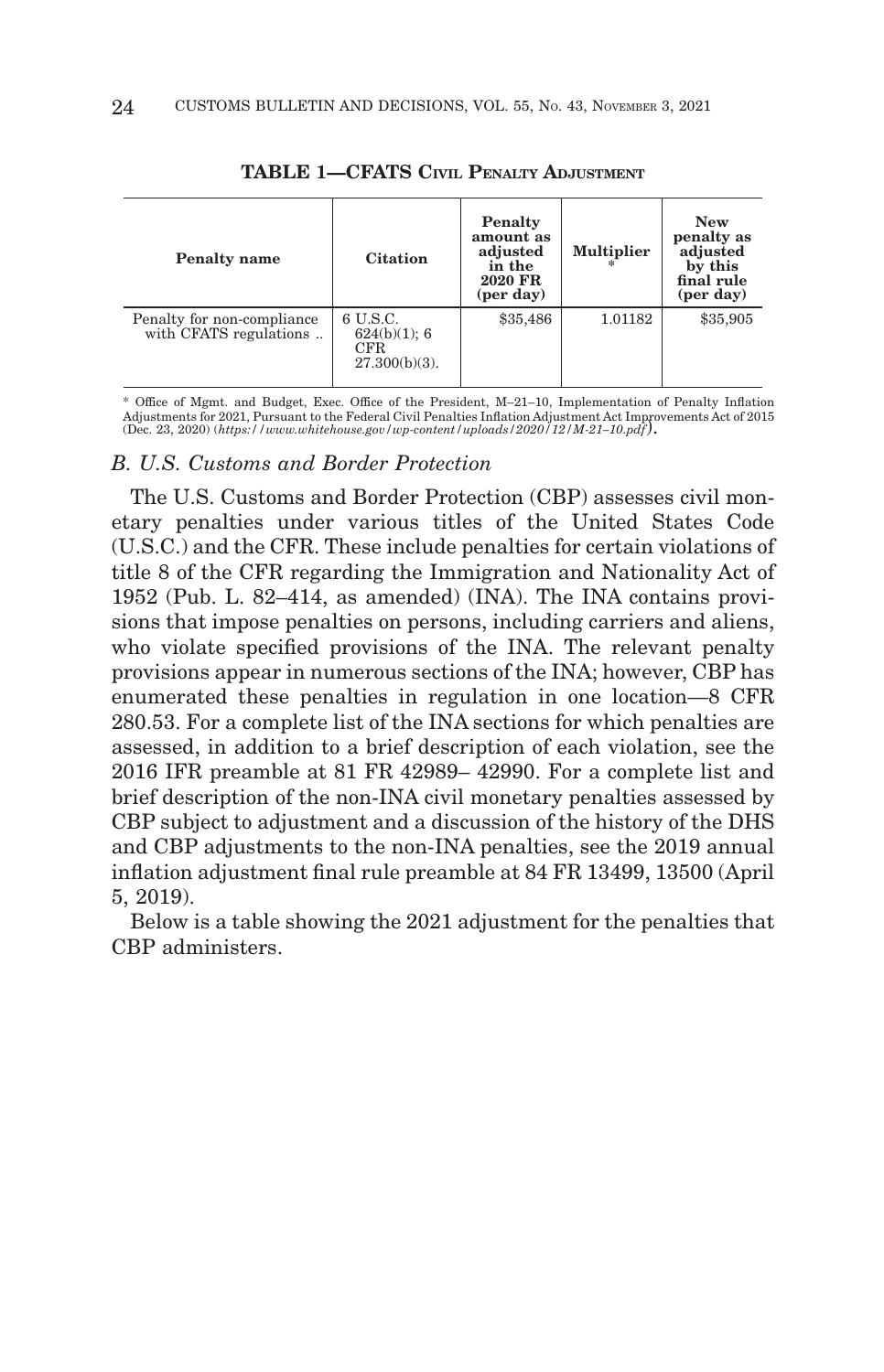| <b>Penalty</b> name                                                                                                                                                                                                                                  | <b>Citation</b>                                                                           | Penalty<br>amount as<br>adjusted<br>in the<br>2020 FR | Multiplier* | <b>New</b><br>penalty as<br>adjusted<br>by this<br>final rule |
|------------------------------------------------------------------------------------------------------------------------------------------------------------------------------------------------------------------------------------------------------|-------------------------------------------------------------------------------------------|-------------------------------------------------------|-------------|---------------------------------------------------------------|
| Penalties for<br>non-compliance with<br>arrival and departure<br>manifest requirements for<br>passengers,<br>crewmembers, or<br>occupants transported on<br>commercial vessels or<br>aircraft arriving to or<br>departing from the<br>United States. | 8 U.S.C.<br>$1221(g)$ ; 8<br>$_{\rm CFR}$<br>280.53(b)(1)<br>(INA section)<br>$231(g)$ ). | \$1,419                                               | 1.01182     | \$1,436                                                       |
| Penalties for<br>non-compliance with<br>landing requirements at<br>designated ports of entry<br>for aircraft transporting<br>aliens.                                                                                                                 | 8 U.S.C. 1224;<br>8 CFR<br>280.53(b)(2)<br>(INA section<br>234).                          | 3,855                                                 | 1.01182     | 3,901                                                         |
| Penalties for failure to<br>depart voluntarily                                                                                                                                                                                                       | 8 U.S.C.<br>1229c(d); 8<br>$_{\rm CFR}$<br>280.53(b)(3)<br>(INA section)<br>$240B(d)$ ).  | 1,625-8,128                                           | 1.01182     | 1,644-8,224                                                   |
| Penalties for violations of<br>removal orders relating to<br>aliens transported on<br>vessels or aircraft under<br>section 241(d) of the INA,<br>or for costs associated<br>with removal under<br>section 241(e) of the INA.                         | 8 U.S.C.<br>1253(c)(1)(A);<br>8 CFR<br>280.53(b)(4)<br>(INA section)<br>243(c)(1)(A)).    | 3,251                                                 | 1.01182     | 3,289                                                         |
| Penalties for failure to<br>remove alien stowaways<br>under section $241(d)(2)$ of<br>the INA.                                                                                                                                                       | 8 U.S.C.<br>1253(c)(1)(B);<br>8 CFR<br>280.53(b)(5)<br>(INA section<br>$243(c)(1)(B)$ ).  | 8,128                                                 | 1.01182     | 8,224                                                         |
| Penalties for failure to<br>report an illegal landing<br>or desertion of alien<br>crewmen, and for each<br>alien not reported on<br>arrival or departure<br>manifest or lists required<br>in accordance with<br>section 251 of the INA.              | 8 U.S.C.<br>1281(d); 8<br>CFR<br>280.53(b)(6)<br>(INA section<br>$251(d)$ ).              | a385                                                  | 1.01182     | $^{\rm a}$ 390                                                |
| Penalties for use of alien<br>crewmen for longshore<br>work in violation of<br>section 251(d) of the INA.                                                                                                                                            | 8 U.S.C.<br>$1281(d)$ ; 8<br>$_{\rm CFR}$<br>280.53(b)(6)<br>(INA section)<br>$251(d)$ ). | 9,639                                                 | 1.01182     | 9,753                                                         |
| Penalties for failure to<br>control, detain, or remove<br>alien crewmen                                                                                                                                                                              | 8 U.S.C.<br>$1284(a)$ ; 8<br>$_{\rm CFR}$<br>280.53(b)(7)<br>(INA section)<br>$254(a)$ ). | 964-5,783                                             | 1.01182     | 975-5,851                                                     |

## **TABLE 2—U.S. CUSTOMS AND BORDER PROTECTION CIVIL PENALTIES ADJUSTMENTS**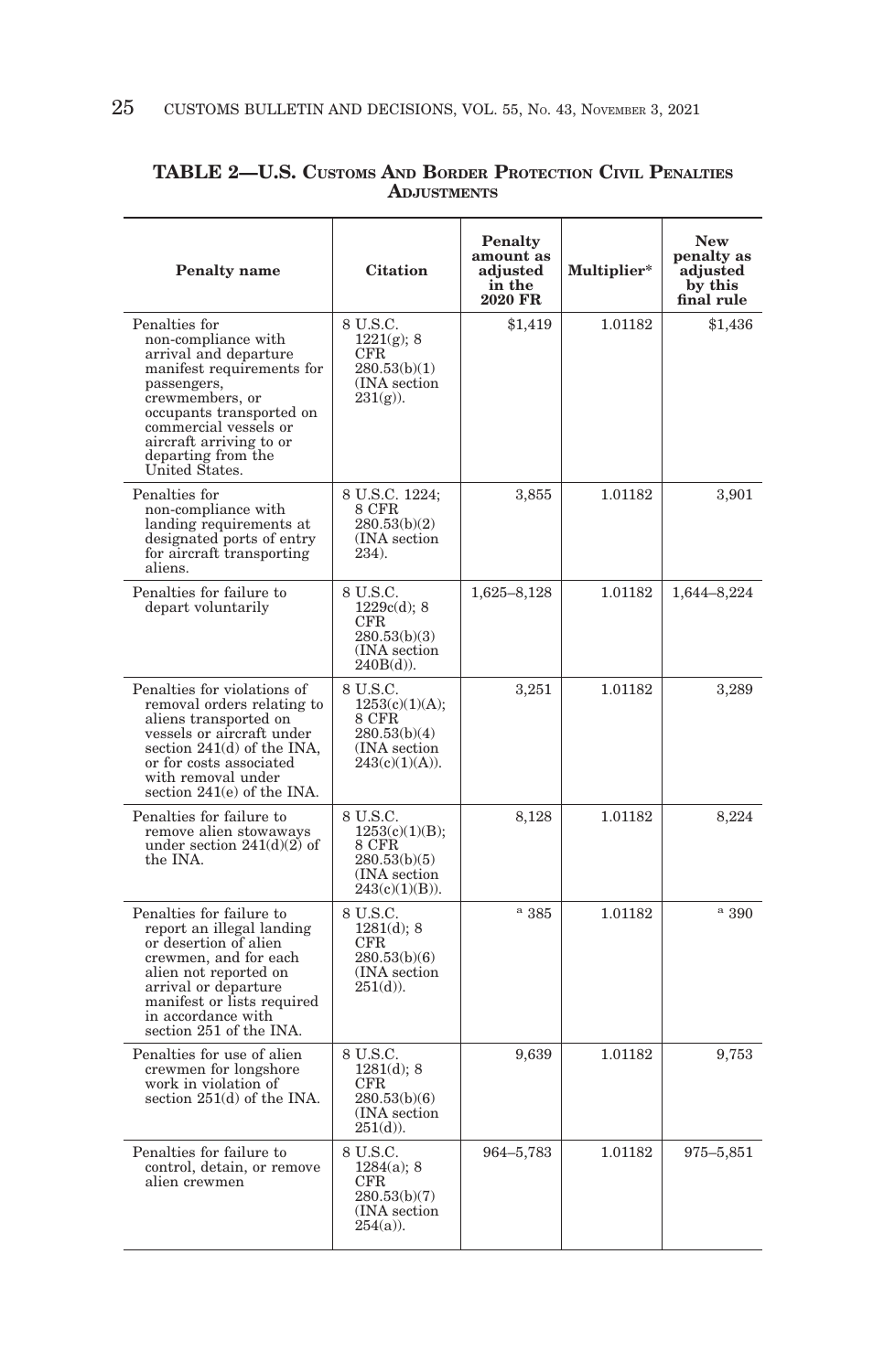| <b>Penalty</b> name                                                                                                                                           | <b>Citation</b>                                                                            | <b>Penalty</b><br>amount as<br>adjusted<br>in the<br>2020 FR | Multiplier* | New<br>penalty as<br>adjusted<br>by this<br>final rule |
|---------------------------------------------------------------------------------------------------------------------------------------------------------------|--------------------------------------------------------------------------------------------|--------------------------------------------------------------|-------------|--------------------------------------------------------|
| Penalties for employment<br>on passenger vessels of<br>aliens afflicted with<br>certain disabilities.                                                         | 8 U.S.C. 1285;<br>8 CFR<br>280.53(b)(8)<br>(INA section)<br>255).                          | 1,928                                                        | 1.01182     | 1,951                                                  |
| Penalties for discharge of<br>alien crewmen                                                                                                                   | 8 U.S.C. 1286;<br>8 CFR<br>280.53(b)(9)<br>(INA section<br>256).                           | 2,891-5,783                                                  | 1.01182     | 2,925-5,851                                            |
| Penalties for bringing into<br>the United States alien<br>crewmen with intent to<br>evade immigration laws.                                                   | $8$ U.S.C. 1287; $8$ CFR<br>280.53(b)(10)<br>(INA section)<br>257.                         | 19,277                                                       | 1.01182     | 19,505                                                 |
| Penalties for failure to<br>prevent the unauthorized<br>landing of aliens                                                                                     | 8 U.S.C.<br>$1321(a)$ ; 8<br>CFR.<br>280.53(b)(11)<br>(INA section<br>$271(a)$ ).          | 5,783                                                        | 1.01182     | 5,851                                                  |
| Penalties for bringing to<br>the United States aliens<br>subject to denial of<br>admission on a<br>health-related ground.                                     | 8 U.S.C.<br>$1322(a)$ ; 8<br>$_{\rm CFR}$<br>280.53(b)(12)<br>(INA section)<br>$272(a)$ ). | 5,783                                                        | 1.01182     | 5,851                                                  |
| Penalties for bringing to<br>the United States aliens<br>without required<br>documentation.                                                                   | 8 U.S.C.<br>1323(b); 8<br>CFR<br>280.53(b)(13)<br>(INA section<br>$273(b)$ ).              | 5,783                                                        | 1.01182     | 5,851                                                  |
| Penalties for failure to<br>depart                                                                                                                            | 8 U.S.C. 1324d;<br>8 CFR<br>280.53(b)(14)<br>(INA section)<br>274D).                       | 813                                                          | 1.01182     | 823                                                    |
| Penalties for improper<br>entry                                                                                                                               | 8 U.S.C.<br>$1325(b)$ ; 8<br>$_{\rm CFR}$<br>280.53(b)(15)<br>(INA section)<br>$275(b)$ ). | 81-407                                                       | 1.01182     | 82-412                                                 |
| Penalty for dealing in or<br>using empty stamped<br>imported liquor<br>containers.                                                                            | 19 U.S.C. 469                                                                              | 540                                                          | 1.01182     | $** 546$                                               |
| Penalty for employing a<br>vessel in a trade without<br>a required Certificate of<br>Documentation.                                                           | 19 U.S.C.<br>1706a; 19<br>CFR 4.80(i)                                                      | 1,352                                                        | 1.01182     | 1,368                                                  |
| Penalty for transporting<br>passengers coastwise for<br>hire by certain vessels<br>(known as Bowaters ves-<br>sels) that do not meet<br>specified conditions. | 46 U.S.C.<br>12118(f)(3)                                                                   | 540                                                          | 1.01182     | $** 546$                                               |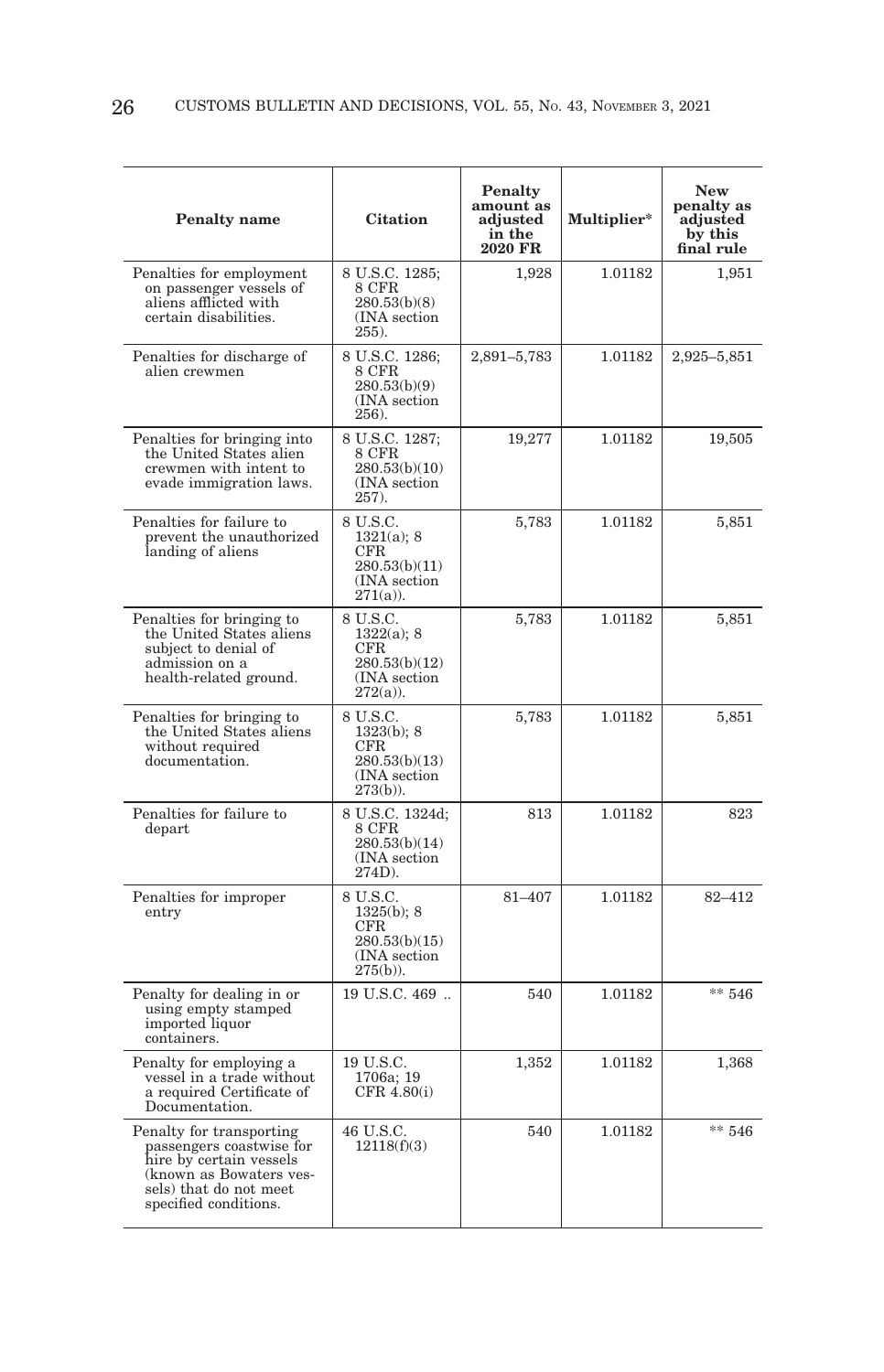| <b>Penalty name</b>                                                                                                                   | <b>Citation</b>                                        | Penalty<br>amount as<br>adjusted<br>in the<br>2020 FR | Multiplier* | <b>New</b><br>penalty as<br>adjusted<br>by this<br>final rule |
|---------------------------------------------------------------------------------------------------------------------------------------|--------------------------------------------------------|-------------------------------------------------------|-------------|---------------------------------------------------------------|
| Penalty for transporting<br>passengers between<br>coastwise points in the<br>United States by a<br>non-coastwise qualified<br>vessel. | 46 U.S.C.<br>$55103(b)$ ; 19<br>CFR.<br>$4.80(b)(2)$ . | 812                                                   | 1.01182     | 822                                                           |
| Penalty for towing a vessel<br>between coastwise points<br>in the United States by a<br>non-coastwise qualified<br>vessel.            | 46 U.S.C.<br>$55111(c)$ ; 19<br>CFR 4.92               | $b$ 946–2,976                                         | 1.01182     | $957 - 3.011$                                                 |

\* Office of Mgmt. and Budget, Exec. Office of the President, M–21–10, Implementation of Penalty Inflation Adjustments for 2021, Pursuant to the Federal Civil Penalties Inflation Adjustment Act Improvements Act of 2015 (Dec. 23, 2020) (*https://www.whitehouse.gov/wp-content/uploads/2020/12/M-21–10.pdf*).

\*\* No applicable conforming edit to regulatory text.

a for each alien.<br>b plus \$162 per ton.<br>c \$164 per ton.

## *C. U.S. Immigration and Customs Enforcement*

U.S. Immigration and Customs Enforcement (ICE) assesses civil monetary penalties for certain employment-related violations arising from the INA. ICE's civil penalties are located in title 8 of the CFR.

There are three different sections in the INA that impose civil monetary penalties for violations of the laws that relate to employment actions: sections 274A, 274B, and 274C. ICE has primary enforcement responsibilities for two of these civil penalty provisions (sections 274A and 274C), and the Department of Justice (DOJ) has enforcement responsibilities for one of these civil penalty provisions (section 274B). The INA, in sections 274A and 274C, provides for imposition of civil penalties for various specified unlawful acts pertaining to the employment eligibility verification process (Form I– 9, Employment Eligibility Verification), the employment of unauthorized aliens, and document fraud.

Because both DHS and DOJ implement the three employment related penalty sections in the INA, both Departments' implementing regulations reflect the civil penalty amounts. For a complete description of the civil money penalties assessed and a discussion of DHS's and DOJ's efforts to update the penalties in years past, see the IFR preamble at 81 FR 42991. Below is a table showing the 2021 adjustment for the penalties that ICE administers.<sup>11</sup>

 $11$  Table 3 also includes two civil penalties that are also listed as penalties administered by CBP. These are penalties for failure to depart voluntarily, INA section 240B(d), and failure to depart after a final order of removal, INA section 274D. Both CBP and ICE may administer these penalties, but as ICE is the DHS component primarily responsible for assessing and collecting them, they are also listed among the penalties ICE administers.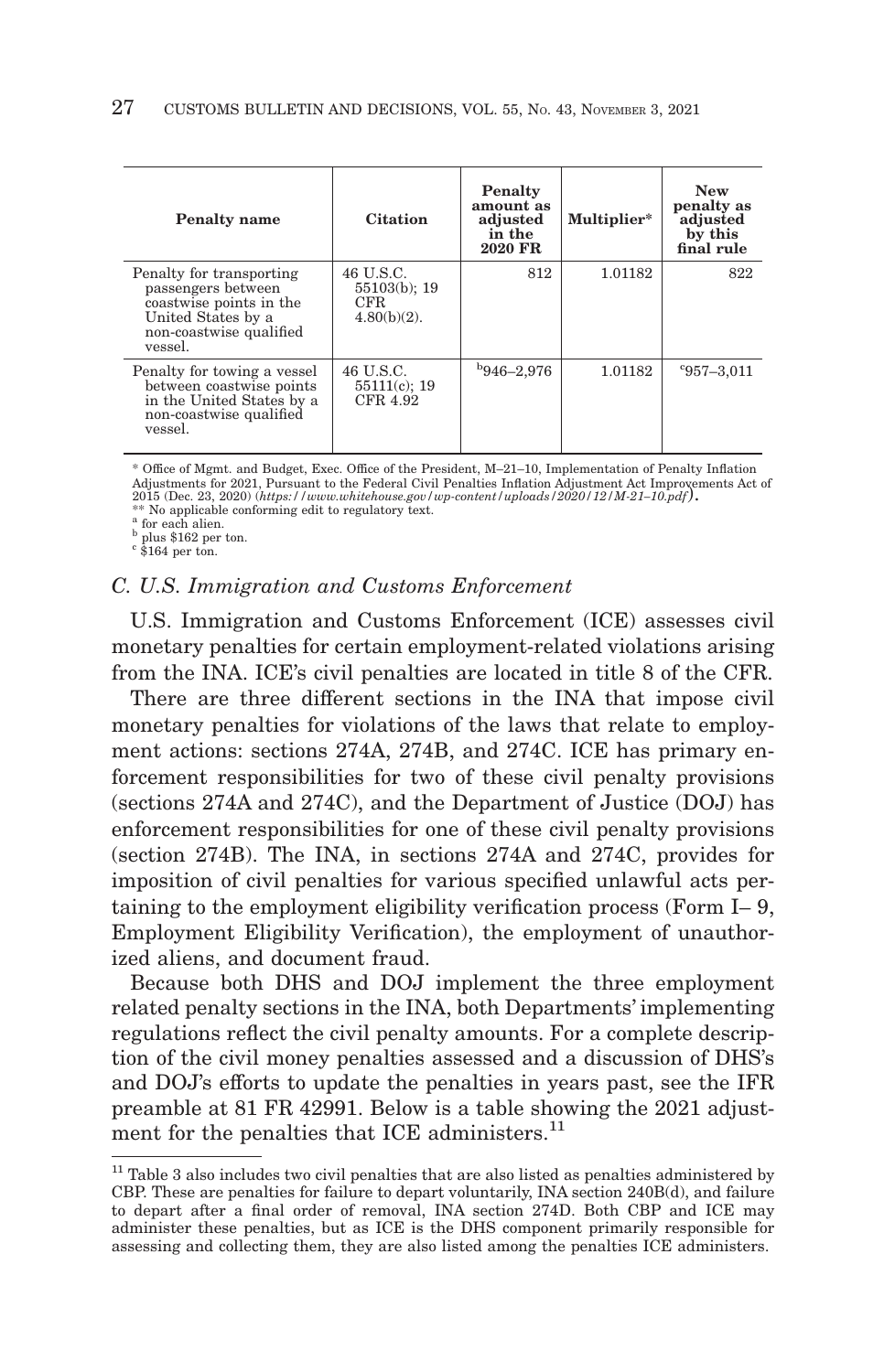| <b>Penalty</b> name                                                                                                                                                      | <b>Citation</b>                                        | Penalty<br>amount as<br>adjusted<br>in the<br>2020 FR | Multiplier* | <b>New</b><br>penalty as<br>adjusted<br>by this<br>final rule |
|--------------------------------------------------------------------------------------------------------------------------------------------------------------------------|--------------------------------------------------------|-------------------------------------------------------|-------------|---------------------------------------------------------------|
| Civil penalties for failure<br>to depart voluntarily,<br>INA section 240B(d)                                                                                             | 8 U.S.C.<br>$1229c(d)$ : 8<br>CFR.<br>$280.53(b)(3)$ . | $$1.625-$<br>\$8,128                                  | 1.01182     | $$1.644-$<br>\$8,224                                          |
| Civil penalties for<br>violation of INA sections<br>274C(a)(1)–(a)(4),<br>penalty for first offense.                                                                     | 8 CFR<br>270.3(b)(1)(ii)(A)                            | 481-3,855                                             | 1.01182     | 487-3,901                                                     |
| Civil penalties for<br>violation of INA sections<br>$274C(a)(5)–(a)(6)$ .<br>penalty for first offense.                                                                  | 8 CFR<br>270.3(b)(1)(ii)(B)                            | $407 - 3,251$                                         | 1.01182     | 412-3,289                                                     |
| Civil penalties for<br>violation of INA sections<br>274C(a)(1)–(a)(4),<br>penalty for subsequent<br>offenses.                                                            | 8 CFR<br>270.3(b)(1)(ii)(C)                            | 3,855-9,639                                           | 1.01182     | 3,901-9,753                                                   |
| Civil penalties for<br>violation of INA sections<br>$274C(a)(5)-(a)(6)$ ,<br>penalty for subsequent<br>offenses.                                                         | 8 CFR<br>270.3(b)(1)(ii)(D)                            | ** $3,251-$<br>8,128                                  | 1.01182     | 3,289-8,224                                                   |
| Violation/prohibition of<br>indemnity bonds                                                                                                                              | 8 CFR 274a.8(b)                                        | 2,332                                                 | 1.01182     | 2,360                                                         |
| Civil penalties for<br>knowingly hiring,<br>recruiting, referral, or<br>retention of<br>unauthorized<br>aliens-Penalty for first<br>offense (per<br>unauthorized alien). | 8 CFR<br>274a.10(b)(1)<br>(ii)(A)                      | 583-4.667                                             | 1.01182     | 590-4,722                                                     |
| Penalty for second offense<br>(per unauthorized alien)                                                                                                                   | 8 CFR<br>274a.10(b)(1)<br>(ii)(B)                      | $4,667-$<br>11,665                                    | 1.01182     | $4.722 -$<br>11,803                                           |
| Penalty for third or<br>subsequent offense (per<br>unauthorized alien)                                                                                                   | 8 CFR<br>274a.10(b)(1)<br>(ii)(C)                      | 6,999-<br>23,331                                      | 1.01182     | $7,082 -$<br>23,607                                           |
| Civil penalties for I-9<br>paperwork violations                                                                                                                          | 8 CFR<br>274a.10(b)(2)                                 | 234–2,332                                             | 1.01182     | 237–2,360                                                     |
| Civil penalties for failure<br>to depart, INA section<br>274D                                                                                                            | 8 U.S.C. 1324d; 8<br>CFR.<br>$280.53(b)(14)$ .         | 813                                                   | 1.01182     | 823                                                           |

| TABLE 3—U.S. Immigration And Customs Enforcement Civil Penalties Adjustments |  |  |  |  |
|------------------------------------------------------------------------------|--|--|--|--|
|------------------------------------------------------------------------------|--|--|--|--|

\* Office of Mgmt. and Budget, Exec. Office of the President, M–21–10, Implementation of Penalty Inflation Adjustments for 2021, Pursuant to the Federal Civil Penalties Inflation Adjustment Act Improvements Act of 2015

Examples and to the state of the state of the created over the distribution of  $\alpha$  and  $\beta$ .<br>The state of the state of the state of the state of the state of the state of the state of the state of the state of the 2020 f minimum amount as adjusted by this final rule based on \$3,251.

#### *D. U.S. Coast Guard*

The Coast Guard is authorized to assess close to 150 penalties involving maritime safety and security and environmental stewardship that are critical to the continued success of Coast Guard mis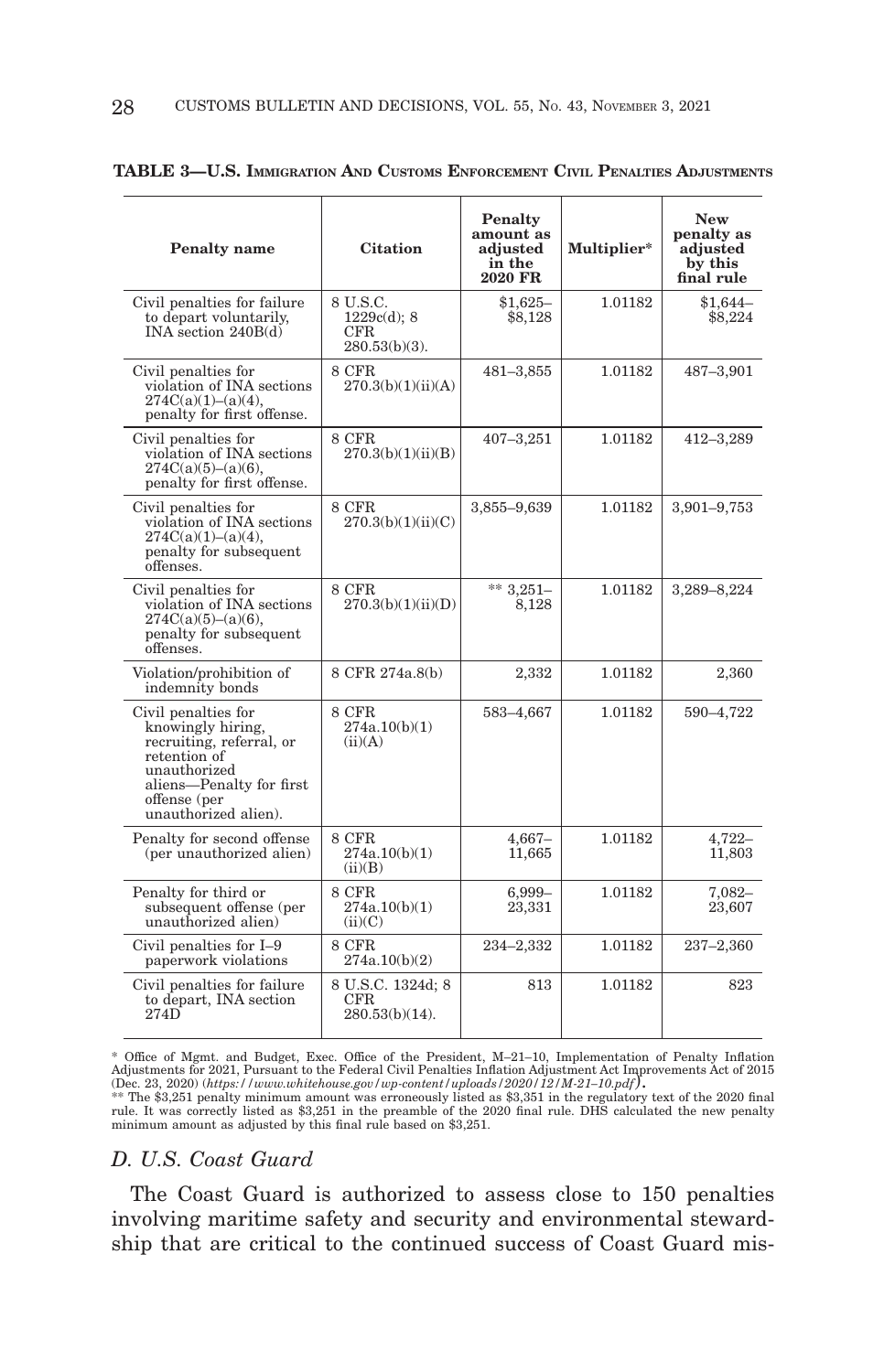sions. Various statutes in titles 14, 16, 19, 33, 42, 46, and 49 of the U.S.C. authorize these penalties. Titles 33 and 46 authorize the vast majority of these penalties as these statutes deal with navigation, navigable waters, and shipping. For a complete discussion of the civil monetary penalties assessed by the Coast Guard, see the 2016 IFR preamble at 81 FR 42992.

The Coast Guard has identified the penalties it administers, adjusted those penalties for inflation, and is listing those new penalties in a table located in the CFR—specifically, Table 1 in 33 CFR 27.3. Table 1 in 33 CFR 27.3 identifies the statutes that provide the Coast Guard with civil monetary penalty authority and sets out the inflation adjusted maximum penalty that the Coast Guard may impose pursuant to each statutory provision. Table 1 in 33 CFR 27.3 provides the current maximum penalty for violations that occurred after November 2, 2015.<sup>12</sup>

The applicable civil penalty amounts for violations occurring on or before November 2, 2015, are set forth in previously published regulations amending 33 CFR part 27. To find the applicable penalty amount for a violation that occurred on or before November 2, 2015, look to the prior versions of the CFR that pertain to the date on which the violation occurred.

Table 4 below shows the 2021 adjustment for the penalties that the Coast Guard administers.

| <b>Penalty name</b>                                                                      | <b>Citation</b>                  | Penalty<br>amount as<br>adjusted<br>in the<br>2020 FR | Multiplier* | <b>New</b><br>penalty as<br>adjusted<br>by this<br>final rule |
|------------------------------------------------------------------------------------------|----------------------------------|-------------------------------------------------------|-------------|---------------------------------------------------------------|
| Saving Life and Property.                                                                | 14 U.S.C. 521(c)                 | \$10,839                                              | 1.01182     | \$10,967                                                      |
| Saving Life and Property;<br>Intentional Interference<br>with Broadcast                  | 14 U.S.C. 521(e)                 | 1,112                                                 | 1.01182     | 1,125                                                         |
| Confidentiality of Medical<br>Quality Assurance Re-<br>cords (first offense)             | 14 U.S.C. 936(i);<br>33 CFR 27.3 | 5,444                                                 | 1.01182     | 5,508                                                         |
| Confidentiality of Medical<br>Quality Assurance Re-<br>cords (subsequent of-<br>fenses). | 14 U.S.C. 936(i);<br>33 CFR 27.3 | 36,297                                                | 1.01182     | 36,726                                                        |
| Obstruction of Revenue<br>Officers by Masters of<br>Vessels                              | 19 U.S.C. 70; 33<br>CFR 27.3     | 8,116                                                 | 1.01182     | 8,212                                                         |

**TABLE 4—U.S. COAST GUARD CIVIL PENALTIES ADJUSTMENTS**

<sup>&</sup>lt;sup>12</sup> The Frank LoBiondo Coast Guard Authorization Act of 2018 re-designated certain existing sections of the U.S.C., including 14 U.S.C. 88 (now 14 U.S.C. 521) and 33 U.S.C. 1232 and 1236 (now 46 U.S.C. 70036 and 70041). The table reflects those changes to the statutory citations.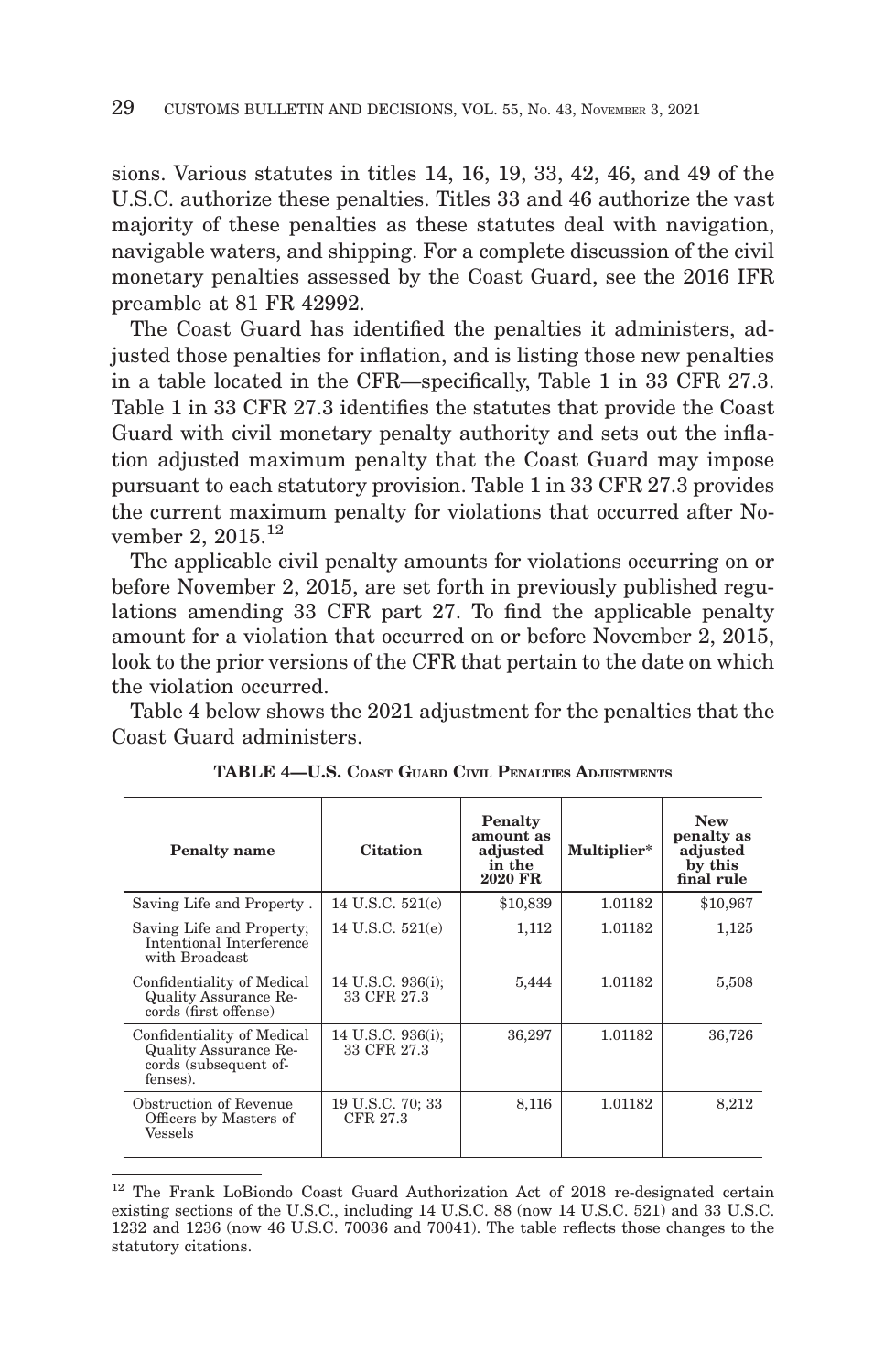| <b>Penalty</b> name                                                                                               | <b>Citation</b>                                 | <b>Penalty</b><br>amount as<br>adjusted<br>in the<br>2020 FR | Multiplier* | <b>New</b><br>penalty as<br>adjusted<br>by this<br>final rule |
|-------------------------------------------------------------------------------------------------------------------|-------------------------------------------------|--------------------------------------------------------------|-------------|---------------------------------------------------------------|
| Obstruction of Revenue<br>Officers by Masters of<br>Vessels—Minimum<br>Penalty.                                   | 19 U.S.C. 70; 33<br>CFR 27.3                    | 1,894                                                        | 1.01182     | 1,916                                                         |
| Failure to Stop Vessel<br>When Directed; Master,<br>Owner, Operator or<br>Person in Charge.                       | 19 U.S.C.<br>1581(d)                            | $** 5,000$                                                   | N/A         | $** 5,000$                                                    |
| Failure to Stop Vessel<br>When Directed; Master,<br>Owner, Operator or<br>Person in<br>Charge-Minimum<br>Penalty. | 19 U.S.C.<br>1581(d)                            | ** $1,000$                                                   | N/A         | $** 1,000$                                                    |
| Anchorage<br>Ground/Harbor<br>Regulations General                                                                 | 33 U.S.C. 471; 33<br>CFR 27.3                   | 11,767                                                       | 1.01182     | 11,906                                                        |
| Anchorage<br>Ground/Harbor<br>Regulations St. Mary's<br>river                                                     | 33 U.S.C. 474; 33<br>CFR 27.3                   | 812                                                          | 1.01182     | 822                                                           |
| Bridges/Failure to Comply<br>with Regulations                                                                     | 33 U.S.C. 495(b);<br>33 CFR 27.3                | 29,707                                                       | 1.01182     | 30,058                                                        |
| Bridges/Drawbridges                                                                                               | 33 U.S.C. 499(c);<br>33 CFR 27.3                | 29,707                                                       | 1.01182     | 30,058                                                        |
| Bridges/Failure to Alter<br><b>Bridge Obstructing</b><br>Navigation                                               | 33 U.S.C. 502(c);<br>33 CFR 27.3                | 29,707                                                       | 1.01182     | 30,058                                                        |
| Bridges/Maintenance and<br>Operation                                                                              | 33 U.S.C. 533(b);<br>33 CFR 27.3                | 29,707                                                       | 1.01182     | 30,058                                                        |
| <b>Bridge to Bridge</b><br>Communication; Master,<br>Person in Charge or<br>Pilot                                 | 33 U.S.C.<br>1208(a); 33<br>CFR 27.3            | 2,164                                                        | 1.01182     | 2,190                                                         |
| Bridge to Bridge<br>Communication; Vessel                                                                         | 33 U.S.C.<br>1208(b); 33<br>CFR 27.3            | 2,164                                                        | 1.01182     | 2,190                                                         |
| Oil/Hazardous<br>Substances: Discharges<br>(Class I per violation)                                                | 33 U.S.C.<br>1321(b)(6)(B)(i);<br>33 CFR 27.3.  | 19,277                                                       | 1.01182     | 19,505                                                        |
| Oil/Hazardous<br>Substances: Discharges<br>(Class I total under<br>paragraph).                                    | 33 U.S.C.<br>1321(b)(6)(B)(i);<br>33 CFR 27.3.  | 48,192                                                       | 1.01182     | 48,762                                                        |
| Oil/Hazardous<br>Substances: Discharges<br>(Class II per day of<br>violation).                                    | 33 U.S.C.<br>1321(b)(6)(B)(ii);<br>33 CFR 27.3. | 19,277                                                       | 1.01182     | 19,505                                                        |
| Oil/Hazardous<br>Substances: Discharges<br>(Class II total under<br>paragraph).                                   | 33 U.S.C.<br>1321(b)(6)(B)(ii);<br>33 CFR 27.3. | 240,960                                                      | 1.01182     | 243,808                                                       |
| Oil/Hazardous<br>Substances: Discharges<br>(per day of violation)<br>Judicial Assessment.                         | 33 U.S.C.<br>1321(b)(7)(A);<br>33 CFR 27.3.     | 48,192                                                       | 1.01182     | 48,762                                                        |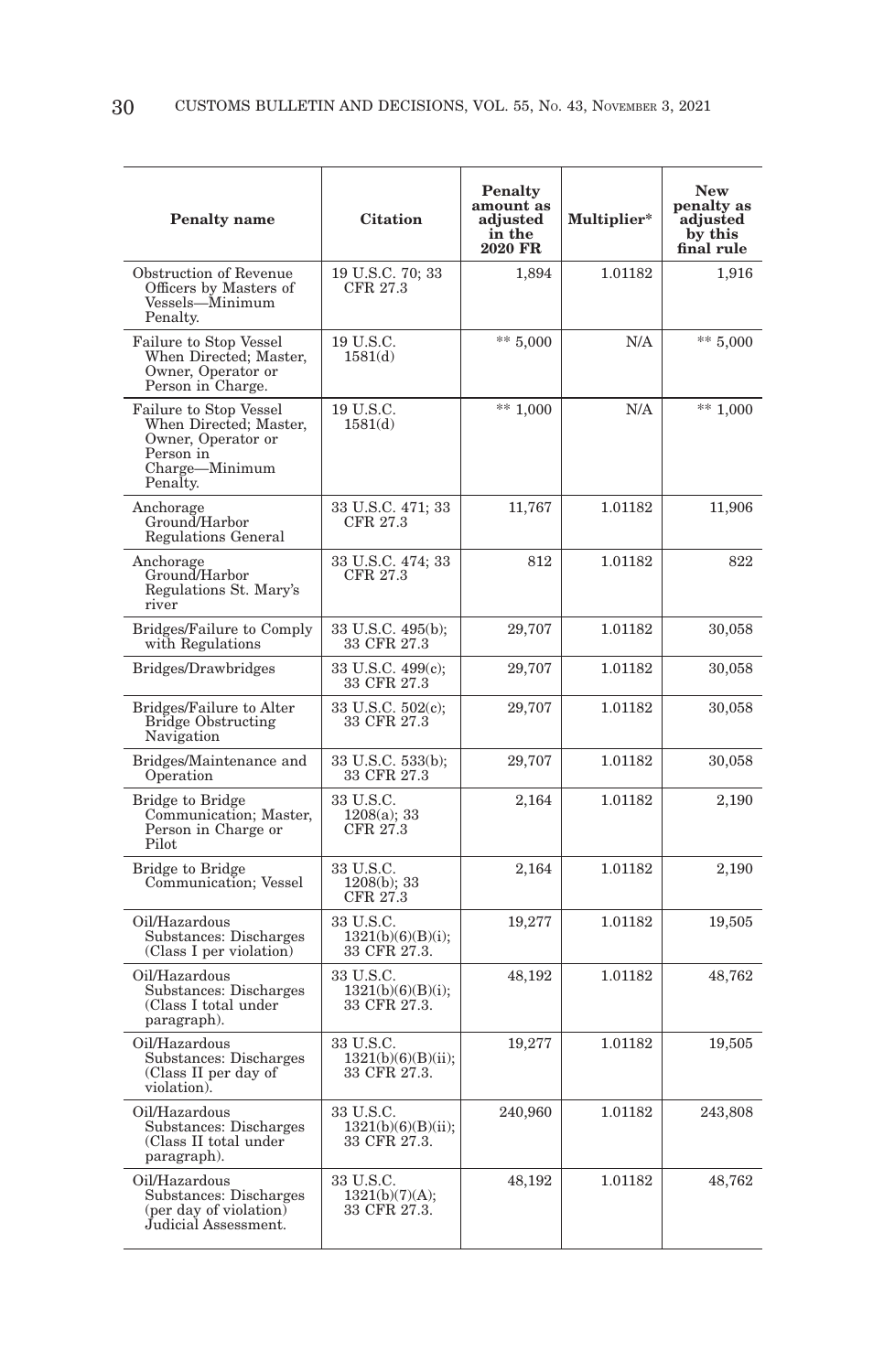| <b>Penalty name</b>                                                                                                               | <b>Citation</b>                             | <b>Penalty</b><br>amount as<br>adjusted<br>in the<br>2020 FR | Multiplier* | <b>New</b><br>penalty as<br>adjusted<br>by this<br>final rule |
|-----------------------------------------------------------------------------------------------------------------------------------|---------------------------------------------|--------------------------------------------------------------|-------------|---------------------------------------------------------------|
| Oil/Hazardous<br>Substances: Discharges<br>(per barrel of oil or unit<br>discharged) Judicial<br>Assessment.                      | 33 U.S.C.<br>1321(b)(7)(A);<br>33 CFR 27.3. | 1,928                                                        | 1.01182     | 1,951                                                         |
| Oil/Hazardous<br>Substances: Failure to<br>Carry Out<br>Removal/Comply With<br>Order (Judicial<br>Assessment).                    | 33 U.S.C.<br>1321(b)(7)(B);<br>33 CFR 27.3. | 48,192                                                       | 1.01182     | 48,762                                                        |
| Oil/Hazardous<br>Substances: Failure to<br>Comply with Regulation<br>Issued Under 1321(j)<br>(Judicial Assessment).               | 33 U.S.C.<br>1321(b)(7)(C);<br>33 CFR 27.3. | 48,192                                                       | 1.01182     | 48,762                                                        |
| Oil/Hazardous<br>Substances: Discharges,<br>Gross Negligence (per<br>barrel of oil or unit<br>discharged) Judicial<br>Assessment. | 33 U.S.C.<br>1321(b)(7)(D);<br>33 CFR 27.3. | 5,783                                                        | 1.01182     | 5,851                                                         |
| Oil/Hazardous<br>Substances: Discharges,<br>Gross<br>Negligence-Minimum<br>Penalty (Judicial<br>Assessment).                      | 33 U.S.C.<br>1321(b)(7)(D);<br>33 CFR 27.3. | 192,768                                                      | 1.01182     | 195,047                                                       |
| Marine Sanitation<br>Devices; Operating                                                                                           | 33 U.S.C.<br>1322(j); 33 CFR<br>27.3        | 8,116                                                        | 1.01182     | 8,212                                                         |
| Marine Sanitation<br>Devices; Sale or<br>Manufacture                                                                              | 33 U.S.C.<br>1322(j); 33 CFR<br>27.3        | 21,640                                                       | 1.01182     | 21,896                                                        |
| <b>International Navigation</b><br>Rules; Operator                                                                                | 33 U.S.C.<br>$1608(a)$ ; 33<br>CFR 27.3     | 15,173                                                       | 1.01182     | 15,352                                                        |
| <b>International Navigation</b><br>Rules; Vessel                                                                                  | 33 U.S.C.<br>$1608(b)$ ; 33<br>CFR 27.3     | 15,173                                                       | 1.01182     | 15,352                                                        |
| Pollution from Ships;<br>General                                                                                                  | 33 U.S.C.<br>$1908(b)(1)$ ; 33<br>CFR 27.3. | 75,867                                                       | 1.01182     | 76,764                                                        |
| Pollution from Ships;<br>False Statement                                                                                          | 33 U.S.C.<br>1908(b)(2); 33<br>CFR 27.3.    | 15,173                                                       | 1.01182     | 15,352                                                        |
| <b>Inland Navigation Rules;</b><br>Operator                                                                                       | 33 U.S.C.<br>$2072(a)$ ; 33<br>CFR 27.3     | 15,173                                                       | 1.01182     | 15,352                                                        |
| <b>Inland Navigation Rules;</b><br>Vessel                                                                                         | 33 U.S.C.<br>$2072(b)$ ; 33<br>CFR 27.3     | 15,173                                                       | 1.01182     | 15,352                                                        |
| Shore Protection; General                                                                                                         | 33 U.S.C.<br>2609(a); 33<br>CFR 27.3        | 53,524                                                       | 1.01182     | 54,157                                                        |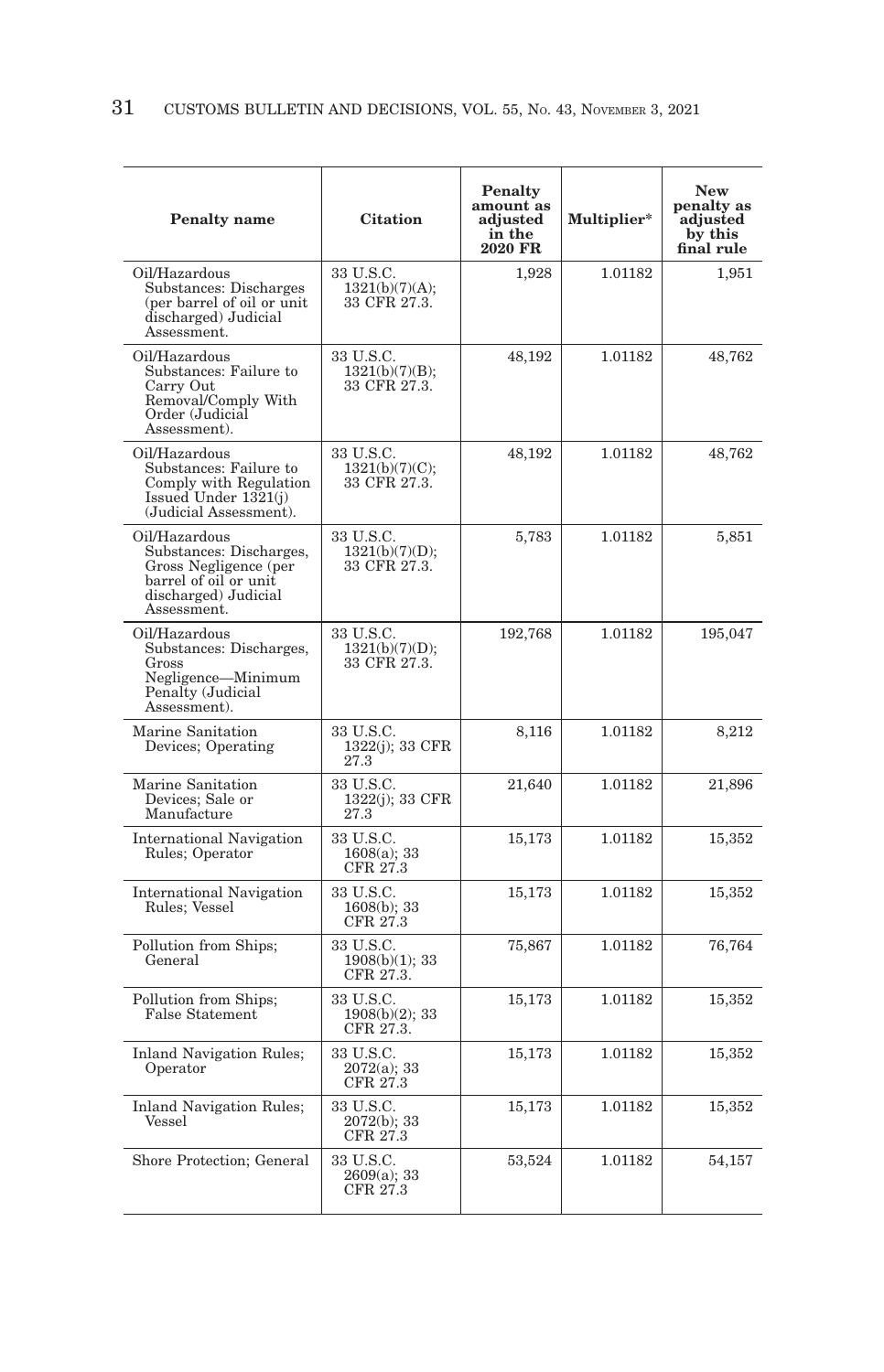| <b>Penalty</b> name                                                                                           | <b>Citation</b>                                                                  | Penalty<br>amount as<br>adjusted<br>in the<br>2020 FR | Multiplier* | <b>New</b><br>penalty as<br>adjusted<br>by this<br>final rule |
|---------------------------------------------------------------------------------------------------------------|----------------------------------------------------------------------------------|-------------------------------------------------------|-------------|---------------------------------------------------------------|
| Shore Protection;<br>Operating Without<br>Permit                                                              | 33 U.S.C.<br>$2609(b)$ ; 33<br>CFR 27.3                                          | 21,410                                                | 1.01182     | 21,663                                                        |
| Oil Pollution Liability and<br>Compensation                                                                   | 33 U.S.C.<br>2716a(a); 33<br>CFR 27.3                                            | 48,192                                                | 1.01182     | 48,762                                                        |
| Clean Hulls                                                                                                   | 33 U.S.C.<br>3852(a)(1)(A);<br>33 CFR 27.3.                                      | 44,124                                                | 1.01182     | 44,646                                                        |
| Clean Hulls-related to<br>false statements                                                                    | 33 U.S.C.<br>3852(a)(1)(A);<br>33 CFR 27.3.                                      | 58,833                                                | 1.01182     | 59,528                                                        |
| Clean Hulls-<br>Recreational Vessel                                                                           | 33 U.S.C.<br>3852(c); 33<br>CFR 27.3                                             | 5,883                                                 | 1.01182     | 5,953                                                         |
| Hazardous Substances,<br>Releases, Liability,<br>Compensation (Class I)                                       | 42 U.S.C.<br>9609(a); 33<br>CFR 27.3                                             | 58,328                                                | 1.01182     | 59,017                                                        |
| Hazardous Substances,<br>Releases, Liability,<br>Compensation (Class<br>ID.                                   | 42 U.S.C.<br>9609(b); 33<br>CFR 27.3                                             | 58,328                                                | 1.01182     | 59,017                                                        |
| Hazardous Substances,<br>Releases, Liability,<br>Compensation (Class II<br>subsequent offense).               | 42 U.S.C.<br>$9609(b)$ ; 33<br>CFR 27.3                                          | 174,985                                               | 1.01182     | 177,053                                                       |
| Hazardous Substances,<br>Releases, Liability,<br>Compensation (Judicial<br>Assessment).                       | 42 U.S.C.<br>9609(c); 33<br>CFR 27.3                                             | 58,328                                                | 1.01182     | 59,017                                                        |
| Hazardous Substances,<br>Releases, Liability,<br>Compensation (Judicial<br>Assessment subsequent<br>offense). | 42 U.S.C.<br>9609(c); 33<br>CFR 27.3                                             | 174,985                                               | 1.01182     | 177,053                                                       |
| Safe Containers for Inter-<br>national Cargo                                                                  | 46 U.S.C. 80509;<br>33 CFR 27.3                                                  | 6,376                                                 | 1.01182     | 6,451                                                         |
| Suspension of Passenger<br>Service                                                                            | $\begin{array}{c} 46 \text{ U.S.C. } 70305; \\ 33 \text{ CFR } 27.3 \end{array}$ | 63,761                                                | 1.01182     | 64,515                                                        |
| Vessel Inspection or Ex-<br>amination Fees                                                                    | 46 U.S.C.<br>$2110(e)$ ; 33<br>CFR 27.3                                          | 9,639                                                 | 1.01182     | 9,753                                                         |
| Alcohol and Dangerous<br>Drug Testing                                                                         | 46 U.S.C. 2115;<br>33 CFR 27.3                                                   | 7,846                                                 | 1.01182     | 7,939                                                         |
| <b>Negligent Operations:</b><br>Recreational Vessels                                                          | 46 U.S.C.<br>$2302(a)$ ; 33<br>CFR 27.3                                          | 7,097                                                 | 1.01182     | 7,181                                                         |
| <b>Negligent Operations:</b><br>Other Vessels                                                                 | 46 U.S.C.<br>2302(a); 33<br>CFR 27.3                                             | 35,486                                                | 1.01182     | 35,905                                                        |
| Operating a Vessel While<br>Under the Influence of<br>Alcohol or a Dangerous<br>Drug.                         | 46 U.S.C.<br>2302(c)(1); 33<br>CFR 27.3.                                         | 7,846                                                 | 1.01182     | 7,939                                                         |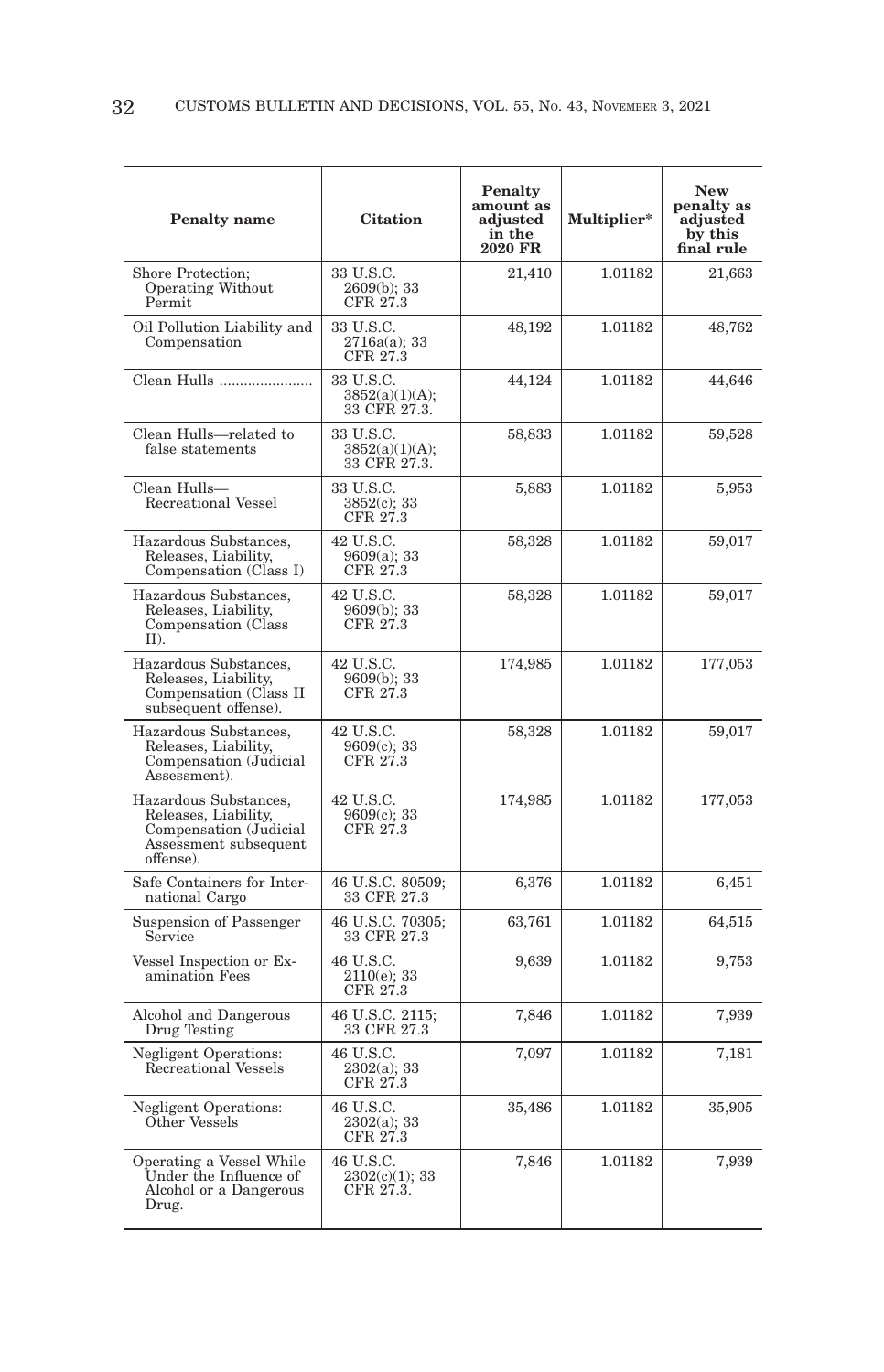| <b>Penalty</b> name                                                                    | <b>Citation</b>                             | Penalty<br>amount as<br>adjusted<br>in the<br>2020 FR | Multiplier* | <b>New</b><br>penalty as<br>adjusted<br>by this<br>final rule |
|----------------------------------------------------------------------------------------|---------------------------------------------|-------------------------------------------------------|-------------|---------------------------------------------------------------|
| Vessel Reporting<br>Requirements: Owner,<br>Charterer, Managing<br>Operator, or Agent. | 46 U.S.C.<br>$2306(a)(4)$ ; 33<br>CFR 27.3. | 12,219                                                | 1.01182     | 12,363                                                        |
| Vessel Reporting<br>Requirements: Master                                               | 46 U.S.C.<br>$2306(b)(2)$ ; 33<br>CFR 27.3. | 2,444                                                 | 1.01182     | 2,473                                                         |
| Immersion Suits                                                                        | 46 U.S.C.<br>3102(c)(1); 33<br>CFR 27.3.    | 12,219                                                | 1.01182     | 12,363                                                        |
| Inspection Permit                                                                      | 46 U.S.C.<br>3302(i)(5); 33<br>CFR 27.3.    | 2,549                                                 | 1.01182     | 2,579                                                         |
| Vessel Inspection; General                                                             | 46 U.S.C.<br>$3318(a)$ ; 33<br>CFR 27.3     | 12,219                                                | 1.01182     | 12,363                                                        |
| Vessel Inspection; Nauti-<br>cal School Vessel                                         | 46 U.S.C.<br>$3318(g); 33$<br>CFR 27.3      | 12,219                                                | 1.01182     | 12,363                                                        |
| Vessel Inspection; Failure<br>to Give Notice IAW<br>3304(b)                            | 46 U.S.C.<br>$3318(h)$ ; 33<br>CFR 27.3     | 2,444                                                 | 1.01182     | 2,473                                                         |
| Vessel Inspection; Failure<br>to Give Notice IAW<br>3309(c)                            | 46 U.S.C.<br>3318(i); 33<br>CFR 27.3        | 2,444                                                 | 1.01182     | 2,473                                                         |
| Vessel Inspection; Vessel<br>$\geq 1,600$ Gross Tons                                   | 46 U.S.C.<br>3318(j)(1); 33<br>CFR 27.3.    | 24,441                                                | 1.01182     | 24,730                                                        |
| Vessel Inspection; Vessel<br>$<$ 1,600 Gross Tons                                      | 46 U.S.C.<br>3318(j)(1); 33<br>CFR 27.3.    | 4,888                                                 | 1.01182     | 4,946                                                         |
| Vessel Inspection; Failure<br>to Comply with $3311(b)$                                 | 46 U.S.C.<br>3318(k); 33<br>CFR 27.3        | 24,441                                                | 1.01182     | 24,730                                                        |
| Vessel Inspection; Viola-<br>tion of $3318(b) - 3318(f)$                               | 46 U.S.C.<br>3318(1); 33<br>CFR 27.3        | 12,219                                                | 1.01182     | 12,363                                                        |
| List/count of Passengers                                                               | 46 U.S.C.<br>3502(e); 33<br>CFR 27.3        | 254                                                   | 1.01182     | 257                                                           |
| Notification to Passengers                                                             | 46 U.S.C.<br>3504(c); 33<br>CFR 27.3        | 25,479                                                | 1.01182     | 25,780                                                        |
| Notification to Passen-<br>gers; Sale of Tickets                                       | 46 U.S.C.<br>3504(c); 33<br>CFR 27.3        | 1,273                                                 | 1.01182     | 1,288                                                         |
| Copies of Laws on Pas-<br>senger Vessels; Master                                       | 46 U.S.C. 3506;<br>33 CFR 27.3              | 510                                                   | 1.01182     | 516                                                           |
| Liquid Bulk/Dangerous<br>Cargo                                                         | 46 U.S.C.<br>$3718(a)(1)$ ; 33<br>CFR 27.3. | 63,699                                                | 1.01182     | 64,452                                                        |
| Uninspected Vessels                                                                    | 46 U.S.C. 4106;<br>33 CFR 27.3              | 10,705                                                | 1.01182     | 10,832                                                        |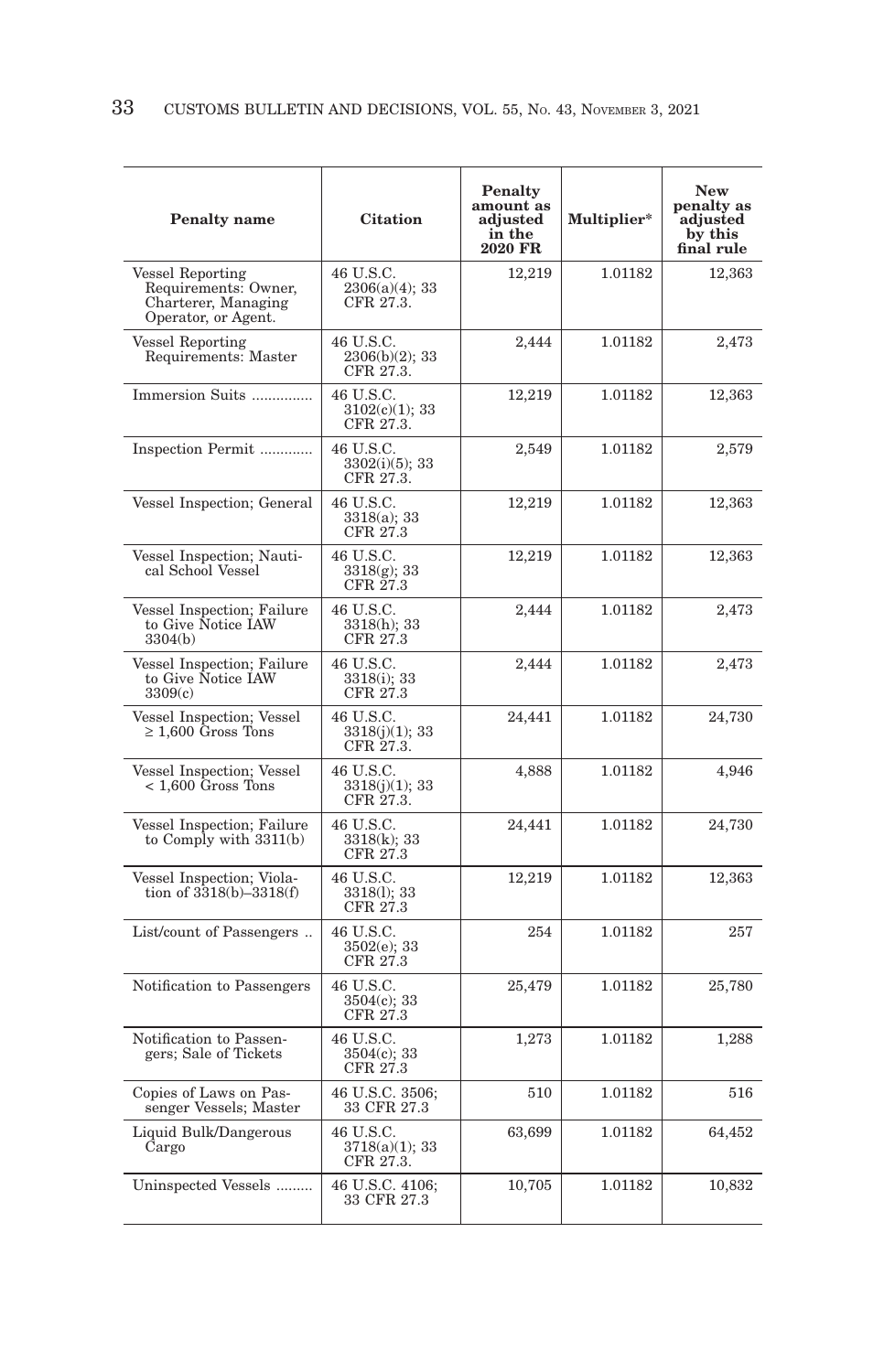| <b>Penalty name</b>                                                                                                    | <b>Citation</b>                          | <b>Penalty</b><br>amount as<br>adjusted<br>in the<br>2020 FR | Multiplier* | <b>New</b><br>penalty as<br>adjusted<br>by this<br>final rule |
|------------------------------------------------------------------------------------------------------------------------|------------------------------------------|--------------------------------------------------------------|-------------|---------------------------------------------------------------|
| <b>Recreational Vessels</b><br>(maximum for related<br>series of violations)                                           | 46 U.S.C.<br>4311(b)(1); 33<br>CFR 27.3. | 337,016                                                      | 1.01182     | 341,000                                                       |
| Recreational Vessels;<br>Violation of 4307(a)                                                                          | 46 U.S.C.<br>4311(b)(1); 33<br>CFR 27.3. | 6,740                                                        | 1.01182     | 6,820                                                         |
| Recreational vessels                                                                                                   | 46 U.S.C.<br>4311(c); 33<br>CFR 27.3     | 2,549                                                        | 1.01182     | 2,579                                                         |
| Uninspected Commercial<br>Fishing Industry<br>Vessels                                                                  | 46 U.S.C. 4507;<br>33 CFR 27.3           | 10,705                                                       | 1.01182     | 10,832                                                        |
| Abandonment of Barges                                                                                                  | 46 U.S.C. 4703;<br>33 CFR 27.3           | 1,814                                                        | 1.01182     | 1,835                                                         |
| Load Lines                                                                                                             | 46 U.S.C.<br>5116(a); 33<br>CFR 27.3     | 11,665                                                       | 1.01182     | 11,803                                                        |
| Load Lines; Violation of<br>5112(a)                                                                                    | 46 U.S.C.<br>5116(b); 33<br>CFR 27.3     | 23,331                                                       | 1.01182     | 23,607                                                        |
| Load Lines; Violation of<br>5112(b)                                                                                    | 46 U.S.C.<br>$5116(c)$ ; 33<br>CFR 27.3  | 11,665                                                       | 1.01182     | 11,803                                                        |
| Reporting Marine Casual-<br>ties                                                                                       | 46 U.S.C.<br>6103(a); 33<br>CFR 27.3     | 40,640                                                       | 1.01182     | 41,120                                                        |
| Reporting Marine Casual-<br>ties; Violation of 6104                                                                    | 46 U.S.C.<br>6103(b); 33<br>CFR 27.3     | 10,705                                                       | 1.01182     | 10,832                                                        |
| Manning of Inspected<br>Vessels; Failure to Re-<br>port Deficiency in Vessel<br>Complement.                            | 46 U.S.C.<br>8101(e); 33<br>CFR 27.3     | 1,928                                                        | 1.01182     | 1,951                                                         |
| Manning of Inspected<br>Vessels                                                                                        | 46 U.S.C.<br>8101(f); 33<br>CFR 27.3     | 19,277                                                       | 1.01182     | 19,505                                                        |
| Manning of Inspected<br>Vessels; Employing or<br>Serving in Capacity not<br>Licensed by USCG.                          | 46 U.S.C.<br>$8101(g)$ ; 33<br>CFR 27.3  | 19,277                                                       | 1.01182     | 19,505                                                        |
| Manning of Inspected<br>Vessels; Freight Vessel<br>< 100 GT, Small Pas-<br>senger Vessel, or Sailing<br>School Vessel. | 46 U.S.C.<br>$8101(h)$ ; 33<br>CFR 27.3  | 2,549                                                        | 1.01182     | 2,579                                                         |
| Watchmen on Passenger<br>Vessels                                                                                       | 46 U.S.C. 8102(a)                        | 2,549                                                        | 1.01182     | 2,579                                                         |
| Citizenship Requirements                                                                                               | 46 U.S.C. 8103(f)                        | 1,273                                                        | 1.01182     | 1,288                                                         |
| Watches on Vessels; Viola-<br>tion of $8104(a)$ or (b)                                                                 | 46 U.S.C. 8104(i)                        | 19,277                                                       | 1.01182     | 19,505                                                        |
| Watches on Vessels; Viola-<br>tion of $8104(c)$ , (d), (e),<br>$or$ $(h)$                                              | 46 U.S.C. 8104(j)                        | 19,277                                                       | 1.01182     | 19,505                                                        |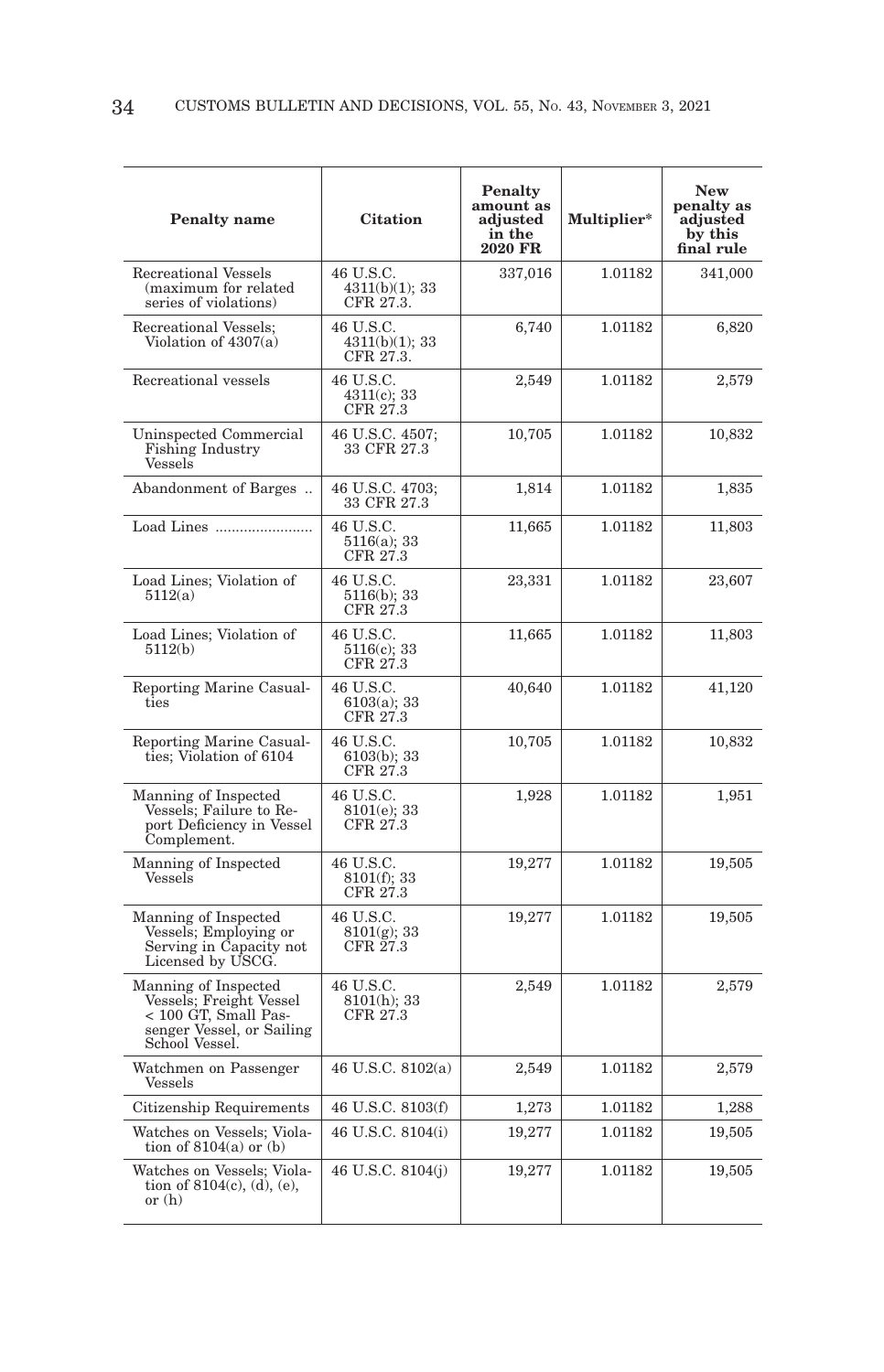| <b>Penalty</b> name                                                                                              | <b>Citation</b>          | <b>Penalty</b><br>amount as<br>adjusted<br>in the<br>2020 FR | Multiplier* | <b>New</b><br>penalty as<br>adjusted<br>by this<br>final rule |
|------------------------------------------------------------------------------------------------------------------|--------------------------|--------------------------------------------------------------|-------------|---------------------------------------------------------------|
| Staff Department on<br>Vessels                                                                                   | 46 U.S.C. 8302(e)        | 254                                                          | 1.01182     | 257                                                           |
| Officer's Competency<br>Certificates                                                                             | 46 U.S.C.<br>8304(d)     | 254                                                          | 1.01182     | 257                                                           |
| Coastwise Pilotage;<br>Owner, Charterer,<br>Managing Operator,<br>Agent, Master or<br>Individual in Charge.      | 46 U.S.C. 8502(e)        | 19,277                                                       | 1.01182     | 19,505                                                        |
| Coastwise Pilotage;<br>Individual                                                                                | 46 U.S.C. 8502(f)        | 19,277                                                       | 1.01182     | 19,505                                                        |
| <b>Federal Pilots</b>                                                                                            | 46 U.S.C. 8503           | 61,098                                                       | 1.01182     | 61,820                                                        |
| Merchant Mariners Docu-<br>ments                                                                                 | 46 U.S.C.<br>8701(d)     | 1,273                                                        | 1.01182     | 1,288                                                         |
| Crew Requirements                                                                                                | 46 U.S.C. 8702(e)        | 19,277                                                       | 1.01182     | 19,505                                                        |
| Small Vessel Manning                                                                                             | 46 U.S.C. 8906           | 40,640                                                       | 1.01182     | 41,120                                                        |
| Pilotage: Great Lakes;<br>Owner, Charterer, Man-<br>aging Operator, Agent,<br>Master or Individual in<br>Charge. | 46 U.S.C. 9308(a)        | 19,277                                                       | 1.01182     | 19,505                                                        |
| Pilotage: Great Lakes;<br>Individual                                                                             | 46 U.S.C. 9308(b)        | 19,277                                                       | 1.01182     | 19,505                                                        |
| Pilotage: Great Lakes;<br>Violation of 9303                                                                      | 46 U.S.C. 9308(c)        | 19,277                                                       | 1.01182     | 19,505                                                        |
| Failure to Report Sexual<br>Offense                                                                              | 46 U.S.C.<br>10104(b)    | 10,245                                                       | 1.01182     | 10,366                                                        |
| Pay Advances to Seamen                                                                                           | 46 U.S.C.<br>10314(a)(2) | 1,273                                                        | 1.01182     | 1,288                                                         |
| Pay Advances to Seamen;<br>Remuneration for Em-<br>ployment                                                      | 46 U.S.C.<br>10314(b)    | 1,273                                                        | 1.01182     | 1,288                                                         |
| Allotment to Seamen                                                                                              | 46 U.S.C.<br>10315(c)    | 1,273                                                        | 1.01182     | 1,288                                                         |
| Seamen Protection; Gen-<br>eral                                                                                  | 46 U.S.C. 10321.         | 8,831                                                        | 1.01182     | 8,935                                                         |
| Coastwise Voyages: Ad-<br>vances                                                                                 | 46 U.S.C.<br>10505(a)(2) | 8,831                                                        | 1.01182     | 8,935                                                         |
| Coastwise Voyages: Advances; Remuneration<br>for Employment                                                      | 46 U.S.C.<br>10505(b)    | 8,831                                                        | 1.01182     | 8,935                                                         |
| Coastwise Voyages: Sea-<br>men Protection; General                                                               | 46 U.S.C.<br>10508(b)    | 8,831                                                        | 1.01182     | 8,935                                                         |
| Effects of Deceased Sea-<br>men                                                                                  | 46 U.S.C. 10711          | 510                                                          | 1.01182     | 516                                                           |
| Complaints of Unfitness                                                                                          | 46 U.S.C.<br>10902(a)(2) | 1,273                                                        | 1.01182     | 1,288                                                         |
| Proceedings on Examina-<br>tion of Vessel                                                                        | 46 U.S.C.<br>10903(d)    | 254                                                          | 1.01182     | 257                                                           |
| Permission to Make Com-<br>plaint                                                                                | 46 U.S.C.<br>10907(b)    | 1,273                                                        | 1.01182     | 1,288                                                         |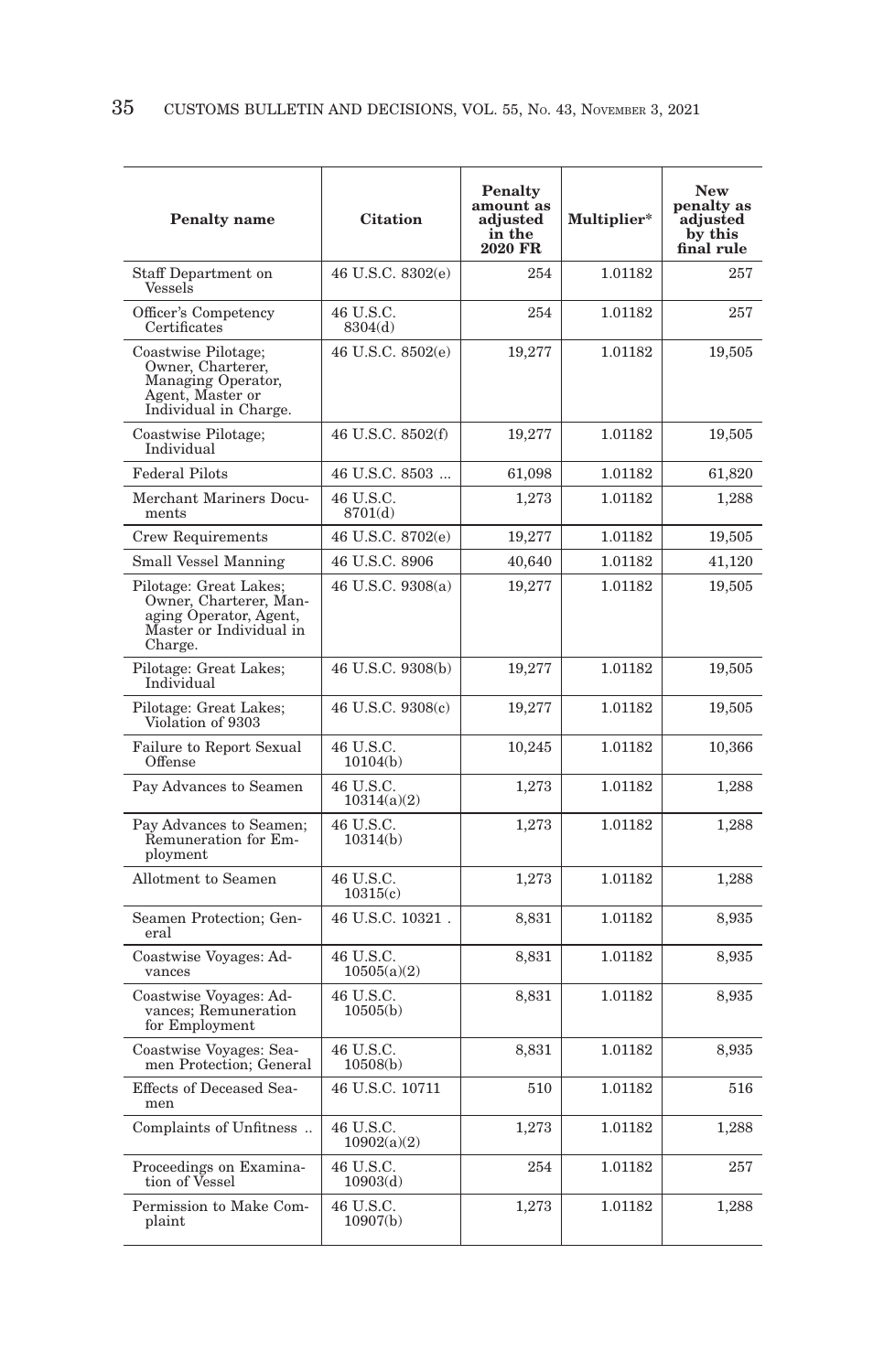| <b>Penalty</b> name                                                                                 | <b>Citation</b>                              | <b>Penalty</b><br>amount as<br>adjusted<br>in the<br>2020 FR | Multiplier* | <b>New</b><br>penalty as<br>adjusted<br>by this<br>final rule |
|-----------------------------------------------------------------------------------------------------|----------------------------------------------|--------------------------------------------------------------|-------------|---------------------------------------------------------------|
| Accommodations for<br>Seamen                                                                        | 46 U.S.C.<br>11101(f)                        | 1,273                                                        | 1.01182     | 1,288                                                         |
| Medicine Chests on<br>Vessels                                                                       | 46 U.S.C.<br>11102(b)                        | 1,273                                                        | 1.01182     | 1,288                                                         |
| Destitute Seamen                                                                                    | 46 U.S.C.<br>11104(b)                        | 254                                                          | 1.01182     | 257                                                           |
| Wages on Discharge                                                                                  | 46 U.S.C.<br>11105(c)                        | 1,273                                                        | 1.01182     | 1,288                                                         |
| Log Books; Master Fail-<br>ing to Maintain                                                          | 46 U.S.C.<br>11303(a)                        | 510                                                          | 1.01182     | 516                                                           |
| Log Books; Master Fail-<br>ing to Make Entry                                                        | 46 U.S.C.<br>11303(b)                        | 510                                                          | 1.01182     | 516                                                           |
| Log Books; Late Entry                                                                               | 46 U.S.C.<br>11303(c)                        | 382                                                          | 1.01182     | 387                                                           |
| Carrying of Sheath<br>Knives                                                                        | 46 U.S.C. 11506.                             | 127                                                          | 1.01182     | 129                                                           |
| Vessel Documentation                                                                                | 46 U.S.C.<br>12151(a)(1)                     | 16,687                                                       | 1.01182     | 16,884                                                        |
| Documentation of<br>Vessels-Related to Ac-<br>tivities involving mobile<br>offshore drilling units. | 46 U.S.C.<br>12151(a)(2)                     | 27,813                                                       | 1.01182     | 28,142                                                        |
| <b>Vessel Documentation:</b><br><b>Fishery Endorsement</b>                                          | 46 U.S.C.<br>12151(c)                        | 127,525                                                      | 1.01182     | 129,032                                                       |
| Numbering of Undocu-<br>mented Vessels—Willful<br>violation                                         | 46 U.S.C.<br>12309(a)                        | 12,740                                                       | 1.01182     | 12,891                                                        |
| Numbering of Undocu-<br>mented Vessels                                                              | 46 U.S.C.<br>12309(b)                        | 2,549                                                        | 1.01182     | 2,579                                                         |
| Vessel Identification Sys-<br>tem                                                                   | 46 U.S.C.<br>12507(b)                        | 21,410                                                       | 1.01182     | 21,663                                                        |
| Measurement of Vessels                                                                              | 46 U.S.C. 14701.                             | 46,664                                                       | 1.01182     | 47,216                                                        |
| Measurement; False<br>Statements                                                                    | 46 U.S.C. 14702.                             | 46,664                                                       | 1.01182     | 47,216                                                        |
| Commercial Instruments<br>and Maritime Liens                                                        | 46 U.S.C. 31309.                             | 21,410                                                       | 1.01182     | 21,663                                                        |
| Commercial Instruments<br>and Maritime Liens;<br>Mortgagor                                          | 46 U.S.C.<br>31330(a)(2)                     | 21,410                                                       | 1.01182     | 21,663                                                        |
| Commercial Instruments<br>and Maritime Liens:<br>Violation of 31329                                 | 46 U.S.C.<br>31330(b)(2)                     | 53,524                                                       | 1.01182     | 54,157                                                        |
| Ports and Waterway<br>Safety Regulations                                                            | 46 U.S.C.<br>70036(a); 33<br>CFR 27.3        | 95,881                                                       | 1.01182     | 97,014                                                        |
| Vessel Navigation: Regat-<br>tas or Marine Parades;<br>Unlicensed Person in<br>Charge.              | 46 U.S.C.<br>70041(d)(1)(B);<br>33 CFR 27.3. | 9,639                                                        | 1.01182     | 9,753                                                         |
| Vessel Navigation: Regat-<br>tas or Marine Parades;<br>Owner Onboard Vessel.                        | 46 U.S.C.<br>70041(d)(1)(C);<br>33CFR 27.3.  | 9,639                                                        | 1.01182     | 9,753                                                         |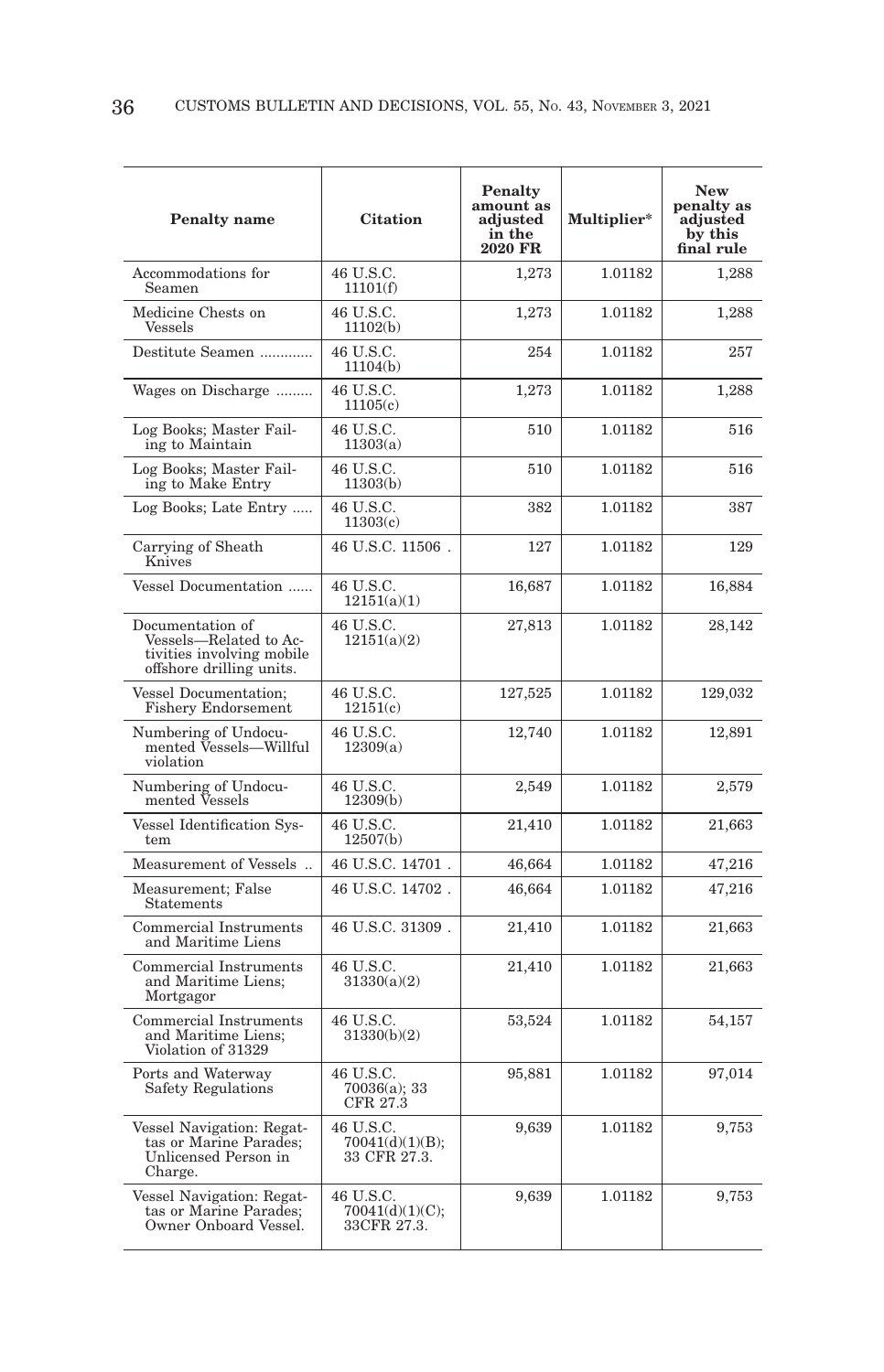| <b>Penalty</b> name                                                                                                                            | <b>Citation</b>                              | Penalty<br>amount as<br>adjusted<br>in the<br><b>2020 FR</b> | Multiplier* | <b>New</b><br>penalty as<br>adjusted<br>by this<br>final rule |
|------------------------------------------------------------------------------------------------------------------------------------------------|----------------------------------------------|--------------------------------------------------------------|-------------|---------------------------------------------------------------|
| Vessel Navigation:<br>Regattas or Marine<br>Parades; Other Persons.                                                                            | 46 U.S.C.<br>70041(d)(1)(D);<br>33 CFR 27.3. | 4,819                                                        | 1.01182     | 4,876                                                         |
| Port Security                                                                                                                                  | 46 U.S.C.<br>70119(a)                        | 35,486                                                       | 1.01182     | 35,905                                                        |
| Port Security-<br><b>Continuing Violations</b>                                                                                                 | 46 U.S.C.<br>70119(b)                        | 63.761                                                       | 1.01182     | 64,515                                                        |
| Maritime Drug Law En-<br>forcement                                                                                                             | 46 U.S.C.<br>70506(c)                        | 5,883                                                        | 1.01182     | 5,953                                                         |
| Hazardous Materials: Re-<br>lated to Vessels                                                                                                   | 49 U.S.C.<br>5123(a)(1)                      | 83,439                                                       | 1.01182     | 84,425                                                        |
| Hazardous Materials: Re-<br>lated to Vessels-<br>Penalty from Fatalities,<br>Serious Injuries/Illness<br>or substantial Damage<br>to Property. | 49 U.S.C.<br>5123(a)(2)                      | 194,691                                                      | 1.01182     | 196,992                                                       |
| Hazardous Materials: Re-<br>lated to Vessels; Train-<br>ing                                                                                    | 49 U.S.C.<br>5123(a)(3)                      | 502                                                          | 1.01182     | 508                                                           |

\* Office of Mgmt. and Budget, Exec. Office of the President, M–21–10, Implementation of Penalty Inflation Adjustments for 2021, Pursuant to the Federal Civil Penalties Inflation Adjustment Act Improvements Act of<br>2015 (Dec. 23, 2020) (*https: // www.whitehouse.gov/wp-content* /*uploads* / 2020/12/M-21–10.pdf**).**<br>\*\* Enacted und

## *E. Transportation Security Administration*

The Transportation Security Administration (TSA) is updating its civil penalties regulation in accordance with the 2015 Act. Pursuant to its statutory authority in 49 U.S.C.  $46301(a)(1)$ ,  $(4)$ ,  $(5)$ ,  $(6)$ ,  $49$ U.S.C. 46301(d)(2), (8), and 49 U.S.C. 114(u), TSA may impose penalties for violations of statutes that TSA administers, including penalties for violations of implementing regulations or orders. Note that pursuant to division K, title I, sec. 1904(b)(1)(I), of Public Law 115–254, 132 Stat. 3186, 3545 (Oct. 5, 2018), the TSA Modernization Act— part of the FAA Reauthorization Act of 2018—the former 49 U.S.C. 114(v), which relates to penalties, was redesignated as 49 U.S.C. 114(u).

TSA assesses these penalties for a wide variety of aviation and surface security requirements, including violations of TSA's requirements applicable to Transportation Worker Identification Credentials  $(TWIC)<sup>13</sup>$  as well as violations of requirements described in chapter 449 of title 49 of the U.S.C. These penalties can apply to a wide variety of situations, as described in the statutory and regulatory provisions, as well as in guidance that TSA publishes. Below is a table showing the 2021 adjustment for the penalties that TSA administers.

<sup>13</sup>*See, e.g.*, 46 U.S.C. 70105, 49 U.S.C. 46302 and 46303, and 49 U.S.C. chapter 449.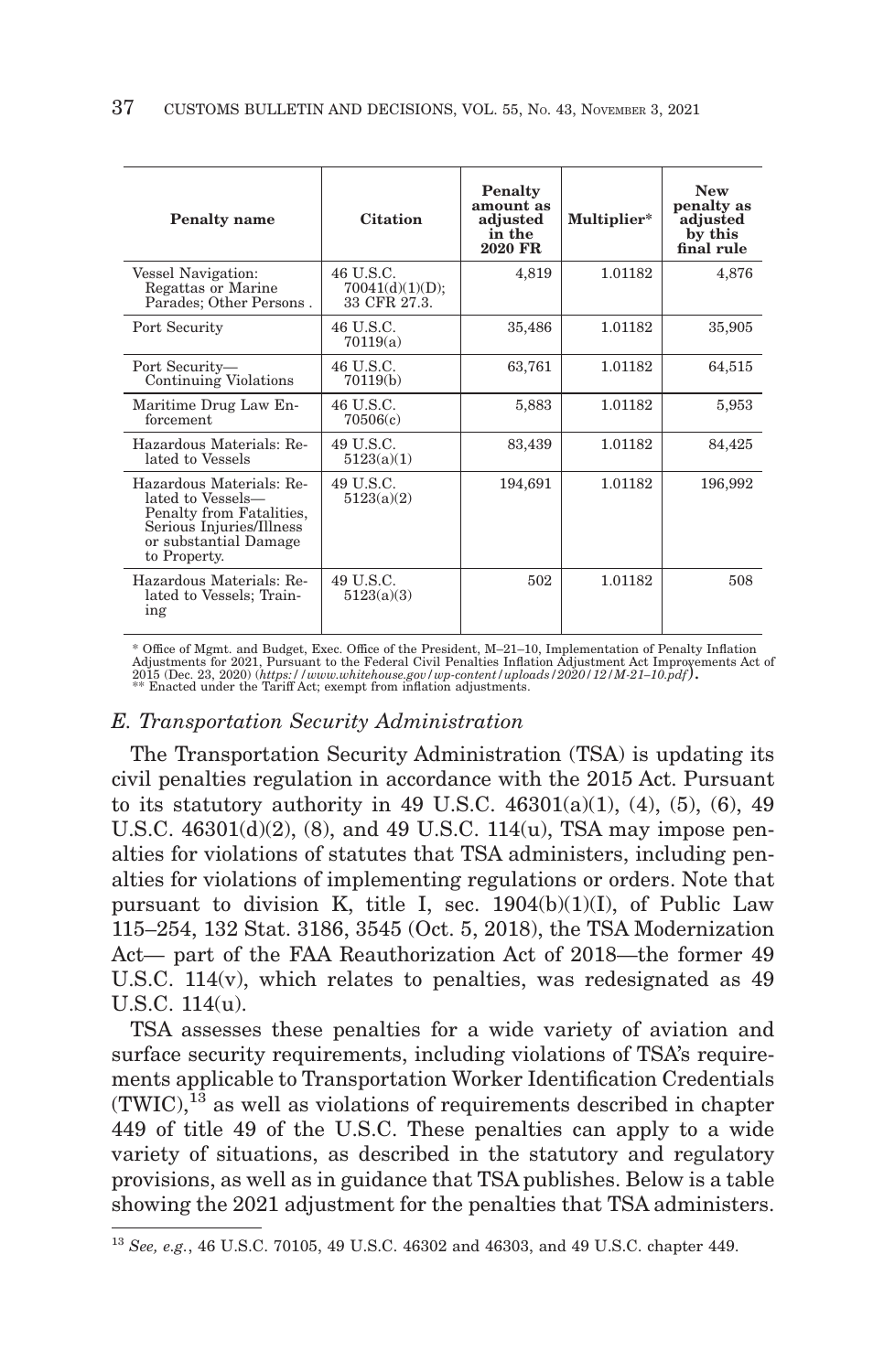| <b>Penalty</b> name                                                                                                                                                                                                                                                                                                                                                                                                                                  | <b>Citation</b>                                                                                                       | Penalty<br>amount as<br>adjusted in<br>the 2020 FR                                                                               | Multiplier* | <b>New</b><br>penalty as<br>adjusted by<br>this final<br>rule                                                 |
|------------------------------------------------------------------------------------------------------------------------------------------------------------------------------------------------------------------------------------------------------------------------------------------------------------------------------------------------------------------------------------------------------------------------------------------------------|-----------------------------------------------------------------------------------------------------------------------|----------------------------------------------------------------------------------------------------------------------------------|-------------|---------------------------------------------------------------------------------------------------------------|
| Violation of 49 U.S.C. ch. 449<br>(except secs. $44902, 44903(d)$ ,<br>$44907(a)-(d)(1)(A),$<br>44907(d)(1)(C)–(f), 44908, and<br>44909), or 49 U.S.C. 46302 or<br>46303, a regulation<br>prescribed, or order issued<br>thereunder by a person<br>operating an aircraft for the<br>transportation of passengers<br>or property for compensation.                                                                                                    | 49 U.S.C.<br>$46301(a)(1)$ , (4),<br>(5), (6); 49<br>U.S.C.<br>$46301(d)(2)$ , (8);<br>49 CFR<br>$1503.401(c)(3)$ .   | \$34,777 (up)<br>to a total of<br>\$556,419<br>per civil<br>penalty<br>action).                                                  | 1.01182     | $$35.188$ (up)<br>to a total of<br>\$562,996<br>per civil<br>penalty<br>action).                              |
| Violation of 49 U.S.C. ch. 449<br>(except secs. $44902, 44903(d)$ ,<br>$44907(a)-(d)(1)(A),$<br>44907(d)(1)(C)–(f), 44908, and<br>44909), or 49 U.S.C. 46302 or<br>46303, a regulation<br>prescribed, or order issued<br>thereunder by an individual<br>(except an airman serving as<br>an airman), any person not<br>operating an aircraft for the<br>transportation of passengers<br>or property for compensation,<br>or a small business concern. | 49 U.S.C.<br>$46301(a)(1)$ , (4),<br>$(5)$ ; 49 U.S.C.<br>$46301(d)(8)$ ; 49<br>CFR.<br>1503.401(c)(1)<br>and $(2)$ . | $$13.910$ (up<br>to a total of<br>\$69,553<br>total for<br>small<br>businesses.<br>\$556.419<br>for others).                     | 1.01182     | $$14.074$ (up<br>to a total of<br>$$70.375$ for<br>small<br>businesses,<br>\$562,996<br>for others).          |
| Violation of any other provision<br>of title 49 U.S.C. or of 46<br>U.S.C. ch. 701, a regulation<br>prescribed, or order issued<br>thereunder.                                                                                                                                                                                                                                                                                                        | 49 U.S.C. 114(u):<br>49 CFR<br>$1503.401(b)$ .                                                                        | $$11.904$ (up)<br>to a total of<br>\$59,522<br>total for<br>small<br>businesses.<br>\$476,174<br>for<br>$others$ <sup>**</sup> . | 1.01182     | $$12.045$ (up)<br>to a total of<br>\$60,226<br>total for<br>small<br>businesses,<br>\$481.802<br>for others). |

|  | <b>TABLE 5-TRANSPORTATION SECURITY ADMINISTRATION CIVIL PENALTIES ADJUSTMENTS</b> |
|--|-----------------------------------------------------------------------------------|
|--|-----------------------------------------------------------------------------------|

\* Office of Mgmt. and Budget, Exec. Office of the President, M–21–10, Implementation of Penalty Inflation Adjustments for 2021, Pursuant to the Federal Civil Penalties Inflation Adjustment Act Improvements Act of 2015 (Dec. 23, 2020) (https://<br>www.whitehouse.gov/up-content/uploads/2020/12/M-21-10.pdf**).**<br>\*\* The \$476,174 penalty amount was erroneous

\$476,174 in the regulatory text of the 2020 final rule. DHS calculated the new penalty amount as adjusted by this final rule based on \$476,174.

### **IV. Administrative Procedure Act**

DHS is promulgating this final rule to ensure that the amount of civil penalties that DHS assesses or enforces reflects the statutorily mandated ranges as adjusted for inflation. The 2015 Act provides a clear formula for adjustment of the civil penalties, leaving DHS and its components with little room for discretion. DHS and its components have been charged only with performing ministerial computations to determine the amounts of adjustments for inflation to civil monetary penalties. In these annual adjustments DHS is merely updating the penalty amounts by applying the cost-of-living adjustment multiplier that OMB has provided to agencies. Furthermore, the 2015 Act specifically instructed that agencies make the required annual adjustments notwithstanding section 553 of title 5 of the U.S.C. Thus, as specified in the 2015 Act, the prior public notice-andcomment procedures and delayed effective date requirements of the Administrative Procedure Act (APA) do not apply to this rule. Fur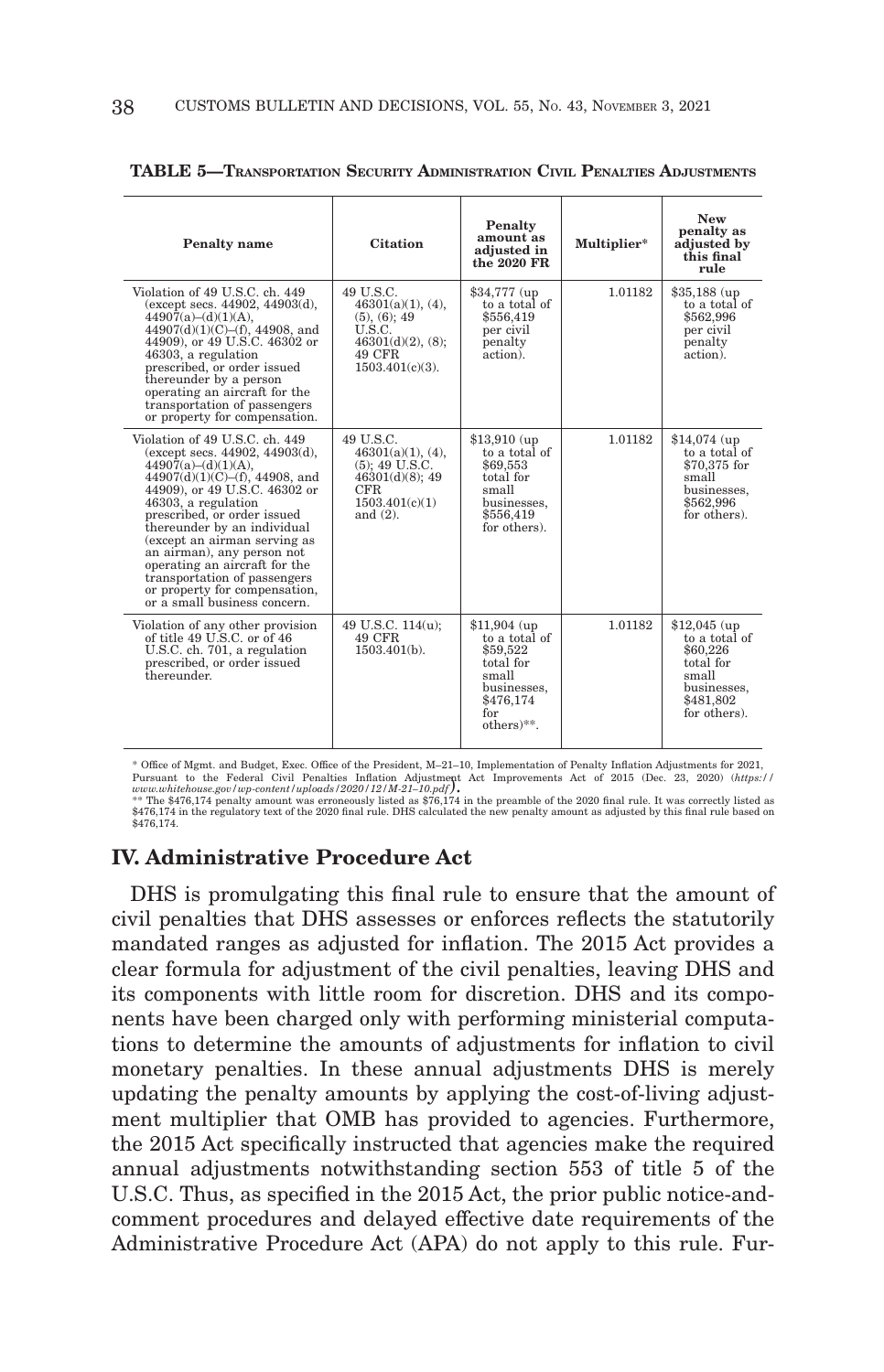ther, as described above, this rule makes minor amendments to the regulations to reflect changes required by clear statutory authority, and DHS finds that prior notice and comment procedures and a delayed effective date for these amendments are unnecessary.

## **V. Regulatory Analyses**

## *A. Executive Orders 12866 and 13563*

Executive Orders 12866 (''Regulatory Planning and Review'') and 13563 (''Improving Regulation and Regulatory Review'') direct agencies to assess the costs and benefits of available regulatory alternatives and, if regulation is necessary, to select regulatory approaches that maximize net benefits (including potential economic, environmental, public health and safety effects, distributive impacts, and equity). Executive Order 13563 emphasizes the importance of quantifying both costs and benefits, of reducing costs, of harmonizing rules, and of promoting flexibility.

OMB has not designated this final rule a ''significant regulatory action'' under section 3(f) of Executive Order 12866. Accordingly, OMB has not reviewed this rule.

This final rule makes nondiscretionary adjustments to existing civil monetary penalties in accordance with the 2015 Act and OMB guidance.14 DHS therefore did not consider alternatives and does not have the flexibility to alter the adjustments of the civil monetary penalty amounts as provided in this rule. To the extent this final rule increases civil monetary penalties, it would result in an increase in transfers from persons or entities assessed a civil monetary penalty to the government.

## *B. Regulatory Flexibility Act*

The Regulatory Flexibility Act applies only to rules for which an agency publishes a notice of proposed rulemaking pursuant to 5 U.S.C. 553(b). See 5 U.S.C. 601–612. The Regulatory Flexibility Act does not apply to this final rule because a notice of proposed rulemaking was not required for the reasons stated above.

### *C. Unfunded Mandates Reform Act*

The Unfunded Mandates Reform Act of 1995, 2 U.S.C. 1531–1538, requires Federal agencies to assess the effects of their discretionary regulatory actions. In particular, the Act addresses actions that may

<sup>14</sup> Office of Mgmt. and Budget, Exec. Office of the President, M–21–10, Implementation of Penalty Inflation Adjustments for 2021, Pursuant to the Federal Civil Penalties Inflation Adjustment Act Improvements Act of 2015 (Dec. 23, 2020) (*https:// www.whitehouse.gov/ wp-content/uploads/2020/12/ M-21–10.pdf*).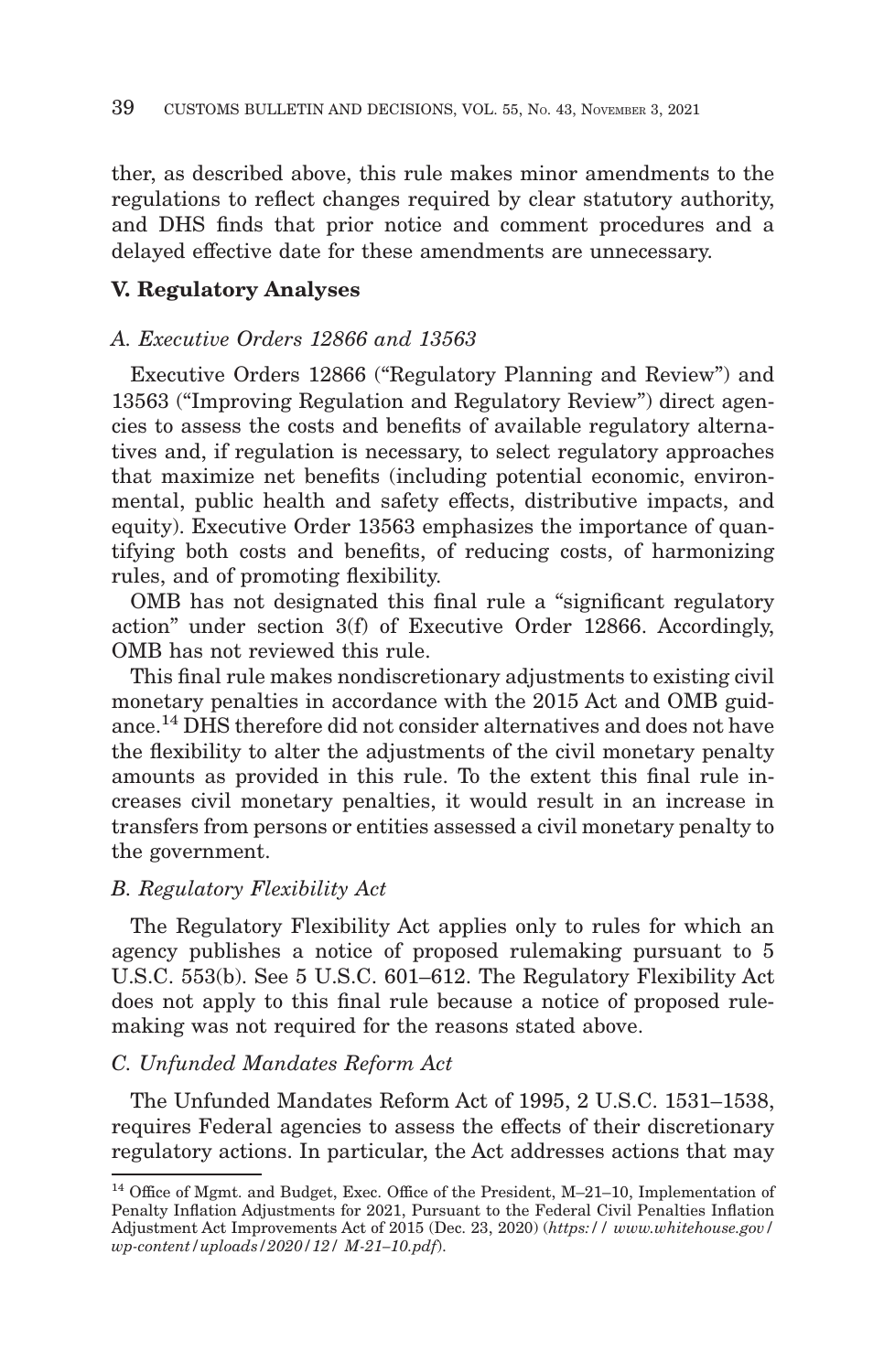result in the expenditure by a State, local, or Tribal government, in the aggregate, or by the private sector of \$100,000,000 (adjusted for inflation) or more in any one year. This final rule will not result in such an expenditure.

# *D. Paperwork Reduction Act*

The provisions of the Paperwork Reduction Act of 1995, 44 U.S.C. chapter 35, and its implementing regulations, 5 CFR part 1320, do not apply to this final rule, because this final rule does not trigger any new or revised recordkeeping or reporting.

## **VI. Signing Authorities**

The amendments to 19 CFR part 4 in this document are issued in accordance with 19 CFR 0.2(a), which provides that the authority of the Secretary of the Treasury with respect to CBP regulations that are not related to customs revenue functions was transferred to the Secretary of Homeland Security pursuant to Section 403(l) of the Homeland Security Act of 2002. Accordingly, this final rule to amend such regulations may be signed by the Secretary of Homeland Security (or his or her delegate).

## **List of Subjects**

## *6 CFR Part 27*

Reporting and recordkeeping requirements, Security measures.

## *8 CFR Part 270*

Administrative practice and procedure, Aliens, Employment, Fraud, Penalties.

# *8 CFR Part 274a*

Administrative practice and procedure, Aliens, Employment, Penalties, Reporting and recordkeeping requirements.

# *8 CFR Part 280*

Administrative practice and procedure, Immigration, Penalties.

# *19 CFR Part 4*

Exports, Freight, Harbors, Maritime carriers, Oil pollution, Reporting and recordkeeping requirements, Vessels.

# *33 CFR Part 27*

Administrative practice and procedure, Penalties.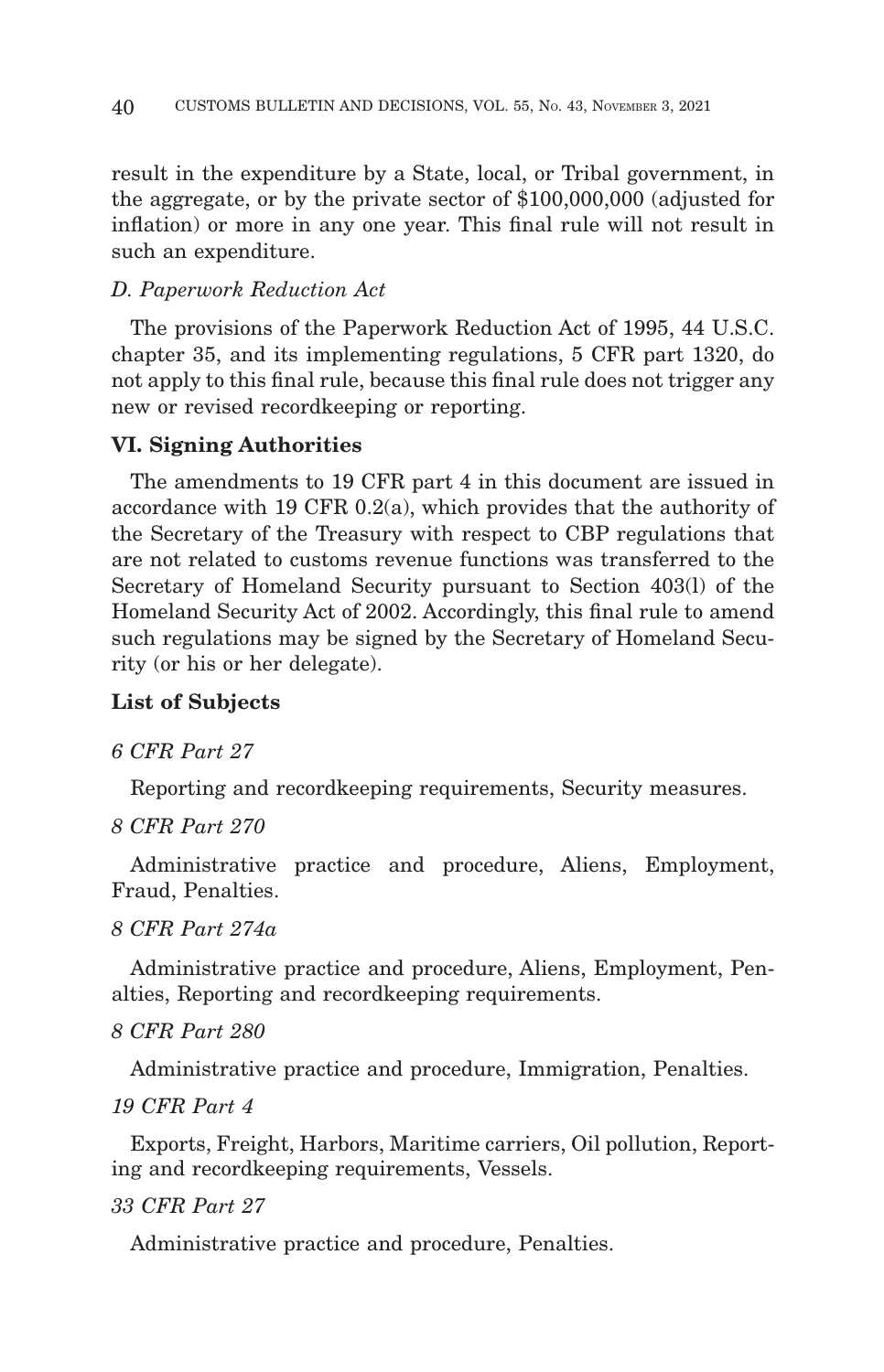# *49 CFR Part 1503*

Administrative practice and procedure, Investigations, Law enforcement, Penalties.

## **Amendments to the Regulations**

Accordingly, for the reasons stated in the preamble, DHS is amending 6 CFR part 27, 8 CFR parts 270, 274a, and 280, 19 CFR part 4, 33 CFR part 27, and 49 CFR part 1503 as follows:

## **Title 6—Domestic Security**

## **PART 27—CHEMICAL FACILITY ANTI-TERRORISM STAN-DARDS**

■ 1. The authority citation for part 27 continues to read as follows: **Authority:** 6 U.S.C. 624; Pub. L. 101–410, 104 Stat. 890, as amended by Pub. L. 114– 74, 129 Stat. 599; Pub. L. 113–254, 128 Stat. 2898, as amended by Pub. L. 116–150, 134 Stat. 679.

 $\blacksquare$  2. In § 27.300, revise paragraph (b)(3) to read as follows:

## **§ 27.300 Orders.**

\* \* \* \* \*

(b) \* \* \*

(3) Where the Assistant Secretary determines that a facility is in violation of an Order issued pursuant to paragraph (a) of this section and issues an Order Assessing Civil Penalty pursuant to paragraph (b)(1) of this section, a chemical facility is liable to the United States for a civil penalty of not more than \$25,000 for each day during which the violation continues, if the violation of the Order occurred on or before November 2, 2015, or \$35,905 for each day during which the violation of the Order continues, if the violation occurred after November 2, 2015.

\* \* \* \* \*

## **Title 8—Aliens and Nationality**

## **PART 270—PENALTIES FOR DOCUMENT FRAUD**

■ 3. The authority citation for part 270 continues to read as follows:

**Authority:** 8 U.S.C. 1101, 1103, and 1324c; Pub. L. 101–410, 104 Stat. 890, as amended by Pub. L. 104–134, 110 Stat. 1321 and Pub.

L. 114–74, 129 Stat. 599.

**4.** In § 270.3, revise paragraphs  $(b)(1)(ii)(A)$  through  $(D)$  to read as follows: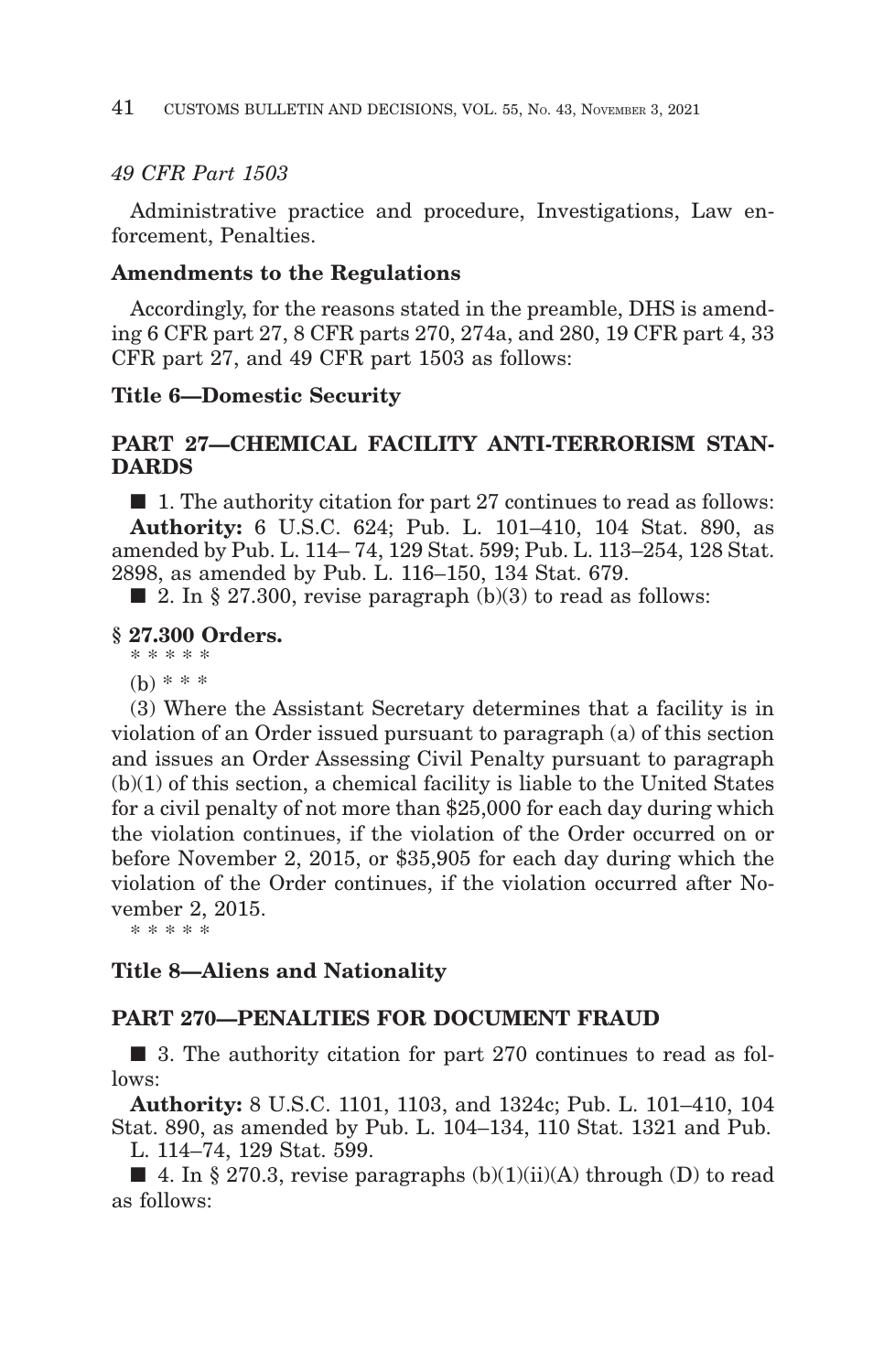## **§ 270.3 Penalties.**

\* \* \* \* \* (b) \* \* \*  $(1)$  \* \* \*

- 
- $(ii) * * *$

(A) *First offense under section 274C(a)(1)* through (a)(4). Not less than \$275 and not exceeding \$2,200 for each fraudulent document or each proscribed activity described in section  $274C(a)(1)$  through  $(a)(4)$ of the Act before March 27, 2008; not less than \$375 and not exceeding \$3,200 for each fraudulent document or each proscribed activity described in section  $274C(a)(1)$  through  $(a)(4)$  of the Act on or after March 27, 2008, and on or before November 2, 2015; and not less than \$487 and not exceeding \$3,901 for each fraudulent document or each proscribed activity described in section  $274C(a)(1)$  through  $(a)(4)$  of the Act after November 2, 2015.

(B) *First offense under section 274C(a)(5) or (a)(6)*. Not less than \$250 and not exceeding \$2,000 for each fraudulent document or each proscribed activity described in section  $274C(a)(5)$  or  $(a)(6)$  of the Act before March 27, 2008; not less than \$275 and not exceeding \$2,200 for each fraudulent document or each proscribed activity described in section  $274C(a)(5)$  or  $(a)(6)$  of the Act on or after March 27, 2008, and on or before November 2, 2015; and not less than \$412 and not exceeding \$3,289 for each fraudulent document or each proscribed activity described in section  $274C(a)(5)$  or  $(a)(6)$  of the Act after November 2, 2015.

 $(C) Subsequent$  offenses under section  $274C(a)(1)$  through  $(a)(4)$ . Not less than \$2,200 and not more than \$5,500 for each fraudulent document or each proscribed activity described in section  $274C(a)(1)$ through (a)(4) of the Act before March 27, 2008; not less than \$3,200 and not exceeding \$6,500 for each fraudulent document or each proscribed activity described in section  $274C(a)(1)$  through (a)(4) of the Act occurring on or after March 27, 2008 and on or before November 2, 2015; and not less than \$3,901 and not more than \$9,753 for each fraudulent document or each proscribed activity described in section  $274C(a)(1)$  through  $(a)(4)$  of the Act after November 2, 2015.

(D) *Subsequent offenses under section 274C(a)(5) or (a)(6)*. Not less than \$2,000 and not more than \$5,000 for each fraudulent document or each proscribed activity described in section  $274C(a)(5)$  or  $(a)(6)$  of the Act before March 27, 2008; not less than \$2,200 and not exceeding \$5,500 for each fraudulent document or each proscribed activity described in section  $274C(a)(5)$  or  $(a)(6)$  of the Act occurring on or after March 27, 2008 and on or before November 2, 2015; and not less than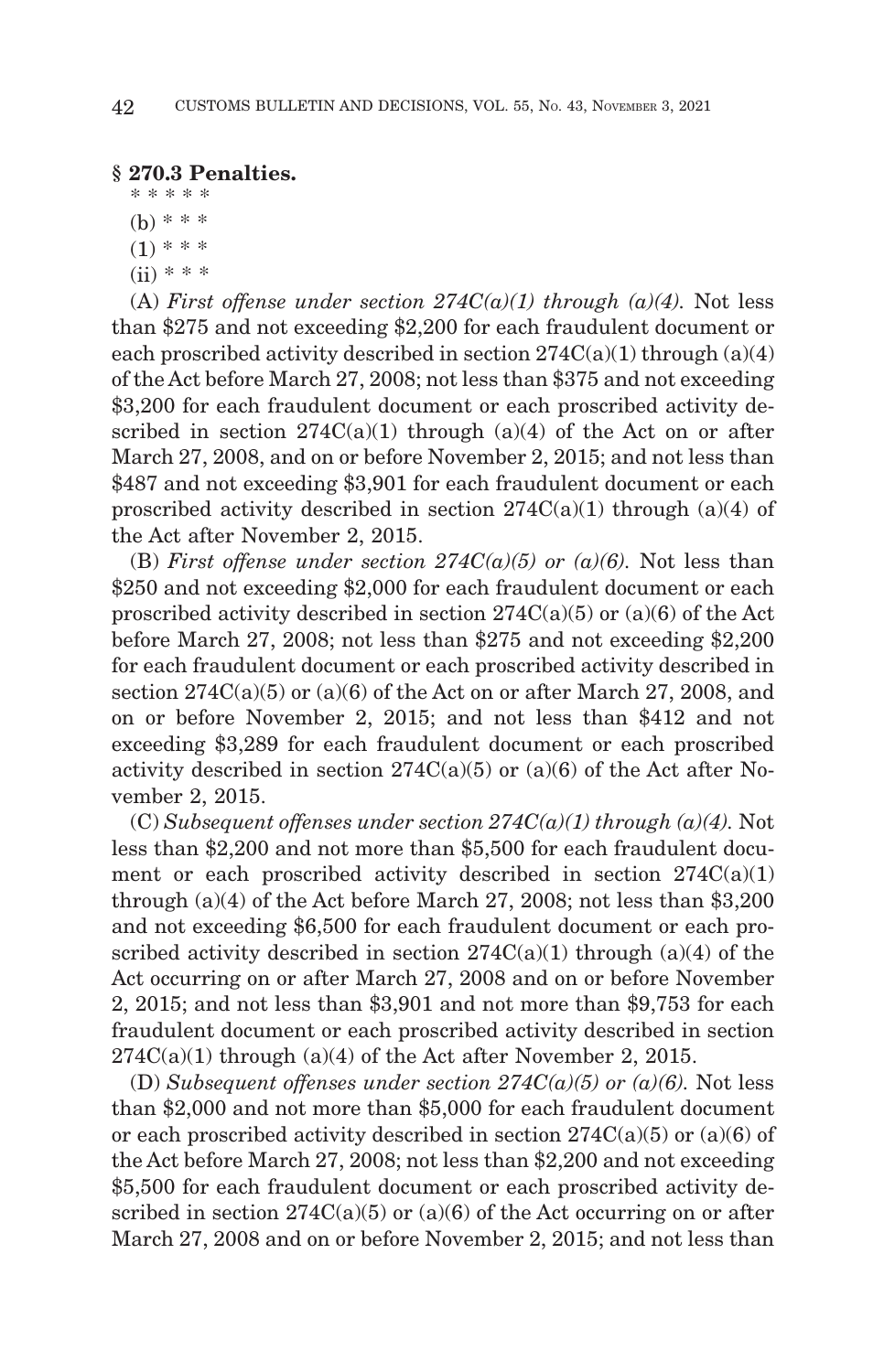\$3,289 and not more than \$8,224 for each fraudulent document or each proscribed activity described in section  $274C(a)(5)$  or  $(a)(6)$  of the Act after November 2, 2015.

\* \* \* \* \*

## **PART 274a—CONTROL OF EMPLOYMENT OF ALIENS**

■ 5. The authority citation for part 274a continues to read as follows:

**Authority:** 8 U.S.C. 1101, 1103, 1105a, 1324a; 48 U.S.C. 1806; 8 CFR part 2; Pub. L. 101–410, 104 Stat. 890, as amended by Pub.

L. 114–74, 129 Stat. 599.

 $\blacksquare$  6. In § 274a.8, revise paragraph (b) to read as follows:

## **§ 274a.8 Prohibition of indemnity bonds.**

\* \* \* \* \*

(b) *Penalty.* Any person or other entity who requires any individual to post a bond or security as stated in this section shall, after notice and opportunity for an administrative hearing in accordance with section  $274A(e)(3)(B)$  of the Act, be subject to a civil monetary penalty of \$1,000 for each violation before September 29, 1999, of \$1,100 for each violation occurring on or after September 29, 1999, but on or before November 2, 2015, and of \$2,360 for each violation occurring after November 2, 2015, and to an administrative order requiring the return to the individual of any amounts received in violation of this section or, if the individual cannot be located, to the general fund of the Treasury.

 $\blacksquare$  7. In § 274a.10, revise paragraphs (b)(1)(ii)(A) through (C) and the first sentence of paragraph  $(b)(2)$  introductory text to read as follows:

## **§ 274a.10 Penalties.**

```
* * * * *
(b) * * *(1) * * *
(ii) * * * *
```
(A) First offense—not less than \$275 and not more than \$2,200 for each unauthorized alien with respect to whom the offense occurred before March 27, 2008; not less than \$375 and not exceeding \$3,200, for each unauthorized alien with respect to whom the offense occurred occurring on or after March 27, 2008, and on or before November 2, 2015; and not less than \$590 and not more than \$4,722 for each unauthorized alien with respect to whom the offense occurred occurring after November 2, 2015;

(B) Second offense—not less than \$2,200 and not more than \$5,500 for each unauthorized alien with respect to whom the second offense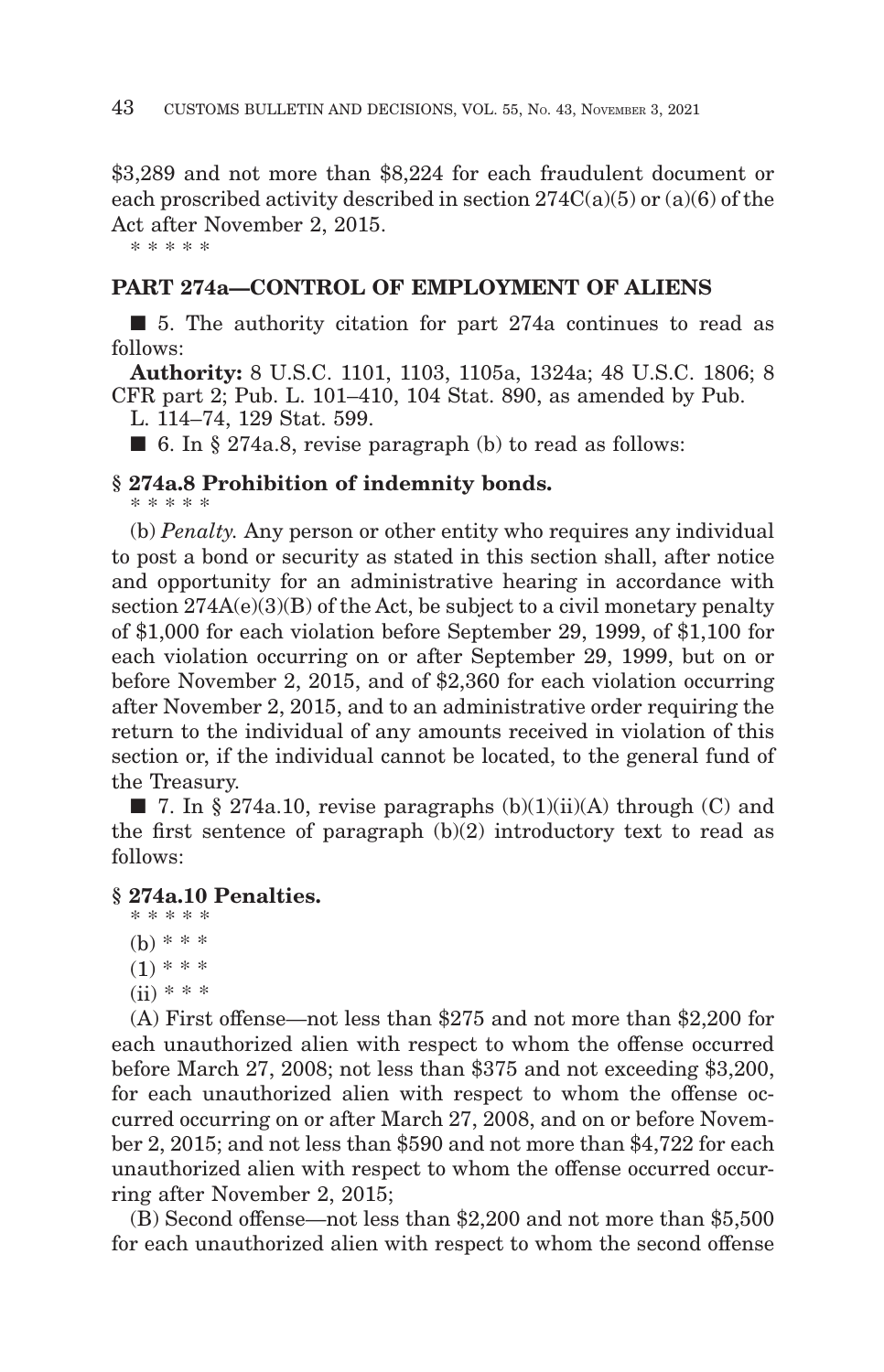occurred before March 27, 2008; not less than \$3,200 and not more than \$6,500, for each unauthorized alien with respect to whom the second offense occurred on or after March 27, 2008, and on or before November 2, 2015; and not less than \$4,722 and not more than \$11,803 for each unauthorized alien with respect to whom the second offense occurred after November 2, 2015; or

(C) More than two offenses—not less than \$3,300 and not more than \$11,000 for each unauthorized alien with respect to whom the third or subsequent offense occurred before March 27, 2008; not less than \$4,300 and not exceeding \$16,000, for each unauthorized alien with respect to whom the third or subsequent offense occurred on or after March 27, 2008, and on or before November 2, 2015; and not less than \$7,082 and not more than \$23,607 for each unauthorized alien with respect to whom the third or subsequent offense occurred after November 2, 2015; and \* \* \* \* \*

(2) A respondent determined by the Service (if a respondent fails to request a hearing) or by an administrative law judge, to have failed to comply with the employment verification requirements as set forth in § 274a.2(b), shall be subject to a civil penalty in an amount of not less than \$100 and not more than \$1,000 for each individual with respect to whom such violation occurred before September 29, 1999; not less than \$110 and not more than \$1,100 for each individual with respect to whom such violation occurred on or after September 29, 1999, and on or before November 2, 2015; and not less than \$237 and not more than \$2,360 for each individual with respect to whom such violation occurred after November 2, 2015. \* \* \*

\* \* \* \* \*

## **PART 280—IMPOSITION AND COLLECTION OF FINES**

■ 8. The authority citation for part 280 continues to read as follows:

**Authority:** 8 U.S.C. 1103, 1221, 1223, 1227, 1229, 1253, 1281, 1283, 1284, 1285, 1286, 1322, 1323, 1330; 66 Stat. 173, 195, 197, 201, 203, 212, 219, 221–223, 226, 227, 230; Pub. L. 101–410, 104 Stat. 890, as amended by Pub. L. 114–74, 129 Stat. 599.

■ 9. In § 280.53, revise paragraphs  $(b)(1)$  through (15) to read as follows:

#### **§ 280.53 Civil monetary penalties inflation adjustment.**

\* \* \* \* \*  $(b)$  \* \* \*

(1) Section 231(g) of the Act, penalties for non-compliance with arrival and departure manifest requirements for passengers, crew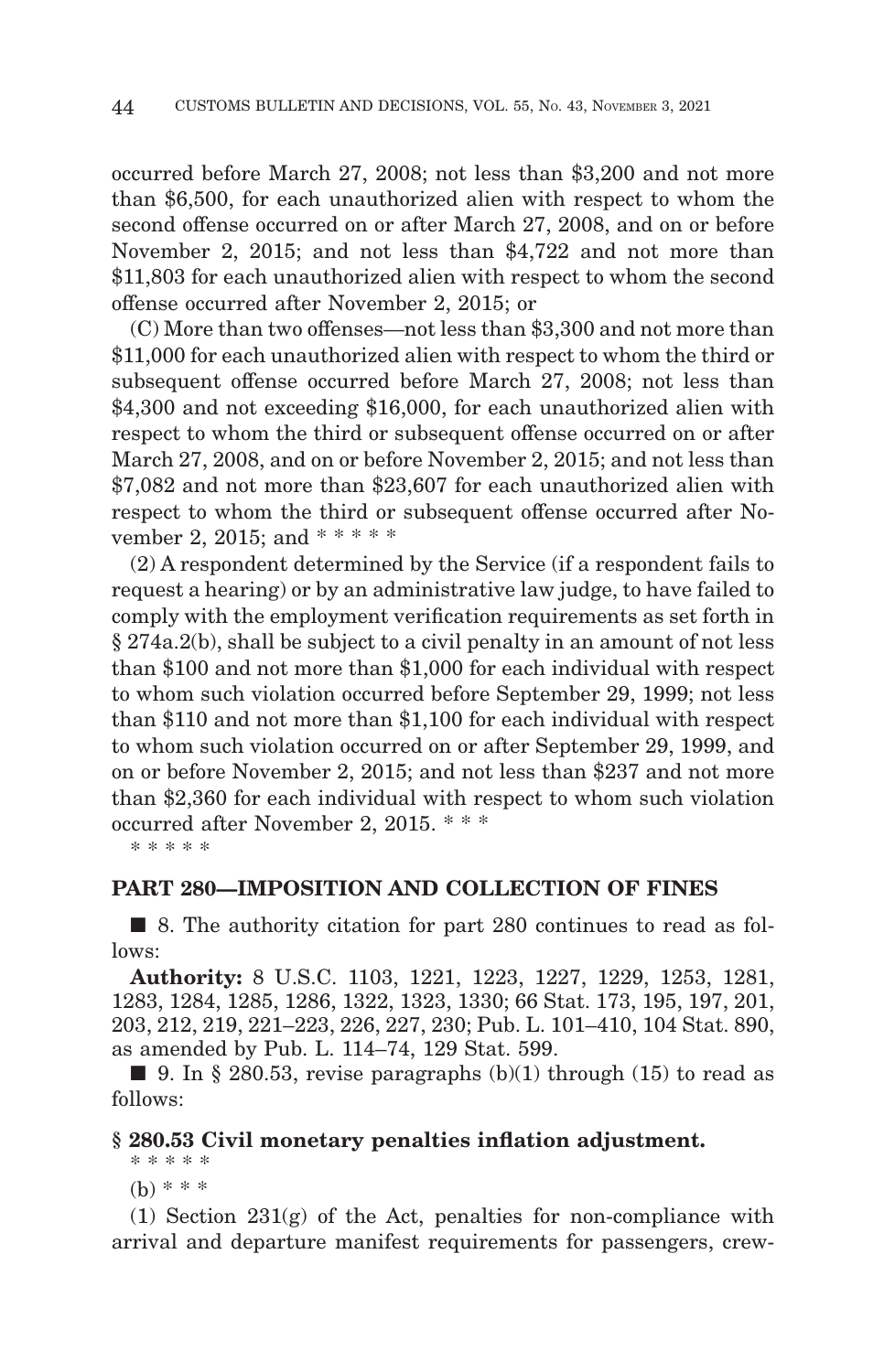members, or occupants transported on commercial vessels or aircraft arriving to or departing from the United States: From \$1,419 to \$1,436.

(2) Section 234 of the Act, penalties for non-compliance with landing requirements at designated ports of entry for aircraft transporting aliens: From \$3,855 to \$3,901.

(3) Section 240B(d) of the Act, penalties for failure to depart voluntarily: From \$1,625 minimum/ \$8,128 maximum to \$1,644 minimum/ \$8,224 maximum.

 $(4)$  Section  $243(c)(1)(A)$  of the Act, penalties for violations of removal orders relating to aliens transported on vessels or aircraft, under section 241(d) of the Act, or for costs associated with removal under section 241(e) of the Act: From \$3,251 to \$3,289.

(5) Penalties for failure to remove alien stowaways under section 241(d)(2) of the Act: From \$8,128 to \$8,224.

(6) Section 251(d) of the Act, penalties for failure to report an illegal landing or desertion of alien crewmen, and for each alien not reported on arrival or departure manifest or lists required in accordance with section 251 of the Act: From \$385 to \$390; and penalties for use of alien crewmen for longshore work in violation of section 251(d) of the Act: From \$9,639 to \$9,753.

(7) Section 254(a) of the Act, penalties for failure to control, detain, or remove alien crewmen: From \$964 minimum/ \$5,783 maximum to \$975 minimum/ \$5,851 maximum.

(8) Section 255 of the Act, penalties for employment on passenger vessels of aliens afflicted with certain disabilities: From \$1,928 to \$1,951.

(9) Section 256 of the Act, penalties for discharge of alien crewmen: From \$2,891 minimum/\$5,783 maximum to \$2,925 minimum/\$5,851 maximum.

(10) Section 257 of the Act, penalties for bringing into the United States alien crewmen with intent to evade immigration laws: From \$19,277 maximum to \$19,505 maximum.

(11) Section 271(a) of the Act, penalties for failure to prevent the unauthorized landing of aliens: From \$5,783 to \$5,851.

(12) Section 272(a) of the Act, penalties for bringing to the United States aliens subject to denial of admission on a health-related ground: From \$5,783 to \$5,851.

(13) Section 273(b) of the Act, penalties for bringing to the United States aliens without required documentation: From \$5,783 to \$5,851.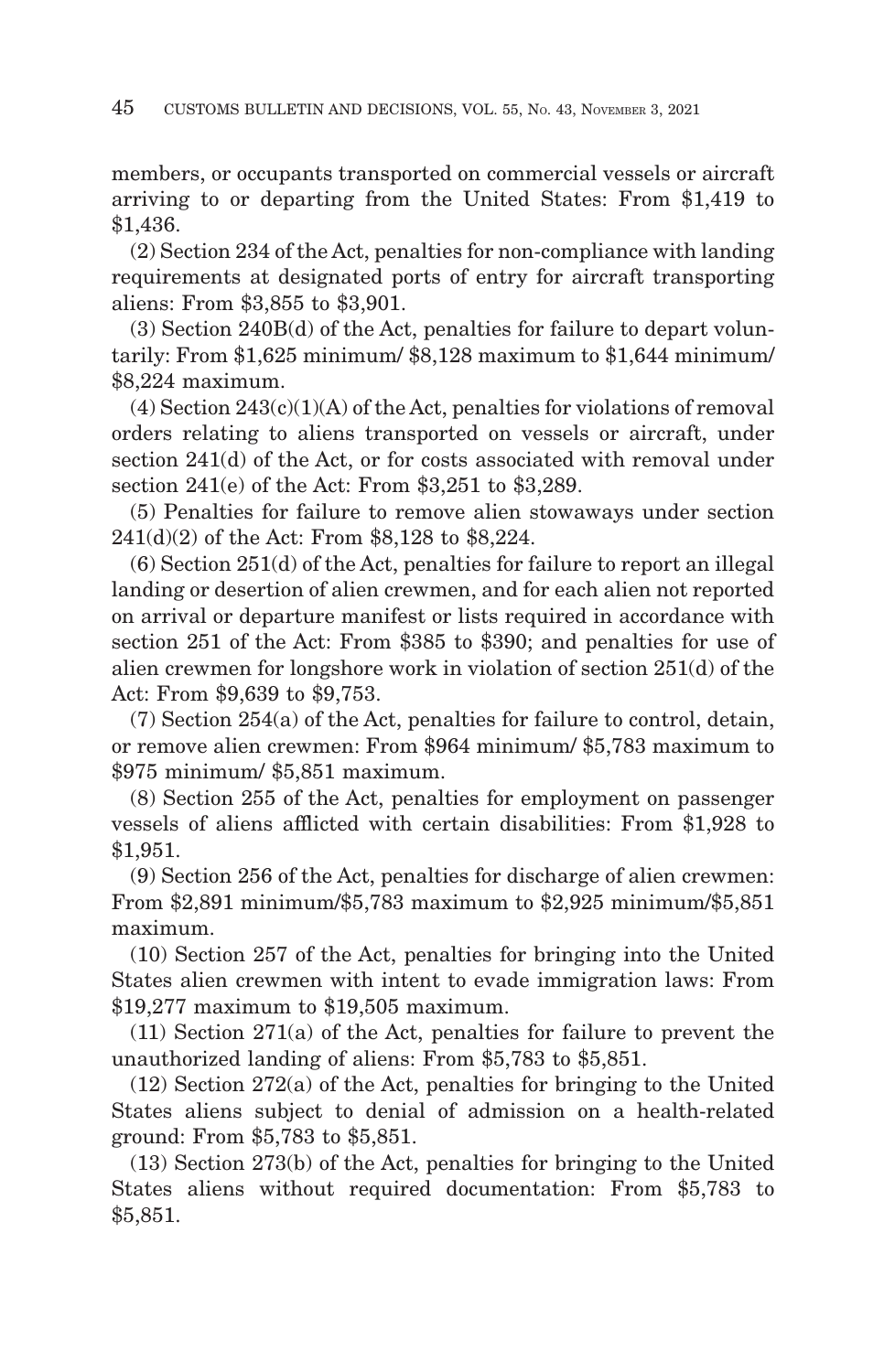(14) Section 274D of the Act, penalties for failure to depart: From \$813 maximum to \$823 maximum, for each day the alien is in violation.

(15) Section 275(b) of the Act, penalties for improper entry: From \$81 minimum/\$407 maximum to \$82 minimum/\$412 maximum, for each entry or attempted entry.

## **Title 19—Customs Duties**

## **PART 4—VESSELS IN FOREIGN AND DOMESTIC TRADES**

■ 10. The authority citation for part 4 continues to read in part as follows:

**Authority:** 5 U.S.C. 301; 19 U.S.C. 66, 1415, 1431, 1433, 1434, 1624, 2071 note; 46 U.S.C. 501, 60105.

\* \* \* \* \*

Sections 4.80, 4.80a, and 4.80b also issued under 19 U.S.C. 1706a; 28 U.S.C. 2461 note; 46 U.S.C. 12112, 12117, 12118, 50501–55106, 55107, 55108, 55110, 55114, 55115, 55116, 55117, 55119, 56101, 55121, 56101, 57109; Pub. L. 108–7, Division B, Title II, § 211;

\* \* \* \* \*

\* \* \* \* \*

Section 4.92 also issued under 28 U.S.C. 2461 note; 46 U.S.C. 55111;

 $\blacksquare$  11. In § 4.80, revise paragraphs (b)(2) and (i) to read as follows:

## **4.80 Vessels entitled to engage in coastwise trade.**

\* \* \* \* \*  $(b)$  \* \* \*

(2) The penalty imposed for the unlawful transportation of passengers between coastwise points is \$300 for each passenger so transported and landed on or before November 2, 2015, and \$822 for each passenger so transported and landed after November 2, 2015 (46 U.S.C. 55103, as adjusted by the Federal Civil Penalties Inflation Adjustment Act Improvements Act of 2015). \* \* \* \* \*

(i) Any vessel, entitled to be documented and not so documented, employed in a trade for which a Certificate of Documentation is issued under the vessel documentation laws (see  $\S$  4.0(c)), other than a trade covered by a registry, is liable to a civil penalty of \$500 for each port at which it arrives without the proper Certificate of Documentation on or before November 2, 2015, and \$1,368 for each port at which it arrives without the proper Certificate of Documentation after November 2, 2015 (19 U.S.C. 1706a, as adjusted by the Federal Civil Penalties Inflation Adjustment Act Improvements Act of 2015). If such a vessel has on board any foreign merchandise (sea stores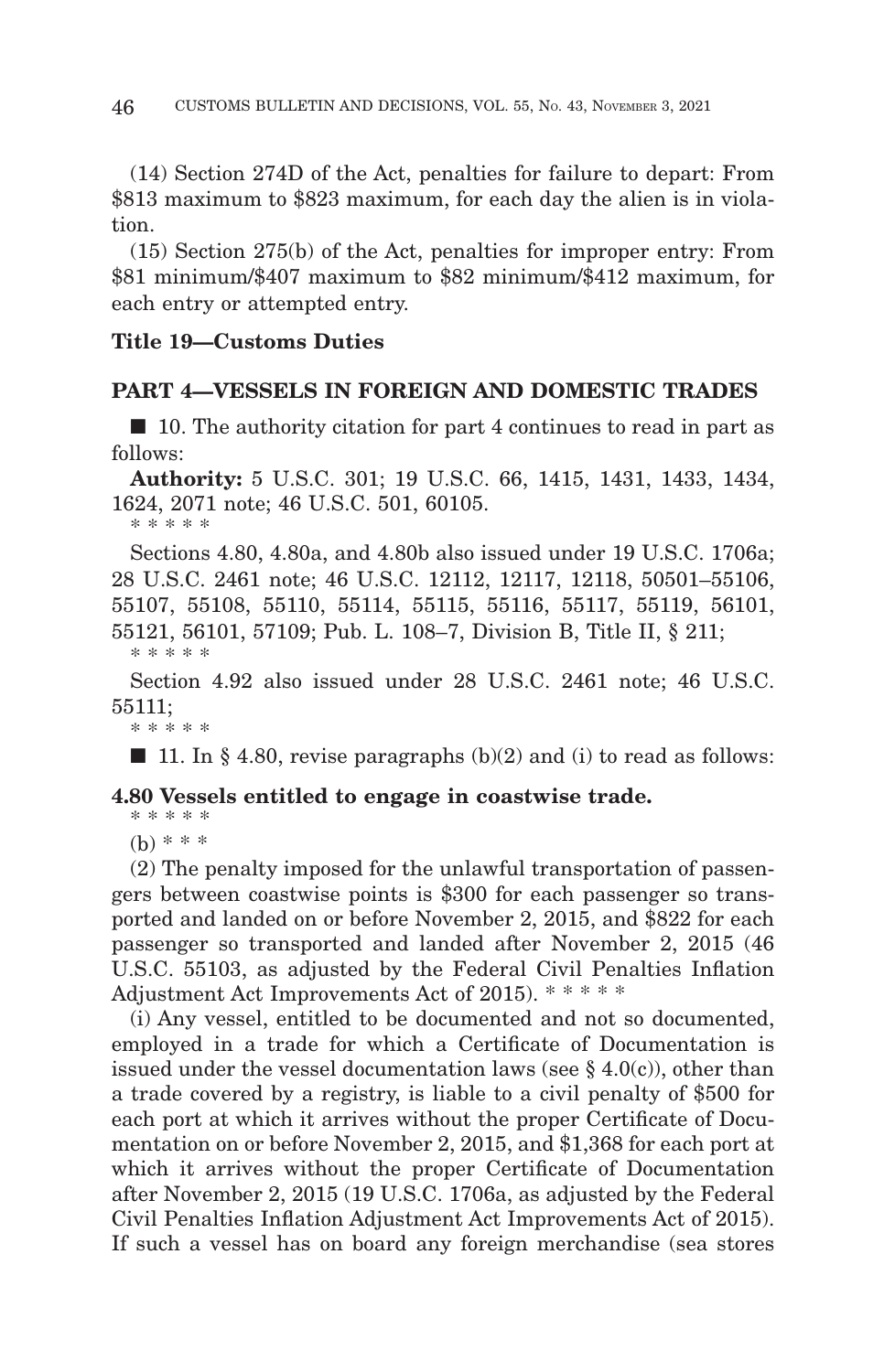excepted), or any domestic taxable alcoholic beverages, on which the duty and taxes have not been paid or secured to be paid, the vessel and its cargo are subject to seizure and forfeiture.

■ 12. In § 4.92, revise the third sentence to read as follows:

# **§ 4.92 Towing.**

\* \* \* The penalties for violation of this section occurring after November 2, 2015, are a fine of from \$957 to \$3,011 against the owner or master of the towing vessel and a further penalty against the towing vessel of \$164 per ton of the towed vessel (46 U.S.C. 55111, as adjusted by the Federal Civil Penalties Inflation Adjustment Act Improvements Act of 2015).

# **Title 33—Navigation and Navigable Waters**

# **PART 27—ADJUSTMENT OF CIVIL MONETARY PENALTIES FOR INFLATION**

■ 13. The authority citation for part 27 continues to read as follows:

**Authority:** Secs. 1–6, Pub. L. 101–410, 104 Stat. 890, as amended by Sec. 31001(s)(1), Pub. L. 104–134, 110 Stat. 1321 (28 U.S.C. 2461 note); Department of Homeland Security Delegation No. 0170.1, sec. 2 (106).

■ 14. In § 27.3, revise the third sentence of the introductory text and table 1 to read as follows:

## **§ 27.3 Penalty adjustment table.**

\* \* \* The adjusted civil penalty amounts listed in Table 1 to this section are applicable for penalty assessments issued after October 18, 2021, with respect to violations occurring after November 2, 2015. \* \* \*

| U.S. Code citation | Civil monetary penalty description                                              | 2021 Adjusted<br>maximum penalty<br>amount $(\$)$ |
|--------------------|---------------------------------------------------------------------------------|---------------------------------------------------|
| 14 U.S.C. $521(c)$ |                                                                                 | \$10,967                                          |
| 14 U.S.C. 521(e)   | Saving Life and Property; Intentional In-<br>terference with Broadcast          | 1,125                                             |
| 14 U.S.C. 936(i)   | Confidentiality of Medical Quality Assur-<br>ance Records (first offense)       | 5,508                                             |
| 14 U.S.C. 936(i)   | Confidentiality of Medical Quality Assur-<br>ance Records (subsequent offenses) | 36,726                                            |
| 19 U.S.C. 70       | Obstruction of Revenue Officers by Mas-<br>ters of Vessels                      | 8,212                                             |
| 19 U.S.C. 70       | Obstruction of Revenue Officers by Mas-<br>ters of Vessels—Minimum Penalty      | 1,916                                             |
|                    |                                                                                 |                                                   |

**TABLE 1 TO § 27.3—CIVIL MONETARY PENALTY INFLATION ADJUSTMENTS**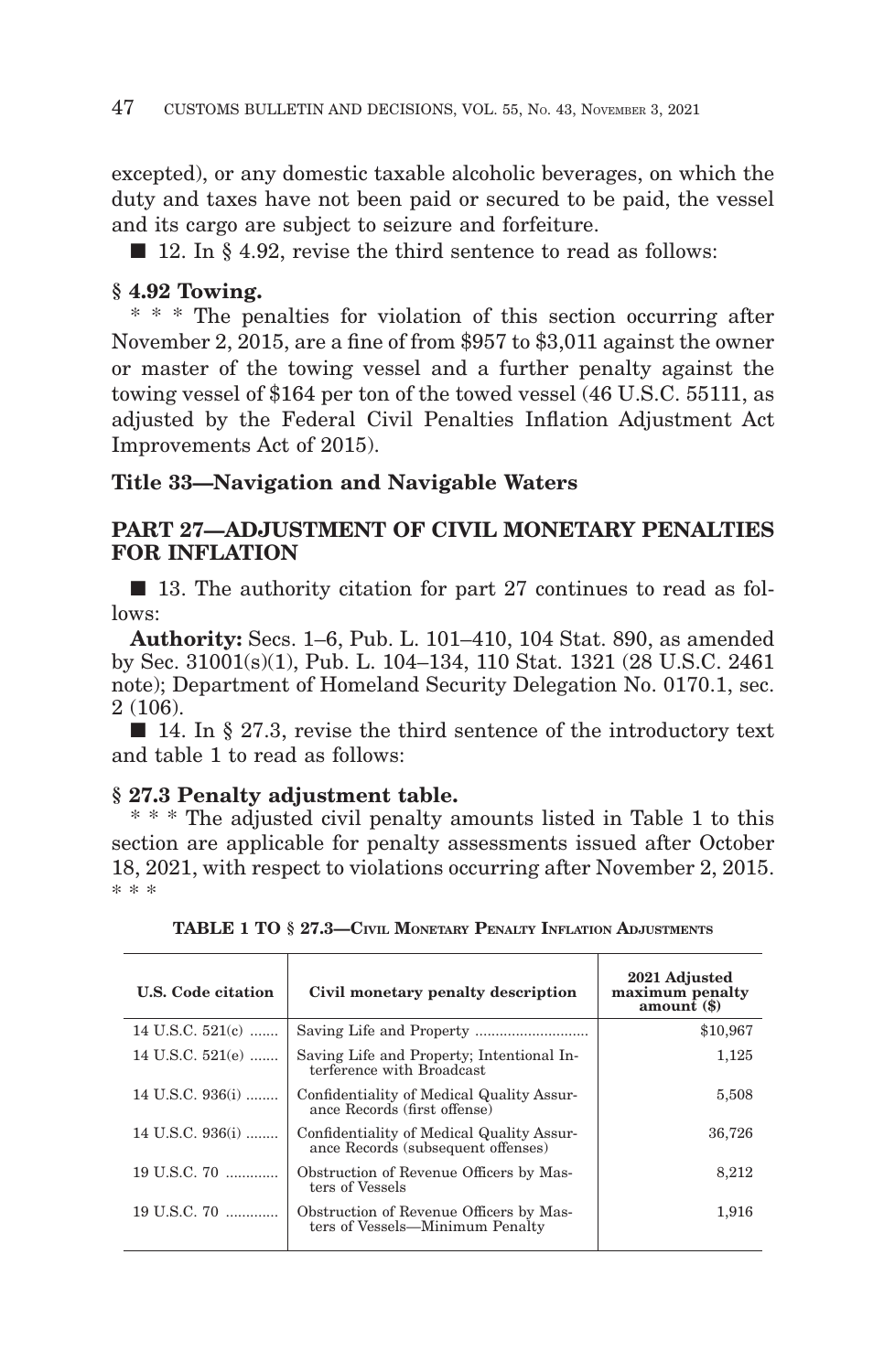| <b>U.S. Code citation</b>        | Civil monetary penalty description                                                                                       | 2021 Adjusted<br>maximum penalty<br>amount (\$) |
|----------------------------------|--------------------------------------------------------------------------------------------------------------------------|-------------------------------------------------|
| 19 U.S.C. 1581(d)                | Failure to Stop Vessel When Directed;<br>Master, Owner, Operator or Person in<br>$\text{Change}^1$                       | 5,000                                           |
| $19$ U.S.C. $1581(d)$            | Failure to Stop Vessel When Directed;<br>Master, Owner, Operator or Person in<br>Charge-Minimum Penalty <sup>1</sup> .   | 1,000                                           |
| 33 U.S.C. 471                    | Anchorage Ground/Harbor Regulations<br>General                                                                           | 11,906                                          |
| 33 U.S.C. 474                    | Anchorage Ground/Harbor Regulations St.<br>Mary's River                                                                  | 822                                             |
| 33 U.S.C. 495(b)                 | Bridges/Failure to Comply with Regula-<br>tions                                                                          | 30,058                                          |
| 33 U.S.C. 499(c)                 |                                                                                                                          | 30,058                                          |
| 33 U.S.C. 502(c)                 | Bridges/Failure to Alter Bridge Obstruct-<br>ing Navigation                                                              | 30,058                                          |
| 33 U.S.C. 533(b)                 | Bridges/Maintenance and Operation                                                                                        | 30,058                                          |
| 33 U.S.C. 1208(a)                | Bridge to Bridge Communication; Master,<br>Person in Charge or Pilot                                                     | 2,190                                           |
| 33 U.S.C. 1208(b)                | Bridge to Bridge Communication; Vessel                                                                                   | 2,190                                           |
| 33 U.S.C.<br>$1321(b)(6)(B)(i)$  | Oil/Hazardous Substances: Discharges<br>(Class I per violation)                                                          | 19,505                                          |
| 33 U.S.C.<br>$1321(b)(6)(B)(i)$  | Oil/Hazardous Substances: Discharges<br>(Class I total under paragraph)                                                  | 48,762                                          |
| 33 U.S.C.<br>$1321(b)(6)(B)(ii)$ | Oil/Hazardous Substances: Discharges<br>(Class II per day of violation)                                                  | 19,505                                          |
| 33 U.S.C.<br>$1321(b)(6)(B)(ii)$ | Oil/Hazardous Substances: Discharges<br>(Class II total under paragraph)                                                 | 243,808                                         |
| 33 U.S.C.<br>$1321(b)(7)(A)$     | Oil/Hazardous Substances: Discharges<br>(per day of violation) Judicial Assess-<br>ment                                  | 48,762                                          |
| 33 U.S.C.<br>$1321(b)(7)(A)$     | Oil/Hazardous Substances: Discharges<br>(per barrel of oil or unit discharged) Ju-<br>dicial Assessment.                 | 1,951                                           |
| 33 U.S.C.<br>$1321(b)(7)(B)$     | Oil/Hazardous Substances: Failure to<br>Carry Out Removal/Comply With Order<br>(Judicial Assessment).                    | 48,762                                          |
| 33 U.S.C.<br>$1321(b)(7)(C)$     | Oil/Hazardous Substances: Failure to<br>Comply with Regulation Issued Under<br>1321(j) (Judicial Assessment).            | 48,762                                          |
| 33 U.S.C.<br>$1321(b)(7)(D)$     | Oil/Hazardous Substances: Discharges,<br>Gross Negligence (per barrel of oil or<br>unit discharged) Judicial Assessment. | 5,851                                           |
| 33 U.S.C.<br>$1321(b)(7)(D)$     | Oil/Hazardous Substances: Discharges,<br>Gross Negligence—Minimum Penalty<br>(Judicial Assessment).                      | 195,047                                         |
| 33 U.S.C. 1322(j)                | Marine Sanitation Devices; Operating                                                                                     | 8,212                                           |
| 33 U.S.C. 1322(j)                | Marine Sanitation Devices; Sale or Manu-<br>facture                                                                      | 21,896                                          |
| 33 U.S.C. 1608(a)                | International Navigation Rules; Operator.                                                                                | 15,352                                          |
| 33 U.S.C. 1608(b)                | International Navigation Rules; Vessel                                                                                   | 15,352                                          |
| 33 U.S.C. 1908(b)(1).            | Pollution from Ships; General                                                                                            | 76,764                                          |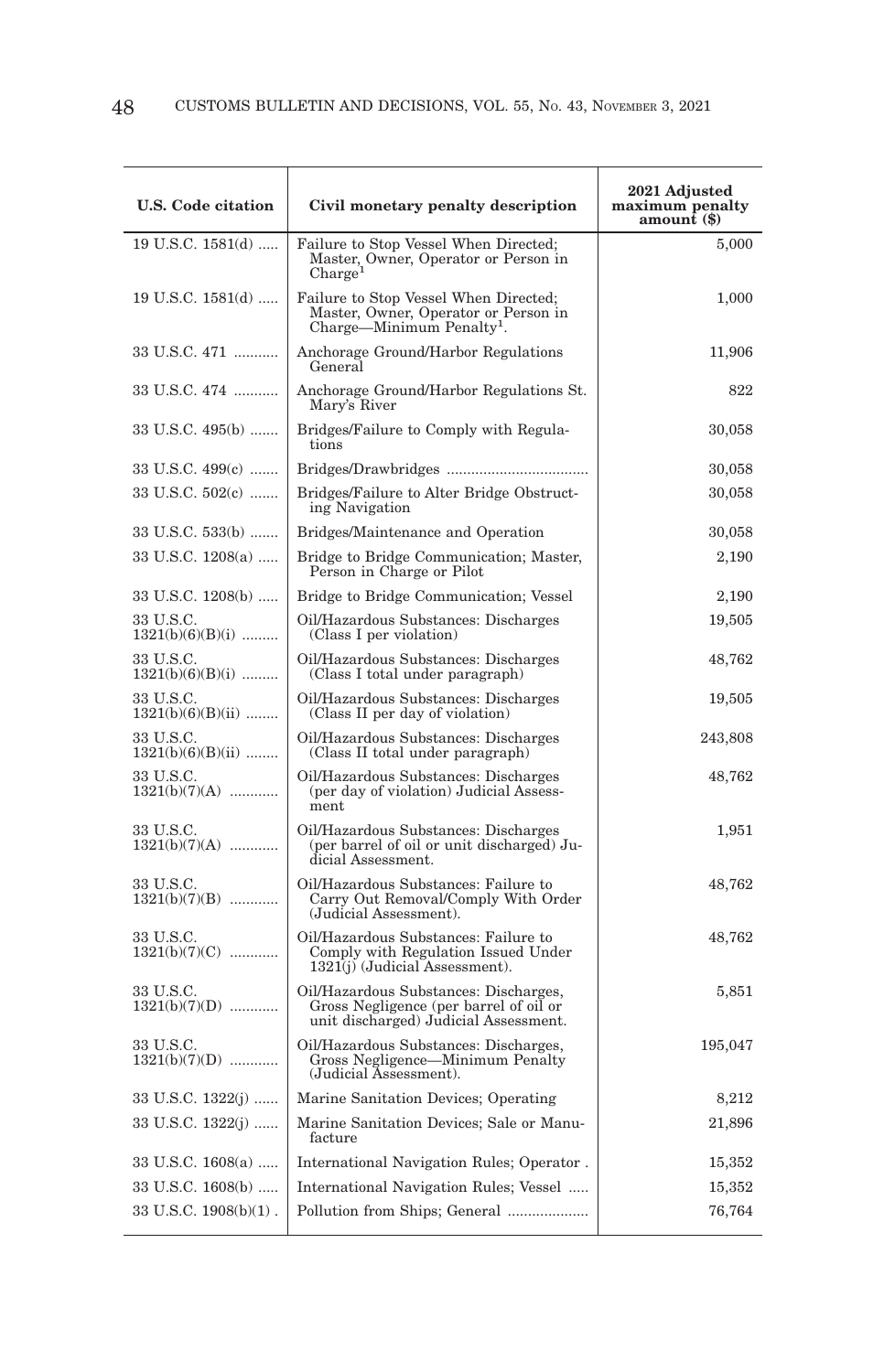| <b>U.S. Code citation</b>                 | Civil monetary penalty description                                                                        | 2021 Adjusted<br>maximum penalty<br>amount (\$) |
|-------------------------------------------|-----------------------------------------------------------------------------------------------------------|-------------------------------------------------|
| $33 \text{ U.S.C. } 1908(b)(2)$ .         | Pollution from Ships; False Statement                                                                     | 15,352                                          |
| 33 U.S.C. 2072(a)                         | Inland Navigation Rules; Operator                                                                         | 15,352                                          |
| 33 U.S.C. 2072(b)                         | Inland Navigation Rules; Vessel                                                                           | 15,352                                          |
| 33 U.S.C. $2609(a)$                       |                                                                                                           | 54,157                                          |
| 33 U.S.C. 2609(b)                         | Shore Protection; Operating Without Per-<br>mit                                                           | 21,663                                          |
| 33 U.S.C. 2716a(a)                        | Oil Pollution Liability and Compensation.                                                                 | 48,762                                          |
| 33 U.S.C.<br>3852(a)(1)(A)                | Clean Hulls; Civil Enforcement                                                                            | 44,646                                          |
| 33 U.S.C.<br>3852(a)(1)(A)                | Clean Hulls; related to false statements                                                                  | 59,528                                          |
| 33 U.S.C. 3852(c)                         | Clean Hulls; Recreational Vessels                                                                         | 5,953                                           |
| 42 U.S.C. $9609(a)$                       | Hazardous Substances, Releases, Liability,<br>Compensation (Class I)                                      | 59,017                                          |
| 42 U.S.C. $9609(b)$                       | Hazardous Substances, Releases, Liability,<br>Compensation (Class II)                                     | 59,017                                          |
| 42 U.S.C. 9609(b)                         | Hazardous Substances, Releases, Liability,<br>Compensation (Class II subsequent of-<br>fense).            | 177,053                                         |
| 42 U.S.C. $9609(c)$                       | Hazardous Substances, Releases, Liability,<br>Compensation (Judicial Assessment)                          | 59,017                                          |
| 42 U.S.C. $9609(c)$                       | Hazardous Substances, Releases, Liability,<br>Compensation (Judicial Assessment sub-<br>sequent offense). | 177,053                                         |
| 46 U.S.C. $80509(a)$                      | Safe Containers for International Cargo                                                                   | 6,451                                           |
| 46 U.S.C. $70305(c)$                      | Suspension of Passenger Service                                                                           | 64,515                                          |
| 46 U.S.C. 2110(e)                         | Vessel Inspection or Examination Fees                                                                     | 9,753                                           |
| 46 U.S.C. 2115                            | Alcohol and Dangerous Drug Testing                                                                        | 7,939                                           |
| 46 U.S.C. 2302(a)                         | Negligent Operations: Recreational Ves-<br>sels                                                           | 7,181                                           |
| 46 U.S.C. $2302(a)$                       | Negligent Operations: Other Vessels                                                                       | 35,905                                          |
| 46 U.S.C. $2302(c)(1)$ .                  | Operating a Vessel While Under the Influ-<br>ence of Alcohol or a Dangerous Drug                          | 7,939                                           |
| 46 U.S.C. $2306(a)(4)$ .                  | Vessel Reporting Requirements: Owner,<br>Charterer, Managing Operator, or Agent.                          | 12,363                                          |
| $46$ U.S.C. $2306(b)(2)$ .                | Vessel Reporting Requirements: Master                                                                     | 2,473                                           |
| 46 U.S.C. $3102(c)(1)$ .                  |                                                                                                           | 12,363                                          |
| 46 U.S.C. 3302(i)(5).                     |                                                                                                           | 2,579                                           |
| 46 U.S.C. 3318(a)                         |                                                                                                           | 12,363                                          |
| 46 U.S.C. $3318(g)$                       | Vessel Inspection; Nautical School Vessel.                                                                | 12,363                                          |
| $46$ U.S.C. $3318(\mathrm{h})$ $\,\ldots$ | Vessel Inspection; Failure to Give Notice<br>IAW 3304(b)                                                  | 2,473                                           |
| 46 U.S.C. 3318(i)                         | Vessel Inspection; Failure to Give Notice<br>IAW $3309(c)$                                                | 2,473                                           |
| 46 U.S.C. $3318(j)(1)$ .                  | Vessel Inspection; Vessel ≥1600 Gross<br>Tons                                                             | 24,730                                          |
| 46 U.S.C. 3318(j)(1).                     | Vessel Inspection; Vessel <1600 Gross<br>$_{\rm Tons}$                                                    | 4,946                                           |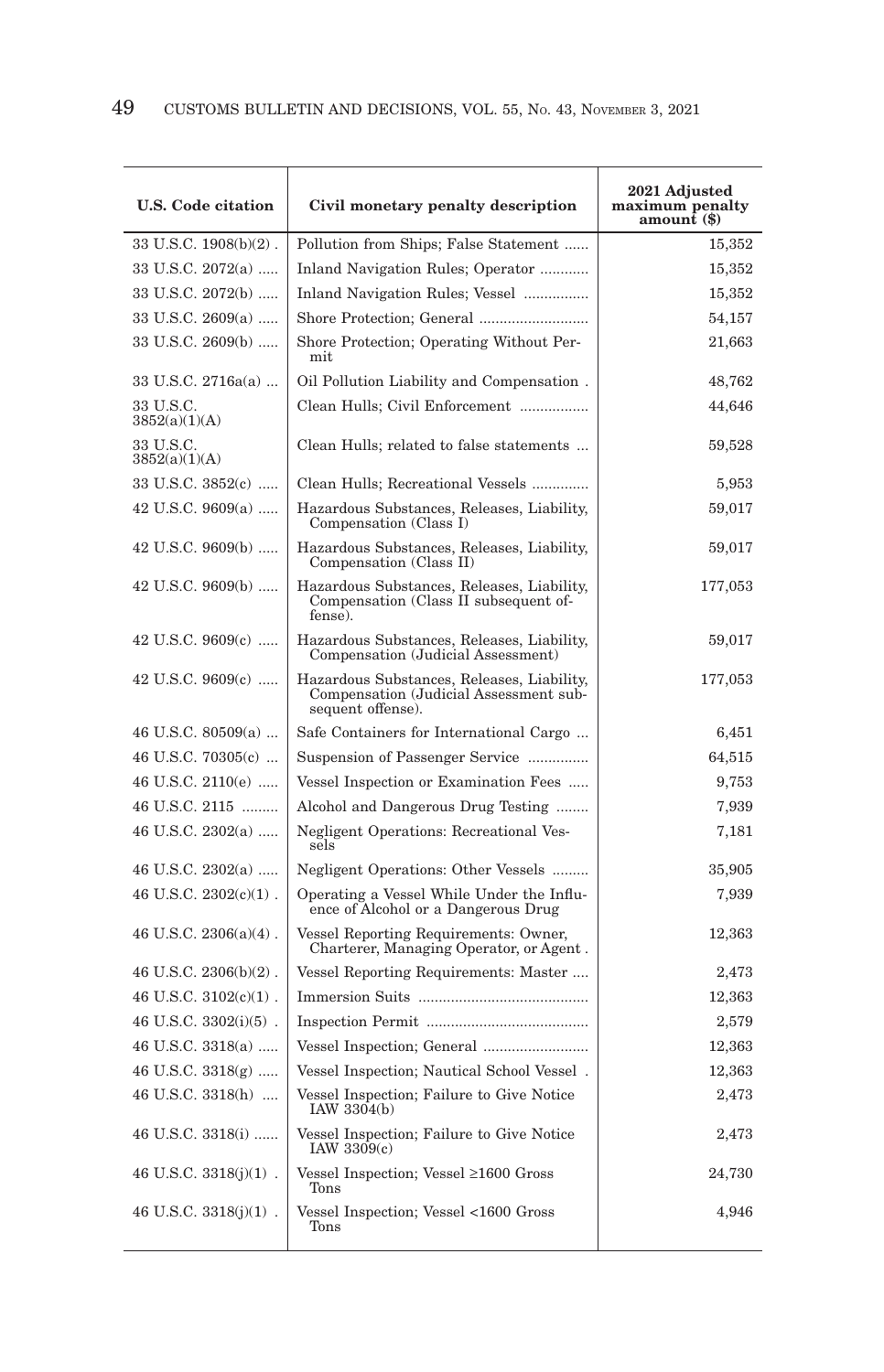| <b>U.S. Code citation</b>  | Civil monetary penalty description                                                                            | 2021 Adjusted<br>maximum penalty<br>amount (\$) |
|----------------------------|---------------------------------------------------------------------------------------------------------------|-------------------------------------------------|
| 46 U.S.C. 3318(k)          | Vessel Inspection; Failure to Comply with<br>3311(b)                                                          | 24,730                                          |
| 46 U.S.C. 3318(1)          | Vessel Inspection; Violation of<br>3318(b)-3318(f)                                                            | 12,363                                          |
| 46 U.S.C. 3502(e)          | List/count of Passengers                                                                                      | 257                                             |
| 46 U.S.C. 3504(c)          | Notification to Passengers                                                                                    | 25,780                                          |
| 46 U.S.C. 3504(c)          | Notification to Passengers; Sale of Tickets.                                                                  | 1,288                                           |
| 46 U.S.C. 3506             | Copies of Laws on Passenger Vessels;<br>Master                                                                | 516                                             |
| $46$ U.S.C. $3718(a)(1)$ . | Liquid Bulk/Dangerous Cargo                                                                                   | 64,452                                          |
| 46 U.S.C. 4106             |                                                                                                               | 10,832                                          |
| 46 U.S.C. $4311(b)(1)$ .   | Recreational Vessels (maximum for re-<br>lated series of violations)                                          | 341,000                                         |
| 46 U.S.C. $4311(b)(1)$ .   | Recreational Vessels; Violation of 4307(a).                                                                   | 6,820                                           |
| 46 U.S.C. 4311(c)          |                                                                                                               | 2,579                                           |
| 46 U.S.C. 4507             | Uninspected Commercial Fishing Industry<br>Vessels                                                            | 10,832                                          |
| 46 U.S.C. 4703             | Abandonment of Barges                                                                                         | 1,835                                           |
| 46 U.S.C. 5116(a)          |                                                                                                               | 11,803                                          |
| 46 U.S.C. 5116(b)          |                                                                                                               | 23,607                                          |
| 46 U.S.C. 5116(c)          | Load Lines; Violation of 5112(b)                                                                              | 11,803                                          |
| 46 U.S.C. 6103(a)          | Reporting Marine Casualties                                                                                   | 41,120                                          |
| 46 U.S.C. 6103(b)          | Reporting Marine Casualties; Violation of<br>6104                                                             | 10,832                                          |
| 46 U.S.C. $8101(e)$        | Manning of Inspected Vessels; Failure to<br>Report Deficiency in Vessel Complement                            | 1,951                                           |
| 46 U.S.C. 8101(f)          | Manning of Inspected Vessels                                                                                  | 19,505                                          |
| 46 U.S.C. $8101(g)$        | Manning of Inspected Vessels; Employing<br>or Serving in Capacity not Licensed by<br>USCG.                    | 19,505                                          |
| 46 U.S.C. $8101(h)$        | Manning of Inspected Vessels; Freight<br>Vessel <100 GT, Small Passenger Vessel,<br>or Sailing School Vessel. | 2,579                                           |
| 46 U.S.C. 8102(a)          | Watchmen on Passenger Vessels                                                                                 | 2,579                                           |
| 46 U.S.C. 8103(f)          | Citizenship Requirements                                                                                      | 1,288                                           |
| 46 U.S.C. 8104(i)          | Watches on Vessels; Violation of 8104(a)<br>or $(b)$                                                          | 19,505                                          |
| 46 U.S.C. $8104(j)$        | Watches on Vessels; Violation of $8104(c)$ ,<br>$(d)$ , $(e)$ , or $(h)$                                      | 19,505                                          |
| 46 U.S.C. 8302(e)          | Staff Department on Vessels                                                                                   | 257                                             |
| 46 U.S.C. 8304(d)          | Officer's Competency Certificates                                                                             | 257                                             |
| 46 U.S.C. 8502(e)          | Coastwise Pilotage; Owner, Charterer,<br>Managing Operator, Agent, Master or<br>Individual in Charge.         | 19,505                                          |
| 46 U.S.C. 8502(f)          | Coastwise Pilotage; Individual                                                                                | 19,505                                          |
| 46 U.S.C. 8503             |                                                                                                               | 61,820                                          |
| 46 U.S.C. 8701(d)          | Merchant Mariners Documents                                                                                   | 1,288                                           |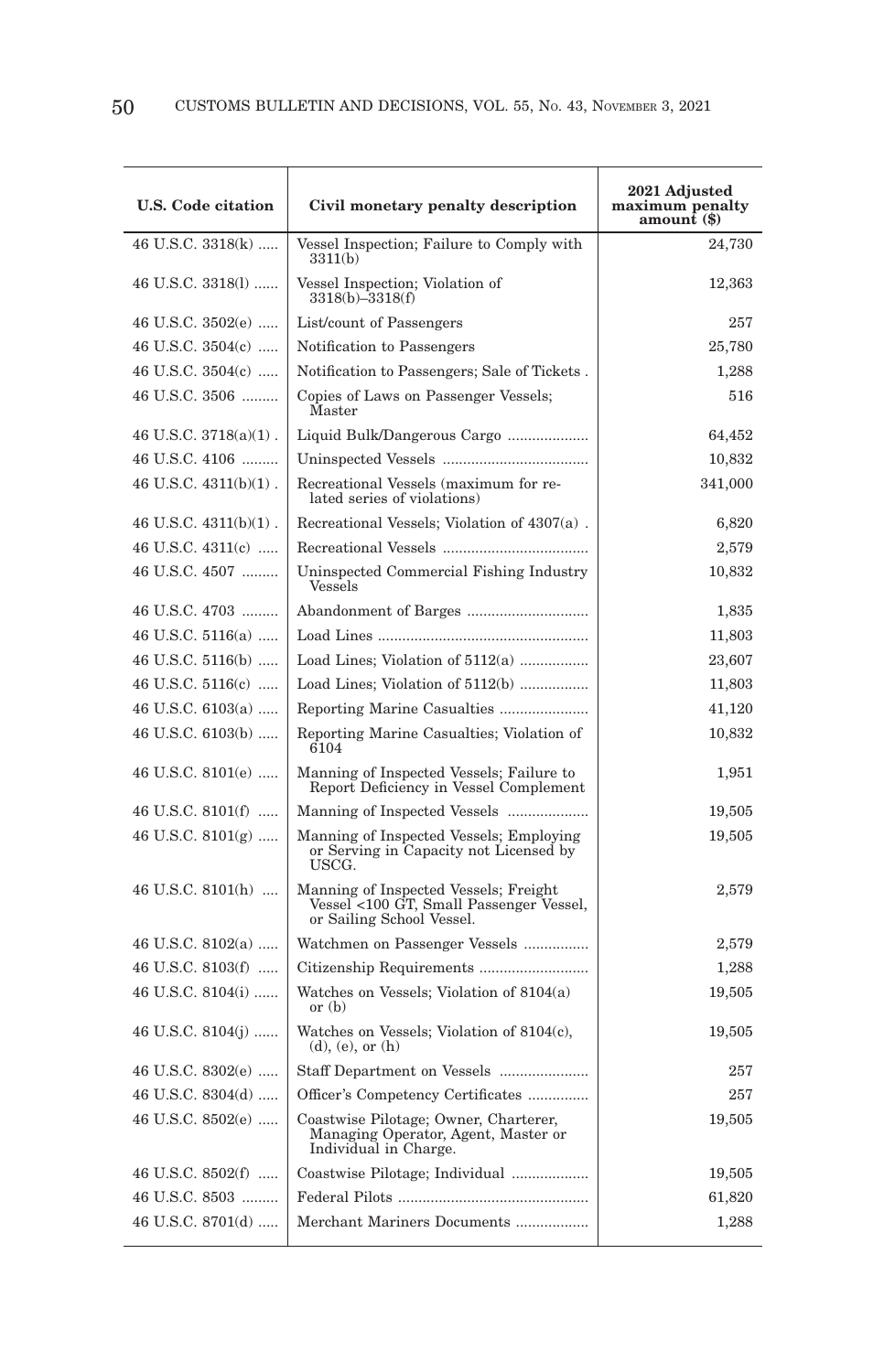| <b>U.S. Code citation</b> | Civil monetary penalty description                                                                       | 2021 Adjusted<br>maximum penalty<br>amount (\$) |
|---------------------------|----------------------------------------------------------------------------------------------------------|-------------------------------------------------|
| 46 U.S.C. 8702(e)         |                                                                                                          | 19,505                                          |
| 46 U.S.C. 8906            | Small Vessel Manning                                                                                     | 41,120                                          |
| 46 U.S.C. 9308(a)         | Pilotage: Great Lakes; Owner, Charterer,<br>Managing Operator, Agent, Master or<br>Individual in Charge. | 19,505                                          |
| 46 U.S.C. 9308(b)         | Pilotage: Great Lakes; Individual                                                                        | 19,505                                          |
| 46 U.S.C. 9308(c)         | Pilotage: Great Lakes; Violation of 9303                                                                 | 19,505                                          |
| 46 U.S.C. 10104(b)        | Failure to Report Sexual Offense                                                                         | 10,366                                          |
| 46 U.S.C.<br>10314(a)(2)  |                                                                                                          | 1,288                                           |
| 46 U.S.C. 10314(b)        | Pay Advances to Seamen; Remuneration<br>for Employment                                                   | 1,288                                           |
| 46 U.S.C. 10315(c)        |                                                                                                          | 1,288                                           |
| 46 U.S.C. 10321           | Seamen Protection; General                                                                               | 8,935                                           |
| 46 U.S.C.<br>10505(a)(2)  | Coastwise Voyages: Advances                                                                              | 8,935                                           |
| 46 U.S.C. 10505(b)        | Coastwise Voyages: Advances; Remunera-<br>tion for Employment                                            | 8,935                                           |
| 46 U.S.C. 10508(b)        | Coastwise Voyages: Seamen Protection;<br>General                                                         | 8,935                                           |
| 46 U.S.C. 10711           | Effects of Deceased Seamen                                                                               | 516                                             |
| 46 U.S.C.<br>10902(a)(2)  |                                                                                                          | 1,288                                           |
| 46 U.S.C. 10903(d)        | Proceedings on Examination of Vessel                                                                     | 257                                             |
| 46 U.S.C. 10907(b)        | Permission to Make Complaint                                                                             | 1,288                                           |
| 46 U.S.C. 11101(f)        | Accommodations for Seamen                                                                                | 1,288                                           |
| 46 U.S.C. 11102(b)        | Medicine Chests on Vessels                                                                               | 1,288                                           |
| 46 U.S.C. 11104(b)        |                                                                                                          | 257                                             |
| 46 U.S.C. 11105(c)        |                                                                                                          | 1,288                                           |
| 46 U.S.C. 11303(a)        | Log Books; Master Failing to Maintain                                                                    | 516                                             |
| 46 U.S.C. 11303(b)        | Log Books; Master Failing to Make Entry.                                                                 | 516                                             |
| 46 U.S.C. 11303(c)        |                                                                                                          | 387                                             |
| 46 U.S.C. 11506           |                                                                                                          | 129                                             |
| 46 U.S.C.<br>12151(a)(1)  |                                                                                                          | 16,884                                          |
| 46 U.S.C.<br>12151(a)(2)  | Documentation of Vessels—Related to ac-<br>tivities involving mobile offshore drilling<br>units          | 28,142                                          |
| 46 U.S.C. 12151(c)        | Vessel Documentation; Fishery Endorse-<br>ment                                                           | 129,032                                         |
| 46 U.S.C. 12309(a)        | Numbering of Undocumented Vessels-<br>Willful violation                                                  | 12,891                                          |
| 46 U.S.C. 12309(b)        | Numbering of Undocumented Vessels                                                                        | 2,579                                           |
| 46 U.S.C. 12507(b)        | Vessel Identification System                                                                             | 21,663                                          |
| 46 U.S.C. 14701           | Measurement of Vessels                                                                                   | 47,216                                          |
| 46 U.S.C. 14702           | Measurement; False Statements                                                                            | 47,216                                          |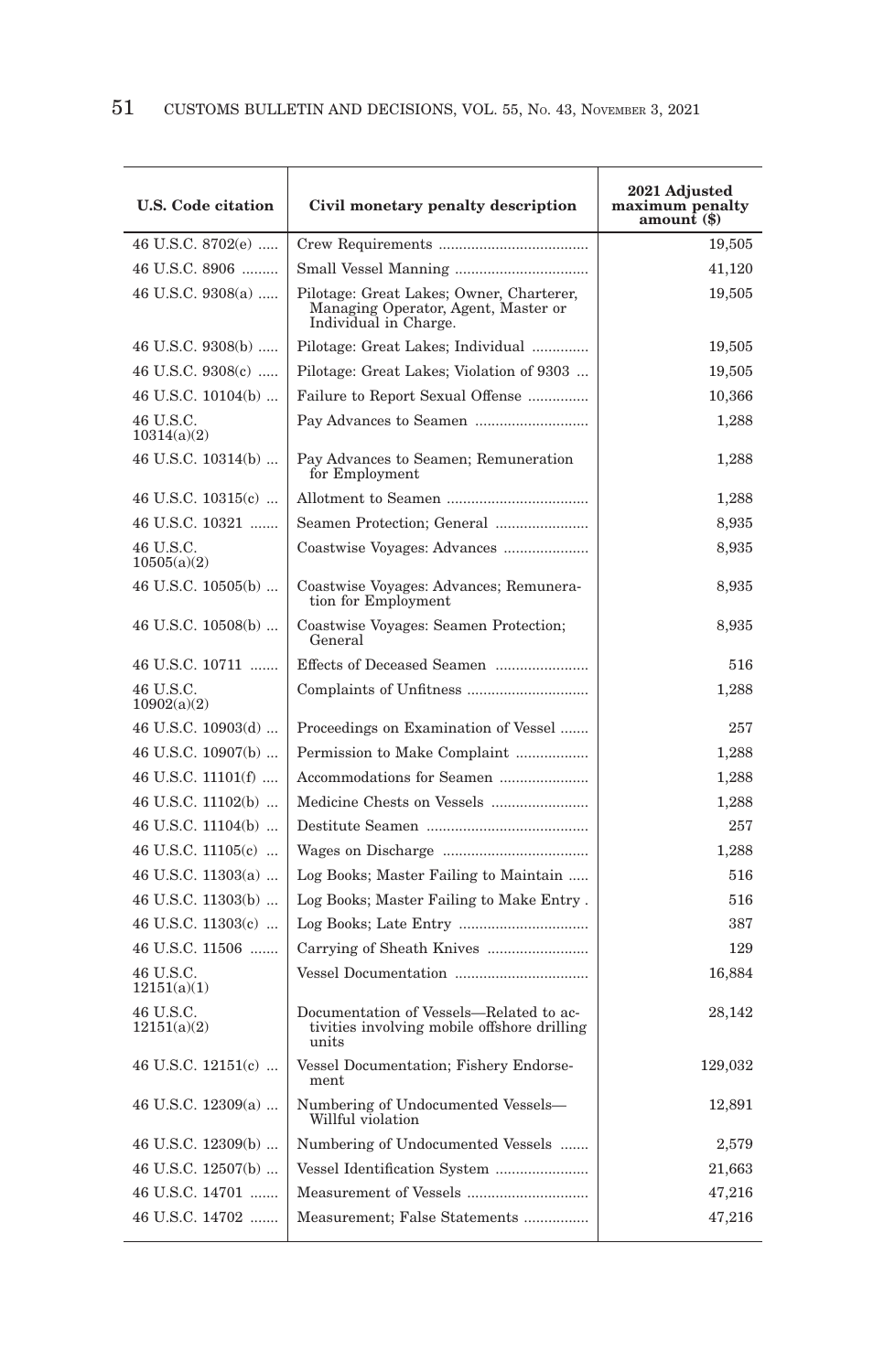| U.S. Code citation          | Civil monetary penalty description                                                                                                     | 2021 Adjusted<br>maximum penalty<br>amount (\$) |
|-----------------------------|----------------------------------------------------------------------------------------------------------------------------------------|-------------------------------------------------|
| 46 U.S.C. 31309             | Commercial Instruments and Maritime<br>Liens                                                                                           | 21,663                                          |
| 46 U.S.C.<br>$31330(a)(2)$  | Commercial Instruments and Maritime<br>Liens; Mortgagor                                                                                | 21,663                                          |
| 46 U.S.C.<br>31330(b)(2)    | Commercial Instruments and Maritime<br>Liens; Violation of 31329                                                                       | 54,157                                          |
| 46 U.S.C. 70036(a)          | Ports and Waterways Safety Regulations                                                                                                 | 97,014                                          |
| 46 U.S.C.<br>70041(d)(1)(B) | Vessel Navigation: Regattas or Marine<br>Parades; Ünlicensed Person in Charge                                                          | 9,753                                           |
| 46 U.S.C.<br>70041(d)(1)(C) | Vessel Navigation: Regattas or Marine<br>Parades; Owner Onboard Vessel                                                                 | 9,753                                           |
| 46 U.S.C.<br>70041(d)(1)(D) | Vessel Navigation: Regattas or Marine<br>Parades: Öther Persons                                                                        | 4,876                                           |
| 46 U.S.C. 70119(a)          |                                                                                                                                        | 35,905                                          |
| 46 U.S.C. 70119(b)          | Port Security—Continuing Violations                                                                                                    | 64,515                                          |
| 46 U.S.C. 70506             | Maritime Drug Law Enforcement; Penal-<br>ties                                                                                          | 5,953                                           |
| 49 U.S.C. $5123(a)(1)$      | Hazardous Materials: Related to Vessels-<br>Maximum Penalty                                                                            | 84,425                                          |
| 49 U.S.C. $5123(a)(2)$      | Hazardous Materials: Related to Vessels-<br>Penalty from Fatalities, Serious<br>Injuries/Illness or Substantial Damage<br>to Property. | 196,992                                         |
| 49 U.S.C. $5123(a)(3)$      | Hazardous Materials: Related to Vessels-<br>Training                                                                                   | 508                                             |

<sup>1</sup> Enacted under the Tariff Act of 1930 exempt from inflation adjustments.

## **Title 49—Transportation**

# **PART 1503—INVESTIGATIVE AND ENFORCEMENT PROCE-DURES**

■ 15. The authority citation for part 1503 continues to read as follows:

**Authority:** 6 U.S.C. 1142; 18 U.S.C. 6002; 28 U.S.C. 2461 (note); 49 U.S.C. 114, 20109, 31105, 40113–40114, 40119, 44901–44907, 46101–46107, 46109–46110, 46301, 46305, 46311, 46313–46314; Pub. L. 104–134, as amended by Pub. L. 114–74.

 $\blacksquare$  16. In § 1503.401, revise paragraphs (b)(1) and (2) and (c)(1), (2), and (3) to read as follows:

## **§ 1503.401 Maximum penalty amounts.**

\* \* \* \* \*

(b) \* \* \*

(1) For violations that occurred on or before November 2, 2015, \$10,000 per violation, up to a total of \$50,000 per civil penalty action, in the case of an individual or small business concern, as defined in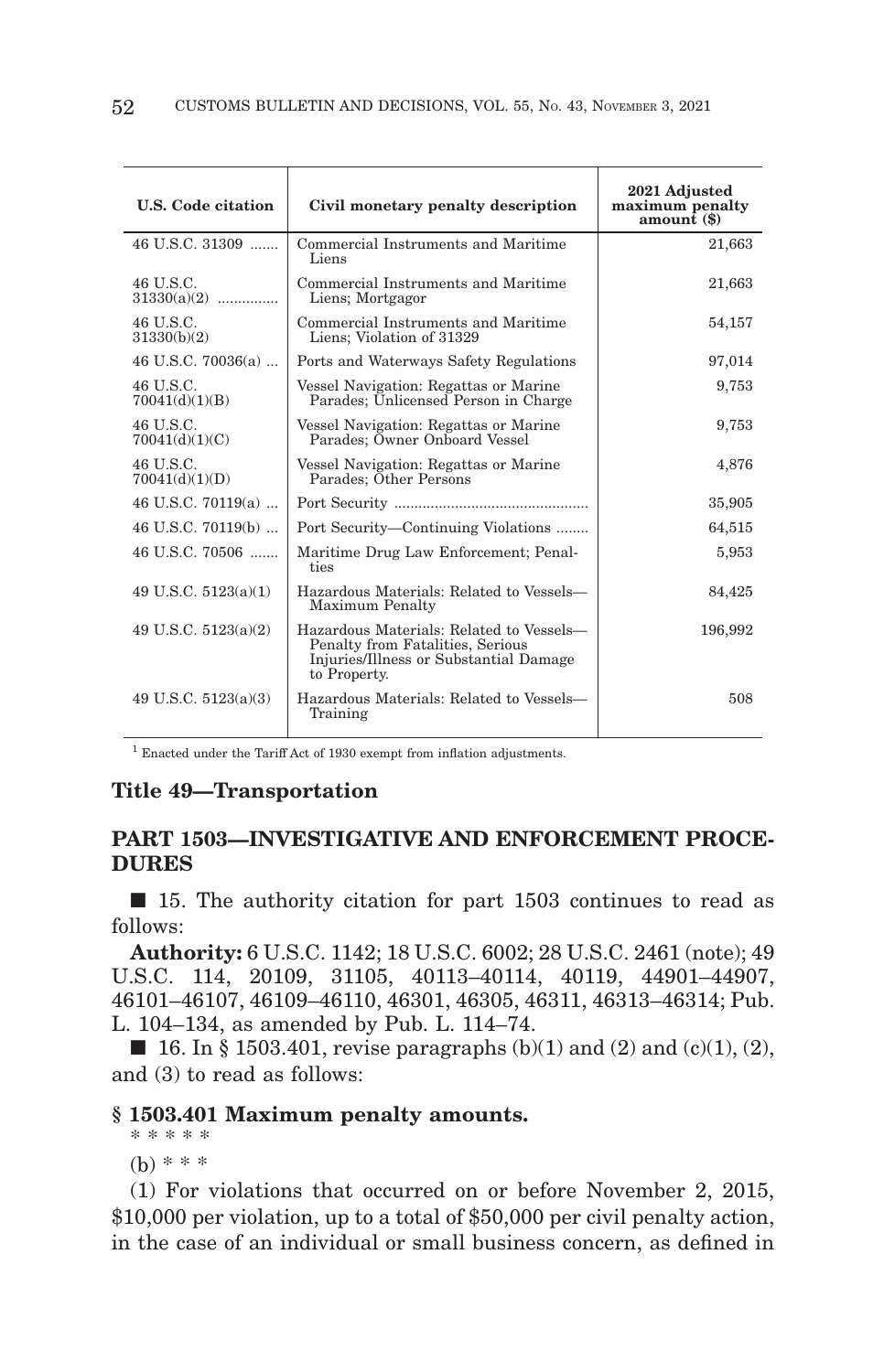section 3 of the Small Business Act (15 U.S.C. 632). For violations that occurred after November 2, 2015, \$12,045 per violation, up to a total of \$60,226 per civil penalty action, in the case of an individual or small business concern; and

(2) For violations that occurred on or before November 2, 2015, \$10,000 per violation, up to a total of \$400,000 per civil penalty action, in the case of any other person. For violations that occurred after November 2, 2015, \$12,045 per violation, up to a total of \$481,802 per civil penalty action, in the case of any other person.

 $(c)$  \*\* \*

(1) For violations that occurred on or before November 2, 2015, \$10,000 per violation, up to a total of \$50,000 per civil penalty action, in the case of an individual or small business concern, as defined in section 3 of the Small Business Act (15 U.S.C. 632). For violations that occurred after November 2, 2015, \$14,074 per violation, up to a total of \$70,375 per civil penalty action, in the case of an individual (except an airman serving as an airman), or a small business concern.

(2) For violations that occurred on or before November 2, 2015, \$10,000 per violation, up to a total of \$400,000 per civil penalty action, in the case of any other person (except an airman serving as an airman) not operating an aircraft for the transportation of passengers or property for compensation. For violations that occurred after November 2, 2015, \$14,074 per violation, up to a total of \$562,996 per civil penalty action, in the case of any other person (except an airman serving as an airman) not operating an aircraft for the transportation of passengers or property for compensation.

(3) For violations that occurred on or before November 2, 2015, \$25,000 per violation, up to a total of \$400,000 per civil penalty action, in the case of a person operating an aircraft for the transportation of passengers or property for compensation (except an individual serving as an airman). For violations that occurred after November 2, 2015, \$35,188 per violation, up to a total of \$562,996 per civil penalty action, in the case of a person (except an individual serving as an airman) operating an aircraft for the transportation of passengers or property for compensation.

> JONATHAN E. MEYER, *General Counsel, U.S. Department of Homeland Security.*

[Published in the Federal Register, October 18, 2021 (85 FR 57532)]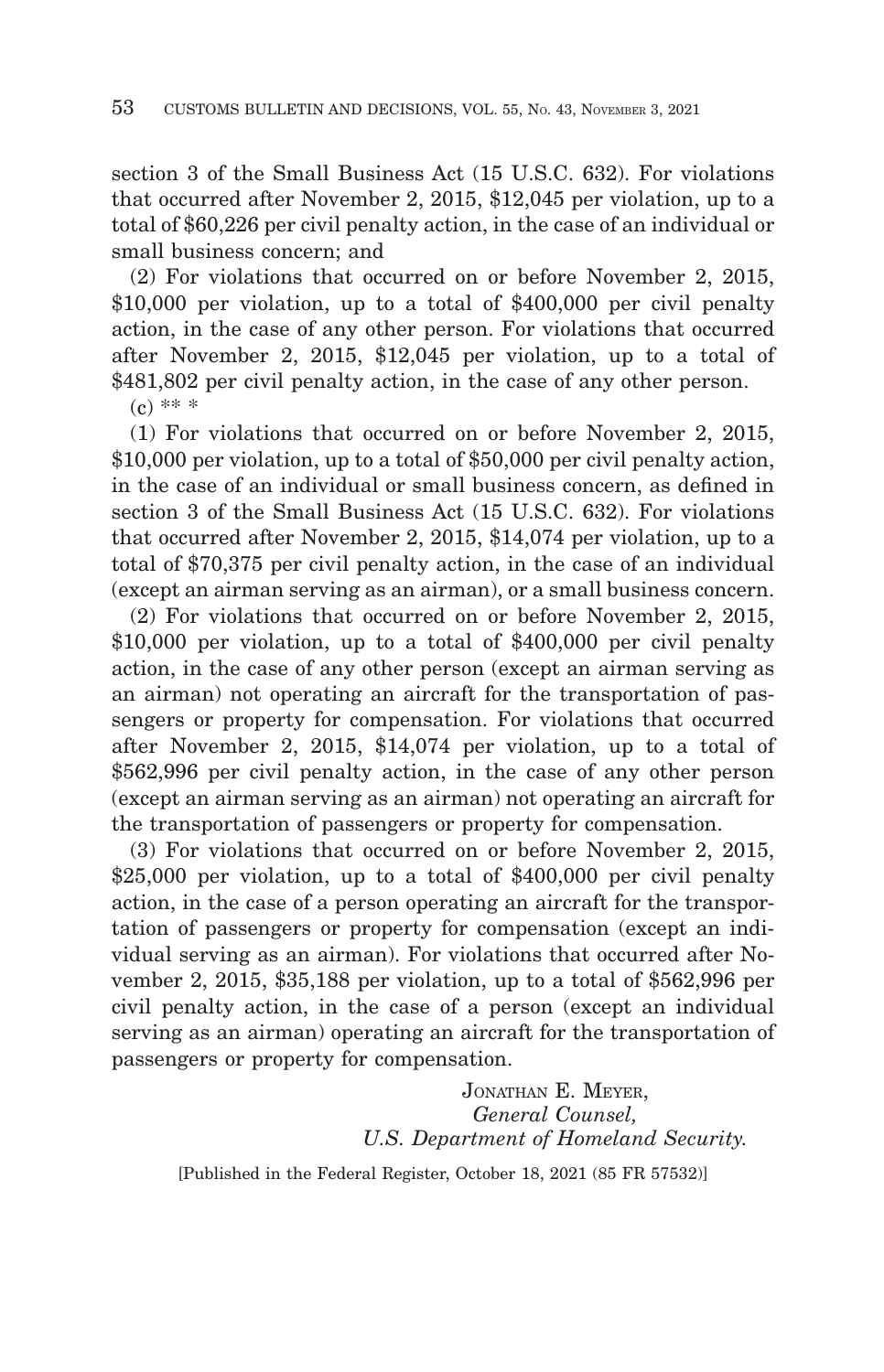# **19 CFR Chapter I**

# **NOTIFICATION OF TEMPORARY TRAVEL RESTRICTIONS APPLICABLE TO LAND PORTS OF ENTRY AND FERRIES SERVICE BETWEEN THE UNITED STATES AND MEXICO**

**AGENCY:** Office of the Secretary, U.S. Department of Homeland Security; U.S. Customs and Border Protection, U.S. Department of Homeland Security.

**ACTION:** Notification of continuation of temporary travel restrictions.

**SUMMARY:** This Notification announces the decision of the Secretary of Homeland Security (Secretary) to continue to temporarily limit the non-essential travel of individuals from Mexico into the United States at land ports of entry along the United States-Mexico border. This Notification further announces that the Secretary intends to lift these limitations for individuals who are fully vaccinated for COVID–19 (as defined by the Centers for Disease Control and Prevention) to align with anticipated changes to international travel by air.

**DATES:** This Notification goes into effect at 12 a.m. Eastern Daylight Time (EDT) on October 22, 2021 and will remain in effect until 11:59 p.m. Eastern Standard Time (EST) on January 21, 2022, unless amended or rescinded prior to that time.

**FOR FURTHER INFORMATION CONTACT:** Stephanie Watson, Office of Field Operations Coronavirus Coordination Cell, U.S. Customs and Border Protection (CBP) at 202–325–0840.

# **SUPPLEMENTARY INFORMATION:**

## **Background**

On March 24, 2020, DHS published notice of its decision to temporarily limit the travel of individuals from Mexico into the United States at land ports of entry along the United States-Mexico border to "essential travel," as further defined in that document.<sup>1</sup> The document described the developing circumstances regarding the COVID–19 pandemic and stated that, given the outbreak and continued transmission and spread of the virus associated with COVID–19 within the United States and globally, DHS had deter-

<sup>1 85</sup> FR 16547 (Mar. 24, 2020). That same day, DHS also published notice of its decision to temporarily limit the travel of individuals from Canada into the United States at land ports of entry along the United States-Canada border to ''essential travel,'' as further defined in that document. 85 FR 16548 (Mar. 24, 2020).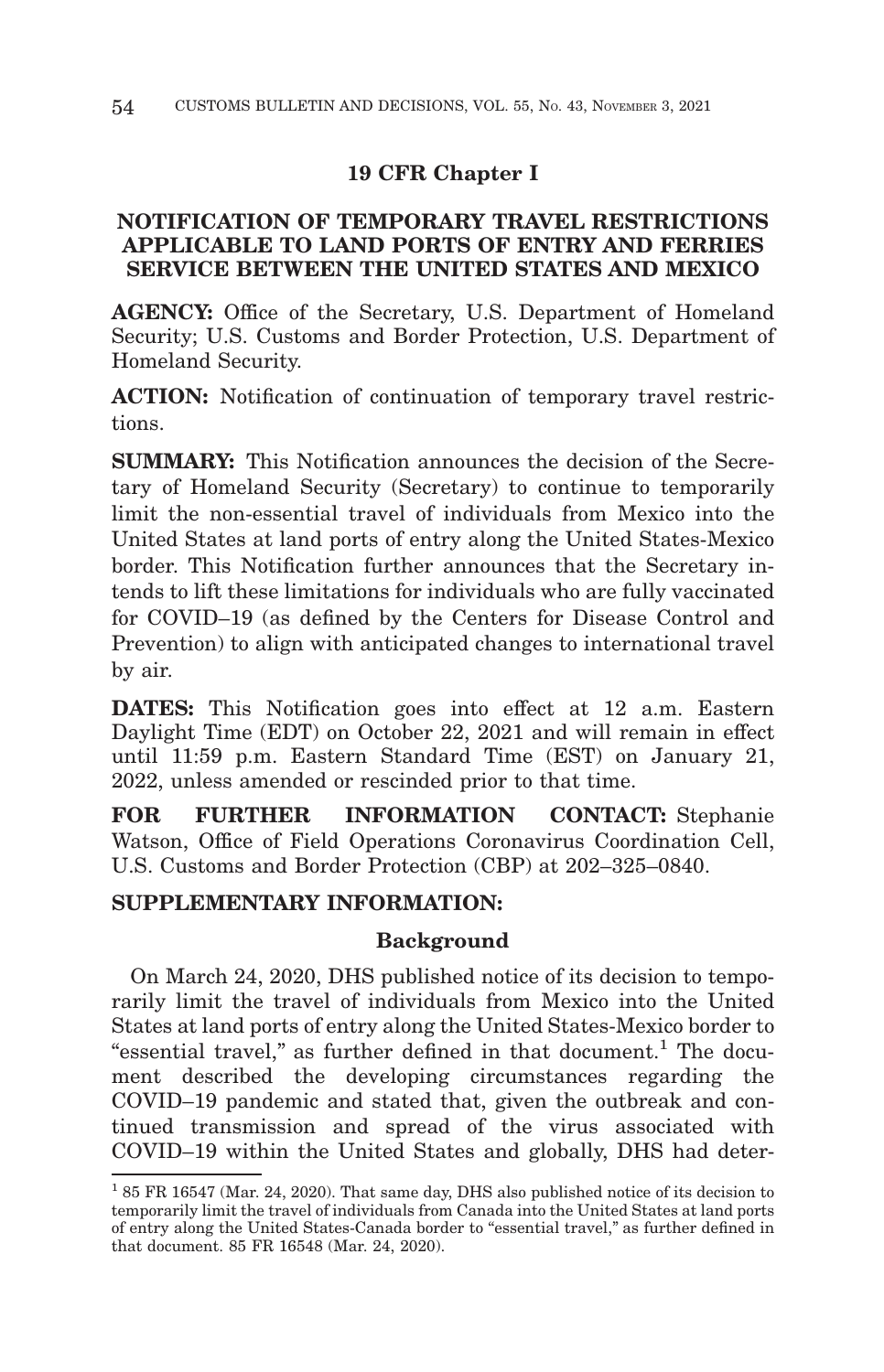mined that the risk of continued transmission and spread of the virus associated with COVID–19 between the United States and Mexico posed a ''specific threat to human life or national interests.'' DHS later published a series of notifications continuing such limitations on travel until 11:59 p.m. EDT on October 21, 2021.<sup>2</sup>

DHS continues to monitor and respond to the COVID–19 pandemic. As of the week of October 13, 2021, there have been over 237 million confirmed cases globally, with over 4.8 million confirmed deaths.<sup>3</sup> There have been over 44.4 million confirmed and probable cases within the United States,<sup>4</sup> over 1.6 million confirmed cases in Canada,<sup>5</sup> and over 3.7 million confirmed cases in Mexico.<sup>6</sup> DHS also notes that the Delta variant has driven an increase in cases, hospitalizations, and deaths in the United States, Canada, and Mexico in recent months.<sup>7</sup>

Notwithstanding these realities, vaccines are effective against Delta and other known variants, protecting people from getting infected and severely ill, as well as significantly reducing the likelihood

<sup>2</sup>*See* 86 FR 52609 (Sept. 22, 2021); 86 FR 46964 (Aug. 23, 2021); 86 FR 38556 (July 22, 2021); 86 FR 32764 (June 23, 2021); 86 FR 27802 (May 24, 2021); 86 FR 21188 (Apr. 22, 2021); 86 FR 14812 (Mar. 19, 2021); 86 FR 10815 (Feb. 23, 2021); 86 FR 4969 (Jan. 19, 2021); 85 FR 83432 (Dec. 22, 2020); 85 FR 74603 (Nov. 23, 2020); 85 FR 67276 (Oct. 22, 2020); 85 FR 59670 (Sept. 23, 2020); 85 FR 51634 (Aug. 21, 2020); 85 FR 44185 (July 22, 2020); 85 FR 37744 (June 24, 2020); 85 FR 31050 (May 22, 2020); 85 FR 22352 (Apr. 22, 2020). DHS also published parallel notifications of its decisions to continue temporarily limiting the travel of individuals from Mexico into the United States at land ports of entry along the United States-Mexico border to "essential travel." See 86 FR 52611 (Sept. 22, 2021); 86 FR 46963 (Aug. 23, 2021); 86 FR 38554 (July 22, 2021); 86 FR 32766 (June 23, 2021); 86 FR 27800 (May 24, 2021); 86 FR 21189 (Apr. 22, 2021); 86 FR 14813 (Mar. 19, 2021); 86 FR 10816 (Feb. 23, 2021); 86 FR 4969 (Jan. 19, 2021); 85 FR 83433 (Dec. 22, 2020); 85 FR 74604 (Nov. 23, 2020); 85 FR 67275 (Oct. 22, 2020); 85 FR 59669 (Sept. 23, 2020); 85 FR 51633 (Aug. 21, 2020); 85 FR 44183 (July 22, 2020); 85 FR 37745 (June 24, 2020); 85 FR 31057 (May 22, 2020); 85 FR 22353 (Apr. 22, 2020).

<sup>3</sup> WHO, Coronavirus disease 2019 (COVID–19) Weekly Epidemiological Update (Oct. 12, 2021), available at Weekly operational update on COVID– 19—12 October 2021 (who.int) (accessed Oct. 13, 2021).

<sup>4</sup> CDC, COVID Data Tracker: United States COVID–19 Cases, Deaths, and Laboratory Testing (NAATs) by State, Territory, and Jurisdiction, CDC COVID Data Tracker. (accessed Oct.13, 2021).

<sup>5</sup> WHO, Situation by Region, Country, Territory & Area, available at *https:// covid19.who.int/table* (accessed Oct. 13, 2021).

<sup>6</sup>*Id.*

<sup>7</sup>*See* CDC, Delta Variant: What We Know About the Science, *https://www.cdc.gov/ coronavirus/2019-ncov/variants/delta-variant.html* (accessed Sept. 9, 2021). *See* Government of Canada, Coronavirus Disease (COVID–19) For Health Professionals, *https:// health-infobase.canada.ca/covid-19/epidemiological-summary-covid-19-cases.html#VOC* (accessed Sept. 9, 2021). *See* Government of Mexico, Ministry of Health, COVID– 19 National General Information, *https://datos.covid-19.conacyt.mx/#DOView* (accessed Aug. 16, 2021); *Mexican Consortium of Genomic Surveillance (CoViGen-Mex), Reportes, http:// mexcov2.ibt.unam.mx:8080/COVID–TRACKER/* (accessed Sept. 9, 2021).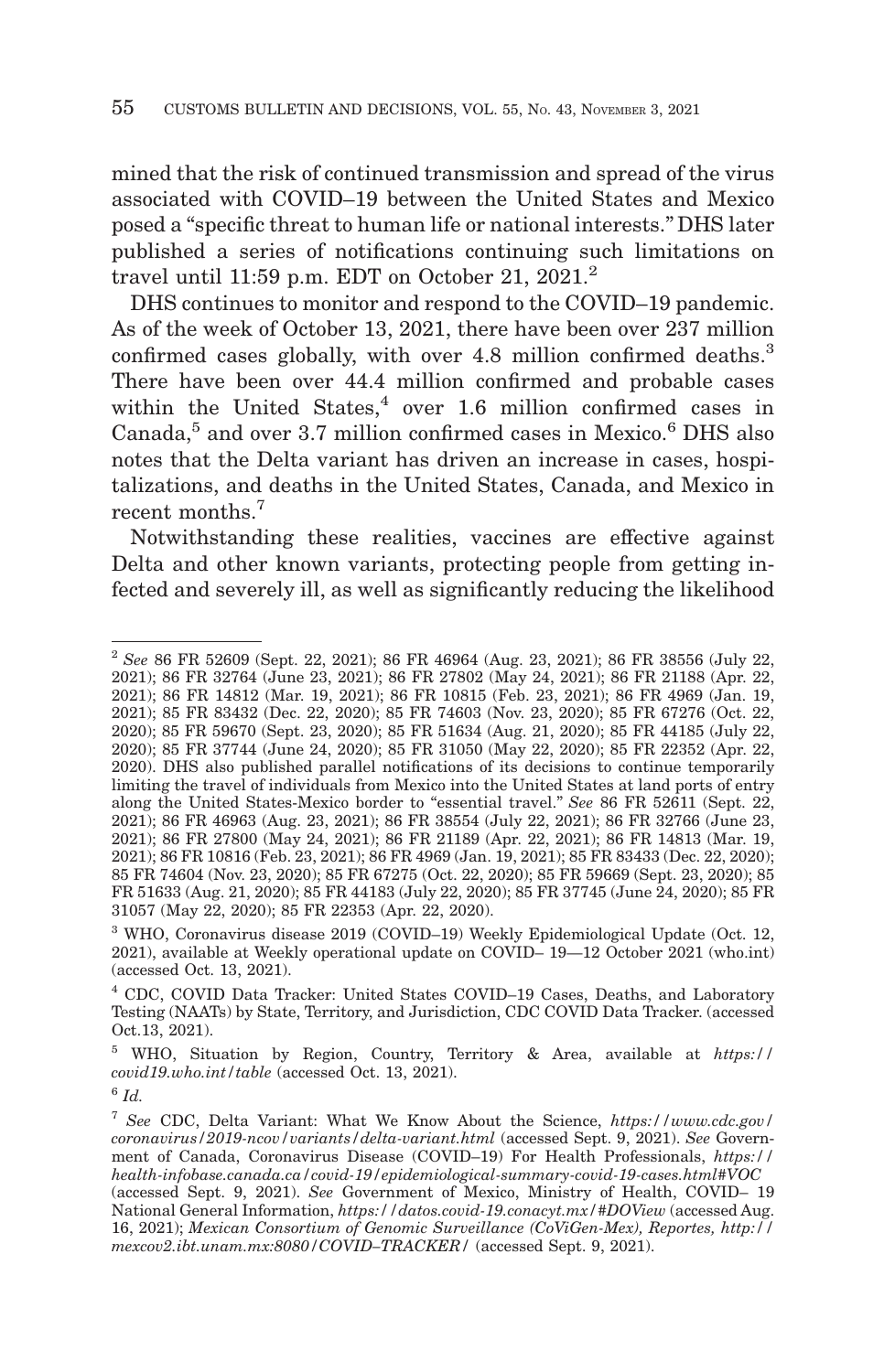of hospitalization and death, according to the CDC.8 As such, the risks posed by and to fully vaccinated travelers differ materially from those posed by unvaccinated travelers. As a result, in late September, the White House COVID–19 Response Coordinator indicated the United States plans to revise standards and procedures for incoming international air travel, so as to enable the air travel of fully vaccinated travelers beginning in early November. On October 12, 2021, DHS announced that it intends to do the same with respect to travelers crossing the land border from Mexico and Canada, so as to align the treatment of the land and air ports of entry and allow those who are fully vaccinated for COVID–19 to travel to the United States for non-essential purposes.9

Therefore, this Notification extends the limits on non-essential travel and also announces the Secretary's intent to lift these restrictions for certain such individuals who are fully vaccinated.

## **Notice of Action**

Given the outbreak and continued transmission and spread of COVID–19 within the United States and globally, I have determined that the risk of continued transmission and spread of the virus associated with COVID–19 between the United States and Mexico poses an ongoing ''specific threat to human life or national interests.''

In March 2020, U.S. and Mexican officials mutually determined that non-essential travel between the United States and Mexico posed additional risk of transmission and spread of the virus associated with COVID–19 and placed the populace of both nations at increased risk of contracting the virus associated with COVID–19. Given the sustained human-to-human transmission of the virus, coupled with risks posed by new variants, non-essential travel to the United States places the personnel staffing land ports of entry between the United States and Mexico, as well as the individuals traveling through these ports of entry, at increased risk of exposure to the virus associated with COVID–19. Accordingly, and consistent

<sup>&</sup>lt;sup>8</sup> What You Need to Know about Variants  $\sqrt{CDC}$  (accessed Oct. 13, 2021).

<sup>9</sup> DHS Press Release, Secretary Mayorkas to Allow Fully Vaccinated Travelers from Canada and Mexico to Enter U.S. at Land Borders and Ferry Crossings, *www.dhs.gov/news/2021/ 10/12/secretary-mayorkas-allow-fully-vaccinated-travelers-canada-and-mexico-enter-usland* (last accessed Oct. 14, 2021).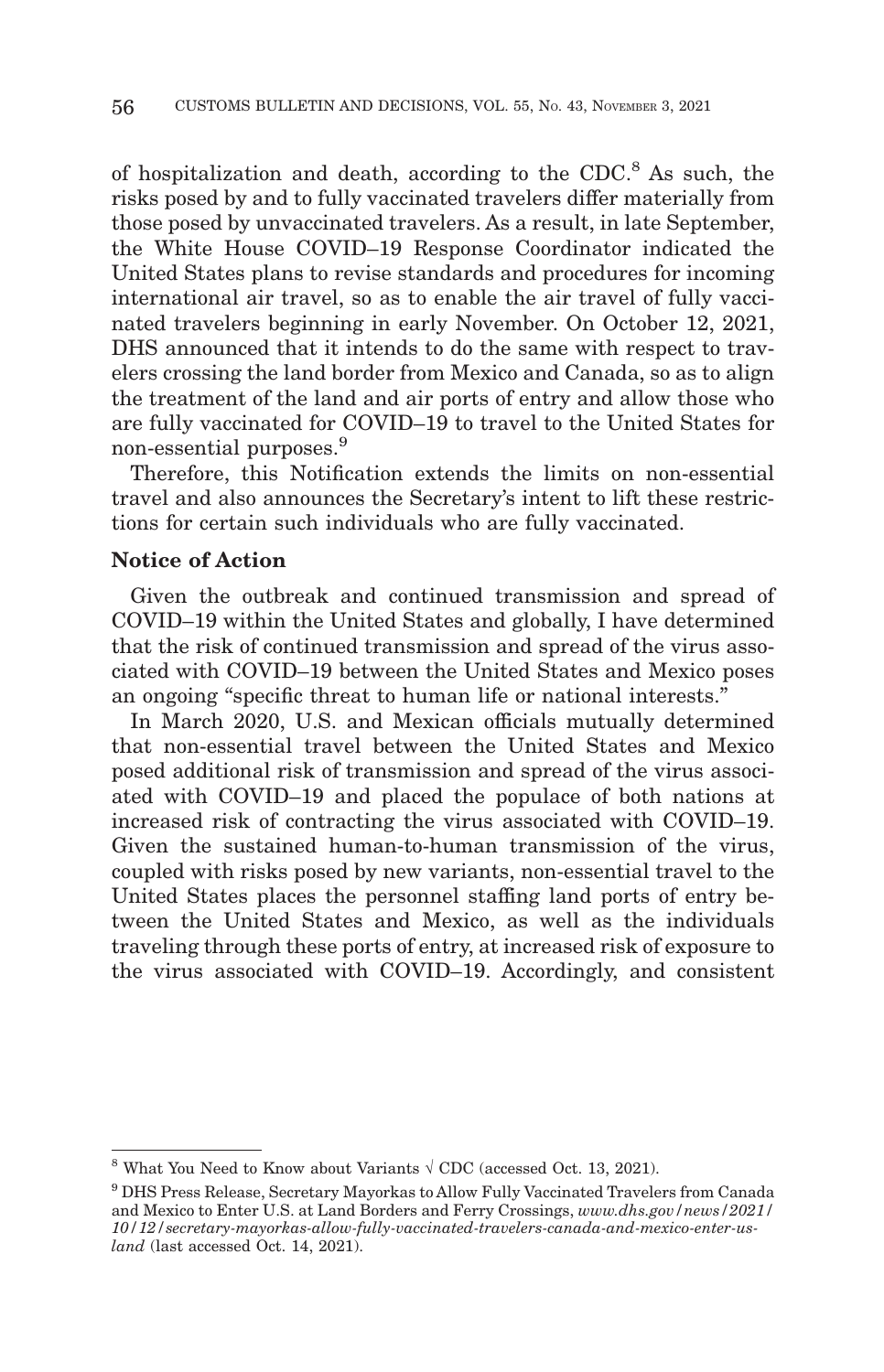with the authority granted in 19 U.S.C. 1318(b)(1)(C) and (b)(2),<sup>10</sup> I have determined that land ports of entry along the U.S.-Mexico border will continue to suspend normal operations and will only allow processing for entry into the United States of those travelers engaged in "essential travel," as defined below. Given the definition of "essential travel'' below, this temporary alteration in land ports of entry operations should not interrupt legitimate trade between the two nations or disrupt critical supply chains that ensure food, fuel, medicine, and other critical materials reach individuals on both sides of the border.

For purposes of the temporary alteration in certain designated ports of entry operations authorized under 19 U.S.C.  $1318(b)(1)(C)$ and (b)(2), travel through the land ports of entry and ferry terminals along the United States-Mexico border shall be limited to ''essential travel,'' which includes, but is not limited to—

• U.S. citizens and lawful permanent residents returning to the United States;

• Individuals traveling for medical purposes (*e.g.,*to receive medical treatment in the United States);

• Individuals traveling to attend educational institutions;

• Individuals traveling to work in the United States (*e.g.,* individuals working in the farming or agriculture industry who must travel between the United States and Mexico in furtherance of such work);

• Individuals traveling for emergency response and public health purposes (*e.g.,* government officials or emergency responders entering the United States to support federal, state, local, tribal, or territorial government efforts to respond to COVID–19 or other emergencies);

• Individuals engaged in lawful cross-border trade (*e.g.,* truck drivers supporting the movement of cargo between the United States and Mexico);

 $10$  19 U.S.C. 1318(b)(1)(C) provides that "[n]otwithstanding any other provision of law, the Secretary of the Treasury, when necessary to respond to a national emergency declared under the National Emergencies Act (50 U.S.C. 1601 *et seq.*) or to a specific threat to human life or national interests," is authorized to "[t]ake any . . . action that may be necessary to respond directly to the national emergency or specific threat.'' On March 1, 2003, certain functions of the Secretary of the Treasury were transferred to the Secretary of Homeland Security. *See* 6 U.S.C. 202(2), 203(1). Under 6 U.S.C. 212(a)(1), authorities "related to Customs revenue functions'' were reserved to the Secretary of the Treasury. To the extent that any authority under section 1318(b)(1) was reserved to the Secretary of the Treasury, it has been delegated to the Secretary of Homeland Security. *See* Treas. Dep't Order No. 100–16 (May 15, 2003), 68 FR 28322 (May 23, 2003). Additionally, 19 U.S.C. 1318(b)(2) provides that ''[n]otwithstanding any other provision of law, the Commissioner of U.S. Customs and Border Protection, when necessary to respond to a specific threat to human life or national interests, is authorized to close temporarily any Customs office or port of entry or take any other lesser action that may be necessary to respond to the specific threat.'' Congress has vested in the Secretary of Homeland Security the ''functions of all officers, employees, and organizational units of the Department,'' including the Commissioner of CBP. 6 U.S.C. 112(a)(3).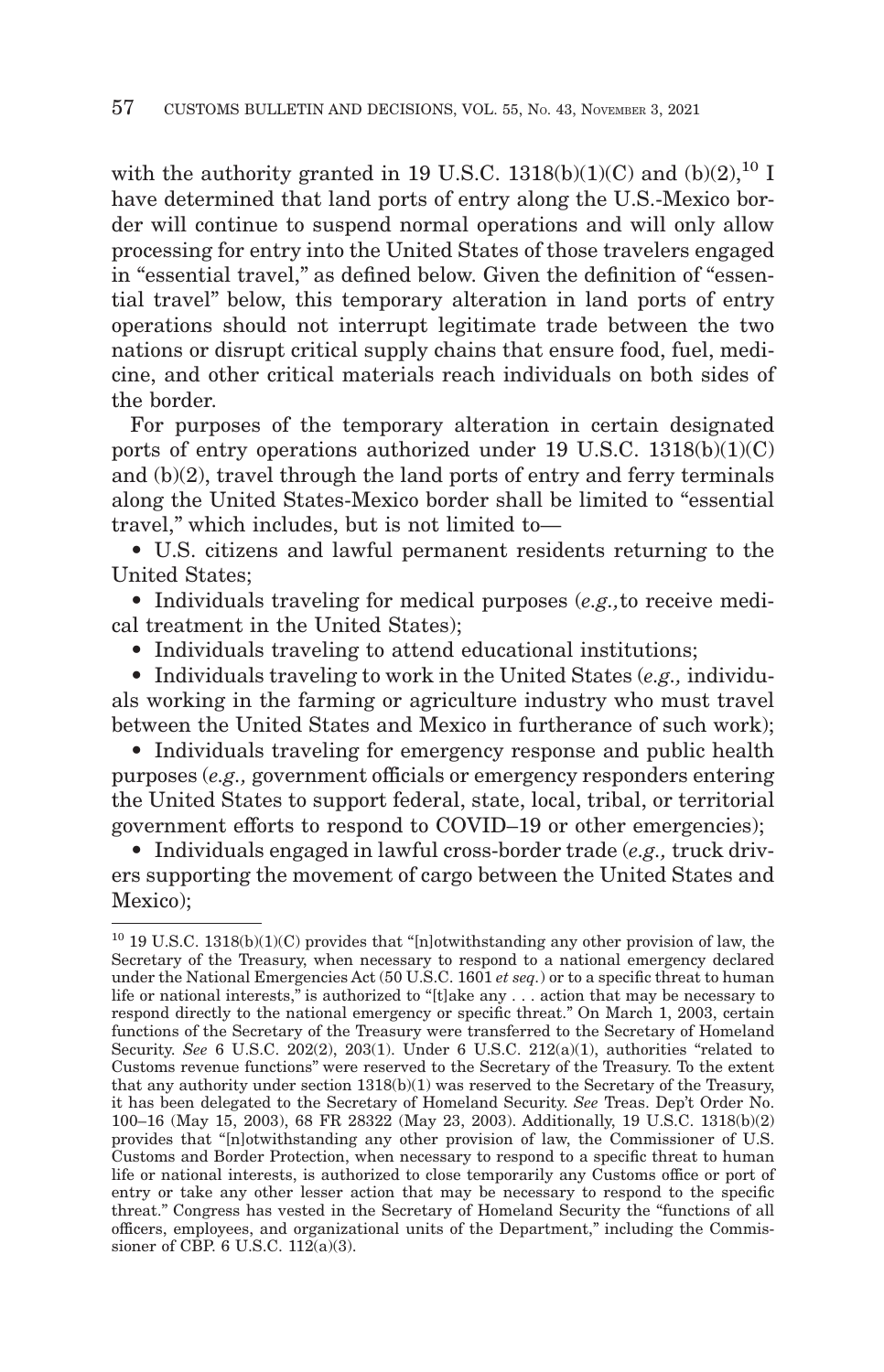• Individuals engaged in official government travel or diplomatic travel;

• Members of the U.S. Armed Forces, and the spouses and children of members of the U.S. Armed Forces, returning to the United States; and

• Individuals engaged in military-related travel or operations.

The following travel does not fall within the definition of ''essential travel'' for purposes of this Notification—

• Individuals traveling for tourism purposes (*e.g.,*sightseeing, recreation, gambling, or attending cultural events).

At this time, this Notification does not apply to air, freight rail, or sea travel between the United States and Mexico, but does apply to passenger rail, passenger ferry travel, and pleasure boat travel between the United States and Mexico. These restrictions are temporary in nature and shall remain in effect until 11:59 p.m. EST on January 21, 2022. These restrictions also can be modified by the Secretary at any point prior to January 21, 2022 to allow nonessential travel through land ports of entry and ferry terminals for individuals who are fully vaccinated and have appropriate proof of vaccination. Any such modifications to the restrictions will be accomplished via a posting o to the DHS website (*https://www.dhs.gov*) and followed by a publication in the **Federal Register**. Moreover, this Notification may be amended or rescinded prior to that time, based on circumstances associated with the specific threat.

The CBP Commissioner is hereby directed to prepare and distribute appropriate guidance to CBP personnel on the continued implementation of the temporary measures set forth in this Notification including any appropriate procedures regarding the lifting of restrictions for fully vaccinated travelers. The CBP Commissioner may determine that other forms of travel, such as travel in furtherance of economic stability or social order, constitute "essential travel" under this Notification. Further, the CBP Commissioner may, on an individualized basis and for humanitarian reasons or for other purposes in the national interest, permit the processing of travelers to the United States not engaged in "essential travel."

> ALEJANDRO N. MAYORKAS, *Secretary, U.S. Department of Homeland Security.*

[Published in the Federal Register, October 21, 2021 (85 FR 58216)]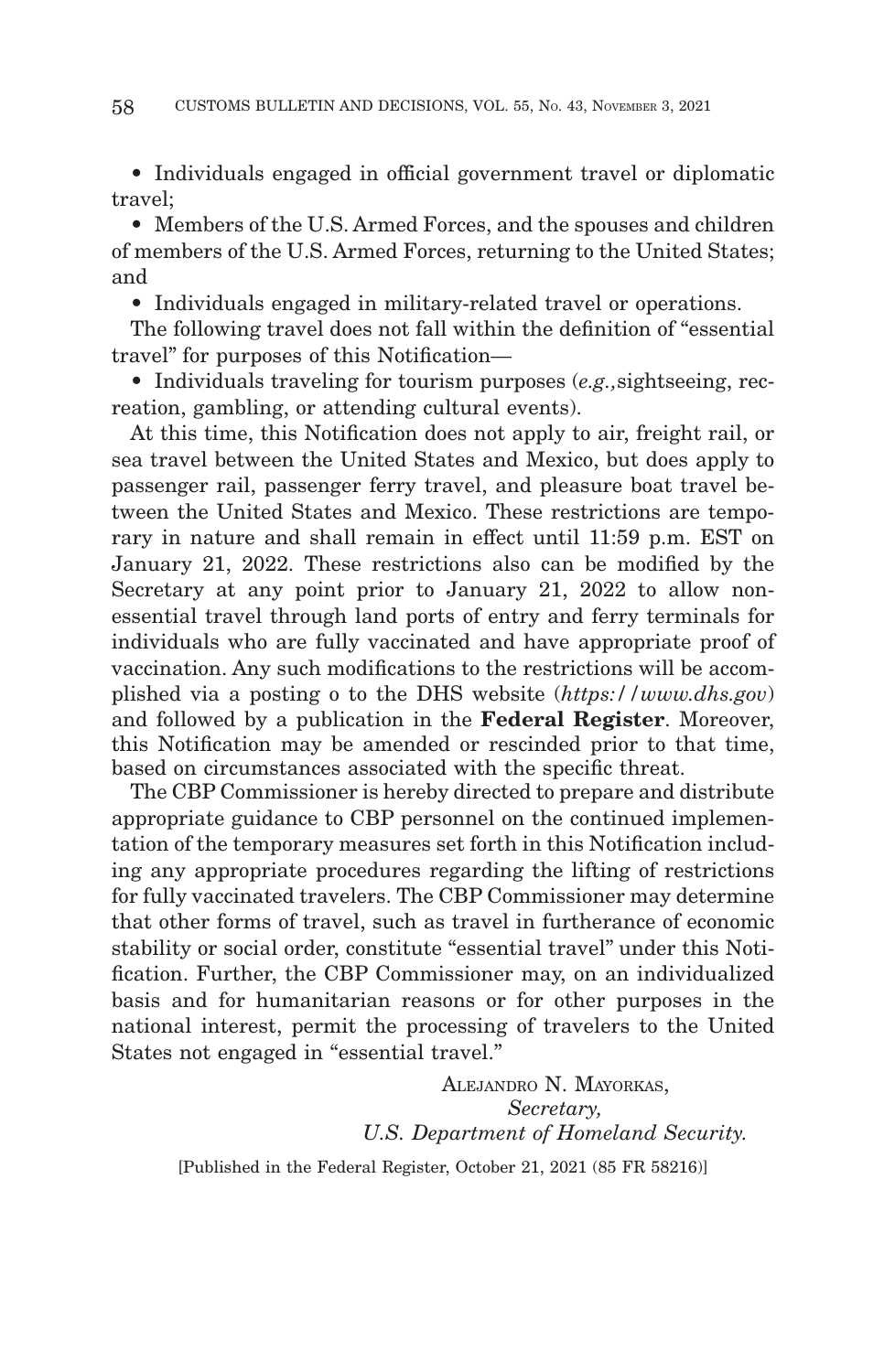# **19 CFR Chapter I**

# **NOTIFICATION OF TEMPORARY TRAVEL RESTRICTIONS APPLICABLE TO LAND PORTS OF ENTRY AND FERRIES SERVICE BETWEEN THE UNITED STATES AND CANADA**

**AGENCY:** Office of the Secretary, U.S. Department of Homeland Security; U.S. Customs and Border Protection, U.S. Department of Homeland Security.

**ACTION:** Notification of continuation of temporary travel restrictions.

**SUMMARY:** This Notification announces the decision of the Secretary of Homeland Security (Secretary) to continue to temporarily limit the non-essential travel of individuals from Canada into the United States at land ports of entry along the United States-Canada border. This Notification further announces that the Secretary intends to lift these limitations for individuals who are fully vaccinated for COVID–19 (as defined by the Centers for Disease Control and Prevention) to align with anticipated changes to international travel by air.

**DATES:** This notification goes into effect at 12 a.m. Eastern Daylight Time (EDT) on October 22, 2021 and will remain in effect until 11:59 p.m. Eastern Standard Time (EST) on January 21, 2022, unless amended or rescinded prior to that time.

**FOR FURTHER INFORMATION CONTACT:** Stephanie Watson, Office of Field Operations Coronavirus Coordination Cell, U.S. Customs and Border Protection (CBP) at 202–325–0840.

# **SUPPLEMENTARY INFORMATION:**

## **Background**

On March 24, 2020, DHS published notice of its decision to temporarily limit the travel of individuals from Canada into the United States at land ports of entry along the United States-Canada border to "essential travel," as further defined in that document.<sup>1</sup> The document described the developing circumstances regarding the COVID–19 pandemic and stated that, given the outbreak and continued transmission and spread of the virus associated with COVID–19 within the United States and globally, DHS had deter-

<sup>1 85</sup> FR 16548 (Mar. 24, 2020). That same day, DHS also published notice of its decision to temporarily limit the travel of individuals from Mexico into the United States at land ports of entry along the United States-Mexico border to ''essential travel,'' as further defined in that document. 85 FR 16547 (Mar. 24, 2020).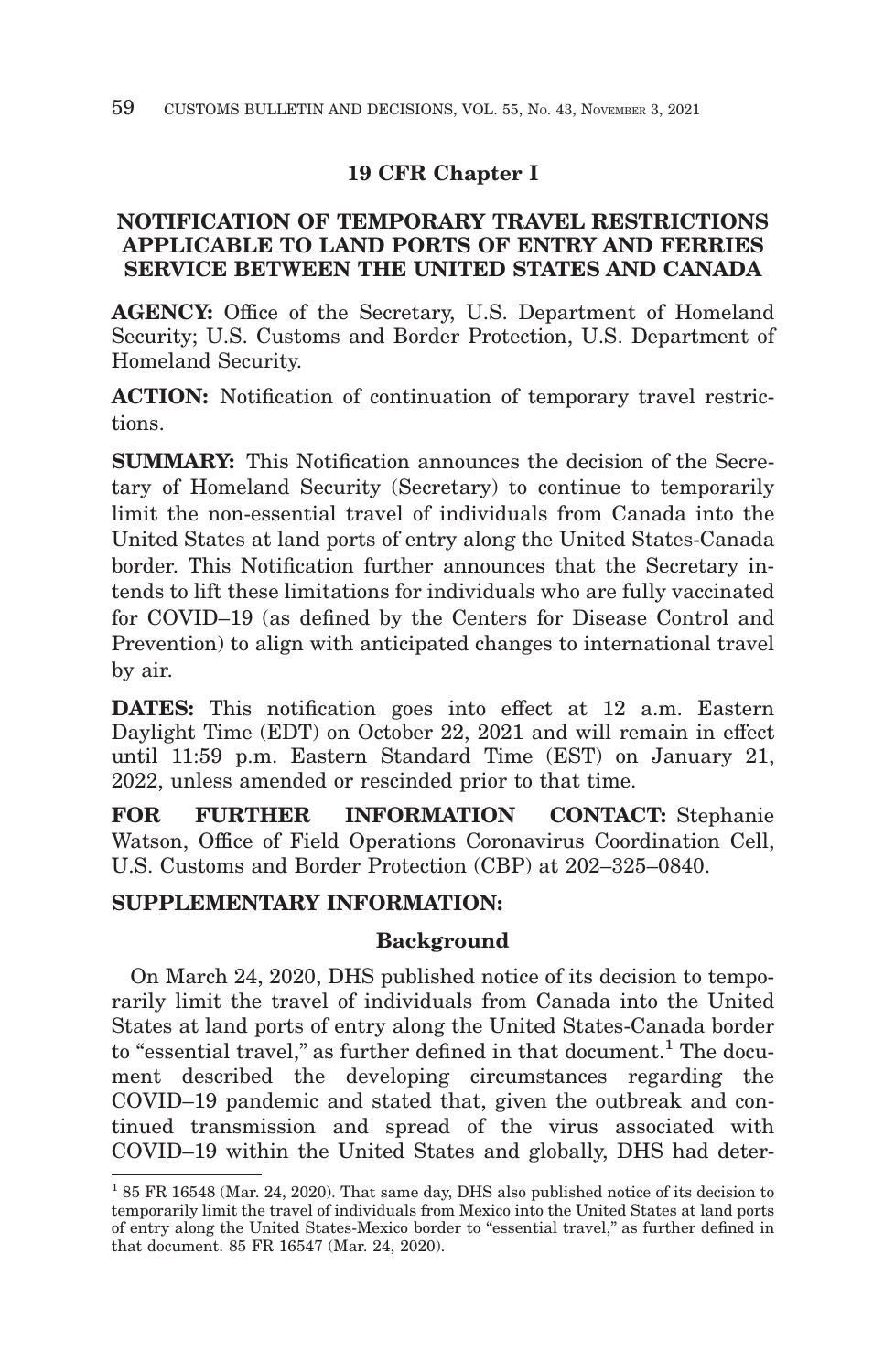mined that the risk of continued transmission and spread of the virus associated with COVID–19 between the United States and Canada posed a ''specific threat to human life or national interests.'' DHS later published a series of notifications continuing such limitations on travel until 11:59 p.m. EDT on October 21, 2021.<sup>2</sup>

DHS continues to monitor and respond to the COVID–19 pandemic. As of the week of October 13, 2021, there have been over 237 million confirmed cases globally, with over 4.8 million confirmed deaths.<sup>3</sup> There have been over 44.4 million confirmed and probable cases within the United States,<sup>4</sup> over 1.6 million confirmed cases in Canada,<sup>5</sup> and over 3.7 million confirmed cases in Mexico.<sup>6</sup> DHS also notes that the Delta variant has driven an increase in cases, hospitalizations, and deaths in the United States, Canada, and Mexico in recent months.<sup>7</sup>

Notwithstanding these realities, vaccines are effective against Delta and other known variants, protecting people from getting infected and severely ill, as well as significantly reducing the likelihood

<sup>2</sup>*See* 86 FR 52609 (Sept. 22, 2021); 86 FR 46964 (Aug. 23, 2021); 86 FR 38556 (July 22, 2021); 86 FR 32764 (June 23, 2021); 86 FR 27802 (May 24, 2021); 86 FR 21188 (Apr. 22, 2021); 86 FR 14812 (Mar. 19, 2021); 86 FR 10815 (Feb. 23, 2021); 86 FR 4969 (Jan. 19, 2021); 85 FR 83432 (Dec. 22, 2020); 85 FR 74603 (Nov. 23, 2020); 85 FR 67276 (Oct. 22, 2020); 85 FR 59670 (Sept. 23, 2020); 85 FR 51634 (Aug. 21, 2020); 85 FR 44185 (July 22, 2020); 85 FR 37744 (June 24, 2020); 85 FR 31050 (May 22, 2020); 85 FR 22352 (Apr. 22, 2020). DHS also published parallel notifications of its decisions to continue temporarily limiting the travel of individuals from Mexico into the United States at land ports of entry along the United States-Mexico border to "essential travel." See 86 FR 52611 (Sept. 22, 2021); 86 FR 46963 (Aug. 23, 2021); 86 FR 38554 (July 22, 2021); 86 FR 32766 (June 23, 2021); 86 FR 27800 (May 24, 2021); 86 FR 21189 (Apr. 22, 2021); 86 FR 14813 (Mar. 19, 2021); 86 FR 10816 (Feb. 23, 2021); 86 FR 4969 (Jan. 19, 2021); 85 FR 83433 (Dec. 22, 2020); 85 FR 74604 (Nov. 23, 2020); 85 FR 67275 (Oct. 22, 2020); 85 FR 59669 (Sept. 23, 2020); 85 FR 51633 (Aug. 21, 2020); 85 FR 44183 (July 22, 2020); 85 FR 37745 (June 24, 2020); 85 FR 31057 (May 22, 2020); 85 FR 22353 (Apr. 22, 2020).

<sup>3</sup> WHO, Coronavirus disease 2019 (COVID–19) Weekly Epidemiological Update (Oct. 12, 2021), available at Weekly operational update on COVID– 19—12 October 2021 (who.int) (accessed Oct. 13, 2021).

<sup>4</sup> CDC, COVID Data Tracker: United States COVID–19 Cases, Deaths, and Laboratory Testing (NAATs) by State, Territory, and Jurisdiction, CDC COVID Data Tracker. (accessed Oct.13, 2021).

<sup>5</sup> WHO, Situation by Region, Country, Territory & Area, available at *https:// covid19.who.int/table* (accessed Oct. 13, 2021).

<sup>6</sup>*Id.*

<sup>7</sup>*See* CDC, Delta Variant: What We Know About the Science, *https://www.cdc.gov/ coronavirus/2019-ncov/variants/delta-variant.html* (accessed Sept. 9, 2021). *See* Government of Canada, Coronavirus Disease (COVID–19) For Health Professionals, *https:// health-infobase.canada.ca/covid-19/epidemiological-summary-covid-19-cases.html#VOC* (accessed Sept. 9, 2021). *See* Government of Mexico, Ministry of Health, COVID– 19 National General Information, *https://datos.covid-19.conacyt.mx/#DOView* (accessed Aug. 16, 2021); *Mexican Consortium of Genomic Surveillance (CoViGen-Mex), Reportes, http:// mexcov2.ibt.unam.mx:8080/COVID–TRACKER/* (accessed Sept. 9, 2021).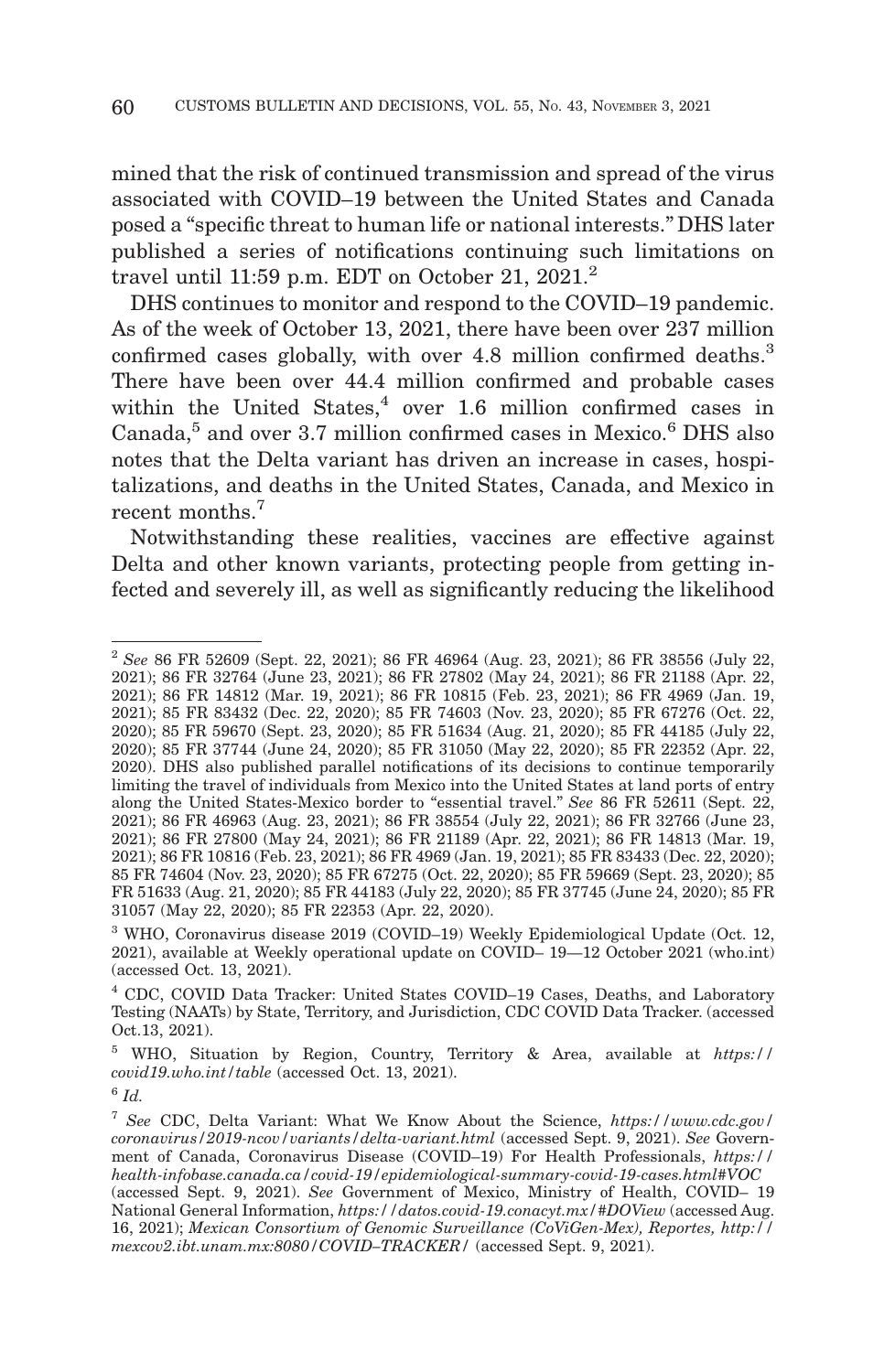of hospitalization and death, according to the CDC.<sup>8</sup> As such, the risks posed by and to fully vaccinated travelers differ materially from those posed by unvaccinated travelers. As a result, in late September, the White House COVID–19 Response Coordinator indicated the United States plans to revise standards and procedures for incoming international air travel, so as to enable the air travel of fully vaccinated travelers beginning in early November. On October 12, 2021, DHS announced that it intends to do the same with respect to travelers crossing the land border from Mexico and Canada, so as to align the treatment of the land and air ports of entry and allow those who are fully vaccinated for COVID–19 to travel to the United States for non-essential purposes.9

Therefore, this Notification extends the limits on non-essential travel and also announces the Secretary's intent to lift these restrictions for certain such individuals who are fully vaccinated.

## **Notice of Action**

Given the outbreak and continued transmission and spread of COVID–19 within the United States and globally, I have determined that the risk of continued transmission and spread of the virus associated with COVID–19 between the United States and Canada poses an ongoing ''specific threat to human life or national interests.''

In March 2020, U.S. and Canadian officials mutually determined that non-essential travel between the United States and Canada posed additional risk of transmission and spread of the virus associated with COVID–19 and placed the populace of both nations at increased risk of contracting the virus associated with COVID–19. Given the sustained human-to-human transmission of the virus, coupled with risks posed by new variants, non-essential travel to the United States places the personnel staffing land ports of entry between the United States and Canada, as well as the individuals traveling through these ports of entry, at increased risk of exposure to the virus associated with COVID–19. Accordingly, and consistent

<sup>8</sup> What You Need to Know about Variants | CDC (accessed Oct. 13, 2021).

<sup>9</sup> DHS Press Release, Secretary Mayorkas to Allow Fully Vaccinated Travelers from Canada and Mexico to Enter U.S. at Land Borders and Ferry Crossings, *www.dhs.gov/news/2021/ 10/12/secretary-mayorkas-allow-fully-vaccinated-travelers-canada-and-mexico-enter-usland* (last accessed Oct. 14, 2021).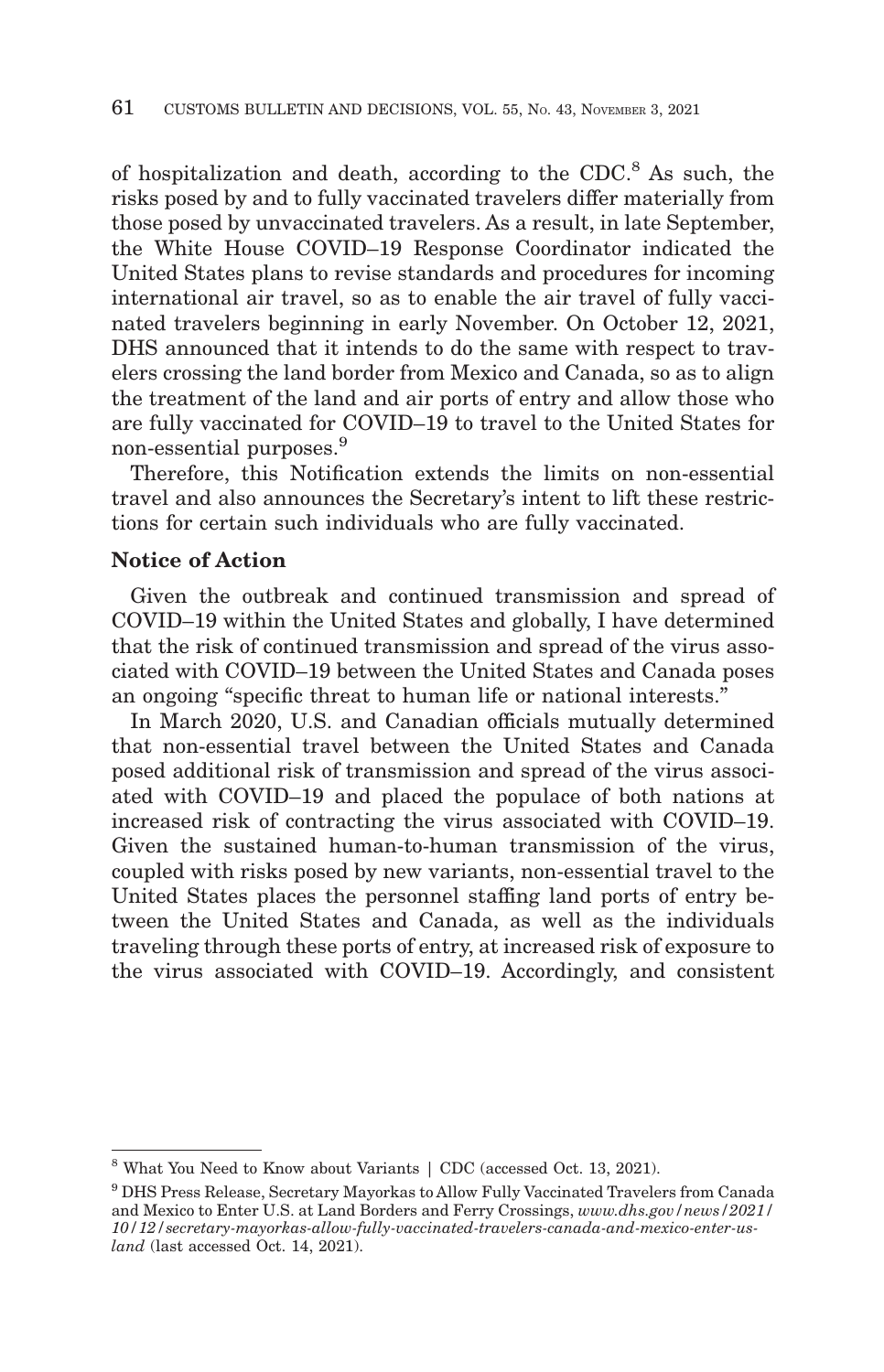with the authority granted in 19 U.S.C. 1318(b)(1)(C) and (b)(2),<sup>10</sup> I have determined that land ports of entry along the U.S.-Canada border will continue to suspend normal operations and will only allow processing for entry into the United States of those travelers engaged in "essential travel," as defined below. Given the definition of "essential travel'' below, this temporary alteration in land ports of entry operations should not interrupt legitimate trade between the two nations or disrupt critical supply chains that ensure food, fuel, medicine, and other critical materials reach individuals on both sides of the border.

For purposes of the temporary alteration in certain designated ports of entry operations authorized under 19 U.S.C.  $1318(b)(1)(C)$ and (b)(2), travel through the land ports of entry and ferry terminals along the United States-Canada border shall be limited to ''essential travel,'' which includes, but is not limited to—

• U.S. citizens and lawful permanent residents returning to the United States;

• Individuals traveling for medical purposes (*e.g.,*to receive medical treatment in the United States);

• Individuals traveling to attend educational institutions;

• Individuals traveling to work in the United States (*e.g.,* individuals working in the farming or agriculture industry who must travel between the United States and Canada in furtherance of such work);

• Individuals traveling for emergency response and public health purposes (*e.g.,* government officials or emergency responders entering the United States to support federal, state, local, tribal, or territorial government efforts to respond to COVID–19 or other emergencies);

• Individuals engaged in lawful cross-border trade (*e.g.,* truck drivers supporting the movement of cargo between the United States and Canada);

 $10$  19 U.S.C. 1318(b)(1)(C) provides that "[n]otwithstanding any other provision of law, the Secretary of the Treasury, when necessary to respond to a national emergency declared under the National Emergencies Act (50 U.S.C. 1601 *et seq.*) or to a specific threat to human life or national interests," is authorized to "[t]ake any . . . action that may be necessary to respond directly to the national emergency or specific threat.'' On March 1, 2003, certain functions of the Secretary of the Treasury were transferred to the Secretary of Homeland Security. *See* 6 U.S.C. 202(2), 203(1). Under 6 U.S.C. 212(a)(1), authorities "related to Customs revenue functions'' were reserved to the Secretary of the Treasury. To the extent that any authority under section 1318(b)(1) was reserved to the Secretary of the Treasury, it has been delegated to the Secretary of Homeland Security. *See* Treas. Dep't Order No. 100–16 (May 15, 2003), 68 FR 28322 (May 23, 2003). Additionally, 19 U.S.C. 1318(b)(2) provides that ''[n]otwithstanding any other provision of law, the Commissioner of U.S. Customs and Border Protection, when necessary to respond to a specific threat to human life or national interests, is authorized to close temporarily any Customs office or port of entry or take any other lesser action that may be necessary to respond to the specific threat.'' Congress has vested in the Secretary of Homeland Security the ''functions of all officers, employees, and organizational units of the Department,'' including the Commissioner of CBP. 6 U.S.C. 112(a)(3).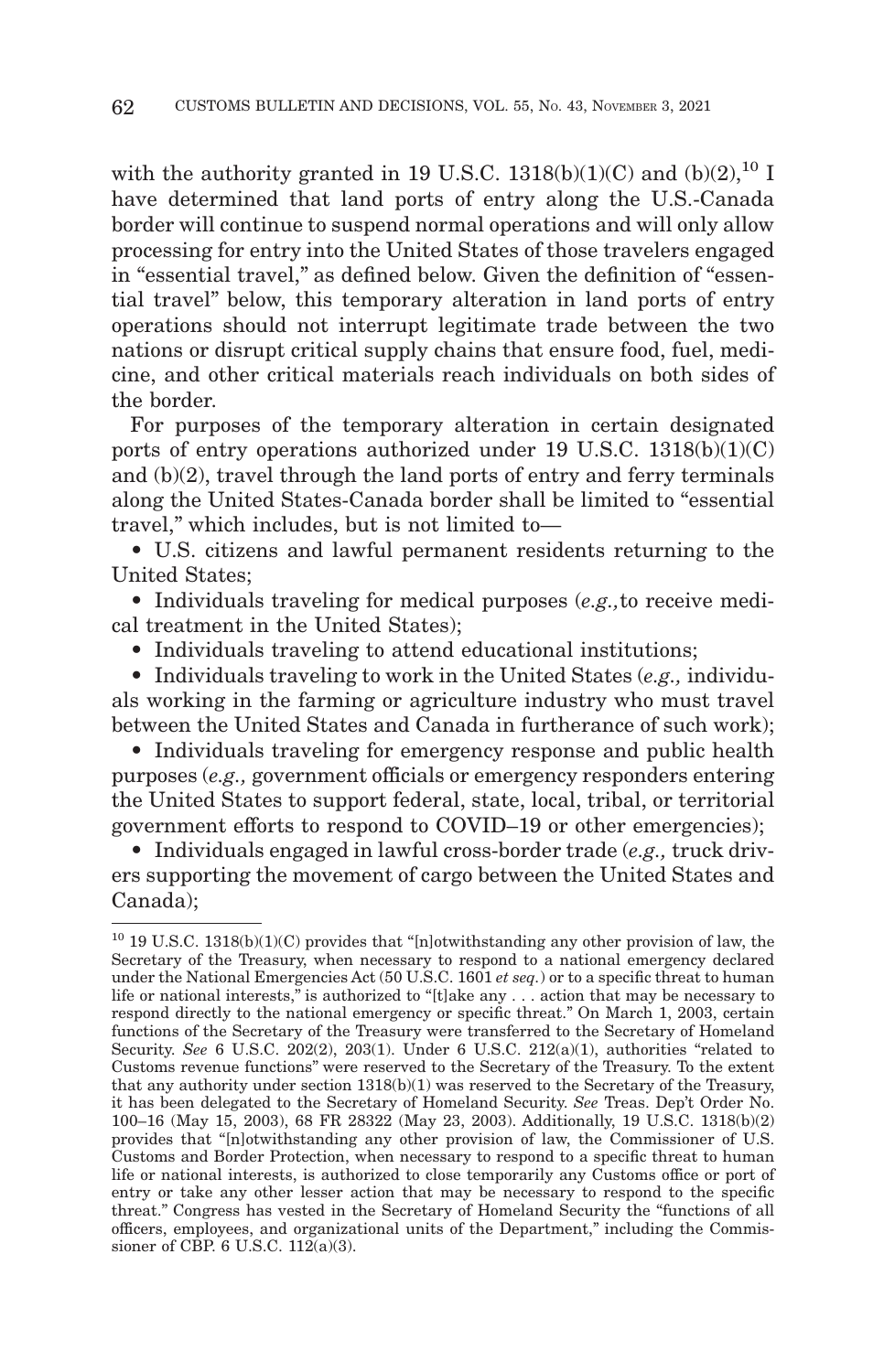• Individuals engaged in official government travel or diplomatic travel;

• Members of the U.S. Armed Forces, and the spouses and children of members of the U.S. Armed Forces, returning to the United States; and

• Individuals engaged in military-related travel or operations.

The following travel does not fall within the definition of ''essential travel'' for purposes of this Notification—

• Individuals traveling for tourism purposes (*e.g.,*sightseeing, recreation, gambling, or attending cultural events).

At this time, this Notification does not apply to air, freight rail, or sea travel between the United States and Canada, but does apply to passenger rail, passenger ferry travel, and pleasure boat travel between the United States and Canada. These restrictions are temporary in nature and shall remain in effect until 11:59 p.m. EST on January 21, 2022. These restrictions also can be modified by the Secretary at any point prior to January 21, 2022 to allow nonessential travel through land ports of entry and ferry terminals for individuals who are fully vaccinated and have appropriate proof of vaccination. Any such modifications to the restrictions will be accomplished via a posting to the DHS website (*https://www.dhs.gov*) and followed by a publication in the **Federal Register**. Moreover, this Notification may be amended or rescinded prior to that time, based on circumstances associated with the specific threat.

The CBP Commissioner is hereby directed to prepare and distribute appropriate guidance to CBP personnel on the continued implementation of the temporary measures set forth in this Notification including any appropriate procedures regarding the lifting of restrictions for fully vaccinated travelers. The CBP Commissioner may determine that other forms of travel, such as travel in furtherance of economic stability or social order, constitute "essential travel" under this Notification. Further, the CBP Commissioner may, on an individualized basis and for humanitarian reasons or for other purposes in the national interest, permit the processing of travelers to the United States not engaged in "essential travel."

> ALEJANDRO N. MAYORKAS, *Secretary, U.S. Department of Homeland Security.*

[Published in the Federal Register, October 21, 2021 (85 FR 58218)]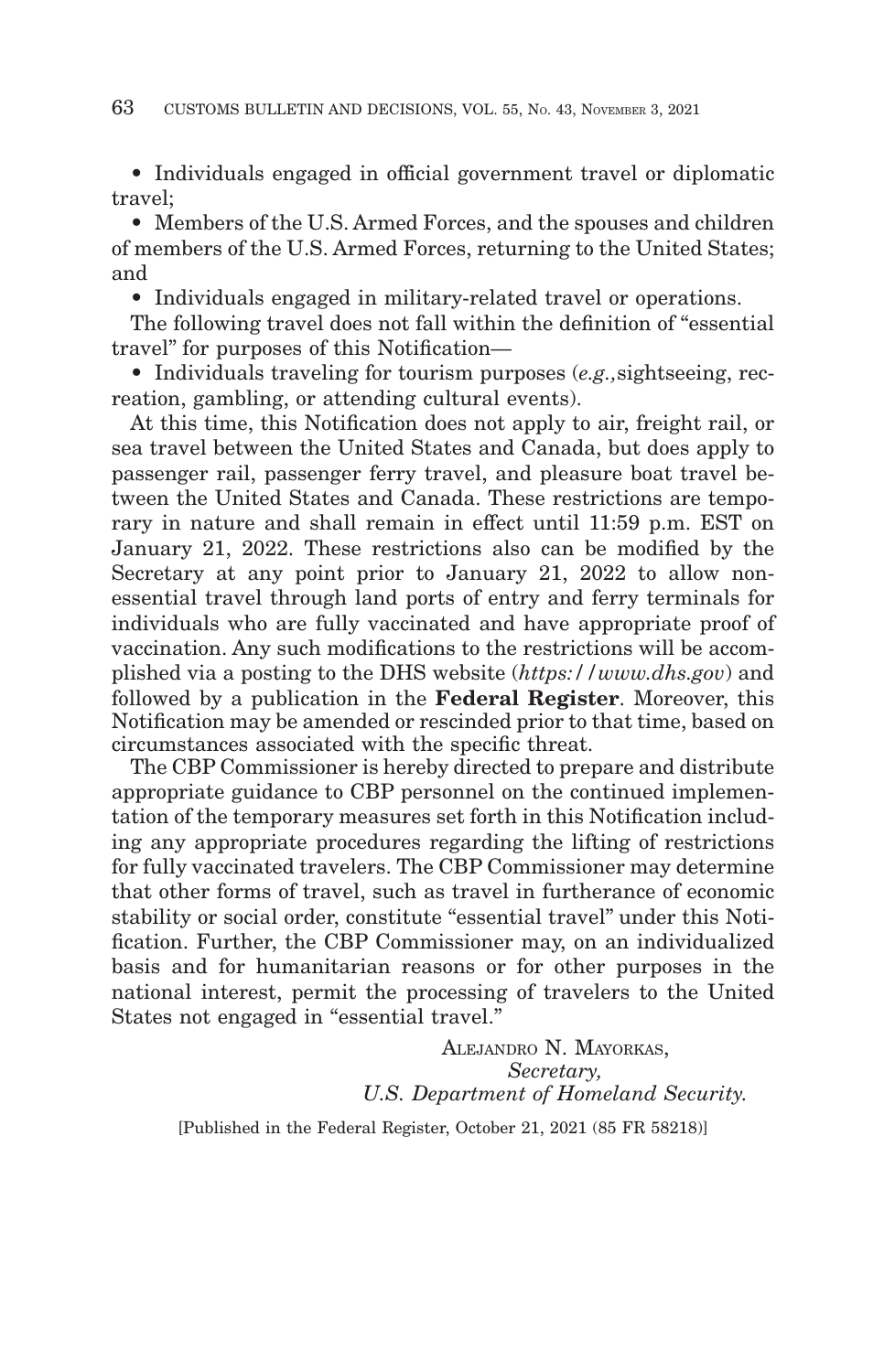# **RECEIPT OF APPLICATION FOR "LEVER-RULE" PROTECTION**

**AGENCY:** Customs and Border Protection (CBP), Department of Homeland Security.

**ACTION:** Notice of receipt of application for "Lever-Rule" protection.

**SUMMARY:** Pursuant to 19 CFR 133.2(f), this notice advises interested parties that CBP has received an application from the Procter & Gamble company (hereinafter "P&G") seeking "Lever-Rule" protection for the federally registered and recorded "ORAL-B" trademark.

**FOR FURTHER INFORMATION CONTACT:** Ann Segura, Intellectual Property Enforcement Branch, Regulations & Rulings, (202) 325–0031.

# **SUPPLEMENTARY INFORMATION:**

# **BACKGROUND**

Pursuant to 19 CFR 133.2(f), this notice advises interested parties that CBP has received an application from P&G seeking "Lever-Rule" protection. Protection is sought against importations of P&G's "ORAL-B" branded products which are manufactured in Germany and intended for sale in countries outside of the United States that bear the "ORAL-B" (U.S. Trademark Registration No. 2,910,847 / CBP Recordation No. TMK 08–01198) trademark. In the event that CBP determines that the "ORAL-B" branded products under consideration are physically and materially different from the products intended for sale in the United States, CBP will publish a notice in the Customs Bulletin, pursuant to 19 CFR 133.2 (f), indicating that the above-referenced trademarks are entitled to "Lever-Rule" protection with respect to those physically and materially different products.

Dated: October 18, 2021

ALAINA VAN HORN *Chief, Intellectual Property Enforcement Branch Regulations and Rulings, Office of International Trade*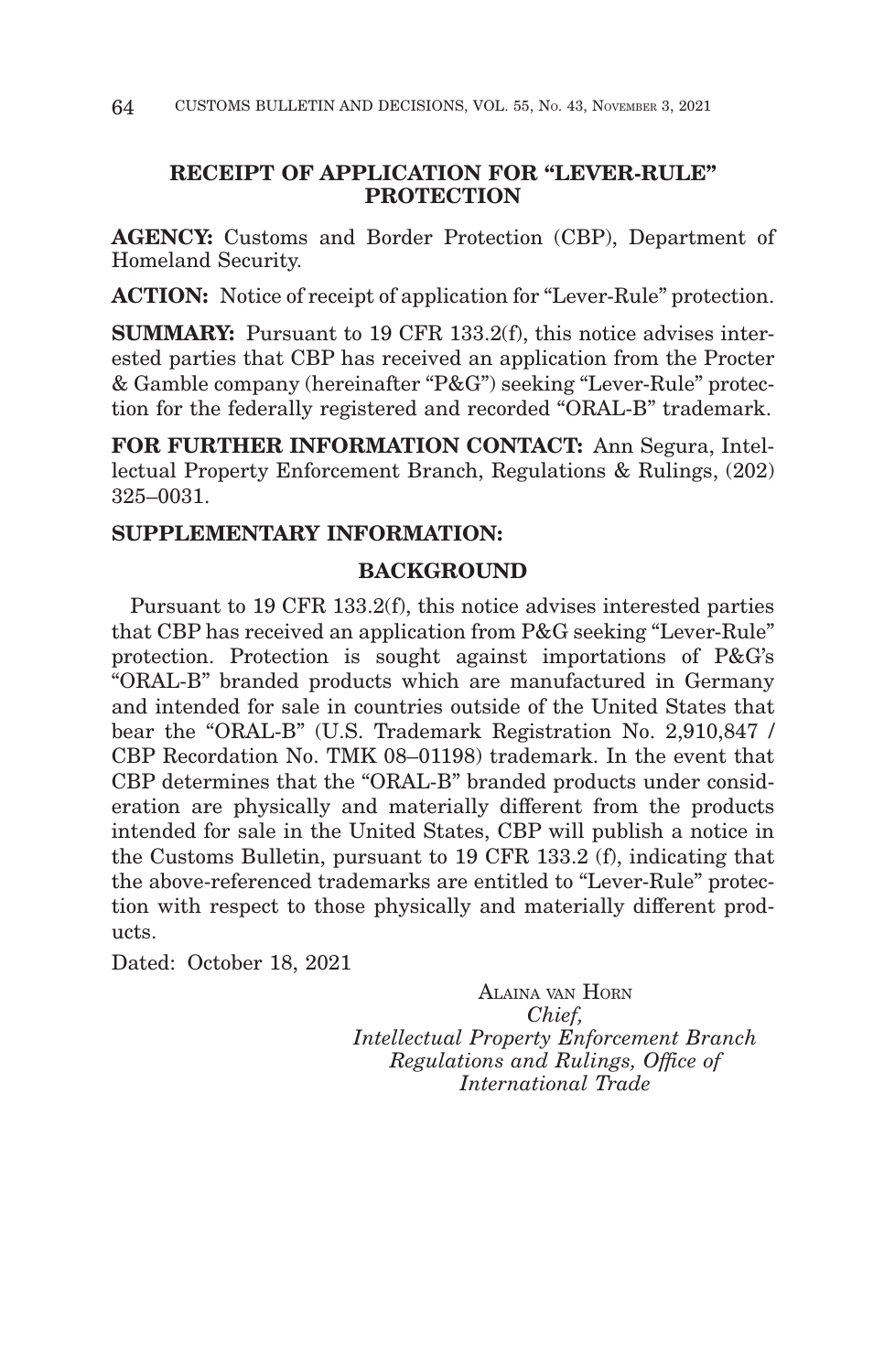# U.S. Court of International Trade f Interna

Slip Op. 21–125

FULL MEMBER SUBGROUP OF THE AMERICAN INSTITUTE OF STEEL CONSTRUCTION, LLC, Plaintiff, v. UNITED STATES, Defendant, and CORNERSTONE BUILDING BRANDS, INC. et al., Defendant-Intervenors.

> Before: Claire R. Kelly, Judge Court No. 20–00090 PUBLIC VERSION

[Sustaining the U.S. International Trade Commission's final negative injury determination in its antidumping and countervailing duty investigations of fabricated structural steel from Canada, the People's Republic of China, and Mexico.]

Dated: September 22, 2021

*Adam M. Teslik* and *Christopher B. Weld*, Wiley Rein LLP, of Washington, DC, argued for plaintiff Full Member Subgroup of the American Institute of Steel Construction, LLC. Also on the briefs were *Alan H. Price*, *Stephanie M. Bell*, and *Enbar Toledano*.

*John D. Henderson*, Attorney-Advisor, Office of the General Counsel, and *Andrea C. Casson*, Assistant General Counsel for Litigation, U.S. International Trade Commission, of Washington, DC, argued for defendant United States. Also on the brief were *Dominic L. Bianchi*, General Counsel, and *Karl S. von Schriltz*, Attorney.

*Ned H. Marshak*, Grunfeld, Desiderio, Lebowitz, Silverman & Klestadt, LLP, of New York, NY, argued for defendant-intervenors Jinhuan Construction Group Co., Ltd., Wison (Nantong) Heavy Industry Co., Ltd., Shanghai Matsuo Steel Structure Co., Ltd., Yanda (Haimen) Heavy Equipment Manufacturing Co., Ltd., Shanghai Cosco Kawasaki Heavy Industries Steel Structure Co., Ltd., Modern Heavy Industries (Taicang) Co., Ltd., Dickerson Enterprises, Inc., and Steel Construction Group, LLC.Also on the brief were *Max F. Schutzman*, *Jordan C. Kahn*, and *Eve Q. Wang*.

*Matthew R. Nicely* and *Daniel M. Witkowski*, Akin, Gump, Strauss, Hauer & Feld-LLP, of Washington, DC, argued for defendant-intervenor Cornerstone Building Brands, Inc.

*Christopher A. Dunn* and *Daniel L. Porter*, Curtis, Mallet-Prevost, Colt & Mosle LLP,of Washington, DC, argued for defendant-intervenor Blue Scope Buildings North America Inc.

*Richard L.A. Weiner* and *Rajib Pal*, Sidley Austin, LLP, of Washington, DC, for defendant-intervenors Exxon Mobil Chemical Company, a Division of Exxon Mobil Corporation, and Gulf Coast Growth Ventures, LLC.

## *OPINION*

## **Kelly, Judge:**

Before the court is Plaintiff Full Member Subgroup of the American Institute of Steel Construction, LLC's ("AISC", "Petitioner", or "Plaintiff") Rule 56.2 motion for judgment on the agency record challenging various aspects of the U.S. International Trade Commission's (the "Commission") final negative injury determination in its antidump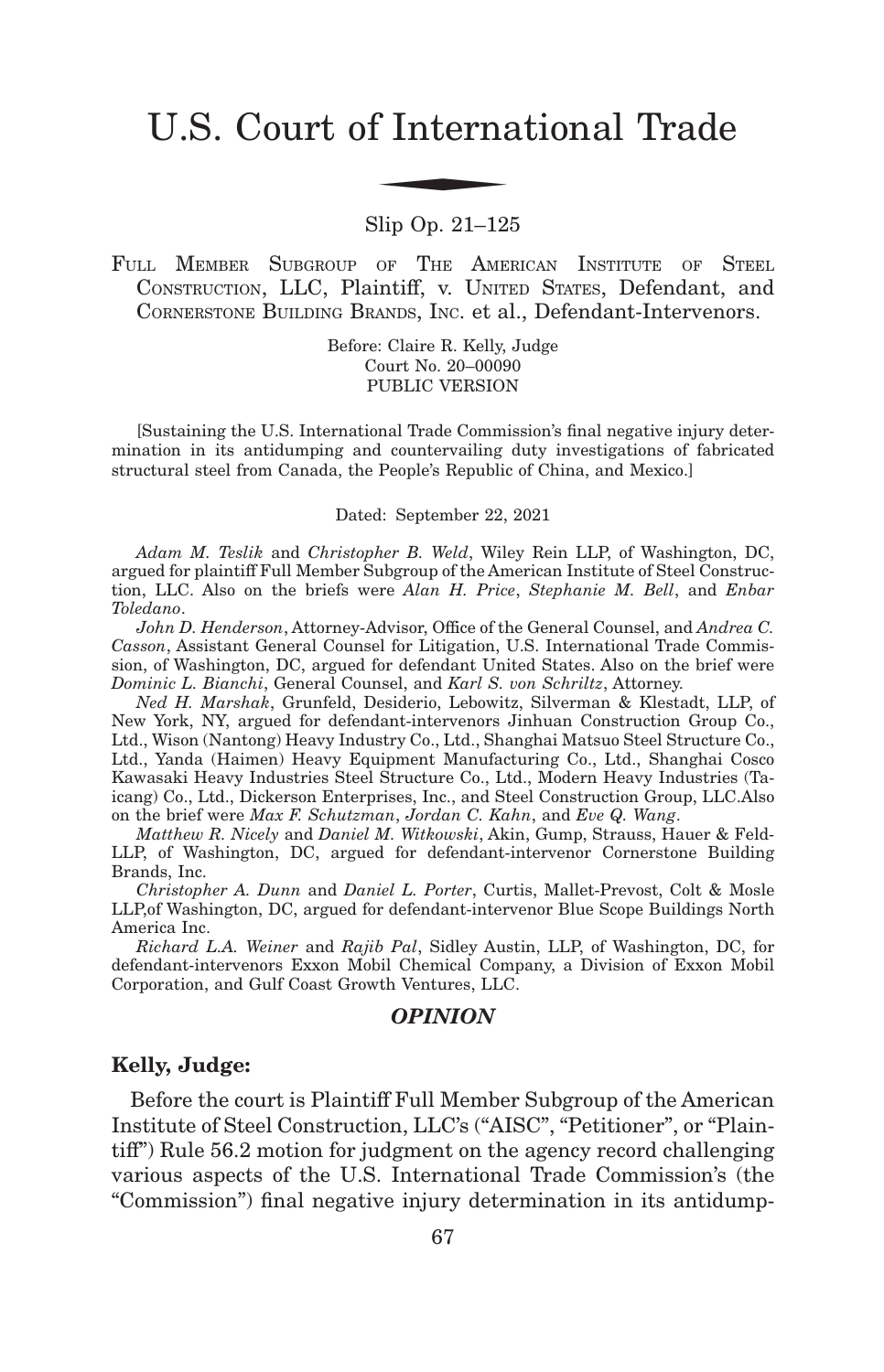ing and countervailing duty ("ADD" and "CVD") investigations of fabricated structural steel ("FSS") from Canada, the People's Republic of China ("China") and Mexico.<sup>1</sup> See [AISC's] Rule 56.2 Mot. J. Agency R., Sept. 21, 2020, ECF No. 52 ("Pl.'s Mot."); *[FSS] From Canada, China, and Mexico*, 85 Fed. Reg. 16,129 (Int'l Trade Comm'n Mar. 20, 2020) (deters.); *[FSS] from Canada, China, and Mexico*, Investigation Nos. 701-TA-616–617 and 731-TA-1432–1434, USITC Pub. 5031 (Mar. 2020) (Final), ECF No. 39–1 ("USITC Pub. 5031"); *see also* Views of Comm'n and Separate and Dissenting Views of Schmidtlein and Karpel (Confidential Version), Mar. 17, 2020, ECF No. 40–1 ("Final Views"); Final Staff Report (Confidential Version), Feb. 12, 2020, ECF No. 40–2, *revised by*, Revisions Final Staff Report (Confidential Version), Feb. 18, 2020, ECF No. 40–3, and Revisions Final Staff Report (Confidential Version), Feb. 24, 2020, ECF No. 40–4 (collectively, "Final Staff Report"). For the following reasons, the Commission's final negative injury determination is sustained.

## **BACKGROUND**

On February 4, 2019, AISC filed petitions with the Commission and the U.S. Department of Commerce ("Commerce") requesting ADD and CVD relief from imports of FSS from Canada, China, and Mexico.2 Compl. ¶ 5, May 13, 2020, ECF No. 9; Petitions Imposition of Antidumping and Countervailing Duties, PD 1, CD 1, Doc. Nos. 665761, 665760 (Feb. 4, 2019) ("Petitions").3 AISC is a "trade association[,] a majority of whose members manufacture, produce, or wholesale the domestic like product in the United States." Compl. ¶ 3. The petitions alleged that unfairly traded imports of certain FSS caused or threatened to cause material injury to the domestic industry. Compl. ¶ 5; Petitions at 1. On February 4, 2019, the Commission initiated the preliminary phase of its investigation into the effects of imports of FSS from Canada, China and Mexico into the United States on the domestic industry. *See [FSS] From Canada, China, and Mexico*, 84 Fed. Reg. 3245 (Int'l Trade Comm'n Feb. 11, 2019) (insti-

<sup>&</sup>lt;sup>1</sup> The countervailing duty investigation concerning fabricated structural steel from Canada was terminated after the U.S. Department of Commerce determined that countervailable subsides were not being provided by Canada. *Certain [FSS] from Canada*, 85 Fed. Reg. 5387 (Dep't. Comm. Jan. 30, 2020) (final negative [CVD] deter.).

<sup>2</sup> Both Commerce and the Commission must come to affirmative conclusions in their respective investigations into imports of the subject merchandise before an ADD orCVD order can be issued. *See* 19 U.S.C. §§ 1673d(c)(2), 1671d(c)(2) (2018).

<sup>&</sup>lt;sup>3</sup> On June 22, 2020, Defendant submitted indices to the public and confidential administrative records underlying the Commission's final determination. These indices are located on the docket at ECF Nos. 39 and 40, respectively. All references in this opinion to documents from the administrative record underlying the Commission's final determination are identified by the numbers assigned by the Commission in those indices and preceded by "PD" and "CD" to denote public or confidential documents.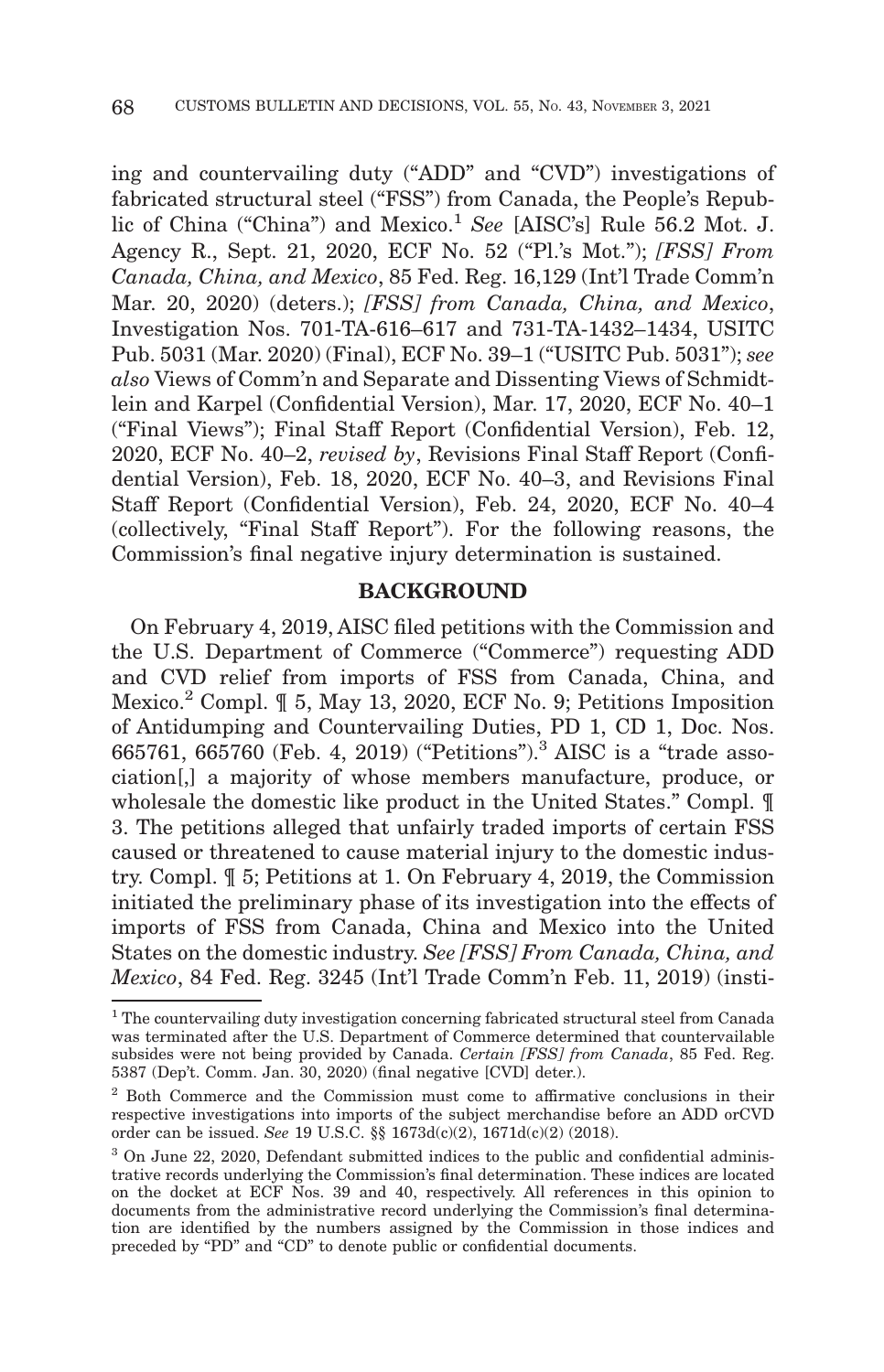tution of [ADD] and [CVD] investigation and scheduling of prelim. phase investigation). The period of investigation ("POI") covered January 2015 through September 2018. *[FSS] from Canada, China, and Mexico*, Investigation Nos. 701-TA-615–617 and 731-TA-1432–1434 (Prelim.) at 12, USITC Pub. 4878, (Mar. 2019) ("USITC Pub. 4878"). The Commission assessed the effect of subject imports from Canada, China, and Mexico on the domestic industry on a cumulated basis after determining that imports from these countries compete with each other and with the domestic like product. USITC Pub. 4878 at 19–21; *see also* Final Views at 35–38;<sup>4</sup> 19 U.S.C. § 1677(7)(G)(i).

The Commission defined "a single domestic like product consisting of all in-scope FSS." Final Views at 15. Commerce defined the scope in its ADD investigations as follows:

The merchandise covered by the investigation is carbon and alloy fabricated structural steel. Fabricated structural steel is made from steel in which: (1) iron predominates, by weight, over each of the othercontained elements; and (2) the carbon content is two percent or less byweight. Fabricated structural steel products are steel products thathave been fabricated for erection or assembly into structures, including, but not limited to, buildings (commercial, office, institutional, and multifamily residential); industrial and utility projects; parking decks; arenasand convention centers; medical facilities; and ports, transportation andinfrastructure facilities. Fabricated structural steel is manufactured from carbon and alloy (including stainless) steel products such as angles, columns, beams, girders, plates, flange shapes (including manufacturedstructural shapes utilizing welded plates as a substitute for rolled wide flange sections), channels, hollow structural section (HSS) shapes, baseplates, and plate-work components. Fabrication includes, but is not limited to cutting, drilling, welding, joining, bolting, bending, punching,pressure fitting, molding, grooving, adhesion, beveling, and riveting andmay include items such as fasteners, nuts, bolts, rivets, screws, hinges,or joints.

The inclusion, attachment, joining, or assembly of non-steel componentswith fabricated structural steel does not remove the fabricated structural steel from the scope.

<sup>4</sup> Citations to the public version of the Final Views can be found at the corresponding page of USITC Pub. 5031 (e.g., USITC Pub. 5031 at 35–38 is the corresponding citation in the public version of the Commission's Final Views for this citation).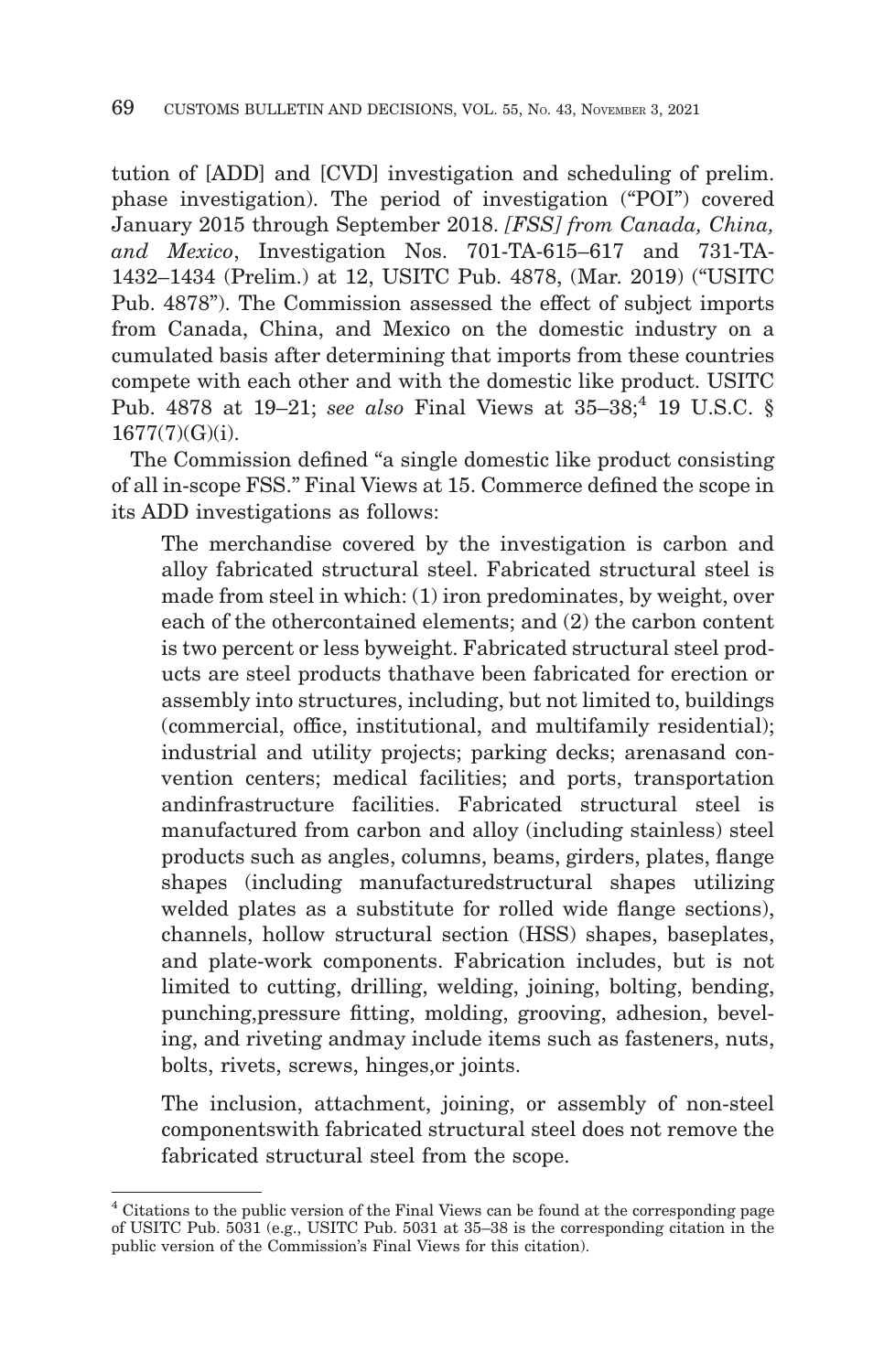Fabricated structural steel is covered by the scope of the investigation regardless of whether it is painted, varnished, or coated with plastics orother metallic or non-metallic substances and regardless of whether itis assembled or partially assembled, such as into modules, modularizedconstruction units, or subassemblies of fabricated structural steel.

Subject merchandise includes fabricated structural steel that has beenassembled or further processed in the subject country or a third country,including but not limited to painting, varnishing, trimming, cutting,drilling, welding, joining, bolting, punching, bending, beveling, riveting, galvanizing, coating, and/or slitting or any other processing that would not otherwise remove the merchandise from the scope of the investigation if performed in the country of manufacture of the fabricated structural steel.

All products that meet the written physical description of the merchandise covered by the investigation are within the scope of theinvestigation unless specifically excluded or covered by the scope of anexisting antidumping duty order.

*Certain [FSS] from Canada*, 85 Fed. Reg. 5373, 5375 (Dep't Com. Jan. 30, 2020) (final deter. of sales at less than fair value); *Certain [FSS] from [China]*, 85 Fed. Reg. 5376, 5379 (Dep't Com. Jan. 30, 2020) (final affirmative deter. of sales at less than fair value); *Certain [FSS] from Mexico*, 85 Fed. Reg. 5390, 5392–93 (Dep't Com. Jan. 30, 2020) (final deter. of sales at less than fair value).

Commerce defined certain enumerated exclusions from the scope of its investigation. *See, e.g., Certain [FSS] from Mexico, 85 Fed. Reg. at 5393–94. Relevant to this dispute is the third exclusion:*

Pre-engineered metal building systems, which are defined as complete metal buildings that integrate steel framing, roofing and walls to form one, pre-engineered building system, that meet Metal Building Manufacturers Association guide specifications. Pre-engineered metal building systems are typically limited in height to no more than 60 feetor two stories.

# *Id.* at 5393.

On February 12, 2020, the Commission issued its final staff report. *See generally* Final Staff Report.5 On February 25, 2020, in a split vote, the Commission determined that the domestic industry was not materially injured by imports of subject FSS. *See* Commission Meet-

<sup>5</sup> Citations to the public version of the Final Staff Report can be found at the corresponding page of USITC Pub. 5031, beginning at page I-1.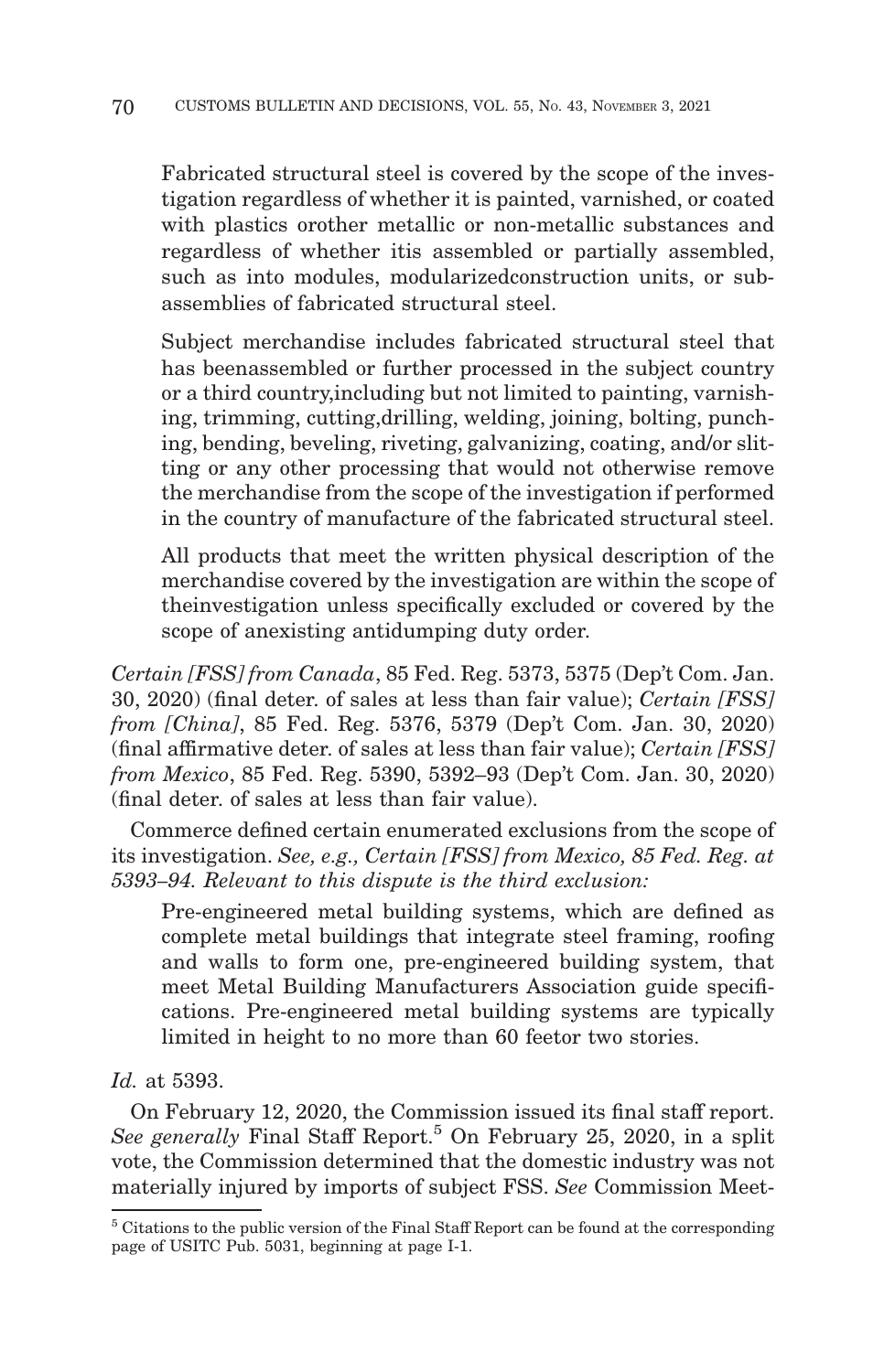ing Transcript, *[FSS] from Canada, China, and Mexico*, Investigation Nos. 701-TA-615–617 and 731-TA-1432–1434 (Final), PD 407, Doc. No. 703488 (Feb. 25, 2020). Three Commissioners voted in the negative ("the Majority"), while two Commissioners voted in the affirmative. *Id.* at 4. Notice of the negative determination was published on March 20, 2020. *[FSS] From Canada, China, and Mexico*, 85 Fed. Reg. 16,129 (Int'l Trade Comm'n Mar. 20, 2020).

This appeal ensued. *See* Summons, Apr. 17, 2020, ECF No. 1; Compl. Plaintiff brought the instant motion for judgment on the agency record, the parties briefed the issues, and the court conducted oral argument on the matter. *See* [AISC's] Memo. in Supp. of [Pl.'s Mot.], Sept. 21, 2020, ECF No. 55 ("Pl.'s Br."); Def. United States' Memo. in Opp'n to [Pl.'s Mot.], Dec. 4, 2020, ECF No. 58 ("Def.'s Br."); Resp. in Opp'n to [Pl.'s Mot.] of Def.-Intervenors Jinhuan Construction Group Co., Ltd., Wison (Nantong) Heavy Industry Co., Ltd., Shanghai Matsuo Steel Structure Co., Ltd., Yanda (Haimen) Heavy Equipment Manufacturing Co., Ltd., Shanghai Cosco Kawasaki Heavy Industries Steel Structure Co., Ltd., Modern Heavy Industries (Taicang) Co., Ltd., Dickerson Enterprises, Inc., and Steel Construction Group, LLC (collectively, "GDLSK Respondents"), Dec. 30, 2020, ECF No. 60 ("GDLSK's Br."); Def.-Intervenors Cornerstone Building Brands, Inc. & BlueScope Buildings North America, Inc.'s Memo. in Opp'n to [Pl.'s Mot.], Dec. 30, 2020, ECF No. 62 ("CBB-BlueScope's Br."); Reply Br. of [AISC], Jan. 28, 2021, ECF No. 63 ("Pl.'s Reply Br."); Oral Arg., May 6, 2021, ECF No. 73.

## **JURISDICTION AND STANDARD OF REVIEW**

The court has jurisdiction pursuant to section  $516A(a)(2)(B)(i)$  of the Tariff Act of 1930, as amended, 19 U.S.C.  $\S$  1516a(a)(2)(B)(i)  $(2018),^6$  and 28 U.S.C. § 1581(c) (2018), which grant the court authority to review actions contesting a final affirmative injury determination. "The court shall hold unlawful any determination, finding, or conclusion found . . . to be unsupported by substantial evidence on the record, or otherwise not in accordance with law." 19 U.S.C. § 1516a(b)(1)(B)(i).

## **DISCUSSION**

## **I. The Commission's Inclusion of NCI and BlueScope's Data**

Plaintiff asserts that the Commission should have excluded data from NCI Group, Inc. ("NCI") and BlueScope Buildings North

<sup>6</sup> Further citations to the Tariff Act of 1930, as amended, are to the relevant provisions of Title 19 of the U.S. Code, 2018 edition.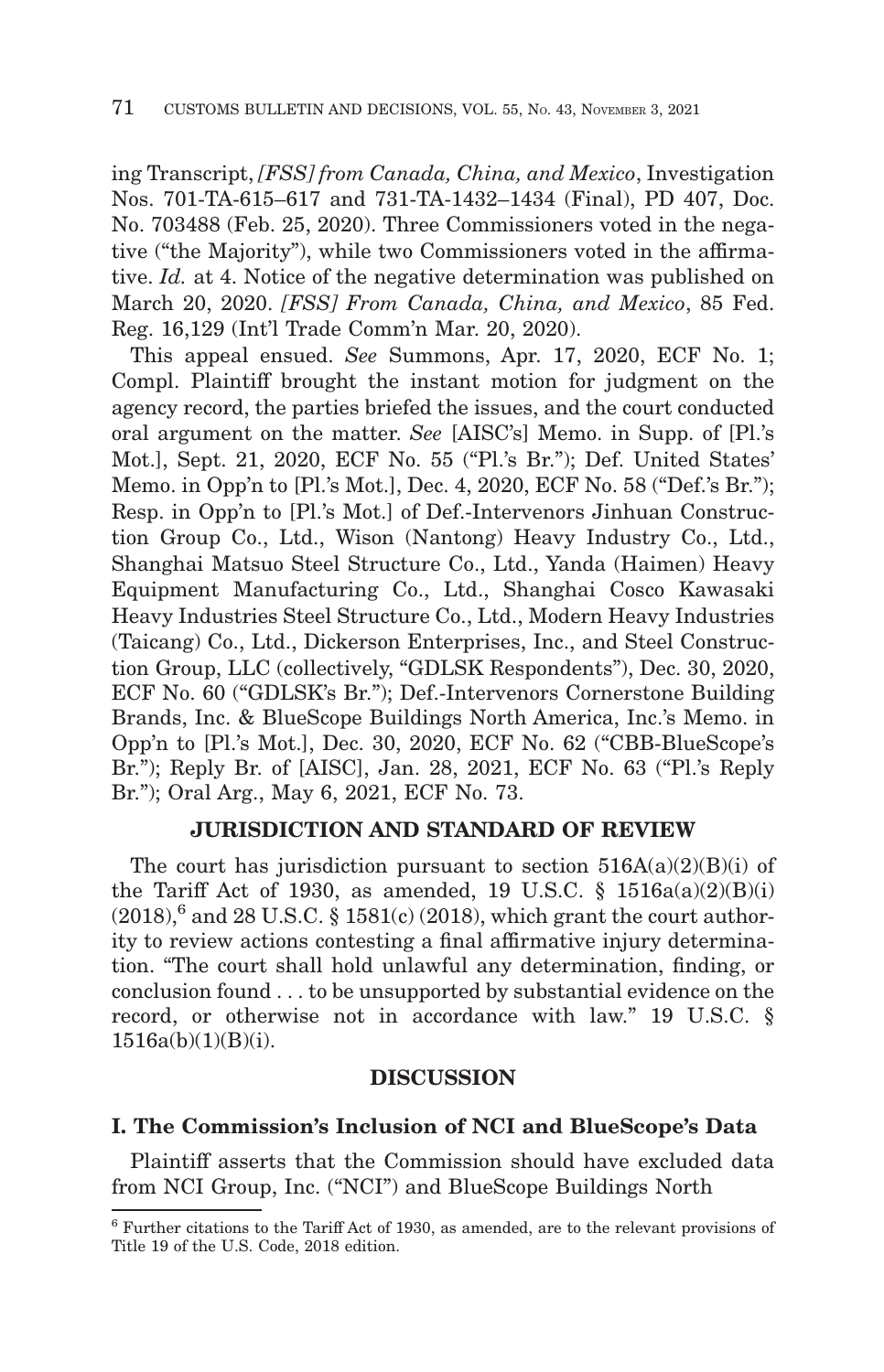America, Inc. ("BlueScope") as out-of-scope. *See* Pl.'s Br. at 41–46. Plaintiff contends that NCI and BlueScope included data for out-ofscope complete PEMBS and non-FSS components of PEMBS. *See id.* Defendant counters that the Commission's reliance on NCI and Blue-Scope's reported data was reasonable, noting that the Commission confirmed that NCI and BlueScope only reported data relating to shipments of in-scope domestic like product. *See* Def.'s Br. at 39–45. Defendant-Intervenors Cornerstone Building Brands, Inc. ("CBB")7 and BlueScope argue that NCI and BlueScope did not report data relating to excluded PEMBS or non-FSS components. *See* CBB-BlueScope's Br. at 4–15. For the following reasons the Commission's inclusion of data from NCI and BlueScope is reasonable.

The Commission shall determine whether a domestic industry is materially injured by reason of subject imports. *See* 19 U.S.C. § 1671d(1). The domestic industry consists of "producers as a whole of a domestic like product." 19 U.S.C. § 1677(4)(A). The "domestic like product" is "a product which is like, or in the absence of like, most similar in characteristics and uses with, the article subject to an investigation." *Id.*§ 1677(10). The Commission conducts a like product analysis in light of the scope as determined by Commerce using a variety of factors. *See, e.g., Nippon Steel Corp. v. U.S.*, 19 CIT 450, 454–55 (1995); *see Torrington Co. v. United States*, 14 CIT 648, 650–52, 651 n.3 (1990), *aff'd*, 938 F.2d 1278, 1280 (Fed. Cir. 1991); *USEC v. United States*, 34 F. App'x 725, 730 (Fed. Cir. 2002). In analyzing the domestic industry and the domestic like product, the Commission may not act arbitrarily. *See Motor Vehicle Mfrs. Ass'n v. State Farm Mut. Auto. Ins. Co.*, 463 U.S. 29, 41 (1983). The Commission's determinations must be supported by substantial evidence. *See* 19 U.S.C. § 1516a(b)(1)(B)(i). Substantial evidence means "such relevant evidence as a reasonable mind might accept as adequate to support a conclusion." *Universal Camera Corp. v. NLRB*, 340 U.S. 474, 477 (1951). The possibility of drawing two inconsistent conclusions from the evidence does not prevent the court from holding that the Commission's findings are supported by substantial evidence. *See Nippon Steel Corp. v. United States*, 458 F.3d 1345, 1352 (Fed. Cir. 2006). However, the Commission must provide an explanation for those conclusions it draws from the record that reasonably addresses relevant arguments made by interested parties. 19 U.S.C. § 1677f(i)(3)(B); *State Farm*, 463 U.S. at 48–49.

<sup>7</sup> Defendant-Intervenor CBB states that it is "a U.S. producer of fabricated structural steel and was known as NCI Building Systems, Inc. prior to changing its name in 2019, during the pendency of the Commission's investigation." CBB-BlueScope's Br. at 1 n.1. According to CBB, it "maintains an operating subsidiary called [NCI], which completed U.S. producer and U.S. importer questionnaires during the Commission's investigation." *Id.*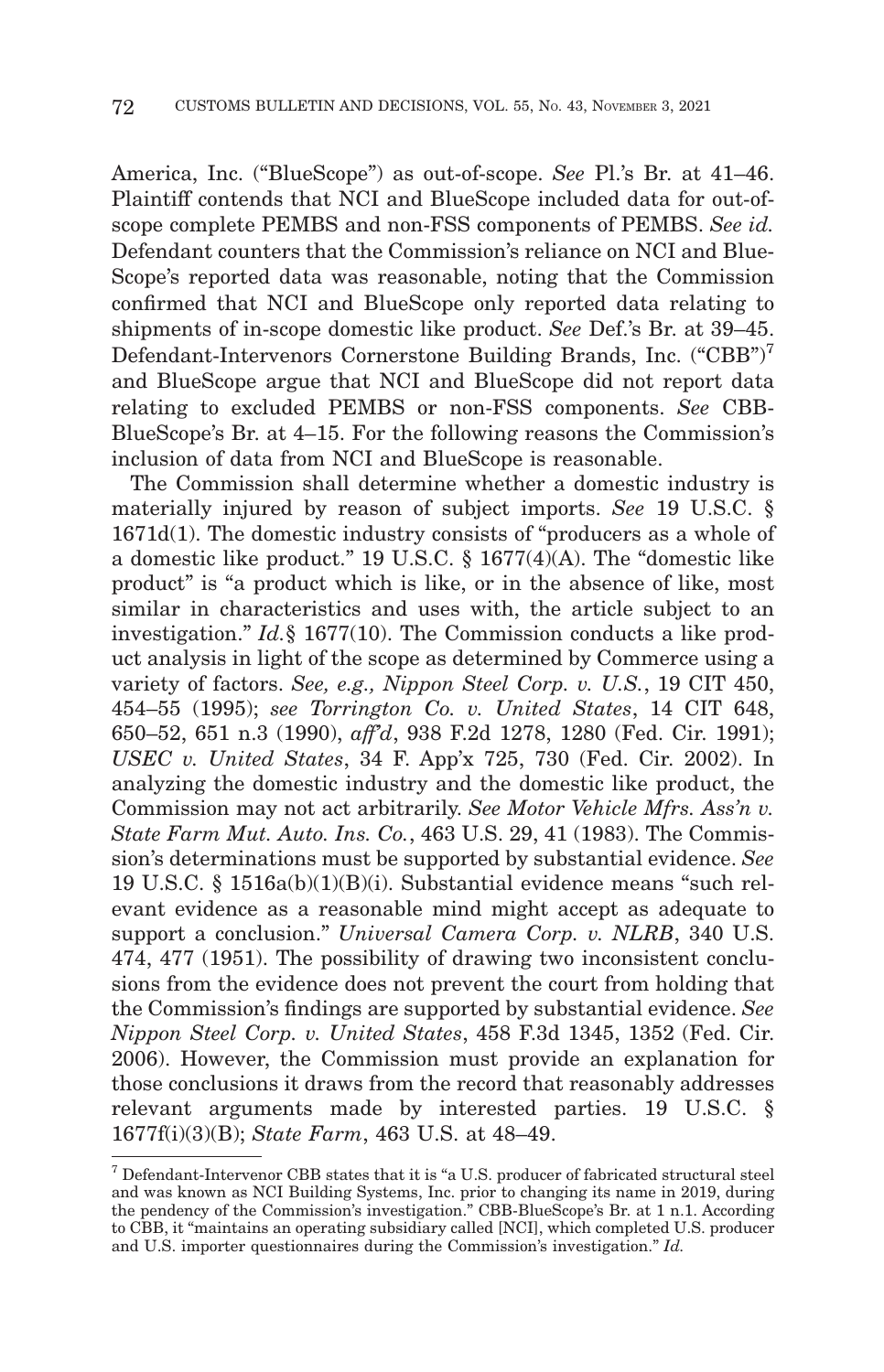Here, the Commission defined the domestic like product as coextensive with Commerce's scope determination, and included NCI and BlueScope's data, explaining that its staff ensured NCI and Blue-Scope did not report any data that were excluded from the scope. *See* Final Views at 63 n.304. That scope included "steel products that have been fabricated for erection or assembly into structures" regardless of whether that FSS was necessary to support design loads. Final Scope Decision Memo. Re: [FSS] from Canada, Mexico, and [China] at 2, 27, PD 353, Doc. No. 702277 (Jan. 23, 2020) ("Final Scope Decision Memo").

It is reasonably discernible that the Commission concluded that non-loadbearing FSS components were in-scope, and that data relating to such components were properly included. Therefore, the Commission's determination that NCI and BlueScope did not include data for out-of-scope merchandise was in accordance with law and supported by the record. The Commission's decision to include data relating to non-load-bearing steel components of PEMBS is in accordance with Commerce's scope ruling. *See* Final Scope Decision Memo. at 26–27. Commerce explained that any FSS that is incorporated into a structure, regardless of whether such FSS "is essential to support the design loads of the structure" is in-scope. *Id*. Given Commerce's explanation, the Commission reasonably included data from NCI and BlueScope for such FSS components of PEMBS. Plaintiff's contention that steel components that are not "structural" in the sense that they are not load bearing should have been excluded contravenes Commerce's explanation of what FSS encompasses. Thus, Plaintiff's claim that the Commission's failure to define "out-ofscope PEMB[S] components" allowed NCI and BlueScope "to define for themselves what they considered 'out-of-scope,'" which resulted in a flawed data set, does not withstand scrutiny. *See* Pl.'s Br. at 43; *see also* Pl.'s Reply Br. at 21.

The Commission instructed NCI and BlueScope to exclude out-ofscope merchandise and followed up to "determine what specific components each producer had included . . . as in[-]scope merchandise." Final Views at 63 n.304. The Commission "reviewed the questionnaire responses . . . closely and examined the data they submitted in light of what Commerce indicated in its final scope definition was within or outside the scope." *Id.* After the hearing, the Commission specifically directed counsel for NCI and BlueScope that "[i]f you produce or import out-of-scope PEMB[S] components, *do not* include such products in either production or imports – even if assembled into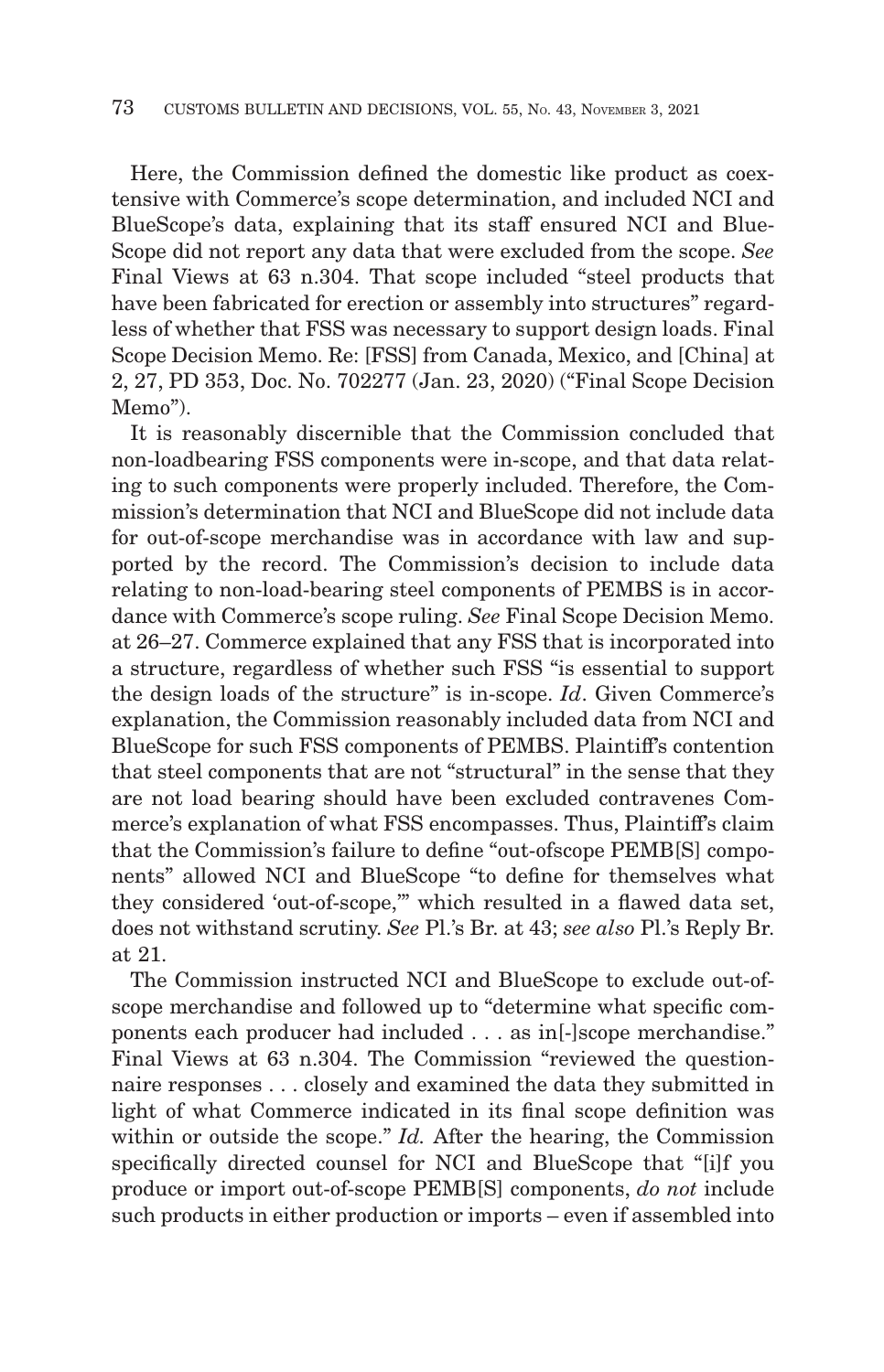[PEMBS] that you sell." *Id.* (emphasis in original). The Commission further obtained shipment data from NCI and BlueScope to determine which specific PEMBS components were included as in-scope merchandise and which components were excluded as out-of-scope merchandise. *Id.* at 64 n.304. The Commission also verified the financial data submitted by NCI.<sup>8</sup> *Id.* The Commission's decision to use all the data submitted by NCI and BlueScope was thus made after a proper review of the record. Given the Commission's documented efforts to ensure that the NCI and BlueScope data was in-scope, Plaintiff's assertion that the Commission acted arbitrarily is baseless. The Commission assured itself that only in-scope data was included, and its determination is reasonable on this record.

Finally, contrary to Plaintiff's interpretation of who constructs PEMBS, the record indicated that the "producers of FSS components of PEMBS" did not construct the completed PEMBS, rather builders constructed the completed PEMBS. Final Views at 43; *see also* Pl.'s Br. at 46–47. The Commission concluded that the producers of FSS did not captively consume the FSS components of PEMBS but merely aggregated them. *Id.* As discussed further below, the record supports the Commission's determination. *See* Revised and Corrected Commission Hearing Transcript at 204 (Pasley), PD 409, Doc. No. 704509 (Mar. 10, 2020) ("Hearing Transcript"); *see also* Post-Hearing Br. BlueScope Buildings North America and Butler de Mexico at 13, PD 341, CD 1005, Doc. Nos. 701534, 701430 (Feb. 4, 2020) ("BlueScope's Post-Hearing Br."); Final Staff Report at III-22 n.12, Table E-9; Post-Hearing Br. [CBB] and Building Systems de Mexico, S.A. de C.V., App. A at 16–17, PD 342, CD 1004, Doc. No. 701540 (Feb. 4, 2020) ("CBB & BSM's Post-Hearing Br."). Thus, the Commission reasonably determined that BlueScope and NCI did not improperly report data in connection with completed PEMBS.

## **II. Failure to Collect Certain Data**

Plaintiff argues that the Commission's failure to seek out "pricing product data<sup>79</sup> or bid data relating to initial offers for projects involving the sale of FSS from both purchasers and producers (or fabricators) for the final phase of its investigation was unlawful and led to an

<sup>&</sup>lt;sup>8</sup> Plaintiff argues that this verification is irrelevant, as it relates to sales figures that should not have been included in the first place. Pl.'s Br. at 45. However, the Commission staff had also verified that only in-scope merchandise that been reported.*See* Verification Report of NCI Group, Inc., *[FSS] from Canada, China, and Mexico Investigation Nos. 701-TA-615–617 and 731-TA-1432–1434* (Final) (Confidential Version) CR 1028 (Feb. 5, 2020).

<sup>9</sup> The parties use the phrase "pricing product data" to describe "quarterly data for the total quantity and f.o.b. value of . . . fabricated structural steel products shipped to unrelated U.S. customers". See USITC Pub. 4878 at V-8.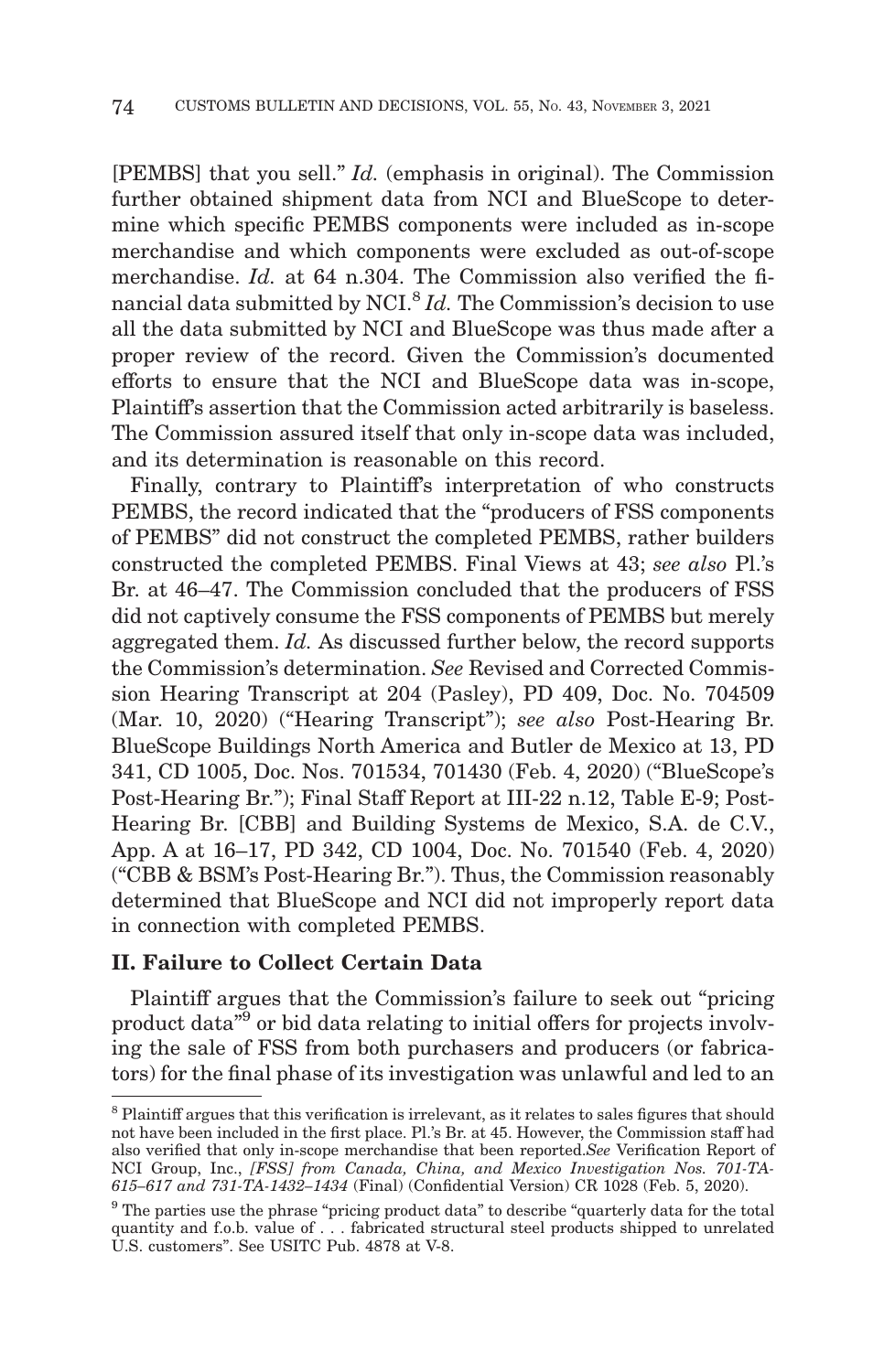inadequate record. *See* Pl.'s Br. at 21–26, 39 (citing, inter alia, *Allegheny Ludlum Corp. v. United States*, 287 F.3d 1365, 1373 (Fed. Cir. 2002)). Defendant contends that Plaintiff's challenge is essentially an objection to the reasonableness of the Majority's analysis, and that the Commission's collection of data in this case was appropriate and reasonable. Def.'s Br. at 25–30. For the following reasons the Commission's methodological choices were reasonable and in accordance with law.

The Commission shall determine whether a domestic industry is materially injured (or threatened with material injury) by reason of subject imports. *See* 19 U.S.C. § 1671d(b)(1). "Material injury" means "harm which is not inconsequential, immaterial, or unimportant." 19 U.S.C. § 1677(7)(A). In each case, the Commission shall consider:

(I) the volume of imports of the subject merchandise,

(II) the effect of imports of that merchandise on prices in the United States for domestic like products, and

(III) the impact of imports of such merchandise on domestic producers of domestic like products, but only in the context of production operations within the United States[.]

*Id.* § 1677(7)(B)(i)(I)–(III). The Commission may also "consider such other economic factors as are relevant to the determination regarding whether there is material injury by reason of imports." *Id.* § 1677(7)(B)(ii). As long as the Commission considers all three mandatory factors, its "methodology and procedures are reasonable means of effectuating the statutory purpose, and there is substantial evidence in the record supporting the agency's conclusions, the court will not impose its own views as to the sufficiency of the agency's investigation or question the agency's methodology." *Ceramica Regiomontana, S.A. v. United States*, 10 CIT 399, 404–05 (1986) (citing *Chevron U.S.A. Inc. v. Natural Res. Def. Council*, 467 U.S. 837, 843 (1984)); *see also Angus Chem. Co. v. United States*, 140 F.3d 1478, 1485 (Fed. Cir. 1998).

The Commission reasonably declined Petitioner's request to solicit additional pricing product data or bid data for the final phase of its investigation. Although FSS is primarily sold through a bidding process, the Commission initially requested pricing product data from U.S. producers and importers regarding the effects of subject imports from Canada, China, and Mexico on FSS sales in the United States.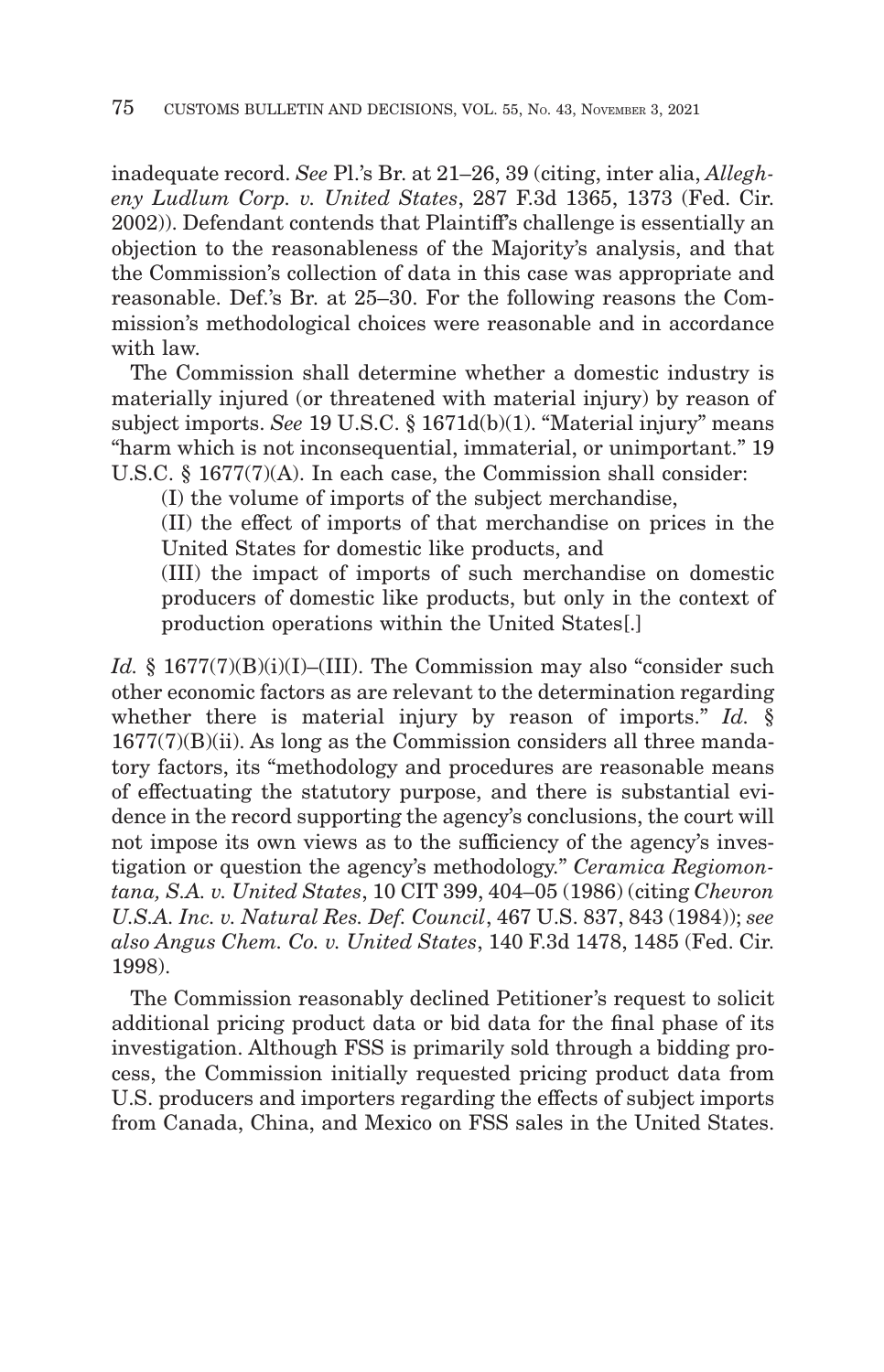*See* USITC Pub. 4878 at V-8.10 The Commission also requested that U.S. producers report instances of lost sales or revenue resulting from FSS imports from Canada, China, and Mexico ("lost sales and revenue survey"), *see id.*at V-13, which it considered alongside other sources such as official import statistics from Commerce and publicly available index data on FSS prices. *See id.* at 4–5, V-7. However, the Commission encountered difficulties with the pricing product data it collected for the preliminary phase, and "request[ed] that the parties in their comments on the draft questionnaires suggest the best way for the Commission to collect comparable pricing data for the domestic like product and the subject imports." *Id.* at 31. On August 5, 2019, the Commission circulated to the parties a draft of its final phase questionnaires, and Petitioner made several suggestions.11 *See* Draft Questionnaires and accompanying Letter, PDs 97–98, Doc. Nos. 684283, 6842844 (Aug. 5, 2019). The Commission implemented some, but not all, of the suggestions offered during the preliminary phase as to how to conduct its investigation. *See, e.g.*, Def.'s Br. at 26–27 (citing Pet'r's Cmts. on Draft Questionnaires, PD 116, CD 314, Doc. Nos.

Product 6.—Fabricated structural steel sold for office buildings, multifamily residential buildings, and mixed-use buildings, 20 stories and greater.

<sup>&</sup>lt;sup>10</sup> The Commission requested pricing product data based on six categories proposed by AISC in its petitions:

Product 1.—Fabricated light structural, Grade 50, 0–19 lbs. per linear foot, sold for industrial projects.

Product 2.—Fabricated medium structural, Grade 50, 20–119 lbs. per linear foot, sold for industrial projects.

Product 3.—Fabricated extra heavy structural, Grade 50, 120 lbs. or greater per linear foot, sold for industrial projects.

Product 4.—Fabricated structural steel sold for schools, libraries, labs, and hospitals, 2–4 stories.

Product 5.—Fabricated structural steel sold for office buildings, multi-family residential buildings, and mixed-use buildings, 5–19 stories.

*Id.*

<sup>&</sup>lt;sup>11</sup> First, Petitioner maintained that the Commission should continue collecting pricing product data and proposed an additional product category calling for "quarterly price data for all [FSS] sold by [the respondent's] firm." *See* Pet'r's Draft Questionnaire Cmts. at 8–9, PD 116, CD 314, Doc. Nos. 687192, 687029 (Sept. 3,2019). Additional time to conduct the final phase, Petitioner argued, would mitigate many of the difficulties experienced by the Commission in collecting usable pricing product data during the preliminary phase. *Id.* at 6–7. According to Petitioner, even if the collected pricing product data suffered limitations, it would still be useful to complement or corroborate the bid data. *Id.* at 8. Second, in addition to requesting data from U.S. purchasers of FSS, Petitioner urged the Commission to expand its questionnaire to include bid data from U.S. and foreign producers of FSS. *Id.* at 10–11. Petitioner explained that fabricators/producers of FSS would be better positioned to itemize total bid prices in such a way as to enable the Commission to isolate the FSS component of final bids. *Id.* Third, Petitioner requested that the Commission seek data on initial bid amounts for sales of FSS. *Id.* at 11. Petitioner submitted that implementing its request would allow the Commission to conduct a representative comparison of FSS prices that reflects any price changes that occurred between rounds of bidding in response to subject imports. *See id.* at 10–11.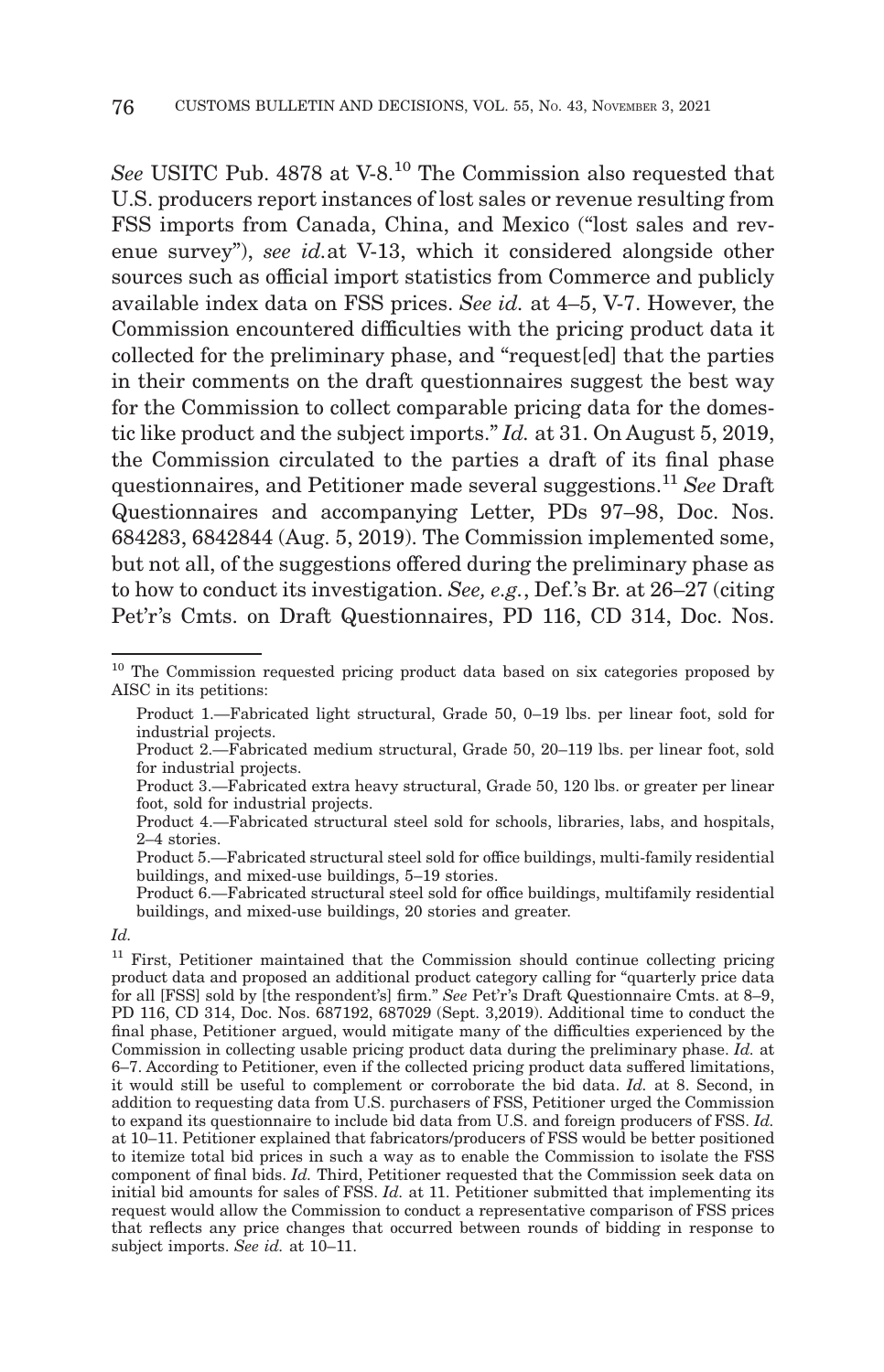687192, 687029 (Sept. 3, 2019) ("Pet'r's Draft Questionnaire Cmts."), Final Questionnaires, PD 154 (Oct. 4, 2019)).

Although the Plaintiff argues that the Commission ignored its suggestions, Pl.'s Br. at 21–22, the Commission reasonably determined that requesting additional pricing product data would not lead to probative evidence. *See* Final Views at 52–53. The Commission noted irregularities with the data and difficulties it encountered when soliciting responses from U.S. producers during the preliminary phase. *See id.* at 52–53, 53 n.256. The Commission explained that Petitioner's suggestion to collect pricing product data for the same six categories, plus an additional seventh category consisting of all FSS, did little to address the problems the Commission encountered in the preliminary phase of the investigations. *See id.* at 52–53, 53 nn.254, 256. The Commission's preliminary request for pricing product data produced responses that all parties that address this issue acknowledge were flawed and of limited probative value. *See* Pl.'s Br. at 21–23; Def.'s Br. at 30–31; GDLSK's Br. at 14–15. The Commission's determination that further requests for the same data would be unhelpful is reasonable. It may be, as Petitioner speculated in its comments, that the inclusion of one additional product pricing category in the Commission's final phase questionnaire and more time to conduct the final phase of the investigation would have mitigated difficulties the Commission encountered during the preliminary phase. Pet'r's Draft Questionnaire Cmts. at 8–9. However, an alternative reasonable approach does not render the Commission's determination unreasonable. *See Nippon Steel Corp.*, 458 F.3d at 1352.

The Commission also requested bid data from purchasers, but not from producers or fabricators, and limited its request to bid data relating to final offers. *See* Final Questionnaire at 28–30. The Commission observed that Petitioner "acknowledged in the petitions that the customized nature of FSS and the bid process imposed limitations on the usefulness of both pricing product data and bid data for FSS," and that "[t]he petitions specifically cited a previous investigation in which the Commission had explained that its 'conventional {pricing product} approach to pricing' was 'not useful' in that investigation given the custom nature of the products and the bidding process through which they were sold." Final Views at 53 n.256 (citing Petitions at 27); *see also* Large Power Transformers from Korea Investigation No. 731-TA-1189 (Prelim.) at 16, USITC Pub. 4256 (Sept. 2011) ("USITC Pub. 4256"). It is reasonably discernible, based on the Commission's reference to Large Power Transformers from Korea, that past investigations dealing with subject merchandise that are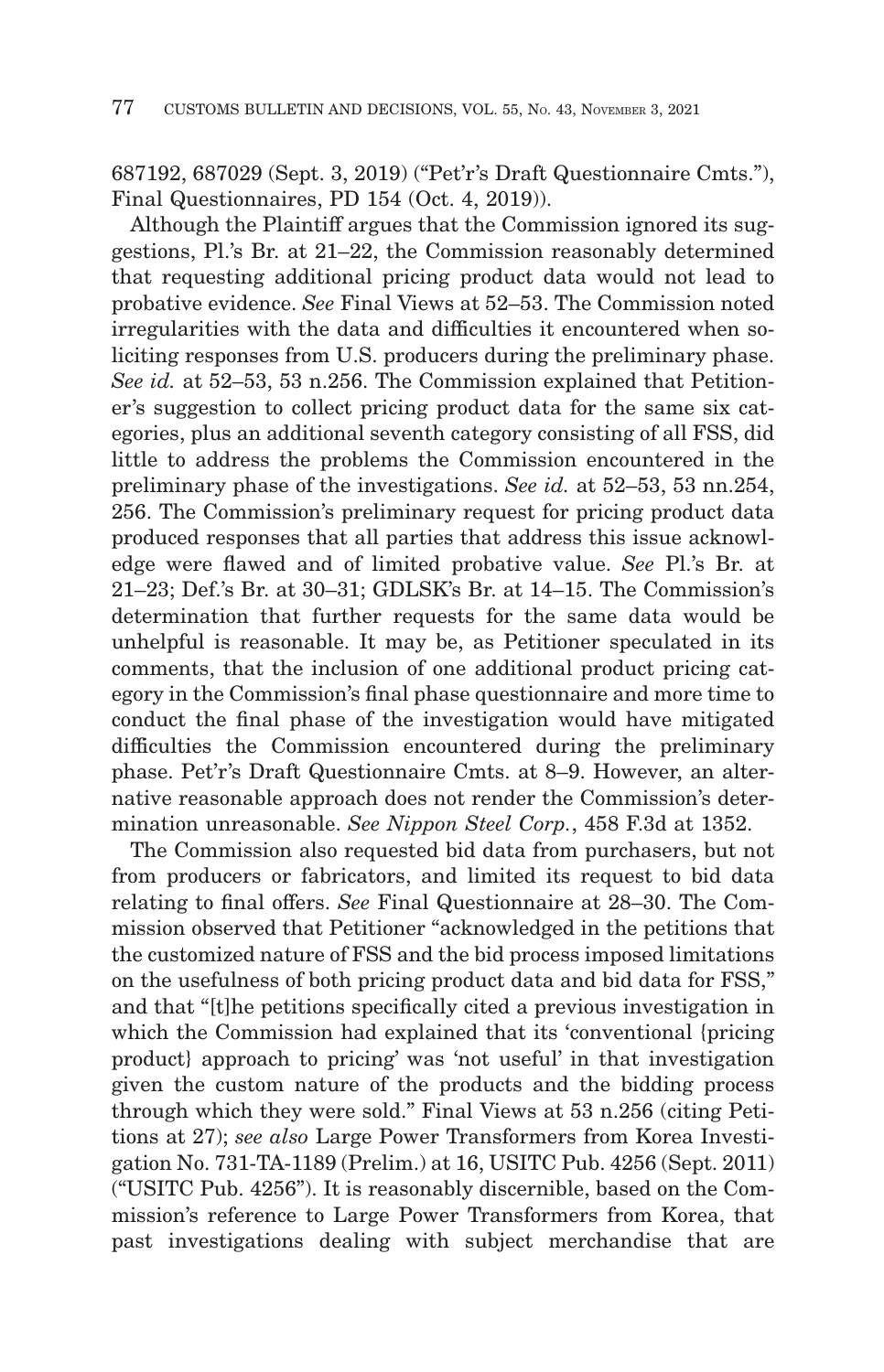custom-made for specific projects and sold through a bidding process informed the Commission's decision to limit its request to final bid data from U.S. purchasers.12 *See* Final Views at 53 n.256.

Plaintiff's assertions that the Commission should have requested initial bid data and that the Commission should have broadened its requests to include bid data from fabricators, fail for similar reasons. *See* Pl.'s Br. at 21–22, 38–39. As discussed, it is reasonably discernible that the Commission preferred to request bid data from purchasers because requests for bid data from fabricators or producers would result in comparability issues. *See* Final Views at 53 n.256; *see also, e.g.*, Engineered Process Gas Turbo-Compressor Systems from Japan, Investigation No. 731-TA-748 (Final) at V-4 n.16, USITC Pub. 3042 (Jun. 1997) ("Since bid prices presented by individual suppliers may differ in their scope, information from contractors/end users is more reliable in terms of comparing bids from different suppliers, since it is more likely that all bids presented will cover an equivalent scope.").<sup>13</sup>

## **III. The Commission's Refusal to Apply Captive Production Provisions**

The Commission's determination not to apply the captive production provision of the statute, *see* 19 U.S.C. § 1677(7)(C)(iv), is reasonable and supported by substantial evidence. The Commission determined that aggregation of FSS components with non-FSS components into PEMBS "kits" does not constitute "production of a downstream article" within the meaning of the statute. *See* Final Views at 43; *see also* 19 U.S.C. § 1677(7)(C)(iv). Plaintiff argues that the relevant downstream article is a complete PEMBS, which Plaintiff asserts is indistinguishable from a PEMBS kit. See Pl.'s Br. at 46. Plaintiff further argues that the PEMBS kits themselves are down-

<sup>12</sup> For example, in *Large Power Transformers from Korea*, the Commission requested bid data from producers and fabricators, but found that the information submitted was not sufficient to permit identification of instances where U.S. produced subject merchandise compete with subject imports for the same sales. USITC Pub. 4256 at 16. Indeed, Defendant points out, and Plaintiff does not dispute, that in the three most recent investigations cited by Plaintiff, the Commission limited its examination to final bid data from purchasers. *See* Def.'s Br. at 29 (citing Utility Scale Wind Towers from China and Vietnam, Investigation Nos. 701-TA-486 and 731-TA-11951196 (Final) at 22, USITC Pub. 4372 (Feb. 2013); 100- to 150- Seat Large Civil Aircraft from Canada, Investigation Nos. 701-TA-578 and 731-TA-1368 (Final) at V10, USITC Pub. 4759 (Feb. 2018); Large Diameter Welded Pipe from China and India, Investigation Nos. 701-TA-593–594 and 731-TA-1402 and 1404 (Final) at 43, USITC Pub. 4859 (Jan. 2019)).

<sup>&</sup>lt;sup>13</sup> Plaintiff invokes *Allegheny* for the proposition that the Commission has an obligation to seek out more information than it did in this case. Pl.'s Reply Br. at 4–5. In *Allegheny*, the U.S. Court of Appeals for the Federal Circuit held that the Commission must seek out all relevant information before resorting to the "product line provision" of the statute, *see Allegheny* 287 F.3d at 1372, but the parties do not argue that the product line provision is applicable in this instance. *See* 19 U.S.C. § 1677(4)(D). Therefore, *Alleghany* is not applicable.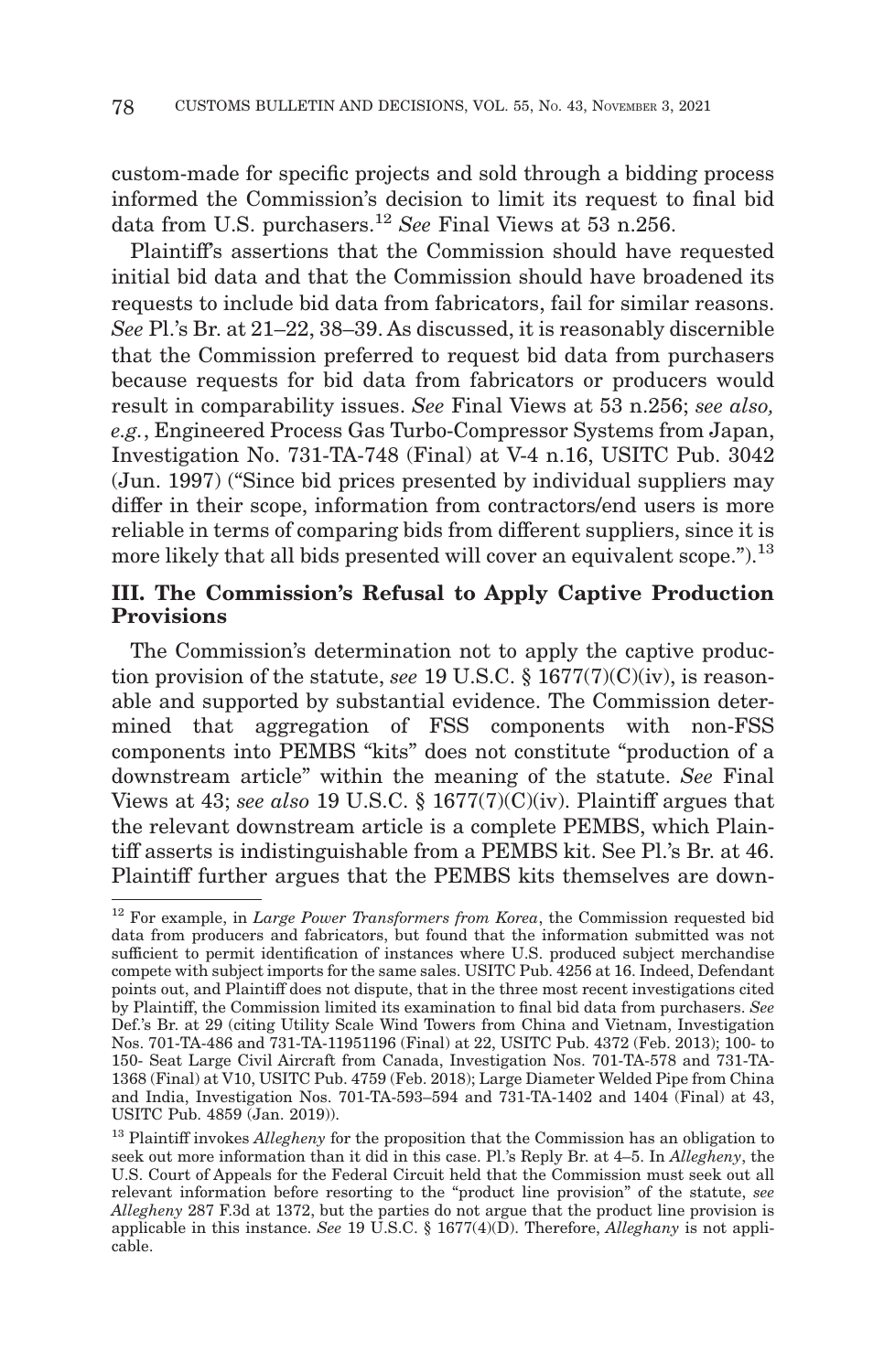stream articles. *Id.* at 48–49. Defendant asserts the Commission's determination not to apply the captive production provision was reasonable because builders, not FSS producers, produce PEMBS, so FSS is not internally transferred for the production of a downstream article. Def.'s Br. at 46–47. Defendant further argues that it was reasonable for the Commission to determine that aggregation of PEMBS components without any assembly was "not tantamount to a downstream article 'produced' from an in-scope article." *Id.* at 46 (quoting Final Views at 43 n.188). NCI and BlueScope contend that the Commission's determination not to apply the captive production provision was reasonable and that the Commission's interpretation of the statute is entitled to deference. CBB-BlueScope's Br. at 17–19. For the following reasons, the Commission's decision not to apply the captive production provision is reasonable and supported by substantial evidence.

For the captive production provision to apply, the threshold condition that domestic producers internally transfer domestic like product for the production of a downstream article and sell a significant production of the domestic like product in the merchant market must be met.<sup>14</sup> If the threshold condition is met, the Commission will consider whether the downstream article enters the merchant market and whether the domestic like product is the predominant material input in production of the downstream article. 19 U.S.C. §  $1677(7)(C)(iv)$ . The term "internally transfer[red] ... for the production of a downstream article" is further defined by Congress to mean "processed into a higher-valued downstream article by the same producer." *See* Uruguay Round Agreements Act: Statement of Administrative Action, H. Doc. 103–316, at 852 (1994), *reprinted in* 1994

<sup>&</sup>lt;sup>14</sup> Captive production is defined by the statute as follows,

If domestic producers internally transfer significant production of the domestic like product for the production of a downstream article and sell significant production of the domestic like product in the merchant market, and the commission finds that—

<sup>(</sup>I) the domestic like product produced that is internally transferred for processing into that downstream article does not enter the merchant market for the domestic like product, and

<sup>(</sup>II) the domestic like product is the predominant material input inthe production of that downstream article,

then the Commission, in determining market share and the factors affecting financial performance set forth in clause (iii), shall focus primarily on the merchant market for the domestic like product.

<sup>19</sup> U.S.C. § 1677(7)(C)(iv). Sales in the "merchant market" refers to sales to unrelated customers. *See* Uruguay Round Agreements Act, Statement of Administrative Action, H.R. Doc. No. 103–316, vol. 1, at 852 (1994), *reprinted in* 1994 U.S.C.C.A.N. 4040, 4185 ("SAA").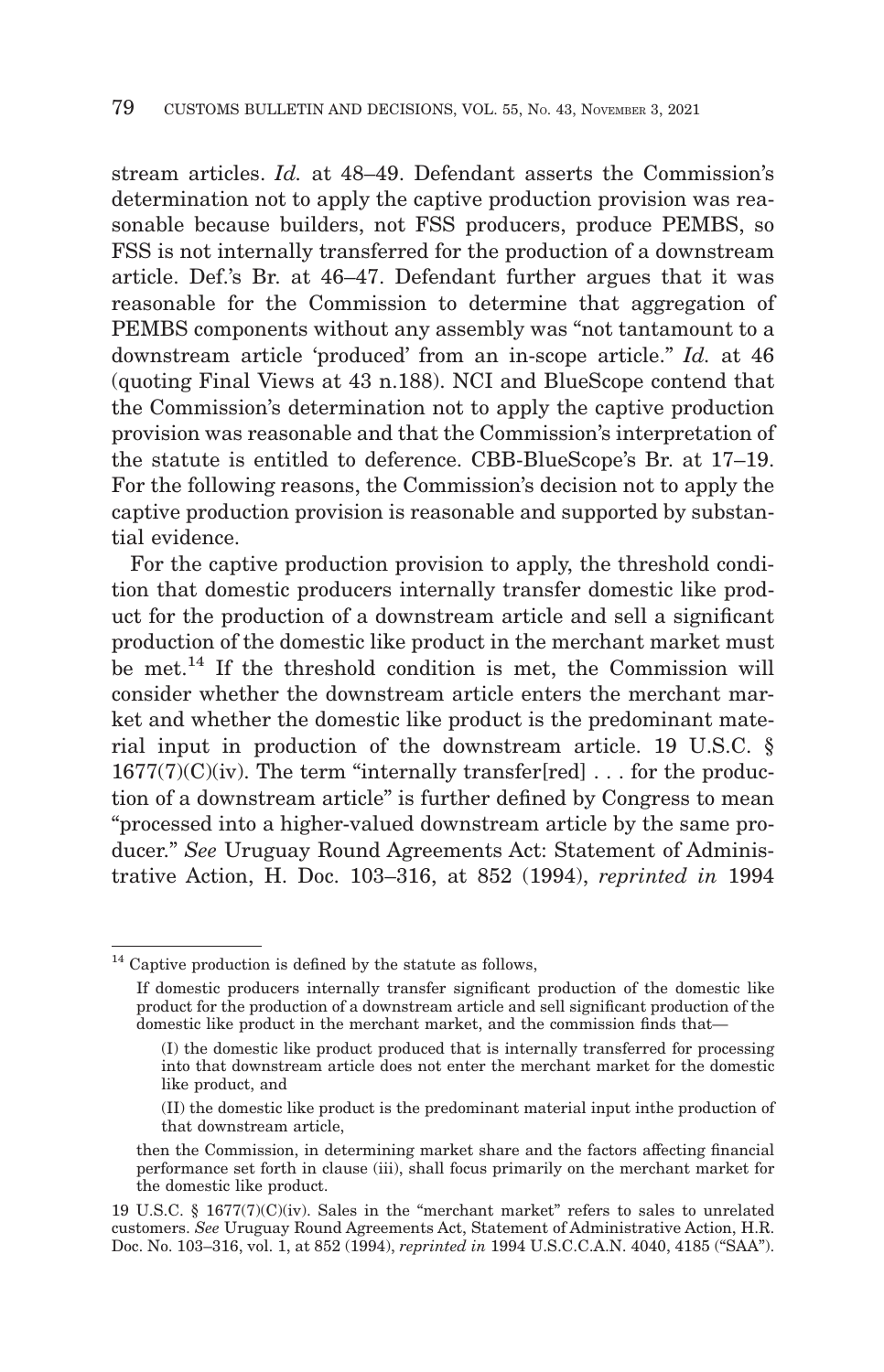# U.S.C.C.A.N. 4040, 4185 ("SAA"); *see also* 19 U.S.C. §  $1677(7)(C)(iv).$ <sup>15</sup>

Neither the statute nor the SAA further define "production of a downstream article," or "processing into a distinct downstream article."16 If the statute is ambiguous, the court defers to the Commission's interpretation as long as that interpretation is permissible under the statute.17 *See Chevron*, 467 U.S. at 843. The common meanings of these words do not compel any specific interpretation of the terms "production of a downstream article," or "processing into a distinct downstream article"; therefore, the Commission's construction will be upheld as long as it is permissible. *See id*.

Here, the Commission found that the threshold condition of the statute was not met because aggregation of FSS and non-FSS components of PEMBS did not constitute production of a downstream article and that unrelated builders, not FSS producers, produced the downstream article PEMBS. Final Views at 43. The Commission further found that PEMBS themselves, not the aggregated components, were the downstream articles produced from the in-scope FSS. *See id.* at 43 n.188 ("Aggregation of components, without any assembly by the domestic producer, is not tantamount to a downstream product 'produced' from in-scope articles"). The Commission's determination that PEMBS kits are not downstream articles that are produced using domestic like product was a reasonable interpretation of the statute. No party contends that FSS used in the construction of PEMBS is changed via large-scale assembly with machines or subjected to "a series of mechanical or chemical operations . . . to change it" after it is initially manufactured, but before it is used by builders

<sup>&</sup>lt;sup>15</sup> The SAA "shall be regarded as an authoritative expression by the United States concerning the interpretation and application of the Uruguay Round Agreements and this Act in any judicial proceeding in which a question arises concerning such interpretation or application." 19 U.S.C. § 3512(d).

<sup>16</sup> Plaintiff argues that the Commission did not discuss processing in its Final Views, *see* Pl.'s Reply Br. at 23, but it is reasonably discernible from the Commission's reliance on the SAA's explanation of the threshold condition that the term "for the production of a downstream article" necessarily encompassed the SAA's elucidation of that term to mean "processing into a downstream article." *See* Final Views at 42– 43; SAA at 852.

<sup>&</sup>lt;sup>17</sup> "Production" is defined by the Oxford English Dictionary as, "The action of making or manufacturing from components or raw materials, or the process of being so manufactured." https://www.lexico.com/en/definition/production (last visited Sept. 16, 2021). Likewise, the Oxford English Dictionary defines "produce" as, "Make or manufacture from components or raw materials." https://www.lexico.com/definition/produce (last visited Sept. 16, 2021). "Make" is defined as "Form (something) by putting parts together or combining substances; create," and "manufacture" is defined as "Make (something) on a large scale using machinery." *See* https://www.lexico.com/definition/make (last visited Sept. 16, 2021); https://www.lexico.com/definition/manufacture (last visited Sept. 16, 2021). Finally, the Oxford English Dictionary defines "process" as, "Perform a series of mechanical or chemical operations on (something) in order to change or preserve it." *See* https://www.lexico.com/ definition/process (last visited Sept. 16, 2021).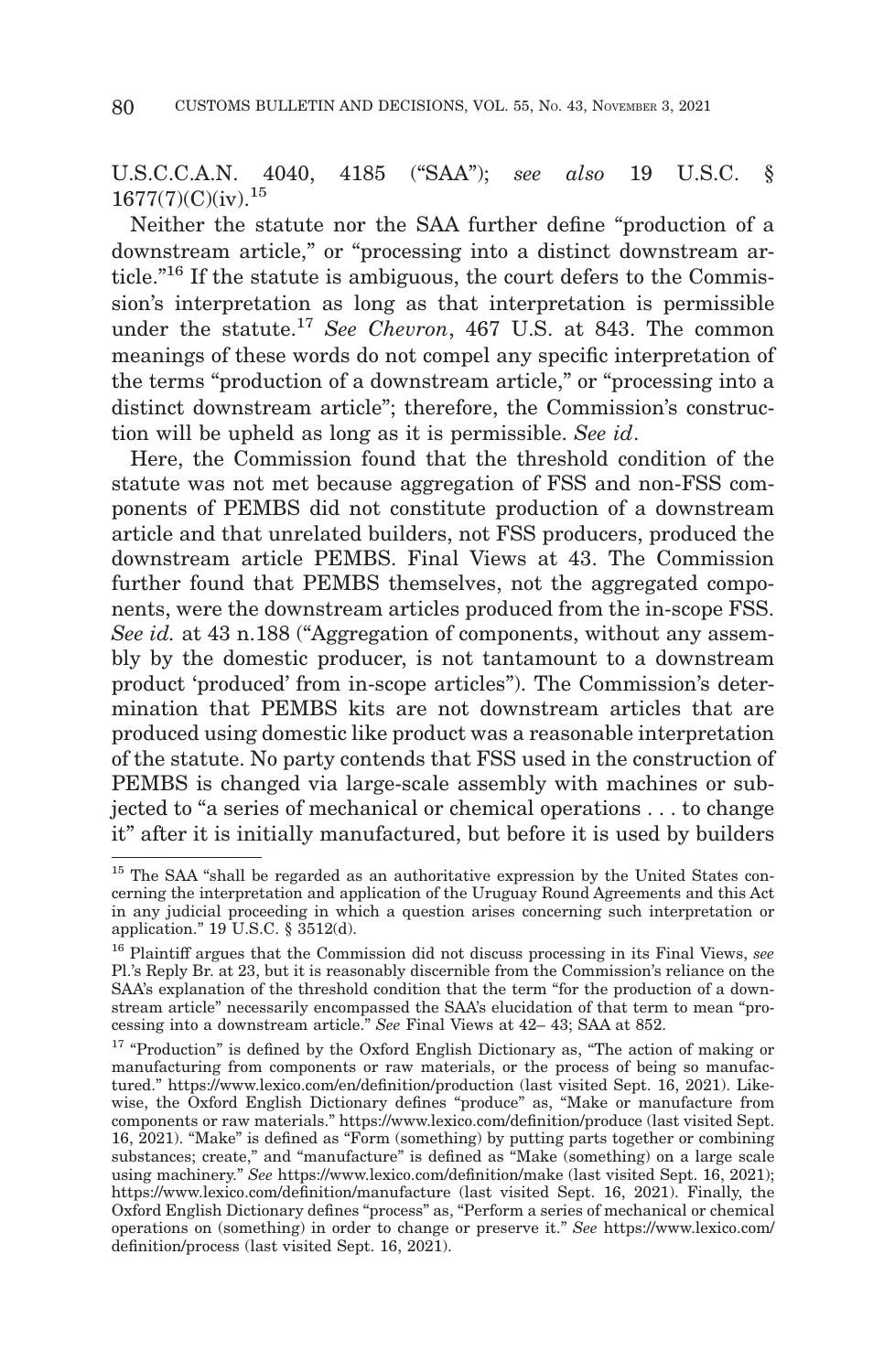in the construction of PEMBS. See https://www.lexico.com/definition/ manufacture (last visited Sept. 16, 2021); https://www.lexico.com/ definition/process (last visited Sept. 16, 2021). The parties agree that after FSS for use in PEMBS is manufactured, it is either aggregated with other PEMBS components and shipped to job sites or else shipped directly to job sites without being aggregated.18 *See* Pl.'s Br. at 46; Def.'s Br. at 47; CBB-BlueScope's Br. at 21–22.

Plaintiff does not contend that the threshold condition is unambiguous or that the Commission's construction of the threshold condition is contrary to the clear intent of Congress. *See* Pl.'s Reply Br. at 23–24. Rather, Plaintiff asserts that the Commission's brief sets forth a post-hoc rationalization of the Commission's determination that was not set forth in the Final Views. *Id.* at 23. Specifically, Plaintiff argues that the Commission's determination focuses only on whether PEMBS kits are a downstream article, not that FSS is further processed to produce a downstream article. *Id.* at 23. Plaintiff misinterprets the Commission's analysis of the threshold condition. The Commission interpreted the statute as requiring that a "downstream article" be "further processed" in order to be produced. *See* Final Views at 42–43, 43 n.188. Because PEMBS kits were aggregated and not processed, PEMBS kits did not constitute a downstream article that was produced from in-scope FSS under the statute. *Id.* at 43. Plaintiff's argument that the Commission acted contrary to law because the legislative history does not support the Commission's position fails to persuade. *See* Pl.'s Br. at 46–48. Indeed, the legislative history quoted by the Plaintiff refers to whether a distinct article is "produced from that product." *Id.* at 47–48 (quoting Final Views at 43 n.188 and SAA at 852). It is reasonably discernable that the Commission concluded that producing one product from another requires more than aggregation. The Commission's interpretation is reasonable.

Moreover, the Commission's determination is supported by substantial evidence. Plaintiff argues that the distinction between a PEMBS kit and a complete PEMBS is "arbitrary [and] unsupported by the record." Pl.'s Br. at 46. However, the distinction is made not by the Commission but by Commerce in the Final Scope Determination, in which Commerce states, "[p]re-engineered metal building systems, which are defined as complete metal buildings that integrate steel framing, roofing and walls to form one, pre-engineered building sys-

<sup>&</sup>lt;sup>18</sup> Plaintiff asserts that FSS is [[

 <sup>]];</sup> however, it is reasonably discernible that the Commission determined that [[

<sup>]]</sup> is not equivalent to "production" or "processing." *See* Reply Br. of [AISC] (Revised Confidential Version), at 24, Feb. 1, 2021, ECF No. 65; Final Views at 43.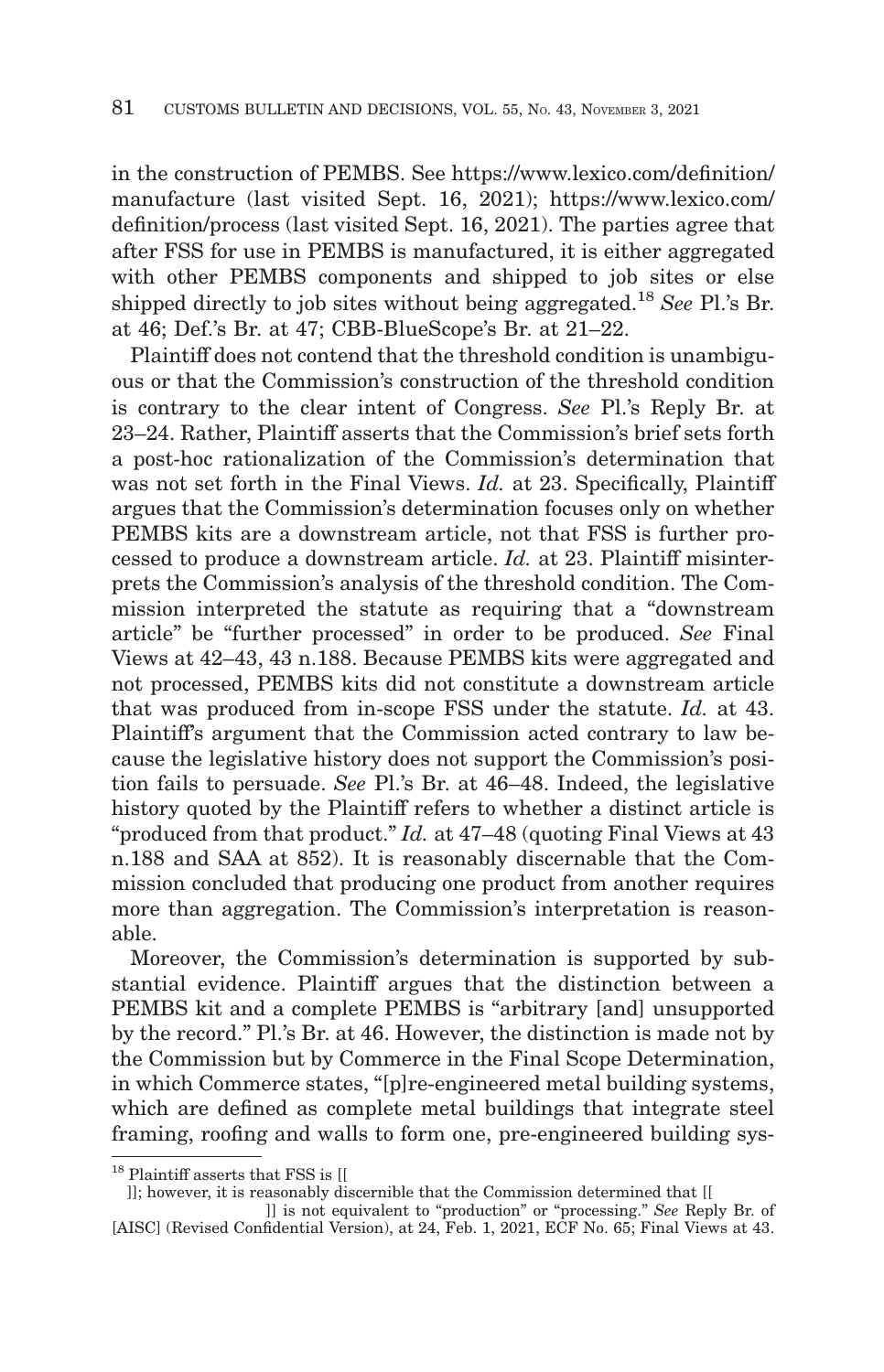tem, that meet Metal Building Manufacturers Association guide specifications" are "excluded from the scope of these investigations." Final Scope Decision Memo at 3. BlueScope asserts that it does not consume the FSS in the manufacture of a downstream product. Hearing Transcript at 204 (Pasley); *see also* U.S. Producers' Questionnaire [Revised] Resp. of [BlueScope] at IV-7, CD 547, Doc. No. 694313 (Nov. 8, 2019). BlueScope explains that it "produces FSS, which it ships, usually in stages, to the building site. There, the FSS is ultimately assembled by the builder into a completed building." *Id.*; *see also* BlueScope's Post-Hearing Br. at 13 ("BlueScope does not captively consume its production of PEMBS components"). BlueScope further testified that it ships FSS to the site, where the builder assembles the FSS and other materials into a complete building. *Id.* ; *see also* Final Staff Report at III-22 n.12, Table E-9. Likewise, record evidence from CBB and Building Systems de Mexico S.A. de C.V. ("BSM") supports the Commission's findings that NCI and BlueScope did not internally transfer FSS for further processing into a downstream article. *See* CBB & BSM's Post-Hearing Br., Appx. A at 16–17. Thus, there is substantial evidence to support the Commission's determination that U.S. producers do not captively consume FSS for the production of downstream articles, but rather that they produce FSS which is then used by unrelated parties to produce the downstream PEMBS. *See* Final Views at 43.

Contrary to Plaintiff's suggestion, the Commission's interpretation of what constitutes a complete PEMBS is not "absurd." See Pl.'s Reply Br. at 25. The Commission determined that, "in nearly all instances, it is not the producers of FSS components of PEMBS that produce a finished PEMBS; rather it is the builders that construct a complete PEMB[S] from the various components in the kit, or by combining the in-scope components it purchases from the producer with other materials that it purchases separately."<sup>19</sup> Final Views at 43. Plaintiff argues that there is no difference between a completed building and the parts used in its construction, *see* Pl.'s Br. at 46, however, it was not unreasonable for the Commission to find that completed PEMBS (i.e. buildings) are distinguishable from their component parts, regardless of whether those components are aggregated and sold together as a kit. Indeed, Plaintiff appears to have understood this distinction in its briefing at the agency level. *See* Pet'r's Prehearing Br. at 22, PD 309, CD 953, 960, Doc. No. 699961, (Jan. 21, 2020) ("While complete PEMBS have their own standards that apply to the

<sup>19</sup> Despite Plaintiff's contention, *see* Pl.'s Br. at 47, the fact that "beginner-level workshops" are offered, does not mean that "anyone" can construct a PEMBS. Teams of professional builders construct PEMBS, which are one- and two-story buildings, shopping centers, warehouses, arenas, motels, and office complexes. *See* Final Views at 16, 18.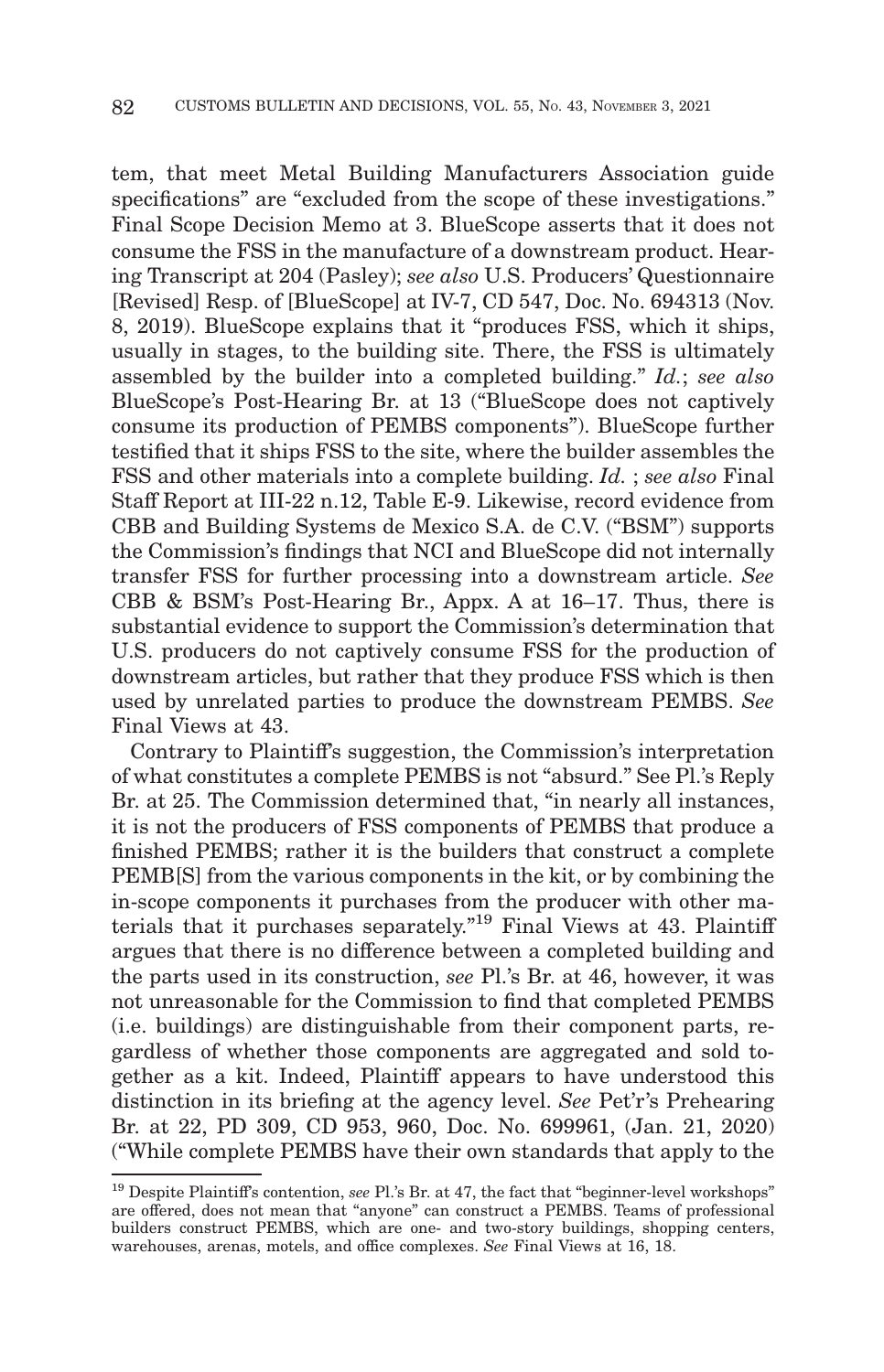finished building, the structural components are required to comply with AISC standards, similar to all in-scope FSS.").

Finally, after determining that the captive production provision was inapplicable, the Commission was not obligated to consider captive production a pertinent condition of competition. The Commission explained, "given the nature of the 'internal transfer' involved, we do not find that captive consumption, as we normally consider that term, is a pertinent condition of competition." Final Views at 43 n.189. It is reasonably discernible from the Final Views that the "nature of the internal transfer" referred to in note 189 means that the only actions FSS producers take following production of the FSS is to (sometimes) aggregate the FSS with non-FSS components and then ship the FSS to a job site. *See id.* at 42–43. Thus, the "internal transfer" is unlike the vertical integration that Congress describes in the SAA. *See* SAA at 852. Here, there is no vertical integration and the U.S. producers do not internally transfer the FSS "for further internal processing." SAA at 852; *see* Final Views at 43. In these circumstances, it was not unreasonable for the Commission to find that captive consumption was not a pertinent condition of competition. The Commission's determinations with respect to captive production and consumption are sustained.

### **IV. Commission's Material Injury Determination**

### **A. Underselling**

In evaluating the price effects of subject imports under 19 U.S.C. §  $1677(7)(B)(i)(II)$ , the Commission shall consider whether—

(I) there has been significant price underselling by the imported merchandise as compared with the price of domestic like products of the United States . . .

*19 U.S.C.* § 1677(7)(C)(ii)(I). In so doing, the Commission "may consider such other economic factors as are relevant to the determination regarding whether there is material injury by reason of imports," *id.* § 1677(7)(B)(ii), and shall examine any such "relevant economic factors described [in *id.* § 1677(7)(C)] within the context of the business cycle and conditions of competition that are distinctive to the affected industry." *Id.* § 1677(7)(C).

The Commission's determination that it lacked substantial evidence that cumulated subject imports undersold the domestic like product is reasonable in light of the record as a whole. The Commission considered total bid data from U.S. purchasers, Final Views at 53–55, itemized bid data, *id.* at 58, average unit value ("AUV") data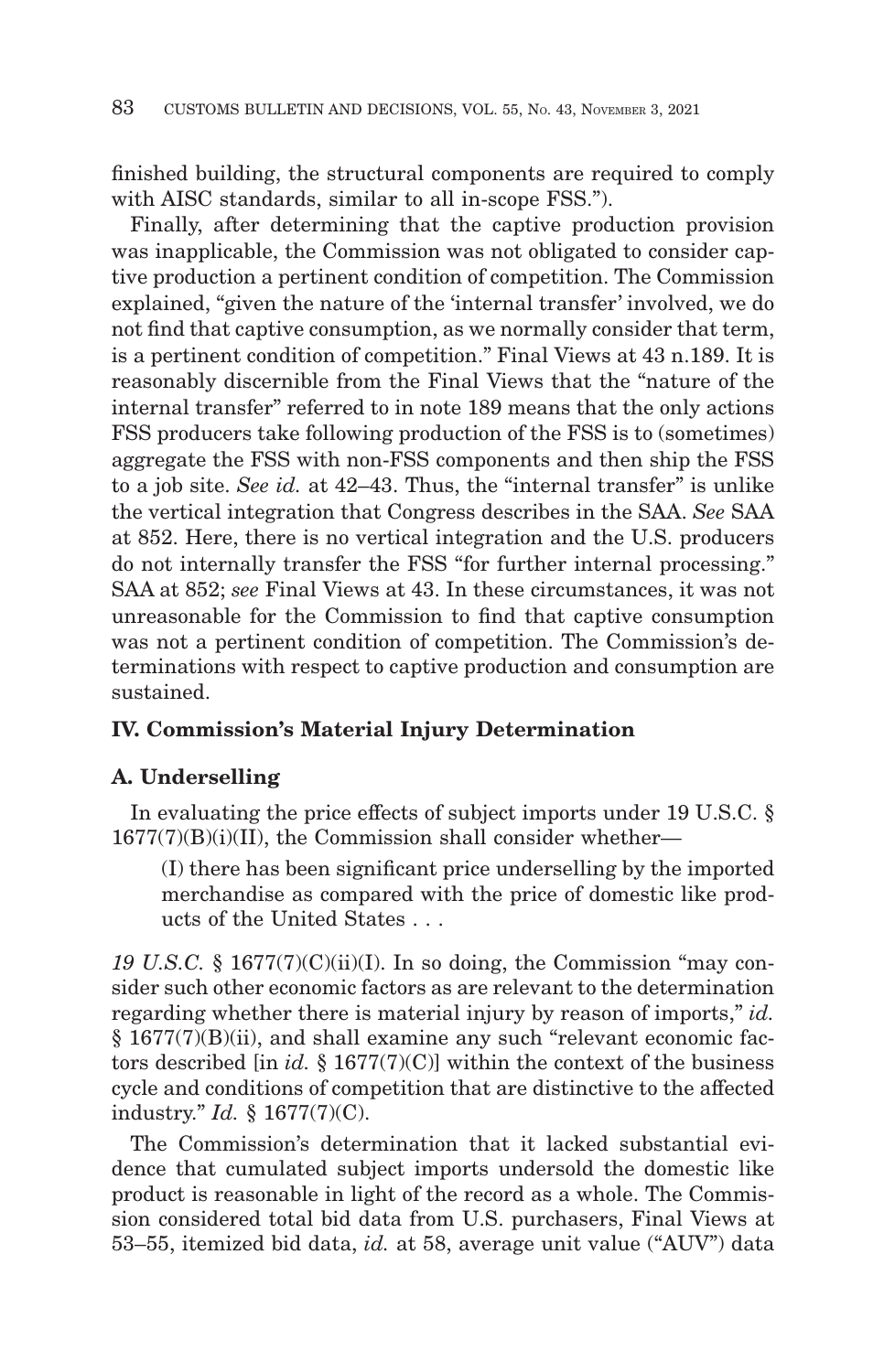with detailed breakouts, *see id.* at 58, and data derived from responses to its lost sales and revenue survey. *Id.* at 58–59. The Commission also considered pricing data examined in the preliminary phase, but determined that because of the inaccuracies in that data, the data did not "provide a sufficient basis to make findings about the relative price levels." *Id.* at 53.

First, the Commission relies on total bid data from U.S. purchasers, which it reasonably concludes does not demonstrate the existence of significant underselling during the POI. *Id.* at 53–55. Most of the bid data was not itemized in such a way as to enable the Commission to specifically identify a separate cost-component attributable to FSS. *See id.* at 49, 55–57. In light of conflicting evidence presented by the parties as to what cost-share of a typical project is attributable to the value of FSS,<sup>20</sup> it is not unreasonable for the Commission to conclude that the data does not reliably permit a factual finding that cumulative subject imports had adverse price effects on domestic producers. *See id.* at 55–57. It is reasonably discernible that the Commission reasonably decided not to rely on non-itemized bid data because it could not determine what portion of the bid data were for FSS and what portion were for services such as erection services. *See id.* at 55–58. It is reasonably discernible that the Commission reasonably concluded that bids where the main component of cost was something other than FSS would be less probative of whether imports of FSS were having an adverse price effect on domestic producers. See *id.* at 55–58. Thus, it stands to reason that the Commission assigns less weight to the data not itemized and the record does not establish a typical range for FSS cost-share.

Moreover, the Commission examined the bid data to determine to what extent the lowest bid prevailed. *Id.* at 54–55. Comparing bid data for which there was a bid involving at least one domestic supplier and one supplier from Canada, China, or Mexico, the Commission collected usable bid data from 14 purchasers for 40 different projects. *Id.* at 53. Although 18 of 19 bids won by subject imports were

<sup>&</sup>lt;sup>20</sup> Plaintiff contends that the Commission incorrectly stated that AISC publications put the cost share of FSS was "'between 25% and 75%, depending on the scope of the project.'" Pl.'s Br. at 8–9 (citing Final Staff Report at II-11–II-12). Instead, Petitioner argued the correct cost share was 75%. Pl.'s Br. at 9. The Commission however considered the record evidence cited by the Plaintiff supporting Plaintiff's view of the cost share of FSS, but nonetheless after weighing the evidence decided that the cost share of FSS could vary greatly and did "not necessarily constitute a majority or fixed proportion of the total bid." *See* Final Views at 56–58.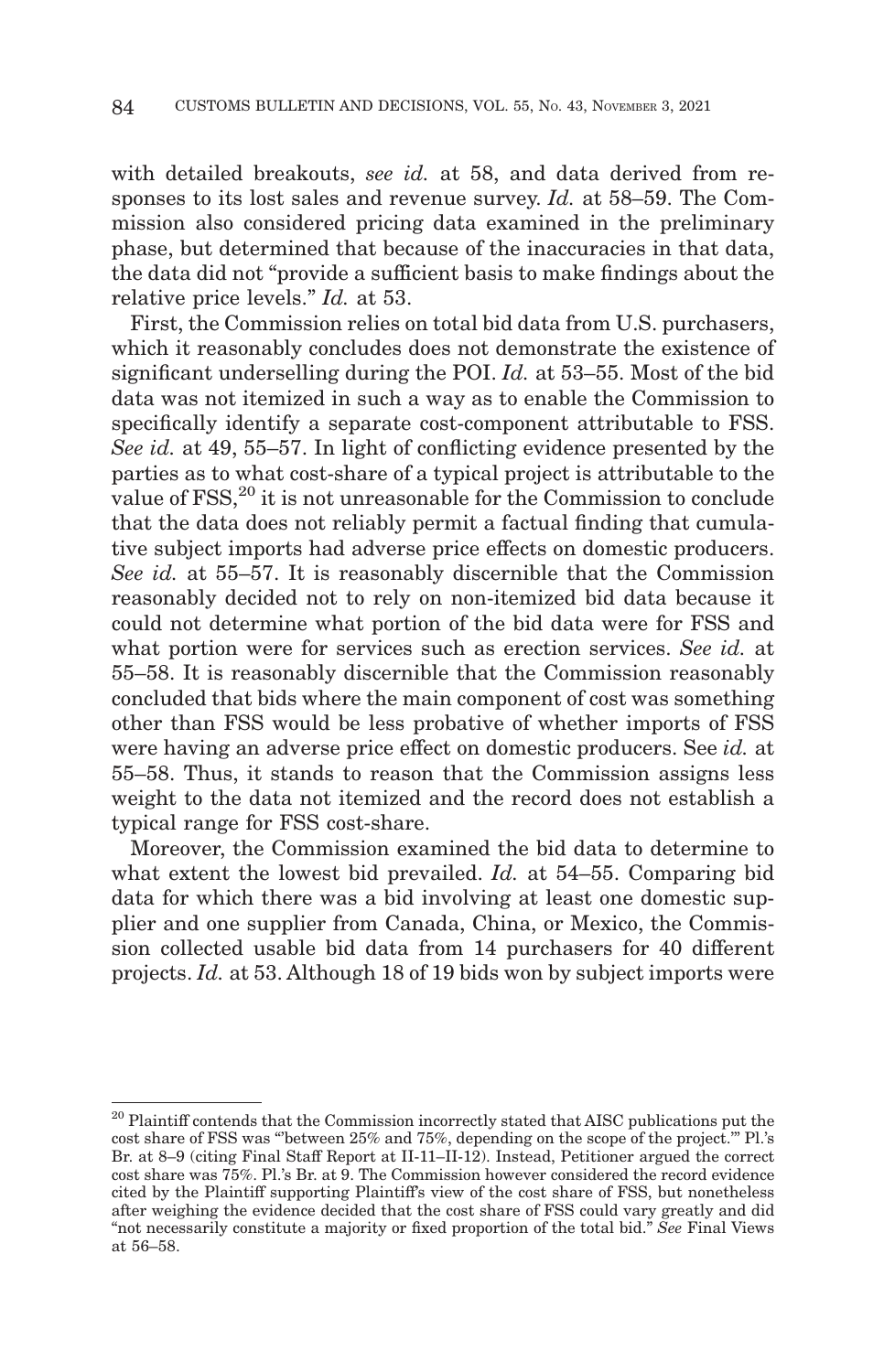lower total bids, in a number of cases the higher bid won the project.<sup>21</sup> *Id.* at 54. Plaintiff asserts that the Commission's methodology and analysis improperly imposes a universal lowest price requirement to find underselling.<sup>22</sup> Pl.'s Br. at 18–19. However, the Commission reasonably explains that the fact that the lowest priced bid did not always win was "one limitation to use of the total bid data." Final Views at 55. Record evidence supports the Commission's determination that factors other than price informed purchasing decisions. *Id.* at 48 n.217. The Commission observes that the lowest bid does not prevail in many instances, and it is reasonable for the Commission to infer, particularly in light of corroborating responses to its questionnaire, that such conditions of competition further limit the probative value of the bid data. *See id.* at 54–55 nn.261–66.

Further, the Commission reasonably found that lost sales data did not support a finding of significant underselling. The Commission concluded that the lost sales accounted for a small volume during the POI and did not correlate to the loss of market share. *See id.* at 59. The Commission noted that domestic producers' shipments increased by more than the total lost sales volume during the POI. *Id.* Although Plaintiff queries why the Commission's comparison of lost sales volume to the increase in domestic shipments is relevant to the Commission's analysis, Pl.'s Br. at 27, it is reasonably discernible that the Commission made its comparison to provide context. *See* Final Views at 59. The Commission must determine whether there is significant underselling, an inquiry that is necessarily done on a case-by-case basis. *See* 19 U.S.C. § 1677(7)(C)(ii)(I). The degree of lost sales as compared to the market is therefore not irrelevant and is part of the evidence that the Commission weighs. It is not the court's role to reweigh that evidence. The Commission further explained that the

 $21$  The Commission found that a higher total bid was successful over a lower bid in 16 instances. *See* Final Views 54–55 nn.264–66. Plaintiff complains that the analysis of these 16 projects "inexplicably veered away from comparing domestic and subject prices, and into comparing domestic prices with other domestic prices, and subject prices with other subject prices." Pl.'s Br. at 19. Plaintiff challenges the lack of explanation as to why the Commission did not limit itself to comparing domestic to subject bids. *Id.* at 19–20. However, the Commission states "we find that the domestic like product and cumulated subject imports have a moderate-to-high degree of substitutability, and that price is one of several important factors in purchasing decisions for FSS." Final Views at 52. It is reasonably discernible from this statement that the Commission sought to assess the importance of price in the industry as a whole. Further, Plaintiff argues that the lowest bid did win in most instances when bids awarded to a single fabricator competing with at least one other bid. Pl.'s Br. at 20. Nonetheless, by proposing another way to look at the evidence the Plaintiff is asking the court to reweigh the evidence.

<sup>22</sup> The Commission did not impose a universal lowest price requirement, rather it took account of the factors including price which influenced purchasers in order to assess the probative value of the bid data. *See* Final Views at 55.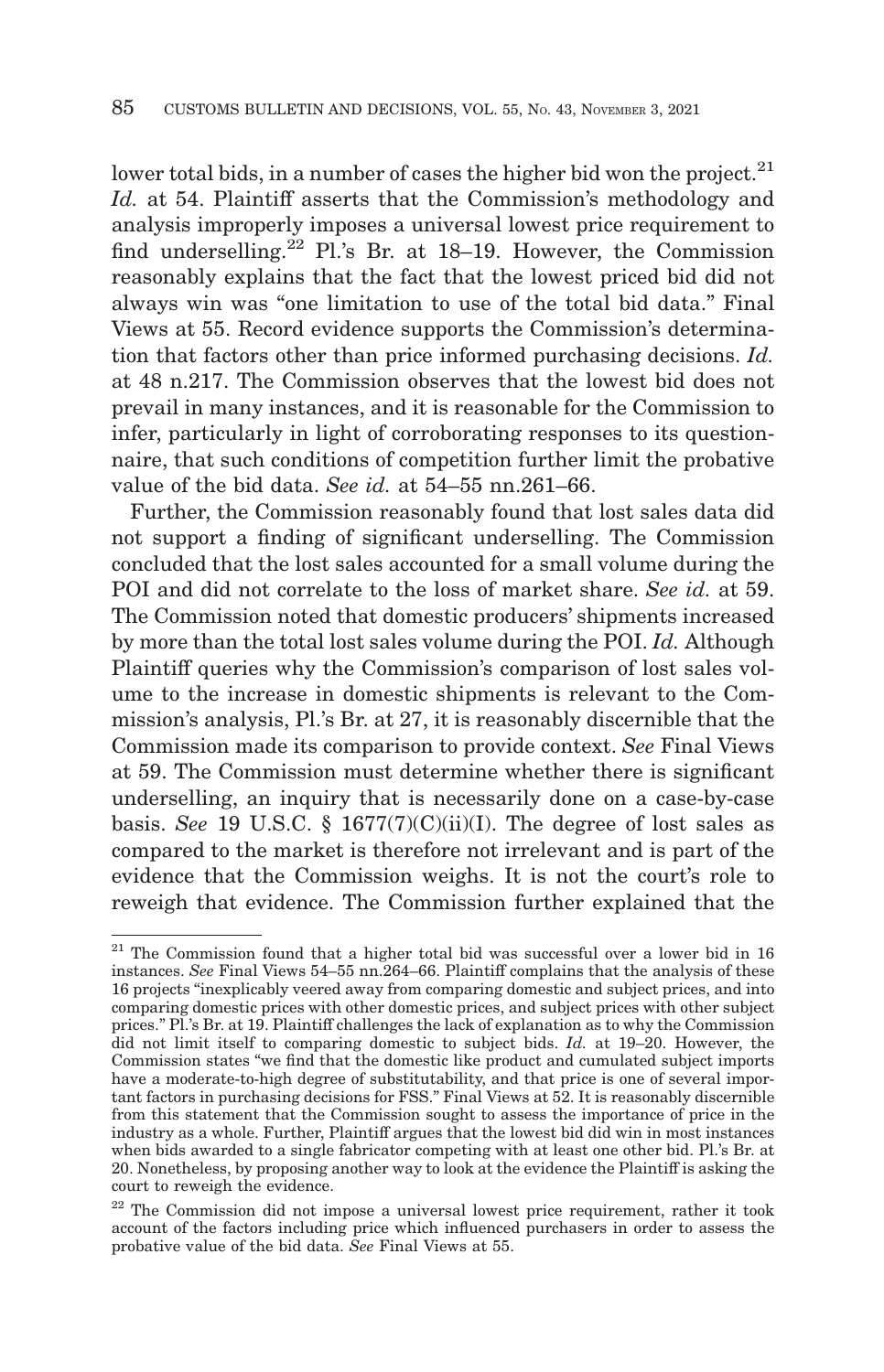lost sales did not correspond to a loss in market share to importers, and in fact the domestic industry's market share increased during the POI. *Id.* Further, the Commission found that the data contained substantial ambiguities with respect to lost sales. *Id.* at 59 n.289. The Commission drew that inference from the fact that the bid data did not itemize FSS cost. *Id.* at 55, 59. So even where lost sales and revenue responses indicate that price is the primary reason for purchasing a product, the Commission could not attribute that to the price of FSS. *Id.* at 59. Thus, the Commission's determination that the lost sales data does not support a finding of underselling is supported by substantial evidence.

The Commission also reasonably found that the detailed AUV data were not probative of underselling. Although the Petitioner argued that lower AUVs for U.S. shipments of subject imports evidence that the subject imports undersold the domestic like product, Posthearing Brief of Pet., Fabricated Structural Steel from Canada, China, and Mexico, Investigation Nos. 701-TA-614–617 and 731-TA-14321434 (Final) at 9, PD 344 CD 1001, 1012 (Feb. 4, 2020), the Commission concluded that the nature of FSS production was project specific and therefore differences in AUVs would not necessarily "reflect differences in FSS prices between subject imports and the domestic like product." Final Views at 58. The court cannot say that the Commission's determination, given the evidence, is unreasonable. The project specific uses of FSS may result in significantly different costs for different projects.23 Averaging values masks significant differences in costs. Thus, it is not unreasonable for the Commission to find AUVs not probative of underselling.

Finally, the Commission reasonably believed the problems with the pricing product data would not be adequately addressed by the inclusion of an additional pricing product category or additional time to conduct the investigation. *See id.* at 53. Most of the firms the Commission requested pricing product data from did not provide usable responses. USITC Publ. 4878 at V-8–9 n.40. The Commission observed that many of the firms experienced difficulty completing the questionnaire responses, and further noted irregularities and apparent inaccuracies in the data the firms did report. *See* Confidential Views of the Commission (Prelim.) at 49 CD 312, Doc. No. 671868 (Apr. 1, 2019) ("Prelim. Views"). Therefore, the Commission's decision not to assign weight to this data is reasonable.

<sup>&</sup>lt;sup>23</sup> The Commission found that over 99 percent of the commercial shipments by U.S. producers and importers were produced-to-order. Final Views at 72. Plaintiff's arguments concerning the breadth of the AUV data, Pl.s' Br. at 30, ask this court to reweigh the evidence already considered by the Commission. *See* Final Views at 58 n.280.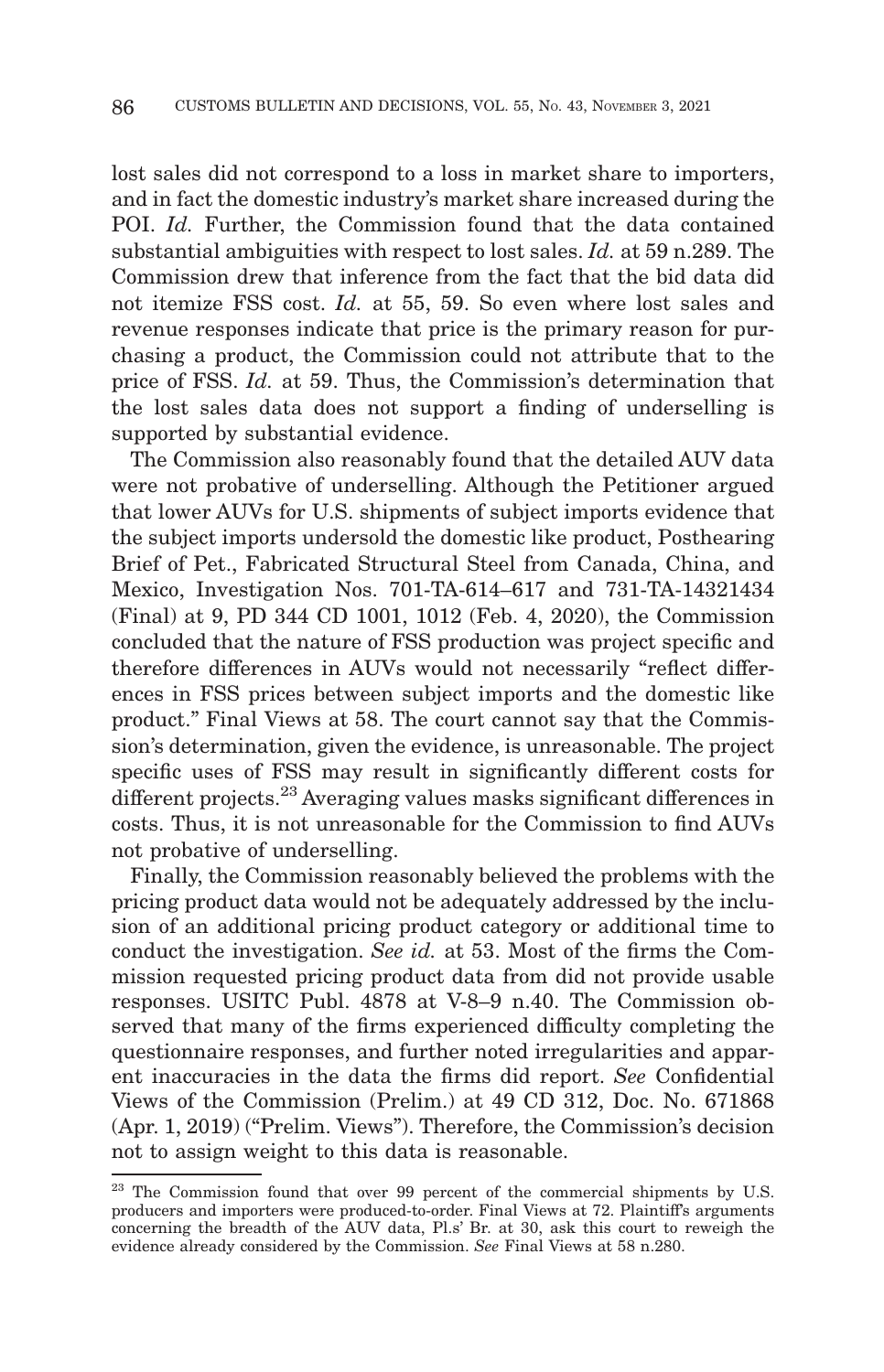#### **B. Price Suppression & Depression**

In evaluating the price effects of subject imports, the Commission shall also consider whether "the effect of imports of such merchandise otherwise depresses prices to a significant degree or prevents price increases, which otherwise would have occurred, to a significant degree." 19 U.S.C.  $\S 1677(7)(C)(ii)(II)$ . In so doing, the Commission "may consider such other economic factors as are relevant to the determination regarding whether there is material injury by reason of imports," *id.* § 1677(7)(B)(ii), and shall examine any such "relevant economic factors described  $\text{lin } 19 \text{ U.S.C. }$  § 1677(7)(C)] within the context of the business cycle and conditions of competition that are distinctive to the affected industry." *Id.* § 1677(7)(C).

The Commission reasonably explains that the record does not support a finding that cumulated subject imports depressed prices. Final Views at 60–62. Although it assigns limited probative value to the AUV data for the purposes of establishing underselling, the Commission explains that the AUV data showed trends "of increasing domestic prices during the POI." *Id.* at 60 (citing Final Staff Report at Table C-4). The Commission corroborates its finding by pointing out that only three of 33 responding purchasers indicated that they reduced prices to compete with subject imports. Id. at 60 n.292. Plaintiff challenges the Commission's representation of the record, *see* Pl.'s Br. at 37–38, because 22 of those responding purchasers indicated that they do not know whether they reduced prices. *See* Final Staff Report at V-23. However, Plaintiff's challenge only serves to further support the Commission's view that the record lacks evidence to demonstrate injury. Plaintiff does not direct the court to any evidence that would contradict or impugn the Commission's reasoning.<sup>24</sup> *Id.* 

Likewise, the Commission's finding that prices were not suppressed to a significant degree is reasonable. The Commission acknowledges record evidence showing an increase in industry-wide cost of goods sold ("COGS") to net sales ratio between 2016 and 2018,<sup>25</sup> but reasonably concludes that the increase is not significant in view of an extremely fragmented industry comprised of "over a thousand fabricators that have considerable variation in their operations." Final Views at 60 n.294 (citing, inter alia, USITC Pub. 4878 at 25). The Commission supports its conclusion with company-specific financial data from ten of the largest U.S. producers in 2018 showing "tremen-

<sup>&</sup>lt;sup>24</sup> Plaintiff argues the inadequate record creates the evidentiary deficiency. Pl.'s Br. at 38–40 However, as explained above, the suggestions for additional data collection offered by Petitioner did little to address data problems. *See* Final Views at 52–53 nn.254, 256.

<sup>&</sup>lt;sup>25</sup> The increase was  $[[ \quad ]]$  percentage points. Final Views at 60 n.294.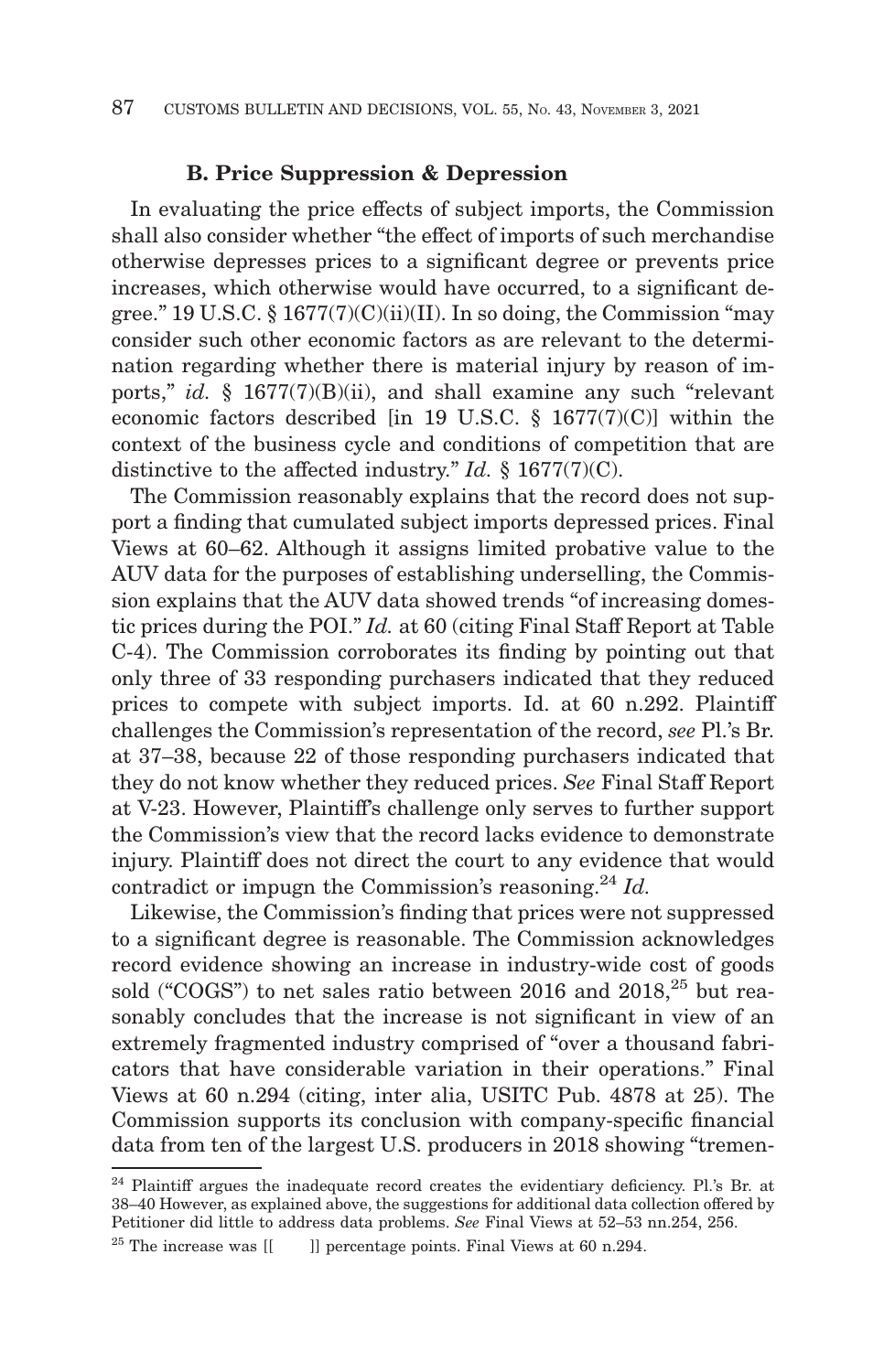dous variability across firms in their COGS to net sales ratios, the trends in those ratios, unit raw material costs, and the trends in those costs." *Id.* (citing Final Staff Report at Table G-1); *see also* Final Staff Report at G-5. The Commission also finds "that revenues increased by more than its COGS on both an overall and per-unit basis", Final Views at 61 (citing Final Staff Report at Table C-4), and that the industry was able to "substantially increase its prices during this period by more than the increase in raw material costs" between 2016–2018. *Id.* (citing Final Staff Report at Table VI-3, Table C-4). Contrary to Plaintiff's attempt to qualify variations among the top producers as being inconsequential, *see* Pl.'s Br. at 36, which really is a request for the court to reweigh the evidence, the financial data, taken together with its other factual findings, support the Commission's conclusion that the increase in industry-wide COGS to net sales ratio between 2016 and 2018 does not reasonably demonstrate the existence of price suppression during the POI.

# **C. Impact**

With respect to its examination of the impact of subject imports under 19 U.S.C. § 1677(7)(B)(i)(III), the Commission shall

evaluate all relevant economic factors which have a bearing on the state of the industry in the United States, including, but not limited to—

(I) actual and potential decline in output, sales, market share, gross profits, operating profits, net profits, ability to service debt, productivity, return on investments, return on assets, and utilization of capacity,

(II) factors affecting domestic prices,

(III) actual and potential negative effects on cash flow, inventories, employment, wages, growth, ability to raise capital, and investment,

(IV) actual and potential negative effects on the existing development and production efforts of the domestic industry, including efforts to develop a derivative or more advanced version of the domestic like product, and

(V) in a proceeding under subtitle B [19 USCS §§ 1673–1673h], the magnitude of the margin of dumping.

*Id.* § 1677(7)(C)(iii). No particular factor is dispositive, and all relevant factors "within the context of the business cycle and conditions of competition that are distinctive to the affected industry" must be considered. *Id.*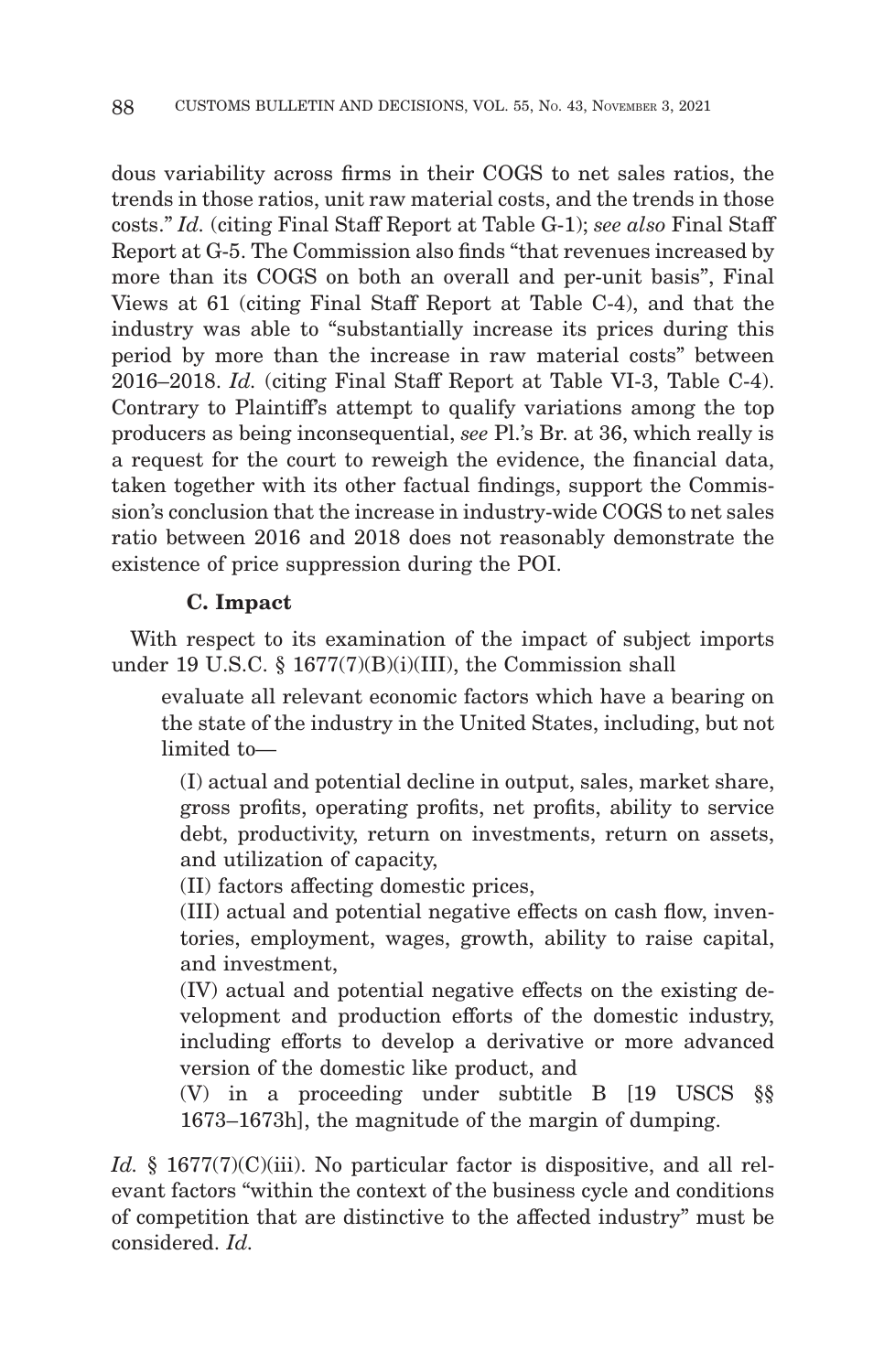The Commission's determination that subject imports did not have a significant impact on the domestic industry is reasonable and supported by substantial evidence. The Commission found "substantial increases between 2016 and 2018 in capacity, production, capacity utilization, net sales quantity, U.S. shipments, market share, productivity, revenues, gross profit, operating income, and net income, and capital expenditures." Final Views at 63. The Commission further explained that the domestic industry's capacity supported its determination.<sup>26</sup> Final Views at 63–64. Given these and other positive changes to domestic industry during the POI, *see generally id.* at  $63-66$ <sup>27</sup> the Commission's determination that the domestic industry was not significantly impacted by subject imports was supported by substantial evidence.28 *See id.* at 67.

Plaintiff contends that the Commission did not sufficiently analyze the broader market conditions, specifically in the context of what Plaintiff calls the "natural experiment" of the different markets for domestic producers of FSS for PEMBS and domestic producers of FSS not for PEMBS. Pl.'s Br. at 51. However, contrary to Plaintiff's contention, the Commission did discuss the broader market conditions. *See* Final Views at 66. The Commission analyzed the above performance indicators in the context of an increase in apparent U.S.  $\frac{1}{2}$  consumption,<sup>29</sup> and found that many of those indicators significantly outpaced the increased consumption. *Id.* at 66. The Commission also found no evidence to support Plaintiff's argument that the domestic industry should have performed even better than it did but for the subject imports. *Id.* at 66–67, 67 n.323. Instead, the Commission cited record evidence demonstrating that after the volume of subject imports fell in response to Section 301 tariffs imposed on imports from China, the domestic industry was unable to improve its performance

 $26$  The Commission found that the domestic industry's capacity increased by  $[[ ] ]$ percent between 2016 and 2018." Final Views. at 64. Likewise, capacity rose from [[ ]]<br>percent in 2016 to [[ ]] percent in 2018. *Id.* "Net sales increased by [[ ]] percent from  $\Box$  percent in 2018. *Id.* "Net sales increased by  $\Box$ 2016 to 2018 . . . [and] U.S. shipments increased by [[ ]] percent from 2016 to 2018." *Id.*

Moreover, "The domestic industry's share of apparent U.S. consumption increased from [[<br>]] percent in 2016 to [[ ]] percent in 2017 and [[ ]] percent in 2018; it was [[ ]] percent in 2016 to  $[[ \quad]]$  percent in 2017 and  $[[ \quad]]$  percent in 2018; it was  $[[ \quad]]$  percent in interim 2018. The  $\frac{1}{2}$  left in interim 2019." *Id.* at 65. The Commission also noted that the domestic industry's "[r]evenues rose by  $[[\quad \quad]]$  percent from 2016 to 2018." Id. from 2016 to 2018 . . . [and] [g]ross profit rose by [[<br>Operating income also rose by [[] ]] percent from 2016 [ ]] percent from 2016 to 2018, and net income rose by [[ ]] percent over the same period. *Id.* at 65–66.

 $27$  Other positive changes include increased ending inventories, increased share of U.S. consumption, and increased wages paid to domestic workers. *Id.*

<sup>&</sup>lt;sup>28</sup> Plaintiff also claims that the Commission failed to adequately address post-petition effects. Pl.'s Br. at 52–53. The Commission addressed the post-petition effects. *See* Final Views at 51. Plaintiff's disagreement with the Commission's determination does not make the Commission's consideration of post-petition effects inadequate.

<sup>29</sup> The increase was an 5.9 percent increase. *Id.* at 66.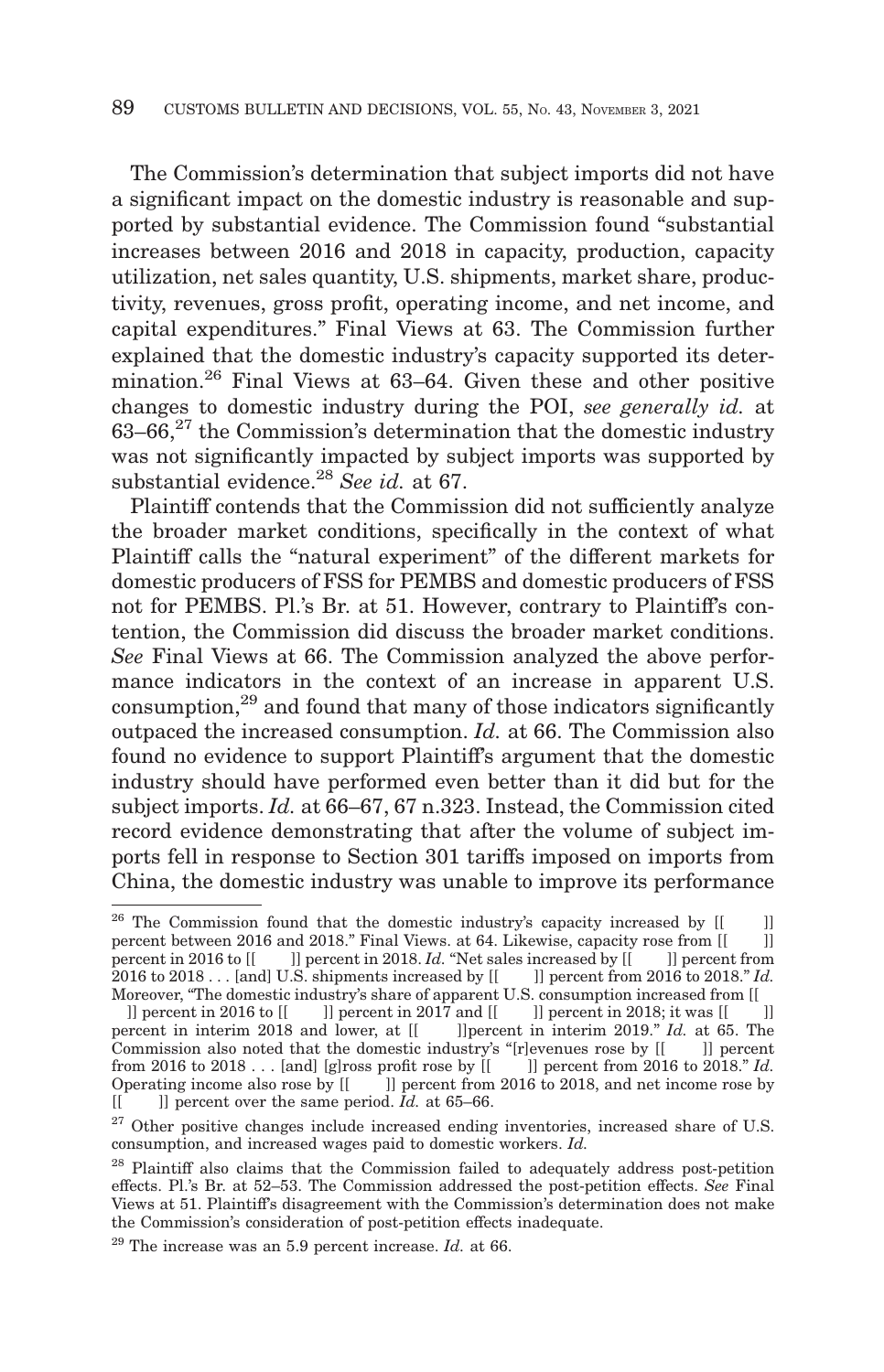and its market share decreased in interim 2019. *Id.* at 51 n.248.<sup>30</sup>

Moreover, the Commission was under no obligation to analyze different parts of the domestic industry in isolation. *See e.g., CP Kelco US, Inc. v. United States*, 38 CIT \_\_, 24 F. Supp. 3d 1337, 1346–47 (2014) (holding that the Commission's statutory authority gave it discretion on how to analyze industry data). The Commission adopted Petitioner's argument that the domestic industry was singular; therefore, the Commission was not required to analyze the impact of subject imports on different segments of the domestic industry. *Id.* ; Final Views at 13, 15. Plaintiff fails to explain how the performance of one segment of the domestic industry undermines the Commission's finding that the industry as a whole was not materially injured. Contrary to Plaintiff's argument, having reasonably determined that underselling was not present, the Commission was not obligated to find that the larger percentage of imported merchandise in the non-PEMBS segment of the market caused the relatively worse performance of that segment during the POI. *See* Pl.'s Reply Br. at 27–28.

Furthermore, the Commission explains that when subject imports decreased in interim 2019, the domestic industry was unable to increase its market share, undermining Plaintiff's argument that the domestic industry should have performed better than it did as a result of the larger percentage of imported merchandise in the non-PEMBS segment of the market. Final Views at 66–67. Even taking Plaintiff's arguments at face value, that domestic producers of FSS not for use in PEMBS demonstrated weaker performance than other segments of the industry during the POI does not take away from the substantial evidence supporting the Commission's conclusion that the industry as a whole improved its performance and was not significantly impacted by subject imports, as discussed above.

Plaintiff's concerns regarding certain economic indicators that fell during the POI asks the court to reweigh the evidence that the

 ]] did not similarly decrease. *Id.* These facts support the Commission's conclusion that the Section 301 tariffs, not the petitions, were the cause of the decrease in volume.

<sup>&</sup>lt;sup>30</sup> The Commission reasonably concluded that the decrease in subject imports from China during the POI was caused solely by the imposition of Section 301 tariffs. *See id.* at 51 n.248. Petitioner contends that although the petitions were not filed until February 2019, [[

<sup>]]</sup> and Respondents knew of the petitions by December 2018, and that knowledge was at least a partial cause of the decreased volume of subject imports. [AISC's] Memo. in Supp. of [Pl.'s Mot.] (Revised Confidential Version), Sept. 21, 2020, ECF No. 54 at 52–53; *see also* Final Views at 51, 51 n.248. However, the Commission found subject imports increased from April 2018 through August 2018, and then dropped by over 50% from August 2018 to September 2018 following the announcement of the imposition of Section 301 tariffs. *Final Views.* at 51 n.248; Final Staff Report at IV20, Table IV-7. Subject import volumes decreased further in late 2018 and then remained consistently below August 2018 levels through interim 2019. *Id.* Moreover, it was only imports from China that decreased; imports from Canada and Mexico, which were not subject to Section 301 tariffs but were the subject of the petitions, of which Plaintiff contends [[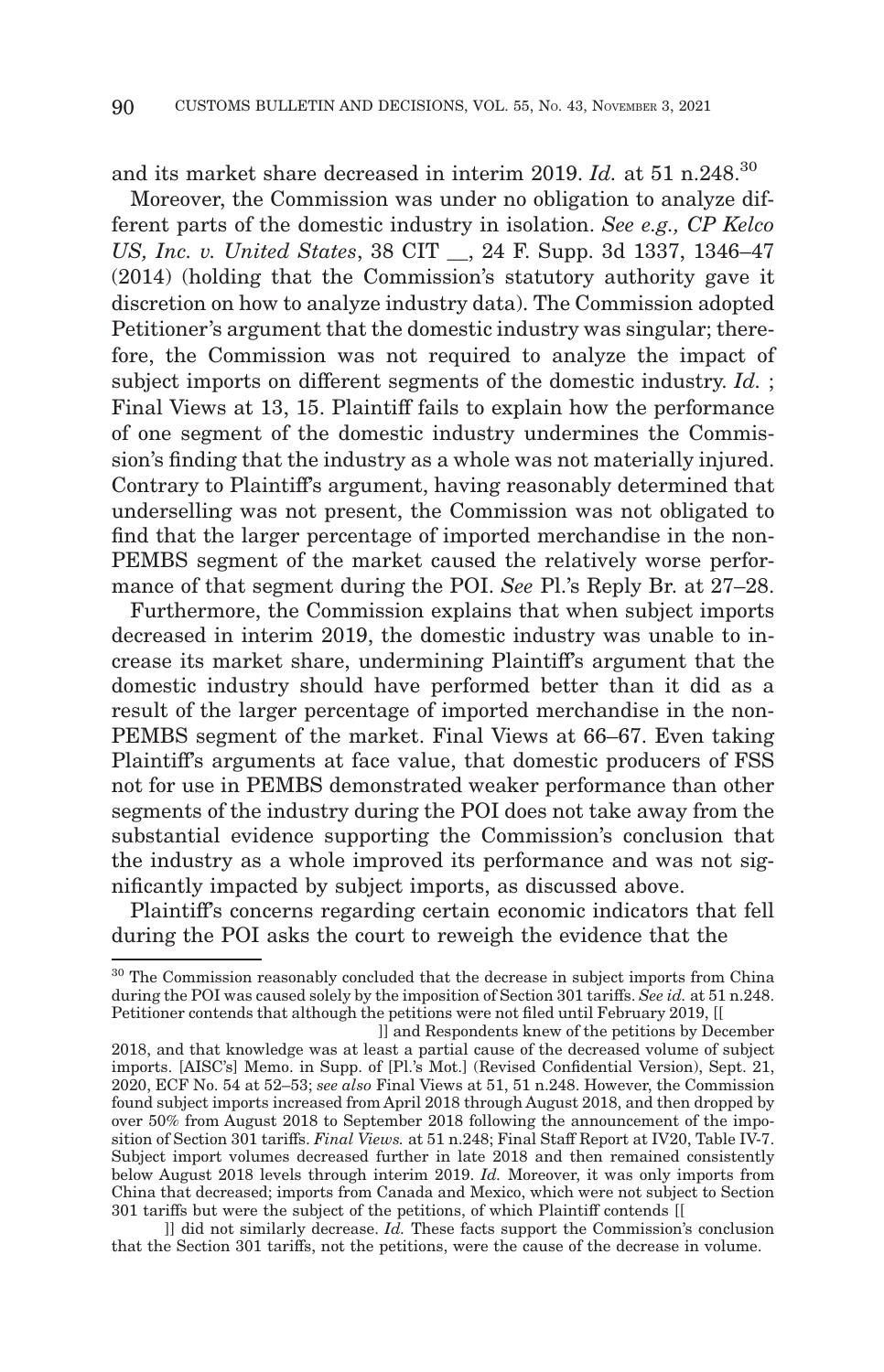Commission already considered.31 *See* Pl.'s Br. at 50–51; Final Views at 63–67. The court recognizes that reasonable minds might come to different conclusions regarding the impact of the subject imports on domestic industry given the conflicting evidence, but that is not enough to remand the Commission's determination. The Commission's impact determination is sustained.

# **CONCLUSION**

For the reasons stated the Commission's determination that an industry in the United States is not materially injured by reason of subject imports of FSS from Canada, China, and Mexico that are sold in the U.S. at less than fair value and subsidized by the governments of China and Mexico is sustained. Judgment shall enter accordingly. Dated: September 22, 2021

New York, New York

*/s/ Claire R. Kelly* CLAIRE R. KELLY, JUDGE

<sup>&</sup>lt;sup>31</sup> Plaintiff asserts that the domestic industry "was unable to maintain its profitability," and "should have been able to increase prices significantly" due to prevailing economic conditions. Pl.'s Br. at 50 (quoting Final Views at 79). Plaintiff also asserts that unit operating income fell, operating margins decreased, and the number of domestic producers operating at a loss increased during the POI in the non-PEMBS segment of the industry. *Id.* at 51.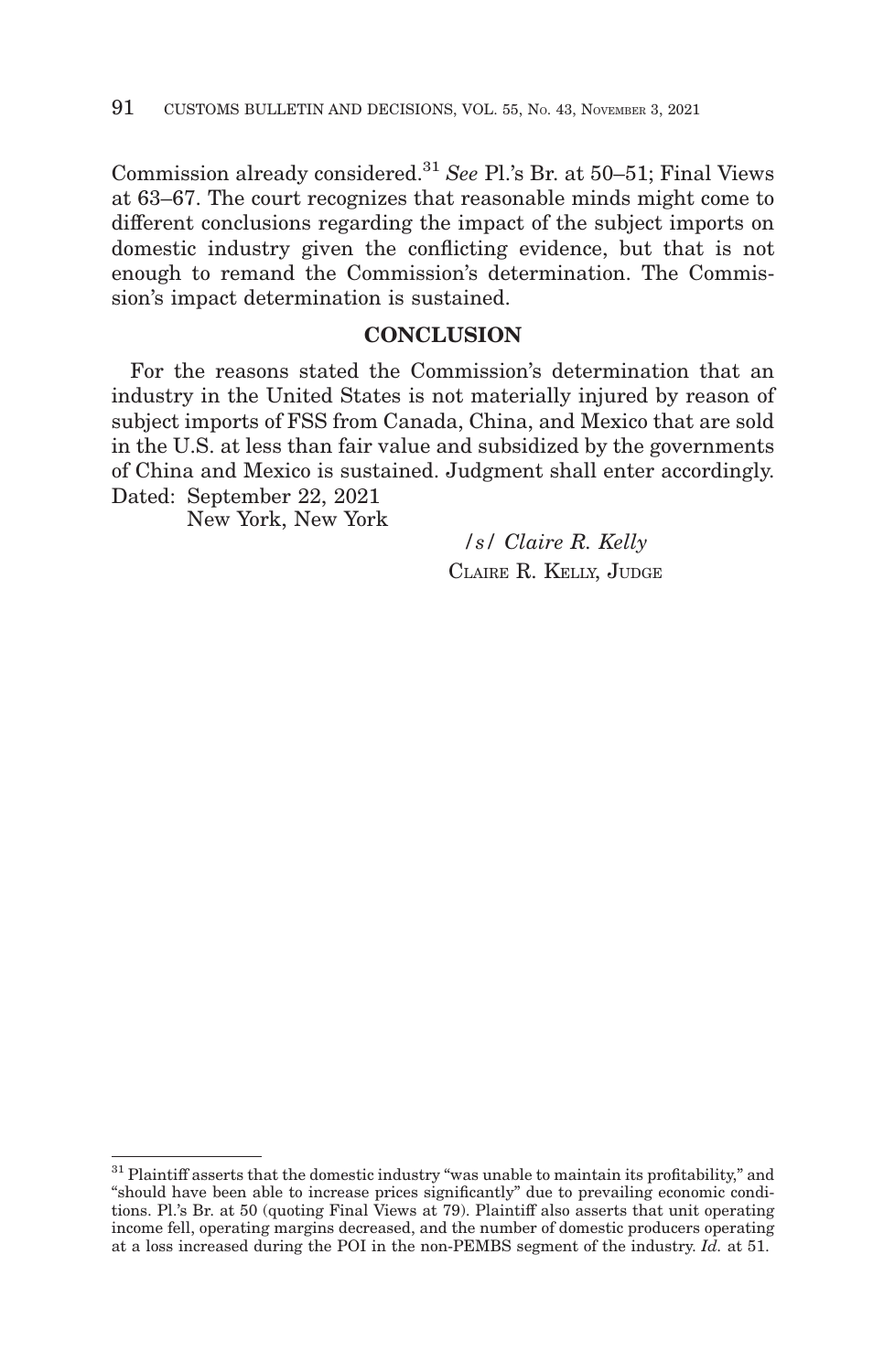#### Slip Op. 21–143

SHAMROCK BUILDING MATERIALS, INC., Plaintiff, v. UNITED STATES, Defendant.

> Before: Timothy C. Stanceu, Judge Court No. 20–00074

[Granting in part, and denying in part, defendant's motion to resolve a discovery dispute between the parties by means of a modification of the schedule governing this litigation.]

Dated: October 14, 2021

*Peter A. Mancuso*, Trial Attorney, Department of Justice, Civil Division, U.S. Department of Justice, of New York, New York, for defendant. With him on the submission were *Brian M Boynton*, Acting Assistant Attorney General, *Jeanne E. Davidson*, Director, Commercial Litigation Branch, of Washington, D.C., and *Justin R. Miller*, Attorney-In-Charge, International Trade Field Office, of New York, New York, for defendant.

*R. Will Planert*, Morris Manning & Martin, LLP, of Washington, D.C. for plaintiff. With him on the submission were *Donald B. Cameron*, *Julie C. Mendoza*, *Brady W. Mills*, *Mary S. Hodgins*, *Eugene Degnan*, *Edward J. Thomas III*, *Jordan L. Fleischer*, and *Nicholas C. Duffey*.

*Michael S. O'Rourke*, Sandler Travis & Rosenberg, P.A., of New York, New York, for plaintiff. With him on the submission was *Patrick D. Gill*.

### **OPINION AND ORDER**

#### **Stanceu, Judge.**

In this litigation involving a dispute as to the tariff classification of plaintiff's imported merchandise, defendant moves for an amendment of the scheduling order to extend the time to complete factual discovery from the current deadline of October 15, 2021 to November 30, 2021. Mot. to Amend Scheduling Order (Oct. 4, 2021), ECF No. 24 ("Def.'s Mot."). Defendant's motion is intended to resolve a discoveryrelated dispute between the parties arising out of defendant's desire to take the deposition of a witness plaintiff intends to call to testify on an issue material to the classification of the merchandise at issue.

Plaintiff Shamrock Building Materials, Inc. ("Shamrock") opposes defendant's motion, alleging that the motion lacks good cause and would be prejudicial to its interests. Pl.'s Opp'n to Def.'s Mot. to Amend Scheduling Order (Oct. 6, 2021), ECF No. 27 ("Pl.'s Opp'n"). The court declines to modify the schedule in the manner that defendant's motion contemplates but orders further proceedings to resolve the underlying dispute concerning discovery.

### **I. BACKGROUND**

Shamrock brought this action to contest the denial by U.S. Customs and Border Protection ("Customs") of its protests directed to the tariff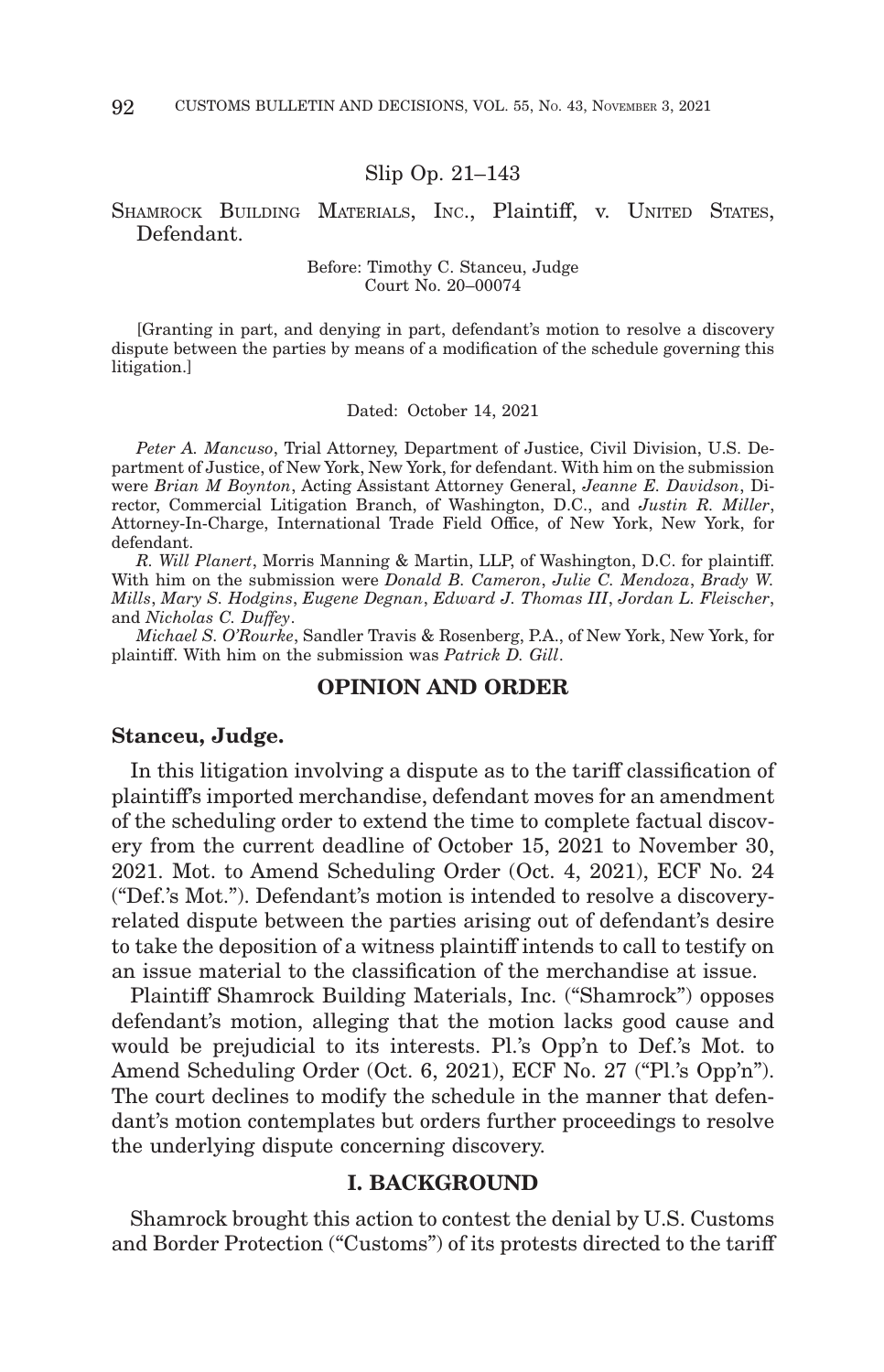classification by Customs of its imported merchandise, which Shamrock describes as "certain electrical conduit." Compl. ¶ 1 (May 20, 2020), ECF No. 10.

After the court adopted a schedule developed jointly by the parties, Shamrock, with defendant's consent, moved to extend, by seven to eight months, the time limits for completing discovery and to adjust the remaining schedule accordingly. Consent Mot. to Extend the Time for Factual Disc. and Amend Scheduling Order (Mar. 1, 2021), ECF No. 22. The court granted plaintiff's consent motion. Order (Mar. 2, 2021), ECF No. 23. Under the current schedule, factual discovery is to be completed by October 15, 2021, expert discovery is to be completed by November 30, 2021, remaining motions addressed to preliminary matters are to be submitted by December 21, 2021, dispositive motions are to be submitted by February 15, 2022 and, in the absence of a dispositive motion, requests for trial are to be submitted by March 1, 2022. *Id.* at 1–2.

While moving to extend the factual discovery period to November 30, 2021, defendant's motion would leave unchanged the remaining dates in the existing schedule. Def.'s Mot. 1. Defendant states that it is seeking the additional time to conduct factual discovery "due to the Government's desire to take the deposition of one additional witness disclosed by plaintiff, Dr. Joshua Jackson . . . a metallurgist that plaintiff hired to conduct tests on the imported merchandise at issue in this matter." *Id.* at 2.

### **II. DISCUSSION**

Motions to modify a schedule are governed by USCIT Rule 16(b)(4), which provides that "[a] schedule may be modified only for good cause and with the judge's consent." "When assessing whether good cause has been shown, 'the primary consideration is whether the moving party can demonstrate diligence.'" *High Point Design LLC v. Buyers Direct, Inc.*, 730 F. 3d 1301, 1319 (Fed. Cir. 2013) (quoting *Kassner v. 2nd Ave. Delicatessen Inc.*, 496 F.3d 229, 244 (2d Cir. 2007) (in turn citing *Parker v. Columbia Pictures Indus.*, 204 F.3d 326, 339–40 (2d Cir. 2000))). Rule 16(b), in allowing modifications of scheduling orders only for good cause, provides a trial court discretion to prevent prejudice or hardship to either side. *See Kassner*, 496 F.3d at 243–44. The court, therefore, considers two issues: first, should defendant's motion be denied on the ground of a lack of diligence in defendant's endeavoring to meet the October 15 deadline, and, second, would granting defendant's motion cause prejudice or hardship?

For the reasons discussed below, the court concludes that the circumstances do not justify denial of defendant's motion for lack of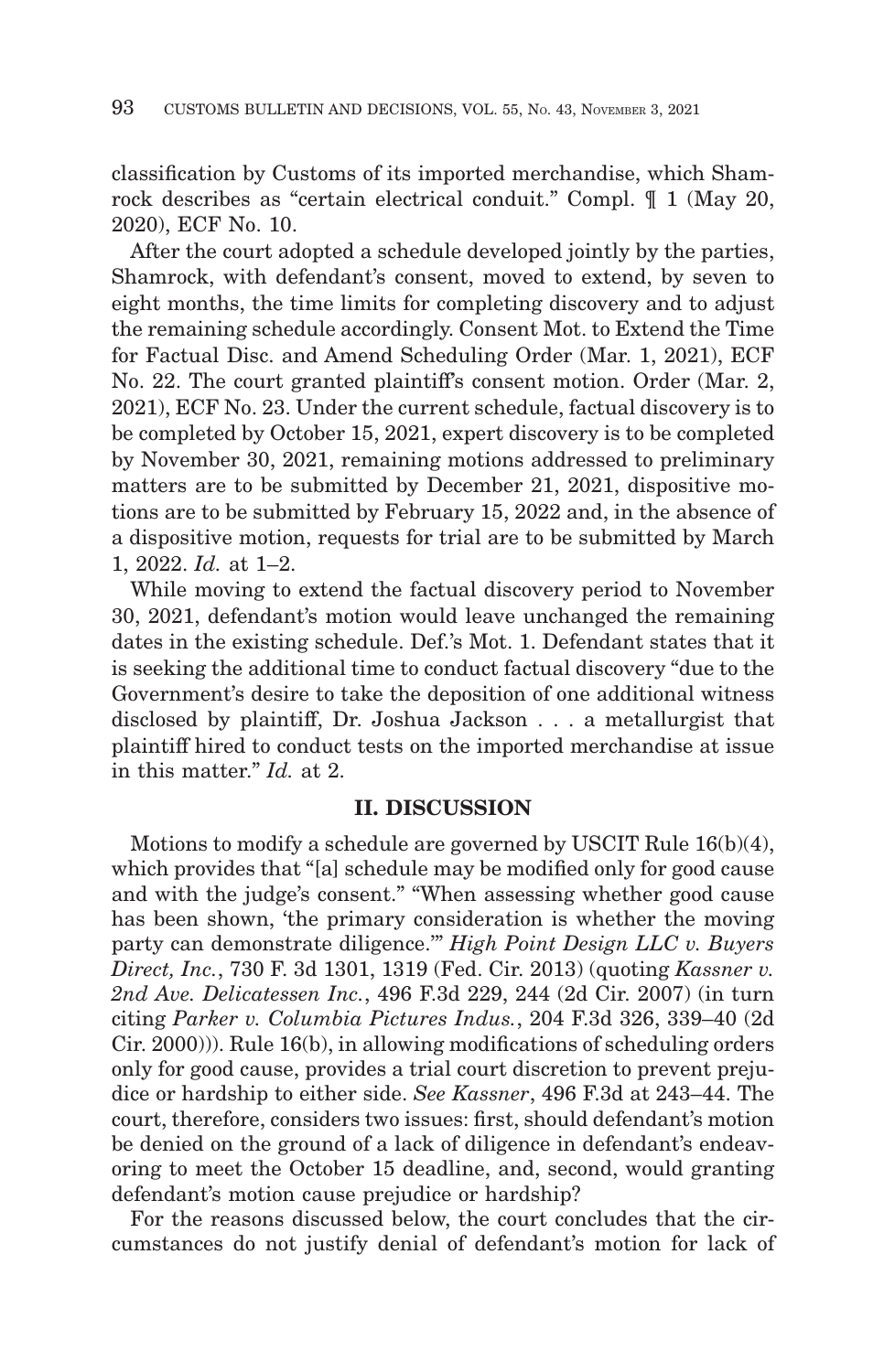diligence. The court, concludes, further, that granting defendant's motion to amend the schedule in the way defendant proposes would cause prejudice to plaintiff. Therefore, the court is issuing an order designed to resolve, in a way that is fair to both plaintiff and defendant, not only the scheduling dispute between the parties but also the underlying dispute over defendant's desire to take the deposition of Dr. Jackson.

Defendant argues that both parties have been diligent in their efforts to complete factual discovery by the October 15 deadline. The government states that it "has responded to two requests for the production of documents from plaintiff and is in the process of responding to a third." Def.'s Mot. 2. It adds that "[w]e have responded to two sets of interrogatories issued by plaintiff and a set of requests for admissions" and "has produced two witnesses for deposition" and "is taking the deposition of plaintiff, pursuant to USCIT Rule 30(b)(6), on October 13, 2021." *Id*.

Plaintiff opposes defendant's motion on two grounds. It argues, first, that defendant, having had ample opportunity to plan for and to take the deposition of Dr. Jackson during the period for factual discovery ending on October 15, failed to exercise diligence and therefore cannot show good cause for a modification of the existing schedule. Pl.'s Opp'n 1–2. Plaintiff informs the court that defendant has been aware since last February that plaintiff intends to call Dr. Jackson as a fact witness, not as an expert witness. *Id.* at 1–2, 3. According to plaintiff, "Defendant neglected to request to depose Dr. Jackson until September 27, 2021, less than three-weeks before the close of factual discovery," by which point "Defendant had already scheduled another deposition in this matter in Washington, D.C. for October 13, thereby, rendering it not practicable to conduct a deposition of Dr. Jackson, who is located in Houston, before the close of factual discovery on October 15." *Id.* at 3. Plaintiff argues, further, that "Defendant offers no explanation whatsoever as to why it could not have requested a deposition of Dr. Jackson while the parties were already in Houston" during late July of 2021 and "now wants plaintiff to again incur the time and expense of returning to Houston for a second time to conduct this most untimely deposition." *Id.* at 4.

Defendant emphasizes the importance of its having the opportunity to take the deposition of Dr. Jackson. Def.'s Mot. 2. "Specifically, Dr. Jackson conducted tests to determine whether the interior coating of the imported merchandise insulates against electricity, which is a disputed question in this litigation." *Id.* Defendant explains that "[g]iven the scientific, technical, and specialized nature of Dr. Jackson's knowledge, the Government had intended on conducting the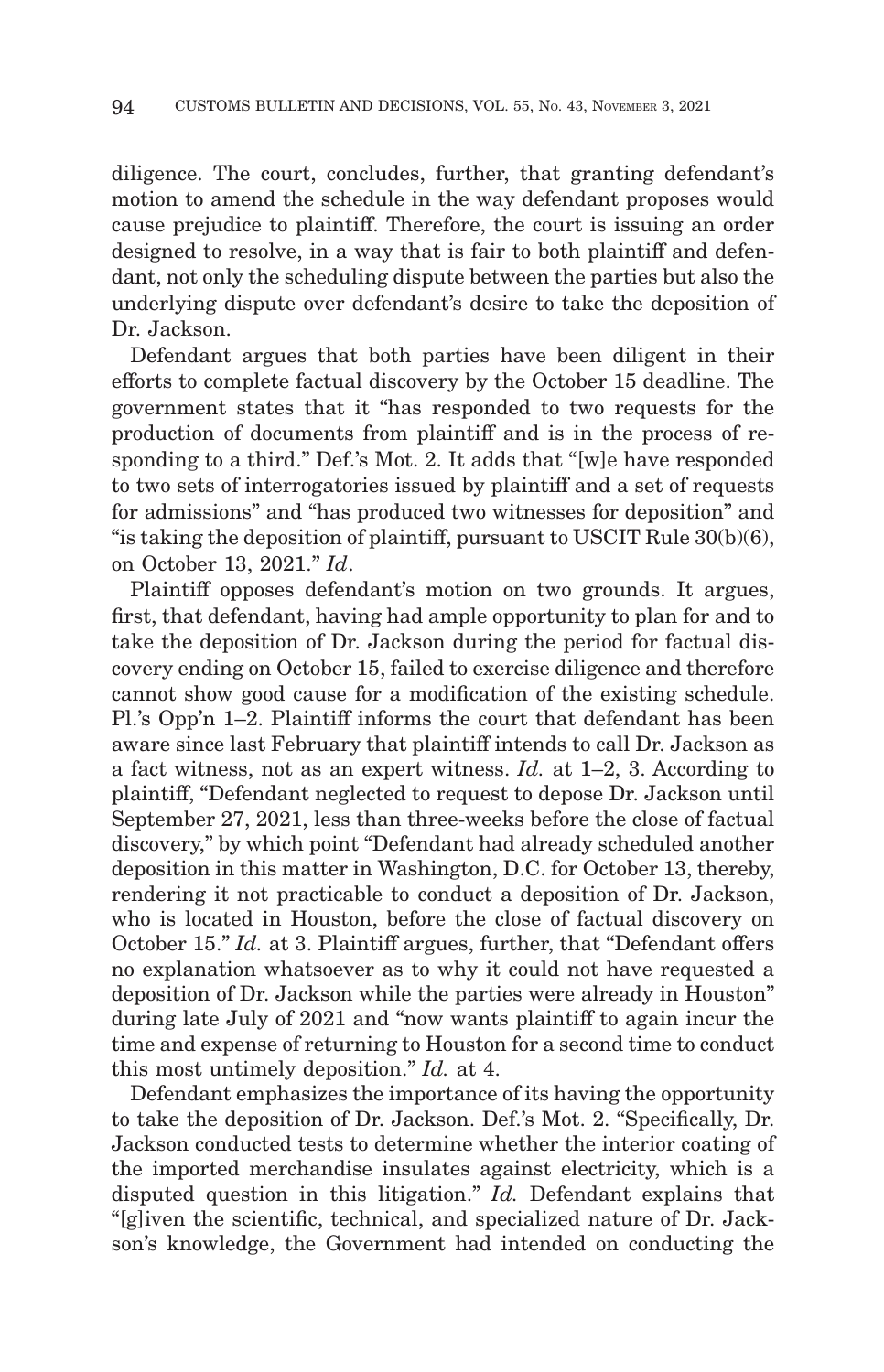deposition of Dr. Jackson during the expert discovery portion of the current scheduling order," that "plaintiff has refused to produce Dr. Jackson for a deposition during the expert discovery period," and that "[p]laintiff contends that Dr. Jackson is a fact witness and therefore his deposition should be conducted prior to the expiration of factual discovery, which is October 15, 2021." *Id.* at 2–3. Defendant does not agree with plaintiff's position, arguing that the nature of the subject matter to which Dr. Jackson would testify made it reasonable for the government to assume that the deposition could occur during the expert discovery period. *Id.* at 3 (citing Fed. R. Evid. 702). Plaintiff argues to the contrary, contending that defendant was on notice as of February 8, 2021 that Shamrock did not intend to call Dr. Jackson as an expert witness. Pl.'s Opp'n 3. Shamrock states that it has disclosed to defendant two laboratory reports concerning testing Dr. Jackson "performed on samples of Plaintiff's conduit and the results obtained" and that "Dr. Jackson is not being asked to render an opinion, but merely to explain what he did, and what the result was." *Id.*

The court considers it unnecessary to resolve the parties' disagreement as to whether Dr. Jackson properly could be deposed during the expert discovery period. The court does not reach that issue because it rejects plaintiff's position that the court should deny defendant's motion for a lack of diligence. Defendant participated in, and completed, a number of other discovery-related matters with plaintiff during the factual discovery period. It may or may not have been feasible for the parties to arrange for defendant's taking a deposition of Dr. Jackson in late July of this year, when counsel for both parties were in Houston, but the court does not, in hindsight, view the circumstances then existing to have required defendant to make the necessary arrangements for taking the deposition at that time or else forfeit any opportunity to do so. Under all the circumstances, including plaintiff's intention to call Dr. Jackson as a witness on an issue that is material to this litigation, the court concludes that defendant should not be denied that opportunity. The parties could arrange for the deposition to be conducted at a time convenient to both parties and in a manner designed to avoid unnecessary expense.

In addition to arguing that defendant's proposed modification of the schedule would prejudice Shamrock by imposing the costs and burdens attendant to a deposition of Dr. Jackson, plaintiff submits that defendant's proposed modification of the schedule also will prejudice Shamrock by limiting its opportunity to conduct expert discovery due to the concurrent running of the periods for expert discovery and factual discovery. According to plaintiff, "the expert discovery period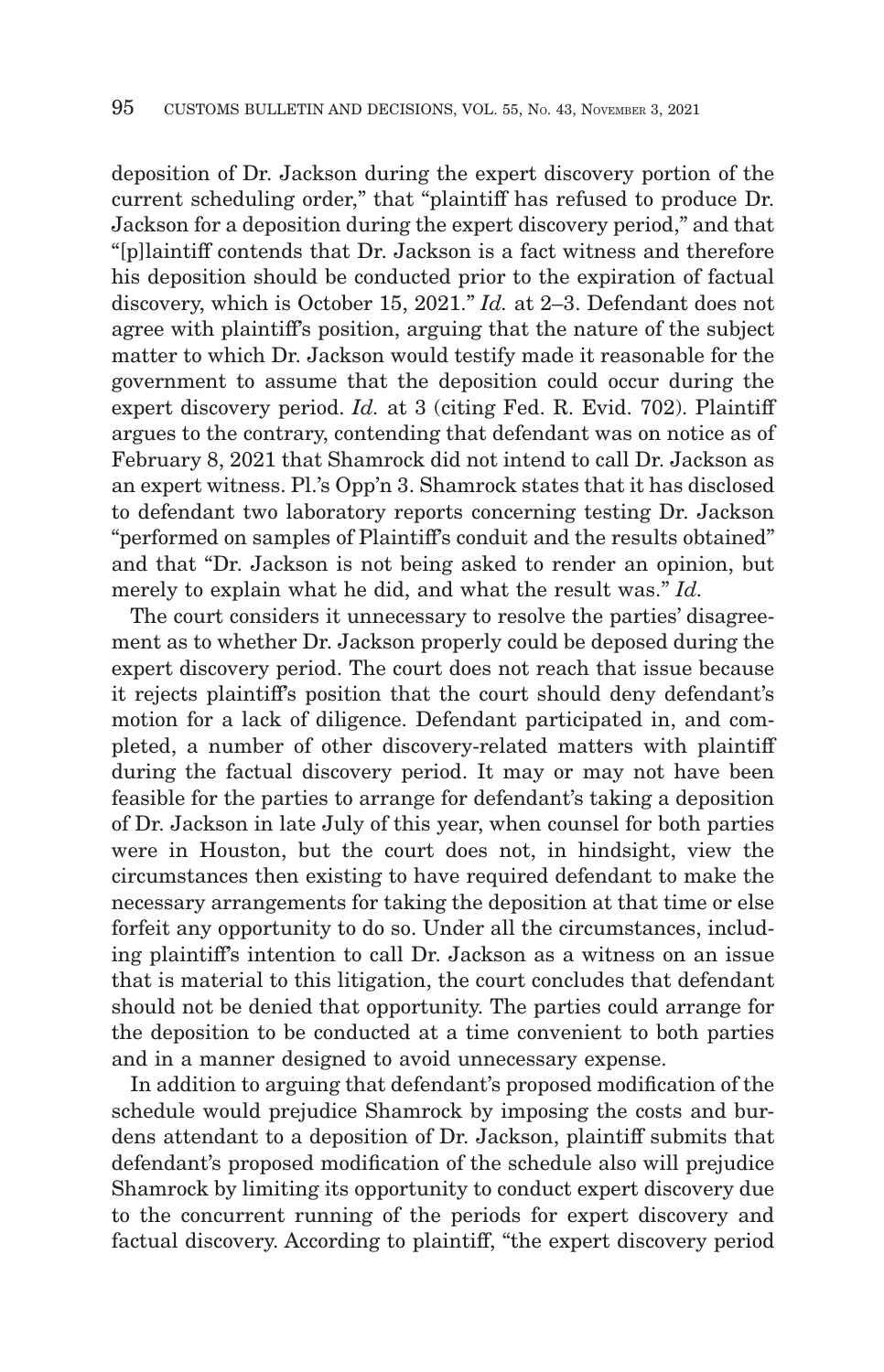is likely to be fraught with expert discovery," *id.* at 5, and therefore should continue beyond the allowed period for factual discovery, as it does in the existing schedule, to which the parties agreed. Accusing defendant of a "gross abuse of the discovery process," *id.*, and pointing out that defendant intends to call an as-yet undisclosed expert witness, plaintiff maintains that "[s]imultaneously conducting both factual and expert discovery will detract from the limited time and resources that Shamrock will have to engage substantively with Defendant's expert report and its own expert, if any." *Id.* at 6. Plaintiff adds that "factual discovery should be completed before expert discovery in this case so that the experts have time to consider and opine on the facts that have been discovered." *Id.* (citing Fed. R. Evid. 703). On that last point, the court agrees.

In resolving the current disputes as to scheduling and also as to the deposition of Dr. Jackson, the court sees no reason why the schedule could not be modified to allow: (1) defendant the opportunity to take Dr. Jackson's deposition at a time convenient to, and in a manner agreeable to, both parties; and (2) extension of the period for expert discovery beyond November 30, 2021, and beyond the end of the period for factual discovery, for a length of time sufficient to satisfy plaintiff's concerns as well as any concerns defendant may have.

Achieving the court's objectives for resolving the current dispute is likely to require some revision of the remaining dates in the schedule (i.e., motions on preliminary matters by December 21, 2021, dispositive motions by February 15, 2022, and requests for trial by March 1, 2022), but doing so would not appear to the court to cause unfairness or prejudice to either party. The court notes, in that regard, that discovery has proven to be more lengthy and complex than either party initially contemplated, as shown by plaintiff's previous consent motion to modify the schedule. *See* Consent Mot. to Extend the Time for Factual Disc. and Amend Scheduling Order 1–2 (Mar. 1, 2021), ECF No. 22; Order (Mar. 2, 2021), ECF No. 23. The discovery phase of this case is approaching completion, and the court trusts that reaching agreement on a modest change in the schedule that will allow the remaining discovery-related matters to be accomplished cooperatively will not prove to be an insurmountable obstacle.

### **III. CONCLUSION AND ORDER**

Therefore, in consideration of defendant's Motion to Amend the Scheduling Order and plaintiff's opposition thereto, and upon due deliberation, it is hereby

**ORDERED** that defendant's motion be, and hereby is, granted in part and denied in part; it is further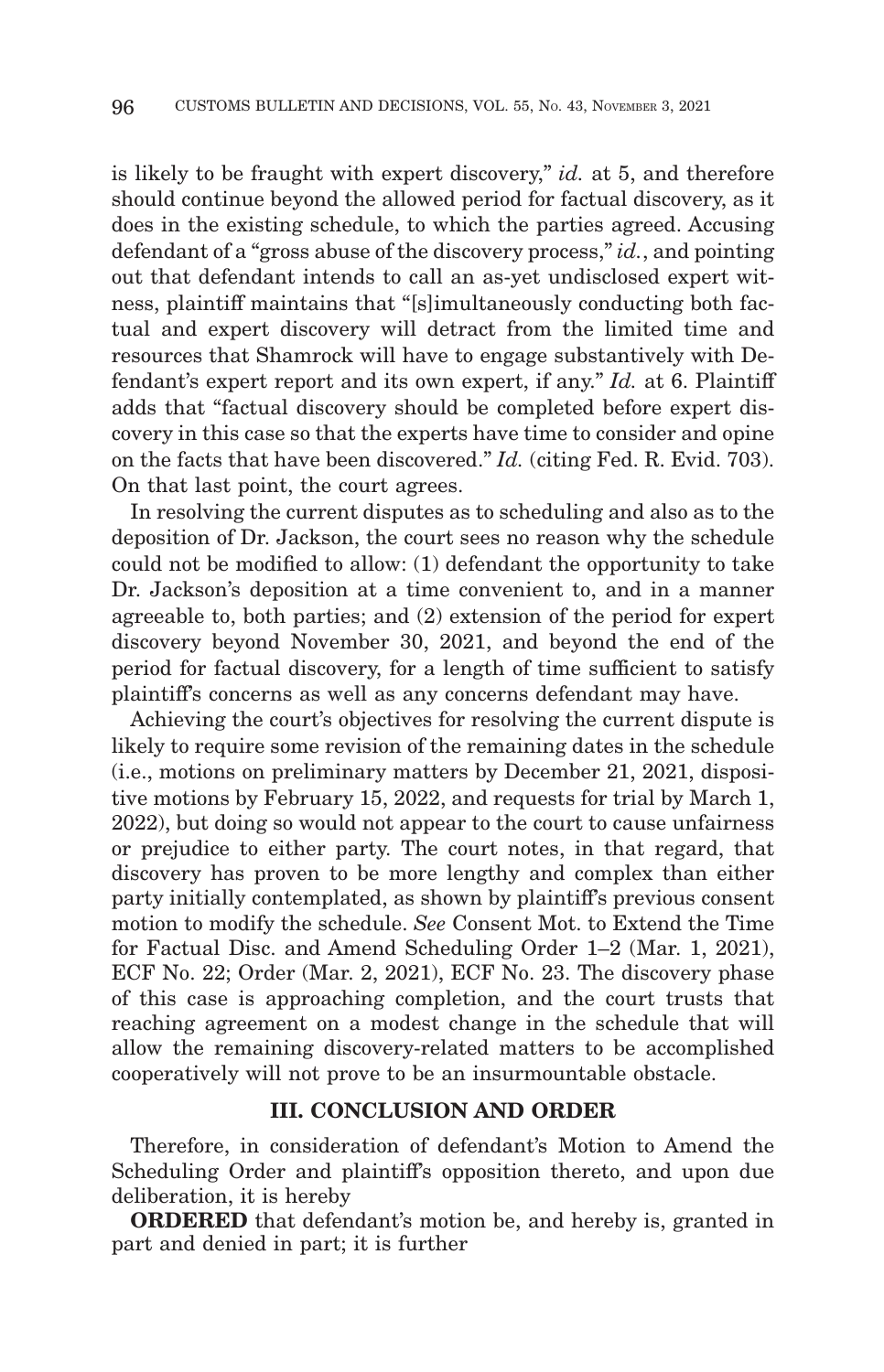**ORDERED** that the parties shall consult with the objective of entering into an agreement that: (1) would modify the schedule so as to allow defendant the opportunity to take the deposition of Dr. Joshua Jackson at a time convenient to, and in a manner agreeable to, both parties; and (2) would provide for extension of the period for expert discovery beyond the end of the period for factual discovery, and incorporating that agreement into a joint or consent motion to modify the schedule; and it is further

**ORDERED** that, in the unlikely event that the parties fail to reach an agreement on a modified schedule that is consistent with the directives in this Opinion and Order, the parties shall submit, by no later than November 30, 2021, a joint status report informing the court of the points on which they disagree.<br>
Dated: October 14, 2021<br>
New York, New York<br>
Sales TIMOTHY C

Dated: October 14, 2021

New York, New York

*/s/ Timothy C. Stanceu* TIMOTHY C. STANCEU, JUDGE

### Slip Op. 21–144

OMAN FASTENERS, LLC, ET AL., Plaintiffs, v. UNITED STATES, ET AL., **DEFENDANTS** 

> Before: Jennifer Choe-Groves, Judge M. Miller Baker, Judge Timothy C. Stanceu, Judge Consolidated Court No. 20–00037

[Ordering a stay pending appeal and related measures.]

Dated: October 15, 2021

*Michael P. House*, Perkins Coie, LLP, of Washington, D.C., for plaintiffs Oman Fasteners LLC, Huttig Building Products, Inc., and Huttig Inc. With him on the submissions were *Andrew Caridas*, *Shuaiqi Yuan*, *Jon B. Jacobs*, and *Brenna D. Duncan*.

*Tara K. Hogan*, Assistant Director, Commercial Litigation Branch, Civil Division, U.S. Department of Justice, of Washington, D.C., for defendants. With her on the submissions were *Brian M. Boynton*, Acting Assistant Attorney General, *Jeanne E. Davidson*, Director, *Aimee Lee*, Assistant Director, *Meen Geu Oh*, Senior Trial Counsel, Commercial Litigation Branch, Civil Division, U.S. Department of Justice, of Washington, D.C.

#### **OPINION AND ORDER**

#### **Stanceu, Judge.**

Defendants move for a partial stay pending their appeal of the judgment this Court entered in *Oman Fasteners, LLC v. United States*, Judgment (June 10, 2021), ECF No. 108 ("Judgment"), and for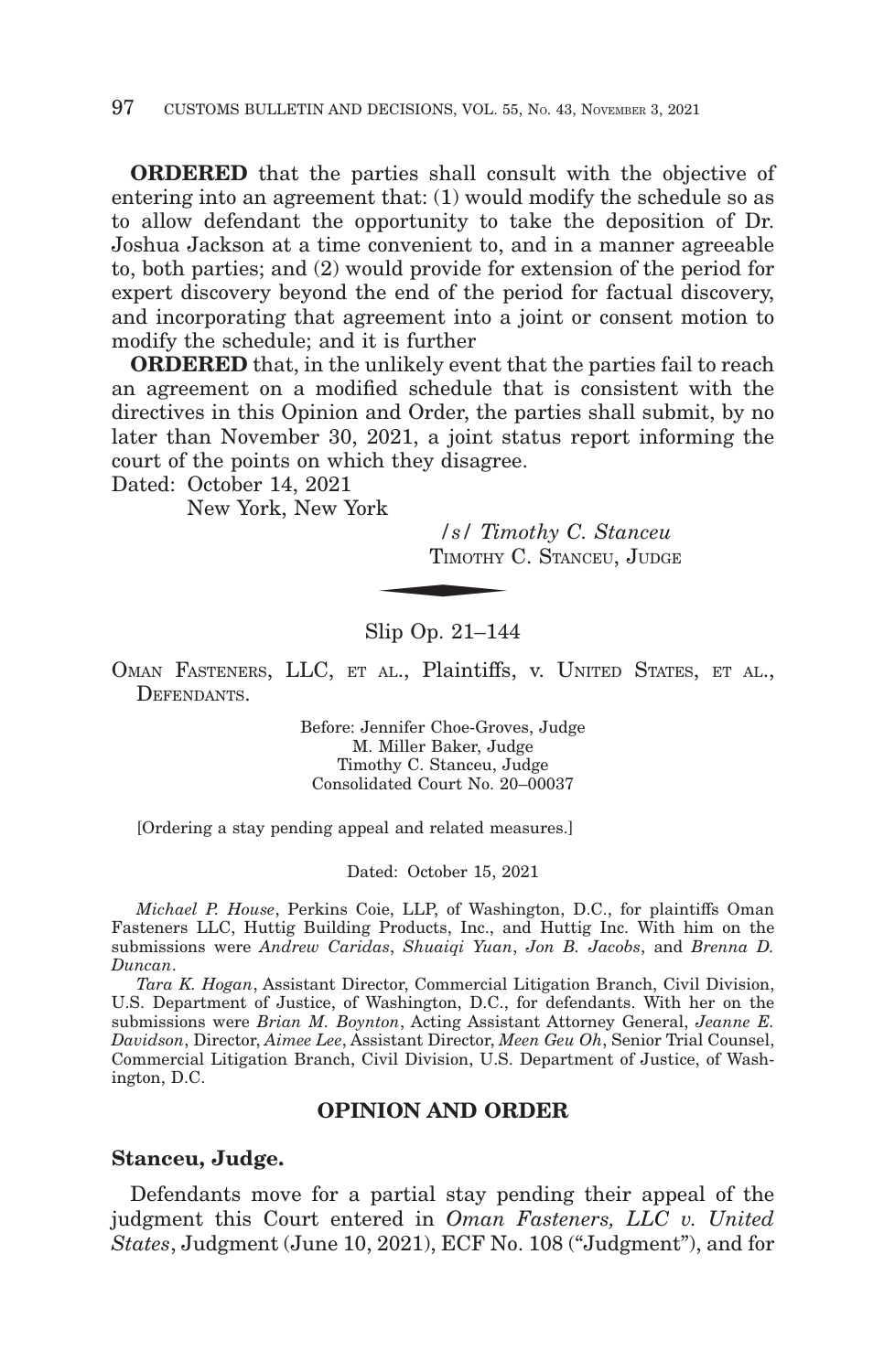certain other measures related to protection of potential government revenue. In the Judgment, the court awarded remedies for plaintiff Oman Fasteners, LLC ("Oman") and plaintiffs Huttig Building Products, Inc. and Huttig, Inc. (collectively, "Huttig"), importers of steel nails, in a challenge to a Presidential action taken under Section 232 of the Trade Expansion Act of 1962, 19 U.S.C. § 1862 ("Section 232"), imposing additional duties of 25% *ad valorem* on certain imported products made of steel, including steel nails.1 *See* Proclamation 9980, *Adjusting Imports of Derivative Aluminum Articles and Derivative Steel Articles Into the United States*, 85 Fed. Reg. 5,281 (Exec. Office of the President Jan. 29, 2020) ("Proclamation 9980"). Plaintiffs oppose defendants' motion.

The court orders a stay of the Judgment, orders suspension of liquidation of the entries affected by this litigation, and requires defendants to confer with Oman and with Huttig to obtain agreements on bonding of entries made on and after June 10, 2021, for protection of the revenue potentially owing due to Proclamation 9980.

#### **I. BACKGROUND**

The background of this action is set forth in our previous opinion and supplemented herein. *See Oman Fasteners, LLC v. United States*, 45 CIT \_\_, 520 F. Supp. 3d 1332 (2021) ("*Oman*"). Other pertinent background is presented in decisions of this Court adjudicating a claim substantially the same as the one adjudicated in this litigation. *See PrimeSource Bldg. Prods., Inc. v. United States*, 45 CIT \_\_, 497 F. Supp. 3d 1333 (2021) ("*PrimeSource I*"), *PrimeSource Bldg. Prods., Inc. v. United States*, 45 CIT \_\_, 505 F. Supp. 3d 1352 (2021) ("*Prime-Source II*").

Oman and Huttig brought actions, now consolidated, challenging the lawfulness of Proclamation 9980 on February 7, 2020, [Oman's] Compl. (Ct. No. 20–00037), ECF No. 2; and February 18, 2020, [Huttig's] Compl. (Ct. No. 20–00045), ECF No. 5. Shortly thereafter, upon the consent of all parties, this Court entered preliminary injunctions prohibiting defendants from collecting 25% cash deposits on Oman and Huttig's entries of merchandise within the scope of Proclamation 9980 and also prohibiting the liquidation of the affected entries. Order (Ct. No. 20–00037) (Feb. 21, 2020), ECF Nos. 34 (conf.), 35 (public) ("Oman Prelim. Inj. Order"); Order (Ct. No. 20–00045) (Mar. 4, 2020), ECF Nos. 29 (conf.), 30 (public) ("Huttig Prelim. Inj. Order"). The preliminary injunctions also required plaintiffs to terminate their existing continuous bonds and replace them with continuous

<sup>1</sup> Citations to the United States Code herein are to the 2012 edition. Citations to the Code of Federal Regulations are to the 2020 edition.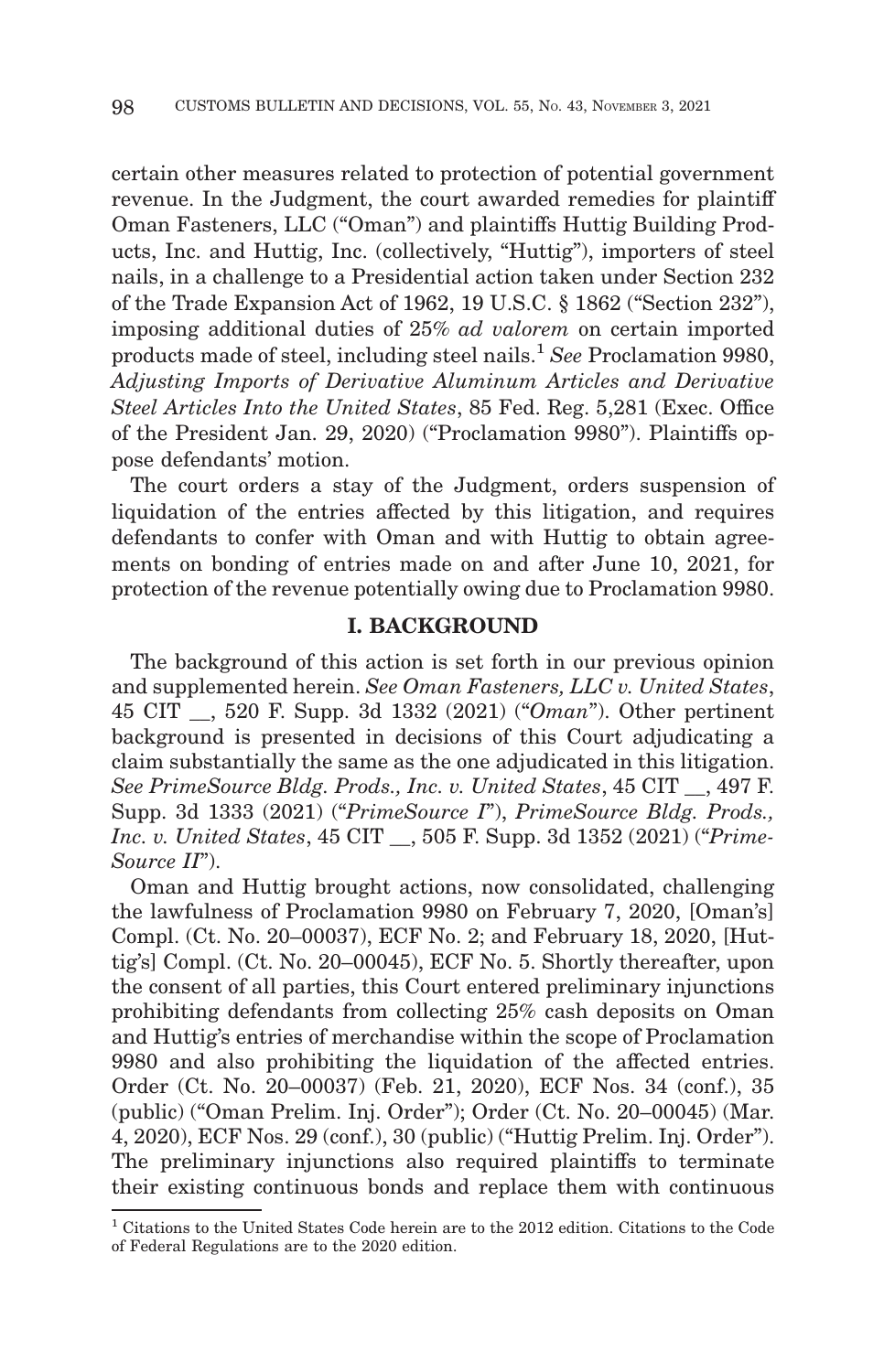bonds having a higher limit of liability to reflect the additional duties Oman and Huttig otherwise would have been required to deposit. Oman Prelim. Inj. Order 2; Huttig Prelim. Inj. Order 2.

On March 9, 2020, in response to Oman's and defendants' Joint Notice of Proposed Scheduling Order and Amended Injunction Order, the court ordered a stay of Counts II and III of Oman's complaint "pending the Court's decision on the parties' motions on Count I of the complaint." Order 1 (Ct. No. 20–00037), ECF No. 46. The court amended the preliminary injunctive order to provide that the order would continue in effect until the court entered judgment on Count I of Oman's complaint. *Id.* at 2. On March 16, 2020, the court consolidated Ct. No. 20–00045 with Ct. No. 20–00037 *sub nom. Oman Fasteners, LLC v. United States*, stayed Counts II and III of Huttig's complaint pending the resolution of Count I, and modified the preliminary injunction entered in Ct. No. 20–00045 to provide for the order to continue in effect until judgment was entered on Count I. Order, ECF No. 54.

On September 11, 2020, and January 20, 2021, with the consent of the parties, the court amended Oman and Huttig's preliminary injunctions, respectively, to require plaintiffs to "monitor [their] subject imports and foregone duty deposits" instead of conferring with defendants prior to the expiry of their continuous bonds, and to terminate and replace each continuous bond once the amount of foregone duty deposits reached the amount of the bond, minus the baseline bond amount as calculated pursuant to the general continuous bonding formula of U.S. Customs and Border Protection ("Customs" or "CBP"). [Oman Prelim. Inj.] Order 2 (Sept. 11, 2020), ECF Nos. 94 (conf.), 95 (public); [Huttig Prelim. Inj.] Order 2 (Jan. 20, 2021), ECF Nos. 100 (public), 101 (conf.).

In the *PrimeSource* litigation, this Court awarded summary judgment to plaintiff PrimeSource Building Products, Inc., holding that Proclamation 9980 was issued beyond the statutory time limits set forth in Section 232. *PrimeSource II*, 45 CIT at \_\_, 505 F. Supp. 3d at 1357. Thereafter, the parties in the instant litigation filed a Joint Status Report, in which the defendants agreed that the decisions in *PrimeSource* were "decisive as to Count I of Plaintiffs' Complaints" and that as a result there was "no reason for this Court not to grant Plaintiffs' Motion for Summary Judgment on Count I of the Complaints . . . and deny Defendant[s'] Motion to Dismiss Count I of Plaintiffs' Complaints." Joint Status Report 1–2 (Apr. 30, 2021), ECF No. 105. Further, plaintiffs agreed to move the court to lift the stay and dismiss Counts II and III of their complaints. *Id.* Accordingly, in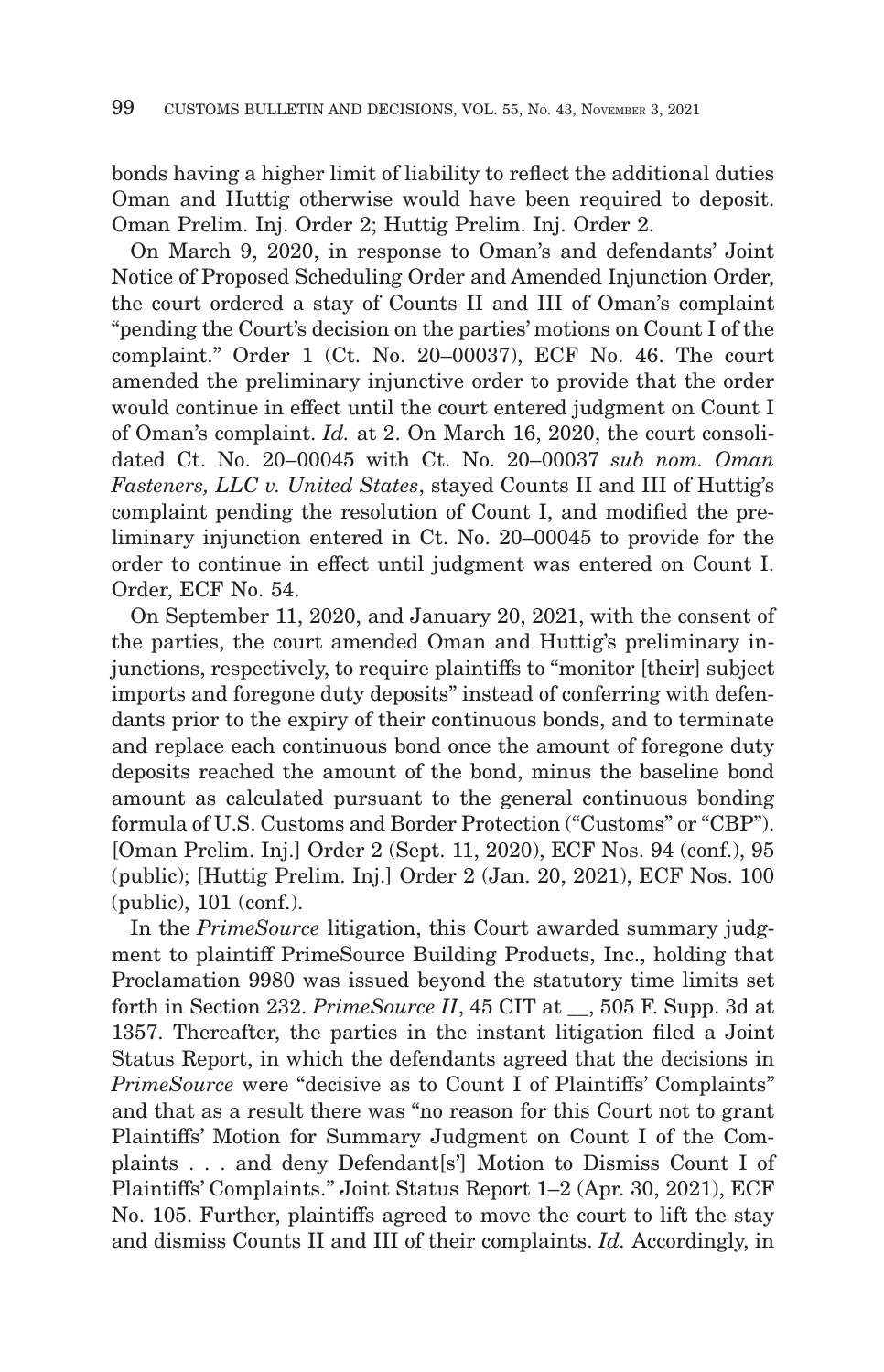*Oman*, the court granted summary judgment in favor of plaintiffs on Count I of their complaints and dismissed without prejudice Counts II and III. 45 CIT at \_\_, 520 F. Supp. 3d at 1339.

The amended preliminary injunctions dissolved upon the entry of judgment on June 10, 2021. *See* Judgment 1–2. In the Judgment, this Court ordered, *inter alia*, that defendants liquidate the duties affected by this litigation without the assessment of the 25% additional duties provided for in Proclamation 9980. *Id.*

Defendants filed a notice of appeal of the Judgment, Notice of Appeal (Aug. 7, 2021), ECF No. 110, and shortly thereafter their motion for a stay pending appeal and other measures, Defs.' Mot. for Stay of J. to Maintain the *Status Quo Ante* Pending Appeal (Aug. 9, 2021), ECF No. 111 (conf.), (Oct. 14, 2021), ECF No. 119 (public) ("Defs.' Mot. for Stay"). Defendants requested that, for the pendency of the appeal, the court: (1) stay the requirement to liquidate Oman's and Huttig's entries without the assessment of the 25% additional duties and reinstate the order to suspend liquidation; (2) stay the requirement to refund with interest any deposits of estimated duties under Proclamation 9980 made by Oman and Huttig; and (3) reinstate the requirements that plaintiffs monitor their imports of merchandise covered by Proclamation 9980 and maintain a sufficient continuous bond for the duty liability on these imports. Defs.' Mot. for Stay 1–2. Plaintiffs filed their opposition to defendants' stay motion on August 30, 2021. Pls.' Opp'n to Defs.' Mot. for Stay of J. Pending Appeal, ECF Nos. 116 (conf.), 117 (public) ("Pls.' Opp'n").

### **II. DISCUSSION**

In exercising its traditional powers to further the administration of justice, a federal court may stay enforcement of a judgment pending the outcome of an appeal. *Nken v. Holder*, 556 U.S. 418, 421 (2009). "While an appeal is pending from . . . [a] final judgment that grants, continues, modifies, refuses, dissolves, or refuses to dissolve or modify an injunction, the court may suspend, modify, restore, or grant an injunction on terms for bond or other terms that secure the opposing party's rights." USCIT R. 62(d). When that judgment was rendered by a three-judge panel, "the order must be made . . . by the assent of all its judges, as evidenced by their signatures." *Id.*

The party seeking a stay pending appeal has the burden of demonstrating that the stay is justified by the circumstances. *Nken*, 556 U.S. at 433–34. We consider four factors in deciding whether defendants have met that burden: (1) whether defendants have made a strong showing that they will succeed on the merits; (2) whether they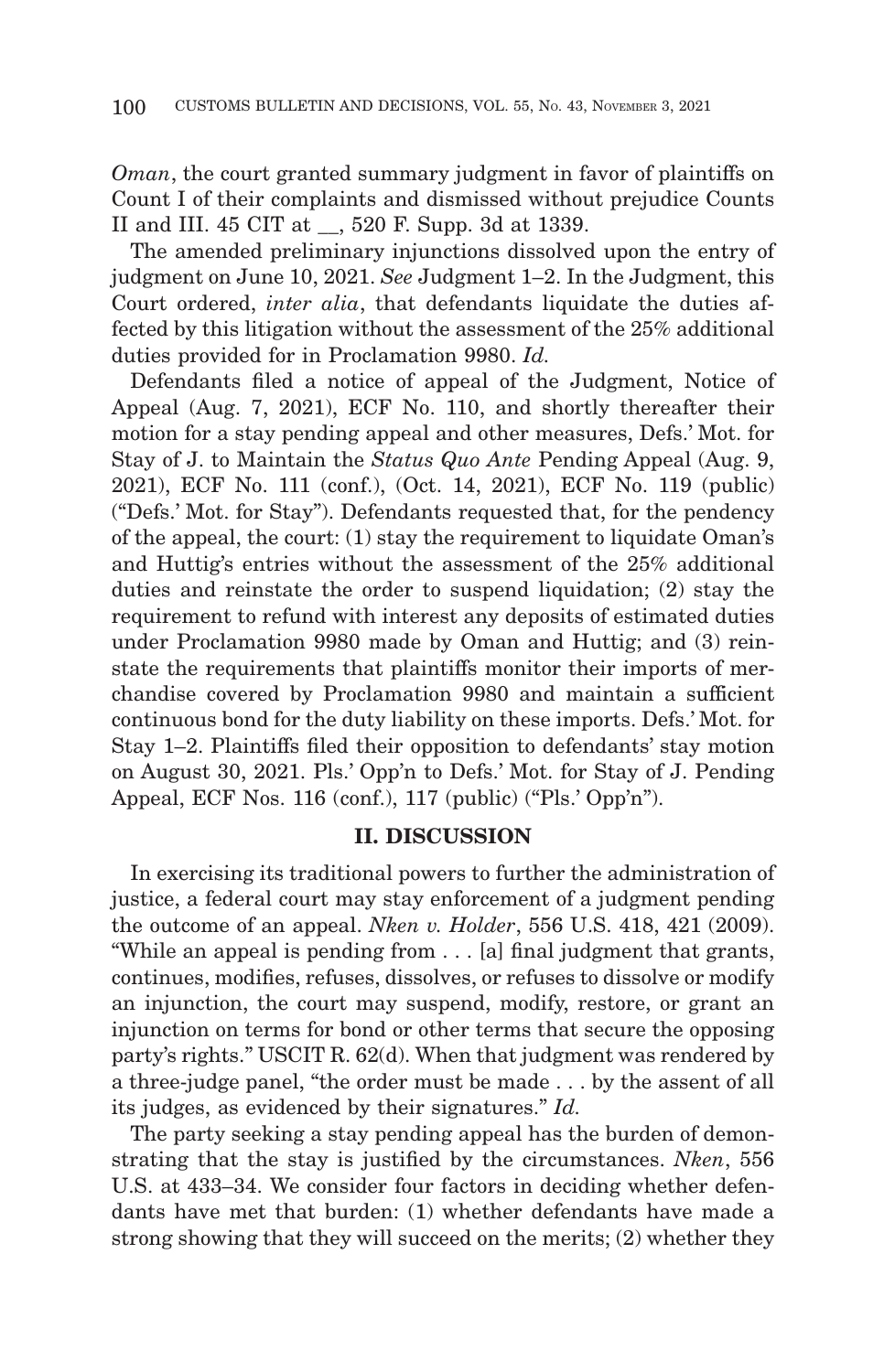will be irreparably harmed absent the stay; (3) whether issuance of the stay will substantially injure plaintiffs; and (4) where the public interest lies. *See Hilton v. Braunskill*, 481 U.S. 770, 776 (1987). "There is substantial overlap between these and the factors governing preliminary injunctions." *Nken*, 556 U.S. at 434 (citing *Winter v. Nat. Res. Def. Council, Inc.*, 555 U.S. 7, 24 (2008)). The "likelihood of success" and "irreparable harm" factors, working together, are the most critical, and where the United States is a party, the balance of equities and the public interest factors "merge." *Id.* at 434–35. We conclude that all four factors support our granting defendants' motion.

### **A. Success on the Merits**

The decision of the Court of Appeals for the Federal Circuit ("Court of Appeals") in *Transpacific Steel LLC v. United States*, 4 F.4th 1306 (Fed. Cir. 2021) ("*Transpacific II*"), causes us to conclude that defendants have made a sufficiently strong showing that they will succeed on the merits on appeal. In *Transpacific II*, the Court of Appeals vacated a judgment of this Court in *Transpacific Steel LLC v. United States*, 44 CIT \_\_, 466 F. Supp. 3d 1246 (2020) ("*Transpacific I*"), rejecting a claim similar in some respects to a claim this Court found meritorious in *Oman, PrimeSource I*, and *PrimeSource II*.

The subject of the *Transpacific* litigation is a Presidential proclamation that increased to 50% the then-existing 25% Section 232 duties on imports of steel products from Turkey. *See* Proclamation 9772, *Adjusting Imports of Steel Into the United States*, 83 Fed. Reg. 40,429 (Exec. Office of the President Aug. 15, 2018) ("Proclamation 9772"). In *Transpacific I*, this Court held the proclamation invalid as untimely and as a violation of equal protection. Regarding the former, *Transpacific I* held that Proclamation 9772 was issued after the close of the combined 105-day time period Congress established in the 1988 amendments to Section 232 (the time period codified as Section  $232(c)(1)$ , 19 U.S.C. § 1862(c)(1)), that commenced upon President Trump's receipt, on January 11, 2018, of a report by the Secretary of Commerce issued under the authority of 19 U.S.C. § 1862(b)(3)(A) (the "2018 Steel Report"). The President's receipt of the 2018 Steel Report was the procedural predicate for the issuance of a previously issued proclamation, Proclamation 9705, *Adjusting Imports of Steel Into the United States*, 83 Fed. Reg. 11,625 (Exec. Office of the President Mar. 15, 2018) ("Proclamation 9705").

In *Transpacific II*, the Court of Appeals reversed the decision of this Court in *Transpacific I*. On the issue of the time limits added by the 1988 amendments to Section 232, the Court of Appeals reasoned that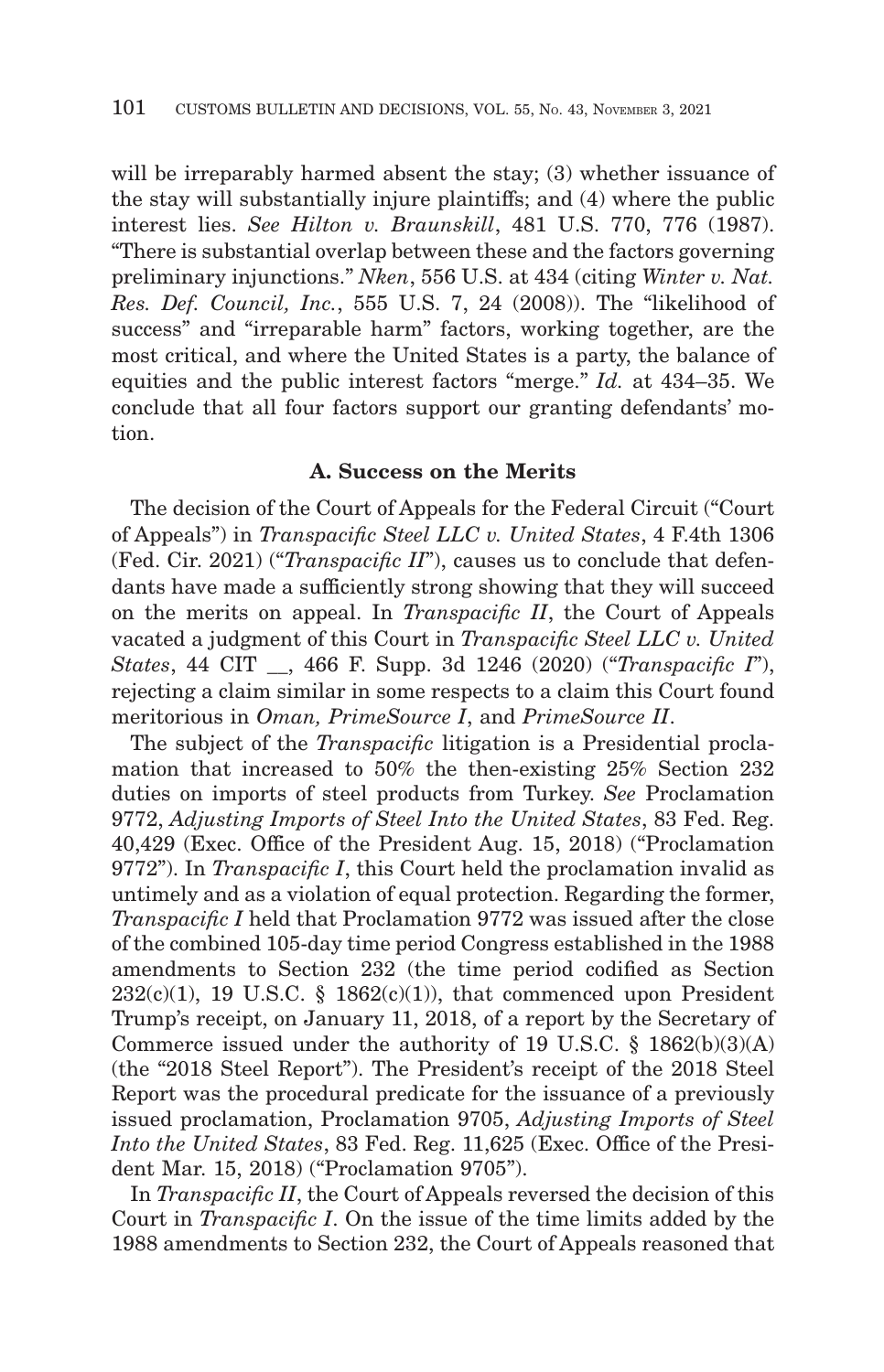"[n]one of the new language in the statute, on its own or by comparison to what came before, implies a withdrawal of previously existing presidential power to take a continuing series of affirmative steps deemed necessary by the President to counteract the very threat found by the Secretary." *Transpacific II*, 4 F.4th at 1329. The Court of Appeals stated that "[i]n this context, the directive to the President to act by a specified time is not fairly understood as implicitly meaning 'by then or not at all' as to each discrete imposition that might be needed, as judged over time." *Id*. at 1329–30.

The instant litigation arose from somewhat different facts than did the *Transpacific* litigation. Instead of an upward adjustment to the tariffs imposed by a previous Section 232 proclamation, the action contested here imposed, for the first time, tariffs of 25% on a previously unaffected group of products. These products, identified in Proclamation 9980 as "Derivative Steel Articles," Proclamation 9980, 85 Fed. Reg. at 5,281, were different than the steel articles affected by the earlier Presidential proclamation, Proclamation 9705. As in *PrimeSource*, defendants here relied upon the President's receipt of the 2018 Steel Report as the procedural basis upon which the President issued Proclamation 9980, arguing that the President retained "modification" authority over the previous Section 232 action. *See* Defs.' Mot. to Dismiss Count I for Failure to State a Claim 29–31 (Mar. 20, 2020), ECF No. 57; Joint Status Report 2 ("As was true in the *PrimeSource* litigation . . . [d]efendants' position remains that the procedural preconditions for the issuance of Proclamation 9980 were met by the Secretary's 2018 Steel Report and the timely issuance of Proclamation 9705 . . . ."). Proclamation 9980 was signed by the President on January 24, 2020 (and published in the Federal Register on January 29, 2020), long after the President's receipt, on January 11, 2018, of the 2018 Steel Report. In *PrimeSource I*, this Court held that, due to the combined 105-day time limitation set forth in 19 U.S.C.  $\S$  1862(c)(1), the President's authority to adjust tariffs on the "derivative" articles of steel had expired by the time Proclamation 9980 was issued, if that time period were presumed to commence upon the receipt of the 2018 Steel Report. 45 CIT at \_\_, 497 F. Supp. 3d at 1356. We concluded, later, that defendants had waived any defense that the procedural requirements of Section 232 were met based on any procedure other than one reliant upon the 2018 Steel Report. *Oman*, 45 CIT at \_\_, 520 F. Supp. 3d at 1338.

Our decision in *Oman* is also distinguishable from *Transpacific II*with respect to the time period that elapsed between the receipt of a Section 232(b)(3)(A) report from the Secretary of Commerce and the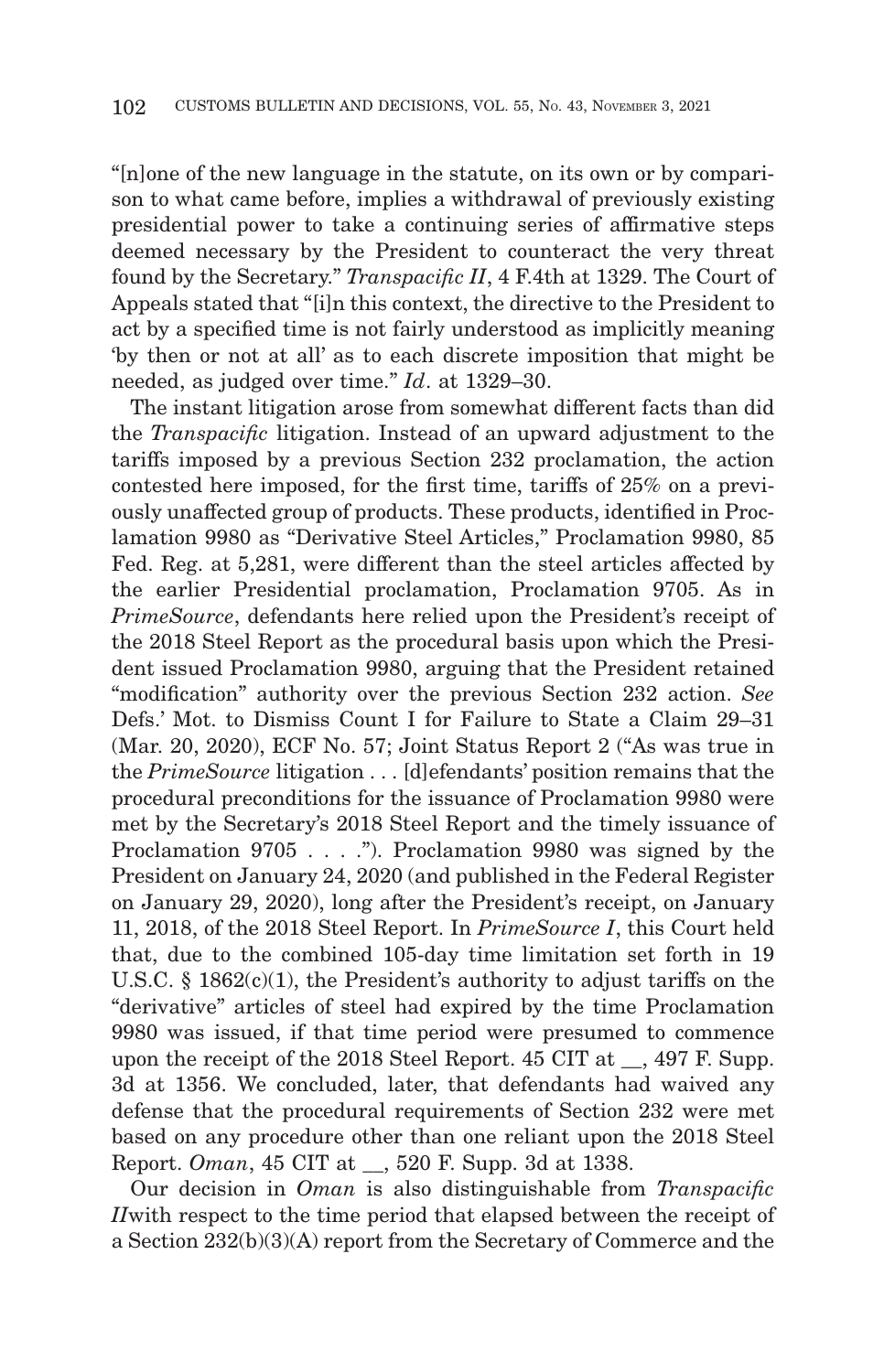President's taking implementing action. In issuing Proclamation 9980, the President acted more than two years after receiving the 2018 Steel Report. In the *Transpacific* litigation, the analogous time period was approximately seven months. In *Transpacific II*, the Court of Appeals rejected the appellee's argument that Congress sought, through the time limits, to ensure that the President will have timely information on which to act. 4 F.4th at 1332 ("Concerns about staleness of findings are better treated in individual applications of the statute, where they can be given their due after a focused analysis of the proper role of those concerns and the particular finding of threat at issue."). That all said, we express no view on whether the factual distinction between this case and *Transpacific II* is material.

Even though *Transpacific II* and this case arose from somewhat different facts, we nevertheless conclude that the opinion of the Court of Appeals potentially affects the outcome of this litigation. In reaching this conclusion, we do not opine on whether *Transpacific II* necessarily controls that outcome, i.e., whether the President's adjusting of tariffs on derivatives of steel products falls within what the Court of Appeals termed, in a different factual setting, "a continuing series of affirmative steps deemed necessary by the President to counteract the very threat found by the Secretary," *id.* at 1329. But for purposes of ruling on the instant stay motion, it suffices that the discussion in *Transpacific II* of the "continuing" nature of Presidential Section 232 authority is expressed in broad terms.

Citing their petition in *Transpacific II* for panel rehearing and rehearing *en banc,* plaintiffs argued that *Transpacific II* does not demonstrate defendants' likelihood of success on the merits because it "is not final." Pls.' Opp'n 5 (citing Combined Pet. for Panel Reh'g and Reh'g *En Banc*of Pls.-Appellees (Ct. No. 2020–2157) (Aug. 23, 2021), ECF No. 68). Oman and Huttig rely on the "strong dissenting opinion" in *Transpacific II* and "the fact that two panels of this Court . . . previously held presidential action outside the statutory deadlines unlawful." *Id.* More recently, on September 24, 2021, the Court of Appeals denied the petition for panel rehearing and the petition for rehearing *en banc,* and the mandate has now been issued. Order (Ct. No. 2020–2157), ECF No. 76; *see* Mandate (Ct. No. 2020–2157) (Oct. 1, 2021), ECF No. 78. We conclude that defendants have made a showing that they will succeed on the merits on appeal that is sufficient to satisfy the first factor in our analysis.

### **B. Irreparable Harm in the Absence of the Requested Stay**

In their motion for a stay, defendants request that, for the pendency of the appeal, the court: (1) stay the requirement to liquidate Oman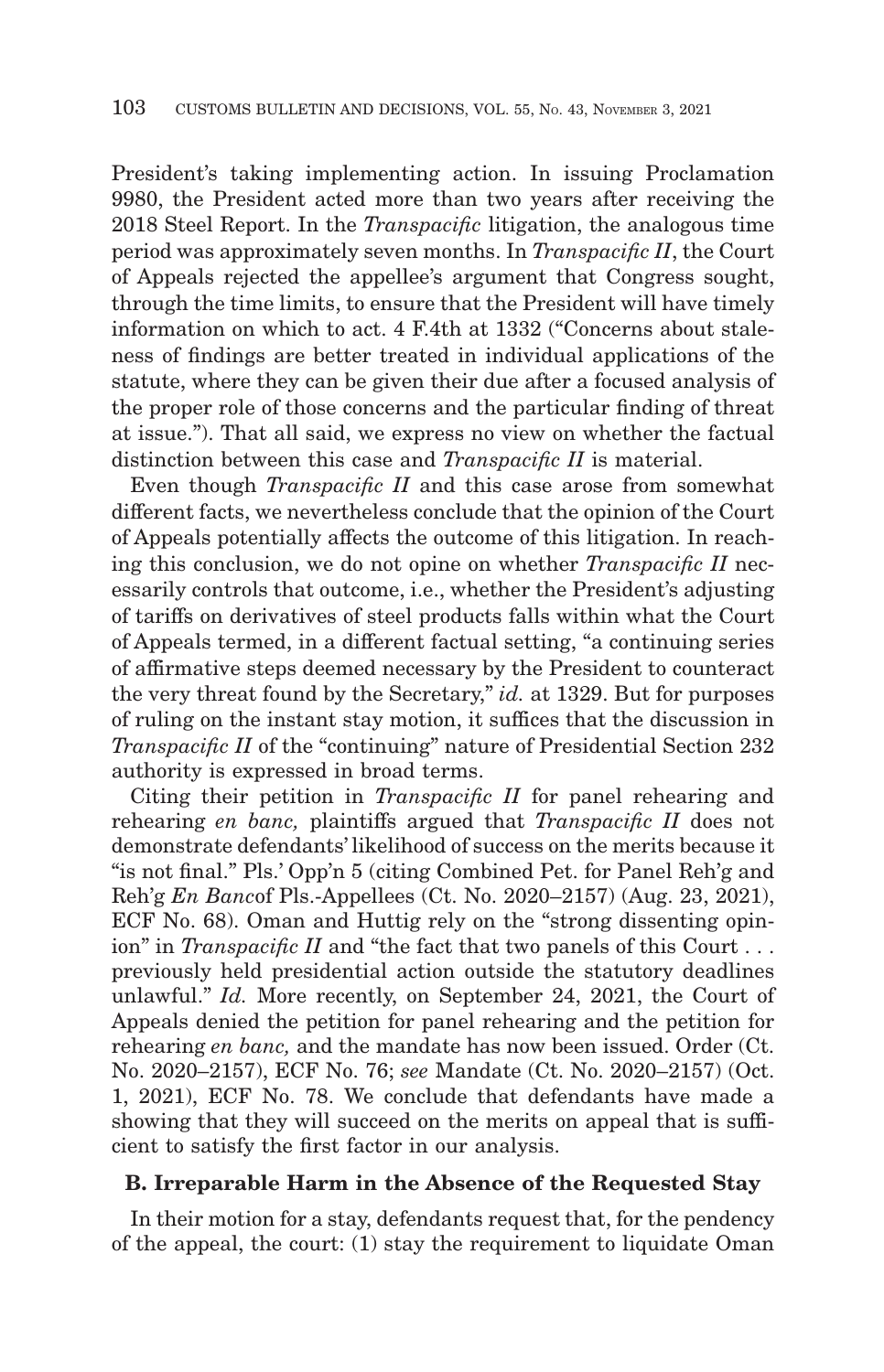and Huttig's entries without the assessment of the 25% additional duties and reinstate the order to suspend liquidation; (2) stay the requirement to refund with interest any deposits of estimated duties under Proclamation 9980 made by Oman and Huttig; and (3) reinstate the requirement that plaintiffs monitor their imports of merchandise covered by Proclamation 9980 and maintain a sufficient continuous bond for the duty liability on these imports. Defs.' Mot. for Stay 1–2. The court concludes that all three of these requested measures are necessary to prevent a form of irreparable harm to the United States. As we discuss below, that harm is the loss of the authority, provided for by statute and routinely exercised by Customs in every import transaction, to require and maintain such bonding as it determines is reasonably necessary to protect the revenue of the United States. Without the requested stay, the judgment entered in *Oman* would interfere with the exercise of that authority.

In Section 623(a) of the Tariff Act of 1930, Congress explicitly recognized the importance of security, such as bonding, to protect the revenue. In pertinent part, the relevant provision reads as follows:

In any case in which bond or other security is not specifically required by law, the Secretary of the Treasury may by regulation or specific instruction require, or authorize customs officers to require, such bonds or other security as he, or they, may deem necessary for the protection of the revenue . . . .

19 U.S.C. § 1623(a). This authority is effectuated in the Customs Regulations and applies generally to all import transactions. *See* 19 C.F.R. § 113. Due to the decision of the Court of Appeals in *Transpacific II*, the government has established a likelihood that ultimately it will assess Section 232 duties of 25% *ad valorem* on all entries at issue in this litigation. In any ordinary import transaction, i.e., one not affected by litigation such as this, Customs would exercise its statutory and regulatory authority to ensure that the basic importer's bond (be it a continuous or single transaction bond) has a sufficient limit of liability to secure the liability for all potential duties, such as the Section 232 duties that potentially will be owed by Oman and Huttig.

Importers' bonds are the ordinary means by which the government ensures that the joint and several liability of the importer of record, and of its surety (up to the limit of liability on the bond), will attach for the payment of all duties and other charges eventually determined to be owed. Notably, in the situation posed by this litigation, Oman and Huttig, due to the preliminary injunction that dissolved upon the entry of judgment in this litigation, have made no cash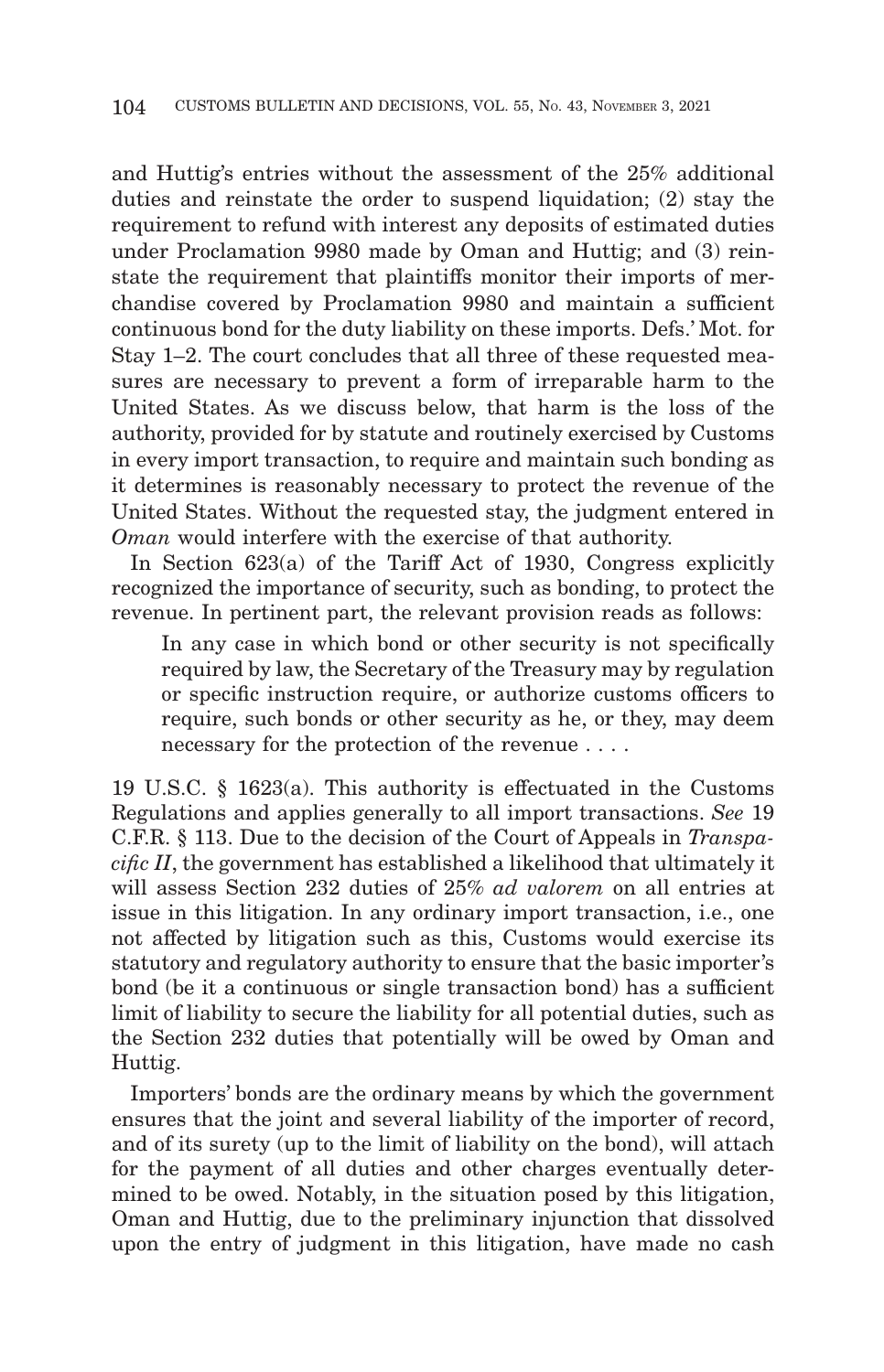deposits of estimated duties to cover potential duty liability from Proclamation 9980. The continuous bond required by the consent preliminary injunction was a substitute for these estimated duty deposits.

If an importer's bond has a limit of liability that is too low to cover the ordinary duties plus the 25% duties, there is an inherent risk to the revenue, codified by statute and effectuated by regulation, because one of the two parties that contractually could have been bound to pay the duties—the surety—has liability limited by the face amount of the bond. In short, Congress contemplated in 19 U.S.C. § 1623 that the government should have resort to two parties for assessed duty liability, the importer of record and the surety.

We do not base our decision to grant defendants' motion on a factual determination that plaintiffs will be unable to satisfy their potential duty obligation. Rather, we base it on the loss of the ability of the United States to exercise, as it would in the ordinary course of administering import transactions, the statutory authority of 19 U.S.C. § 1623(a) to secure this potential duty liability. That loss, absent the requested stay, itself will constitute an irreparable harm to the United States.2 But for the Judgment entered in *Oman*, the government would maintain, and continue into the future, the requirement of bonding adequate to secure the revenue potentially owing on the entries affected by this case. In summary, were we to deny the government's motion to stay the effect of the Judgment as to these entries, we would be interfering with the exercise of the government's statutory authority under 19 U.S.C. § 1623(a). Based on the intent Congress expressed in enacting that provision, we conclude that any such interference is best avoided.

In addition to enhanced bonding, the government's motion seeks a stay of our order to liquidate without Section 232 liability the entries subject to this litigation and a suspension of the liquidation of those entries pending the appeal. We agree that these steps are warranted. The court notes the possibility that finality of liquidation, should it attach to all entries associated with a particular continuous bond,

<sup>&</sup>lt;sup>2</sup> Because we find irreparable harm for the reasons noted, we need not, and do not, consider whether finality of liquidation itself constitutes potential irreparable harm to the United States. Defendants claim they may be unable to collect duties on entries for which liquidation has become final under 19 U.S.C. § 1514(a). *See* Defs.' Mot. for Stay of J. to Maintain the *Status Quo Ante* Pending Appeal 14–15 (Aug. 9, 2021), ECF No. 111 (conf.), (Oct. 14, 2021), ECF No. 119 (public). Their argument is brought into question by precedent recognizing the authority of this Court, in a case brought according to 28 U.S.C. § 1581(i), to enforce its own judgments by ordering the reliquidation of the entries. *See Shinyei Corp. of Am. v. United States*, 355 F.3d 1297, 1311– 12 (Fed. Cir. 2004). The opinion in *Shinyei* reasoned that finality of liquidation under 19 U.S.C. § 1514 does not "preclude judicial enforcement of court orders after liquidation," as "the Court of International Trade has been granted broad remedial powers." *Id.* at 1312.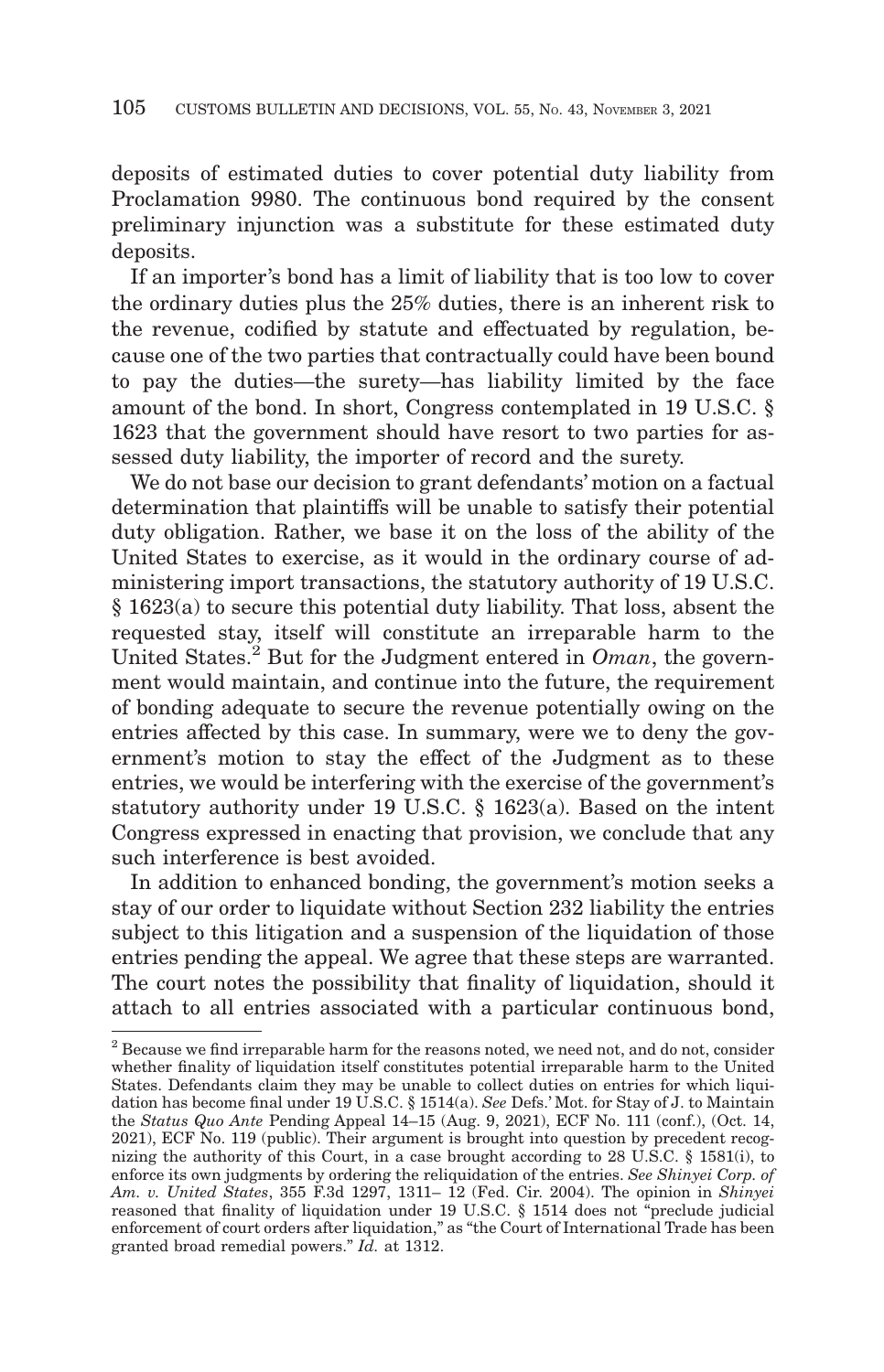could result in the cancellation of such a bond and the resultant extinguishing of the liability of the surety. Such a prospect would pose irreparable harm to the United States for the reasons the court has discussed. Because avoiding irreparable harm requires that the government have the authority not only to require, but to maintain, sufficient bonding for potential duty liability on all entries at issue in this case, we conclude that avoiding such harm requires that the affected entries remain in an unliquidated state during the pendency of the appeal.

### **C. Balance of the Hardships**

The government also prevails on the third factor. As the court has pointed out, bonding that is inadequate to secure potential duties is deleterious to the interest of the United States in the protection of the revenue, an interest protected by statute. Defendants do not seek an order requiring cash deposits. Instead, under the government's motion, plaintiffs will incur the costs of maintaining enhanced bonding for the potential Section 232 duty liability, i.e., the cost of the bond premiums.

As a result of the previous agreements, Oman and Huttig have bonding that secures the estimated duty liability for all entries between February 8, 2020, until June 10, 2021, the date judgment was entered in favor of these plaintiffs. To address bonding for entries after that time period, defendants request that the court directly order reinstatement of the previous requirements for monitoring and "sufficient bonding." Defs.' Mot. for Stay 1–2. Defendants' proposed order would impose specific bonding requirements for each plaintiff. [Proposed] Order 1–3 (Aug. 9, 2021), ECF No. 111–1.

Oman argues that, in its particular circumstance, it will incur a substantial harm if it must incur the cost of maintaining bonding for entries after June 10, 2021. Pls.' Opp'n 7. Rather than impose the bonding and monitoring requirements directly, the court considers it preferable that the plaintiffs be involved in negotiations of the arrangements for the continuation of bonding on their respective entries. Accordingly, the court will direct defendants to consult with Oman and with Huttig with the objective of reaching, and implementing, agreements under which the entries occurring on and after June 10, 2021, and going forward throughout the appeal, will be covered by bonding, but only such bonding as is reasonably necessary to secure the potential revenue, including the Section 232 duties. The court will direct, further, that should defendants be unable to reach, and enter into, an agreement with a plaintiff or plaintiffs, the involved parties shall file with the court a joint status report on the negotiations.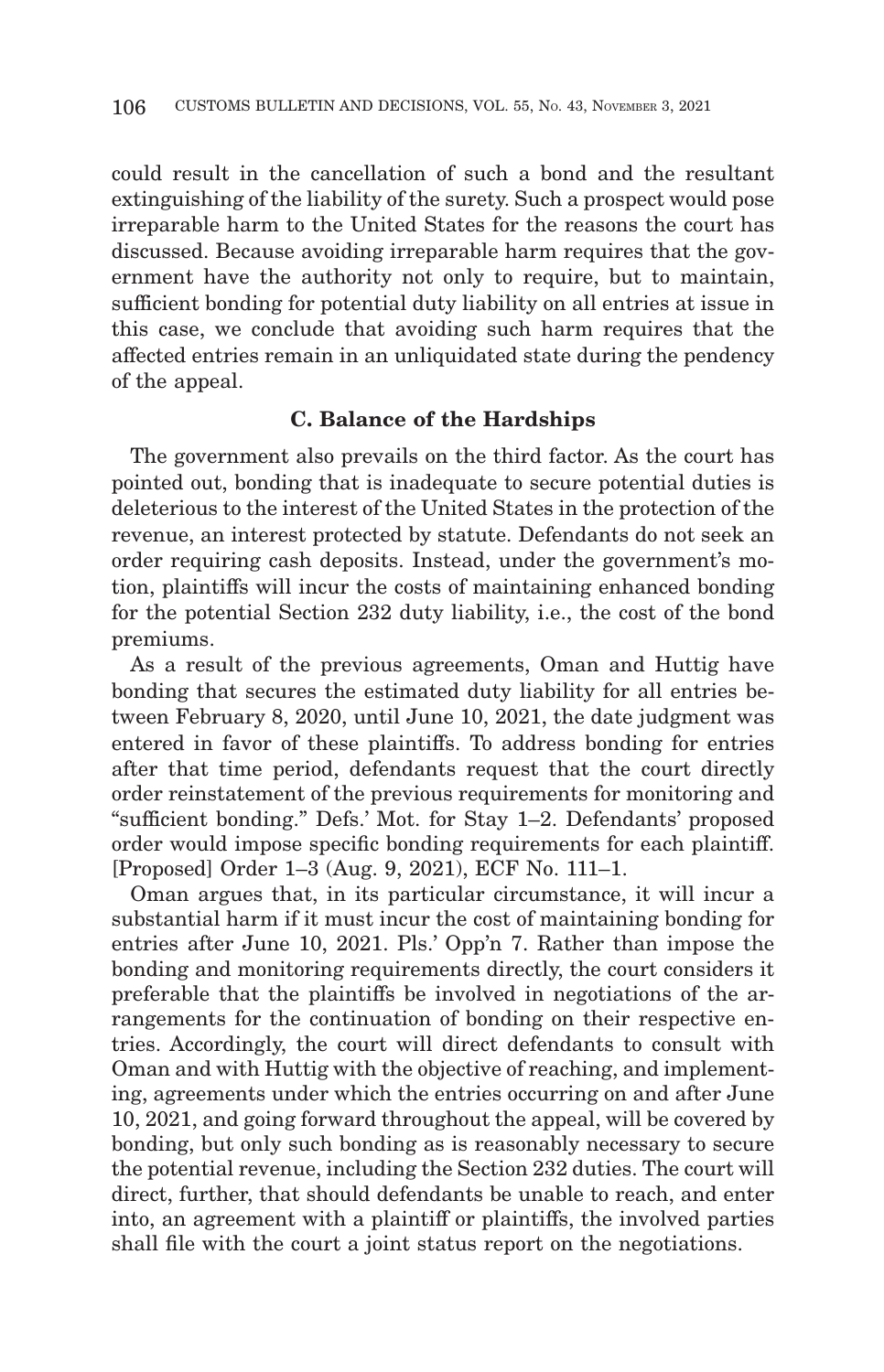Oman argues, further, that the harm is magnified due to the same entries subject to the stay being subject to "the as-yet uninitiated seventh administrative review (covering entries between July 1, 2021 and June 30, 2022) and very likely eighth administrative review (covering entries between July 1, 2022 and June 30, 2023)" in *Certain Steel Nails From the Republic of Korea, Malaysia, the Sultanate of Oman, Taiwan, and the Socialist Republic of Vietnam: Antidumping Duty Orders*, 80 Fed. Reg. 39,994 (Int'l Trade Admin. July 13, 2015) ("*Oman Nails*"). *Id*. at 7–8. Further, Oman states that if Commerce follows its "normal regulatory schedule for conducting administrative reviews, the final results of the seventh and eighth *Oman Nails* reviews would not be published until the end of 2023 and 2024, respectively" with suspension of liquidation "lifted thereafter, with actual liquidation of the entries occurring well into the following year[s]." *Id.* at 8.

That Oman's merchandise at issue is subject to separate administrative proceedings, and any potential duties, separate from Section 232, stemming from those proceedings, does not create a present burden sufficient to alter our analysis of the balance of the hardships related to this litigation.

Characterizing its agreement to continued bonding at the time of the initial preliminary injunction order as the "lesser of two extreme burdens," Oman submits that "to ask Plaintiffs to accept the same bonding—for an even longer period—when this Court has already held that Proclamation 9980 is unlawful and void . . . is an entirely different matter." *Id.* at 9. Plaintiffs also oppose the court's entering a stay that applies retroactively to entries prior to the imposition of the stay because doing so would "grant Defendants a bonding windfall for merchandise that entered the United States at a time when the Court had declared Proclamation 9980 unlawful and void." *Id.* at 10. Oman's argument is unconvincing. As we have explained, our conclusion that the government potentially will have a claim to Section 232 revenue is based on certain language in *Transpacific II*, to which we give due consideration. The government's proposed motion essentially would continue the balance struck by the parties in their agreements for a consent injunction that maintained enhanced bonding while the outcome of this case was not yet determined by this Court. In comparison, denying the government the authority to require such bonding on current and future entries poses a hardship on the United States that, under the statutory scheme designed to ensure adequate protection of the revenue, is unwarranted now that such potential duty liability exists.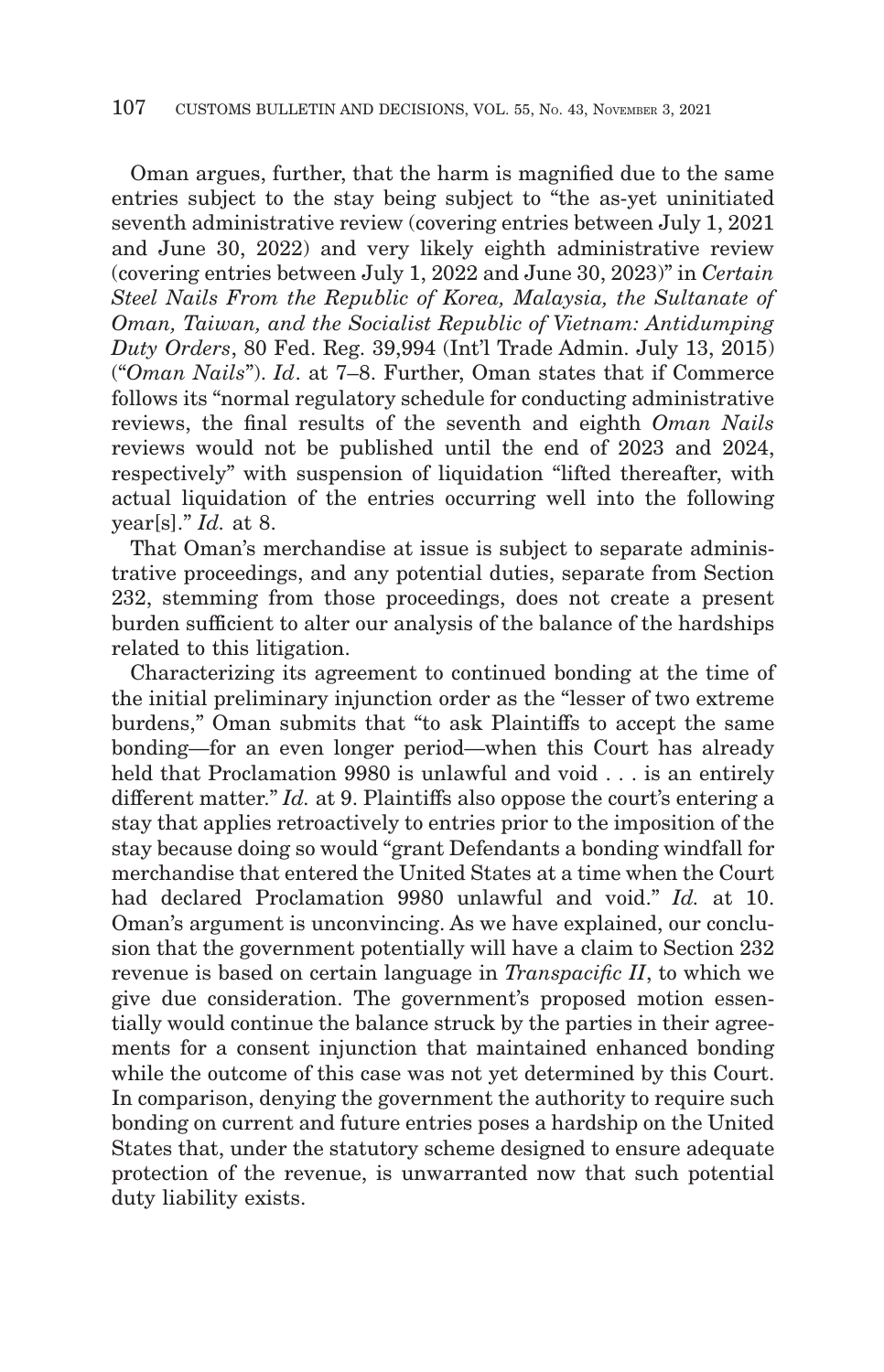### **D. The Public Interest**

The public interest favors allowing the government to exercise its lawful authority to protect the revenue, and potential revenue, of the United States, which in this case involves a significant amount of potential duty liability. *See* Defs.' Mot. for Stay 20.

#### **III. CONCLUSION AND ORDER**

All four factors necessitate granting the government's motion to stay. Upon the court's consideration of the parties' motions, including defendants' motion to stay and plaintiffs' response, and all other filings herein, and upon due deliberation, it is hereby

**ORDERED** that Defs.' Mot. for Stay of J. to Maintain the *Status Quo Ante Pending Appeal (Aug. 9, 2021), ECF No. 111 (conf.), (Oct. 14, Quo Ante Pending Appeal (Aug. 9, 2021), ECF No. 111 (conf.), (Oct. 14,* 2021), ECF No. 119 (public), be, and hereby is, granted in part and denied in part; it is further

**ORDERED** that the order of this Court to liquidate the entries subject to this litigation and to refund with interest any deposits of estimated duties under Proclamation 9980 made by Oman and Huttig, as stated in the Judgment entered on June 10, 2021, be, and hereby is, stayed pending the appeal of that Judgment before the United States Court of Appeals for the Federal Circuit; it is further

**ORDERED** that defendants be, and hereby are, enjoined, through the pendency of the appeal, from liquidating the entries affected by this litigation; it is further

**ORDERED** that defendants shall confer with Oman and Huttig with the objective of reaching, and entering into, an agreement with Oman and an agreement with Huttig on monitoring and such bonding for entries of merchandise within the scope of Proclamation 9980 that have occurred, and will occur, on or after June 10, 2021, as is reasonably necessary to secure potential liability for duties and fees, including potential liability for duties under Proclamation 9980; in the event of failure to reach agreement, the involved parties shall file a joint status report with the court no later than November 1, 2021; and it is further

**ORDERED** that this Order shall remain in effect until issuance of a mandate of the United States Court of Appeals for the Federal Circuit in the pending appeal of the Judgment entered by the court in this litigation.

Dated: October 15, 2021

New York, New York

*/s/ Jennifer Choe-Groves* JENNIFER CHOE-GROVES, JUDGE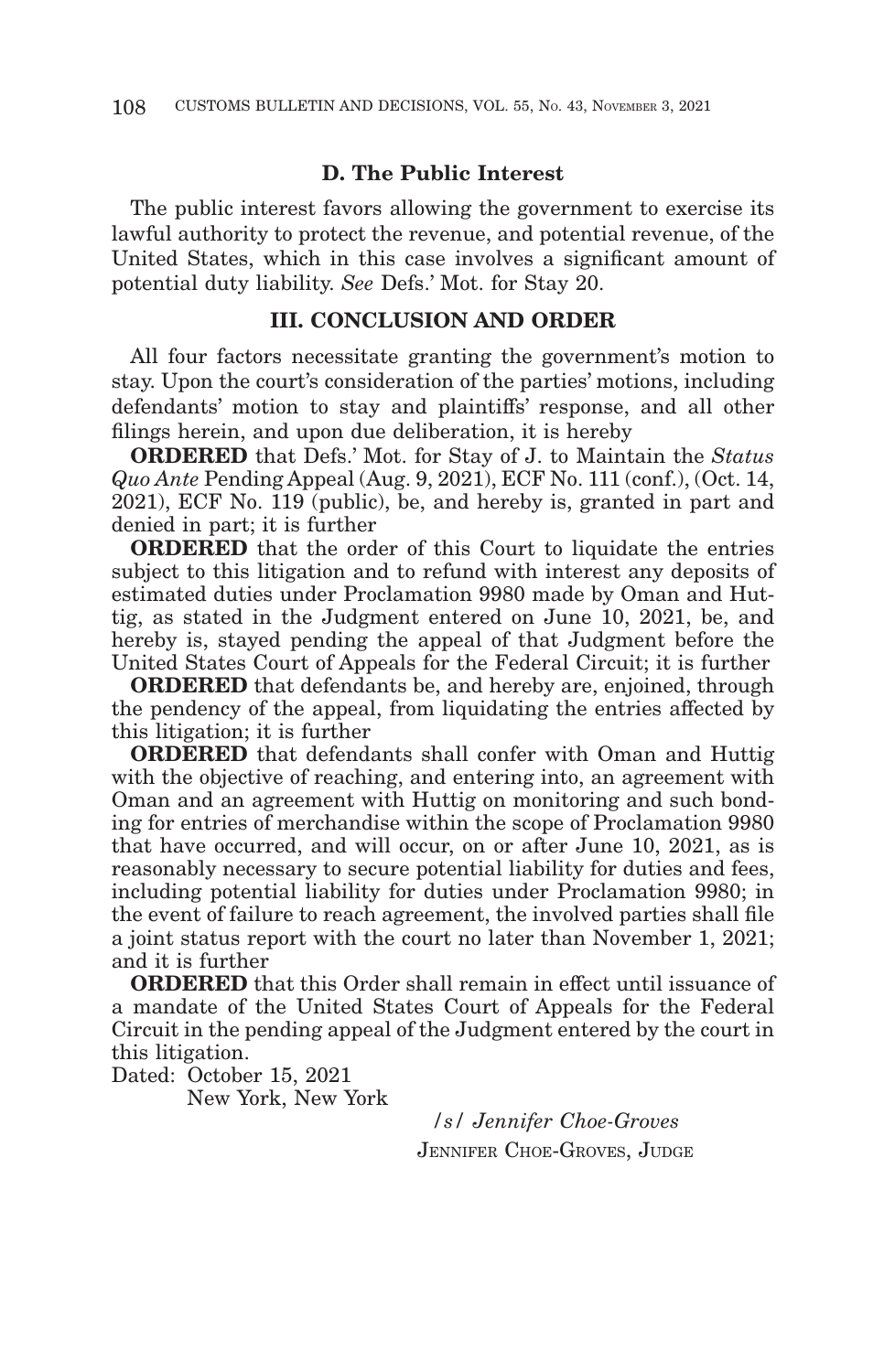# 109 CUSTOMS BULLETIN AND DECISIONS, VOL. 55, No. 43, NOVEMBER 3, 2021

*/s/ M. Miller Baker* M. MILLER BAKER, JUDGE */s/ Timothy C. Stanceu* TIMOTHY C. STANCEU, JUDGE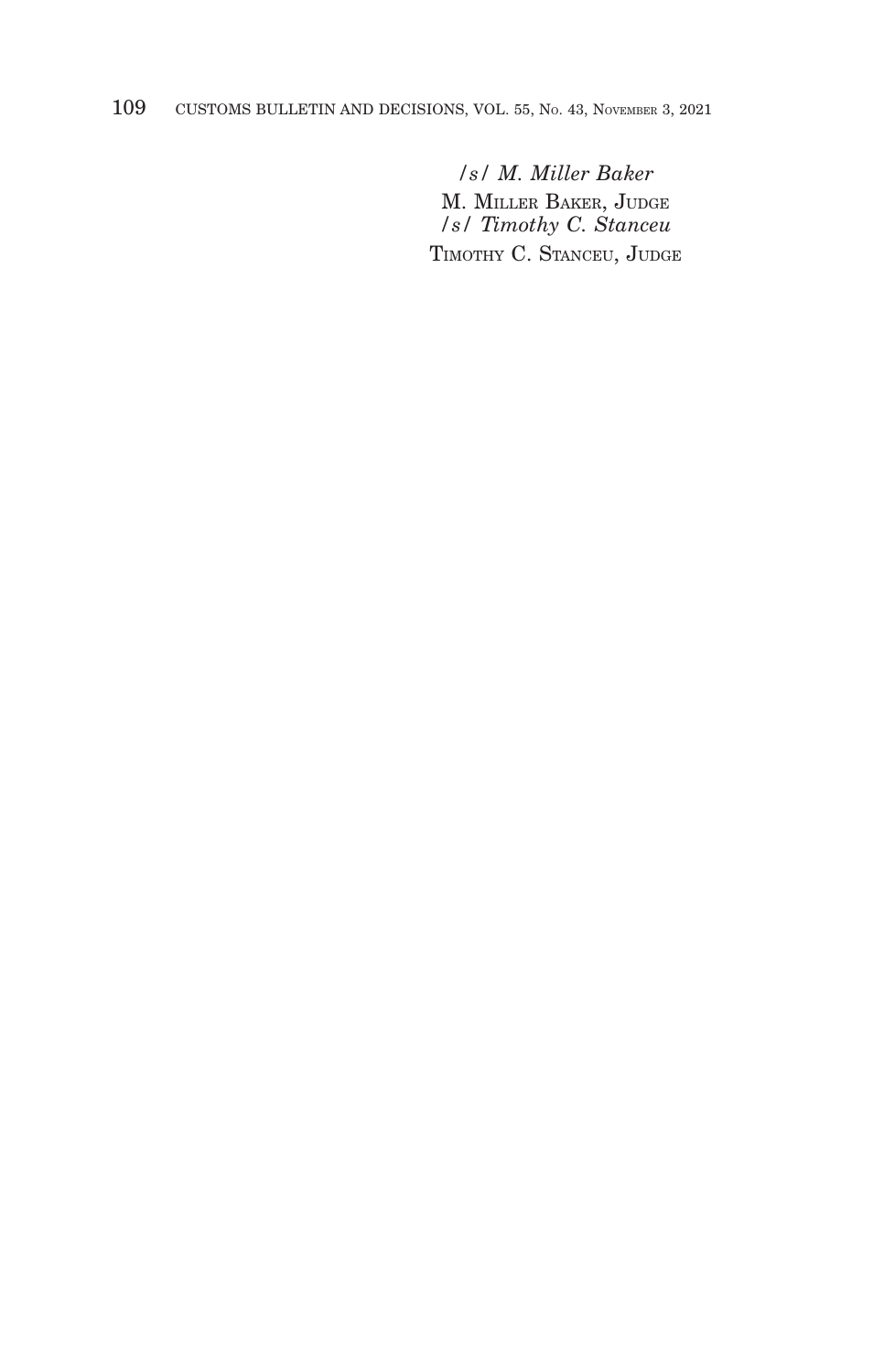#### Slip Op. 21–145

### UNITED STATES, Plaintiff, v. GREENLIGHT ORGANIC, INC. AND PARAMBIR SINGH AULAKH, Defendants.

#### Before: Jennifer Choe-Groves, Judge Court No. 17–00031

[Granting in part and denying in part Defendants' motion to compel Plaintiff to answer requests for admission.]

#### Dated: October 18, 2021

*William Kanellis*, Attorney, and *Ashley Akers*, Attorney, Commercial Litigation Branch, Civil Division, U.S. Department of Justice, of Washington, D.C., for Plaintiff United States. With them on the brief were *Brian M. Boynton*, Acting Assistant Attorney General, *Jeanne E. Davidson*, Director, and *Patricia M. McCarthy*, Assistant Director.

*Robert B. Silverman* and *Joseph M. Spraragen*, Grunfeld, Desiderio, Lebowitz, Silverman & Klestadt LLP, of New York, N.Y., for Defendants Greenlight Organic, Inc. and Parambir Singh Aulakh.

#### *OPINION AND ORDER*

#### **Choe-Groves, Judge:**

This matter involves a discovery dispute in a claim brought under 19 U.S.C. § 1592. Plaintiff United States ("Plaintiff") brings this 19 U.S.C. § 1592 civil enforcement action seeking to recover unpaid duties and to affix penalties, alleging that Defendants Greenlight Organic, Inc. ("Greenlight") and Parambir Singh Aulakh ("Aulakh") (collectively, "Defendants") imported wearing apparel into the United States fraudulently. Second Am. Compl. ¶ 1, ECF No. 124. The statute, 19 U.S.C. § 1592, prohibits companies from making false statements or omitting material information in the course of importing merchandise into the United States through fraud, gross negligence, or negligence. *See* 19 U.S.C. § 1592(a)(1). Plaintiff alleges that Greenlight misclassified and undervalued its subject merchandise fraudulently in violation of the statute. Second Am. Compl. ¶¶ 21–22.

Before the court is the Motion to Compel Plaintiff to Provide Proper Answers to Defendants' Requests for Admission ("Motion to Compel" or "Mot. Compel"), ECF No. 155, filed by Defendants under USCIT Rule 36(a)(6) to determine the sufficiency of Plaintiff's answers and objections to Defendants' requests for admission. *See also* Mem. Supp. Defs.' Mot. Compel ("Defs.' Mem.") at 4, ECF No. 155–1. Defendants assert that in responding to Defendants' requests for admission, Plaintiff failed to comply with USCIT Rule 36 by objecting and making qualified denials to requests for admission numbers 1–43, 47–57, 59, 61– 75, 77–104, and 107–116. Mot. Compel at 1. Defendants ask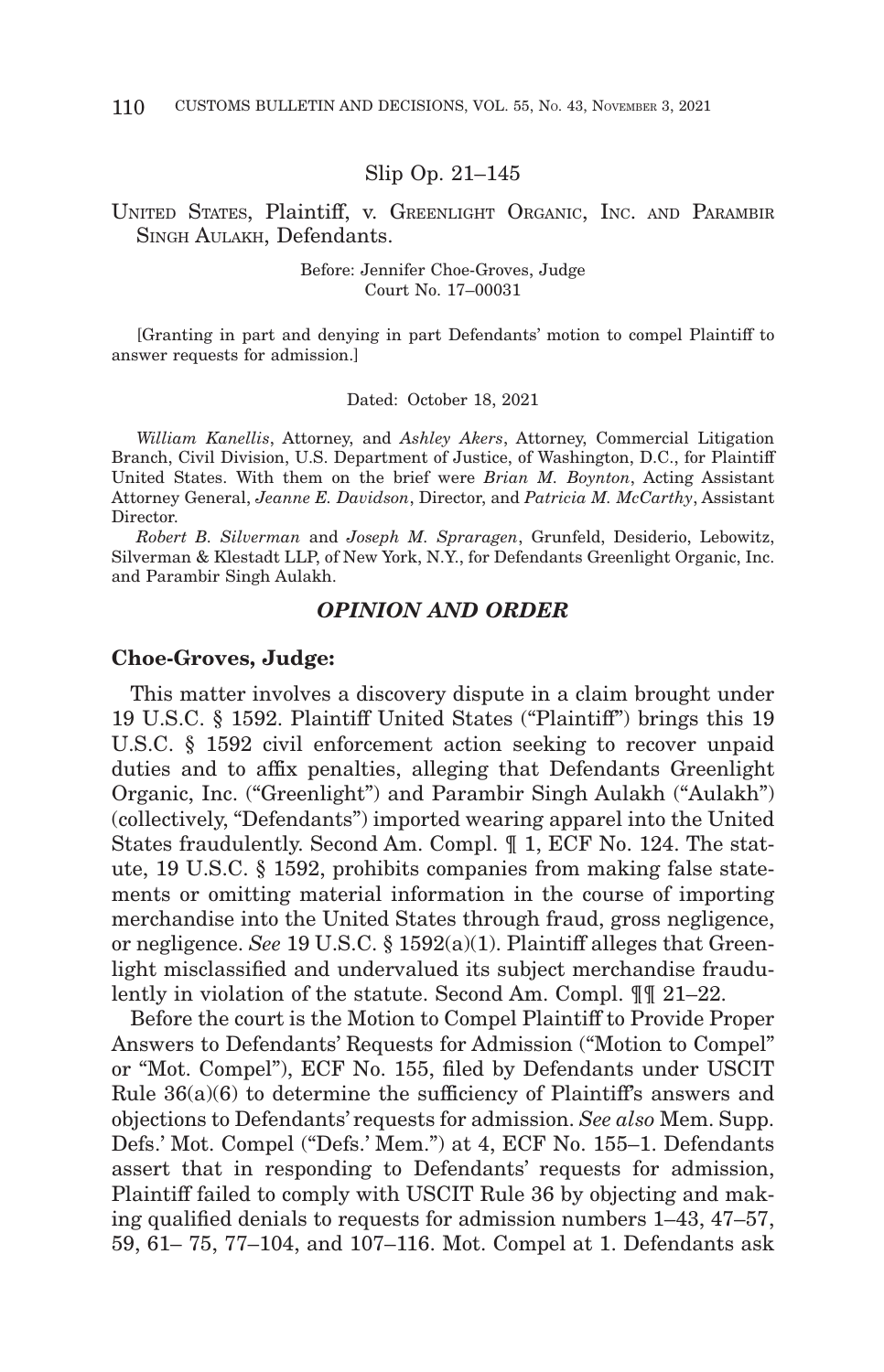the Court to direct Plaintiff to provide sufficient answers or order that the matters are admitted, and award legal fees incurred in preparing the Motion to Compel. *Id.* at 2–3. Plaintiff contends that it complied with USCIT Rule 36 in its answers and objections due to misleading or ambiguous wording, use of excerpts from documents taken out of context, and Plaintiff's inability to confirm the veracity of information due to destruction of corroborating records by Aulakh. United States' Opp'n Defs.' Mot. Compel ("Pl.'s Opp'n") at 1, ECF No. 161. For the following reasons, the Court grants in part and denies in part the Motion to Compel.

# **BAGKGROUND**

The Court presumes familiarity with the facts and procedural history and recounts briefly the procedural history for context. Plaintiff commenced this action against Greenlight on February 8, 2017. Summons, ECF No. 1; Compl., ECF No. 2. The Court denied Greenlight's motion for summary judgment because the record did not provide enough information to assess when Plaintiff first discovered Greenlight's fraud—whether in 2011, as Greenlight asserted, or in February 2012, as Plaintiff asserted—from which time the five-year statute of limitations began to run. *See United States v. Greenlight Organic, Inc.*, 42 CIT \_\_, \_\_, 352 F. Supp. 3d 1312, 1313–14, 1315–16 (2018) (citing 19 U.S.C. § 1621).

Plaintiff filed the First Amended Complaint, adding Aulakh as a defendant and pleading additional facts with leave of the Court on April 2, 2019. *See* First Am. Compl., ECF No. 111. The Court granted Aulakh's motion to dismiss the First Amended Complaint for failure to state a claim upon which relief may be granted, with judgment to be entered after forty-five days if Plaintiff did not file a second amended complaint.<sup>1</sup> *United States v. Greenlight Organic, Inc.*, 43 CIT \_\_, \_\_, 419 F. Supp. 3d 1298, 1306 (2019).

Plaintiff filed the Second Amended Complaint on January 8, 2020. Second Am. Compl. The Court denied Aulakh's motion to dismiss on the theories that U.S. Customs and Border Protection ("Customs") failed to exhaust administrative remedies, the five-year statute of limitations had expired, and Plaintiff failed to plead fraud with particularity based on additional facts pleaded in the Second Amended

<sup>&</sup>lt;sup>1</sup> The Court granted the motion of Greenlight's counsel to withdraw its appearance in this matter. Order (Feb. 27, 2018), ECF No. 108. Greenlight had not retained counsel at the time of the Court's decision on Aulakh's motion to dismiss and did not join Aulakh's motion to dismiss. *United States v. Greenlight Organic, Inc.*, 43 CIT \_\_, \_\_, 419 F. Supp. 3d 1298, 1301 n.1, 1306 (2019).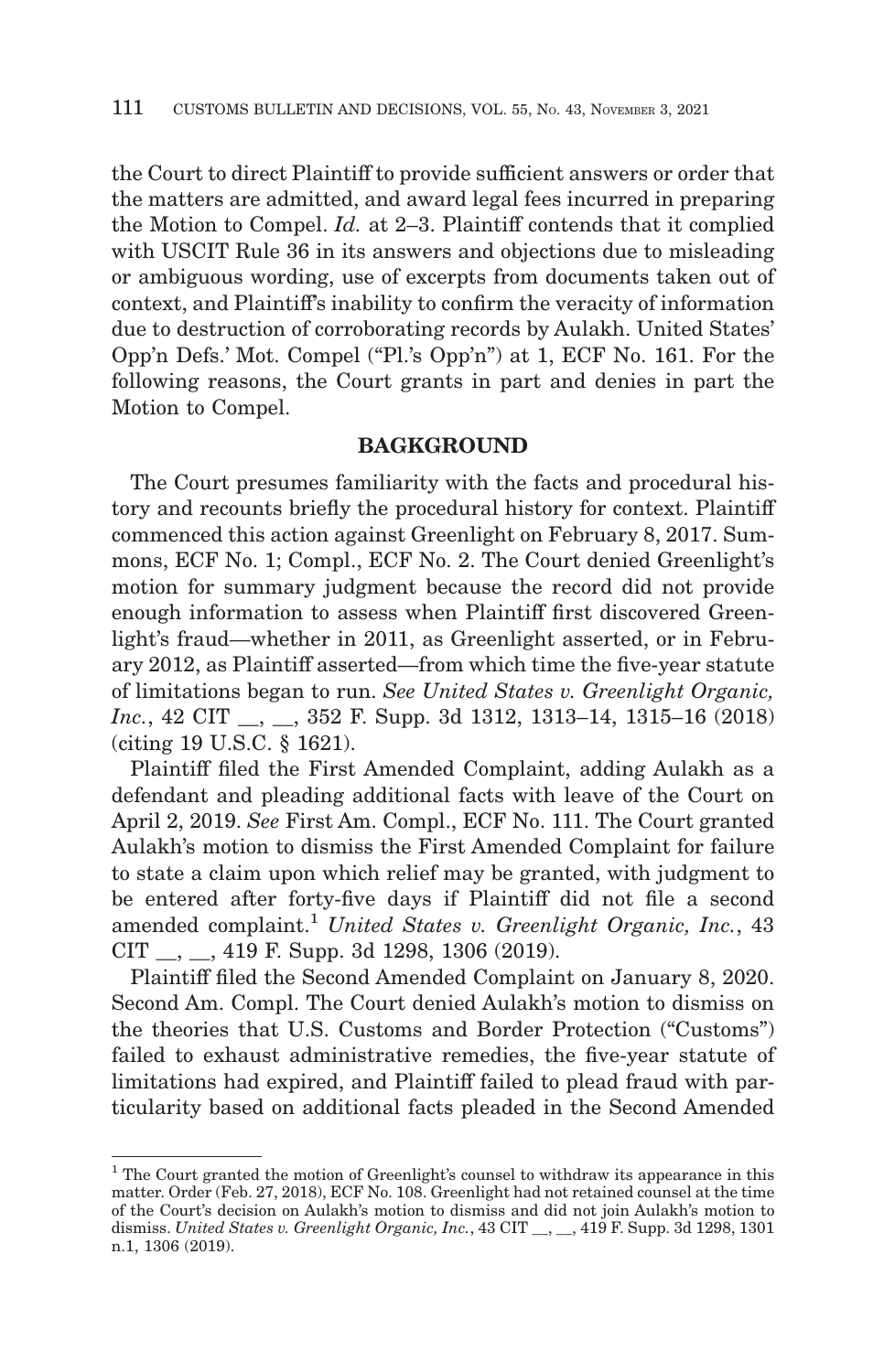Complaint.2 *United States v. Greenlight Organic, Inc.*, 44 CIT \_\_, \_\_, 466 F. Supp. 3d 1260, 1263–66 (2020). Aulakh argued that the fiveyear statute of limitations had run and Plaintiff asserted again that the Government discovered Defendants' fraudulent scheme in February 2012, when Aulakh first produced to Customs records from Greenlight showing evidence of a double-invoicing scheme. *Id.* at  $\blacksquare$ , 466 F. Supp. 3d at 1264. The Court held that the Second Amended Complaint contained sufficient facts accepted as true to establish on its face that the Government discovered the fraudulent activity in February 2012, and the Complaint was filed within five years in February 2017. *Id.* at \_\_, 466 F. Supp. 3d at 1265.

# **JURISDICTION**

The Court has jurisdiction over the underlying action pursuant to 28 U.S.C. § 1582.

### **DISCUSSION**

### **I. Legal Standards**

USCIT Rule 36 permits a party to serve a request for admission on another party. USCIT R.  $36(a)(1)$ . When answering a request for admission:

 If a matter is not admitted, the answer must specifically deny it or state in detail why the answering party cannot truthfully admit or deny it. A denial must fairly respond to the substance of the matter; and when good faith requires that a party qualify an answer or deny only a part of a matter, the answer must specify the part admitted and qualify or deny the rest. The answering party may assert lack of knowledge or information as a reason for failing to admit or deny only if the party states that it has made reasonable inquiry and that the information it knows or can readily obtain is insufficient to enable it to admit or deny.

USCIT R. 36(a)(4). When objecting to a request for admission, "[t]he grounds for objecting to a request must be stated." USCIT R. 36(a)(5). To challenge responses:

The requesting party may move to determine the sufficiency of an answer or objections. Unless the court finds an objection justified, it must order that an answer be served. On finding that an answer does not comply with this rule, the court may order either that the matter is admitted or that an amended answer be served.

<sup>2</sup> Greenlight was not represented by counsel. *United States v. Greenlight Organic, Inc.*, 44 CIT  $\_\_$ ,  $\_\_$ , 466 F. Supp. 3d 1260, 1261 n.1 (2020).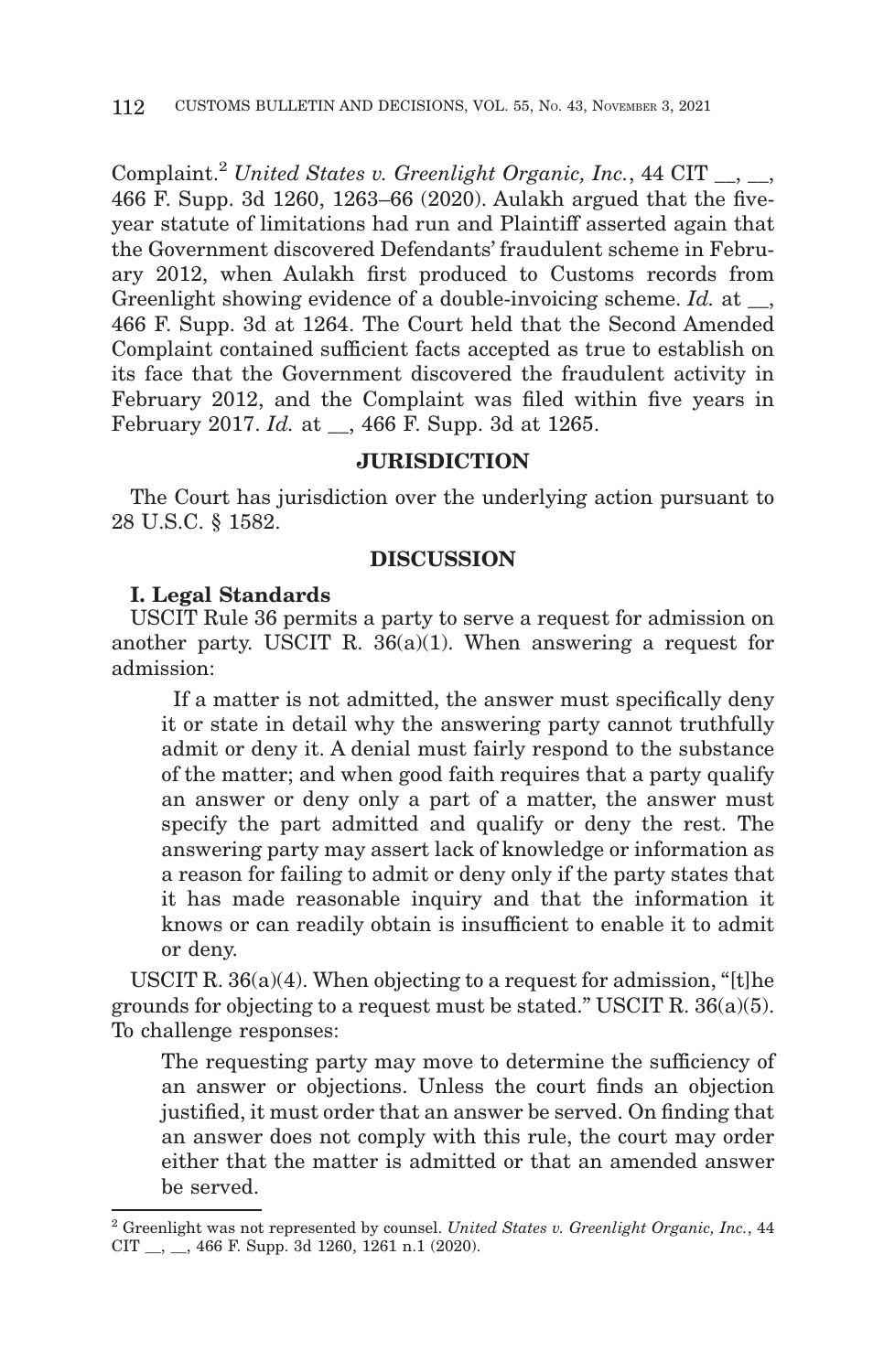#### USCIT R. 36(a)(6).

"The purpose of requests for admission[] is not necessarily to obtain information but to narrow the issue for trial." *Beker Indus. Corp. v. United States*, 7 CIT 361, 361 (1984) (citation omitted). The purpose of USCIT Rule 36, as with the corresponding Federal Rule of Civil Procedure Rule 36, "is to expedite trial by eliminating the necessity of proving essentially undisputed and peripheral issues." *See id.* at 362. "Rule 36 admissions are 'not to be used . . . in the hope that a party's adversary will simply concede essential elements.'" *Kahrs Int'l, Inc. v. United States*, 33 CIT 117, 121, 602 F. Supp. 2d 1352, 1357 (2009) (quoting *Conlon v. United States*, 474 F.3d 616, 622 (9th Cir. 2007)).

### **II. Requests for Admission Regarding Certain Entries and Vendors**

Defendants assert that Plaintiff's responses to requests 1–33 are unacceptable because Plaintiff is able to admit the matters based on entry records in the possession of Customs, and Exhibits 1 and 2 filed by Plaintiff with the Second Amended Complaint. Defs.' Mem. at 8. Defendants explain that when a foreign vendor ships an entry package to Greenlight, Greenlight's broker prepares a customs entry form based on the commercial invoice and bill of lading. *Id.* at 8–9. Defendants explain further that "[t]he data received in all entry filings is maintained by [Customs] in a data base that is available to [Customs] personnel." *Id.* at 9. In Defendants' view, Plaintiff is able to corroborate requests 1–33 with entry information available to Plaintiff in Customs' database. *Id.* at 8. Plaintiff responds that it does not have the ability to admit the matters in requests 1–33 because there is evidence that Defendants and their "co-conspirators submitted false documentation to the Government" and Defendants did not provide email communications with Greenlight's brokers or other internal records that may have allowed Plaintiff to verify the information in requests 1–33. Pl.'s Opp'n at 9–10.

Requests 1–3, 8–9, 14–15, 19–20, 24–25, and 29–30 ask Plaintiff to admit facts related to certain entries. *See* Defs.' Objs. Pl.'s Resps. Defs.' [Reqs. Admis.] ("Ex. B"), ECF No. 155–3. As an example of Plaintiff's responses to requests 1–3, 8–9, 14–15, 19–20, 24–25, and 29–30, request 1 states and Plaintiff responds, in relevant part:

1. Admit that entry numbers 408–1163899–5 . . . covered goods purchased by Greenlight from Rajlakshmi Cotton Mills PVT. Ltd. ("Rajlakshmi") in India.

*Response*. Plaintiff objects because . . . defendants GREEN-LIGHT, AULAKH, and/or their co-conspirators destroyed, spoliated, or otherwise failed to disclose the GREENLIGHT records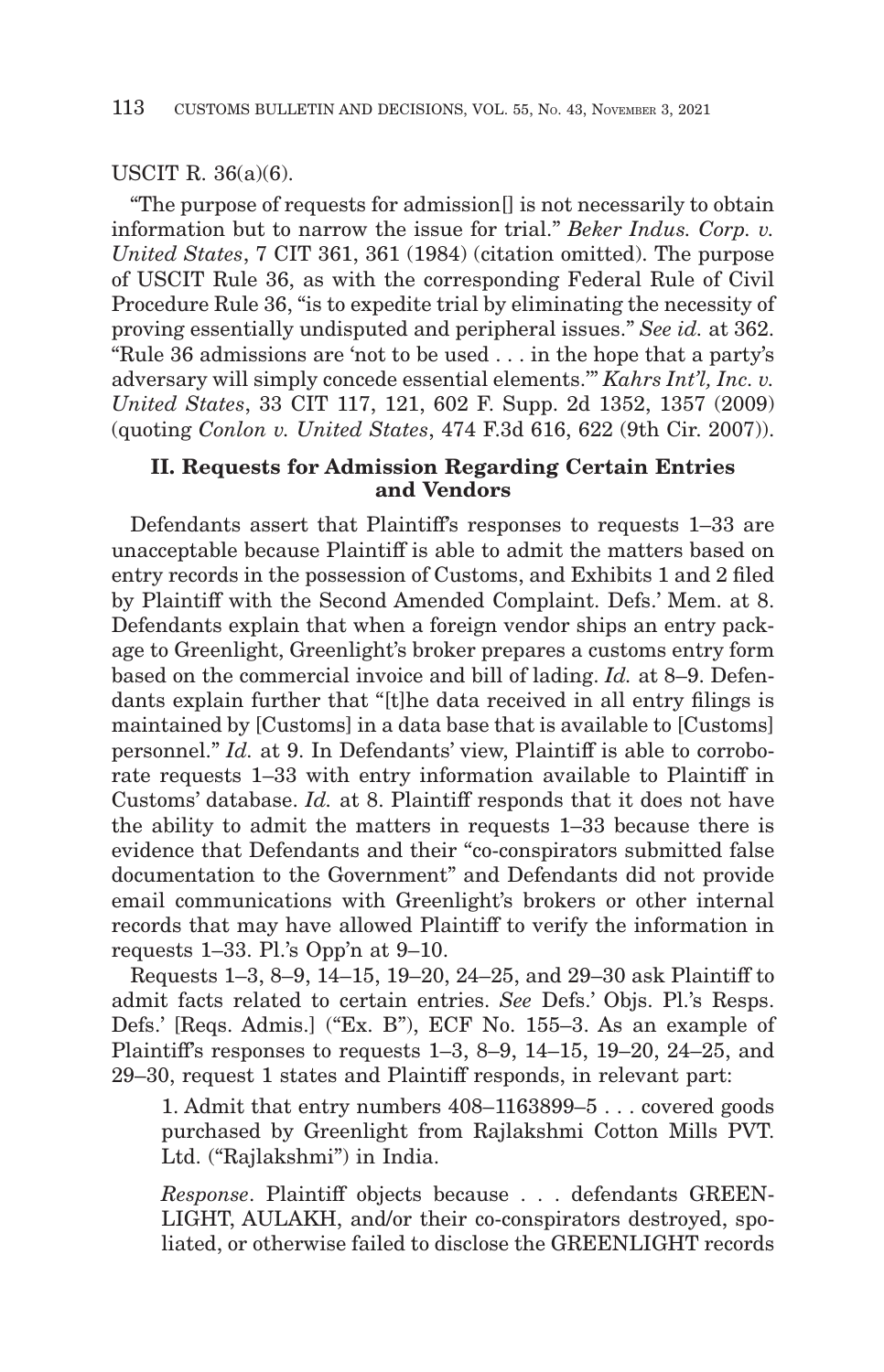which would allow for a meaningful response as to the contents of the entries. Otherwise, denied.

### Id. at  $1-2$ .

Plaintiff brings this case based on allegations that Defendants conspired with one of Greenlight's foreign vendors, One Step Ahead, to make false statements to Customs, and that Defendants created a second falsified set of invoices for purchases from One Step Ahead. *See* Second Am. Compl. ¶¶ 9, 12–14, 17, 21. Plaintiff also explains that Defendants blame Greenlight's brokers. *See* Pl.'s Opp'n at 9. Thus, there are allegations of falsified invoices and false statements by Defendants, one of Greenlight's foreign vendors, and possibly Greenlight's brokers. As Defendants explain, the information in Customs' database, from which the information in Exhibits 1 and 2 is derived, reflects information provided in commercial invoices and prepared by Greenlight's brokers. It seems to be Plaintiff's position that due to the allegations of false statements, Plaintiff does not assume the veracity of any information provided by Defendants, Greenlight's foreign vendors, or Greenlight's brokers without corroborating documentation, which Defendants have not provided to Plaintiff. *See id.* at 9–10. Because Plaintiff asserts an inability to answer due to lack of corroborating documentation, Plaintiff's objections are akin to "assert[ions] [of] lack of knowledge or information as a reason for failing to admit or deny . . . and that the information it knows or can readily obtain is insufficient to enable it to admit or deny" under USCIT Rule 36(a)(4). The Court concludes that Plaintiff's objections to requests 1–3, 8–9, 14–15, 19–20, 24–25, and 29–30 are justified or are sufficient answers based on lack of knowledge or information.

Requests 4, 10, 16, 21, 26, and 31 ask Plaintiff to admit that Customs' claims in this case exclude goods from respective vendors or manufacturers. *See* Ex. B. As an example of Plaintiff's responses to requests 4, 10, 16, 21, 26, and 31, request 4 states and Plaintiff responds, in relevant part:

4. Admit that [Customs] has no fraud claim against Greenlight that the Rajlakshmi goods should have been entered as knit goods.

*Response*. Plaintiff objects because (1) defendants' statement, "[Customs] has no fraud claim against Greenlight that the Rajlakshmi goods should have been entered as knit goods[,]" *sic erat scriptum*, is incoherent and prevents a meaningful response, and (2) defendant's use of the term "fraud claim" is ambiguous, as it involves a legal question that is capable of multiple definitions, and otherwise misstates the basis of the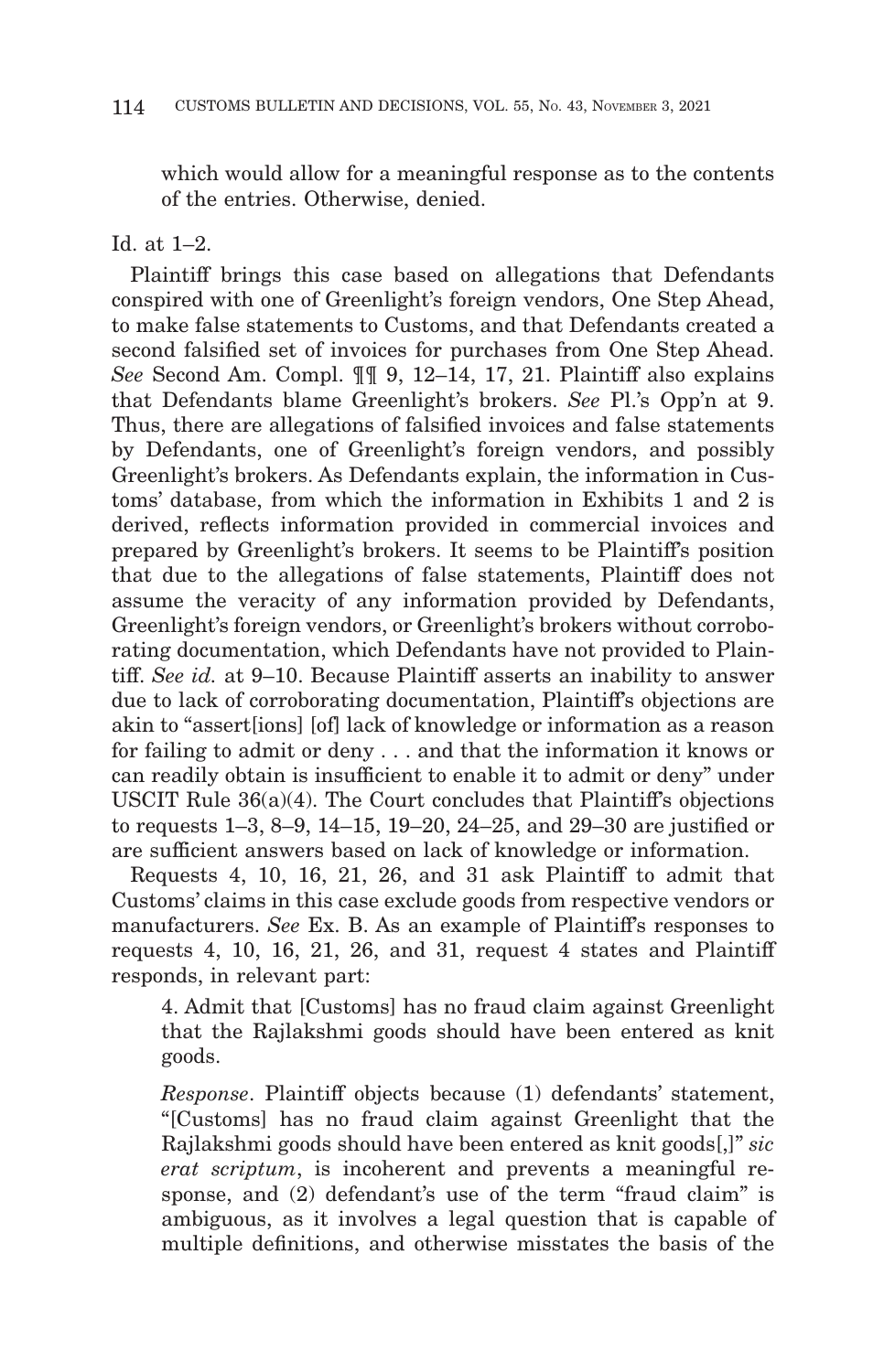fraud alleged against GREENLIGHT and AULAKH in the second amended complaint. Otherwise, because GREENLIGHT, AULAKH, and/or their co-conspirators destroyed, spoliated, or otherwise failed to disclose the GREENLIGHT records which would allow for a meaningful examination . . . , denied.

# *Id.* at 4.

"The purpose of requests for admission<sup>[]</sup> is  $\dots$  to narrow the issue for trial." *Beker Indus. Corp.*, 7 CIT at 361 (citations omitted). The Second Amended Complaint refers to "a manufacturer in Vietnam" and names only one manufacturer, "One Step Ahead, the Vietnamese manufacturer of wearing apparel." *See* Second Am. Compl. ¶¶ 6, 9, 13–15. Defendants assert that "a number of entries which are purported to be included in this case [] are not covered by the allegations of misclassification and/or undervaluation in the complaint" or Exhibits 1 and 2. *See* Defs.' Mem. at 8. Plaintiff initiated this action and is able to answer, including by admitting, qualifying, or denying with specificity and in good faith, whether the issues can be narrowed to exclude vendors or manufacturers other than One Step Ahead. The Court concludes that Plaintiff's objections to requests 4, 10, 16, 21, 26, and 31 are not justified. Plaintiff shall answer pursuant to USCIT Rule 36. *See* USCIT R. 36(a)(4) ("[W]hen good faith requires that a party qualify an answer or deny only a part of the request, the answering party must specify the part admitted and qualify or deny the rest."); *see also* USCIT R. 37(a)(3) ("[A]n evasive or incomplete disclosure, answer, or response must be treated as a failure to disclose, answer, or respond.").

Requests 5–7, 11–13, 17–18, 22–23, 27–28, and 32–33 ask Plaintiff to admit that Exhibits 1 and 2 list or provide or do not list or provide information related to entries of goods from respective vendors or manufacturers. *See* Ex. B. As an example of Plaintiff's responses to requests 5–7, 11–13, 17–18, 22–23, 27–28, and 32–33, request 5 states and Plaintiff responds, in relevant part:

5. Admit [that] Exhibit 1 to the second amended complaint (Court Doc 124) does not list any of the Rajlakshmi goods as having been fraudulently entered as woven goods.

*Response*. Plaintiff objects because of defendants' use of "Rajlakshmi goods," for reasons stated in responses to requests for admission 1 and 2, and because defendant[s] mischaracterize[] the purpose of Exhibit 1 to the second amended complaint, which was not to identify goods which were "fraudulently entered," but rather, to identify entries and the classification for those entries, which were based upon the incomplete records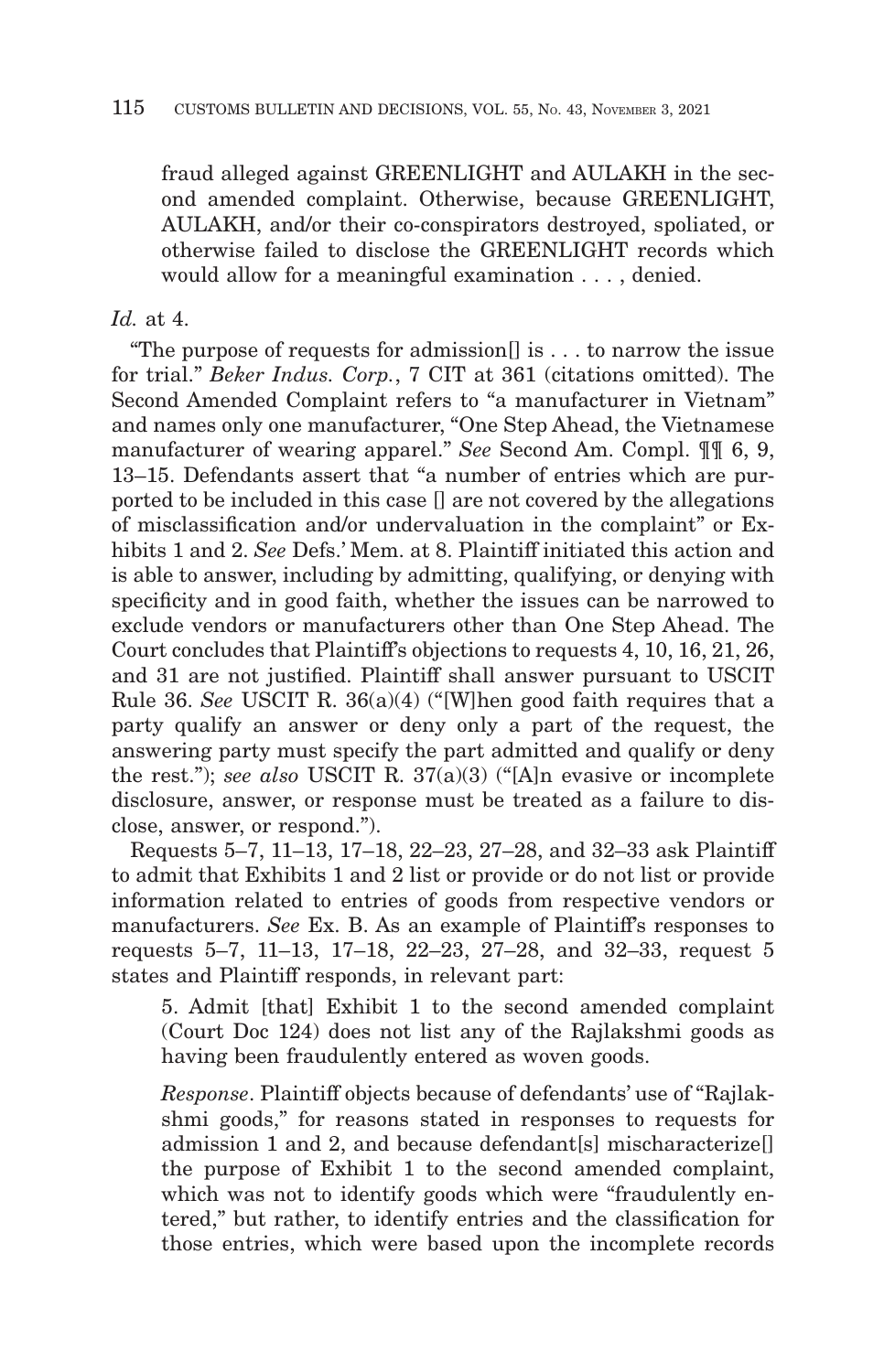supplied by GREENLIGHT and AULAKH. Plaintiff also objects because GREENLIGHT, AULAKH, and/or their co-conspirators destroyed, spoliated, or otherwise failed to disclose the GREEN-LIGHT records which would allow for a meaningful examination . . . .

# *Id.* at 5.

Exhibits 1 and 2 were filed by Plaintiff with the Second Amended Complaint. Exhibit 1 is a spreadsheet that Plaintiff described as identifying "[t]he specific date of entry, price, and factual circumstances" of the 148 entries from a manufacturer in Vietnam about which Plaintiff alleges that Defendants made material false statements. Second Am. Compl. ¶¶ 6–7. Exhibit 2 is a spreadsheet that Plaintiff described as identifying "[e]ntries for which AULAKH and GREENLIGHT created two sets of invoices, including the date of entry and the factual circumstances relating to each entry." *Id.* ¶¶ 12, 15. Plaintiff filed Exhibits 1 and 2 and Plaintiff is able to answer concerning information as listed or provided or not listed or provided in Exhibits 1 and 2. The Court concludes that Plaintiff's objections to requests 5–7, 11–13, 17–18, 22–23, 27–28, and 32–33 are not justified. Plaintiff shall answer pursuant to USCIT Rule 36. *See* USCIT R. 36(a)(4); *see also* USCIT R. 37(a)(3).

### **III. Terms and Phrases in Certain Requests for Admission**

Defendants assert that Plaintiff's answers and denials to requests 1, 4, 7–8, 10, 14, 16–19, 21, 23–24, 26, 28–29, 31, 33, 36–38, 40–42, 48–51, 53–54, and 71– 72 based on ambiguity of terms or phrases are insufficient. Defs.' Mem. at 11–13.

Plaintiff objected to the use of the terms "covered" or "covered by" as ambiguous in requests 1, 8, 14, 19, 24, and 29. Ex. B at 2, 8, 12, 16, 20, 24. The Court concluded above that Plaintiff's objections to requests 1, 8, 14, 19, 24, and 29 were justified and does not consider Plaintiff's objections to the terms "covered" or "covered by."

Plaintiff objected to the use of the terms "freight charges," "international freight charges," "vendors," and "international freight deductions" in requests 37– 38 and 40–42; the term "CIF USA port terms" in requests 40 and 41; and the term "FOB foreign port terms" in request 42. Ex. B at 30–33. Defendants argue that the terms are "commonly used industry terms" that both parties have used "throughout this litigation without issue." Defs.' Mem. at 12.

As an example of Plaintiff's responses to requests 37–38 and 40–42, request 37 states and Plaintiff responds: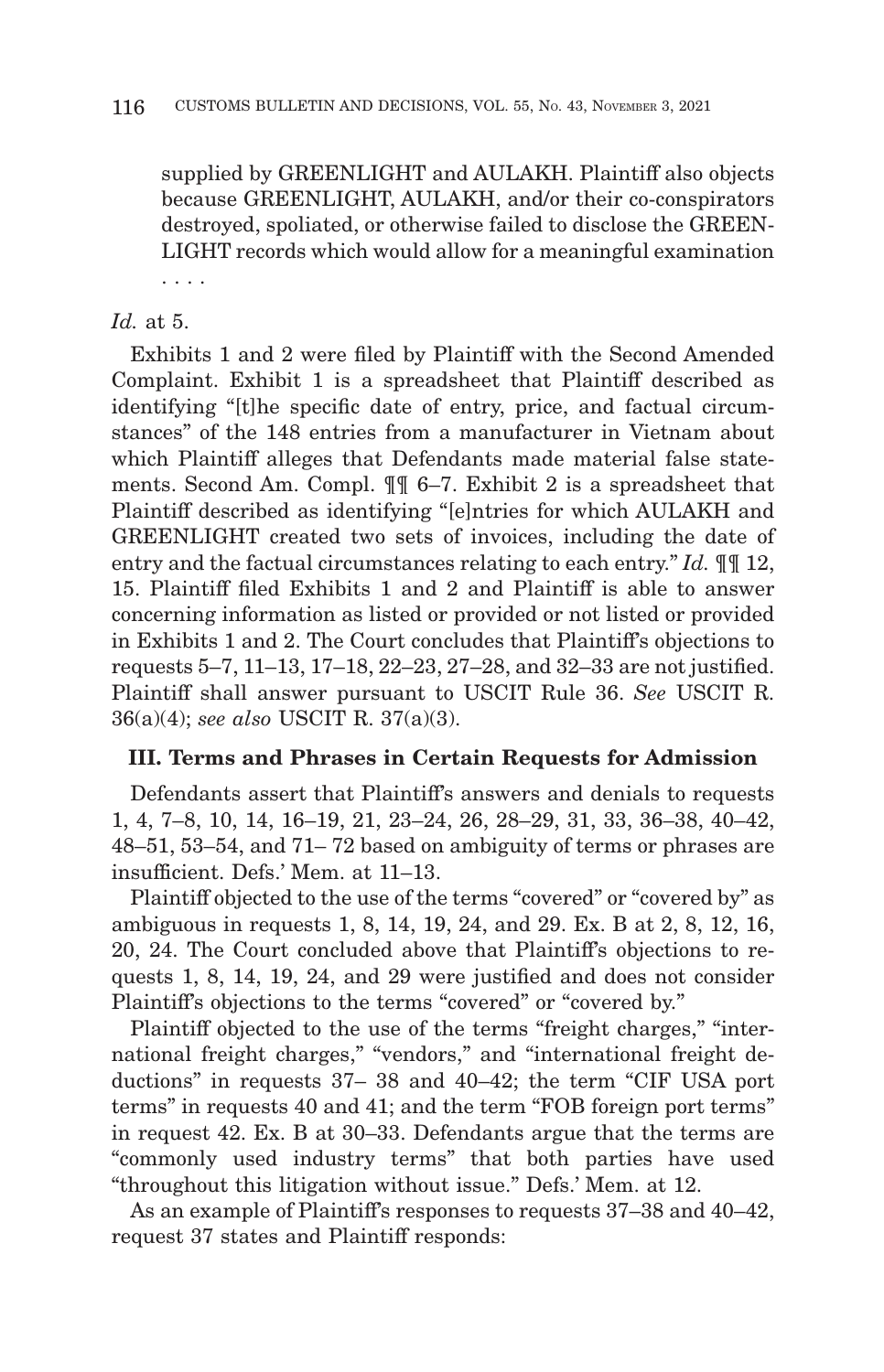#### 117 CUSTOMS BULLETIN AND DECISIONS, VOL. 55, No. 43, NOVEMBER 3, 2021

37. Admit that Greenlight's payments for customs duties and freight charges were not separately identified on Greenlight's tax returns.

*Response*. Plaintiff objects because defendants' request for admission uses terms that are ambiguous, such as "freight charges," because defendants['] question is overbroad, and because the Government does not possess the GREENLIGHT tax returns to allow it to answer this request for admission. Otherwise, denied.

Ex. B at 30. Plaintiff's objection to request 37 because it does not possess Greenlight's tax returns is akin to an "assert[ion] [of] lack of knowledge or information as a reason for failing to admit or deny . . . and that the information it knows or can readily obtain is insufficient to enable it to admit or deny" under USCIT Rule 36(a)(4). The Court concludes that Plaintiff's objection to request 37 is justified or is a sufficient answer based on lack of knowledge or information.

For responses 38 and 40–42, Plaintiff also objected "because GREENLIGHT, AULAKH, and/or their co-conspirators destroyed, spoliated, or otherwise failed to disclose the GREENLIGHT records which would allow for a response to this request for admission." Ex. B at 31–33. For the reasons discussed above, Plaintiff's objections to requests 38 and 40–42 are justified or are sufficient answers based on lack of knowledge or information.

Plaintiff objected to the following terms related to fraud—"fraud claim," "fraudulent undervaluation," "undervaluation details," "details of undervaluation," "fraudulent misclassification and undervaluation," "fraudulent customs undervaluation and fraudulent consumer product misstatements," "fraudulent customs undervaluation," "fraudulently entered as woven goods," and "details for any double payments"—in requests 4, 7, 10, 16–18, 21, 23, 26, 28, 31, 33, 48–51, 53–54, and 71–72. Defs.' Mem. at 13. Defendants argued that "[t]he Government's ambiguity claim regarding these phrases is without merit as they are the basis for [its] entire case before this Court." *Id.* The Court concluded above that Plaintiff is able to and shall answer requests 4, 7, 10, 16–18, 21, 23, 26, 28, 31, and 33 because they relate to Plaintiff's allegations and exhibits.

Requests 48–51 and 53–54 ask Plaintiff to respond concerning information as identified or not identified in Exhibit 2 filed with Plaintiff's Second Amended Complaint. *See* Ex. B. Requests 48–51 and 53–54 state: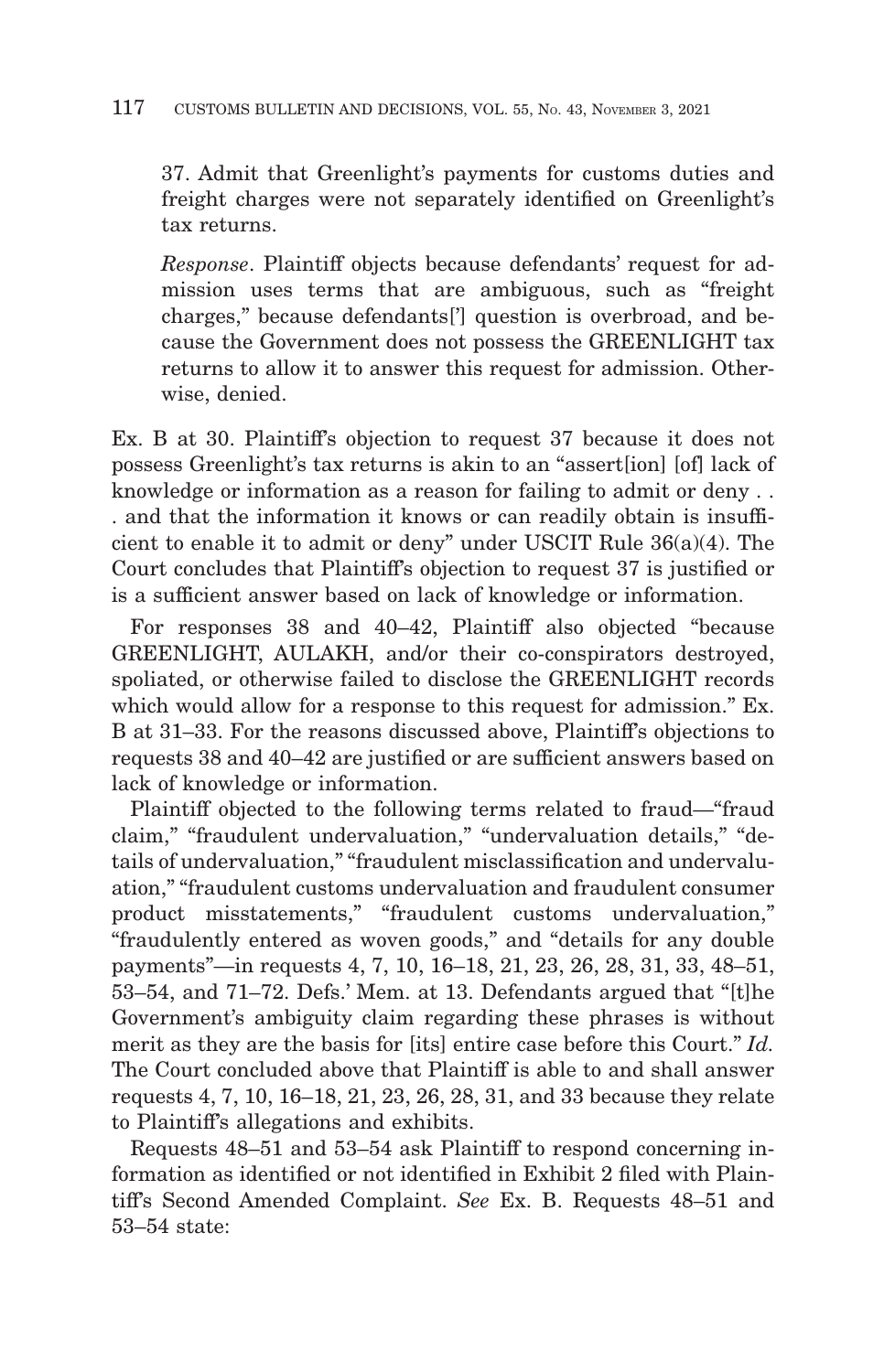48. Admit that Exhibit 2 to Plaintiff's Second Amended Complaint does not identify details for any double payments or for any undervaluation for Greenlight entries filed in 2008 or 2009. 49. Admit that Exhibit 2 to Plaintiff's Second Amended Complaint identifies double invoicing and/or undervaluation details for only some of Greenlight's entries of goods purchased from One Step Ahead which were filed in 2010.

50. Admit that Exhibit 2 to Plaintiff's Second Complaint does not identify double invoicing and/or undervaluation details for Greenlight entries of goods purchased from vendors other than One Step Ahead which were filed in 2010.

51. Admit that the 2010 entries in Exhibit 2 for which details of undervaluation have been provided account for 18.98% of entered value for Greenlight's entries filed in 2010.

53. Admit that Exhibit 2 to Plaintiff's Second Complaint identifies undervaluation details for only some of Greenlight's entries of goods purchased from One Step Ahead which were filed in 2011, and Greenlight entry WLQ 1101356–2 of goods purchased from Rajlakshmi, and Greenlight entry WLQ 1101344–8 of goods purchased from Chau Thy.

54. Admit that the 2011 entries in Exhibit 2 for which details of undervaluation have been provided account for 39.41% of entered value for Greenlight's entries filed in 2011.

*Id.* at 34–38.

Exhibit 2 is a spreadsheet that Plaintiff filed, and Plaintiff described as identifying "[e]ntries for which AULAKH and GREEN-LIGHT created two sets of invoices, including the date of entry and the factual circumstances relating to each entry." Second Am. Compl. ¶ 12. Exhibit 2 has five columns grouped together under the title "Payment (Double) Invoice." *Id.* Ex. 2. Exhibit 2 also has a "Legend" for color-coded cells of the spreadsheet for "Qty differences between 1st and 2nd invoices," "Unit price in 2nd invoice was lower than the 1st invoice," and "Total payment does not match 2nd invoice." *Id.* The "Legend" includes "NOTE: This worksheet only shows details for those entries where the 2nd invoices and/or payment records were provided." *Id.* Plaintiff filed Exhibit 2 and Plaintiff is able to answer requests 48–51 and 53–54 concerning information as identified or not identified in Exhibit 2. The Court concludes that Plaintiff's objections to requests 48–51 and 53–54 are not justified. Plaintiff shall answer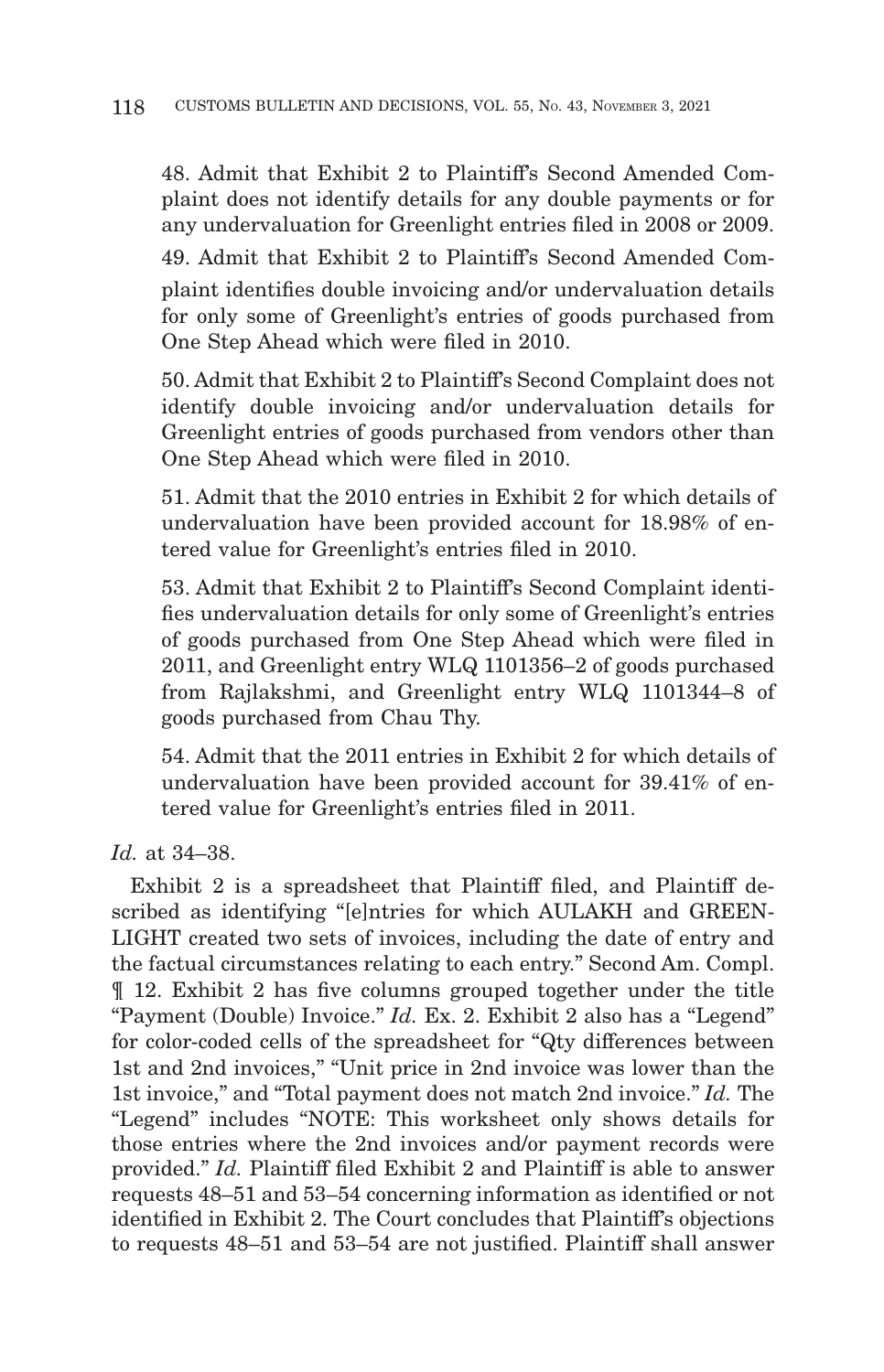pursuant to USCIT Rule 36. *See* USCIT R. 36(a)(4); *see also* USCIT R. 37(a)(3).

The Court's discussion of Plaintiff's objections to requests 71–72 is included below.

# **IV. Requests for Admission Regarding the Government's Investigation**

Requests 69–116 relate to the investigation into Greenlight's activities as presented in documents that were produced in discovery by Plaintiff. *See* Defs.' Mem. at 13, 15; Ex. B at 45–71. Defendants challenge the sufficiency of Plaintiff's responses to requests 69–75, 77–104, and 107–116. Mot. Compel at 1. As an example of Plaintiff's objections to requests 69–75, 77–90, 92–104, 107– 109, and 111–116, request 69 states and Plaintiff responds:

69. Admit that on or about May 31, 2011, U.S. Immigration and Customs Enforcement ("ICE") received a complaint that alleged fraudulent customs undervaluation and fraudulent consumer product misstatements by Greenlight. (DOC# US0000001- US0000012).

*Response*. The Government objects because this request for admission misstates or mischaracterizes the contents of the document cited, and does not properly reflect the context of the document in relation to other contemporaneous documents. Otherwise, denied.

Ex. B at 45. Request 91 states and Plaintiff answers:

91. Admit that on or about September 26, 2011[,] ICE sought investigative assistance from the ICE Attaché in Vietnam relating to the investigation of Greenlight undervaluation and misclassification. (DOC# US0012011-US0012012).

*Response*. The Government admits that in September 2011, HSI sought assistance from an HSI attache in Vietnam relating to GREENLIGHT. Otherwise, denied.

*Id.* at 57. Request 110 states and Plaintiff answers:

110. Admit that on December 14, 2012, [Customs] Field Director, Office of Regulatory Audit, San Francisco[,] CA transmitted the results of audit report number 811–12-ATIAU-23550 to ICE Supervisory Special Agent Kevin Glazner, Oakland[,] CA. (DOC# US0002253US0002304).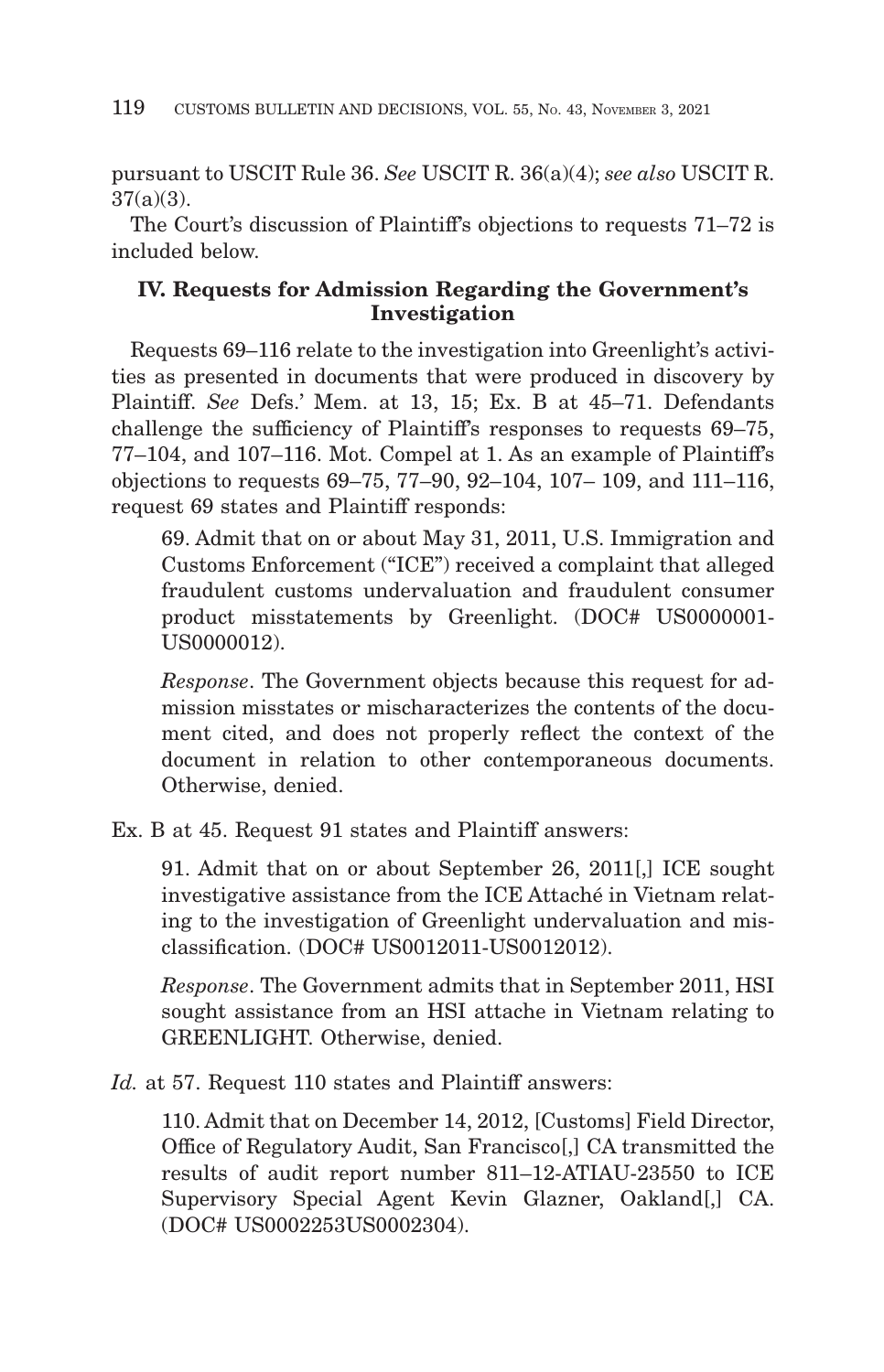*Response*. Plaintiff admits that on or about December 14, 2012, [Customs] Regulatory Audit communicated with HSI Supervisory Special Agent Kevin Glazner relating to an audit of GREE-LIGHT. Otherwise, denied.

#### *Id.* at 66–67.

Defendants assert that Plaintiff's objections and answers to requests 69–75, 77–104, and 107–116 based on ambiguity, mischaracterization, misstatement, and/or lack of context are insufficient. Defs.' Mem. at 15. In Defendants' view, "an item-by-item review of each request for admission and government response thereto demonstrates the lengths to which plaintiff went to deny the obvious - that the statute of limitations ran before plaintiff filed its complaint in this case." *Id.*Plaintiff counters that the parties disagree regarding the date that fraud was discovered, from which the statute of limitations would begin to run, and requests 69–116 are Defendants' attempt to settle this dispute through the inappropriate medium of requests for admission. Pl.'s Opp'n at 14–16.

The purpose of requests for admission is to identify undisputed facts or issues, *see Beker Indus. Corp.*, 7 CIT at 362, not to confront an opposing party into conceding an essential fact or issue, *see Kahrs Int'l*, 33 CIT at 121, 602 F. Supp. 2d at 1357 (quoting *Conlon*, 474 F.3d at 622). The date of discovery of fraud is a disputed and potentially dispositive issue. Even if Defendants interpret documents related to communications and investigations to readily establish the date of discovery of fraud, Plaintiff is not required to admit to Defendants' interpretation of the facts. The Court concludes that Plaintiff's objections and answers to requests 69–75, 77–104, and 107–116 are justified and sufficient due to the disputed contents and context of the referenced documents.

#### **V. Request for Attorney's Fees**

Because Plaintiff's objections were substantially justified, the Court does not order payment of attorney's fees. *See* USCIT R.  $37(a)(4)(A)(ii)$ .

#### **CONCLUSION**

Upon consideration of the Motion to Compel, and all other papers and proceedings in this action, it is hereby

**ORDERED** that the Motion to Compel, ECF No. 155, is granted in part and denied in part; and it is further

**ORDERED** that Plaintiff shall serve amended answers to requests 4–7, 10– 13, 16–18, 21–23, 26–28, 31–33, 48–51, and 53–54 on opposing counsel on or before November 5, 2021.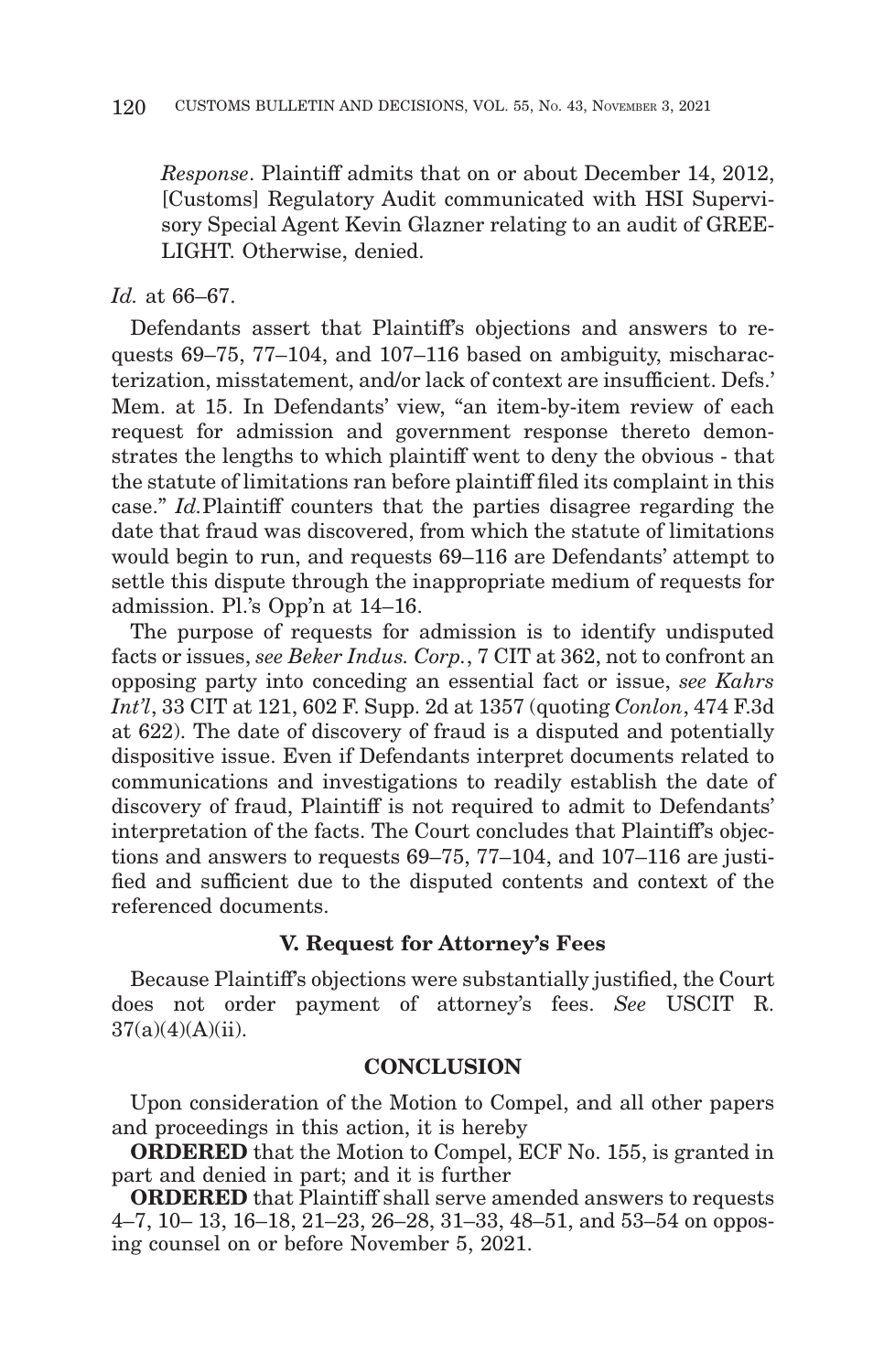Dated: October 18, 2021 New York, New York

*/s/ Jennifer Choe-Groves* JENNIFER CHOE-GROVES, JUDGE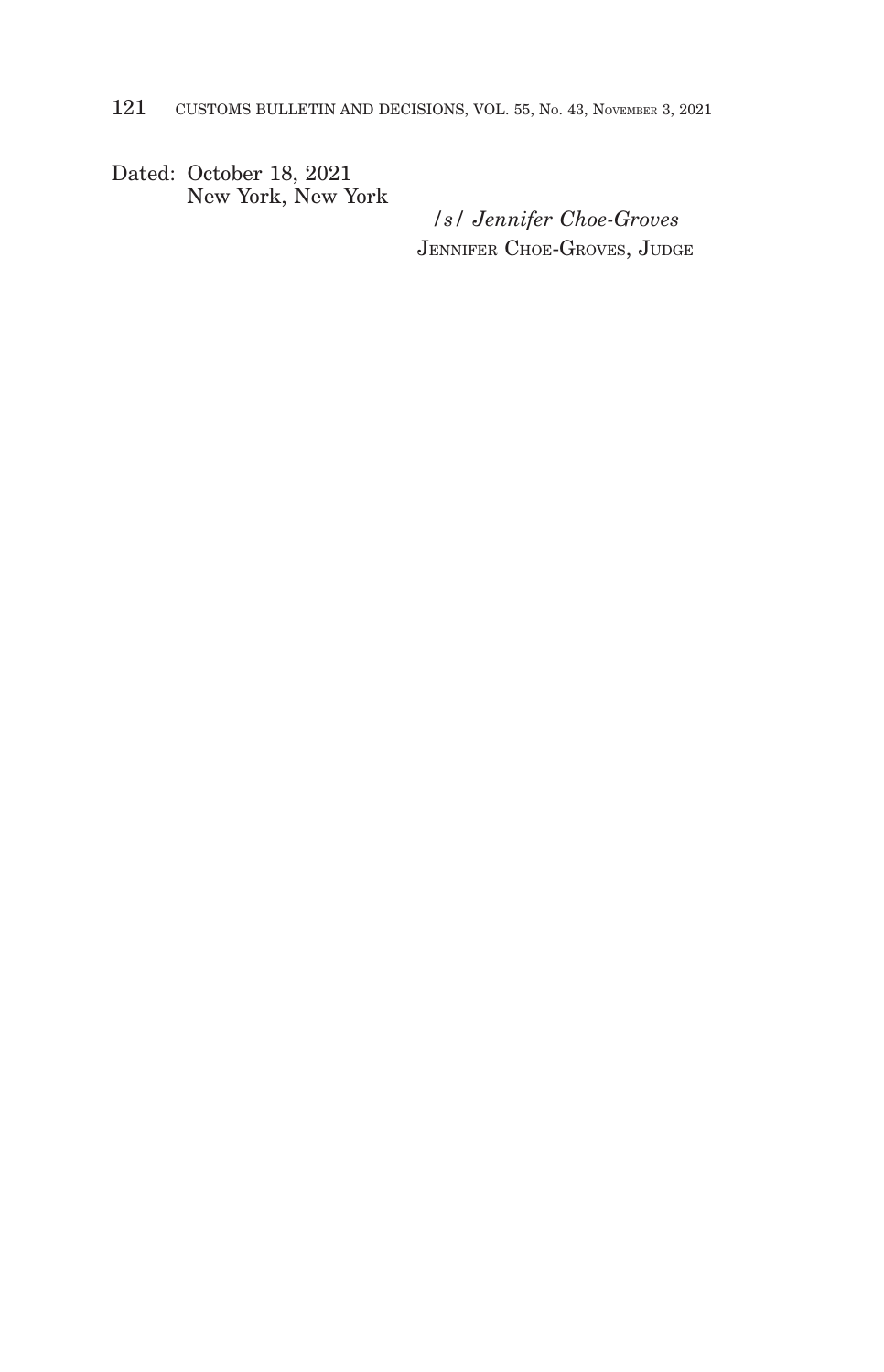#### Slip Op. 21–146

### SEAH STEEL CORPORATION, Plaintiff, v. UNITED STATES, Defendant, and UNITED STATES STEEL CORPORATION, MAVERICK TUBE CORPORATION, IPSCO TUBULARS INC., TENARIS BAY CITY, INC., AND VALLOUREC STAR L.P., Defendant-Intervenors.

Before: Jennifer Choe-Groves, Judge Court No. 20–00150

[Sustaining in part and remanding in part the U.S. Department of Commerce's final results in the 2017–2018 administrative review of the antidumping duty order on oil country tubular goods from the Republic of Korea.]

#### Dated: October 19, 2021

*Jeffrey M. Winton*, *Michael J. Chapman*, *Amrietha Nellan*, and *Vi N. Mai*, Winton & Chapman PLLC, of Washington, D.C., for Plaintiff SeAH Steel Corporation.

*Hardeep K. Josan*, Trial Attorney, Commercial Litigation Branch, Civil Division, U.S. Department of Justice, of New York, N.Y., for Defendant United States. With her on the brief were *Brian M. Boynton*, Acting Assistant Attorney General, *Jeanne E. Davidson*, Director, and *Claudia Burke*, Assistant Director. Of counsel on the brief was *Mykhaylo Gryzlov*, Senior Counsel, Office of the Chief Counsel for Trade Enforcement and Compliance, U.S. Department of Commerce, of Washington, D.C.

*Thomas M. Beline*, *Myles S. Getlan*, *James E. Ransdell*, and *Nicole Brunda*, Cassidy Levy Kent (USA) LLP, of Washington, D.C., for Defendant-Intervenor United States Steel Corporation.

*Gregory J. Spak*, *Frank J. Schweitzer*, *Kristina Zissis*, and *Matthew W. Solomon*, White & Case LLP, of Washington, D.C., for Defendant-Intervenors Maverick Tube Corporation, IPSCO Tubulars Inc., and Tenaris Bay City, Inc.

#### *OPINION AND ORDER*

#### **Choe-Groves, Judge:**

Plaintiff SeAH Steel Corporation ("SeAH" or "Plaintiff") filed this action challenging the final results published by the U.S. Department of Commerce ("Commerce") in the 2017–2018 administrative review of the antidumping duty order on oil country tubular goods ("OCTG") from the Republic of Korea ("Korea"). *See Certain Oil Country Tubular Goods from the Republic of Korea* ("*Final Results*"), 85 Fed. Reg. 41,949 (Dep't of Commerce July 13, 2020) (final results of antidumping duty administrative review; 2017– 2018); *see also* Issues and Decision Mem. for the Final Results of the 2017–2018 Admin. Review of the Antidumping Duty Order on Certain Oil Country Tubular Goods from the Republic of Korea (July 6, 2020) ("Final IDM"), ECF No. 20–5. Before the Court is the Motion of Plaintiff SeAH Steel Corporation for Judgment on the Agency Record, ECF Nos. 43, 44. *See also* Br. SeAH Steel Corp. Supp. Its Rule 56.2 Mot. J. Agency R. ("SeAH's Br."), ECF Nos. 43–1, 44–1. For the following reasons, the Court sustains in part and remands in part the *Final Results*.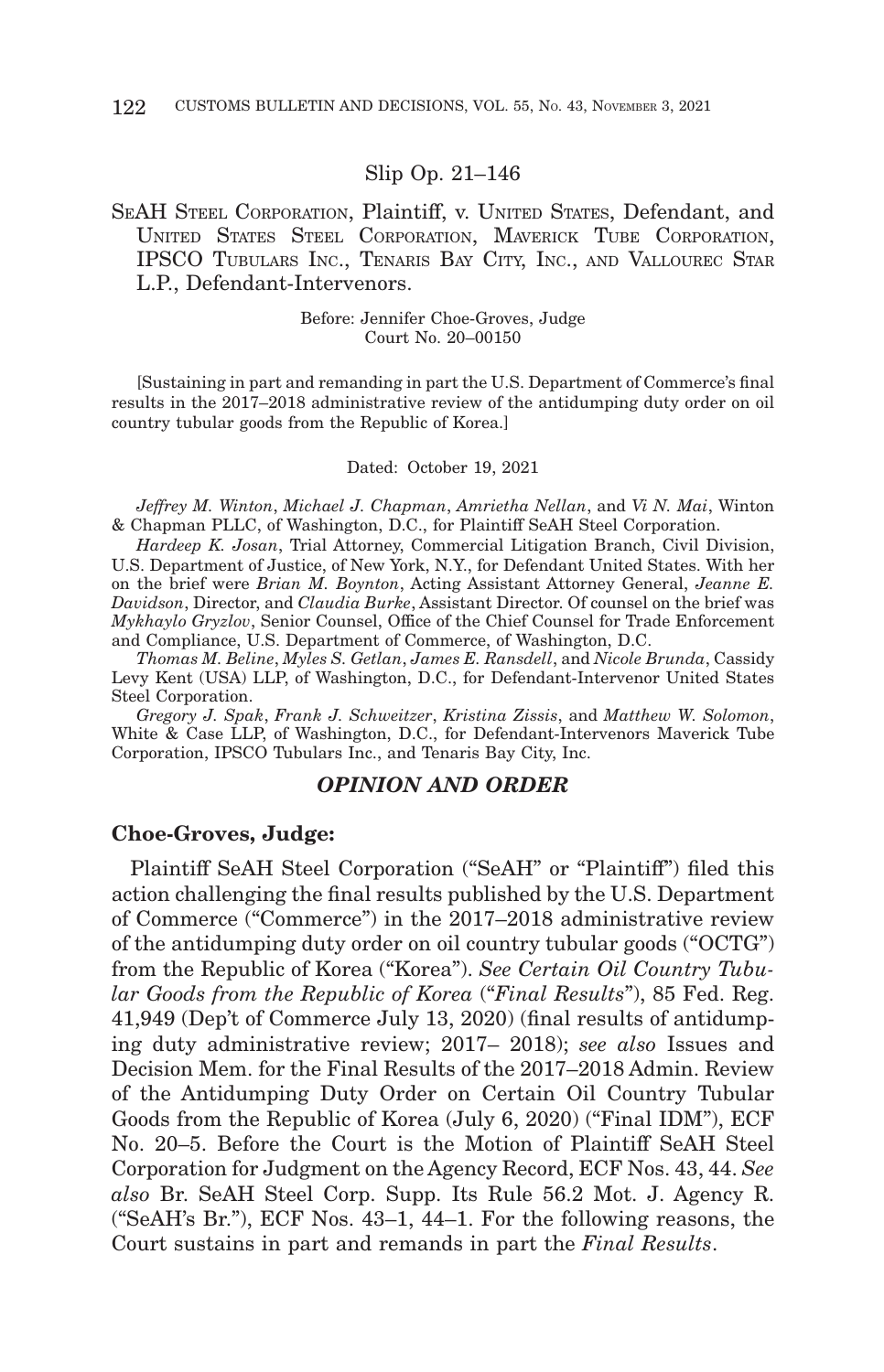### **ISSUES PRESENTED**

The Court reviews the following issues:

- 1. Whether Commerce's application of a differential pricing analysis in calculating SeAH's dumping margin is in accordance with the law;
- 2. Whether Commerce's determination that a particular market situation existed during the period of review in Korea is supported by substantial evidence;
- 3. Whether Commerce's regression-based particular market situation adjustment is supported by substantial evidence;
- 4. Whether Commerce's calculation of constructed value profit and selling expenses is supported by substantial evidence;
- 5. Whether Commerce's calculation of constructed export price profit is in accordance with the law; and
- 6. Whether Commerce's exclusion of freight revenue in calculating SeAH's constructed export price is in accordance with the law.

# **BACKGROUND**

Commerce initiated this fourth administrative review ("OCTG IV") of the antidumping duty order on OCTG from Korea for the period covering September 1, 2017 through August 31, 2018. *Initiation of Antidumping and Countervailing Duty Admin. Reviews*, 83 Fed. Reg. 57,411, 57,413–14 (Dep't of Commerce Nov. 15, 2018) (initiation notice). Commerce selected Hyundai Steel Company ("Hyundai Steel") and SeAH as mandatory respondents for individual examination. *Certain Oil Country Tubular Goods from the Republic of Korea*, 84 Fed. Reg. 63,615, 63,615 (Dep't of Commerce Nov. 18, 2019) (prelim. results of antidumping duty admin. review; 2017–2018); *see also* Decision Mem. for the Prelim. Results of the 2017–2018 Admin. Review of the Antidumping Duty Order on Certain Oil Country Tubular Goods from the Republic of Korea (Nov. 8, 2019) ("Prelim. DM"), PR 285.1

In the *Final Results*, Commerce assigned weighted-average dumping margins of 0% for Hyundai Steel, 3.96% for SeAH, and 3.96% for non-examined companies. *Final Results*, 85 Fed. Reg. at 41,950. Commerce based normal value on constructed value for Hyundai Steel

 $1$  Citations to the administrative record reflect the public record ("PR") document numbers.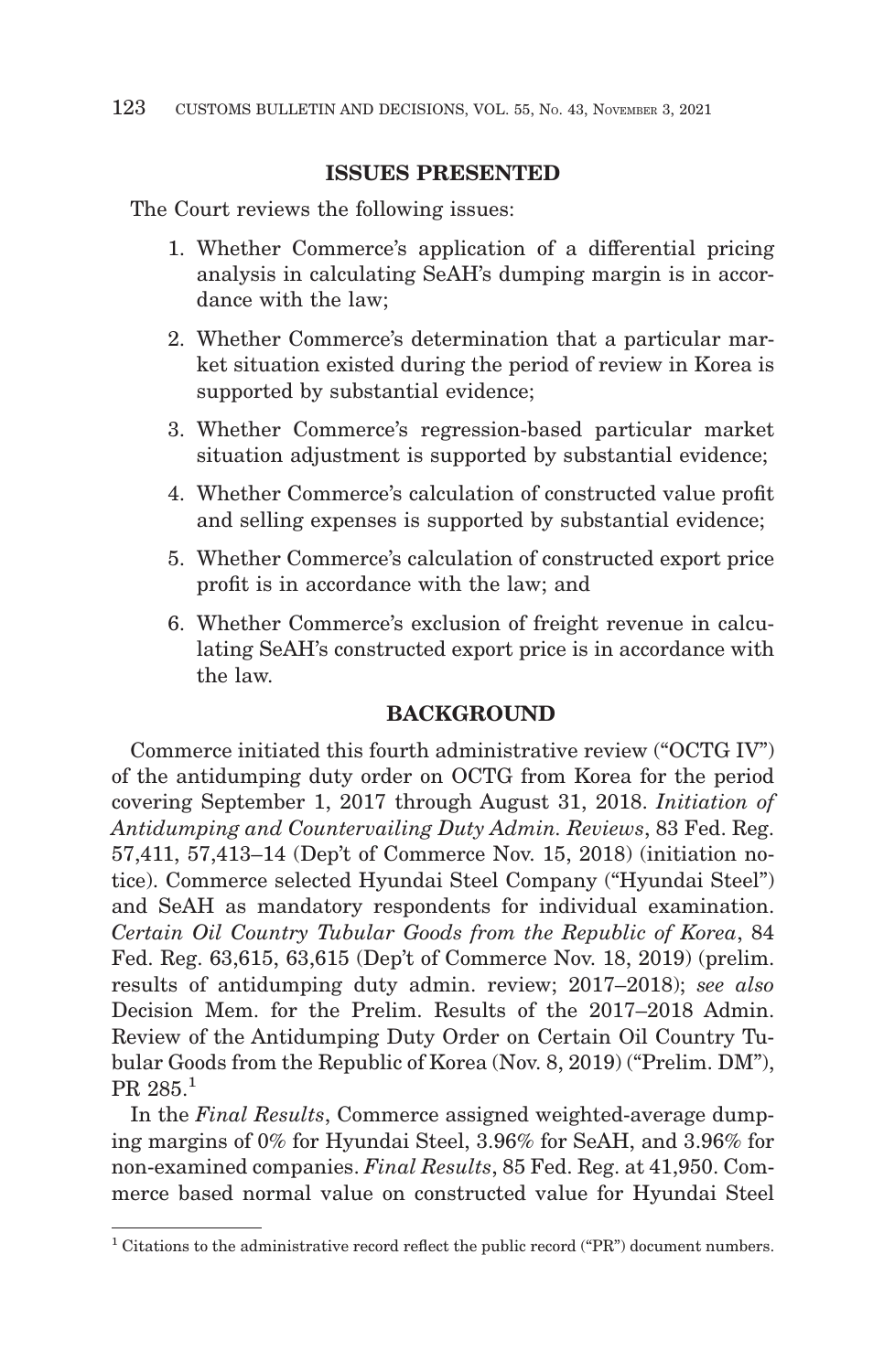and SeAH because neither mandatory respondent had a viable home market or third-country market during the period of review. Final IDM at 68.

Commerce applied a differential pricing analysis and calculated SeAH's weighted-average duty margin by the alternative average-totransaction method. *Id.* at 79–91. Commerce determined that a particular market situation existed in Korea based on a totality-of-thecircumstances assessment of five factors, namely: (1) subsidies from the Government of Korea to producers of hot-rolled coil, (2) the deluge of Chinese hot-rolled products exerting downward pressure on Korean domestic hot-rolled coil prices, (3) strategic alliances between Korean hot-rolled coil suppliers and Korean OCTG producers, (4) the Government of Korea's influence over the cost of electricity, and (5) steel industry restructuring efforts by the Government of Korea. *See id.* at 5–6. Commerce used a regression-based analysis to quantify the impact of the particular market situation in Korea and adjusted for the particular market situation determination by increasing the reported hot-rolled coil costs by a rate of 17.13%. *See id.* at 49, 61; Final Calculations Mem. – SeAH Steel Corp. (July 6, 2020) ("SeAH Final Calculations Mem.") at 2, PR 350. Commerce utilized the 2018 financial statements of Tenaris S.A. ("Tenaris") and PAO TMK ("TMK") to calculate SeAH's constructed value profit and selling expenses. *See* Final IDM at 67. Commerce deducted SeAH's reported freight revenue up to actual freight cost and calculated SeAH's constructed export price profit rate using the Tenaris and TMK 2018 financial statements. *See id.* at 106, 109–11; *see also* Analysis of Data Submitted by SeAH Steel Corp. for Prelim. Results (Nov. 8, 2019) ("SeAH Prelim. Calculations Mem.") at 3, PR 290.

# **JURISDICTION AND STANDARD OF REVIEW**

The Court has jurisdiction under 19 U.S.C. § 1516a(a)(2)(B)(iii) and 28 U.S.C. § 1581(c), which grant the Court authority to review actions contesting the final results of an administrative review of an antidumping duty order. The Court shall hold unlawful any determination found to be unsupported by substantial evidence on the record or otherwise not in accordance with the law. 19 U.S.C. §  $1516a(b)(1)(B)(i)$ .

### **DISCUSSION**

#### **I. Statutory Framework**

Commerce determines antidumping duties by calculating the amount by which the normal value of subject merchandise exceeds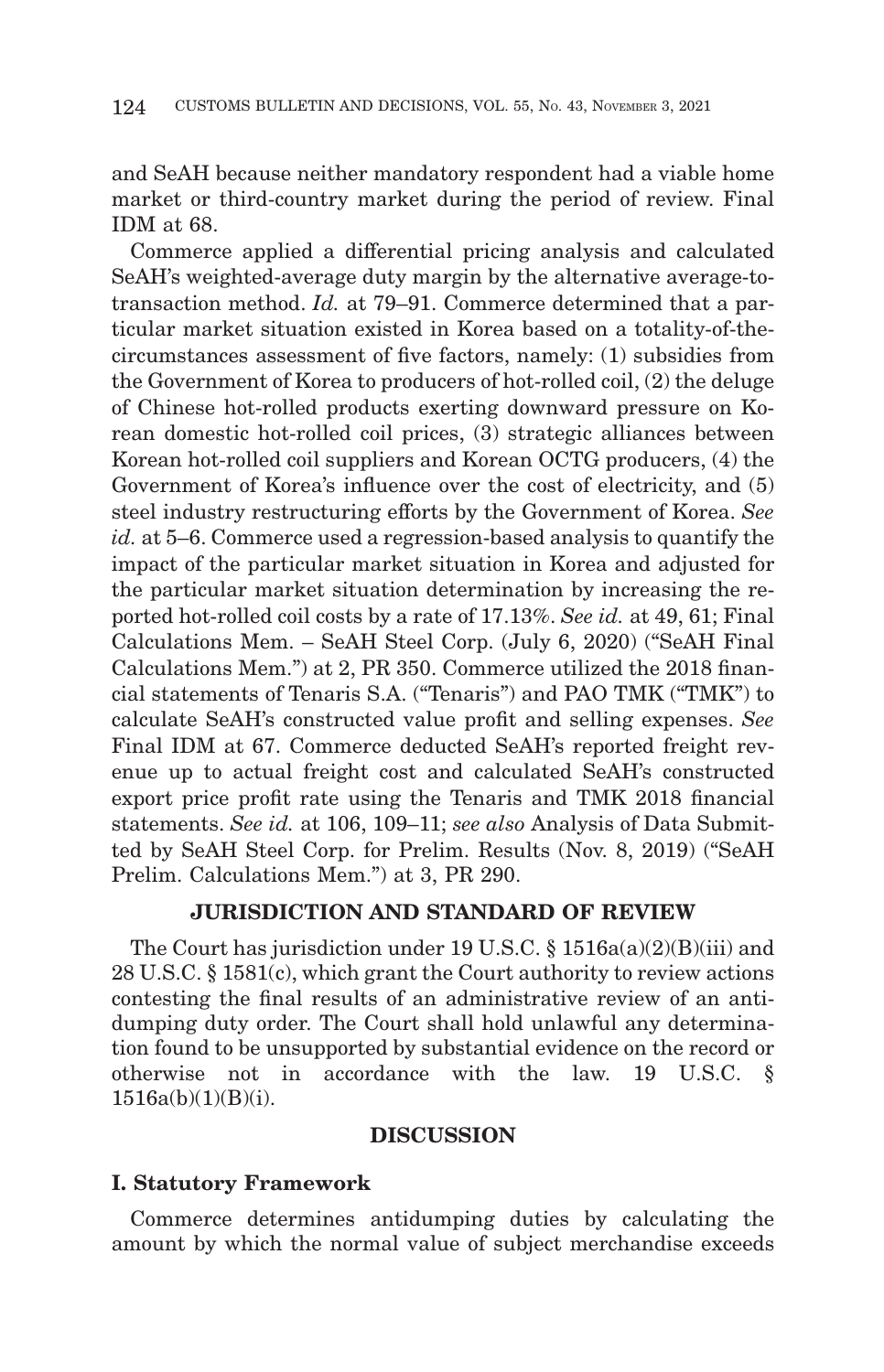the export price or the constructed export price for the merchandise. *Id.* § 1673. When reviewing antidumping duties in an administrative review, Commerce must determine: (1) the normal value and export price or constructed export price of each entry of the subject merchandise, and (2) the dumping margin for each such entry. *Id.*§  $1675(a)(1)(B)$ ,  $(a)(2)(A)$ . The statute dictates the steps by which Commerce may calculate normal value "to achieve a fair comparison" with export price or constructed export price. *Id.* § 1677b(a).

Commerce normally determines dumping margins "by comparing the weighted average of the normal values to the weighted average of the export prices (and constructed export prices) for comparable merchandise" or "by comparing the normal values of individual transactions to the export prices (or constructed export prices) of individual transactions for comparable merchandise." *See id.* § 1677f1(d)(1)(A)(i)–(ii); *JBF RAK LLC v. United States*, 790 F.3d 1358, 1364–65 (Fed. Cir. 2015). Commerce may "compar[e] the weighted average of the normal values to the export prices (or constructed export prices) of individual transactions for comparable merchandise," if two statutory conditions are met: "there is a pattern of export prices (or constructed export prices) for comparable merchandise that differ significantly among purchasers, regions, or periods of time," and "[Commerce] explains why such differences cannot be taken into account using a method described in paragraph  $(1)(A)(i)$  or  $(ii)$ ." 19 U.S.C. § 1677f-1(d)(1)(B).

If Commerce cannot determine the normal value of the subject merchandise based on home market sales, then Commerce may use qualifying third-country sales or constructed value as a basis for normal value. *Id.* § 1677b(a)(4), (a)(1)(B)(ii), (b)(1). Constructed value represents: (1) the cost of materials and fabrication or other processing of any kind used in producing the merchandise; (2) the actual amounts incurred and realized for selling, general, and administrative expenses, and for profits, in connection with the production and sales of a foreign like product, in the ordinary course of trade, for consumption in the foreign country; and (3) the cost of packing the subject merchandise. *Id.* § 1677b(e). When calculating constructed value, if Commerce determines that a particular market situation exists "such that the cost of materials and fabrication or other processing of any kind does not accurately reflect the cost of production in the ordinary course of trade, [then] [Commerce] may use . . . any other calculation methodology." *Id.* The statute directs Commerce to calculate cost of production and constructed value "based on the records of the exporter or producer of the merchandise, if such records are kept in accordance with the generally accepted accounting prin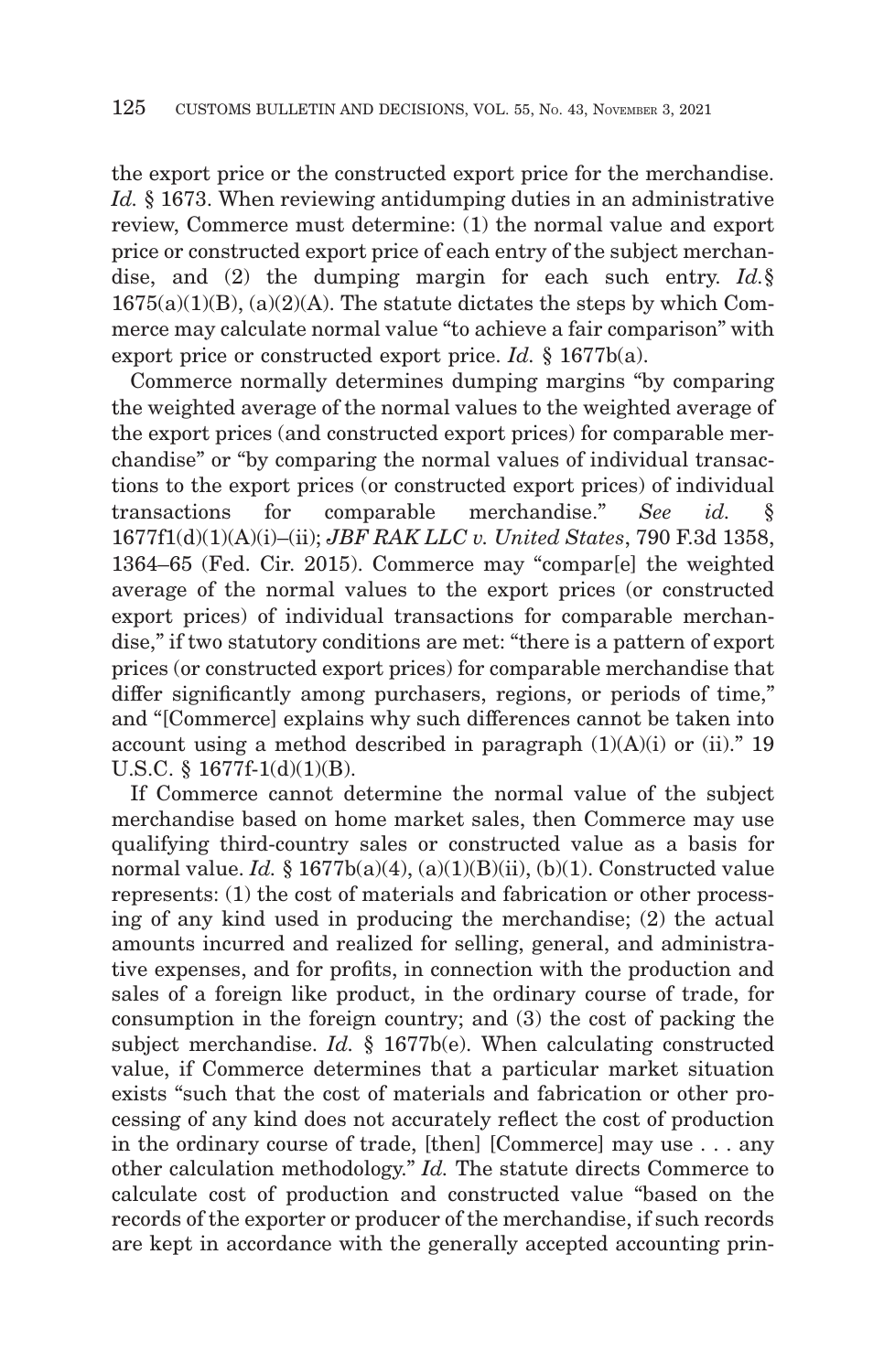ciples of the exporting country (or the producing country, where appropriate) and reasonably reflect the costs associated with the production and sale of the merchandise." *Id.* § 1677b(f)(1)(A).

When Commerce is required to calculate constructed value for a respondent, Commerce must utilize the respondent's actual selling, general, and administrative expenses and profits from the home market or a third-country market. *Id.*§ 1677b(e)(2)(A). If those data are unavailable, the statute provides Commerce with three alternatives:

(i) the actual amounts incurred and realized by the specific exporter or producer being examined in the investigation or review for selling, general, and administrative expenses, and for profits, in connection with the production and sale, for consumption in the foreign country, of merchandise that is in the same general category of products as the subject merchandise,

(ii) the weighted average of the actual amounts incurred and realized by exporters or producers that are subject to the investigation or review (other than the exporter or producer described in clause (i)) for selling, general, and administrative expenses, and for profits, in connection with the production and sale of a foreign like product, in the ordinary course of trade, for consumption in the foreign country, or

(iii) the amounts incurred and realized for selling, general, and administrative expenses, and for profits, based on any other reasonable method, except that the amount allowed for profit may not exceed the amount normally realized by exporters or producers (other than the exporter or producer described in clause (i)) in connection with the sale, for consumption in the foreign country, of merchandise that is in the same general category of products as the subject merchandise.

# *Id.* § 1677b(e)(2)(B).

The statute also dictates the steps by which Commerce is to calculate export price or constructed export price (collectively, "U.S. price"). Export price is:

the price at which the subject merchandise is first sold (or agreed to be sold) before the date of importation by the producer or exporter of the subject merchandise outside of the United States to an unaffiliated purchaser in the United States or to an unaffiliated purchaser for exportation to the United States,

subject to certain adjustments. *Id.* § 1677a(a). Constructed export price is: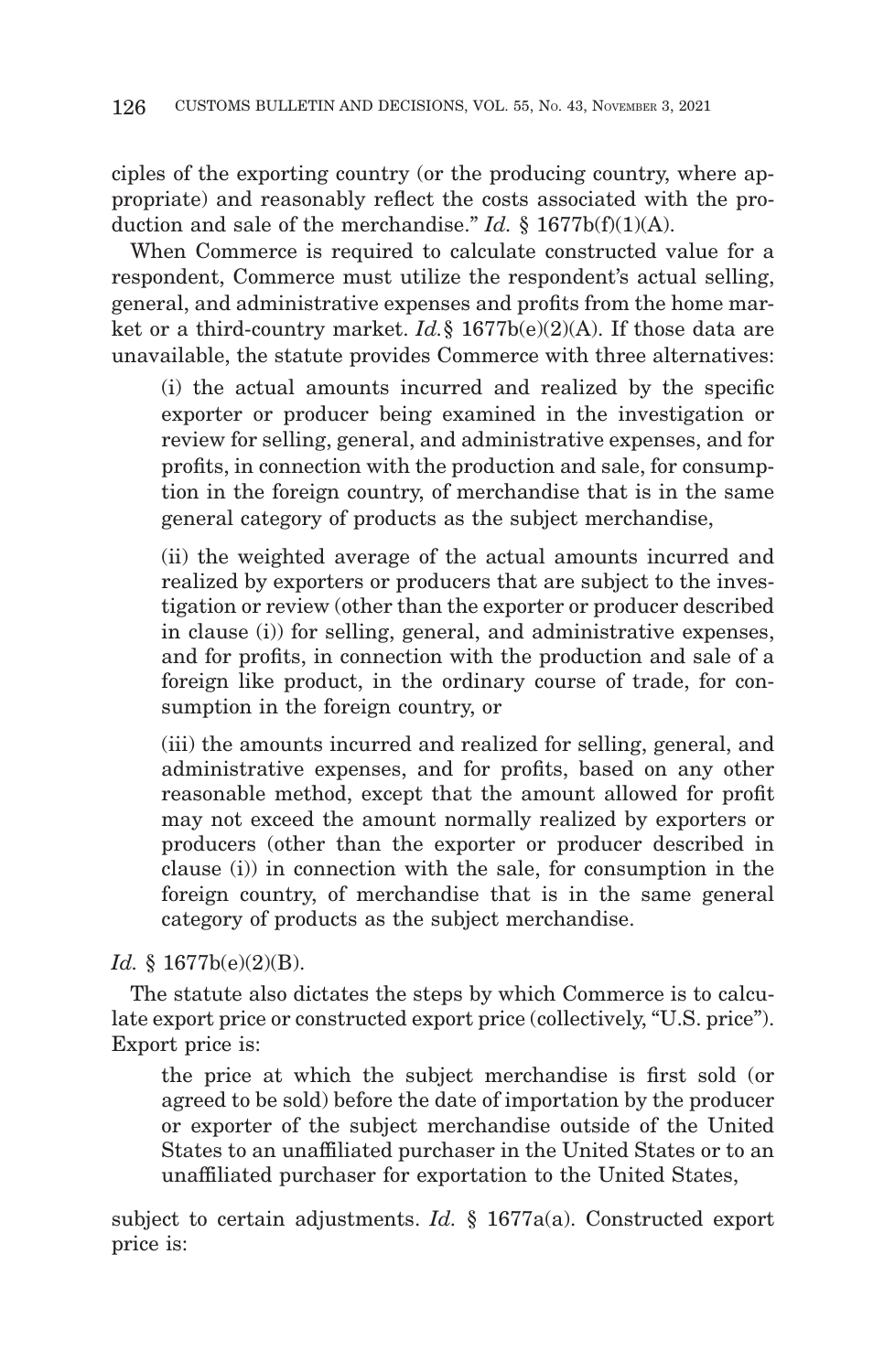the price at which the subject merchandise is first sold (or agreed to be sold) in the United States before or after the date of importation by or for the account of the producer or exporter of such merchandise or by a seller affiliated with the producer or exporter, to a purchaser not affiliated with the producer or exporter,

subject to certain adjustments. *Id.* § 1677a(b). The price used to calculate export price and constructed export price is reduced by selling expenses, further manufacturing expenses, and the profit allocated to these expenses. *Id.* § 1677a(d).

### **II. Differential Pricing Analysis**

Commerce determined that the results of the differential pricing analysis justified using the alternative average-to-transaction methodology to calculate SeAH's dumping margin. *See* Final IDM at 79. SeAH argues that Commerce was required to support with substantial evidence its determination to apply the differential pricing analysis and the relevant numerical thresholds, but Commerce failed to do so. SeAH's Br. at 36–38. SeAH contends that Commerce's application of the Cohen's *d* test to the non-normal distribution of SeAH's U.S. sales was unreasonable. *Id.* at 38–43.

Commerce ordinarily uses an average-to-average ("A-to-A") comparison of "the weighted average of the normal values [of subject merchandise] to the weighted average of the export prices (and constructed export prices) for comparable merchandise" when calculating a dumping margin. *See* 19 U.S.C. § 1677f-1(d)(1)(A)(i); 19 C.F.R. § 351.414(c)(1). The statute allows Commerce to depart from using the A-to-A methodology and instead use an average-totransaction ("A-to-T") comparison of the weighted average of normal values to the export prices and constructed export prices of individual transactions for comparable merchandise when: (1) Commerce observes "a pattern of export prices (or constructed export prices) for comparable merchandise that differ significantly among purchasers, regions, or periods of time;" and (2) "[Commerce] explains why such differences cannot be taken into account using [the A-to-A methodology]." 19 U.S.C. §  $1677f-1(d)(1)(B)(i)$ –(ii). In contrast to the A-to-A method, which may mask dumped sales at low prices by averaging them with sales at higher prices, the A-to-T method allows Commerce "to identify a merchant who dumps the product intermittently—sometimes selling below the foreign market value and sometimes selling above it." *Apex Frozen Foods Priv. Ltd. v. United States*, 862 F.3d 1337, 1341 (Fed.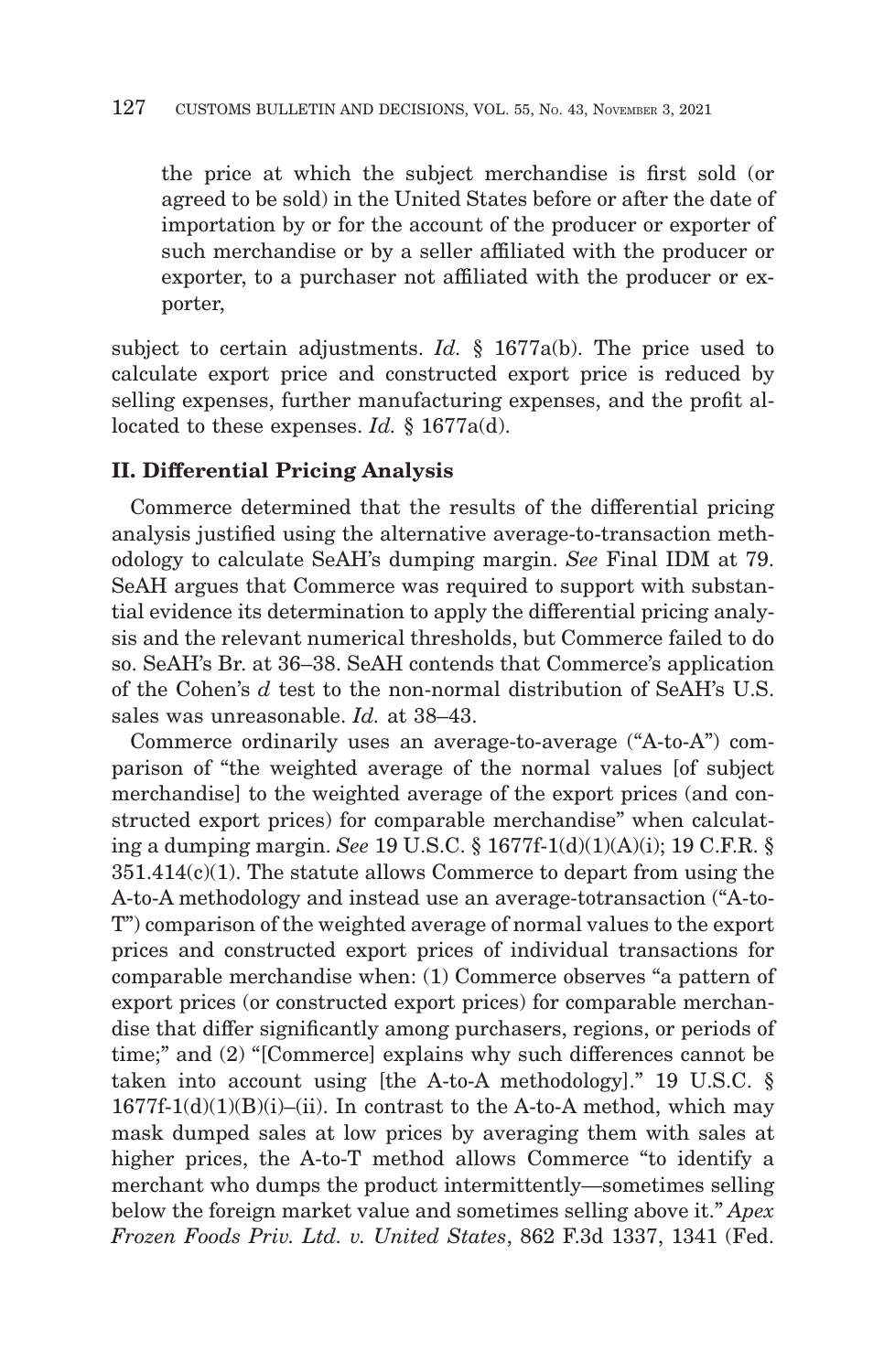Cir. 2017) (citation and internal quotation marks omitted). Commerce may apply the alternative A-to-T methodology on the same basis in administrative reviews as in antidumping investigations. *See JBF RAK LLC*, 790 F.3d at 1364–65.

The statute does not set forth the analysis for how Commerce is to identify a pattern of price differences. *See* 19 U.S.C. §§ 1677, 1677f-1; *see also Apex Frozen Foods*, 862 F.3d at 1346; *Dillinger France S.A. v. United States*, 981 F.3d 1318, 1325 (Fed. Cir. 2020). The Court affords Commerce deference in determinations "involv[ing] complex economic and accounting decisions of a technical nature." *See Fujitsu Gen. Ltd. v. United States*, 88 F.3d 1034, 1039 (Fed. Cir. 1996) (citation omitted). However, Commerce still "must [] explain [cogently] why it has exercised its discretion in a given manner." *Motor Vehicle Mfrs. Ass'n v. State Farm Mut. Auto. Ins. Co.*, 463 U.S. 29, 48 (1983) (citation omitted).

Commerce applied its two-step differential pricing methodology in this case, the first step of which was the Cohen's *d* test. *See* Final IDM at 79. The standard of review for considering Commerce's differential pricing analysis is reasonableness. *Stupp Corp. v. United States*, 5 F.4th 1341, 1353 (Fed. Cir. 2021). The U.S. Court of Appeals for the Federal Circuit and this Court have held the steps underlying the differential pricing analysis as applied by Commerce to be reasonable. *See e.g.*, *Mid Continent Steel & Wire, Inc. v. United States*, 940 F.3d 662, 670–74 (Fed. Cir. 2019) (discussing zeroing and the 0.8 threshold for the Cohen's *d* test); *Apex Frozen Foods Priv. Ltd. v. United States*, 40 CIT \_\_, \_\_, 144 F. Supp. 3d 1308, 1314–35 (2016) (discussing application of the A-to-T method, the Cohen's *d* test, the meaningful difference analysis, zeroing, and the "mixed comparison methodology" of applying the A-to-A method and the A-to-T method when 33–66% of a respondent's sales pass the Cohen's *d* test), *aff'd*, 862 F.3d 1337; *Apex Frozen Foods Priv. Ltd. v. United States*, 862 F.3d 1322 (Fed. Cir. 2017) (affirming zeroing and the 0.5% *de minimis* threshold in the meaningful difference test). However, the U.S. Court of Appeals for the Federal Circuit has stated that "there are significant concerns relating to Commerce's application of the Cohen's *d* test . . . in adjudications in which the data groups being compared are small, are not normally distributed, and have disparate variances." *Stupp*, 5 F.4th at 1357.

The Cohen's *d* test is "a generally recognized statistical measure of the extent of the difference between the mean of a test group and the mean of a comparison group." *Apex Frozen Foods*, 862 F.3d at 1342 n.2. The Cohen's *d* test relies on assumptions that the data groups being compared are normal, have equal variability, and are equally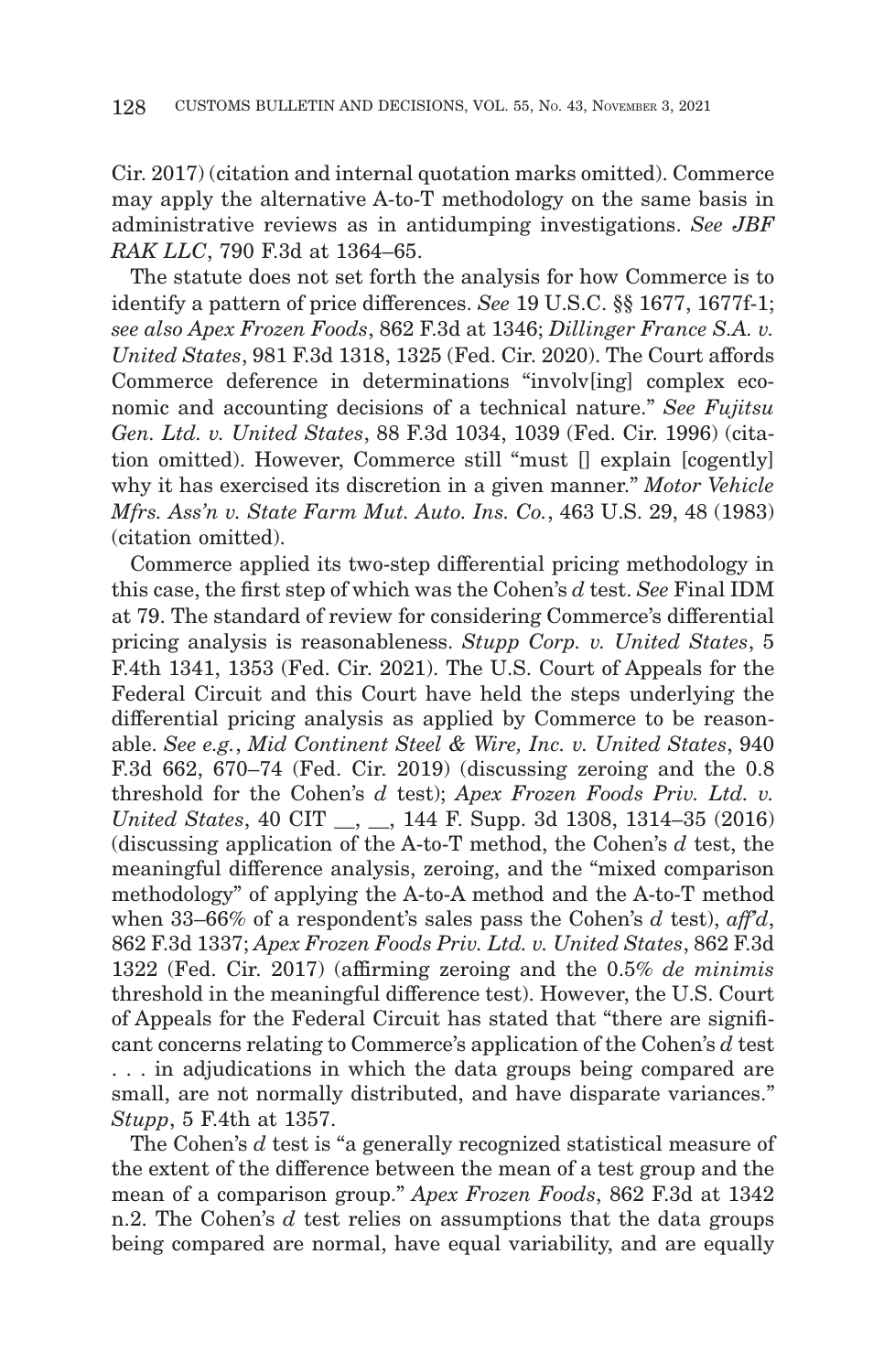numerous. *See Stupp*, 5 F.4th at 1357. Applying the Cohen's *d* test to data that do not meet these assumptions can result in "serious flaws in interpreting the resulting parameter." *See id.*at 1358.

In *Stupp Corp. v. United States*, 5 F.4th 1341 (Fed. Cir. 2021), the U.S. Court of Appeals for the Federal Circuit remanded Commerce's use of the Cohen's *d* test for further explanation because the data Commerce used may have violated the assumptions of normality, sufficient observation size, and roughly equal variances. *Id.* at 1357–60. The Court addressed Commerce's argument that it does not need to worry about normality because it is using a population instead of a sample, stating that Commerce's argument "does not address the fact that Professor Cohen derived his interpretive cutoffs under the assumption of normality." *Id.*

SeAH contends that Commerce's use of the Cohen's *d* test was contrary to well-recognized statistical principles. SeAH's Br. at 38–40. Specifically, SeAH argues that the Cohen's *d* test can only be used when comparing "random samples drawn from Normal (*i.e.*, bell-curve shaped) distributions with roughly equal variance containing a sufficient number of data points." *Id.* at 38. SeAH asserts that Commerce applied the Cohen's *d* test to data that lacked normality, a sufficient number of data points, and equal variances. *Id.* at 40 (citing SeAH Final Calculations Mem. Attach. 2). Commerce contends that it chose the Cohen's *d* test "to evaluate the extent to which the prices to a particular purchaser, region, or time period differ significantly from the prices of all other sales of comparable merchandise." Final IDM at 82 (quoting Prelim. DM at 10) (internal quotation marks omitted). Commerce explained that application of the Cohen's *d* test was appropriate because "the U.S. sales data . . . reported to Commerce constitutes a population. As such, sample size, sample distribution, and the statistical significance of the sample are not relevant to Commerce's analysis." *Id.* at 86.

In accordance with the U.S. Court of Appeals for the Federal Circuit's decision in *Stupp*, this Court concludes that use of a population, instead of a sample, does not negate the assumptions inherent to the Cohen's *d* test. The Court observes that Commerce did not explain whether the data used in its differential pricing analysis met the assumptions associated with the Cohen's *d*test. *See* Final IDM at 86; *see also* Def.'s Resp. Opp'n Mots. J. Upon Admin. R. ("Def.'s Resp.") at 39, ECF No. 52 ("[T]he Court has stated that 'Commerce has made no finding that United States prices tend to exhibit a normal distribution'") (citation omitted). The Court notes that the data cited by Commerce appear to contain a limited number of data points and do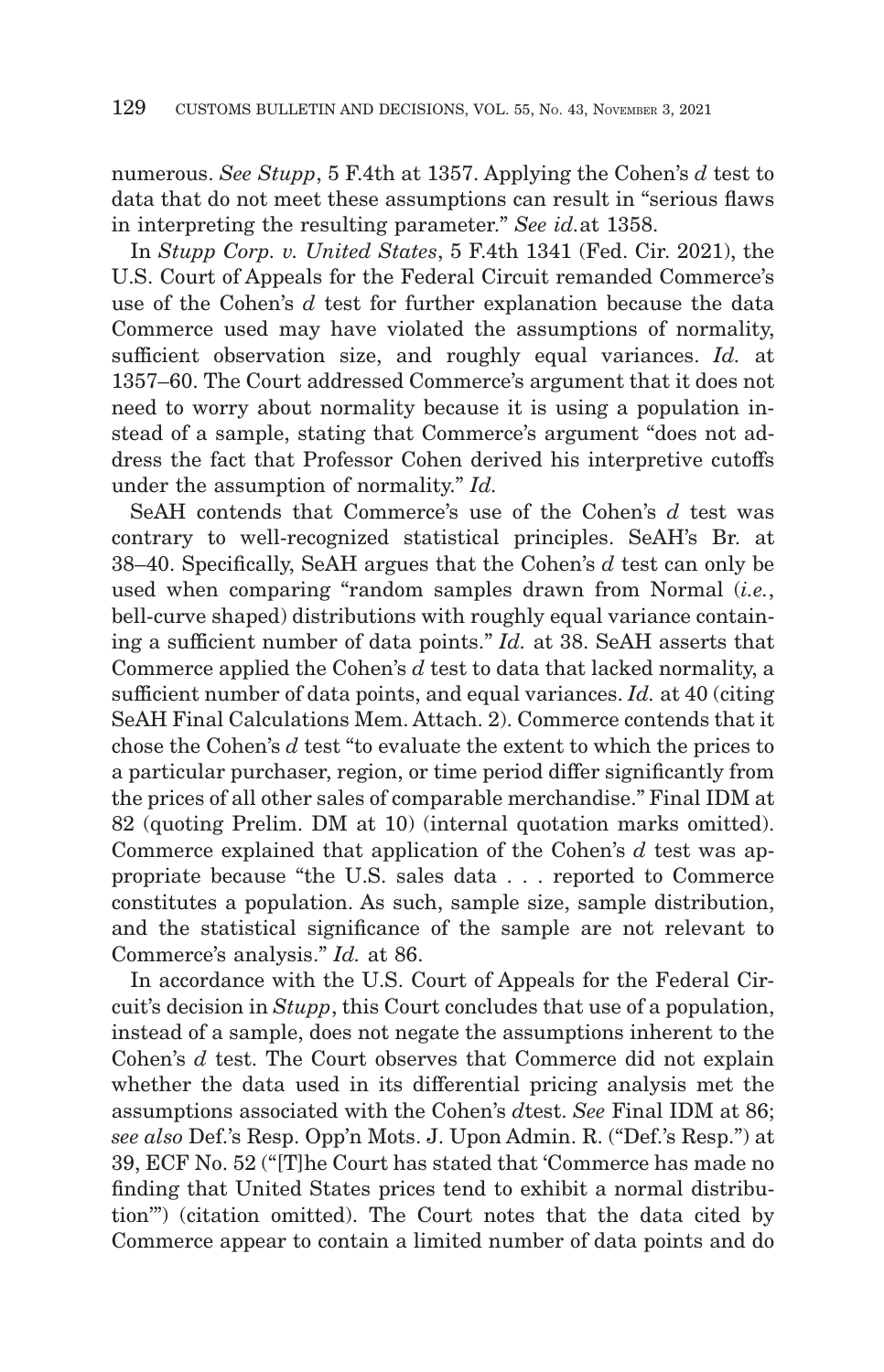not indicate whether they exhibit a normal distribution. *See* SeAH Final Calculations Mem. Attach. 2. The evidence and arguments before the Court call into question whether the data Commerce used in its differential pricing analysis violated the assumptions of normality, sufficient observation size, and roughly equal variances associated with the Cohen's *d* test. The Court remands for Commerce to further explain whether the limits on the use of the Cohen's *d* test were satisfied or whether those limits need not be observed when Commerce uses the Cohen's *d* test.

# **III. Particular Market Situation Determination**

Commerce based normal value for SeAH on constructed value because SeAH did not have a viable home market or third-country market during the period of review. Final IDM at 68. In calculating constructed value, Commerce determined that a particular market situation distorted the cost of production of OCTG. *See id.* at 5–6, 26.

SeAH asserts that the record does not support Commerce's particular market situation determination. SeAH's Br. at 5–7. Defendant United States ("Defendant") responds that record evidence considered in OCTG IV is timely and supports Commerce's determination of a particular market situation based on the cumulative effect of five factors related to the production of OCTG in Korea. Def.'s Resp. at  $4 - 14$ 

The Trade Preferences Extension Act amended certain subsections of the Tariff Act of 1930. *See* Trade Preferences Extension Act of 2015, Pub. L. No. 114–27, 129 Stat. 362 (2015). When calculating constructed value under the revised statute, if Commerce determines that a particular market situation exists "such that the cost of materials and fabrication or other processing of any kind does not accurately reflect the cost of production in the ordinary course of trade, [Commerce] may use another calculation methodology under this subtitle or any other calculation methodology." 19 U.S.C. § 1677b(e).

In OCTG IV, covering the period from September 1, 2017 through August 31, 2018, Commerce determined that a particular market situation distorted the cost of production of OCTG based on the cumulative effect of five factors: (1) subsidization of Korean hot-rolled coil products by the Korean Government; (2) distortive pricing of unfairly-traded Chinese hot-rolled coil; (3) "strategic alliances" between Korean hot-rolled coil suppliers and Korean OCTG producers; (4) distortive government control over electricity prices in Korea; and (5) steel industry restructuring efforts by the Korean Government. *See* Final IDM at 5–6. Defendant-Intervenors U.S. Steel, Maverick Tube Corporation, Tenaris Bay City, Inc., IPSCO Tubulars Inc. (for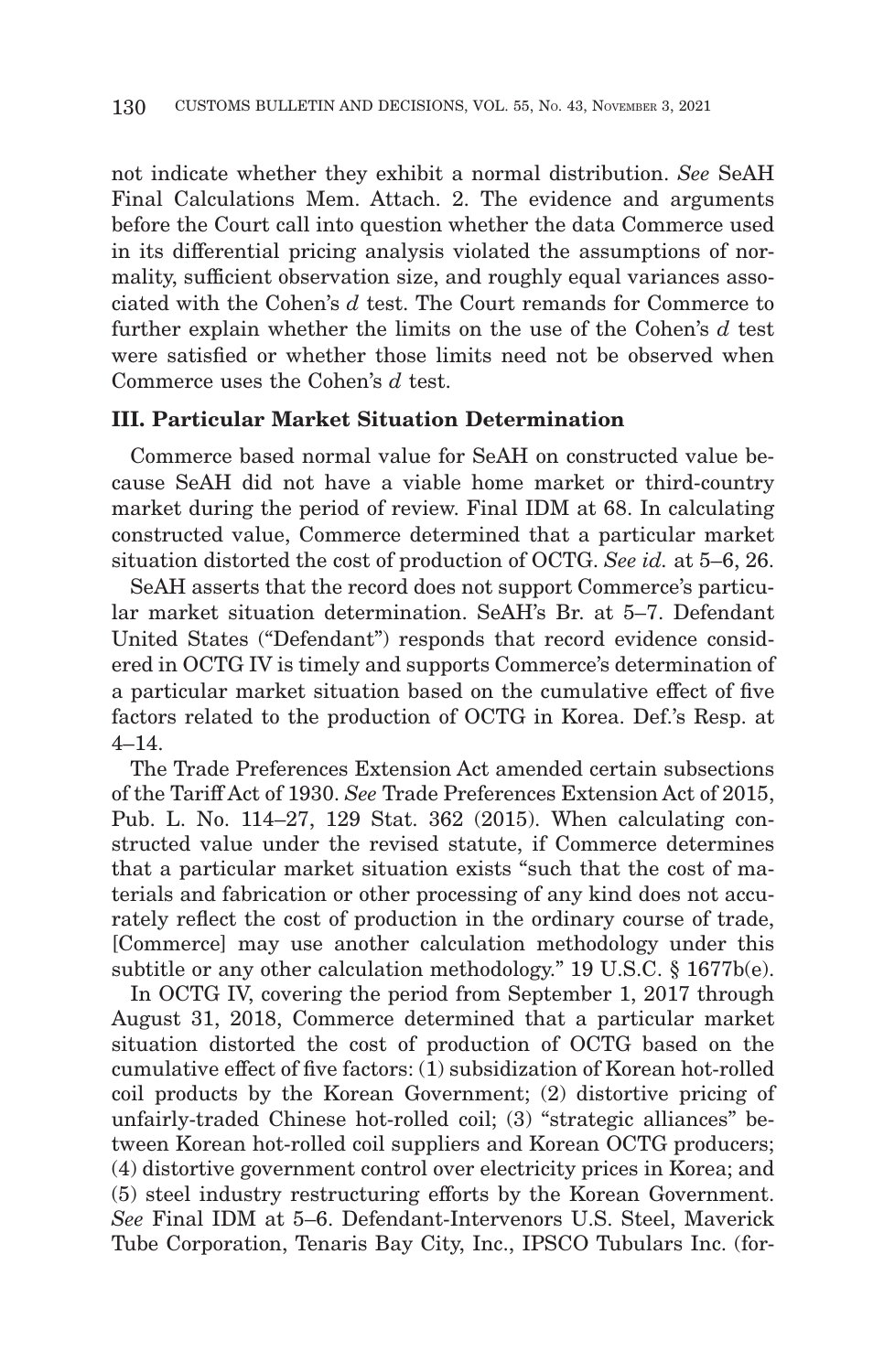merly TMK IPSCO), Vallourec Star, L.P., and Welded Tube USA Inc. collectively submitted a particular market situation allegation letter with 226 attached exhibits. *See* Domestic Interested Parties' August 5 Particular Market Situation Submission (Aug. 5, 2019) ("OCTG IV Allegation"), PR 177–208. The Court observes that Commerce's examination of the OCTG IV record overall, with related explanations, does not support Commerce's determination that a particular market situation affected the cost of production of OCTG.

As to the first factor, Commerce determined that subsidies of hotrolled coil production by the Government of Korea contributed to a particular market situation. Final IDM at 31. Commerce supported its determination by citing record evidence, including: an article in Korea Joongang Daily, dated December 27, 2018, titled "Restructuring to be Continued" ("Korea Joongang Daily Article"); an article in the Korea Times, dated August 11, 2016, titled "One-Shot Act to Take Effect" ("Korea Times Article"); an article in Business Korea, dated June 10, 2016, titled "Korean Government to Assist Steel Industry in Restructuring from August;" an article in Kallanish Commodities, dated June 13, 2016, titled "Korea's 'One Shot' Act Supports Steel Restructuring;" an article in Aju Business Daily, dated November 22, 2016, titled "S. Korea Designates Two More Steel Firms for Fast Track Corporate Restructuring" ("Aju Business Daily Article"); an article in The Investor, dated November 22, 2016, titled "Gov't Picks 3 Firms for Fast-Track Restructuring;" an article in Pulse, dated November 23, 2016, titled "Hyundai Steel, Dongkuk Steel Become Latest Beneficiaries of Fast-Track Restructuring Program;" an article in Kallanish Commodities, dated November 23, 2016, titled "Hyundai, Dongkuk Win 'One Shot' Government Approval;" an article in Pulse, dated September 6, 2016, titled "Korean Gov't Selects 3 Firms to Benefit from One-Shot Act;" an article by Yonhap News in the Korean Herald, dated February 28, 2017, titled "5 More Firms Picked for Fast-Track Restructuring Program;" an article in Kallanish Commodities, dated January 23, 2017, titled "POSCO to Get Government Aid for BF No. 1;" an article in Market Screener, dated June 12, 2017, titled "POSCO Pohang Blast Furnace No. 3 Is Transformed into a Super-Large Black Furnace Equipped with Smart Infrastructure;" a press release by the Ministry of Economy and Finance, dated March 3, 2017, titled "Tenth Ministerial Meeting on Industrial Restructuring: Government to Pursue Restructuring Beyond Shipping and Shipbuilding;" a press release by the Ministry of Economy and Finance, dated January 23, 2019, titled "Sixth Ministerial Meeting on Boosting the Economy" ("Ministry of Economy and Finance Press Release I"); an article by Yonhap News, dated September 30, 2016, titled "S.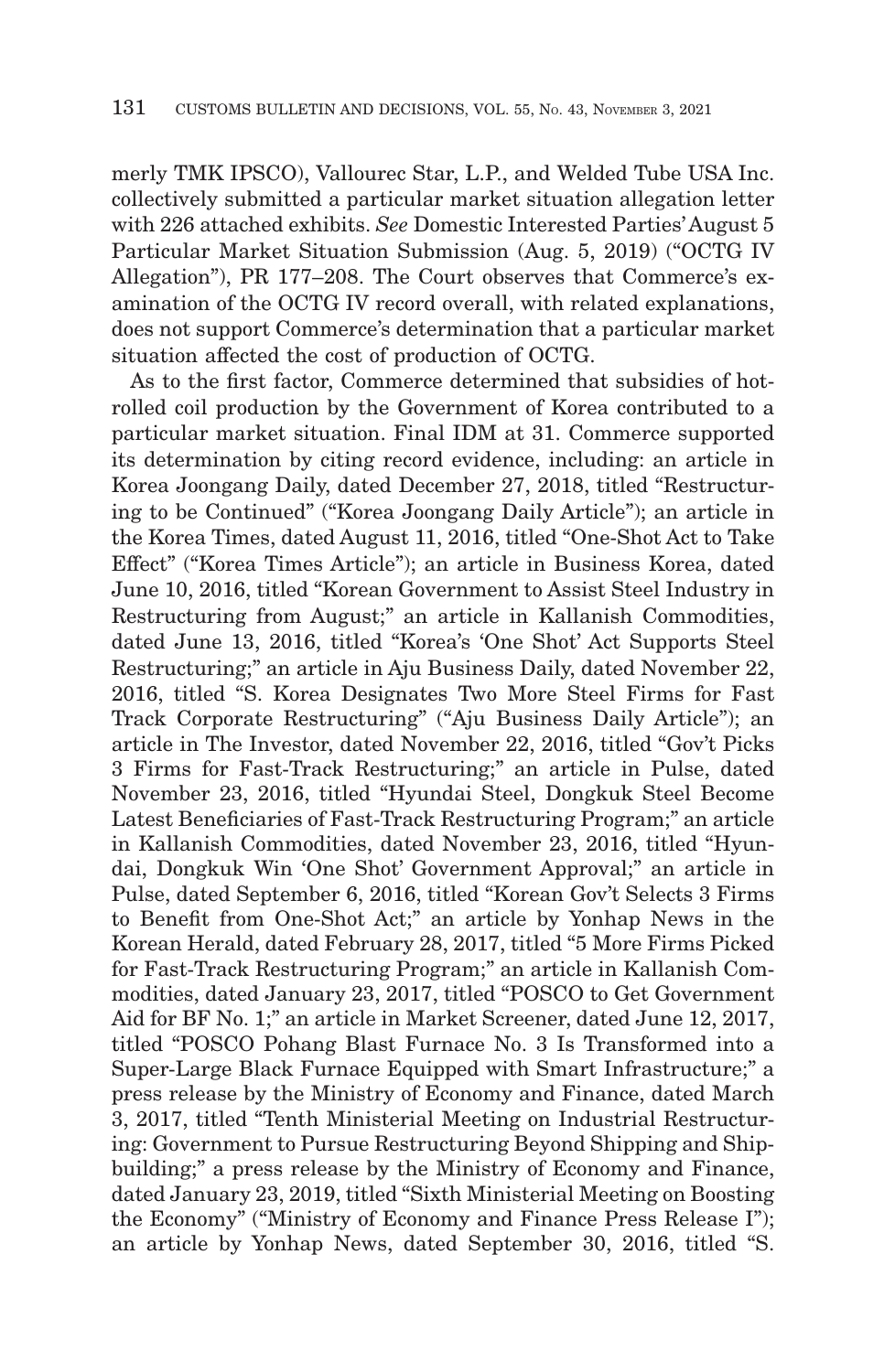Korea to Induce Steel, Petrochemical Firms to Cut Output;" a press release by the Ministry of Economy and Finance, dated January 25, 2017, titled "9th Ministerial Meeting on Industrial Restructuring: 2017 Action Plan for Industrial Restructuring" ("Ministry of Economy and Finance Press Release II"); an article in Business Korea, dated January 26, 2017, titled "New Plans Released for Revival of Four Industries;" an article in Business Korea, dated October 25, 2018, titled "South Korean Gov't Plans to Inject 300 Bill. Won for Steel Innovation;" a press release by the Ministry of Economy and Finance, dated December 28, 2018, titled "First Ministerial Meeting on Boosting the Economy: First Meeting Discussing General Policies of New Economic Team, as well as 2019 Economic Policies;" a press release by the Ministry of Economy and Finance, dated March 13, 2019, titled "Tenth Ministerial Meeting on Boosting the Economy: Government to Promote Private Investment in Infrastructure;" a press release by the Ministry of Economy and Finance, dated March 4, 2019, titled "Ninth Ministerial Meeting on Boosting the Economy: Government to Focus on Boosting Exports;" a press release by the Ministry of Economy and Finance, dated April 23, 2019, titled "Twentieth Ministerial Meeting on Industrial Restructuring: Government to Persist with Its Restructuring Policies;" the Other Factual Information Submission for Valuing Particular Market Situation in Korea and Respondents' Constructed Value Profit in Case No. A-580–870; Hyundai Steel's Response to Commerce's New Subsidies Questionnaire in Case No. C-580–884, dated June 13, 2018 ("Hyundai Steel's Questionnaire Response"); and the final countervailing duty determination in *Countervailing Duty Investigation of Certain Hot-Rolled Steel Flat Products from the Republic of Korea*, 81 Fed. Reg. 53,439 (Dep't of Commerce Aug. 12, 2016) (final affirmative determination; 2014), *amended by Certain Hot-Rolled Steel Flat Products from Brazil and the Republic of Korea*, 81 Fed. Reg. 67,960 (Dep't of Commerce Oct. 3, 2016) (amended final affirmative countervailing duty determinations and countervailing duty orders; 2014), *amended by Certain Hot-Rolled Steel Flat Products From the Republic of Korea*, 84 Fed. Reg. 23,019 (Dep't of Commerce May 21, 2019) (notice of court decision not in harmony with amended final determination of the countervailing duty investigation). *See id.* at 31–33 (citing OCTG IV Allegation Exs. 15, 77–100).

The record evidence cited by Commerce does not support Commerce's determination that programs and subsidies offered by the Government of Korea contributed to a particular market situation during the period of review. Commerce cited the OCTG IV Allegation,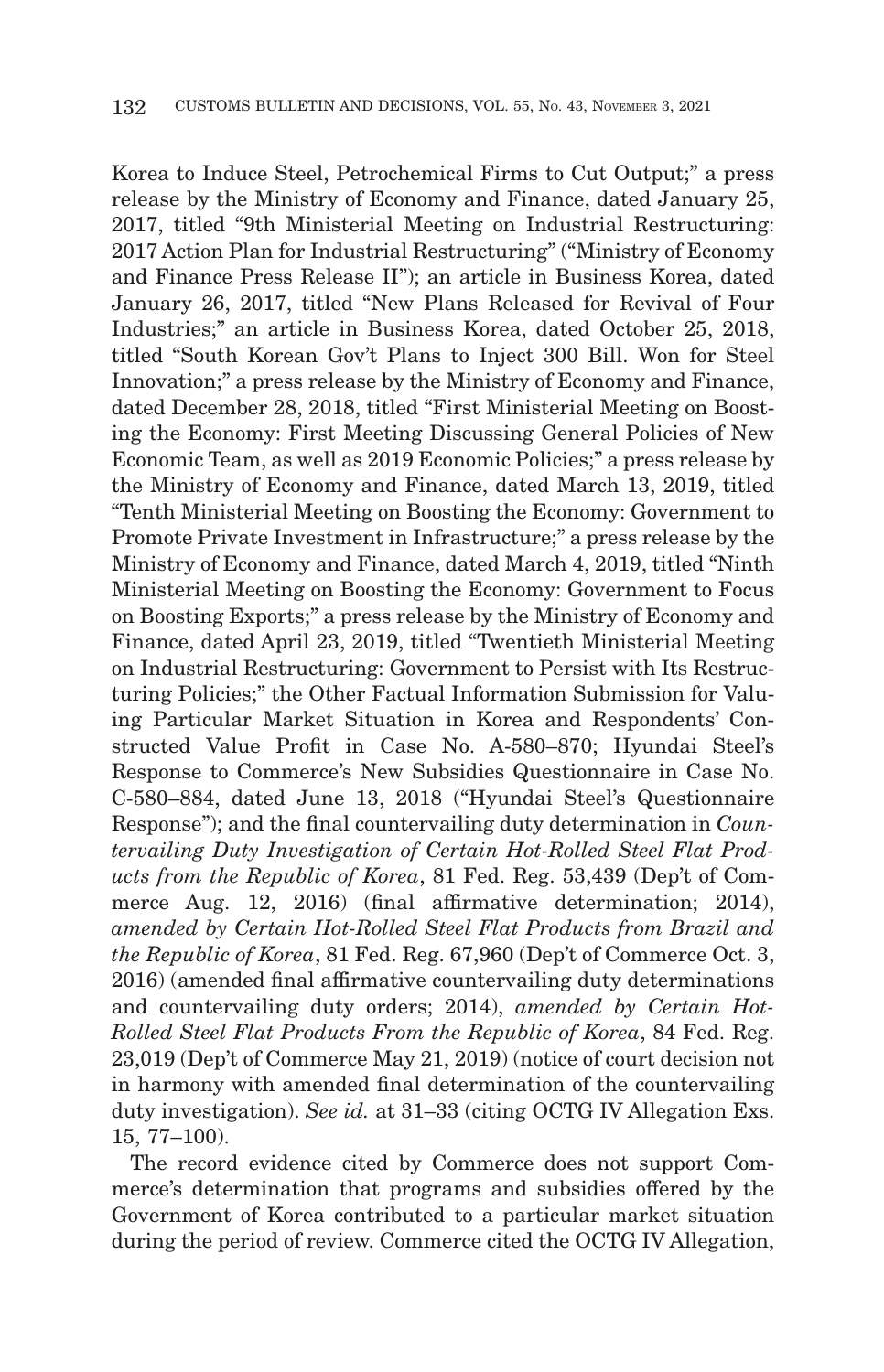which referred to the subsidy rates of 0.55–0.58% in *Certain Hot-Rolled Steel Flat Products from the Republic of Korea*, 84 Fed. Reg. 28,461 (final results of countervailing duty admin. review, 2016). *See* Final IDM at 32 n.144 (citing OCTG IV Allegation at 27 n.106). The Court notes that record documents cited by Commerce suffer from a temporal problem because the documents discuss programs and subsidy rates from 2016 and early 2017, prior to the OCTG IV period of review between September 1, 2017 and August 31, 2018, or programs and subsidy rates from 2019, after the period of review. *See id.* ; OCTG IV Allegation Exs. 77–95, 96–100.

The Court observes that record documents reviewed by Commerce discuss the restructuring programs and subsidies offered to non-steel industries and anticipated restructuring efforts of the steel industry, but do not show that OCTG producers actually received subsidies by taking advantage of the Government of Korea's approved restructuring programs during the period of review. *See* OCTG IV Allegation Exs. 81, 84–86; *see also* Case Br. of Hyundai Steel Co. (Jan. 6, 2019) at 54, PR 311 (stating that Hyundai Steel disputes whether it took advantage of the restructuring program, despite having received approval to participate in the program). While some record documents cited by Commerce illustrate that OCTG producers took advantage of programs and subsidies, the Court notes that these documents suffer from a temporal problem as they discuss actions taken in 2016, prior to the OCTG IV period of review. *See* OCTG IV Allegation Exs. 85, 87, 88.

None of the record documents cited by Commerce show that Korean OCTG producers received subsidies or participated in subsidy programs during the period of review. The Court holds that the record evidence cited by Commerce does not support Commerce's determination that OCTG producers received subsidies from the Government of Korea that contributed to a particular market situation in Korea because the record evidence cited by Commerce suffers from a temporal problem and does not show that OCTG producers actually received subsidies during the period of review. In summary, the Court concludes with respect to the first factor that Commerce's determination that subsidized hot-rolled coil contributed to a particular market situation that distorted the cost of OCTG production is not supported by substantial evidence.

As to the second factor, Commerce determined that "significant overcapacity in steel production" from the People's Republic of China ("China") has "flooded [the Korean steel market] with imports of cheap steel products," exerting downward effects on Korean steel prices. Final IDM at 28–29. Commerce cited record documents in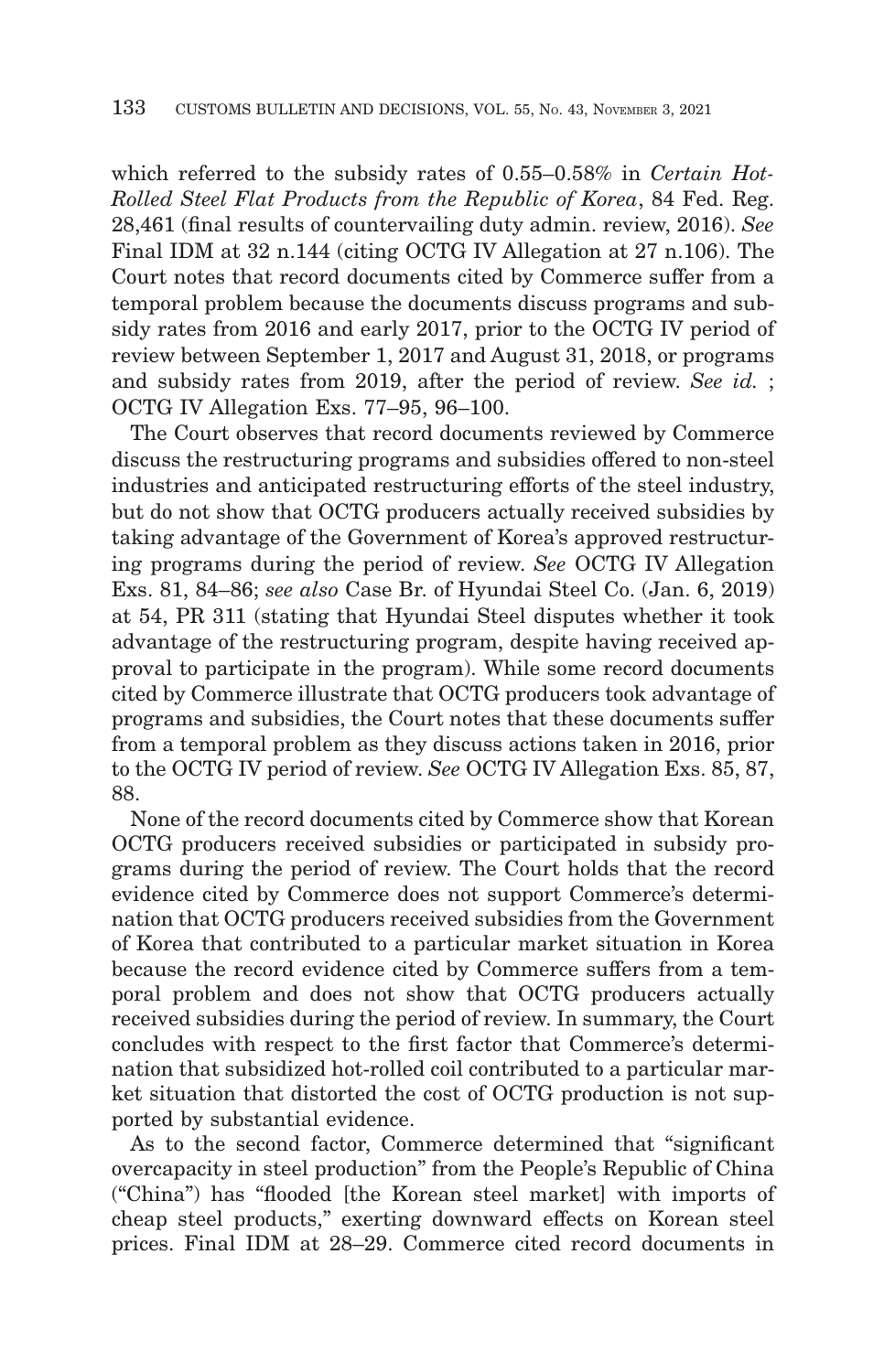support of its determination, including: an article in the Korea Times, dated September 29, 2016, titled "Gov't Seeks Restructuring of Steelmaking, Petrochemical Industries;" an article by Bloomberg, dated July 31, 2018, titled "China's Steelmakers Are Smashing Production Records;" an article by S&P Global Platts, dated May 13, 2019, titled "Chinese Steel Output Rises Relentlessly Despite Plant Closures;" an article in the Business Recorder, dated December 28, 2017, titled "Global Steel's 'China' Problem" ("Business Recorder Article"); an article in Kallanish Commodities, dated March 20, 2017, titled "China Loosens Credit for Coal and Steel Companies;" an article by Reuters, dated December 15, 2017, titled "China Will Cut, Remove Export Tariffs on Some Steel, Fertilizer;" an article by Reuters, dated January 10, 2018, titled "China's Shanxi Province Sets Up Steel Fun Worth \$770 Mln;" an article by S&P Global Platts, dated May 28, 2019, titled "Chinese Steel Output Reaches New Heights;" an article by the Southeast Asian Iron and Steel Institute, dated January 28, 2019, titled "Global Crude Steel Output Increases by 4.6 Percent in 2018;" an article by the Southeast Asian Iron and Steel Institute, dated November 7, 2018, titled "Baowu Says China Steel Output to Hit Record Level in 2018;" an article in Kallanish Commodities, dated May 19, 2017, titled "China Explains why Capacity Curbs Mean More Steel;" an article by Reuters, dated December 3, 2017, titled "China's 2018 Steel Output Seen Rising Even After Mill Closures;" an article by Xinhua, dated May 11, 2019, titled "Iron and Steel Industry Posts Rising Revenue, but Plummeting Profit;" an article by the American Metal Market, dated June 1, 2018, titled "China's Steel Export Prices Set Global Tone;" an article in the South China Morning Post, dated June 6, 2019, titled "In China's Industrial Hinterlands, State Subsidies Run Deep and Appetite for Reform Is Low Despite US Demands;" and a presentation to the OECD Steel Committee, titled "Korean Iron and Steel Market in 2017." *See* Final IDM at 28–31 & nn.115–40 (citing OCTG IV Allegation Exs. 6, 15–32, 37–39, 42, 52–54, 224,  $225$ ).<sup>2</sup>

<sup>2</sup> Commerce also cited the following exhibits: an article by the American Metal Market, dated February 22, 2017, titled "China Remains Steel Behemoth;" an article by the American Metal Market, dated February 13, 2017, titled "China's Steel Capacity Up Despite Cut Attempts;" a 2016 article in Asian Steel Watch, titled "China's Steel Exports, Reaching 100 Mt: What It Means to Asia and Beyond;" a report in the Global Steel Trade Monitor, dated February 2017, titled "Steel Imports Report: Japan;" a report by the International Monetary Fund, dated August 8, 2017, titled "People's Republic of China: Staff Report for the 2017 Article IV Consultation;" five exhibits submitted in Case No. A-580–880 over heavy walled rectangular welded carbon steel pipes and tubes from Korea; the particular market situation allegation from Case No. A-489–501 over circular welded carbon steel standard pipe and tube products from Turkey; and the particular market situation allegation from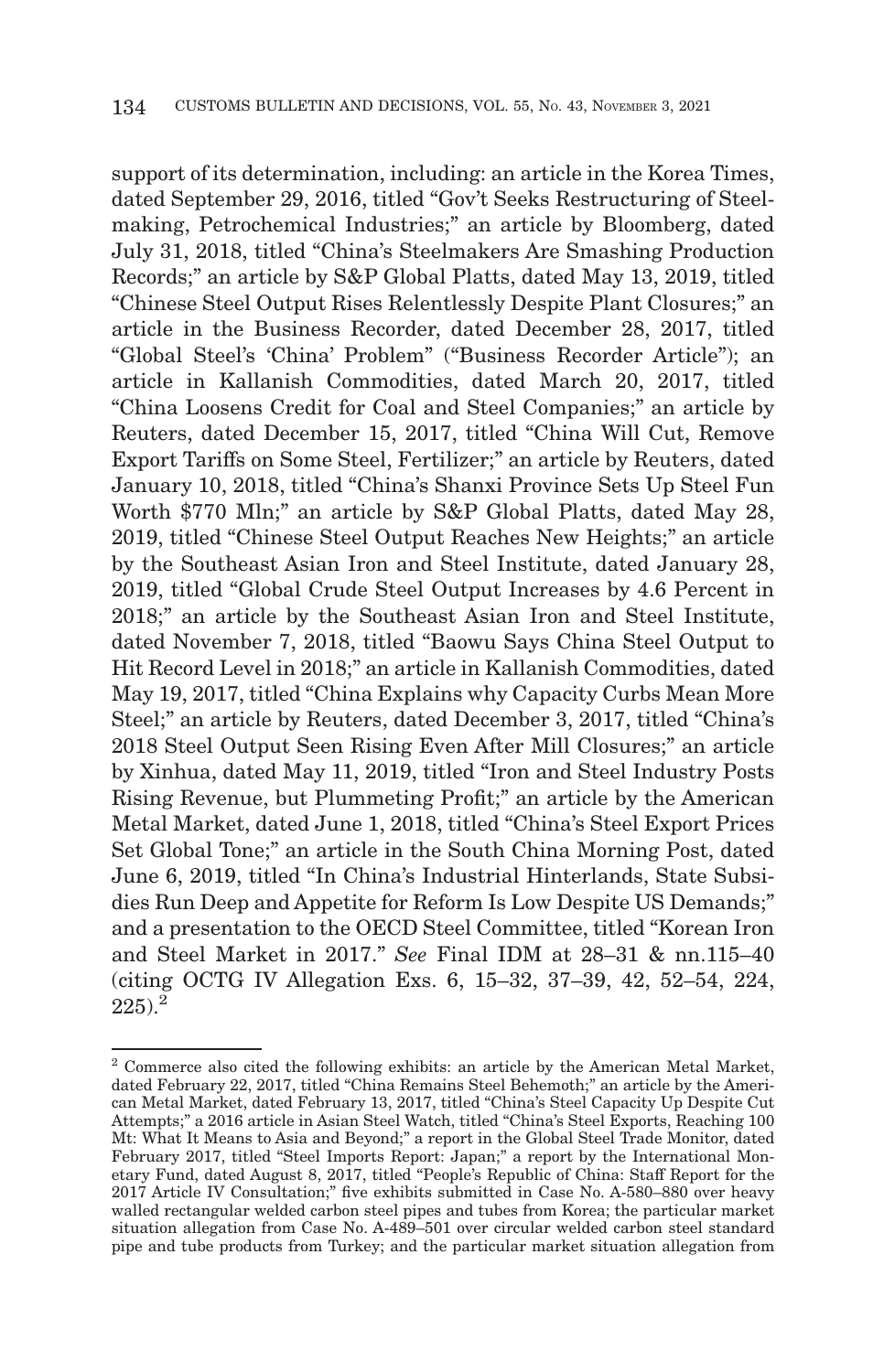The record evidence cited by Commerce does not support a determination that the influx of Chinese hot-rolled coil is particular to Korea because the record documents describe a global influx that affected many other countries in addition to Korea, rather than an effect that is unique or particular to Korea. *See* OCTG IV Allegation Exs. 6, 17–18, 21, 23–31, 42, 224, 225. Commerce noted that Korea was China's second largest export market for hot-rolled products in 2017 and 2018. Final IDM at 30. The Court observes that the record evidence cited by Commerce does not indicate that the experience in Korea due to Chinese hot-rolled coil imports is distinct from the experience in other countries around the world, which were also inundated with the global oversupply of low-priced Chinese products. *See* OCTG IV Allegation Exs. 6, 17–18, 21, 23–31, 42, 224, 225. Although it is clear that the oversupply of low-priced Chinese products affected many countries in the global market, the Court notes that Commerce cited nothing on the record to support its determination that the oversupply of low-priced Chinese products is *particular* to the Korean market. *See id.* Commerce acknowledged that the "global steel overcapacity crisis . . . [has] far-reaching effects worldwide," undermining its determination that Chinese hot-rolled coil imports contributed to a particular market situation in Korea. Final IDM at 28; *see Husteel Co. v. United States*, 44 CIT \_\_, \_\_, 426 F. Supp. 3d 1349, 1391 (2020) ("Although 19 U.S.C. § 1677b may not demand that a [particular market situation] be such that it only affects the subject market, there is no evidence on the record that Chinese overcapacity affects the Korean market in some way that is specific to the Korean market at all.").

The Court observes that the record evidence cited by Commerce does not support a conclusion that the global glut of Chinese hotrolled coil imports caused price distortions specific to the Korean steel market. The Court holds that Commerce's determination that excess capacity of Chinese hot-rolled coil imports contributed to a particular market situation in Korea is not supported by substantial evidence.

As to the third factor, Commerce determined that strategic alliances between certain Korean hot-rolled coil producers and Korean OCTG producers affected the cost of hot-rolled coil and contributed to a particular market situation. Final IDM at 33–34. Commerce cited the following record documents in support of its determination: a report by the Korean Free Trade Commission, dated September 7, 2018, titled "KFTC Sanctions Six Steel Manufacturing Companies for

Case No. A-533–502 over circular welded carbon steel standard pipe and tube products from India. *See* Final IDM at 28–31 & nn.117, 118, 121, 125, 126, 128, 137–40 (citing OCTG IV Allegation Exs. 15, 16, 19, 20, 22, 32, 37–39, 52–54). These exhibits were not included in the Joint Appendix, so the Court was unable to review them. *See* J.A., ECF Nos. 58, 59.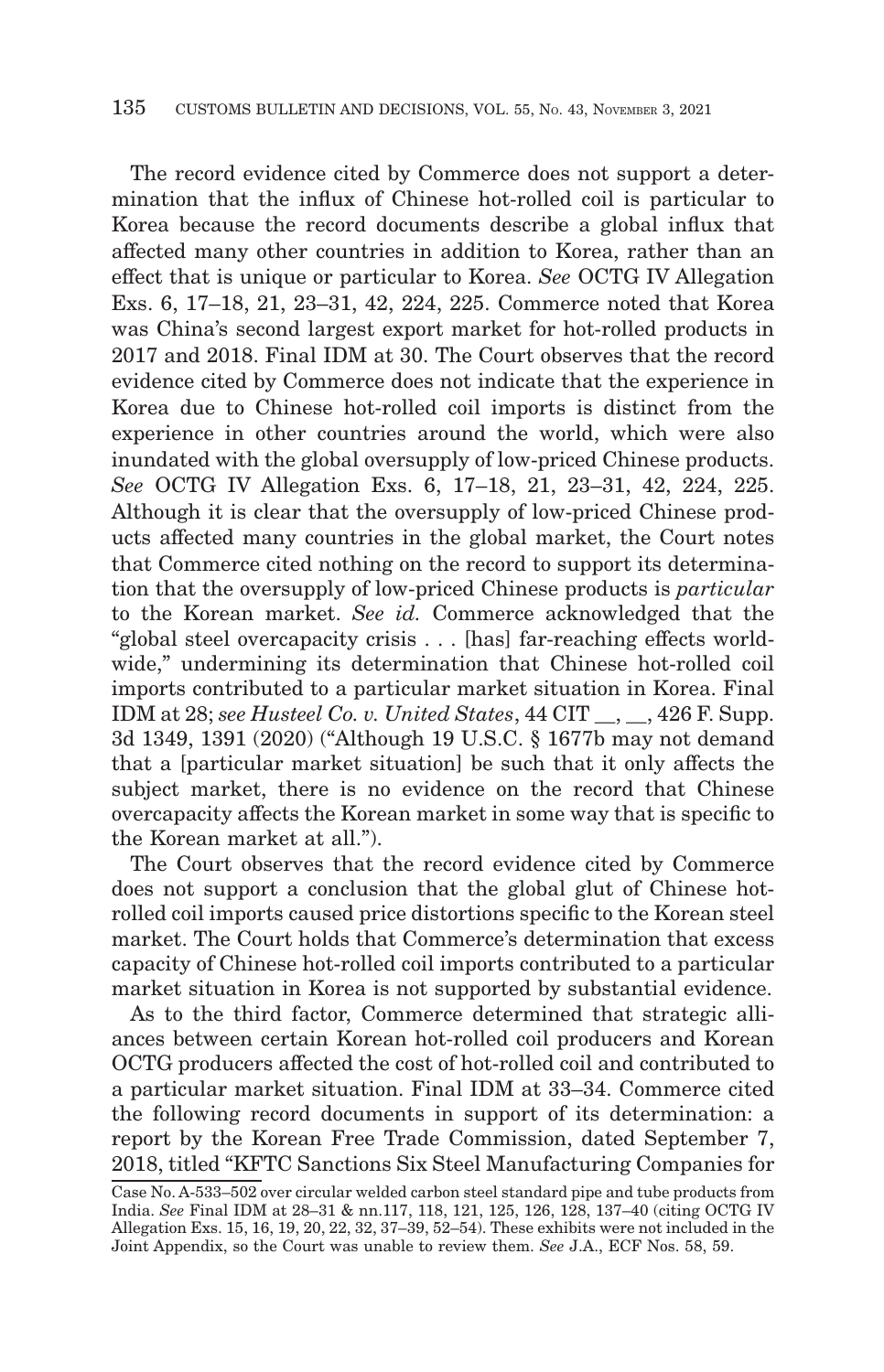Price Fixing;" an article by S&P Global Platts, dated September 10, 2018, titled "South Korea's FTC Fines Six Steelmakers for Rebar Price Rigging;" an article in the Korean Herald, dated September 9, 2018, titled "Six-Largest Steel Firms Fined W100b Over Price Fixing;" an article in the Korea Times, dated December 20, 2017, titled "Steelmakers Fined W.92 Bil. For Bid Rigging;" an article in Pulse, dated September 10, 2018, titled "FTC Slaps Biggest Fine on Korean Rebar Suppliers for Price Fixing;" an article in Kallanish Commodities, dated September 10, 2018, titled "South Korea Fines Rebar Mills for Price Fixing;" an article by Yonhap News, dated September 9, 2018, titled "Steelmakers Fined Over Price Collusion;" a report by the Korean Free Trade Commission, dated December 21, 2017, titled "KFTC Punishes Six Steel Pipe Manufacturers for Rigging Bids Offered by Korea Gas Corporation;" an article by Yonhap News, dated May 7, 2017, titled "Hyundai Steel fined 312 Mln Won for Obstructing FTC's Probe;" an article by Yonhap News, dated July 7, 2016, titled "Eight Business Groups Engage in Cross-Shareholding FTC;" an article by the Council on Foreign Relations, dated May 4, 2018, titled "South Korea's Chaebol Challenge;" an article by CNBC News, dated October 9, 2018, titled "Seoul Relies on Chaebols for North Korea Investment So Reform Doubtful;" an article by the Sage Business Researcher, dated August 21, 2017, titled "South Korea's Conglomerates;" an article by CNN, dated January 17, 2107, titled "South Korea's Long History of Light Sentences for Business Leaders;" and an article by The Globe and Mail, dated May 12, 2018, titled "South Korea's Chaebol Problem." *See* Final IDM at 33–34 & nn.148–51 (citing OCTG IV Allegation Exs. 101–20).3

Commerce conceded that the record shows that SeAH is being fined for bid-rigging schemes that occurred before the OCTG IV period of review. *Id.* at 34. But Commerce asserted that unfair corporate practices are "a long-term, chronic occurrence" and that the record does not indicate that unfair corporate practices did not continue to occur during the OCTG IV period of review. *Id.* The record documents cited by Commerce relate to findings of unfair corporate action that occurred prior to 2017. *See* OCTG IV Allegation Exs. 101–08, 110, 119–20. The Court observes that no record evidence cited by Commerce relates to unfair corporate action or other strategic alliances during the OCTG IV period of review from 2017–2018 in this case. *See*

<sup>3</sup> Commerce also cited the following exhibits: an article by Foley & Lardner LLP, dated April 16, 2013, titled "Another Steelmaker Subsidiary Raided in International Antitrust Investigation;" a 2005 article in The Korean Journal of International Relations, titled "The Origins of Korean Chaebols and Their Roots in the Korean War;" and three exhibits submitted in Case No. A-580–876 over welded line pipe from Korea. *See* Final IDM at 33 & n.148 (citing OCTG IV Allegation Exs. 109, 111–13, 118). These exhibits were not included in the Joint Appendix, so the Court was unable to review them. See J.A.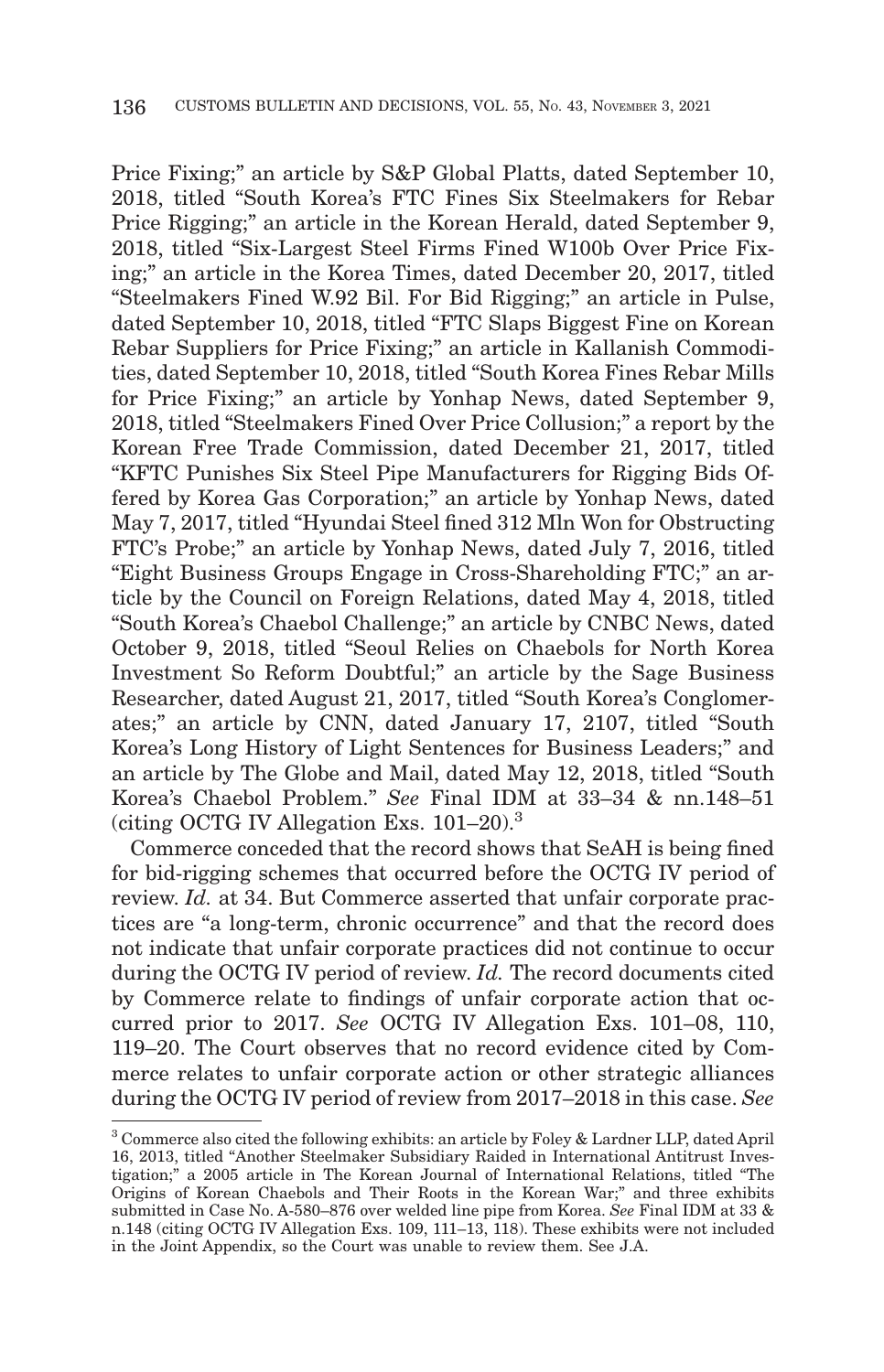*id.* Exs. 101–08, 110, 114–17, 119–20. Because none of the record evidence pertains to actions within the OCTG IV period of review, Commerce's purely speculative conclusions that strategic alliances "may have created distortions" and "may continue to impact [hotrolled coil] pricing in a distortive manner during the [OCTG IV] [period of review] and in the future" are not supported by substantial evidence on the record. *See* Final IDM at 34. The Court holds that Commerce's determination that strategic alliances between Korean hot-rolled coil producers and Korean OCTG producers affected prices in the Korean steel market and contributed to a particular market situation during the OCTG IV period of review is not supported by substantial evidence.

As to the fourth factor, Commerce determined that the Korean Government's regulation of the Korean electricity market contributed to a particular market situation. *Id.* Commerce cited the following record documents in support of its determination: the Form 20-F annual report filed by Korea Electric Power Corporation ("KEPCO") with the U.S. Securities and Exchange Commission for the fiscal year ending December 31, 2018; an article in Business Korea, dated February 14, 2019, titled "KEPCO Expected to Post 2.4 Tril. Won in Operating Loss This Year;" an article in Korea Joongang Daily, dated May 15, 2019, titled "Records Big Loss in First Quarter of 2019;" and an article in Korea Joongang Daily, dated February 23, 2019, titled "KEPCO Reports an Operating Loss; the First in Six Years." *See* Final IDM at 34–35 & nn.152–58 (citing OCTG IV Allegation Exs. 121, 217–19).

The record evidence cited by Commerce does not support a determination that the Korean Government's regulation of the electricity market contributed to a particular market situation. Commerce determined that Korean electricity prices "cannot be considered to be competitively set" because the Korean Government exercises control over KEPCO, which reported an operating loss in 2018. *Id.* at 34 (citing OCTG IV Allegation Exs. 217–19). The record evidence cited by Commerce indicates that KEPCO reported an operating loss due to increased environmental and renewable energy costs, decreased electricity demand due to warmer winter weather, and higher natural gas prices. *See* OCTG IV Allegation Exs. 121, 217–19. The Court observes that the record evidence reviewed by Commerce does not appear to indicate that operating losses were a result of government regulation or that electricity prices were not competitively set. *See id.* The Court also notes that the record evidence cited by Commerce does not indicate that Korean steel manufacturers received countervailable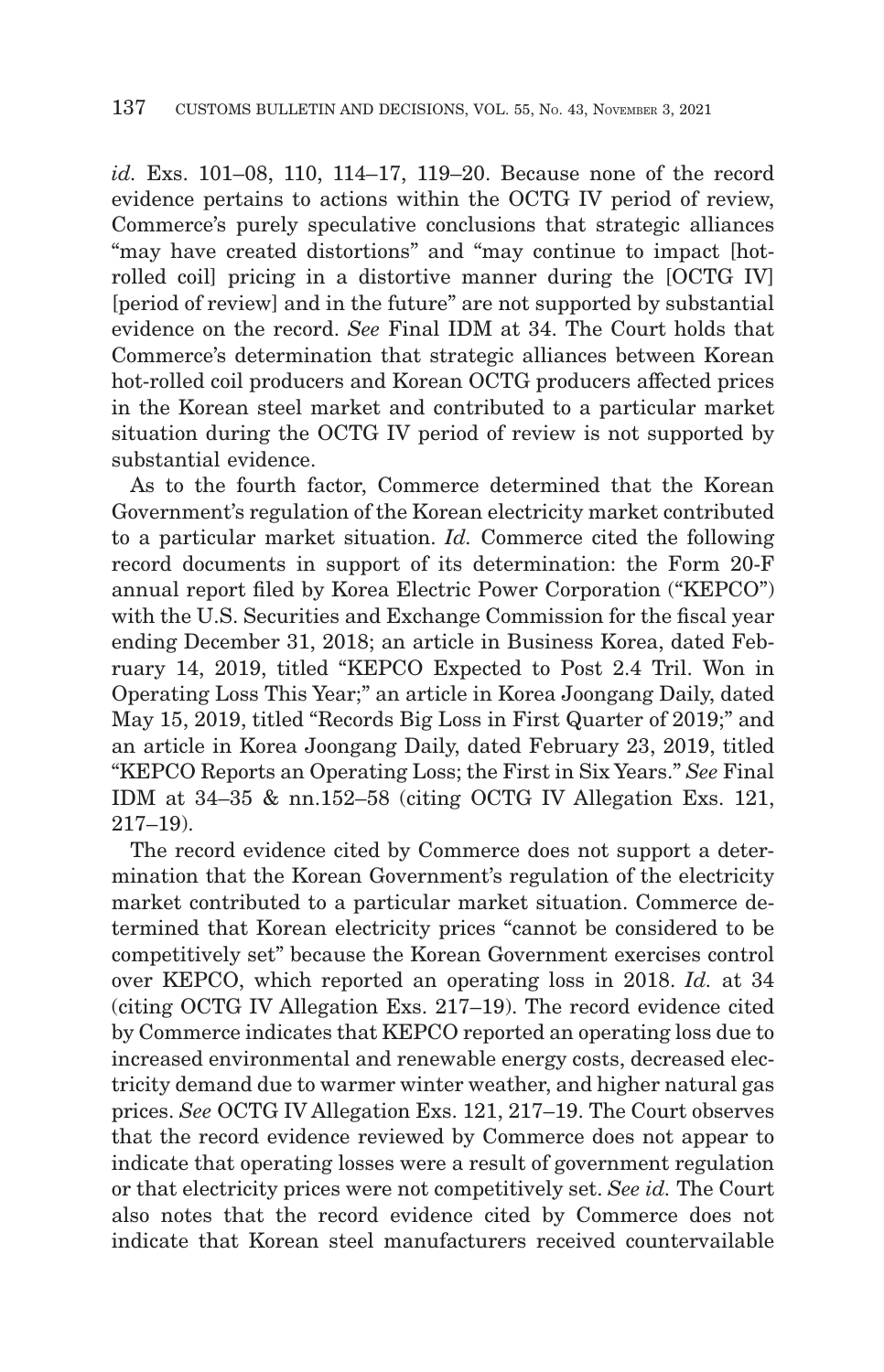subsidies as to electricity. *See id.*Because the record evidence cited by Commerce does not show that the Korean Government's regulation of the electricity market resulted in subsidies being granted to Korean steel manufacturers or prices not being competitively set, the Court holds that Commerce's determination that Korean Government regulation distorted electricity prices and affected prices in the Korean steel market, contributing to a particular market situation during the OCTG IV period of review, is not supported by substantial evidence.

As to the fifth factor, Commerce determined that the Korean Government's steel industry restructuring efforts to provide subsidies to participating companies contributed to a particular market situation. Final IDM at 35–36. Commerce cited the following record documents in support of its determination: Hyundai Steel's Questionnaire Response; an article in Kallanish Commodities, dated September 19, 2017, titled "Korea Should Close 4–5M t-y Plate Capacity BCG;" the Korea Joongang Daily Article; the Korea Times Article; the Aju Business Daily Article; the Ministry of Economy and Finance Press Release I; the Ministry of Economy and Finance Press Release II; and the Business Korea Article. *See* Final IDM at 35–36 & nn.159–68 (citing OCTG IV Allegation Exs. 7, 77, 78, 81, 93, 94, 124).

The Court observes that the record does not support Commerce's determination that Korean OCTG producers took advantage of or received benefits from restructuring programs during the period of review. *See* OCTG IV Allegation Exs. 7, 77, 81, 93, 94, 124. For example, Commerce cited the Aju Business Daily Article stating that Hyundai Steel had received approval to proceed with corporate restructuring as evidence that OCTG producers took advantage of restructuring programs, but the record does not indicate that Hyundai Steel actually took advantage of restructuring efforts during the period of review, and Hyundai Steel asserts that it did not take advantage of restructuring efforts. *See* OCTG IV Allegation Ex. 81; Case Br. of Hyundai Steel Co. at 54. The Court notes that one article cited by Commerce states that the Korean Government was "ask[ing] the steel industry to execute a voluntary restructuring," but the article does not state that any Korean steel manufacturers had taken advantage of voluntary restructuring programs. *See* OCTG IV Allegation Ex. 124. Record evidence cited by Commerce discusses restructuring programs backed by the Korean Government and laws passed to facilitate these programs, but does not show that Korean steel manufacturers took advantage of these programs during the period of review. *See* OCTG IV Allegation Exs. 78, 93, 94.

The Court observes that record evidence cited by Commerce also has a temporal problem, as it covers restructuring efforts outside of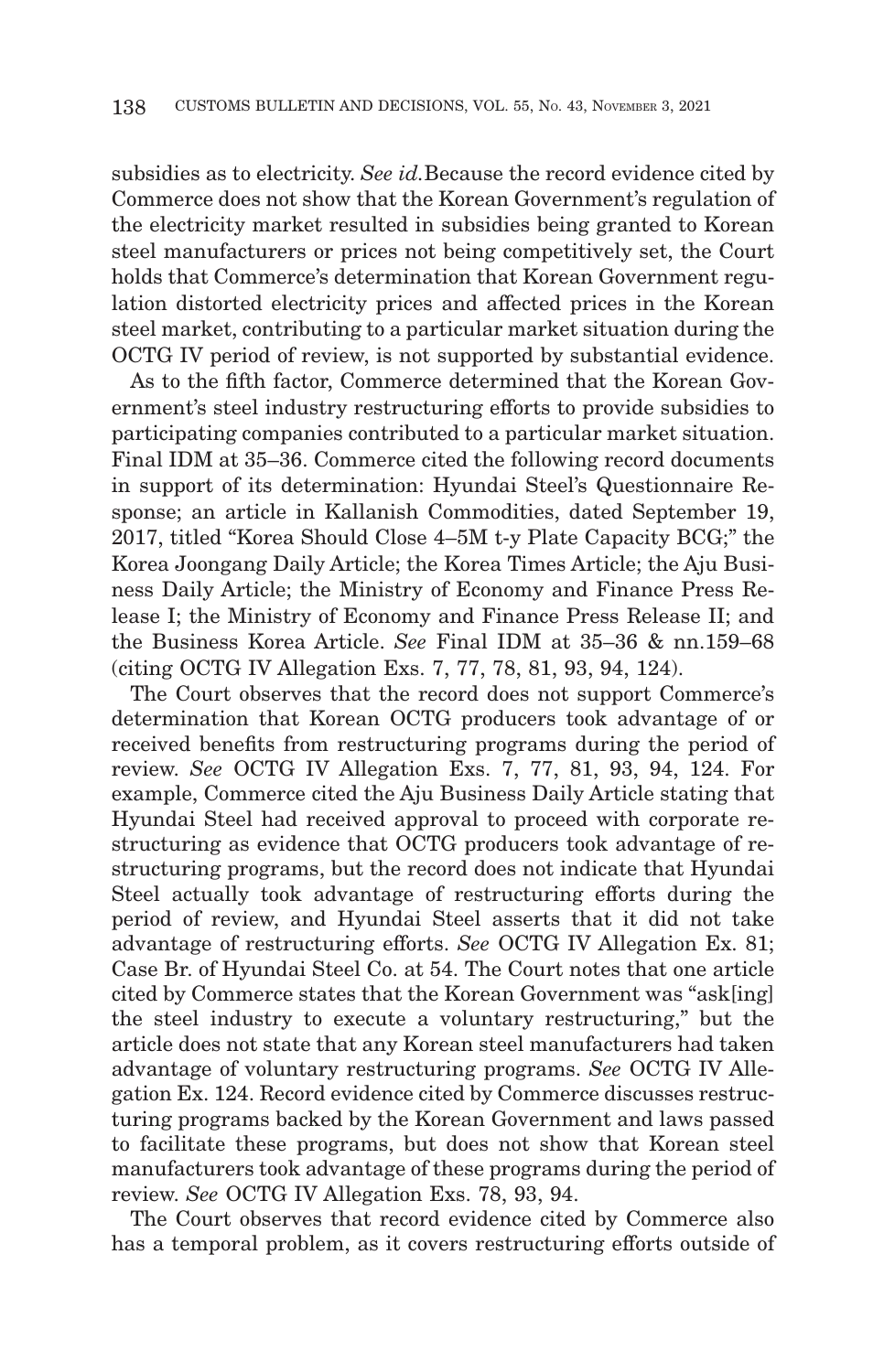the period of review. *See* OCTG IV Allegation Exs. 77, 78, 81, 94. For example, Commerce cited several articles discussing restructuring that are dated from 2016, prior to the OCTG IV period of review covering 2017–2018. *See* OCTG IV Allegation Ex. 77, 78, 81. Further, a press release cited by Commerce indicates that ten trillion Korean won were allocated for business restructuring in 2019, outside of the OCTG IV period of review between 2017 and 2018. *See* OCTG IV Allegation Ex. 90.

The Court concludes that the mere existence of restructuring efforts, absent evidence of actual restructuring and government interference during the period of review, is insufficient to contribute to the existence of a particular market situation. The Court holds that Commerce's determination that the Korean Government's steel industry restructuring contributed to a particular market situation in Korea is not supported by substantial evidence.

In summary, the Court concludes that substantial record evidence does not support Commerce's cumulative particular market situation determination in Korea for the 2017–2018 period of review because the record evidence does not demonstrate the existence during the period of review of the five factors allegedly underlying the particular market situation determination. The Court remands Commerce's particular market situation determination for further explanation or reconsideration consistent with this opinion.

# **IV. Calculation of Particular Market Situation Adjustment with Regression Analysis**

Commerce calculated a particular market situation adjustment for SeAH based on a regression analysis. *See* Final IDM at 49–50. Commerce used the regression analysis to quantify the particular market situation that it determined existed in Korea. *See id.* at 52–61. At this time, the Court need not assess whether Commerce's determination to use a regression-based adjustment is supported by substantial evidence because the Court holds that Commerce's determination that a particular market situation existed is not supported by substantial evidence.

#### **V. Constructed Value Profit Calculation**

Commerce calculated constructed value profit and selling expenses by "any other reasonable method," based on the Tenaris and TMK 2018 financial statements, citing them as the best information available on the record. *Id.* at 67. SeAH argues that Commerce should have used SeAH's third-country sales to calculate constructed value profit and selling expenses; that, in the alternative, Commerce's selection of financial statements is not supported by substantial evi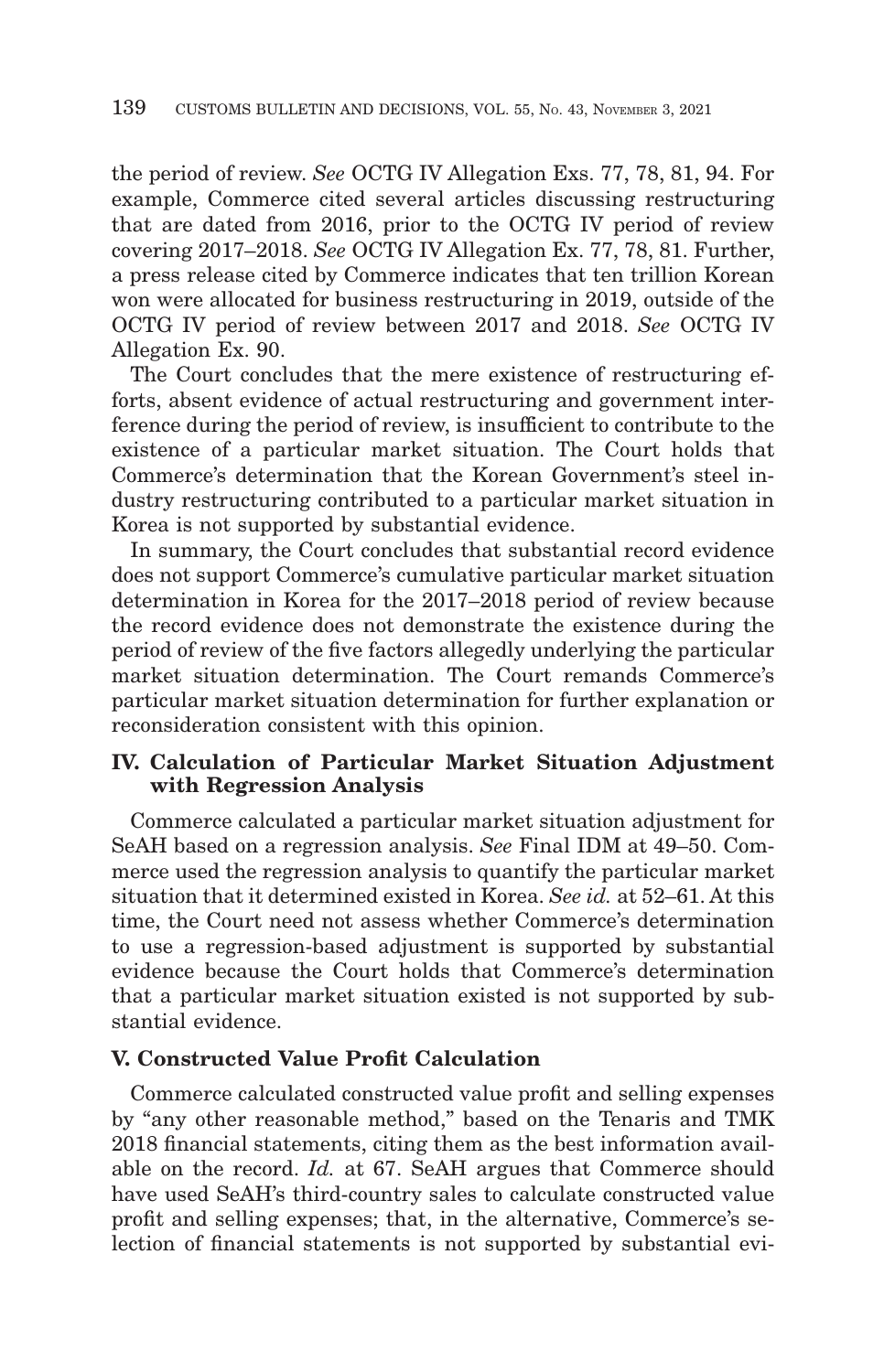dence; and that Commerce failed to apply a "profit cap" in accordance with the relevant statute. SeAH's Br. at 22–33.

If Commerce determines that a respondent's actual selling, general, and administrative expenses and profits from the home market or a third-country market are unavailable when calculating constructed value for the respondent, the statute provides Commerce with three alternative calculation methods. *See* 19 U.S.C. § 1677b(e)(2). When calculating constructed value by the third alternative method, Commerce may use "any other reasonable method" to calculate profits and selling, general, and administrative expenses. *Id.* § 1677b(e)(2)(B). "The objective is to find a good proxy (or surrogate) for the profits that the respondent can fairly be expected to build into a fair sales price of the particular merchandise." *Mid Continent Steel & Wire v. United States*, 941 F.3d 530, 542 (Fed. Cir. 2019) (citations omitted).

In calculating constructed value, Commerce determined that SeAH did not have a viable home market or third-country market during the period of review for purposes of calculating constructed value profit and selling expenses under 19 U.S.C. § 1677b(e)(2)(A). Final IDM at 67–68. When considering the statutory alternatives under 19 U.S.C. § 1677b(e)(2)(B)(i)–(iii), Commerce eliminated subsection (i) because SeAH's other steel products were in different categories than OCTG, and subsection (ii) because SeAH had no sales of OCTG in the home market of Korea in the ordinary course of trade. *Id.* at 69. Commerce calculated constructed value under subsection (iii), using "any other reasonable method." *Id.*

### **A. Commerce's Selection of Surrogate Financial Statements**

SeAH argues that Commerce should have selected SeAH's homemarket or third-country sales as surrogate financial statements instead of the Tenaris and TMK 2018 financial statements. SeAH's Br. at 22–25.

The eleven sources of information on the record identified by Commerce included: SeAH's Canadian-market data from the first administrative review of the antidumping duty order on OCTG from Korea; SeAH's third-country sales of OCTG; Hyundai Steel's home-market sales of non-prime OCTG; Hyundai Steel's home-market sales of line pipe; and the financial statements of seven non-Korean producers, Tenaris, TMK, Borusan Mannesmann Boru Sanayi ve Ticaret A.S. ("Borusan"), Chung Hung Steel Corporation ("Chung Hung"), Nippon Steel and Sumitomo Metal Corporation ("NSSMC"), Welspun Corp. Limited ("Welspun"), and Maharashtra Seamless Limited ("Maharashtra"). Final IDM at 70. Commerce noted that many of these sources were not viable, as they included primarily sales of non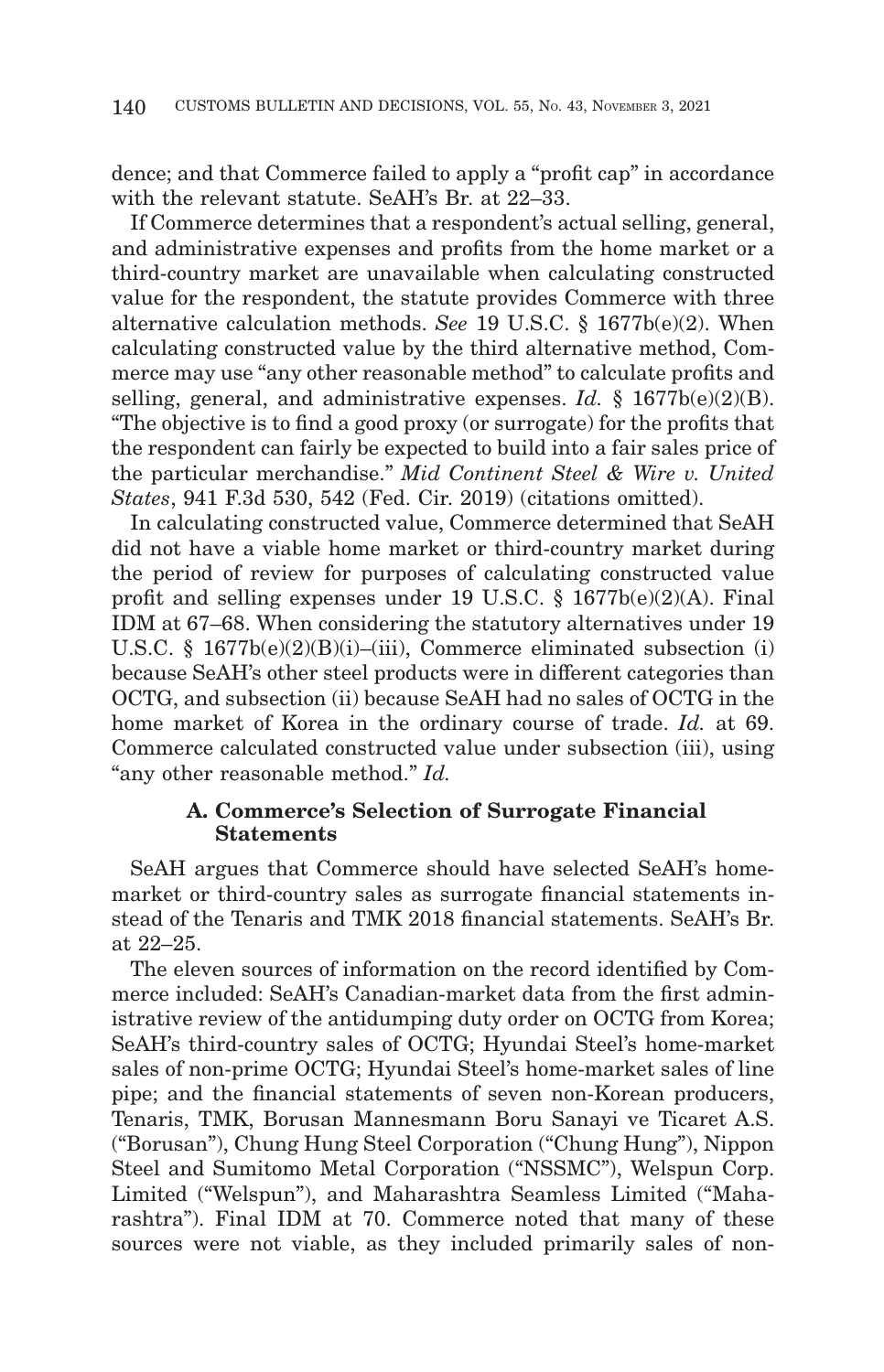OCTG products; lacked sufficient detail to determine the amount of sales revenue from OCTG products; failed to show a profit on sales; reflected sales data from non-viable markets; reflected profit data for line pipe; or were not contemporaneous with the period of review. *Id.* Commerce chose to calculate constructed value profit by utilizing the Tenaris and TMK 2018 financial statements. *Id.* at 67, 70. Commerce favored the Tenaris and TMK 2018 financial statements as the best information available on the record that reflected the profit of a Korean OCTG producer on sales of OCTG in the ordinary course of trade. *Id.* at 71.

Using subsection (iii) to calculate constructed value, Commerce may use "any reasonable method" to determine constructed value. *See* 19 U.S.C. § 1677b(e)(2)(B)(iii). Commerce determined that the home-market data were for non-OCTG products and sales "not made in the ordinary course of business, *i.e.*, transacted in a non-viable market at a net loss," and that the third-country market data failed the viability test. Final IDM at 71. Because the home-market and third-country market data were from non-viable markets, Commerce reasoned that it would be inconsistent and unreasonable to use this data to calculate constructed value profit and selling expenses. *Id.* at 71–72. Commerce noted that the Tenaris and TMK 2018 financial statements did not suffer from viability concerns and selected them as the best available information. *Id.* at 72.

SeAH does not challenge Commerce's determination that SeAH's home-market sales and third country market sales were non-viable, and does not dispute that Commerce's standard practice is to disregard sales from non-viable markets when calculating constructed value profit under 19 U.S.C. § 1677b(e)(2)(A). *See* SeAH's Br. at 23–24. The Court observes that record evidence reviewed by Commerce indicates that data from Tenaris and TMK did not suffer from viability concerns, as the data showed sufficient sales populations compared to U.S. sales— five percent or more of the aggregate quantity (or value) of the subject merchandise sold in the United States. *See* 19 U.S.C. § 1677b(a)(1)(B)(ii)(II); Constructed Value Profit and Selling Expense Comments and Information (July 26, 2019) ("Tenaris 2018 Annual Report") Ex. 14, PR 135–37; Resp. to Req. [Constructed Value] Profit and Selling Expense Information ("TMK 2018 Annual Report") Attach. 1, PR 125–27, 132. The Court notes that the statute instructs Commerce to exclude sales from non-viable markets when determining normal value based on home market sales or thirdcountry sales. *See* 19 U.S.C. § 1677b(a)(1)(B), (C). The Court regards as reasonable Commerce's explanation that use of data from sales in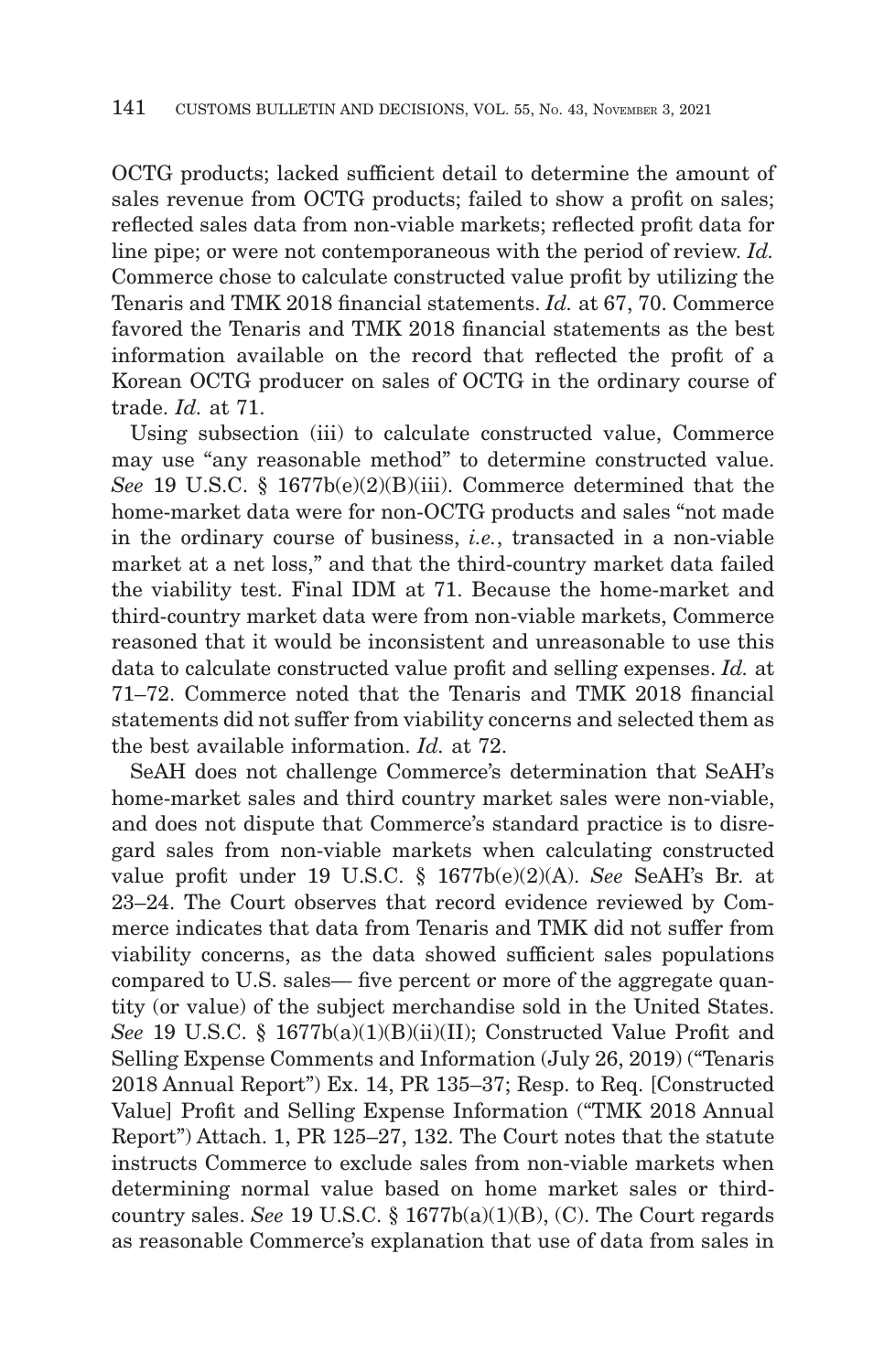non-viable markets to calculate constructed value could result in the constructed value being equal to a normal value that is based on non-viable market sales, which the statute does not permit. *See id.* ; Final IDM at 71. The Court concludes that Commerce's use of the Tenaris and TMK 2018 financial statements is reasonable and supported by substantial evidence.

SeAH argues that, if Commerce relies on surrogate financial statements, Commerce should exclude Tenaris' financial statements in the calculation of constructed value profit because Tenaris' sales to North America constitute 48% of its total sales and because a \$6 million grant received by one of Tenaris' subsidiaries in 2013 constitutes a subsidy that distorts the 2018 data. SeAH's Br. at 25–27. Because Commerce determined that there was no information on the record regarding profit on sales of OCTG, or products in the same category, in Korea, Commerce reasoned that the Tenaris and TMK financial statements represented the best available information. *See* Final IDM at 71 (stating that "their business operations and products are most similar to those of . . . SeAH"). Commerce determined that Tenaris and TMK are significant producers of OCTG and their financial statements represent sales of mainly OCTG in a broad range of geographic markets. *See id.* ; *see also* Prelim. DM at 18. Commerce determined that both Tenaris and TMK have "significant non-U.S. sales" and are suitable to be used to calculate constructed value profit. Final IDM at 71, 73.

The Court observes that record evidence cited by Commerce shows that over 50% of Tenaris' net sales and over 75% of TMK's net sales were to end users in non-U.S. markets in 2018. *See* Tenaris 2018 Annual Report; TMK 2018 Annual Report. Because record evidence cited by Commerce shows that over 50% of Tenaris' 2018 net sales were to end users in non-U.S. markets, the Court finds that Commerce's determination that Tenaris has significant non-U.S. sales, sufficient to use Tenaris' financial statements in the calculation of constructed value profit, is reasonable and supported by substantial evidence.

Further, Commerce reviewed Tenaris' 2018 financial statements and determined that the grant received by Tenaris in 2013 did not distort the 2018 data. Final IDM at 73. Defendant asserts that the \$6 million grant that Tenaris received in 2013 is not a countervailable subsidy and that, even if the grant constitutes a subsidy, it would have been fully allocated to 2013 as a non-recurring subsidy. Def.'s Resp. at 26. Under 19 C.F.R. § 351.524, non-recurring benefits are allocated over a number of years corresponding to the average useful life of renewable physical assets, except when the benefit is less than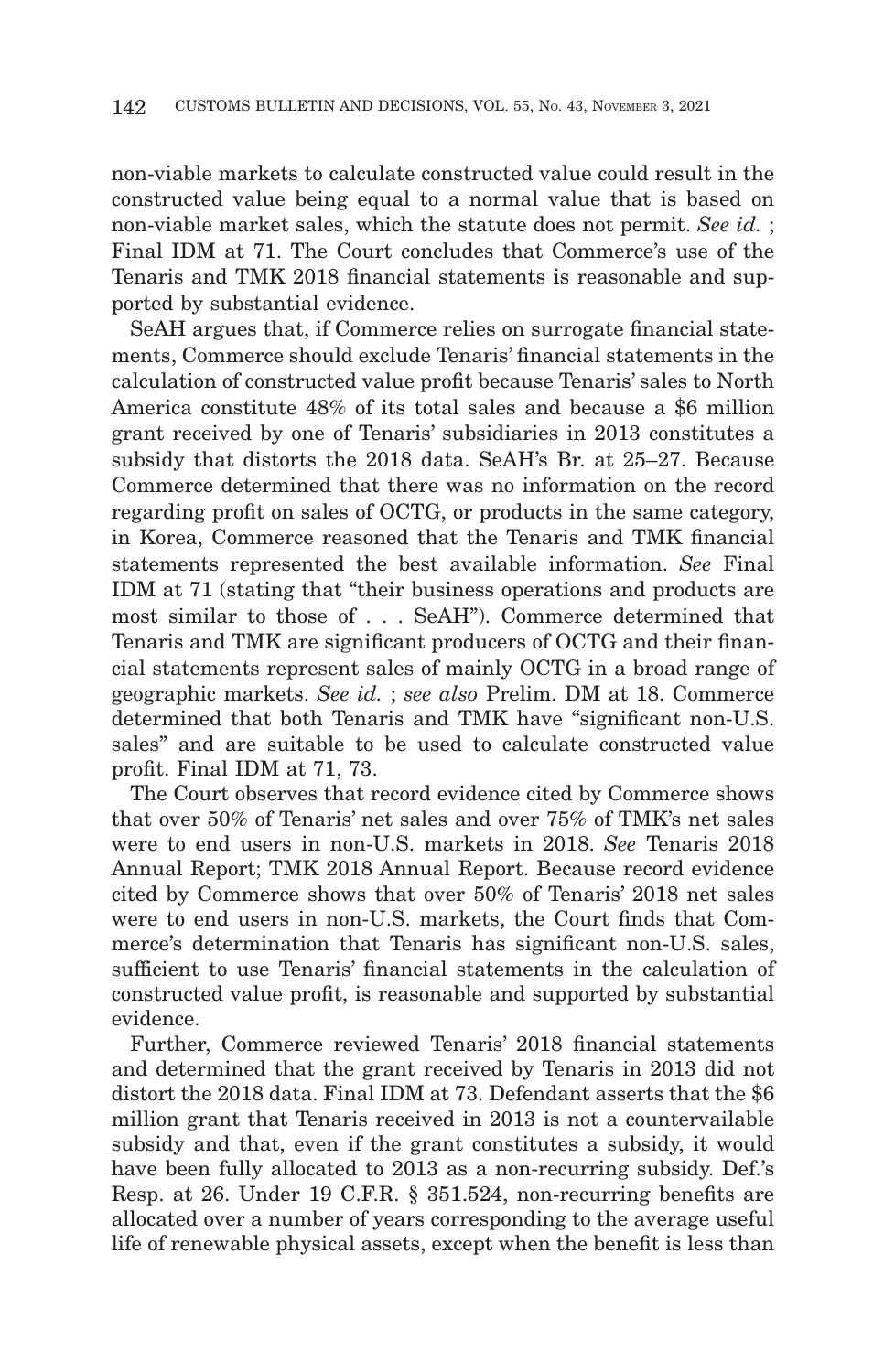0.5% of relevant sales—in which case the benefit is allocated to the year in which it is received. 19 C.F.R. § 351.524(b). Defendant asserts that, because the \$6 million grant accounted for less than 0.5% of Tenaris' net sales, the benefit would have been allocated in its entirety to 2013 and would not impact the 2018 financial statements. Def.'s Resp. at 26. Commerce determined, therefore, that Tenaris' 2018 financial statements did not need to be excluded due to subsidies. Final IDM at 73.

The Court observes that Tenaris' financial statements, cited by Commerce, do not show subsidies and indicate that that the grant accounted for less than 0.5% of Tenaris' net sales. *See* Tenaris 2018 Annual Report. Based on the record evidence cited by Commerce, indicating that the grant accounted for less than 0.5% of Tenaris' net sales, and the relevant regulation instructing non-recurring benefits to be allocated to the year in which they are received, the Court concludes that Commerce's determination that the 2013 grant did not distort Tenaris' 2018 financial statements is reasonable and supported by substantial evidence.

SeAH argues also that Commerce should include Chung Hung's financial statements in the calculation of constructed value profit. SeAH's Br. at 28–29. Commerce determined that Chung Hung's sales were not specific to the OCTG industry and that Chung Hung's customer base did not correspond to that of a global OCTG producer. Final IDM at 72. Commerce explained that Chung Hung's OCTG sales account for less than 6.8% of total sales, while other data on the record, the Tenaris and TMK financial statements, included significant OCTG sales. *Id.* Commerce reasoned that, because it is "particularly important to use financial statements from a producer of identical merchandise," it is "unnecessary" for Commerce to rely on Chung Hung's data when there are more closely analogous data available on the record. *See id.*

The Court observes that the Chung Hung 2018 Annual Report cited by Commerce supports Commerce's determination that Chung Hung's OCTG sales account for less than 6.8% of total sales. *See* Resp. to Req. [Constructed Value] Profit and Selling Expense Information Attach. 2, PR 125–27, 132. The Court notes that Commerce reviewed record evidence that supports its determination that Tenaris and TMK's data were more closely analogous than Chung Hung's data to Korean OCTG producers. *See id.*; Tenaris 2018 Annual Report; TMK 2018 Annual Report. The Court concludes, therefore, that Commerce's determination not to include Chung Hung's financial statements in the calculation of constructed value profit is reasonable and supported by substantial evidence.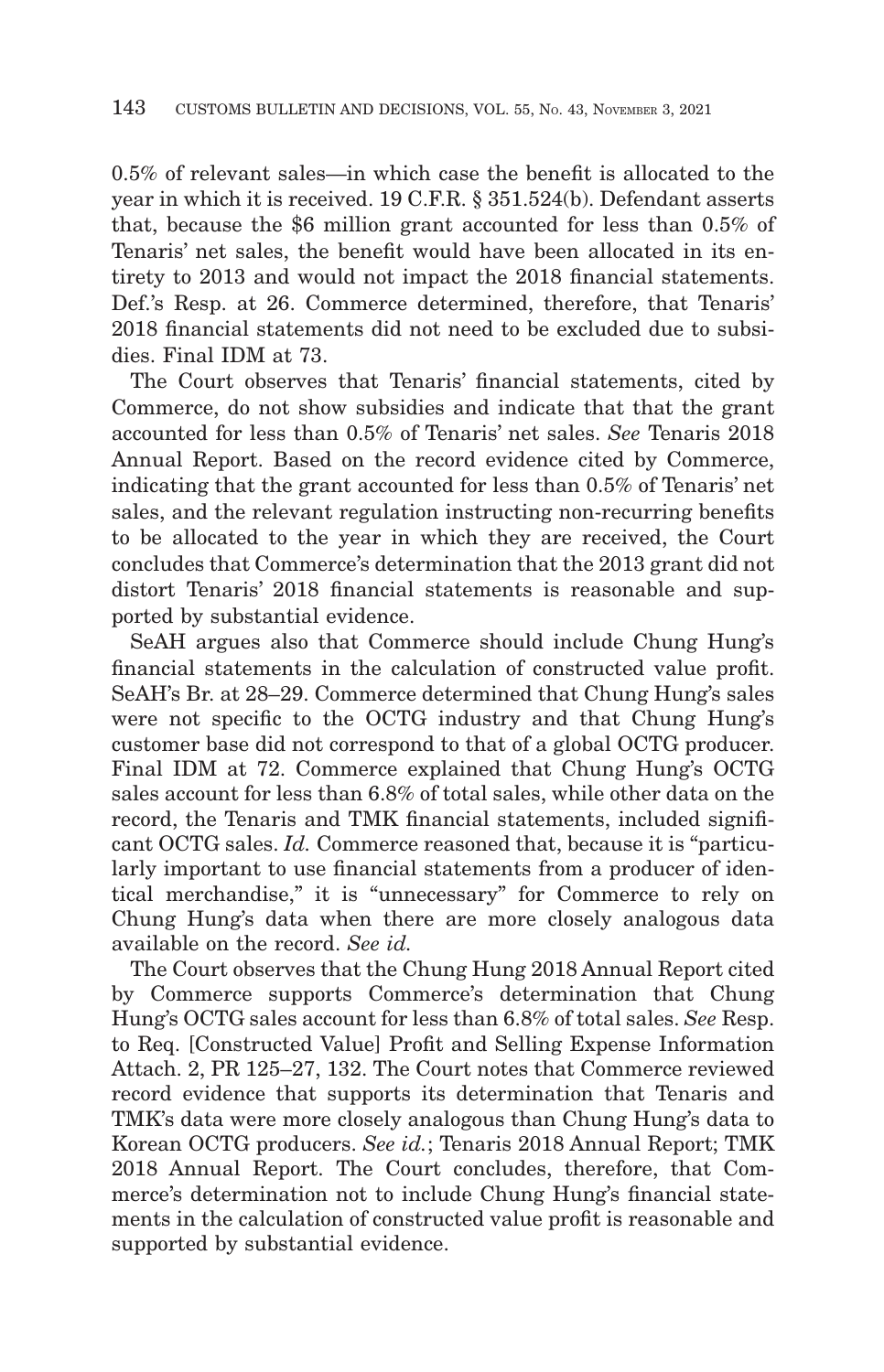# **B. Commerce's Determination Not to Apply A Profit Cap**

SeAH argues that Commerce's calculation of constructed value profit is inconsistent with the statute because Commerce did not apply a "profit cap." SeAH's Br. at 31–33. SeAH argues that Commerce's "use of the same rate for [constructed value] profit and the profit cap is essentially a failure to calculate a profit cap" and that Commerce erred by not applying a profit cap based on the profit earned on Hyundai Steel's home-market sales of OCTG or SeAH's third-country sales of OCTG produced in Korea. *Id.*

In utilizing a "reasonable method" under subsection (iii), Commerce normally must apply an upward limit for profit, commonly termed the "profit cap." *Atar S.r.l. v. United States*, 730 F.3d 1320, 1322 (Fed. Cir. 2013) (citation omitted). "This 'profit cap' prevents the 'various possible calculation methods from yielding anomalous results that stray beyond the amount normally realized from sales of merchandise in the same general category.'" *Mid Continent Steel & Wire*, 941 F.3d at 545 (quoting *Atar S.r.l.*, 730 F.3d at 1327). Congress contemplated situations, however, in which a profit cap would not be calculable:

[W]here, due to the absence of data, Commerce cannot determine amounts for profit under alternatives (1) and (2) or a "profit cap" under alternative (3), it might have to apply alternative (3) on the basis of "the facts available." This ensures that Commerce can use alternative (3) when it cannot calculate the profit normally realized by other companies on sales of the same general category of products.

Id. *(quoting Uruguay Round Agreements Act, Statement of Adminis*trative Action ("SAA"), H.R. Doc. No. 103–316, vol. 1 at 841 (1994), *reprinted in* 1994 U.S.C.C.A.N. 4040, 4177). When Commerce explains reasonably that information is not available for Commerce to calculate a profit cap, Commerce may calculate constructed profit under subsection (iii) without calculating a profit cap. *Id.* at 545–46.

Commerce explained here that "[it] [wa]s unable to calculate a profit cap based on the actual amounts reported in accordance with the statutory intent under section  $[1677b(e)(2)(B)(iii)]$ " because "[t]here is no profit information for sales in Korea of OCTG and products in the same general category on the record." Final IDM at 74; *see also Mid Continent Steel & Wire*, 941 F.3d at 545 ("[T]he statutorily specified information was not available to calculate a profit cap" when "there [wa]s no viable domestic market in the exporting country for merchandise that is in the same general category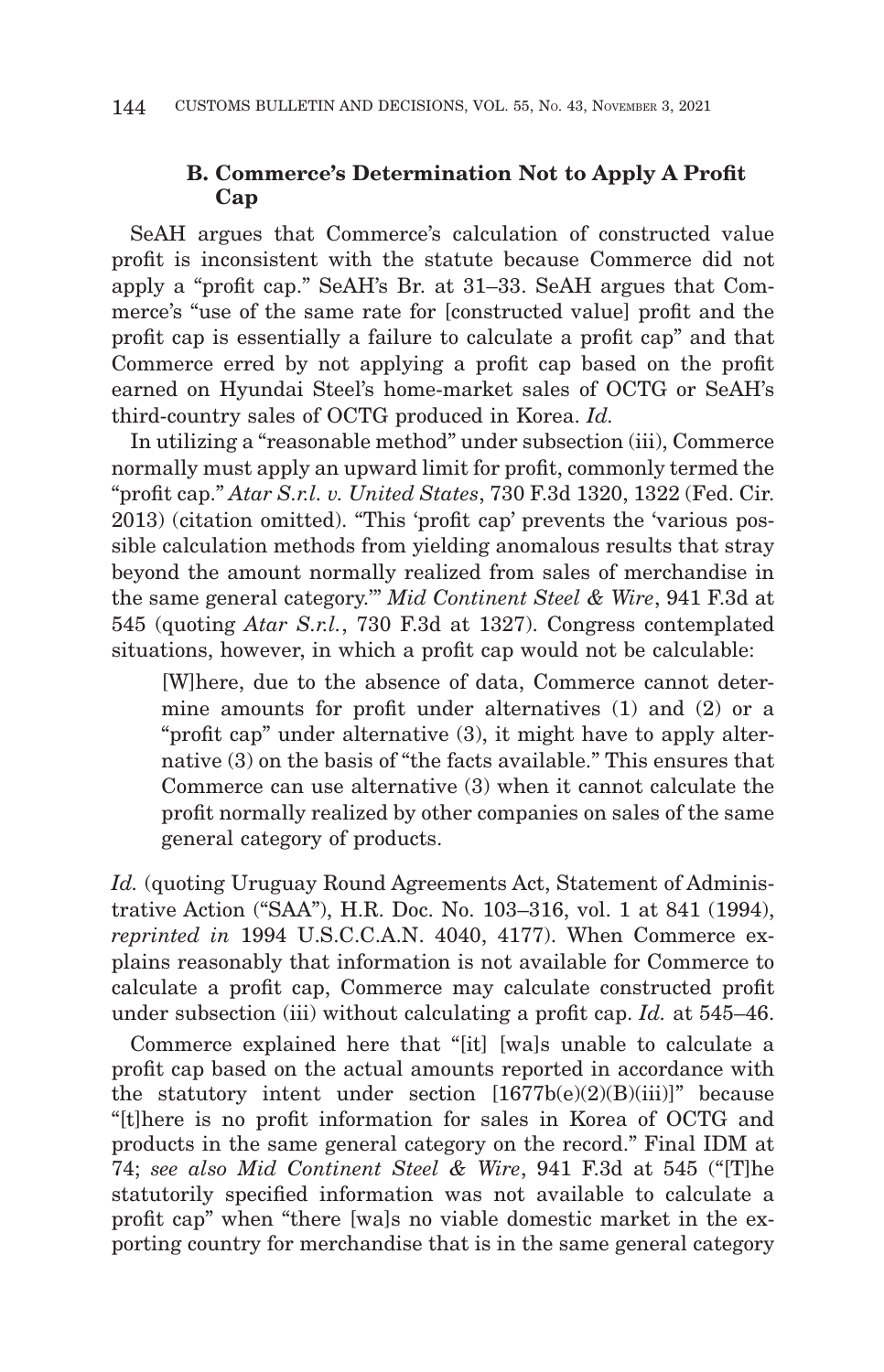of products as the subject merchandise."). Commerce noted that the record did not contain any information regarding the profit for sales in Korea of OCTG and products in the same general category. *See* Final IDM at 74. Because Commerce articulated a reasonable justification for its decision, tied to the record in the proceeding, the Court concludes that Commerce's decision not to calculate a profit cap when the statutorily specified information was not available is reasonable.

# **C. Commerce's Application of Unadjusted Costs to Adjusted Costs**

SeAH argues that Commerce incorrectly applied the unadjusted Tenaris and TMK 2018 financial statements to SeAH's adjusted costs. SeAH's Br. at 29–30. Commerce reasoned that the particular market situation adjustment allowed SeAH's costs to "more accurately reflect 'the [cost of production] in the ordinary course of trade.'" Final IDM at 61. Commerce asserted that, because there is no evidence that a particular market situation affects Tenaris or TMK, it would be inaccurate to adjust their costs. *Id.* Commerce asserted that the unadjusted Tenaris and TMK data and the adjusted SeAH data each most accurately reflect costs in the ordinary course of trade. *Id.* Commerce determined that it was reasonable to apply the unadjusted Tenaris and TMK 2018 financial statements to SeAH's adjusted costs when calculating the constructed value profit and selling expenses. *Id.*

As discussed in detail above, the Court holds that Commerce's determination that a particular market situation affected the cost of production of OCTG in Korea is not supported by substantial evidence. *See supra* Part III. The Court notes that Commerce's determination to apply unadjusted costs to SeAH's adjusted costs was based on its finding that a particular market situation affected SeAH's costs. *See* Final IDM at 61. Because the Court remands Commerce's particular market situation determination and does not consider Commerce's regression-based particular market situation adjustment, the Court likewise does not consider at this time whether Commerce's application of unadjusted costs to adjusted costs is reasonable and supported by substantial evidence.

### **VI. Constructed Export Price Profit Calculation**

Commerce calculated SeAH's constructed export price profit rate using the same data that Commerce used to calculate the constructed value profit, the Tenaris and TMK 2018 financial statements. *See* Final IDM at 5, 106; Prelim. DM at 13–14. SeAH argues that Commerce should have used SeAH's financial statements to calculate SeAH's constructed export price profit rate and that Commerce is not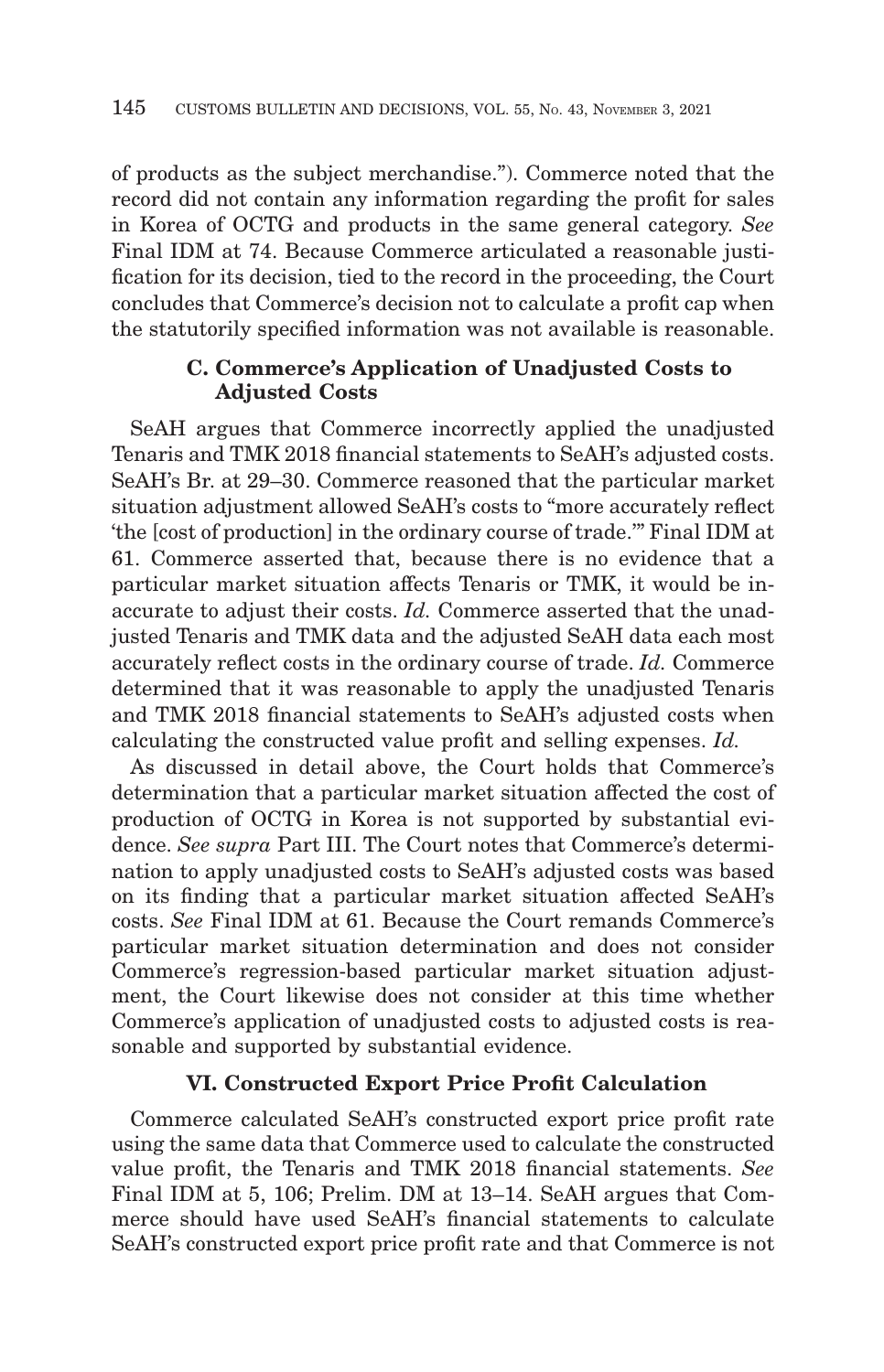permitted by statute to use other information. *See* SeAH's Br. at 33–35.

When a foreign producer or exporter sells a product to a U.S. selling affiliate, the law permits using "constructed export price" in calculating the dumping margin. 19 U.S.C. § 1677a(d). Constructed export price is "the price at which the subject merchandise is first sold (or agreed to be sold) in the United States before or after the date of importation by or for the account of the producer or exporter of such merchandise or by a seller affiliated with the producer or exporter, to a purchaser not affiliated with the producer or exporter," subject to certain adjustments. *Id.* § 1677a(b). To calculate constructed export price, this price is reduced by selling expenses, further manufacturing expenses, and the profit allocated to these expenses. *Id.* § 1677a(d). To determine profit, Commerce "may rely on any appropriate financial reports, including public, audited financial statements, or equivalent financial reports, and internal financial reports prepared in the ordinary course of business." 19 C.F.R. § 351.402(d)(2). Section  $1677a(f)(1)$  of the statute states that "profit shall be an amount determined by multiplying the total actual profit by the applicable percentage." 19 U.S.C.  $\S$  1677a(f)(1). Total actual profit is "the total profit earned by the foreign producer, exporter, and affiliated parties described in subparagraph (C) with respect to the sale of the same merchandise for which total expenses are determined under such subparagraph." *Id.* § 1677a(f)(2)(D). The statute defines the total expenses as:

(C) Total expenses

The term "total expenses" means all expenses in the first of the following categories which applies and which are incurred by or on behalf of the foreign producer and foreign exporter of the subject merchandise and by or on behalf of the United States seller affiliated with the producer or exporter with respect to the production and sale of such merchandise:

(i) The expenses incurred with respect to the subject merchandise sold in the United States and the foreign like product sold in the exporting country if such expenses were requested by the administering authority for the purpose of establishing normal value and constructed export price.

(ii) The expenses incurred with respect to the narrowest category of merchandise sold in the United States and the exporting country which includes the subject merchandise.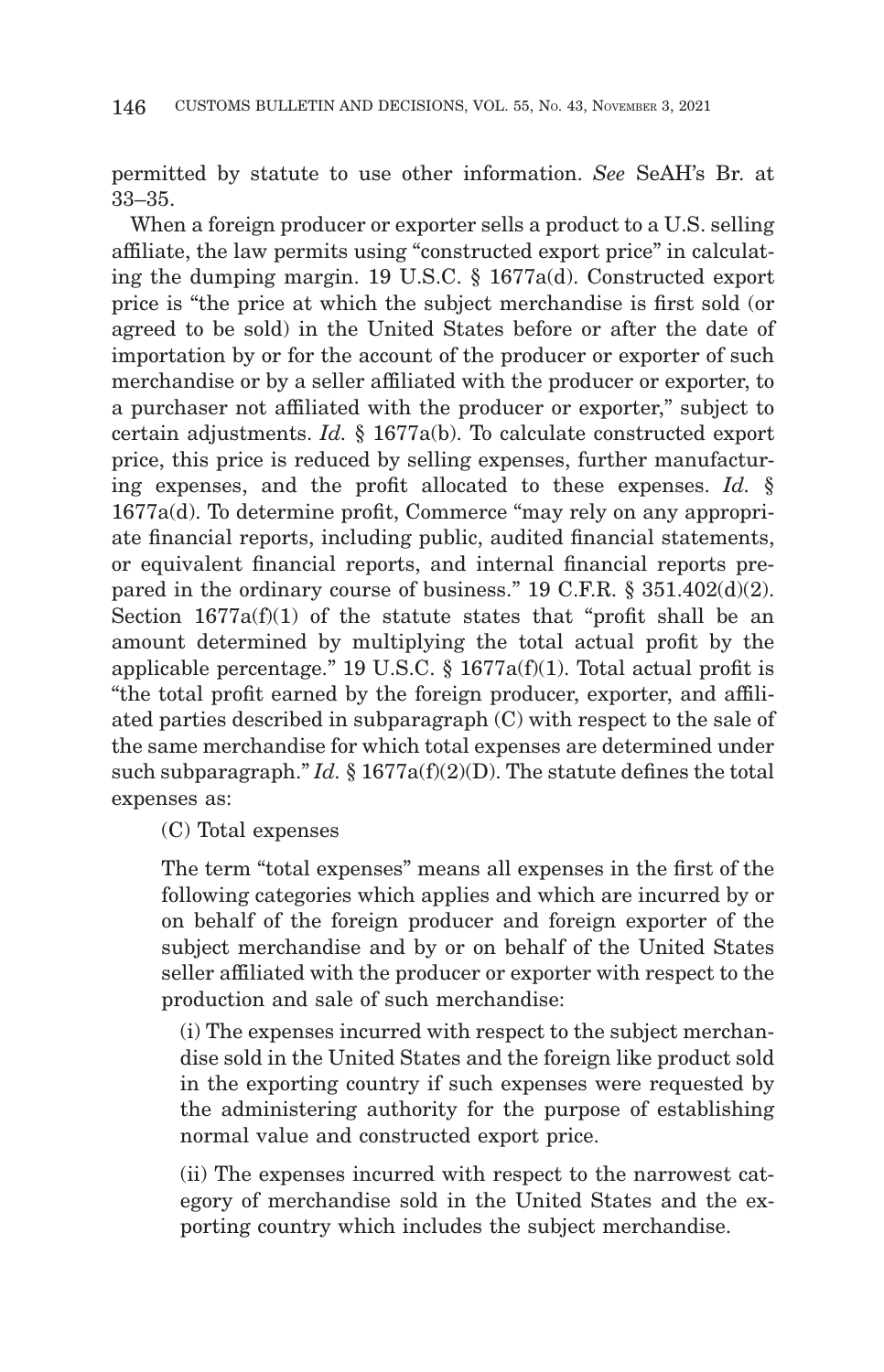(iii) The expenses incurred with respect to the narrowest category of merchandise sold in all countries which includes the subject merchandise.

#### *Id.* § 1677a(f)(2)(C).

In calculating constructed export price, Commerce utilized the same data that it used to calculate the constructed value profit, the Tenaris and TMK 2018 financial statements. *See* Final IDM at 106; SeAH Prelim. Calculations Mem. at 3. Commerce determined that SeAH did not have a viable home market and, therefore, did not have a viable comparison market. *See* Final IDM at 106; SeAH Prelim. Calculations Mem. at 3. As a result, Commerce determined that relying on SeAH's financial statements was "unsuitable" and relied on the Tenaris and TMK 2018 financial statements. *See* Final IDM at 106; SeAH Prelim. Calculations Mem. at 3.

SeAH argues that Commerce is required by statute to use SeAH's own information. *See* SeAH's Br. at 33–35. Commerce asserted that the statute "does not require Commerce to rely upon a company's own financial data when using constructed value for the home market." Final IDM at 106. Defendant reiterates this assertion and argues that Commerce may rely on financial statements on the record when the comparison market is not viable. Def.'s Resp. at 31.

Under 19 U.S.C. §  $1677b(e)(2)(B)(i)$ –(iii), Commerce may, when appropriate, use "any other reasonable method" to determine profits for constructed value. The Court observes that no such "any other reasonable method" provision exists under section 1677a for constructed export price. Section 1677a, covering export price and constructed export price, refers to data from "the foreign producer, exporter, and affiliated parties." 19 U.S.C. § 1677a(d). Unlike the constructed value provision in section 1677b, section 1677a contains no language concerning the use of data from producers of comparable merchandise. Despite the absence of such a provision, the U.S. Court of Appeals for the Federal Circuit has upheld the use of surrogate values to adjust constructed export price under section 1677a. *See SeAH Steel VINA Corp. v. United States*, 950 F.3d 833, 838 (Fed. Cir. 2020) (citing 19 U.S.C. § 1677a(c)(2)(A)) (stating that Commerce may adjust constructed export price using surrogate values when the exporting country is a non-market economy).

Section  $1677a(f)(2)(C)$  provides that the first applicable category of three listed categories is to be used to determine total expenses. 19 U.S.C. § 1677a(f)(2)(C). The first category provides for the use of expenses "requested by [Commerce] for the purpose of establishing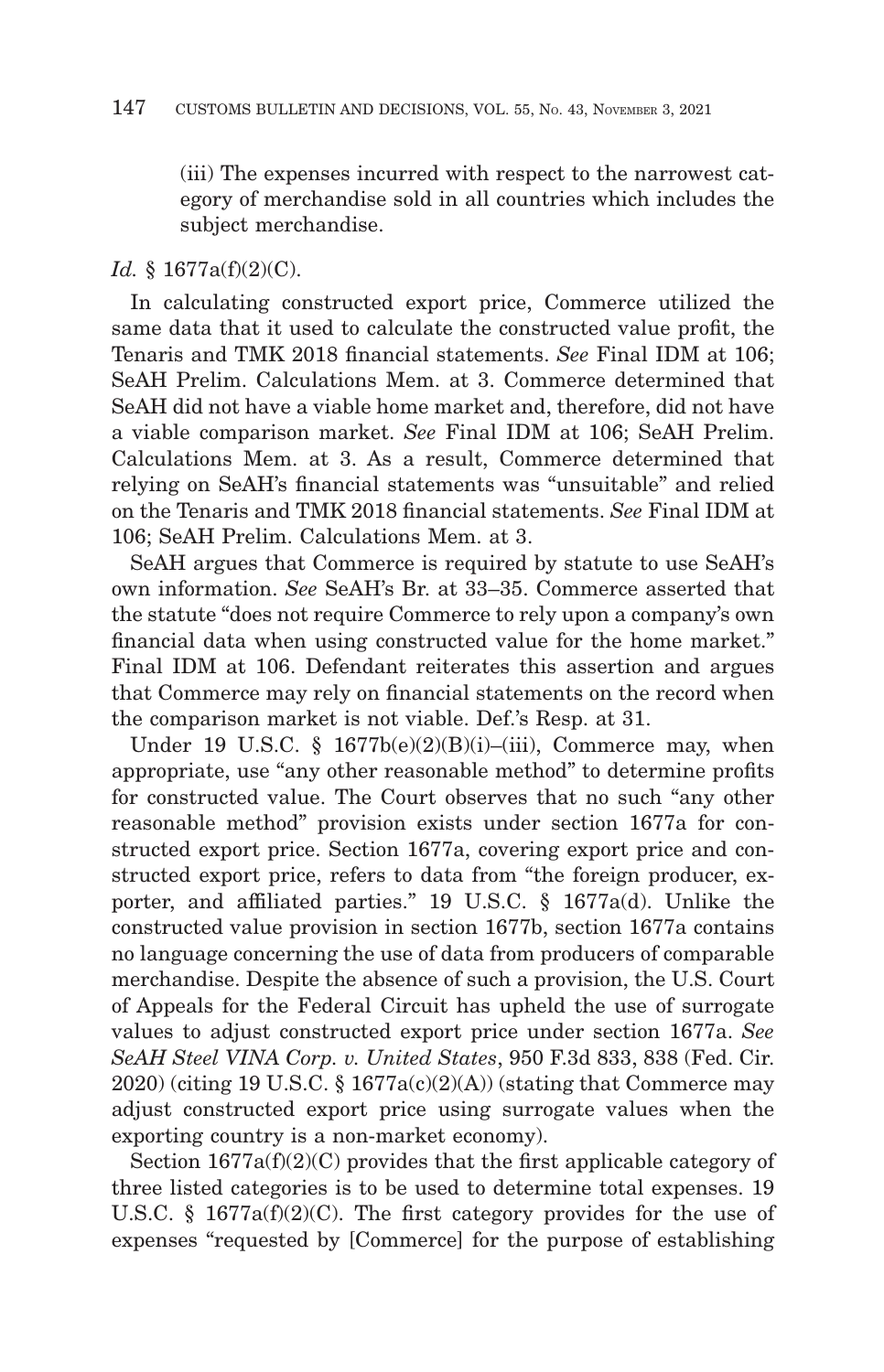normal value and constructed export price." *Id.* The Court notes that Commerce calculated a constructed value and did not use SeAH's expenses to establish normal value, because Commerce determined that SeAH's home-market and third-country sales were non-viable. *See* Final IDM at 71. Commerce determined, therefore, that use of the second category was appropriate. *Id.* at 106. Under the second category, the Statement of Administrative Action instructs that the information is obtained through financial reports. *See* SAA at 825, *reprinted in* 1994 U.S.C.C.A.N. at 4164. The Court notes that neither the SAA nor section 1677a contain language requiring the use of a company's own financial data or prohibiting the use of data from producers of comparable merchandise. *See id.* ; 19 U.S.C. § 1677a(d). Accordingly, the Court holds that Commerce is permitted under the statute to use surrogate data to calculate constructed export price and, inherently, constructed export price profit rates.

The Court holds that Commerce's determination to use the Tenaris and TMK 2018 financial statements to calculate SeAH's constructed export price profit rate, instead of SeAH's own information, is in accordance with the law. The Court sustains Commerce's constructed export price profit rate determination.

#### **VII. Exclusion of Freight Revenue Profit**

Commerce capped the deduction for freight expenses at the amount actually incurred. Final IDM at 109–11. SeAH asserts that Commerce's determinations that separately-invoiced freight revenue are included in the price of the merchandise and that the portion of freight revenue up to actual freight expenses, but not exceeding actual freight expenses, is included in the price of the merchandise, are contrary to the law. SeAH's Br. at 20–21. SeAH argues that Commerce must treat freight profits and losses uniformly, either ignoring both or including both. *Id.* at 21.

Export price or constructed export price is the price at which the subject merchandise is first sold in the United States. *See* 19 U.S.C. § 1677a(a), (b). Under 19 U.S.C. § 1677a(c)(2)(A),

[t]he price used to establish export price and constructed export price shall be reduced by . . . the amount, if any, included in such price, attributable to any additional costs, charges, or expenses, and United States import duties, which are incident to bringing the subject merchandise from the original place of shipment in the exporting country to the place of delivery in the United States . . . .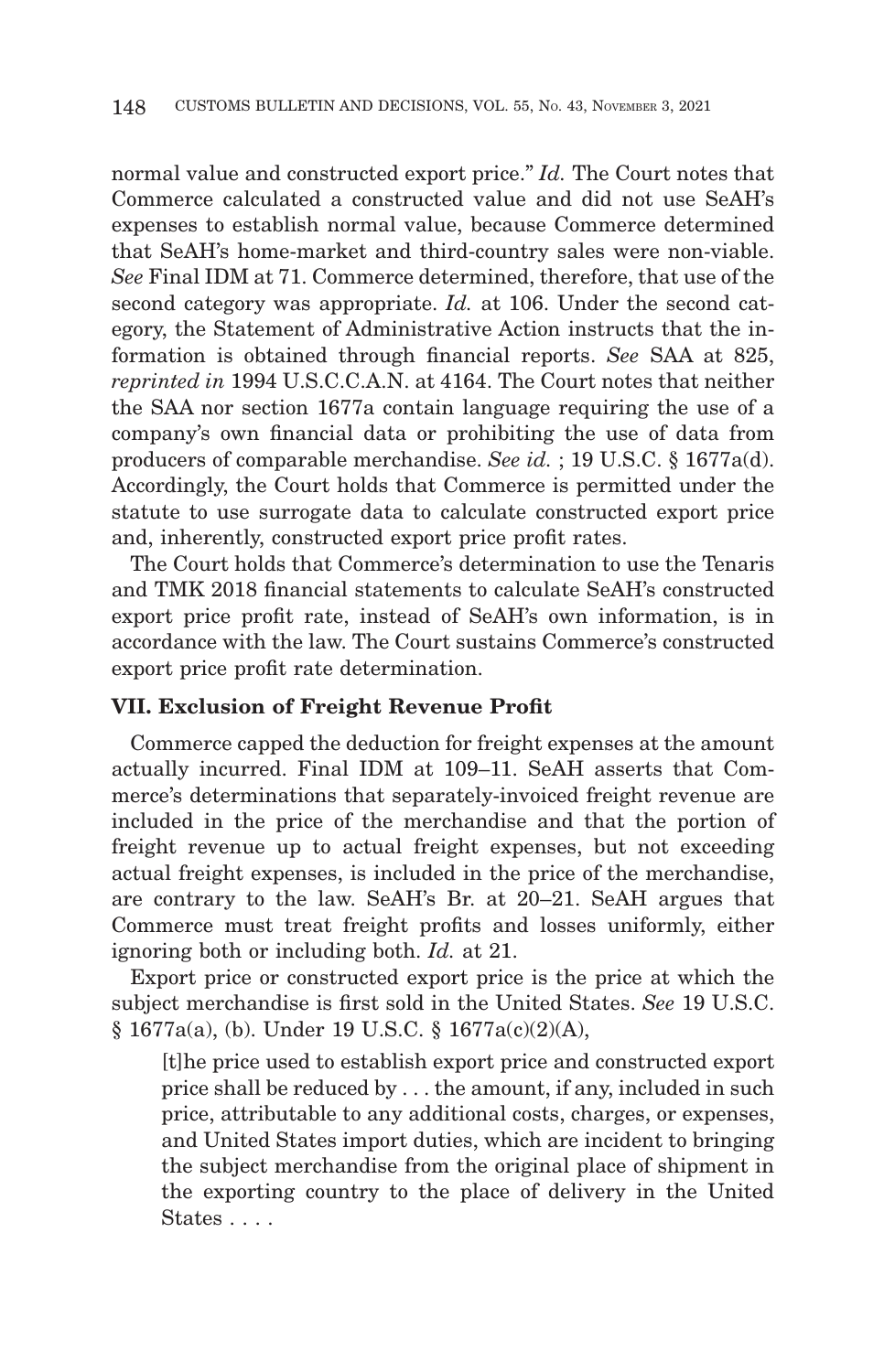*Id.* § 1677a(c)(2)(A). Commerce uses adjustments when calculating export price or constructed export price "to achieve 'a fair, apples-toapples comparison' between U.S. price and foreign market value." *Fla. Citrus Mut. v. United States*, 550 F.3d 1105, 1110 (Fed. Cir. 2008) (quoting *Torrington Co. v. United States*, 68 F.3d 1347, 1352 (Fed. Cir. 1995)). Such adjustments prevent exporters from improperly inflating the export price of a good by charging a customer for freight more than the exporter's actual freight expenses. *See Dongguan Sunrise Furniture Co. v. United States*, 36 CIT 860, 894 (2012). Commerce adjusts its price calculation using net freight revenue, and it is reasonable for Commerce not to consider freight revenue profit as part of the price of the subject merchandise in accordance with the statutory language. *See id.* at 894–95.

Here, Commerce determined that increasing the merchandise gross unit selling price with profit SeAH earned on the sale of freight would artificially inflate the constructed export price. *See* Final IDM at 110–11. Commerce isolated the price of SeAH's merchandise alone without any additional charges by capping SeAH's freight expenses at the actual cost incurred in order to exclude freight revenue profit. *Id.*

SeAH contends that Commerce's treatment of freight revenue below the cap as part of the U.S. price in its calculations, and freight revenue above the cap as not part of the U.S. price in its calculations, is inconsistent with the statute. *See* SeAH's Br. at 20–21. SeAH argues that, under the language of 19 U.S.C.  $\S$  1677a(c)(2)(A), Commerce "may deduct freight costs only if freight is included in the price that Commerce uses as the starting point of its calculations." *Id.* at 21 (emphasis omitted). SeAH also argues that the statute allows Commerce to include all freight revenue and costs in the price or none of the freight revenue and costs in the price, but does not allow Commerce to include only a part of the freight revenue in the price. *Id.* This is an incorrect reading of the statute. Section 1677a requires Commerce to make adjustments when calculating export price or constructed export price "to achieve a fair, apples-to-apples comparison between U.S. price and foreign market value." *Fla. Citrus Mut.*, 550 F.3d at 1110 (citation and internal quotation marks omitted); *see* 19 U.S.C. § 1677a(c)(2)(A). A proper "apples-to-apples" comparison between the U.S. price and foreign market value would not include profit earned from freight rather than from the sale of subject merchandise. Because a proper comparison would not include profit earned from freight rather than from the sale of subject merchandise, the Court concludes that Commerce's exclusion of freight revenue profit reflects the statutory method and is in accordance with the law.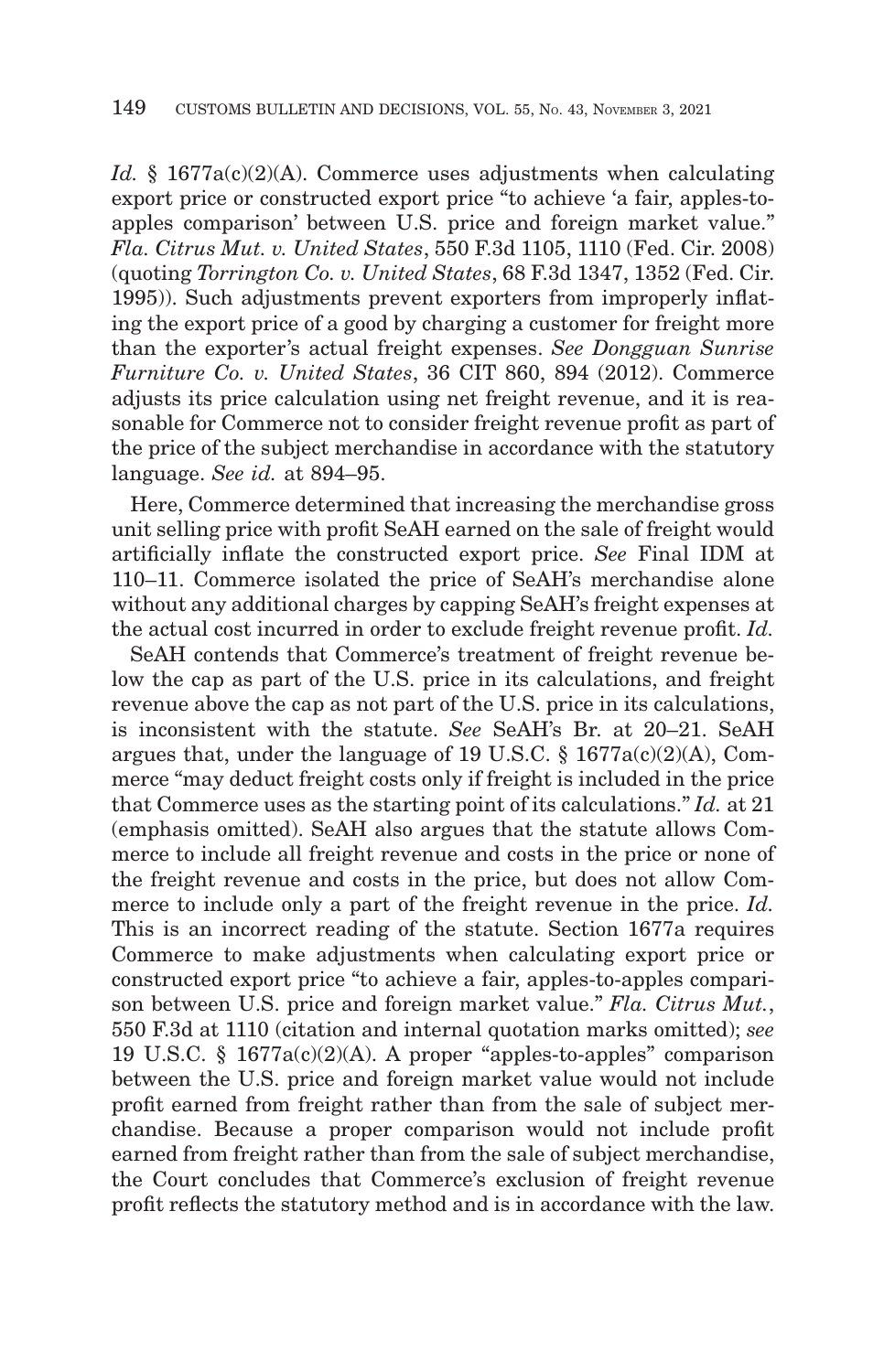### **CONCLUSION**

For the foregoing reasons, the Court sustains in part and remands in part Commerce's *Final Results*.

The Court sustains the following determinations of Commerce:

- 1. The Court sustains Commerce's constructed export price profit rate as in accordance with the law; and
- 2. The Court sustains Commerce's exclusion of freight revenue profit as in accordance with the law.

The Court remands the following determinations of Commerce:

- 1. The Court remands for Commerce to further explain or reconsider its use of the Cohen's *d* test in its differential pricing analysis; and
- 2. The Court remands for Commerce to further explain or reconsider its particular market situation determination.

Accordingly, it is hereby

**ORDERED** that the *Final Results* are remanded to Commerce for further proceedings consistent with this opinion; and it is further

**ORDERED** that this case will proceed according to the following schedule:

- 1. Commerce shall file the remand results on or before December 17, 2021;
- 2. Commerce shall file the remand administrative record on or before January 14, 2022;
- 3. Comments in opposition to the remand results shall be filed on or before February 11, 2022;
- 4. Comments in support of the remand results shall be filed on or before March 4, 2022; and

5. The joint appendix shall be filed on or before March 25, 2022. Dated: October 19, 2021

New York, New York

*/s/ Jennifer Choe-Groves* JENNIFER CHOE-GROVES, JUDGE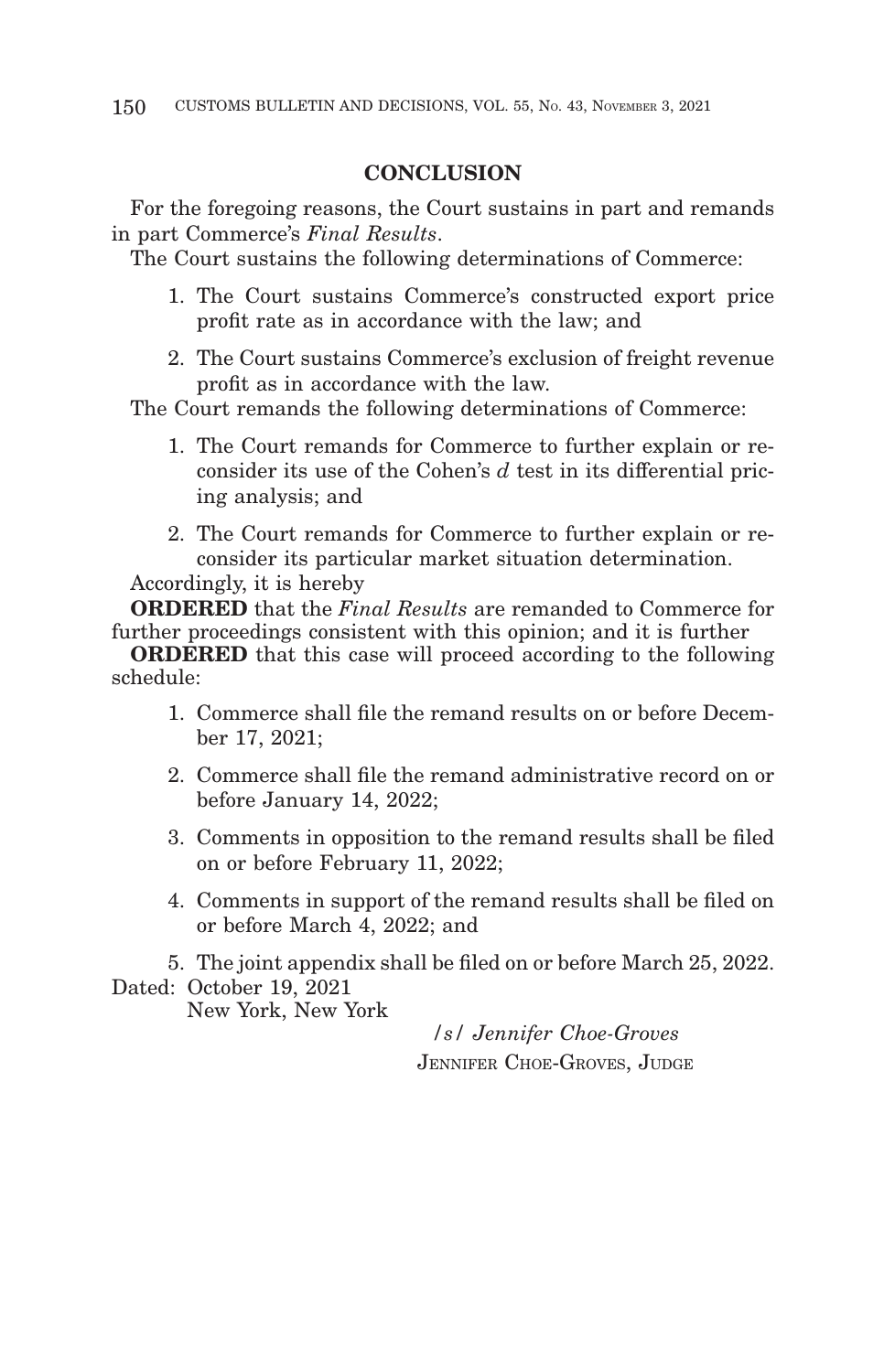#### Slip Op. 21–147

#### HUSTEEL CO., LTD., Plaintiff, and SEAH STEEL CORPORATION, HYUNDAI STEEL COMPANY, AND NEXTEEL CO., LTD., Consolidated Plaintiffs, v. UNITED STATES, Defendant, and WHEATLAND TUBE COMPANY, Defendant-Intervenor.

Before: Jennifer Choe-Groves, Judge Consol. Court No. 19–00107

[Sustaining the U.S. Department of Commerce's second remand results in the 2016– 2017 administrative review of the antidumping duty order on circular welded non-alloy steel pipe from the Republic of Korea.]

#### Dated: October 19, 2021

*Donald B. Cameron*, *Julie C. Mendoza*, *R. Will Planert*, *Brady W. Mills*, *Mary S. Hodgins*, and *Eugene Degnan*, Morris, Manning & Martin LLP, of Washington, D.C., for Plaintiff Husteel Co., Ltd.

*Jeffrey M. Winton* and *Amrietha Nellan*, Winton & Chapman PLLC, of Washington, D.C., for Consolidated Plaintiff SeAH Steel Corporation.

*Robert G. Gosselink* and *Jarrod M. Goldfeder*, Trade Pacific PLLC, of Washington, D.C., for Consolidated Plaintiff Hyundai Steel Company.

*J. David Park*, *Henry D. Almond*, *Daniel R. Wilson*, *Leslie C. Bailey*, and *Kang Woo Lee*, Arnold & Porter Kaye Scholer LLP, of Washington, D.C., for Consolidated Plaintiff NEXTEEL Co., Ltd.

*Patricia M. McCarthy*, Assistant Director, Commercial Litigation Branch, Civil Division, U.S. Department of Justice, of Washington, D.C., for Defendant United States. With her on the brief were *Brian M. Boynton*, Acting Assistant Attorney General, and *Jeanne E. Davidson*, Director. Of counsel on the brief was *Elio Gonzalez*, Senior Attorney, Office of the Chief Counsel for Trade Enforcement & Compliance, U.S. Department of Commerce, of Washington, D.C.

*Roger B. Schagrin*, *Elizabeth J. Drake*, and *Christopher T. Cloutier*, Schagrin Associates, of Washington, D.C., for Defendant-Intervenor Wheatland Tube Company.

#### *OPINION*

#### **Choe-Groves, Judge:**

Plaintiff Husteel Co., Ltd. ("Husteel") and Consolidated Plaintiffs SeAH Steel Corporation ("SeAH"), Hyundai Steel Company ("Hyundai Steel"), and NEXTEEL Co., Ltd. ("NEXTEEL"), (collectively, "Plaintiffs"), filed this consolidated action challenging the final results published by the U.S. Department of Commerce ("Commerce") in the 2016–2017 administrative review of the antidumping duty order on circular welded non-alloy steel pipe from the Republic of Korea ("Korea"). *See Circular Welded Non-Alloy Steel Pipe from the Republic of Korea* ("*Final Results*"), 84 Fed. Reg. 26,401 (Dep't of Commerce June 6, 2019) (final results of admin. review; 2016–2017); *see also* Issues and Decision Mem. for the Final Results of the 2016–2017 Admin. Review of the Antidumping Duty Order on Circu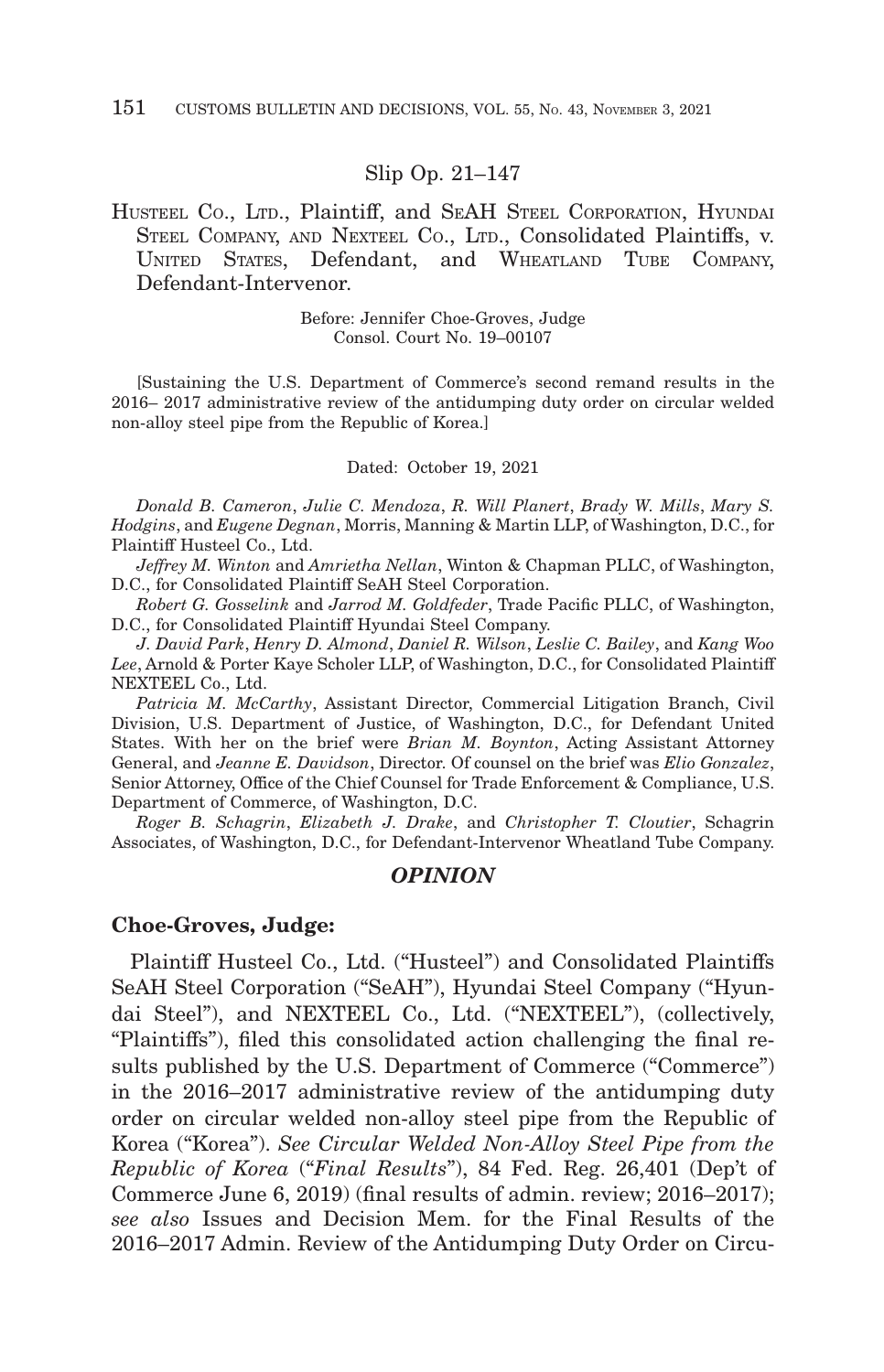lar Welded Non-Alloy Steel Pipe from the Republic of Korea (May 30, 2019) ("Final IDM"), PR 173. Before the Court are the Final Results of Redetermination Pursuant to Court Remand ("*Second Remand Results*"), ECF No. 62–1, which the Court ordered in *Husteel Co. v. United States* ("*Husteel II*"), 45 CIT \_\_, 517 F. Supp. 3d 1342 (2021). For the reasons discussed below, the Court sustains the *Second Remand Results*.

#### **BACKGROUND**

The Court presumes familiarity with the facts and procedural history set forth in its prior opinions and recounts the facts relevant to the Court's review of the *Second Remand Results*. *See Husteel Co. v. United States*, 44 CIT \_\_, \_\_, 476 F. Supp. 3d 1363, 1367–68 (2020); *Husteel II*, 45 CIT at \_\_, 517 F. Supp. 3d at 1345–46.

In *Husteel Co. v. United States* ("*Husteel I*"), 44 CIT \_\_, 476 F. Supp. 3d 1363 (2020), the Court concluded that Commerce's adjustment to the cost of production for the purpose of the sales-below-cost test pursuant to 19 U.S.C. § 1677b(b)(1) and Commerce's determination that a particular market situation distorted costs under 19 U.S.C. § 1677b(e) in the *Final Results* were not in accordance with the law because 19 U.S.C. § 1677b(e) applies only when Commerce bases normal value on constructed value. *Husteel I*, 44 CIT at , 476 F. Supp. 3d at 1373–74, 1377.

Commerce maintained on remand its determination that a particular market situation distorted the cost of production. Final Results of Redetermination Pursuant to Court Order ("*Remand Results*") at 7–8, ECF Nos. 47–1, 48–1. Commerce did not conduct the sales-below-cost test because, it explained, the sales-below-cost test would not be "meaningful" without an adjustment to the cost of production to account for the particular market situation. *Id.* at 7. Instead, Commerce made a particular market situation determination under 19 U.S.C. § 1677(15)(C), stating that the distorted cost of production prevented a proper comparison between home market sales and export prices. *Id.*"[A]bsent the ability to determine whether the comparison market sales were made within the ordinary course of trade," under respectful protest, Commerce based normal value on constructed value under 19 U.S.C. § 1677b(a)(4) for each respondent. *Id.* at 1, 7, 9. In calculating constructed value, Commerce made a costbased particular market situation determination under 19 U.S.C. § 1677b(e) and adjusted the cost of production as an alternative calculation methodology. *Id.* at 8–9.

The Court granted in *Husteel II* the motion for a partial remand filed by Defendant United States ("Defendant") to reconsider its de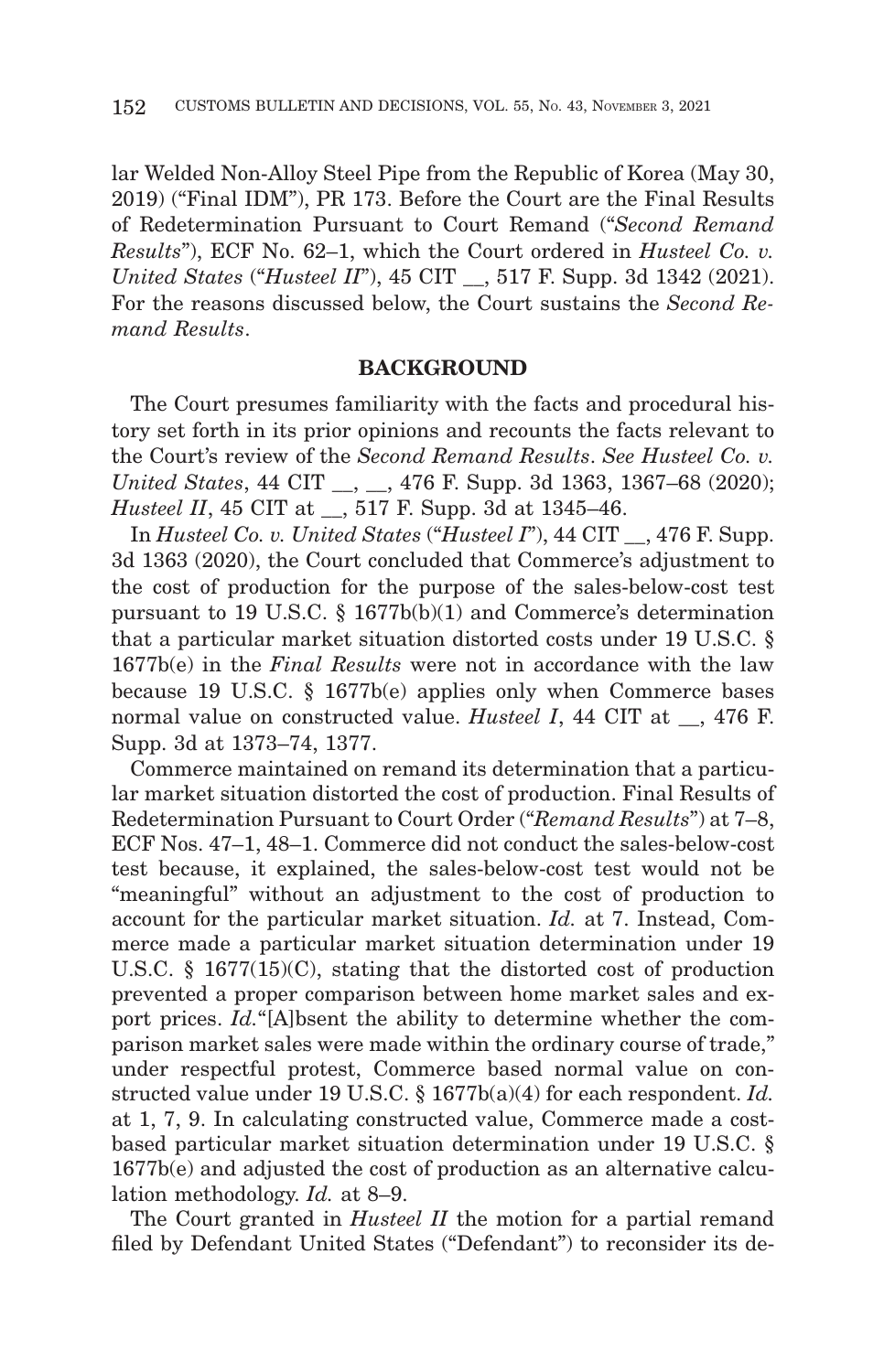cisions to base normal value on constructed value and make certain particular market situation adjustments to the cost of production when calculating constructed value in light of the subsequent issuance of this Court's decision in *Saha Thai Steel Pipe Public Co. v. United States*, 44 CIT \_\_, 487 F. Supp. 3d 1323 (2020). *Husteel II*, 45 CIT at \_\_, 517 F. Supp. 3d at 1346–47, 1348.

On second remand, Commerce "continue[d] to find that a particular market situation existed in Korea during the period of review that distorted the price of hot-rolled coil." *Second Remand Results* at 2. Under respectful protest, however, Commerce recalculated the dumping margins without a particular market situation adjustment. *Id.* at 2, 5–6.

#### **JURISDICTION AND STANDARD OF REVIEW**

The Court has jurisdiction under 19 U.S.C.  $\S$  1516a(a)(2)(B)(iii) and 28 U.S.C. § 1581(c), which grant the Court authority to review actions contesting the final results of an administrative review of an antidumping duty order. The Court shall hold unlawful any determination found to be unsupported by substantial evidence on the record or otherwise not in accordance with the law. 19 U.S.C. §  $1516a(b)(1)(B)(i)$ . The Court also reviews determinations made on remand for compliance with the Court's remand order. *Ad Hoc Shrimp Trade Action Comm. v. United States*, 38 CIT \_\_, \_\_, 992 F. Supp. 2d 1285, 1290 (2014), *aff'd*, 802 F.3d 1339 (Fed. Cir. 2015).

#### **DISCUSSION**

Hyundai Steel, Husteel, and Defendant ask the Court to sustain the *Second Remand Results*. Comments Consol. Pl., Hyundai Steel Company, Commerce's Second Remand Redetermination ("Hyundai Steel's Cmts.") at 1–2, ECF No. 65 (joined by Husteel); Def.'s Comments Supp. Remand Redetermination at 2, ECF No. 67. Hyundai Steel represents that SeAH and NEXTEEL agree that the *Second Remand Results* should be sustained. Hyundai Steel's Cmts. at 2. No party filed comments opposing the *Second Remand Results*.

The U.S. Court of Appeals for the Federal Circuit has held that when Commerce advocates a position zealously and must abandon that position in order to comply with a ruling of the U.S. Court of International Trade, Commerce preserves its right to appeal it if adopts a complying position under protest. *See Viraj Grp., Ltd. v. United States*, 343 F.3d 1371, 1376 (Fed. Cir. 2003). In this case, under protest, Commerce recalculated the weighted-average dumping margins for Husteel, Hyundai Steel, and non-examined companies (including SeAH and NEXTEEL) without a particular market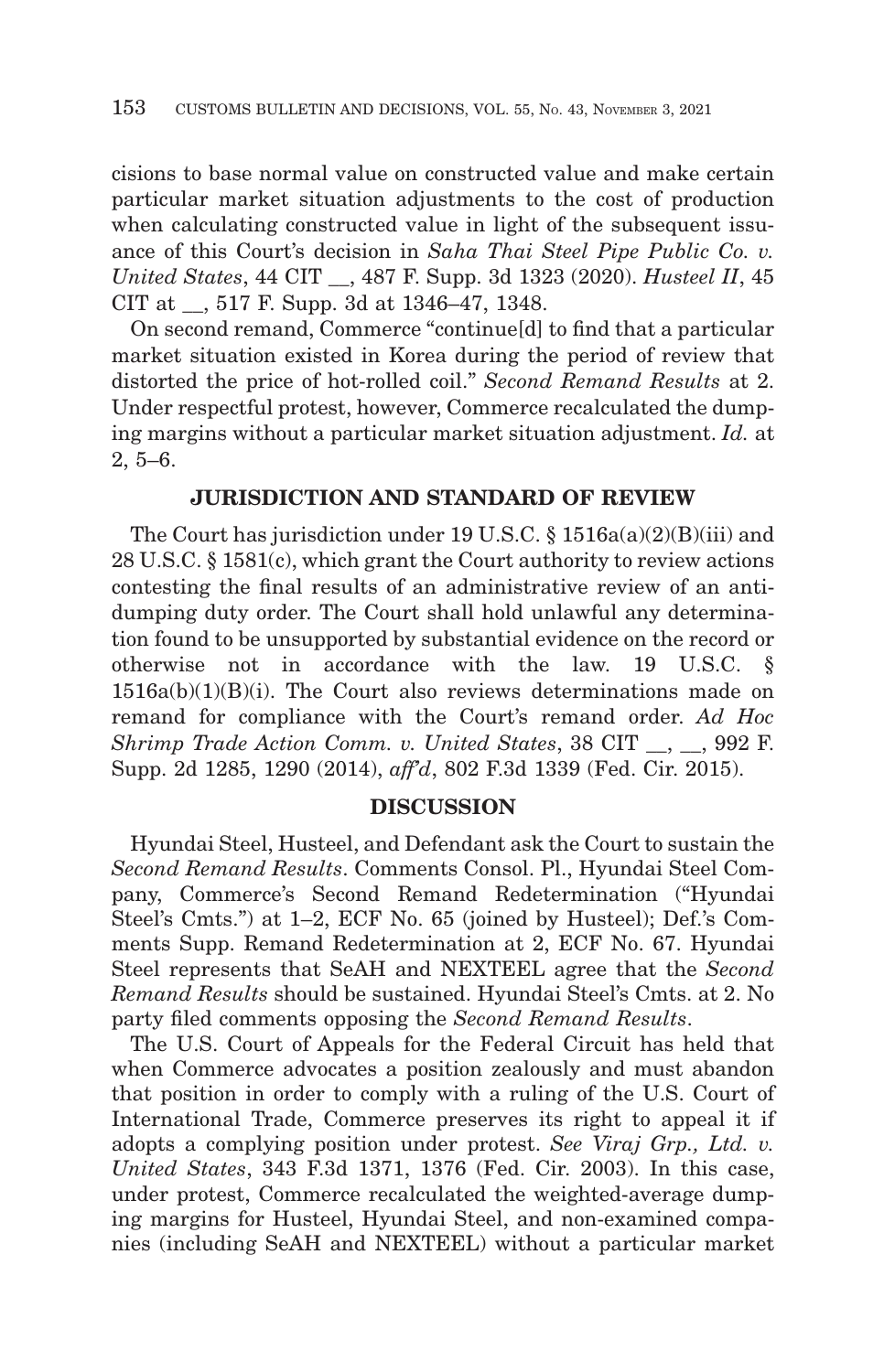situation adjustment. *Second Remand Results* at 5–6. The weightedaverage dumping margins changed from 10.91% to 6.44% for Husteel, 8.14% to 4.82% for Hyundai Steel, and 9.53% to 5.63% for nonexamined companies. *Id.* at 6. Commerce's recalculation of the weighted-average dumping margins without a particular market situation adjustment, under protest, is consistent with the Court's prior opinions and orders in *Husteel I* and *Husteel II*.

Commerce maintained its determination that a particular market situation distorted the cost of production. *Id.* at 2–4. The reiterated determination has no effect on the dumping margins because Commerce recalculated the dumping margins without a particular market situation adjustment. No party challenges the determination.

Because the Court sustains Commerce's removal of the particular market situation adjustment, consideration of Commerce's reiterated particular market situation determination in the *Second Remand Results* "'would have no practical significance' and is mooted." *See Saha Thai Steel Pipe Pub. Co. v. United States*, 45 CIT \_\_, \_\_, Slip Op. 21–118 at 7 (Sept. 17, 2021) (quoting *Morton Int'l, Inc. v. Cardinal Chem. Co.*, 967 F.2d 1571, 1574 (Fed. Cir. 1992) (Nies, C.J., dissenting from the order declining suggestions for rehearing en banc) (citations omitted) ("An issue is also said to be 'mooted' when a court, having decided one dispositive issue, chooses not to address another equally dispositive issue."); citing *Daewoo Elecs. Co. v. Int'l Union of Elec., Elec., Tech., Salaried & Mach. Workers*, 6 F.3d 1511, 1513 (Fed. Cir. 1993) ("[O]ur disposition of the tax incidence issue moots two other issues  $\ldots$ .")).

The Court sustains the *Second Remand Results* without considering Commerce's reiterated particular market situation determination in the *Second Remand Results*.

#### **CONCLUSION**

The Court sustains the *Second Remand Results*. Judgment will be entered accordingly.

Dated: October 19, 2021 New York, New York

*/s/ Jennifer Choe-Groves* JENNIFER CHOE-GROVES, JUDGE